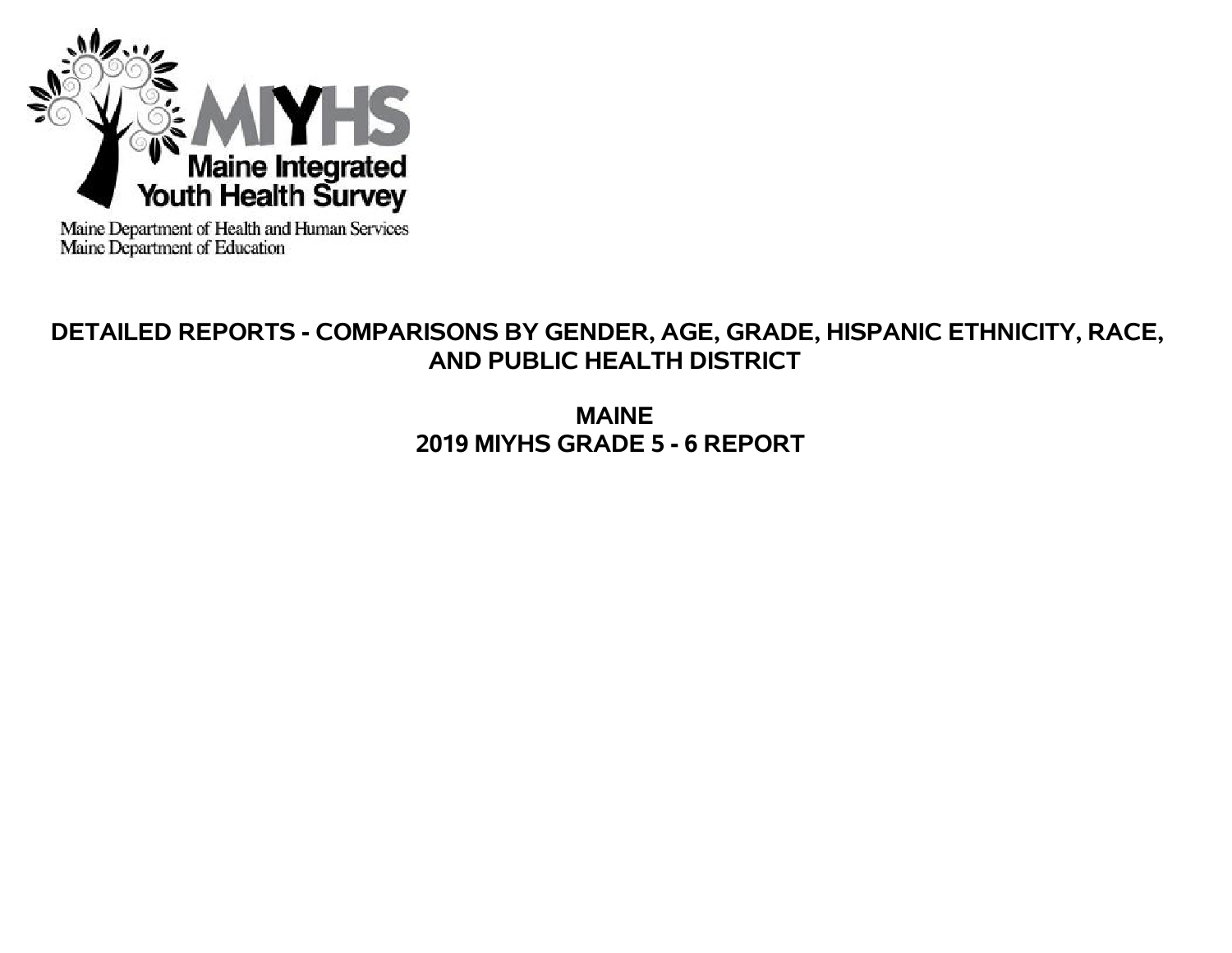|                                           | %      | <b>CI</b>           | N      | n     |
|-------------------------------------------|--------|---------------------|--------|-------|
|                                           |        |                     |        |       |
| Total                                     | 100.0% |                     | 27,128 | 7,999 |
| ----Sex----                               |        |                     |        |       |
| Female                                    | 47.5%  | $(46.2\% - 48.7\%)$ | 12,880 | 3,833 |
| Male                                      | 50.5%  | $(49.4\% - 51.6\%)$ | 13,703 | 4,004 |
| Missing                                   | 2.0%   | $(1.5\% - 2.6\%)$   | 546    | 162   |
| ----Grade----                             |        |                     |        |       |
| Grade 5                                   | 48.9%  | $(38.0\% - 59.8\%)$ | 13,260 | 2,631 |
| Grade 6                                   | 50.0%  | $(39.2\% - 60.8\%)$ | 13,558 | 5,280 |
| Missing                                   | 1.1%   | $(0.8\% - 1.5\%)$   | 310    | 88    |
| ----Age----                               |        |                     |        |       |
| 10 or Younger                             | 27.0%  | $(20.4\% - 33.6\%)$ | 7,326  | 1,453 |
| 11                                        | 48.9%  | $(46.6\% - 51.1\%)$ | 13,258 | 4,012 |
| 12 or Older                               | 23.8%  | $(18.9\% - 28.6\%)$ | 6,443  | 2,500 |
| Missing                                   | 0.4%   | $(0.2\% - 0.6\%)$   | 101    | 34    |
| ----Hispanic Ethnicity----                |        |                     |        |       |
| Hispanic                                  | 2.0%   | $(1.7\% - 2.3\%)$   | 536    | 282   |
| Non-Hispanic                              | 77.9%  | $(74.1\% - 81.6\%)$ | 21,131 | 6,317 |
| Missing                                   | 20.1%  | $(16.3\% - 24.0\%)$ | 5,461  | 1,400 |
| ----Race----                              |        |                     |        |       |
| American Indian or Alaskan Native         | 2.4%   | $(2.0\% - 2.9\%)$   | 665    | 298   |
| Asian                                     | 1.2%   | $(0.7\% - 1.7\%)$   | 317    | 129   |
| <b>Black or African American</b>          | 2.7%   | $(1.4\% - 3.9\%)$   | 722    | 293   |
| Native Hawaiian or Other Pacific Islander | 0.2%   | $(0.1\% - 0.3\%)$   | 56     | 26    |
| White                                     | 84.2%  | $(82.1\% - 86.2\%)$ | 22,830 | 6,407 |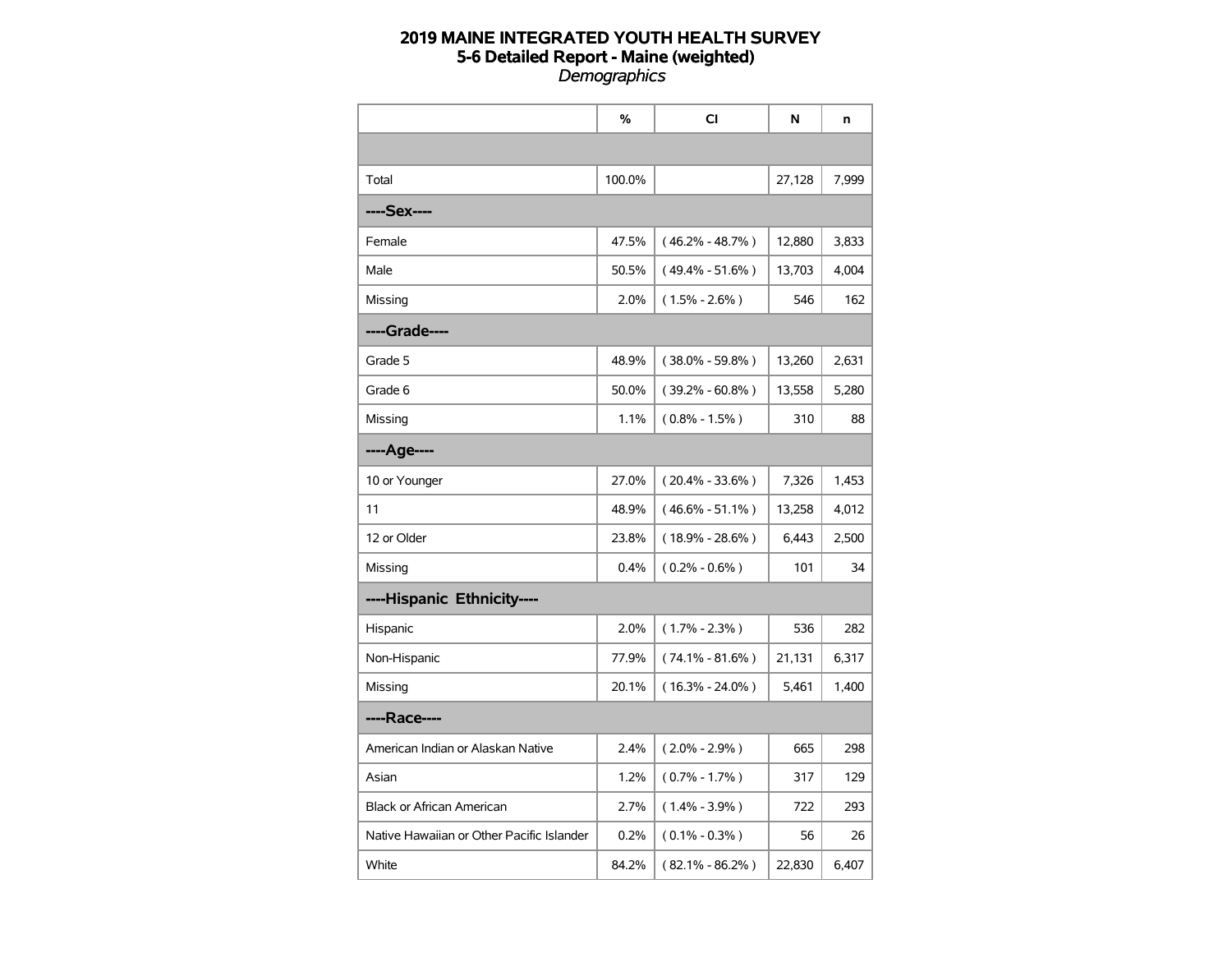|                       | %    | СI                    | N     | n   |
|-----------------------|------|-----------------------|-------|-----|
| <b>Multiple Races</b> |      | $3.6\%$ (3.1% - 4.0%) | 967   | 405 |
| Missing               | 5.8% | $(4.8\% - 6.8\%)$     | 1.572 | 441 |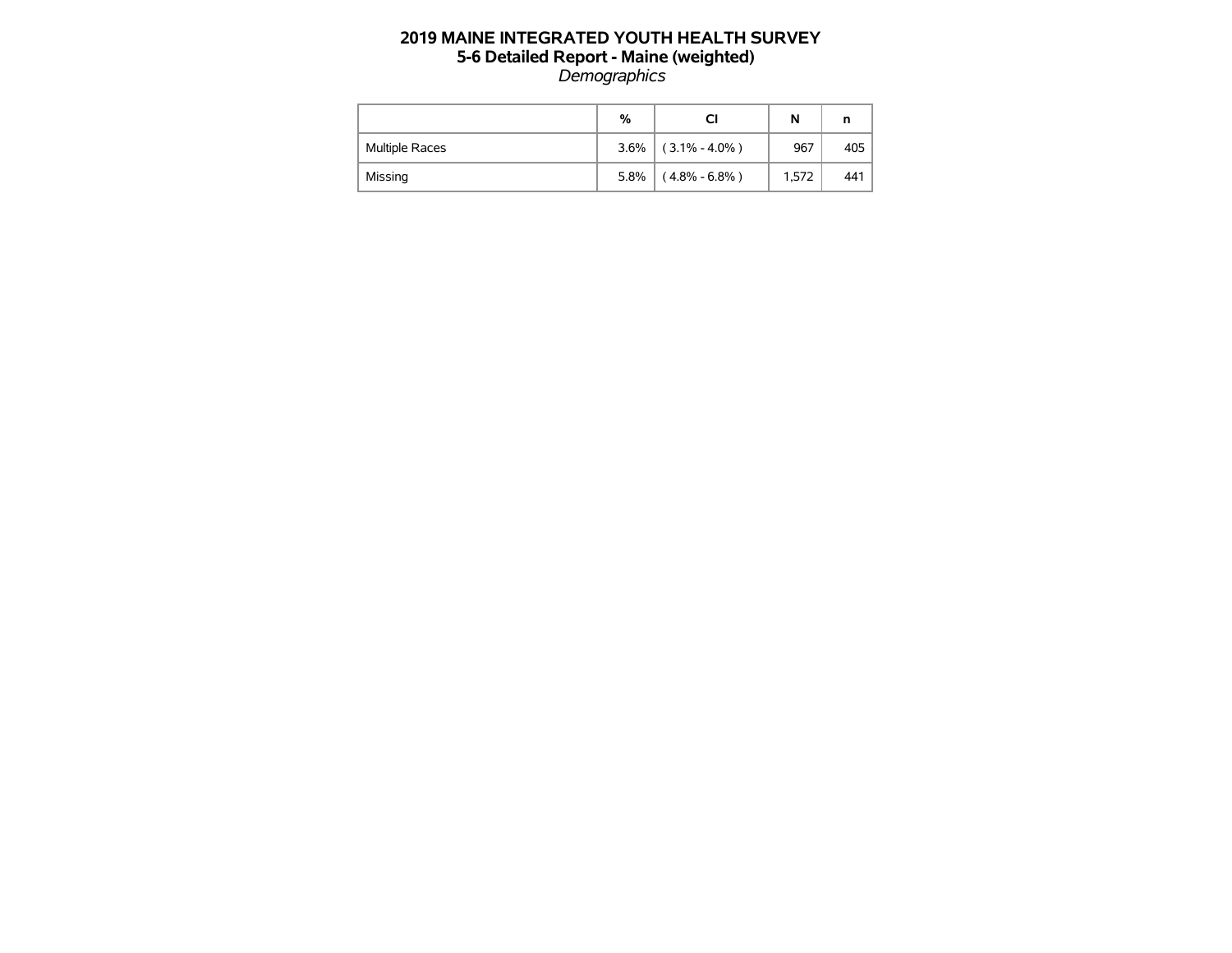|                                | %       | СI                  | N     | n     |
|--------------------------------|---------|---------------------|-------|-------|
| ----Public Health District---- |         |                     |       |       |
| Aroostook PHD                  | 3.4%    | $(1.7\% - 5.1\%)$   | 918   | 500   |
| Central Maine PHD              | 15.7%   | $(10.8\% - 20.5\%)$ | 4,246 | 1,108 |
| Cumberland PHD                 | 23.1%   | $(13.2\% - 33.1\%)$ | 6,280 | 1,870 |
| Downeast PHD                   | 5.6%    | $(2.3\% - 9.0\%)$   | 1,528 | 482   |
| Mid-Coast PHD                  | 11.2%   | $(8.2\% - 14.2\%)$  | 3,031 | 1,171 |
| Penquis PHD                    | 18.7%   | (12.2% - 25.3%)     | 5,079 | 1,238 |
| Western Maine PHD              | 13.3%   | (7.7% - 18.8%)      | 3,600 | 752   |
| York PHD                       | $9.0\%$ | $(4.3\% - 13.7\%)$  | 2,447 | 878   |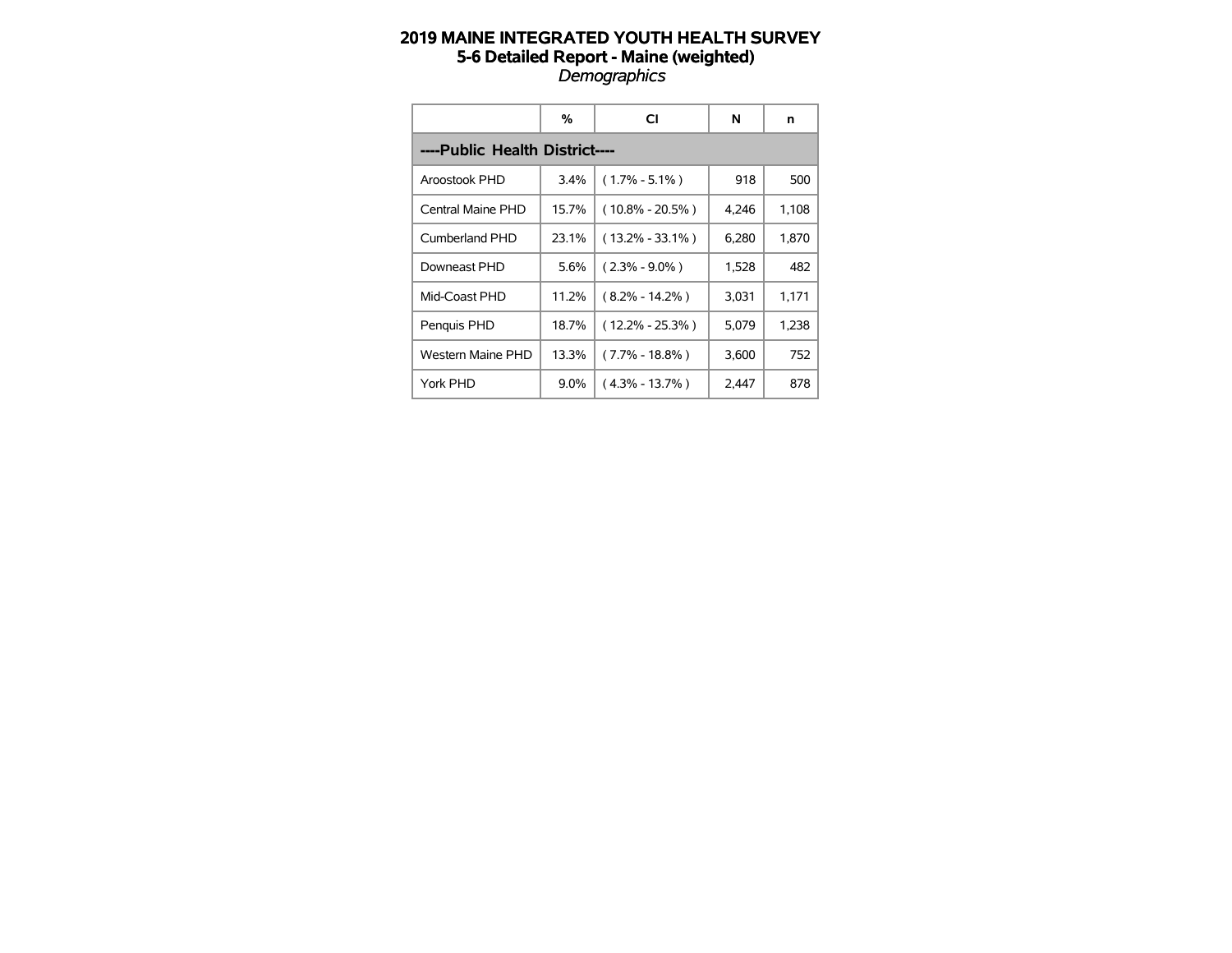|                           | %       | CI                  | N     | n     |
|---------------------------|---------|---------------------|-------|-------|
| ----County----            |         |                     |       |       |
| Androscoggin County       | 4.1%    | $(0.0\% - 9.1\%)$   | 1,103 | 222   |
| <b>Aroostook County</b>   | 3.4%    | $(1.7\% - 5.1\%)$   | 918   | 500   |
| <b>Cumberland County</b>  | 23.1%   | $(13.2\% - 33.1\%)$ | 6,280 | 1,870 |
| Franklin County           | 3.4%    | $(0.0\% - 9.2\%)$   | 924   | 176   |
| <b>Hancock County</b>     | 3.7%    | $(0.0\% - 7.3\%)$   | 994   | 301   |
| Kennebec County           | 12.0%   | $(6.6\% - 17.4\%)$  | 3,256 | 811   |
| Knox County               | 2.9%    | $(0.0\% - 5.8\%)$   | 777   | 364   |
| <b>Lincoln County</b>     | 1.3%    | $(0.0\% - 2.7\%)$   | 356   | 121   |
| <b>Oxford County</b>      | 5.8%    | $(1.3\% - 10.3\%)$  | 1,573 | 354   |
| <b>Penobscot County</b>   | 14.8%   | $(7.8\% - 21.8\%)$  | 4.022 | 1,040 |
| <b>Piscataquis County</b> | 3.9%    | $(0.0\% - 9.7\%)$   | 1,057 | 198   |
| Sagadahoc County          | 4.1%    | $(1.3\% - 6.9\%)$   | 1,110 | 403   |
| Somerset County           | 3.6%    | $(0.4\% - 6.9\%)$   | 990   | 297   |
| <b>Waldo County</b>       | 2.9%    | $(0.5\% - 5.3\%)$   | 788   | 283   |
| <b>Washington County</b>  | 2.0%    | $(0.7\% - 3.2\%)$   | 533   | 181   |
| <b>York County</b>        | $9.0\%$ | $(4.3\% - 13.7\%)$  | 2,447 | 878   |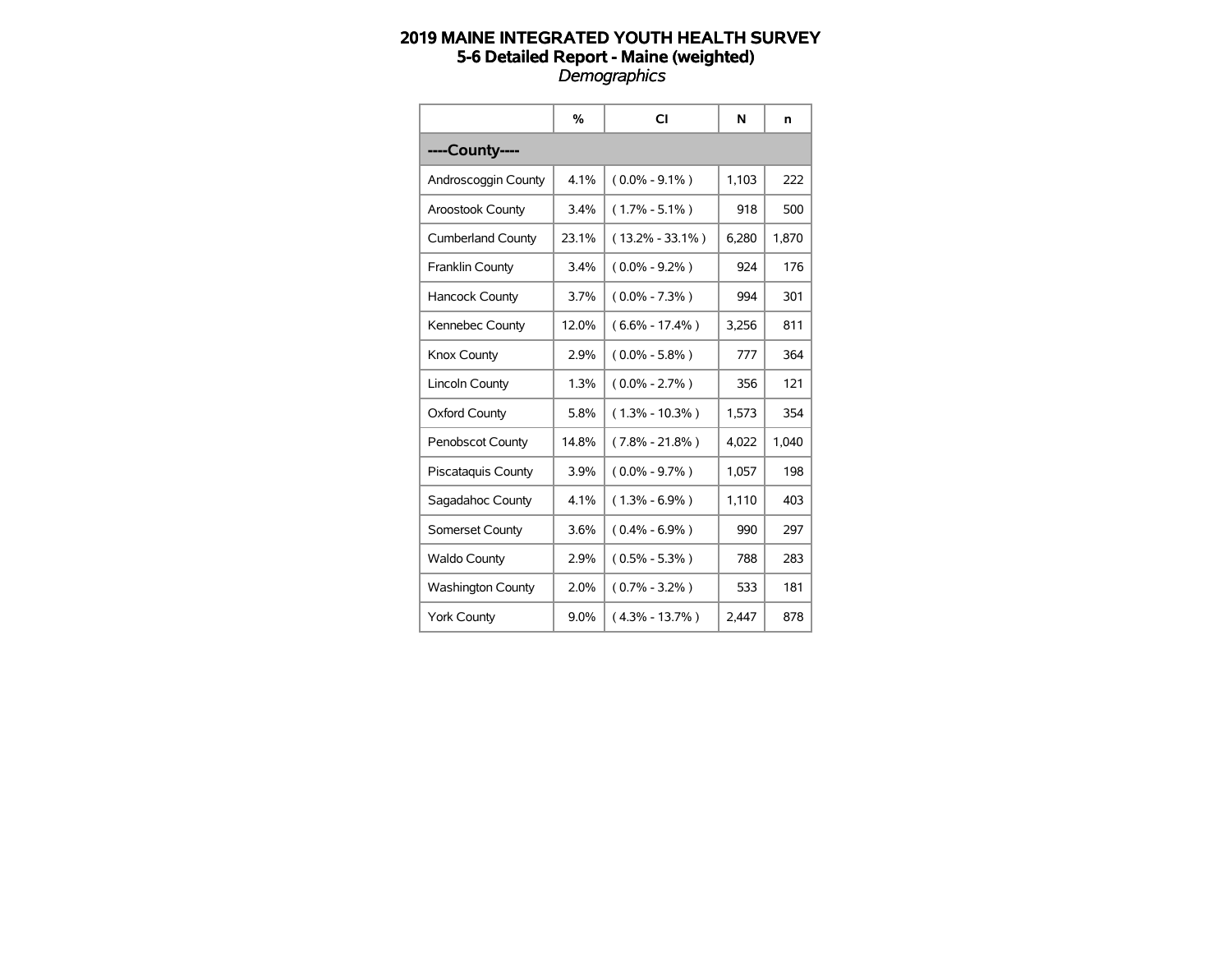*Percentage of students who were overweight (i.e., at or above the 85th percentile but below the 95th percentile for body mass index, by age and sex) -- MEASURED HEIGHT/WEIGHT (enowt2)*

|                                           | <b>Total</b>  |                     |        |        | <b>Female</b>                   |        | <b>Male</b> |                             |        |  |
|-------------------------------------------|---------------|---------------------|--------|--------|---------------------------------|--------|-------------|-----------------------------|--------|--|
|                                           | $\frac{0}{0}$ | CI                  | N      | %      | CI                              | N      | %           | C <sub>l</sub>              | N      |  |
|                                           |               |                     |        |        |                                 |        |             |                             |        |  |
| Total                                     |               | 17.2% (15.2%-19.2%) |        |        | $2,014$   16.3%   (13.6%-19.0%) |        |             | 923 18.1% (15.4%-20.8%)     | 1,091  |  |
| ----Age----                               |               |                     |        |        |                                 |        |             |                             |        |  |
| 10 or younger                             | 16.9%         | $(14.5\% - 19.3\%)$ | 1,092  | 16.3%  | $(12.8\% - 19.7\%)$             |        |             | 558 17.6% (13.5%-21.6%)     | 534    |  |
| 11                                        | 17.3%         | $(14.1\% - 20.4\%)$ | 870    | 16.2%  | $(12.6\% - 19.9\%)$             |        |             | 355   18.0%   (13.8%-22.3%) | 515    |  |
| 12 or older                               | 27.0%         | $(7.9\% - 46.0\%)$  | 52     | 19.3%  | $(0.0\% - 42.3\%)$              |        | $10$  29.9% | $(7.1\% - 52.8\%)$          | 42     |  |
| ----Grade----                             |               |                     |        |        |                                 |        |             |                             |        |  |
| Grade 5                                   | 17.2%         | $(15.2\% - 19.2\%)$ | 2,014  | 16.3%  | $(13.6\% - 19.0\%)$             | 923    |             | 18.1% (15.4%-20.8%)         | 1,091  |  |
| Grade 6                                   | N/A           | N/A                 | N/A    | N/A    | N/A                             | N/A    | N/A         | N/A                         | N/A    |  |
| ----Hispanic Ethnicity----                |               |                     |        |        |                                 |        |             |                             |        |  |
| Hispanic                                  | 18.5%         | $(8.9\% - 28.2\%)$  | 42     | 20.5%  | $(6.5\% - 34.6\%)$              | 29     | 15.3%       | $(0.7\% - 29.9\%)$          | 13     |  |
| Non-Hispanic                              | 17.2%         | $(14.8\% - 19.6\%)$ | 1,432  |        | 16.7% (13.4%-20.0%)             |        |             | 672 17.6% (14.8%-20.5%)     | 760    |  |
| ----Race----                              |               |                     |        |        |                                 |        |             |                             |        |  |
| American Indian or Alaskan Native         | 26.5%         | $(15.9\% - 37.1\%)$ | 87     | 29.0%  | $(9.7\% - 48.3\%)$              | 37     | 24.9%       | $(11.2\% - 38.6\%)$         | 50     |  |
| Asian                                     | $\ast$        | $\ast$              | $\ast$ | $\ast$ | $\ast$                          | $\ast$ | $\ast$      | $\ast$                      | $\ast$ |  |
| <b>Black or African American</b>          | 16.2%         | $(2.3\% - 30.0\%)$  | 30     | 22.0%  | $(0.0\% - 49.4\%)$              | 16     | 12.3%       | $(0.0\% - 27.5\%)$          | 14     |  |
| Native Hawaiian or Other Pacific Islander | $\ast$        | $\ast$              | $\ast$ | *      | *                               | $\ast$ | $\ast$      | $\ast$                      | $\ast$ |  |
| White                                     | 17.6%         | $(15.5\% - 19.7\%)$ | 1,725  | 17.0%  | $(14.0\% - 20.0\%)$             | 819    | 18.2%       | $(15.4\% - 21.0\%)$         | 906    |  |
| Multiple Races                            | 13.8%         | $(5.8\% - 21.8\%)$  | 59     | 12.7%  | $(2.9\% - 22.6\%)$              | 23     | $ 14.6\%$   | $(2.8\% - 26.4\%)$          | 36     |  |

*\*Estimate suppressed due to small cell sizes.*

*CI = 95% Confidence Interval*

*N = Number of students who were overweight (i.e., at or above the 85th percentile but below the 95th percentile for body mass index, by age and sex) -- MEASURED HEIGHT/WEIGHT (weighted). Note: Due to missing data, the sum of demographic categories may not equal the overall total.*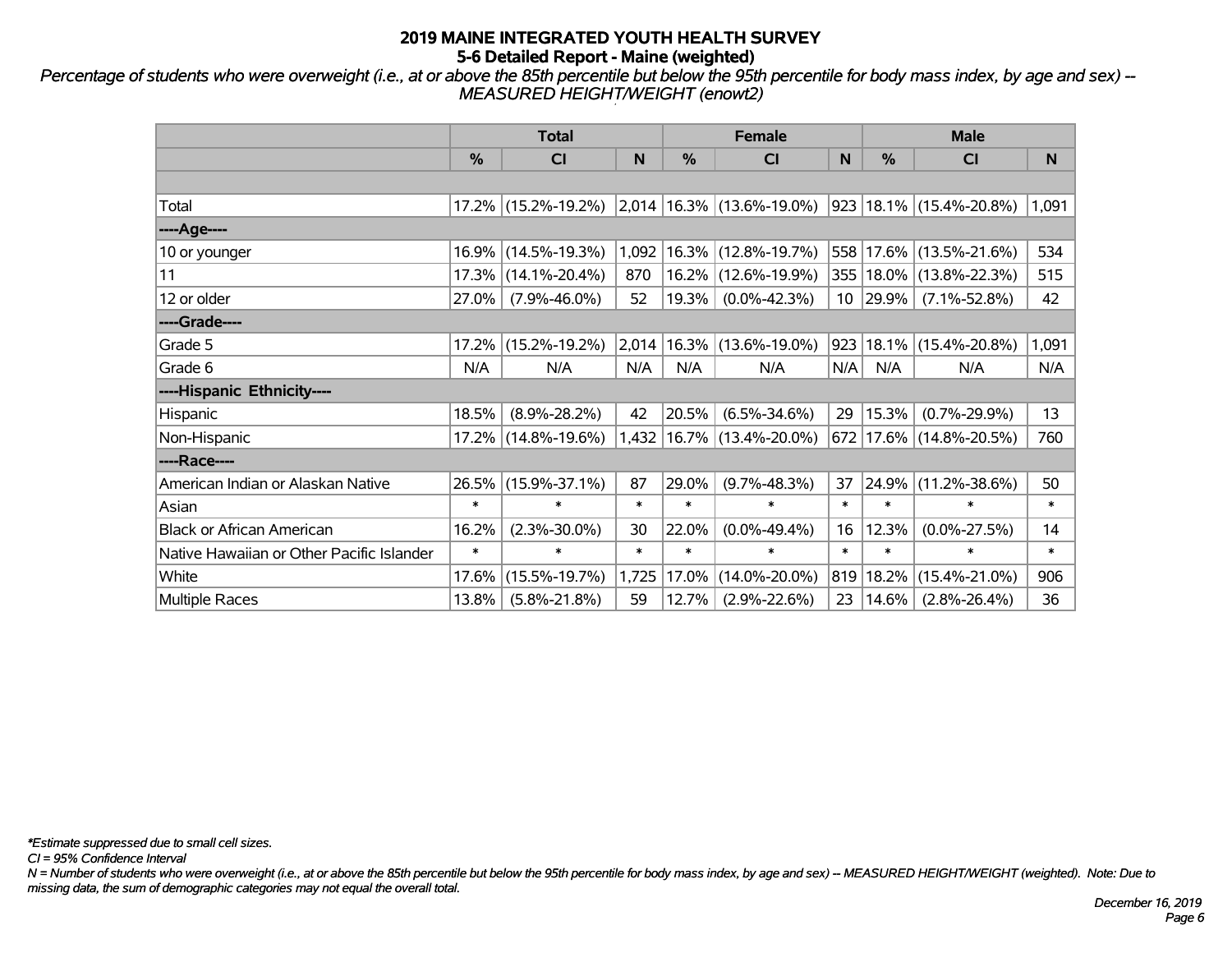*Percentage of students who were overweight (i.e., at or above the 85th percentile but below the 95th percentile for body mass index, by age and sex) -- MEASURED HEIGHT/WEIGHT (enowt2)*

|                                | <b>Total</b> |                     |    |             | <b>Female</b>       |    | <b>Male</b> |                             |     |  |
|--------------------------------|--------------|---------------------|----|-------------|---------------------|----|-------------|-----------------------------|-----|--|
|                                | %            | <b>CI</b>           | N  | %           | <b>CI</b>           | N  | %           | <b>CI</b>                   | N   |  |
| ----Public Health District---- |              |                     |    |             |                     |    |             |                             |     |  |
| Aroostook PHD                  |              | 20.3% (14.7%-25.8%) |    | 113 20.7%   | $(15.5\% - 25.8\%)$ |    | 58 19.9%    | $(8.5\% - 31.3\%)$          | 55  |  |
| <b>Central Maine PHD</b>       |              | 19.8% (15.7%-24.0%) |    | 300   17.4% | $(12.3\% - 22.4\%)$ |    | 129 22.2%   | $(15.9\% - 28.5\%)$         | 172 |  |
| <b>Cumberland PHD</b>          |              | 16.5% (10.4%-22.5%) |    | 454 15.6%   | $(9.9\% - 21.4\%)$  |    |             | 213 17.3% (10.6%-23.9%)     | 241 |  |
| Downeast PHD                   | $14.1\%$     | $(4.7\% - 23.5\%)$  | 92 | 14.1%       | $(1.8\% - 26.4\%)$  | 48 | 14.1%       | $(5.8\% - 22.5\%)$          | 45  |  |
| Mid-Coast PHD                  |              | 18.3% (13.9%-22.6%) |    | 181   18.2% | $(10.4\% - 26.1\%)$ | 84 |             | $ 18.3\% $ (12.9%-23.6%)    | 97  |  |
| Penquis PHD                    |              | 17.4% (13.3%-21.5%) |    | 272 15.6%   | $(10.4\% - 20.7\%)$ |    |             | 115   19.0%   (14.8%-23.3%) | 157 |  |
| <b>Western Maine PHD</b>       | 11.7%        | $(5.9\% - 17.5\%)$  |    | 224 10.2%   | $(0.0\% - 20.4\%)$  | 92 | 13.1%       | $(4.8\% - 21.4\%)$          | 131 |  |
| York PHD                       |              | 18.4% (16.7%-20.0%) |    | 368   19.8% | $(8.0\% - 31.6\%)$  |    | 190   17.0% | $(9.1\% - 25.0\%)$          | 178 |  |

*\*Estimate suppressed due to small cell sizes.*

*^Data not shown due to low response rate.*

*CI = 95% Confidence Interval*

*N = Number of students who were overweight (i.e., at or above the 85th percentile but below the 95th percentile for body mass index, by age and sex) -- MEASURED HEIGHT/WEIGHT (weighted). Note: Due to missing data, the sum of demographic categories may not equal the overall total.*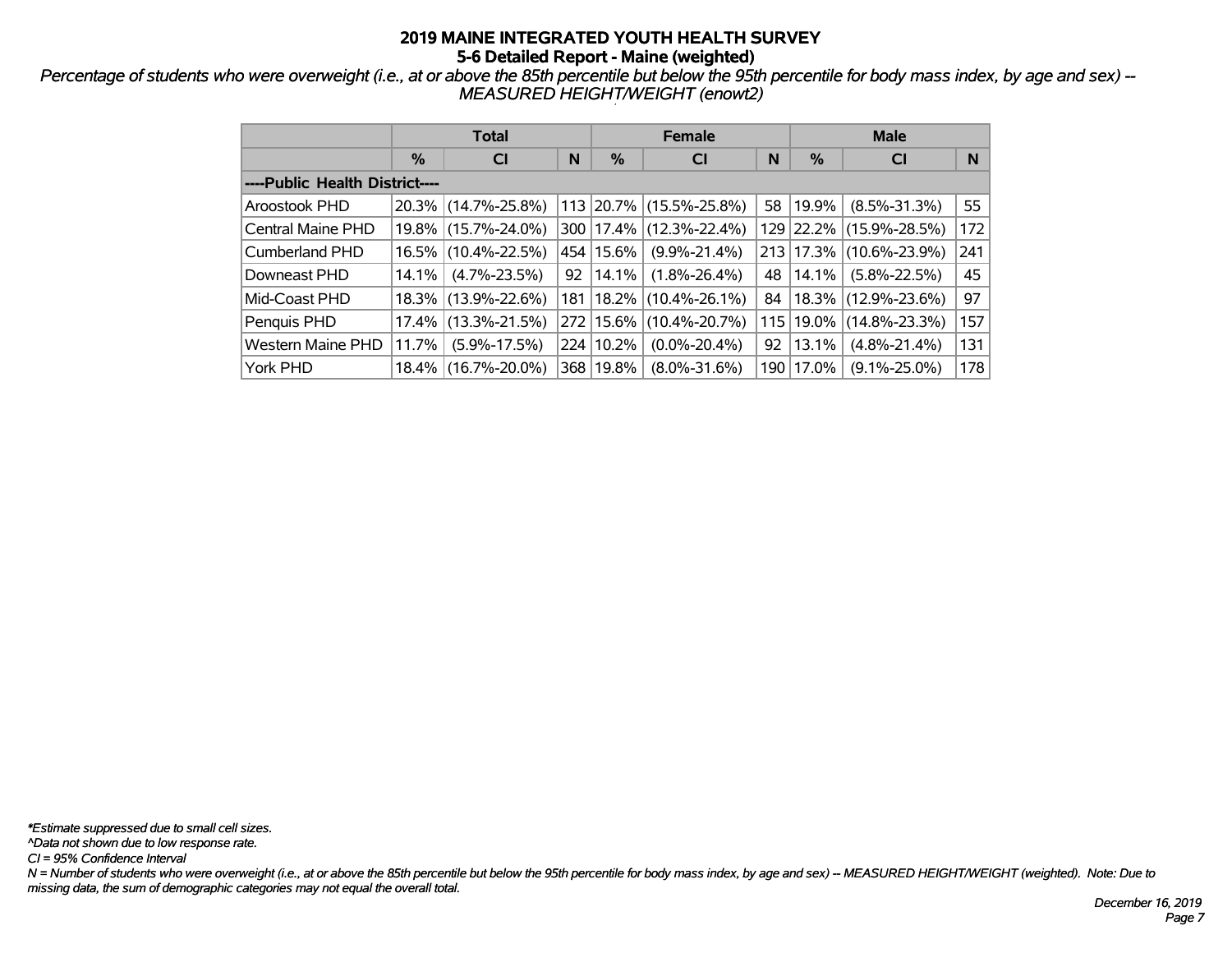*Percentage of students who were obese (i.e., at or above the 95th percentile for body mass index, by age and sex) -- MEASURED HEIGHT/WEIGHT (enobese2)*

|                                           | <b>Total</b> |                                               |        |        | <b>Female</b>             |        | <b>Male</b>   |                             |        |
|-------------------------------------------|--------------|-----------------------------------------------|--------|--------|---------------------------|--------|---------------|-----------------------------|--------|
|                                           | %            | CI                                            | N      | %      | <b>CI</b>                 | N      | $\frac{0}{0}$ | C <sub>l</sub>              | N      |
|                                           |              |                                               |        |        |                           |        |               |                             |        |
| Total                                     |              | 22.5% (19.2%-25.9%) 2,636 21.8% (17.7%-25.9%) |        |        |                           |        |               | $1,233$ 23.2% (19.8%-26.7%) | 1,403  |
| ----Age----                               |              |                                               |        |        |                           |        |               |                             |        |
| 10 or younger                             | 24.1%        | $(20.1\% - 28.0\%)$                           |        |        | 1,556 23.4% (18.7%-28.0%) | 799    |               | 24.9% (20.2%-29.6%)         | 757    |
| 11                                        | 20.7%        | $(16.4\% - 25.0\%)$                           | 1,043  |        | $ 19.3\% $ (13.5%-25.1%)  | 422    | 21.7%         | $(16.3\% - 27.2\%)$         | 621    |
| 12 or older                               | 19.1%        | $(2.6\% - 35.6\%)$                            | 37     |        | 22.5% (0.0%-52.0%)        | 12     | 17.7%         | $(0.0\% - 36.2\%)$          | 25     |
| ----Grade----                             |              |                                               |        |        |                           |        |               |                             |        |
| Grade 5                                   | 22.5%        | $(19.2\% - 25.9\%)$                           | 2,636  |        | $ 21.8\% $ (17.7%-25.9%)  | 1,233  |               | 23.2% (19.8%-26.7%)         | 1,403  |
| Grade 6                                   | N/A          | N/A                                           | N/A    | N/A    | N/A                       | N/A    | N/A           | N/A                         | N/A    |
| ----Hispanic Ethnicity----                |              |                                               |        |        |                           |        |               |                             |        |
| Hispanic                                  | 31.6%        | $(17.9\% - 45.3\%)$                           | 72     |        | 32.6% (14.2%-50.9%)       | 46     |               | 30.0% (14.1%-46.0%)         | 26     |
| Non-Hispanic                              |              | 23.1% (19.5%-26.7%)                           | 1,921  |        | $ 22.2\% $ (18.0%-26.4%)  | 893    |               | 23.9% (19.6%-28.1%)         | 1,028  |
| ----Race----                              |              |                                               |        |        |                           |        |               |                             |        |
| American Indian or Alaskan Native         | 18.2%        | $(9.2\% - 27.3\%)$                            | 60     | 20.7%  | $(1.4\% - 39.9\%)$        | 27     | 16.7%         | $(5.5\% - 27.9\%)$          | 33     |
| Asian                                     | 22.6%        | $(0.0\% - 47.6\%)$                            | 24     | $\ast$ | $\ast$                    | $\ast$ | $\ast$        | $\ast$                      | $\ast$ |
| <b>Black or African American</b>          | 33.8%        | $(18.1\% - 49.4\%)$                           | 63     | 41.9%  | $(19.7\% - 64.2\%)$       | 31     | 28.5%         | $(8.1\% - 48.8\%)$          | 32     |
| Native Hawaiian or Other Pacific Islander | $\ast$       | $\ast$                                        | $\ast$ | $\ast$ | $\ast$                    | $\ast$ | $\ast$        | $\ast$                      | $\ast$ |
| White                                     | 22.6%        | $(19.2\% - 26.1\%)$                           | 2,220  |        | 22.3% (17.9%-26.7%)       | 1,076  | 22.9%         | $(19.2\% - 26.7\%)$         | 1,144  |
| Multiple Races                            |              | 26.3% (18.0%-34.6%)                           | 112    |        | 26.0% (10.0%-42.0%)       | 47     |               | 26.5% (12.9%-40.2%)         | 65     |

*\*Estimate suppressed due to small cell sizes.*

*CI = 95% Confidence Interval*

*N = Number of students who were obese (i.e., at or above the 95th percentile for body mass index, by age and sex) -- MEASURED HEIGHT/WEIGHT (weighted). Note: Due to missing data, the sum of demographic categories may not equal the overall total.*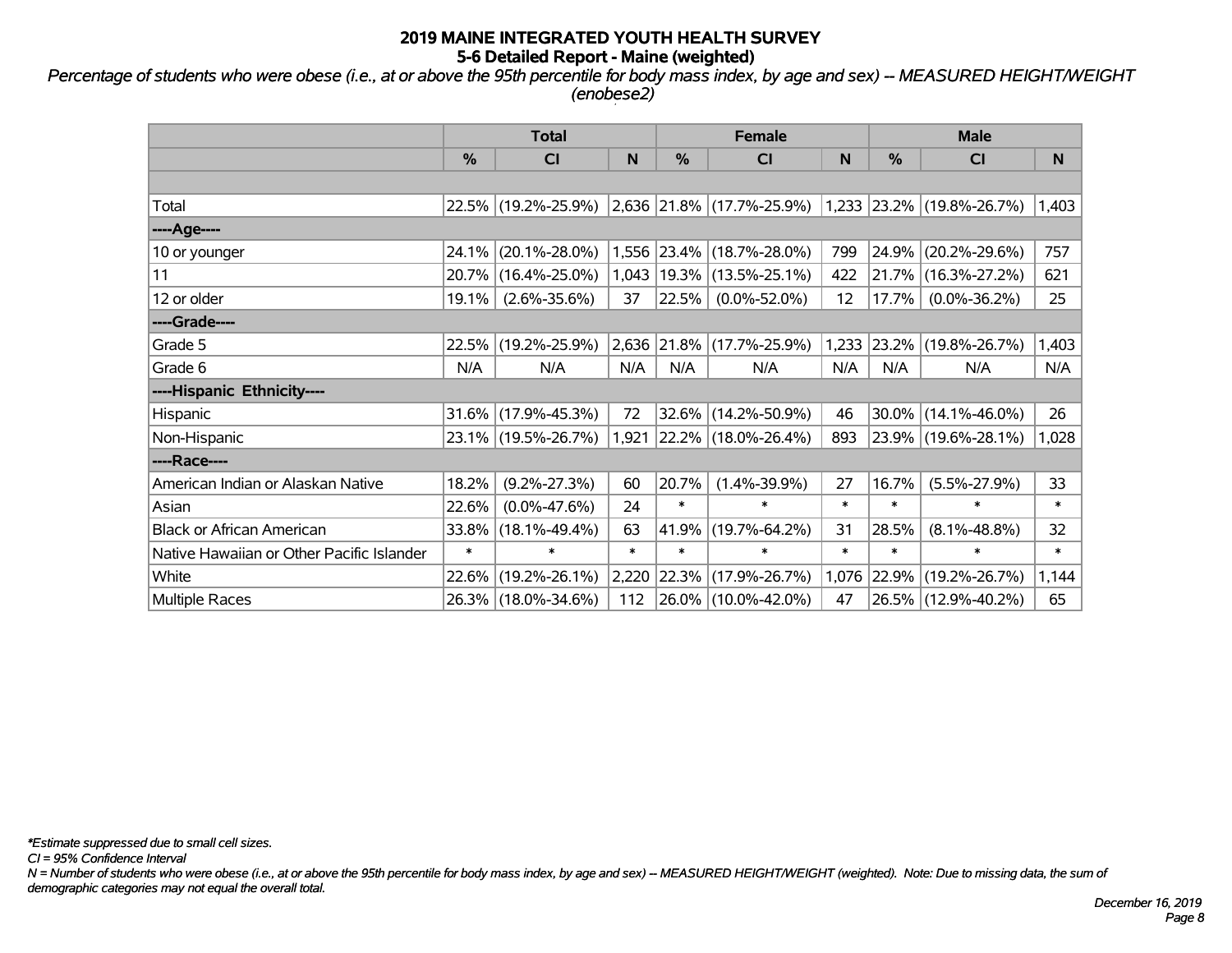*Percentage of students who were obese (i.e., at or above the 95th percentile for body mass index, by age and sex) -- MEASURED HEIGHT/WEIGHT (enobese2)*

|                                | <b>Total</b> |                     |   |               | <b>Female</b>       |    | <b>Male</b> |                          |     |  |
|--------------------------------|--------------|---------------------|---|---------------|---------------------|----|-------------|--------------------------|-----|--|
|                                | %            | <b>CI</b>           | N | $\frac{0}{0}$ | <b>CI</b>           | N  | %           | <b>CI</b>                | N   |  |
| ----Public Health District---- |              |                     |   |               |                     |    |             |                          |     |  |
| Aroostook PHD                  | 23.6%        | $(15.7\% - 31.6\%)$ |   | 132 16.0%     | $(7.5\% - 24.5\%)$  | 45 |             | $ 31.3\% $ (21.8%-40.8%) | 87  |  |
| Central Maine PHD              | 25.0%        | $(19.1\% - 30.9\%)$ |   | 379 25.6%     | $(16.4\% - 34.8\%)$ |    |             | 190 24.4% (17.7%-31.1%)  | 189 |  |
| <b>Cumberland PHD</b>          | 13.0%        | $(8.1\% - 18.0\%)$  |   | 359 12.0%     | $(6.7\% - 17.2\%)$  |    | 163 14.0%   | $(9.2\% - 18.9\%)$       | 196 |  |
| Downeast PHD                   | 19.9%        | $(4.7\% - 35.0\%)$  |   | 130 17.7%     | $(0.0\% - 35.9\%)$  | 60 | 22.2%       | $(8.0\% - 36.3\%)$       | 70  |  |
| Mid-Coast PHD                  | 28.4%        | $(23.6\% - 33.2\%)$ |   | 281 27.8%     | $(20.9\% - 34.6\%)$ |    |             | 128 28.9% (22.5%-35.3%)  | 153 |  |
| Penquis PHD                    | 26.4%        | $(20.9\% - 31.9\%)$ |   | 414 24.3%     | $(17.9\% - 30.7\%)$ |    | 180 28.4%   | $(21.0\% - 35.7\%)$      | 234 |  |
| <b>Western Maine PHD</b>       | 19.6%        | $(5.0\% - 34.2\%)$  |   | 376 22.5%     | $(1.2\% - 43.9\%)$  |    | 205 17.0%   | $(6.6\% - 27.3\%)$       | 170 |  |
| York PHD                       | 17.8%        | $(7.7\% - 27.9\%)$  |   | 356 18.1%     | $(3.4\% - 32.9\%)$  |    | 174 17.5%   | $(8.7\% - 26.2\%)$       | 182 |  |

*N = Number of students who were obese (i.e., at or above the 95th percentile for body mass index, by age and sex) -- MEASURED HEIGHT/WEIGHT (weighted). Note: Due to missing data, the sum of demographic categories may not equal the overall total. CI = 95% Confidence Interval ^Data not shown due to low response rate. \*Estimate suppressed due to small cell sizes.*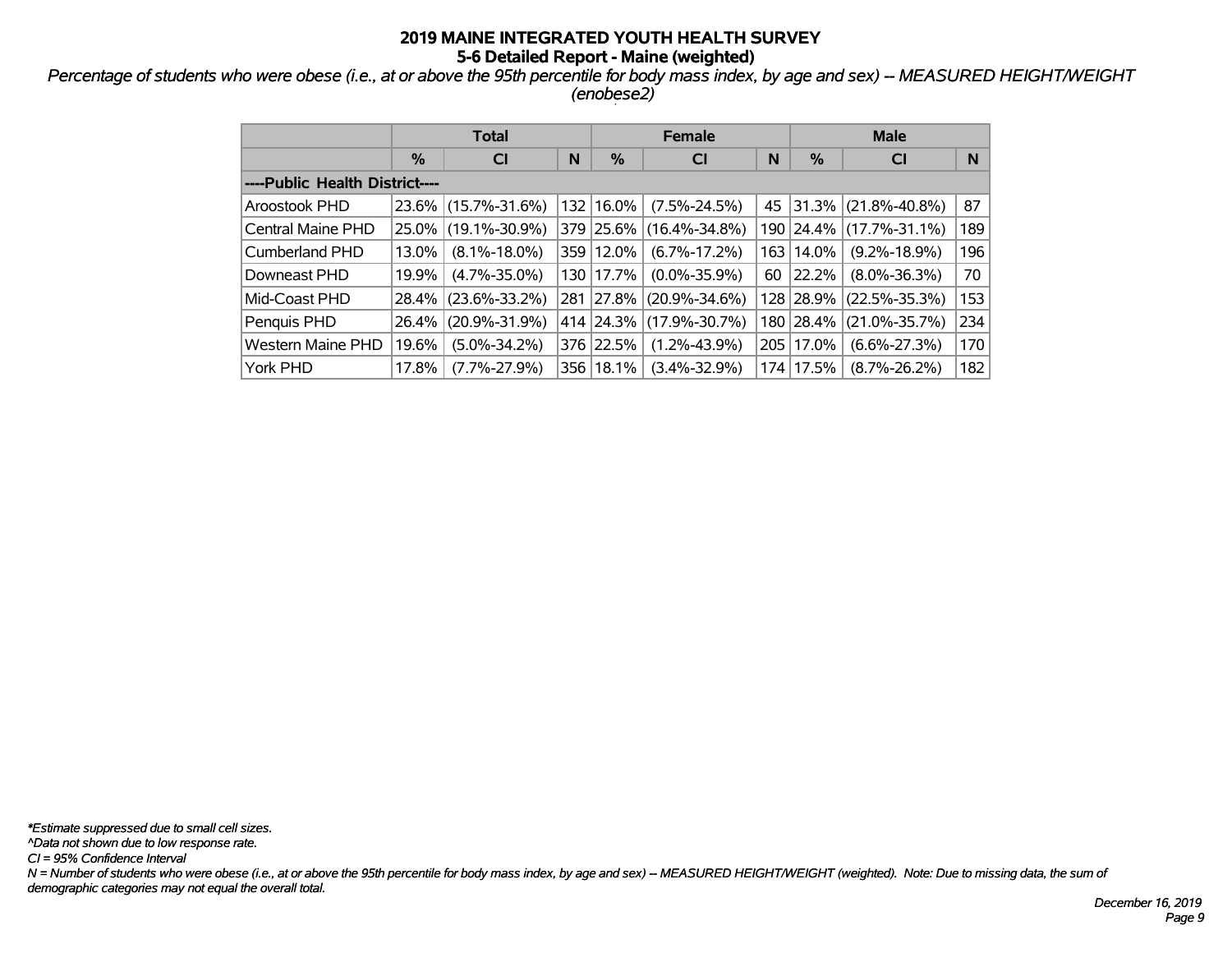*Percentage of students who were either overweight or obese (i.e. at or above the 85th percentile for body mass index, by age and sex) -- MEASURED HEIGHT/WEIGHT (enowtob)*

|                                           | <b>Total</b> |                     |       |            | <b>Female</b>                  |        | <b>Male</b>   |                                |        |
|-------------------------------------------|--------------|---------------------|-------|------------|--------------------------------|--------|---------------|--------------------------------|--------|
|                                           | %            | CI                  | N     | %          | <b>CI</b>                      | N      | $\frac{0}{0}$ | <b>CI</b>                      | N      |
|                                           |              |                     |       |            |                                |        |               |                                |        |
| Total                                     | $39.8\%$     | $(35.7\% - 43.8\%)$ |       |            | $ 4,650 38.1\% $ (33.1%-43.0%) |        |               | $ 2,156 41.3\% $ (36.9%-45.8%) | 2,494  |
| ----Age----                               |              |                     |       |            |                                |        |               |                                |        |
| 10 or younger                             | 41.0%        | $(36.3\% - 45.7\%)$ | 2,648 | $ 39.6\% $ | $(34.1\% - 45.2\%)$            | 1,357  | 42.5%         | $(36.8\% - 48.2\%)$            | 1,291  |
| 11                                        | 37.9%        | $(33.1\% - 42.7\%)$ |       |            | 1,913 35.5% (28.8%-42.3%)      | 777    |               | 39.8% (34.7%-44.9%)            | 1,137  |
| 12 or older                               | $46.0\%$     | $(24.4\% - 67.7\%)$ | 89    | $ 41.8\% $ | $(5.7\% - 77.9\%)$             | 23     |               | 47.7% (25.3%-70.1%)            | 66     |
| ----Grade----                             |              |                     |       |            |                                |        |               |                                |        |
| Grade 5                                   | 39.8%        | $(35.7\% - 43.8\%)$ | 4,650 |            | 38.1% (33.1%-43.0%)            | 2,156  |               | 41.3% (36.9%-45.8%)            | 2,494  |
| Grade 6                                   | N/A          | N/A                 | N/A   | N/A        | N/A                            | N/A    | N/A           | N/A                            | N/A    |
| ----Hispanic Ethnicity----                |              |                     |       |            |                                |        |               |                                |        |
| Hispanic                                  | 50.1%        | $(36.7\% - 63.6\%)$ | 114   | 53.1%      | $(33.3\% - 72.9\%)$            | 75     | 45.3%         | $(28.3\% - 62.3\%)$            | 39     |
| Non-Hispanic                              | $40.3\%$     | $(36.2\% - 44.3\%)$ |       |            | 3,353 38.9% (33.8%-44.0%)      | 1,565  |               | 41.5% (36.5%-46.5%)            | 1,787  |
| ----Race----                              |              |                     |       |            |                                |        |               |                                |        |
| American Indian or Alaskan Native         | 44.7%        | $(31.6\% - 57.9\%)$ | 147   |            | 49.6% (27.4%-71.8%)            | 64     |               | $41.6\%$ (26.0%-57.2%)         | 83     |
| Asian                                     | 22.6%        | $(0.0\% - 47.6\%)$  | 24    | $\ast$     | $\ast$                         | $\ast$ | $\ast$        | $\ast$                         | $\ast$ |
| <b>Black or African American</b>          | 49.9%        | $(33.9\% - 65.9\%)$ | 94    | 63.9%      | $(41.1\% - 86.7\%)$            | 47     | 40.8%         | $(20.3\% - 61.3\%)$            | 46     |
| Native Hawaiian or Other Pacific Islander | 39.0%        | $(0.0\% - 82.4\%)$  | 10    | $\ast$     | $\ast$                         | $\ast$ | $\ast$        | $\ast$                         | $\ast$ |
| White                                     | 40.2%        | $(36.3\% - 44.2\%)$ | 3,945 | 39.3%      | $(34.2\% - 44.4\%)$            | 1,895  | 41.1%         | $(36.5\% - 45.8\%)$            | 2,050  |
| Multiple Races                            |              | 40.1% (29.1%-51.1%) | 171   |            | 38.7% (23.2%-54.3%)            | 71     |               | $41.1\%$ (23.3%-59.0%)         | 100    |

*\*Estimate suppressed due to small cell sizes.*

*CI = 95% Confidence Interval*

*N = Number of students who were either overweight or obese (i.e. at or above the 85th percentile for body mass index, by age and sex) -- MEASURED HEIGHT/WEIGHT (weighted). Note: Due to missing data, the sum of demographic categories may not equal the overall total.*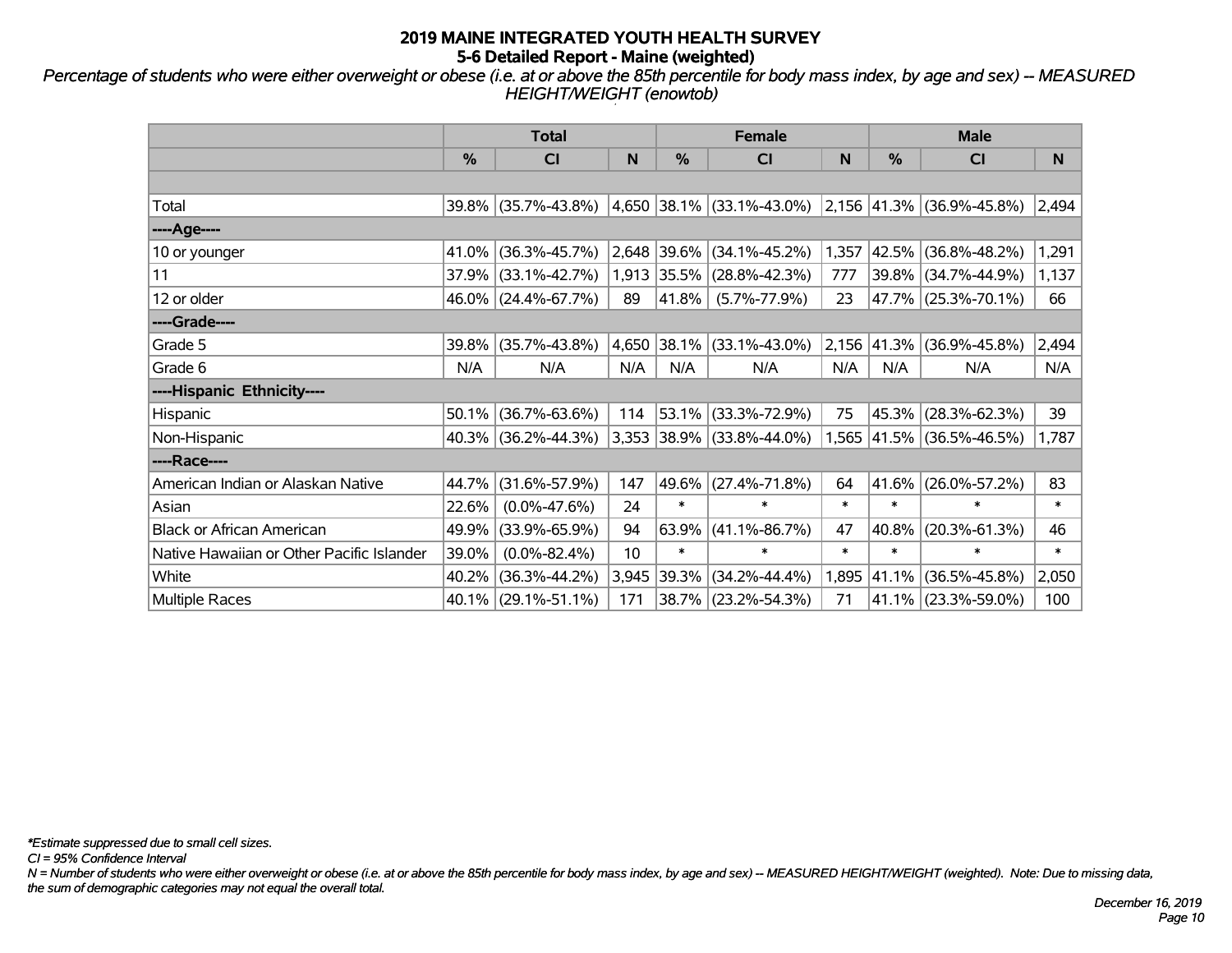*Percentage of students who were either overweight or obese (i.e. at or above the 85th percentile for body mass index, by age and sex) -- MEASURED HEIGHT/WEIGHT (enowtob)*

|                                | <b>Total</b> |                     |   |           | <b>Female</b>       |   | <b>Male</b> |                         |     |  |
|--------------------------------|--------------|---------------------|---|-----------|---------------------|---|-------------|-------------------------|-----|--|
|                                | $\%$         | <b>CI</b>           | N | $\%$      | <b>CI</b>           | N | %           | <b>CI</b>               | N   |  |
| ----Public Health District---- |              |                     |   |           |                     |   |             |                         |     |  |
| Aroostook PHD                  | $43.9\%$     | $(32.4\% - 55.4\%)$ |   | 245 36.7% | $(28.6\% - 44.7\%)$ |   |             | 103 51.2% (32.7%-69.6%) | 142 |  |
| Central Maine PHD              | 44.8%        | $(36.4\% - 53.2\%)$ |   | 679 43.0% | $(32.8\% - 53.2\%)$ |   |             | 318 46.6% (37.7%-55.4%) | 361 |  |
| <b>Cumberland PHD</b>          |              | 29.5% (18.6%-40.3%) |   | 814 27.6% | $(17.2\% - 38.0\%)$ |   |             | 376 31.3% (19.9%-42.6%) | 438 |  |
| Downeast PHD                   |              | 34.0% (10.9%-57.0%) |   | 222 31.8% | $(3.2\% - 60.5\%)$  |   |             | 108 36.3% (17.9%-54.7%) | 115 |  |
| Mid-Coast PHD                  | $46.6\%$     | $(40.1\% - 53.2\%)$ |   | 461 46.0% | $(36.0\% - 56.0\%)$ |   |             | 212 47.1% (38.7%-55.6%) | 249 |  |
| Penquis PHD                    | $43.8\%$     | $(38.4\% - 49.3\%)$ |   | 687 39.8% | $(32.5\% - 47.1\%)$ |   |             | 295 47.4% (40.2%-54.7%) | 391 |  |
| <b>Western Maine PHD</b>       | $31.3\%$     | $(14.9\% - 47.7\%)$ |   | 599 32.7% | $(8.3\% - 57.0\%)$  |   |             | 298 30.1% (16.3%-43.9%) | 302 |  |
| York PHD                       |              | 36.1% (26.6%-45.7%) |   | 724 37.9% | $(23.4\% - 52.4\%)$ |   |             | 364 34.5% (24.1%-44.9%) | 360 |  |

*\*Estimate suppressed due to small cell sizes.*

*^Data not shown due to low response rate.*

*CI = 95% Confidence Interval*

*N = Number of students who were either overweight or obese (i.e. at or above the 85th percentile for body mass index, by age and sex) -- MEASURED HEIGHT/WEIGHT (weighted). Note: Due to missing data, the sum of demographic categories may not equal the overall total.*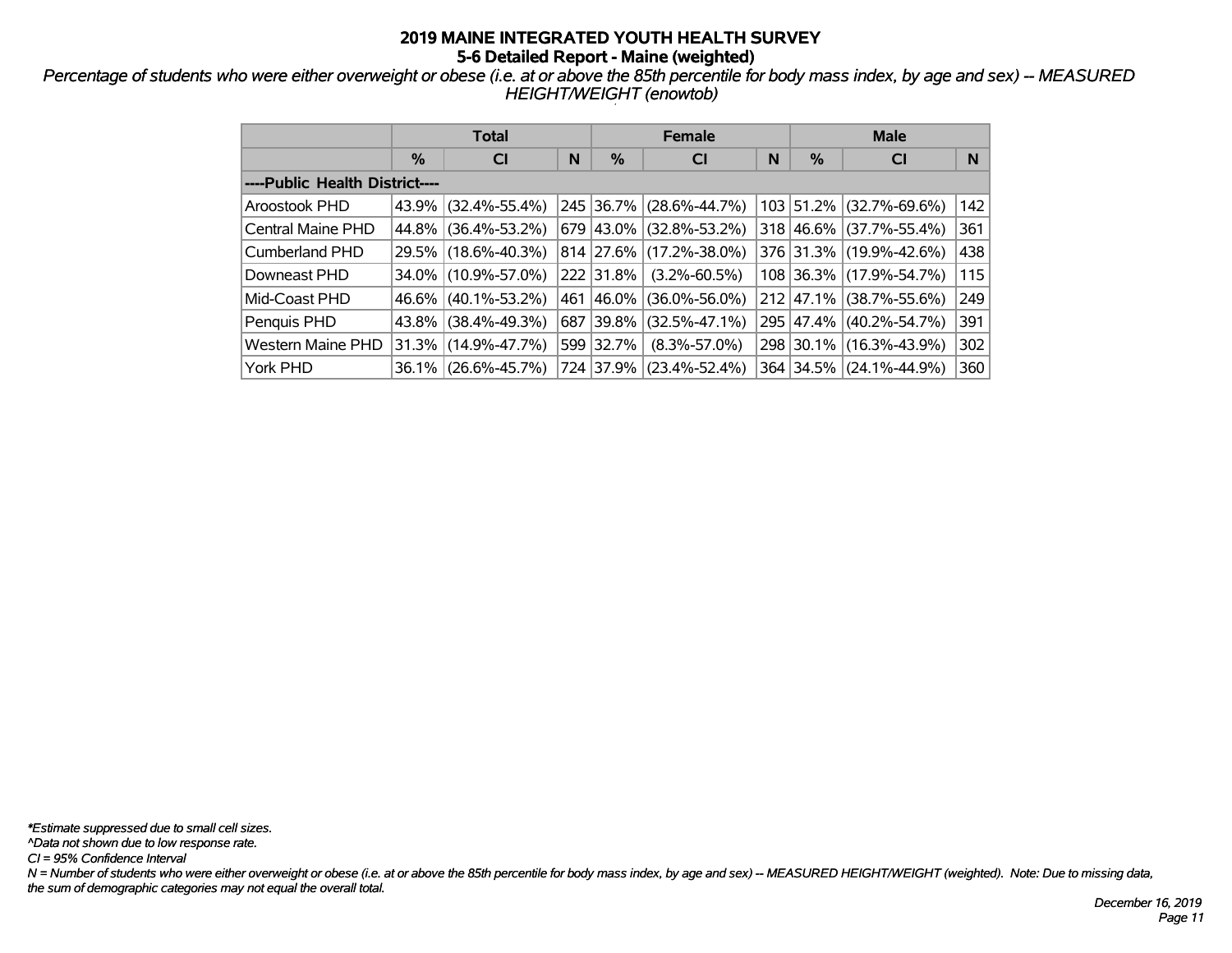*Percentage of students who were at a healthy weight (i.e., at or above the 5th percentile but below the 85th percentile for body mass index, by age and sex) -- MEASURED HEIGHT/WEIGHT (enhlthwt2)*

|                                           | <b>Total</b> |                      |       |        | <b>Female</b>                                         |        | <b>Male</b> |                           |        |
|-------------------------------------------|--------------|----------------------|-------|--------|-------------------------------------------------------|--------|-------------|---------------------------|--------|
|                                           | %            | <b>CI</b>            | N     | %      | CI                                                    | N      | %           | <b>CI</b>                 | N      |
|                                           |              |                      |       |        |                                                       |        |             |                           |        |
| Total                                     | 52.2%        | $(48.6\% - 55.9\%)$  |       |        | $6,109$ 52.9% (48.3%-57.6%) 2,998 51.6% (47.4%-55.7%) |        |             |                           | 3,111  |
| ----Age----                               |              |                      |       |        |                                                       |        |             |                           |        |
| 10 or younger                             | 52.3%        | $(47.8\% - 56.7\%)$  |       |        | 3,378 53.4% (48.5%-58.3%)                             |        |             | 1,828 51.0% (45.1%-56.9%) | 1,550  |
| 11                                        | 52.7%        | $(48.3\% - 57.2\%)$  |       |        | 2,660 52.5% (45.7%-59.3%)                             |        |             | 1,148 52.9% (48.3%-57.6%) | 1,512  |
| 12 or older                               | 36.9%        | $(12.9\% - 60.9\%)$  | 71    | 40.2%  | $(0.0\% - 80.9\%)$                                    | 22     |             | 35.6% (11.9%-59.4%)       | 50     |
| ----Grade----                             |              |                      |       |        |                                                       |        |             |                           |        |
| Grade 5                                   | 52.2%        | $(48.6\% - 55.9\%)$  |       |        | $6,109$ 52.9% (48.3%-57.6%)                           | 2,998  |             | $ 51.6\% $ (47.4%-55.7%)  | 3,111  |
| Grade 6                                   | N/A          | N/A                  | N/A   | N/A    | N/A                                                   | N/A    | N/A         | N/A                       | N/A    |
| ----Hispanic Ethnicity----                |              |                      |       |        |                                                       |        |             |                           |        |
| Hispanic                                  | 43.9%        | $(30.5\% - 57.3\%)$  | 100   |        | 38.6% (19.9%-57.2%)                                   | 55     | 52.8%       | $(35.7\% - 69.8\%)$       | 45     |
| Non-Hispanic                              | 51.9%        | $(48.7\% - 55.2\%)$  |       |        | 4,326 51.7% (47.1%-56.2%)                             |        |             | 2,078 52.2% (47.6%-56.8%) | 2,248  |
| ----Race----                              |              |                      |       |        |                                                       |        |             |                           |        |
| American Indian or Alaskan Native         | 47.9%        | $(36.1\% - 59.7\%)$  | 157   |        | 39.3% (17.0%-61.7%)                                   | 51     | 53.4%       | $(38.7\% - 68.2\%)$       | 106    |
| Asian                                     | 57.8%        | $(35.6\% - 80.0\%)$  | 60    |        | 72.9% (61.1%-84.6%)                                   | 33     | $ 46.3\% $  | $(14.1\% - 78.4\%)$       | 27     |
| <b>Black or African American</b>          | 45.2%        | $(31.5\% - 58.8\%)$  | 85    |        | 36.1% (13.3%-58.9%)                                   | 27     | 51.1%       | $(34.4\% - 67.7\%)$       | 58     |
| Native Hawaiian or Other Pacific Islander | 61.0%        | $(17.6\% - 100.0\%)$ | 15    | $\ast$ | $\ast$                                                | $\ast$ | $\ast$      | $\ast$                    | $\ast$ |
| White                                     | 51.8%        | $(48.1\% - 55.6\%)$  | 5,085 |        | $ 51.8\% $ (47.1%-56.5%)                              | 2,497  | $ 51.9\% $  | $(47.1\% - 56.7\%)$       | 2,588  |
| Multiple Races                            | 53.4%        | $(40.5\% - 66.2\%)$  | 228   |        | 53.0% (35.4%-70.7%)                                   | 97     |             | 53.7% (33.3%-74.0%)       | 131    |

*\*Estimate suppressed due to small cell sizes.*

*CI = 95% Confidence Interval*

*N = Number of students who were at a healthy weight (i.e., at or above the 5th percentile but below the 85th percentile for body mass index, by age and sex) -- MEASURED HEIGHT/WEIGHT (weighted). Note: Due to missing data, the sum of demographic categories may not equal the overall total.*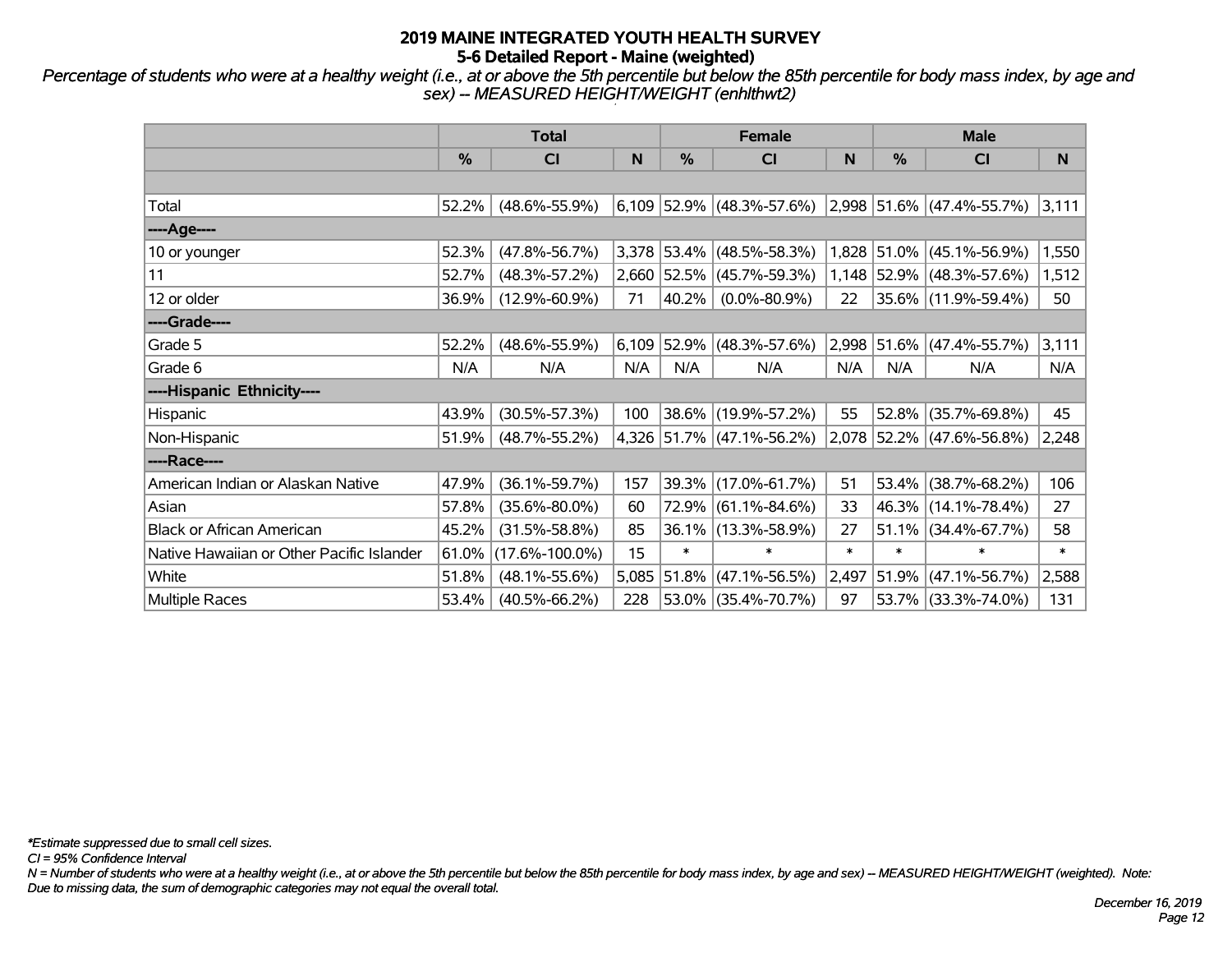*Percentage of students who were at a healthy weight (i.e., at or above the 5th percentile but below the 85th percentile for body mass index, by age and sex) -- MEASURED HEIGHT/WEIGHT (enhlthwt2)*

|                                | <b>Total</b> |                     |       |               | <b>Female</b>             |   | <b>Male</b> |                     |     |  |
|--------------------------------|--------------|---------------------|-------|---------------|---------------------------|---|-------------|---------------------|-----|--|
|                                | $\%$         | <b>CI</b>           | N     | $\frac{9}{6}$ | <b>CI</b>                 | N | %           | <b>CI</b>           | N   |  |
| ----Public Health District---- |              |                     |       |               |                           |   |             |                     |     |  |
| Aroostook PHD                  |              | 47.9% (43.2%-52.6%) | 267   |               | 54.9% (48.8%-61.0%)       |   | 154 40.9%   | $(28.2\% - 53.6\%)$ | 114 |  |
| Central Maine PHD              |              | 49.9% (44.5%-55.3%) | 756   |               | $53.3\%$ (45.0%-61.6%)    |   | 395 46.6%   | $(41.1\% - 52.2\%)$ | 361 |  |
| Cumberland PHD                 |              | 58.4% (45.7%-71.1%) | 1,611 |               | $58.5\%$ (44.2%-72.7%)    |   | 796 58.3%   | $(46.9\% - 69.6\%)$ | 815 |  |
| Downeast PHD                   |              | 42.4% (27.2%-57.6%) | 277   |               | $37.9\%$ (26.5%-49.4%)    |   | 128 47.2%   | $(28.2\% - 66.1\%)$ | 149 |  |
| Mid-Coast PHD                  |              | 51.2% (46.0%-56.3%) | 506   |               | 52.3% (42.8%-61.7%)       |   | 241 50.2%   | $(42.6\% - 57.8\%)$ | 266 |  |
| Penquis PHD                    |              | 51.8% (47.6%-56.1%) | 812   |               | $54.8\%$ (47.4%-62.2%)    |   | 406 49.2%   | $(42.7\% - 55.6\%)$ | 406 |  |
| <b>Western Maine PHD</b>       |              | 53.4% (42.3%-64.5%) | 1,021 |               | 47.7% (30.9%-64.6%)       |   | 435 58.5%   | $(45.9\% - 71.2\%)$ | 587 |  |
| York PHD                       |              | 59.0% (45.0%-73.1%) |       |               | 1,182 58.9% (44.9%-72.9%) |   | 566 59.2%   | $(43.7\% - 74.6\%)$ | 616 |  |

*\*Estimate suppressed due to small cell sizes.*

*^Data not shown due to low response rate.*

*CI = 95% Confidence Interval*

*N = Number of students who were at a healthy weight (i.e., at or above the 5th percentile but below the 85th percentile for body mass index, by age and sex) -- MEASURED HEIGHT/WEIGHT (weighted). Note: Due to missing data, the sum of demographic categories may not equal the overall total.*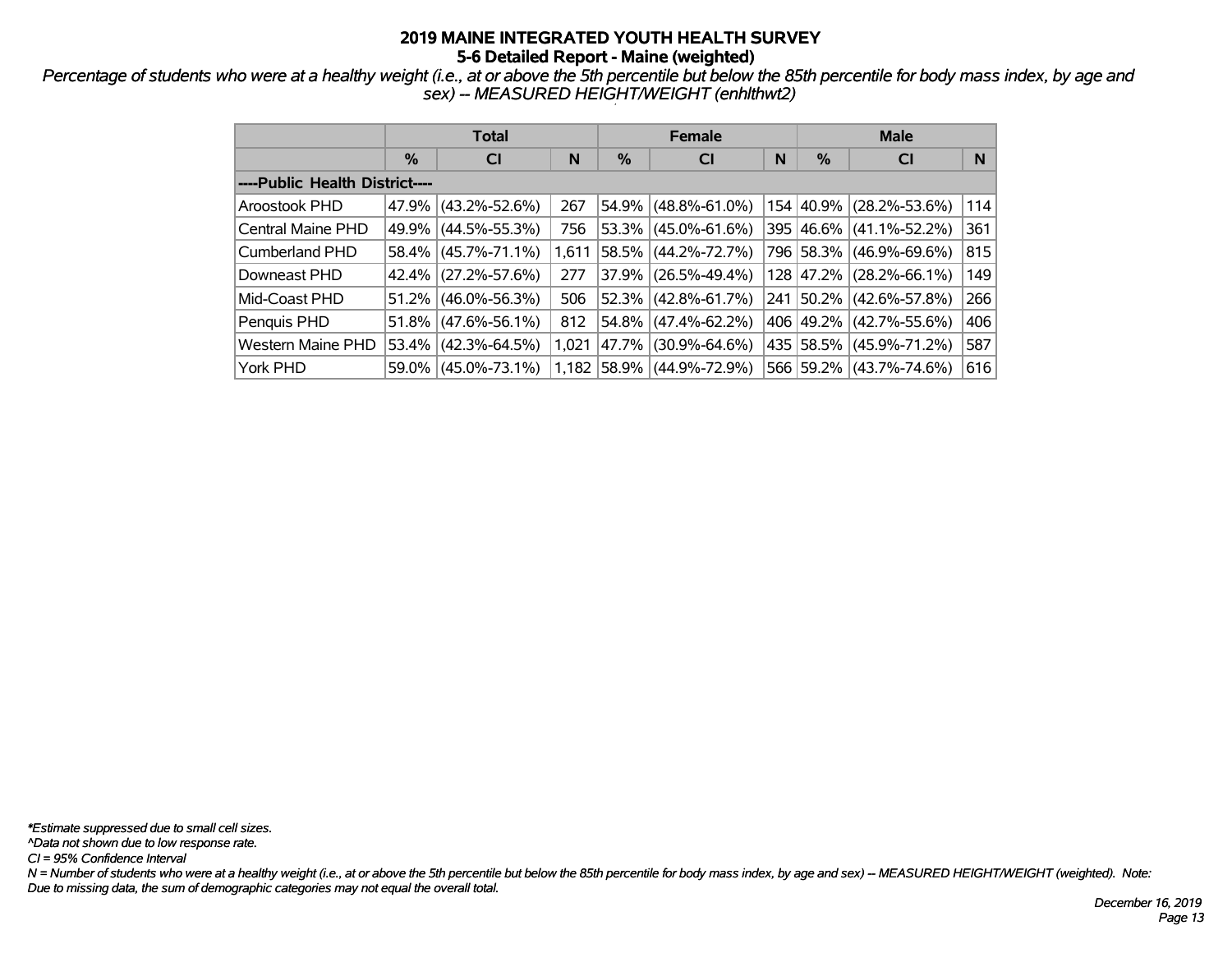*What language is spoken most often at home? (Select only one response) (en6b) Percentage of students who answered something other than 'English'*

|                                           | <b>Total</b>  |                     |     |               | <b>Female</b>       |        | <b>Male</b> |                     |        |
|-------------------------------------------|---------------|---------------------|-----|---------------|---------------------|--------|-------------|---------------------|--------|
|                                           | $\frac{0}{0}$ | CI                  | N   | $\frac{9}{6}$ | <b>CI</b>           | N      | %           | <b>CI</b>           | N      |
|                                           |               |                     |     |               |                     |        |             |                     |        |
| Total                                     | 3.3%          | $(1.6\% - 5.1\%)$   | 892 | 2.9%          | $(1.4\% - 4.4\%)$   | 370    | 3.6%        | $(1.5\% - 5.7\%)$   | 485    |
| ----Age----                               |               |                     |     |               |                     |        |             |                     |        |
| 10 or younger                             | 2.0%          | $(1.2\% - 2.7\%)$   | 143 | 1.8%          | $(0.5\% - 3.0\%)$   | 66     | 2.2%        | $(0.7\% - 3.6\%)$   | 74     |
| 11                                        | 3.7%          | $(1.5\% - 5.9\%)$   | 486 | 3.2%          | $(1.5\% - 4.8\%)$   | 195    | 4.2%        | $(1.3\% - 7.1\%)$   | 277    |
| 12 or older                               | 4.1%          | $(1.2\% - 6.9\%)$   | 258 | 3.9%          | $(0.7\% - 7.1\%)$   | 109    | 3.9%        | $(1.5\% - 6.3\%)$   | 135    |
| ----Grade----                             |               |                     |     |               |                     |        |             |                     |        |
| Grade 5                                   | 2.2%          | $(1.3\% - 3.0\%)$   | 284 | 2.0%          | $(0.7\% - 3.2\%)$   | 123    | 2.2%        | $(1.2\% - 3.2\%)$   | 149    |
| Grade 6                                   | 4.5%          | $(1.1\% - 7.8\%)$   | 597 | 3.8%          | $(1.0\% - 6.6\%)$   | 242    | 5.0%        | $(1.2\% - 8.7\%)$   | 334    |
| ----Hispanic Ethnicity----                |               |                     |     |               |                     |        |             |                     |        |
| Hispanic                                  | 11.4%         | $(5.1\% - 17.7\%)$  | 59  | 11.0%         | $(3.0\% - 19.0\%)$  | 31     | 11.8%       | $(4.7\% - 18.9\%)$  | 28     |
| Non-Hispanic                              | 3.1%          | $(1.4\% - 4.7\%)$   | 639 | 2.8%          | $(1.2\% - 4.3\%)$   | 277    | 3.3%        | $(1.4\% - 5.1\%)$   | 345    |
| ----Race----                              |               |                     |     |               |                     |        |             |                     |        |
| American Indian or Alaskan Native         | 1.9%          | $(0.0\% - 4.4\%)$   | 12  | $\ast$        | $\ast$              | $\ast$ | $\ast$      | $\ast$              | $\ast$ |
| Asian                                     | 54.9%         | $(38.6\% - 71.1\%)$ |     | 174 55.3%     | $(40.9\% - 69.8\%)$ | 72     | 53.9%       | $(32.9\% - 74.9\%)$ | 99     |
| <b>Black or African American</b>          | 32.1%         | $(16.5\% - 47.6\%)$ |     | 224 31.5%     | $(12.9\% - 50.2\%)$ | 101    | 32.3%       | $(17.6\% - 47.0\%)$ | 120    |
| Native Hawaiian or Other Pacific Islander | 14.5%         | $(0.0\% - 38.4\%)$  | 8   | $\ast$        | $\ast$              | $\ast$ | $\ast$      | $\ast$              | $\ast$ |
| White                                     | 1.4%          | $(0.9\% - 1.8\%)$   | 310 | 1.1%          | $(0.6\% - 1.5\%)$   | 118    | 1.6%        | $(0.8\% - 2.4\%)$   | 182    |
| Multiple Races                            | 2.6%          | $(0.7\% - 4.6\%)$   | 25  | 2.9%          | $(0.6\% - 5.1\%)$   | 13     | 2.5%        | $(0.1\% - 5.0\%)$   | 11     |

*CI = 95% Confidence Interval*

*N = Number of students who answered something other than 'English' (weighted). Note: Due to missing data, the sum of demographic categories may not equal the overall total.*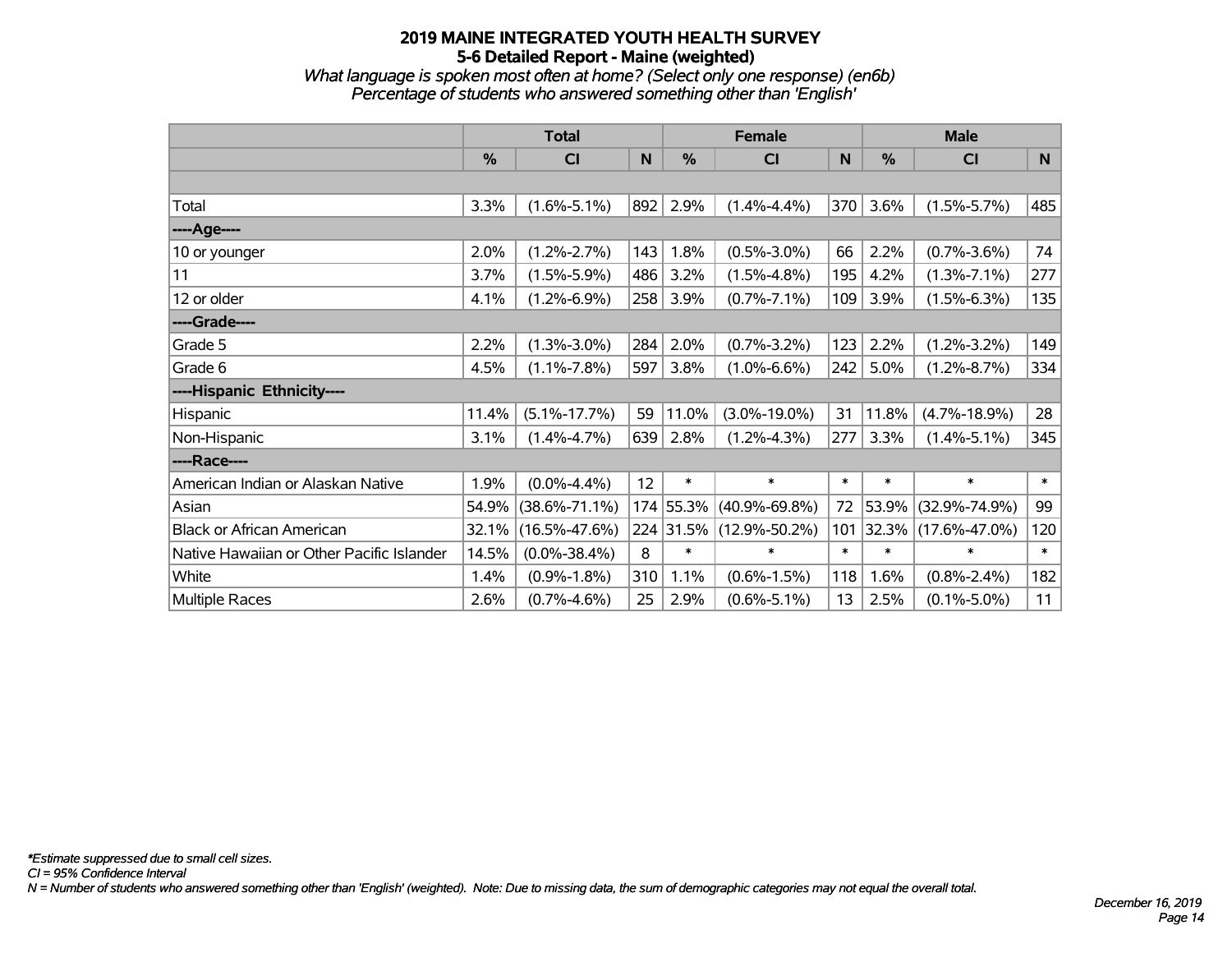*What language is spoken most often at home? (Select only one response) (en6b) Percentage of students who answered something other than 'English'*

|                                |               | Total              |    |          | <b>Female</b>      |        | <b>Male</b> |                    |        |  |
|--------------------------------|---------------|--------------------|----|----------|--------------------|--------|-------------|--------------------|--------|--|
|                                | $\frac{0}{0}$ | CI                 | N  | $\%$     | CI                 | N      | %           | <b>CI</b>          | N      |  |
| ----Public Health District---- |               |                    |    |          |                    |        |             |                    |        |  |
| Aroostook PHD                  | 2.9%          | $(0.6\% - 5.1\%)$  | 39 | 2.2%     | $(0.1\% - 4.4\%)$  | 15     | $3.6\%$     | $(1.0\% - 6.2\%)$  | 24     |  |
| Central Maine PHD              | 1.4%          | $(0.4\% - 2.3\%)$  | 50 | $0.7\%$  | $(0.0\% - 1.6\%)$  | 13     | $1.8\%$     | $(0.6\% - 3.0\%)$  | 32     |  |
| <b>Cumberland PHD</b>          | 7.9%          | $(2.8\% - 12.9\%)$ |    | 447 8.2% | $(4.1\% - 12.3\%)$ | 221    | 7.5%        | $(0.6\% - 14.3\%)$ | 216    |  |
| Downeast PHD                   | 0.8%          | $(0.2\% - 1.4\%)$  | 13 | *        | $\ast$             | $\ast$ | *           | $\ast$             | $\ast$ |  |
| Mid-Coast PHD                  | 0.7%          | $(0.3\% - 1.2\%)$  | 20 | $\ast$   | $\ast$             | $\ast$ | $\ast$      | $\ast$             | $\ast$ |  |
| Penquis PHD                    | 1.1%          | $(0.6\% - 1.5\%)$  | 35 | 1.3%     | $(0.8\% - 1.9\%)$  | 21     | 0.8%        | $(0.1\% - 1.5\%)$  | 13     |  |
| <b>Western Maine PHD</b>       | 2.3%          | $(0.2\% - 4.4\%)$  | 99 | 2.1%     | $(0.5\% - 3.7\%)$  | 42     | 2.6%        | $(0.0\% - 5.7\%)$  | 55     |  |
| York PHD                       | 3.7%          | $(0.1\% - 7.4\%)$  |    | 153 3.0% | $(0.2\% - 5.8\%)$  | 59     | 3.8%        | $(0.2\% - 7.3\%)$  | 79     |  |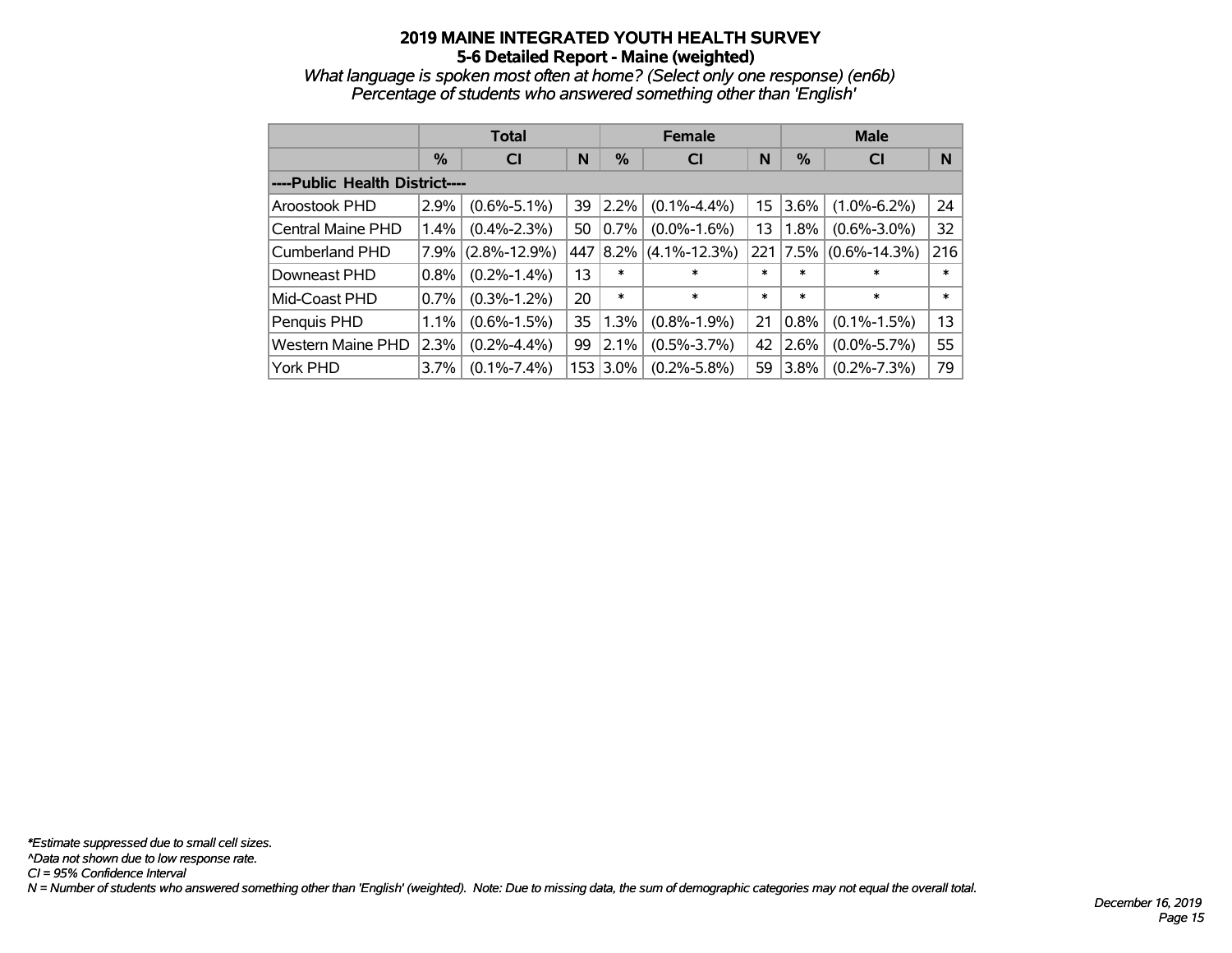*How often do you wear a seat belt when riding in a car? (en7a) Percentage of students who answered 'Never' or 'Rarely'*

|                                           | <b>Total</b> |                                                |        |        | <b>Female</b>                                                                            |        | <b>Male</b> |                             |        |  |
|-------------------------------------------|--------------|------------------------------------------------|--------|--------|------------------------------------------------------------------------------------------|--------|-------------|-----------------------------|--------|--|
|                                           | $\%$         | <b>CI</b>                                      | N      | $\%$   | <b>CI</b>                                                                                | N      | $\%$        | <b>CI</b>                   | N.     |  |
|                                           |              |                                                |        |        |                                                                                          |        |             |                             |        |  |
| Total                                     |              | $1.0\%$ (0.7%-1.3%)                            |        |        | $\vert$ 275 $\vert$ 0.6% $\vert$ (0.2%-0.9%) $\vert$ 73 $\vert$ 1.4% $\vert$ (0.9%-1.9%) |        |             |                             | 189    |  |
| ----Age----                               |              |                                                |        |        |                                                                                          |        |             |                             |        |  |
| 10 or younger                             |              | $0.4\%$ (0.1%-0.8%)                            | 32     |        | $0.4\%$ (0.0%-0.9%)                                                                      |        |             | $15 0.5\% $ (0.0%-1.0%)     | 17     |  |
| 11                                        |              | $1.3\%$ (0.9%-1.8%)                            |        |        | 177 0.7% (0.2%-1.1%)                                                                     |        |             | $42 1.8\% $ (1.0%-2.7%)     | 124    |  |
| 12 or older                               |              | $1.0\%$ (0.5%-1.5%)                            |        |        | 66 $ 0.6\% $ (0.0%-1.2%)                                                                 |        |             | $16 1.4\% $ (0.5%-2.3%)     | 48     |  |
| ----Grade----                             |              |                                                |        |        |                                                                                          |        |             |                             |        |  |
| Grade 5                                   |              | $1.1\%$ (0.7%-1.6%)                            |        |        | $150 0.4\% $ (0.0%-0.8%)                                                                 |        |             | $27 1.7\% $ (0.9%-2.6%)     | 116    |  |
| Grade 6                                   |              | $0.9\%$ (0.6%-1.3%)   125   0.7%   (0.1%-1.3%) |        |        |                                                                                          |        |             | 46 1.1% (0.6%-1.5%)         | 72     |  |
| ----Hispanic Ethnicity----                |              |                                                |        |        |                                                                                          |        |             |                             |        |  |
| Hispanic                                  | $\ast$       | $\ast$                                         | $\ast$ | $\ast$ | $\ast$                                                                                   | $\ast$ | $\ast$      | $\ast$                      | $\ast$ |  |
| Non-Hispanic                              |              | $1.1\%$ (0.8%-1.5%)                            |        |        | $240 0.7\% $ (0.2%-1.1%)                                                                 |        |             | $69 1.5\%  (0.8\% - 2.2\%)$ | 158    |  |
| ----Race----                              |              |                                                |        |        |                                                                                          |        |             |                             |        |  |
| American Indian or Alaskan Native         | 2.4%         | $(0.0\% - 4.8\%)$                              | 16     | $\ast$ | $\ast$                                                                                   | $\ast$ | $\ast$      | $\ast$                      | $\ast$ |  |
| Asian                                     | $\ast$       | $\ast$                                         | $\ast$ | $\ast$ | $\ast$                                                                                   | $\ast$ | $\ast$      | $\ast$                      | $\ast$ |  |
| <b>Black or African American</b>          | 1.7%         | $(0.1\% - 3.4\%)$                              | 12     | $\ast$ | $\ast$                                                                                   | $\ast$ | $\ast$      | $\ast$                      | $\ast$ |  |
| Native Hawaiian or Other Pacific Islander | $\ast$       | $\ast$                                         | $\ast$ | $\ast$ | $\ast$                                                                                   | $\ast$ | $\ast$      | $\ast$                      | $\ast$ |  |
| White                                     | 1.0%         | $(0.6\% - 1.3\%)$                              | 218    | 0.5%   | $(0.2\% - 0.7\%)$                                                                        | 50     | 1.4%        | $(0.8\% - 2.0\%)$           | 157    |  |
| Multiple Races                            |              | $1.8\%$ (0.2%-3.4%)                            | 17     | $\ast$ | $\ast$                                                                                   | $\ast$ | $\ast$      | $\ast$                      | $\ast$ |  |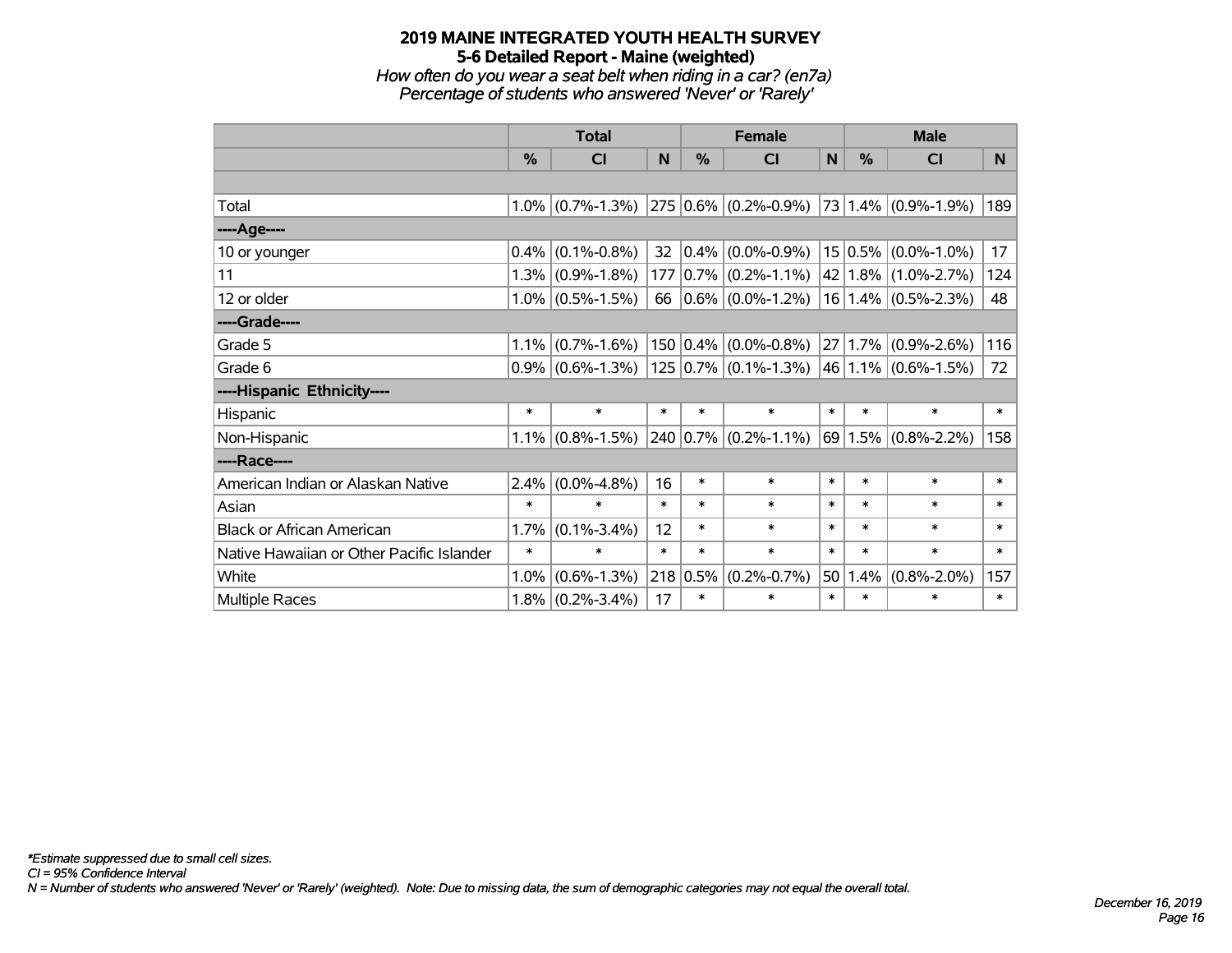*How often do you wear a seat belt when riding in a car? (en7a) Percentage of students who answered 'Never' or 'Rarely'*

|                                |         | <b>Total</b>      |    |               | <b>Female</b>     |        | <b>Male</b> |                         |        |  |
|--------------------------------|---------|-------------------|----|---------------|-------------------|--------|-------------|-------------------------|--------|--|
|                                | $\%$    | <b>CI</b>         | N  | $\frac{0}{0}$ | <b>CI</b>         | N      | %           | <b>CI</b>               | N      |  |
| ----Public Health District---- |         |                   |    |               |                   |        |             |                         |        |  |
| Aroostook PHD                  | $2.4\%$ | $(1.5\% - 3.3\%)$ | 32 | $\ast$        | $\ast$            | $\ast$ | $\ast$      | $\ast$                  | $\ast$ |  |
| Central Maine PHD              | $0.7\%$ | $(0.1\% - 1.3\%)$ | 24 | $\ast$        | $\ast$            | $\ast$ | $\ast$      | $\ast$                  | $\ast$ |  |
| Cumberland PHD                 | $0.4\%$ | $(0.0\% - 1.0\%)$ |    | 25 0.7%       | $(0.0\% - 1.6\%)$ |        |             | $18 0.2\% $ (0.0%-0.5%) | 7      |  |
| Downeast PHD                   | $0.9\%$ | $(0.3\% - 1.6\%)$ | 16 | $\ast$        | $\ast$            | $\ast$ | $\ast$      | $\ast$                  | $\ast$ |  |
| Mid-Coast PHD                  | $0.8\%$ | $(0.0\% - 1.6\%)$ | 22 | $\ast$        | $\ast$            | $\ast$ | $\ast$      | $\ast$                  | $\ast$ |  |
| Penquis PHD                    | $2.1\%$ | $(1.2\% - 3.1\%)$ | 72 | 1.2%          | $(0.3\% - 2.2\%)$ |        | 20 2.6%     | $(0.6\% - 4.6\%)$       | 44     |  |
| <b>Western Maine PHD</b>       | $0.8\%$ | $(0.2\% - 1.4\%)$ | 35 | $\ast$        | $\ast$            | $\ast$ | $\ast$      | $\ast$                  | $\ast$ |  |
| York PHD                       | $0.4\%$ | $(0.0\% - 0.9\%)$ | 16 | $\ast$        | $\ast$            | $\ast$ | $\ast$      | $\ast$                  | $\ast$ |  |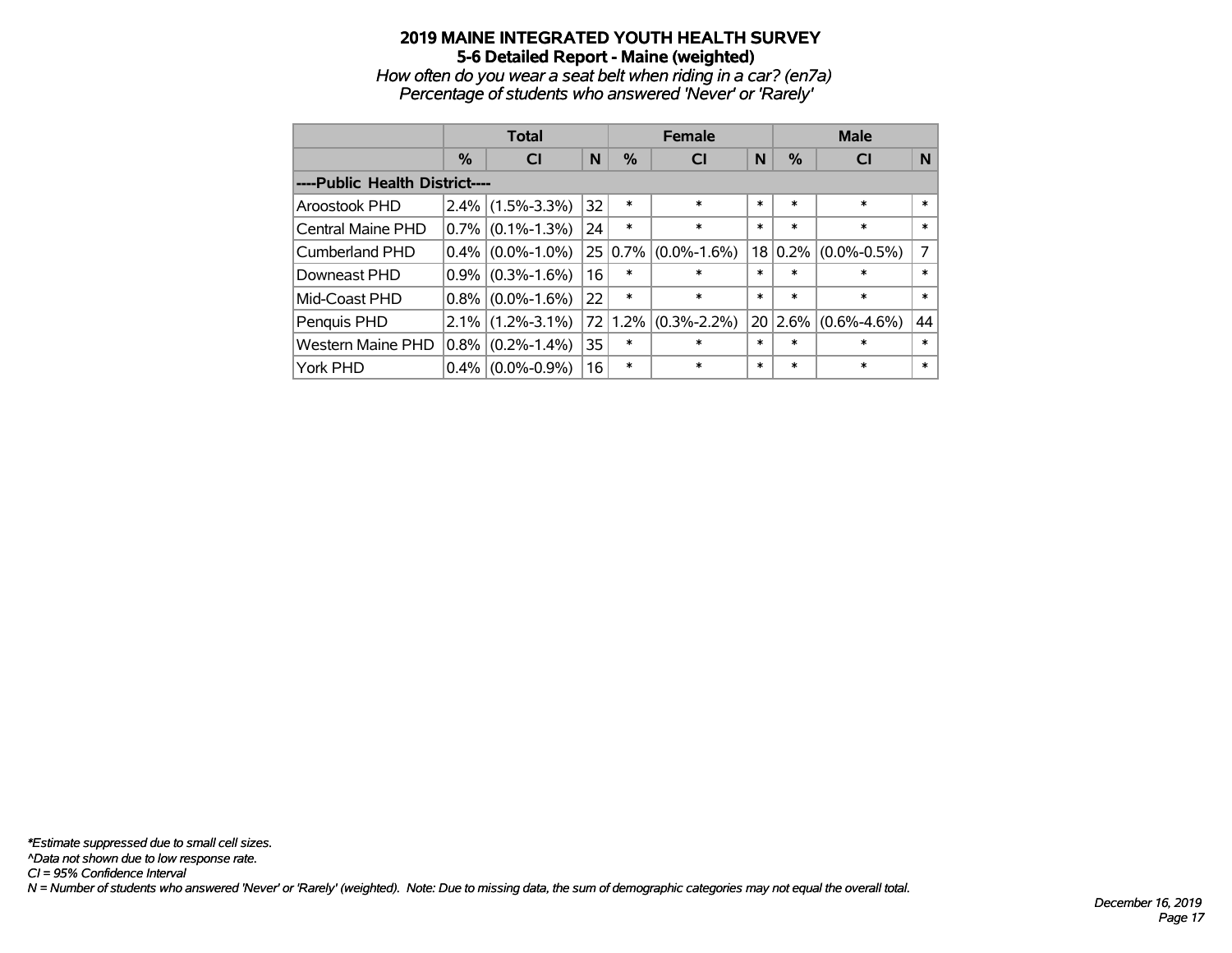## **2019 MAINE INTEGRATED YOUTH HEALTH SURVEY 5-6 Detailed Report - Maine (weighted)** *How often do you wear a seat belt when riding in a car? (en7a\_2) Percentage of students who answered 'Always'*

|                                           |               | <b>Total</b>           |        |        | <b>Female</b>                      |        | <b>Male</b> |                            |              |  |
|-------------------------------------------|---------------|------------------------|--------|--------|------------------------------------|--------|-------------|----------------------------|--------------|--|
|                                           | $\frac{0}{0}$ | <b>CI</b>              | N      | %      | <b>CI</b>                          | N      | %           | CI                         | <sub>N</sub> |  |
|                                           |               |                        |        |        |                                    |        |             |                            |              |  |
| Total                                     |               | $83.2\%$ (81.5%-85.0%) |        |        | $\vert$ 22,414 86.2% (84.4%-88.0%) |        |             | 11,063 80.6% (78.5%-82.6%) | 10,965       |  |
| ----Age----                               |               |                        |        |        |                                    |        |             |                            |              |  |
| 10 or younger                             | 85.4%         | $(83.1\% - 87.6\%)$    | 6,191  | 88.2%  | $(85.6\% - 90.9\%)$                | 3,363  |             | 82.3% (79.4%-85.3%)        | 2,768        |  |
| 11                                        |               | $82.4\%$ (80.2%-84.7%) | 10,898 |        | 85.5% (83.0%-88.0%)                | 5,319  |             | 79.9% (76.8%-82.9%)        | 5,376        |  |
| 12 or older                               |               | $82.4\%$ (80.1%-84.8%) | 5,289  |        | 85.1% (81.9%-88.3%)                | 2,377  |             | $ 80.1\% $ (77.2%-83.0%)   | 2,797        |  |
| ----Grade----                             |               |                        |        |        |                                    |        |             |                            |              |  |
| Grade 5                                   | 82.9%         | $(80.5\% - 85.2\%)$    | 10,911 | 86.2%  | $(83.7\% - 88.6\%)$                | 5,412  |             | 79.8% (76.8%-82.8%)        | 5,323        |  |
| Grade 6                                   |               | $83.7\%$ (81.8%-85.6%) |        |        | 11,313 86.4% (84.2%-88.6%)         | 5,595  |             | $ 81.3\% $ (79.2%-83.4%)   | 5,526        |  |
| ----Hispanic Ethnicity----                |               |                        |        |        |                                    |        |             |                            |              |  |
| Hispanic                                  | 80.2%         | $(75.0\% - 85.4\%)$    | 430    | 84.9%  | $(77.9\% - 91.9\%)$                | 244    | 74.7%       | $(64.9\% - 84.5\%)$        | 183          |  |
| Non-Hispanic                              |               | $83.1\%$ (81.3%-84.8%) |        |        | 17,480 86.0% (84.0%-87.9%)         | 8,719  |             | $ 80.4\% $ (78.3%-82.6%)   | 8,510        |  |
| ----Race----                              |               |                        |        |        |                                    |        |             |                            |              |  |
| American Indian or Alaskan Native         |               | $81.1\%$ (76.0%-86.2%) | 535    | 80.2%  | $(70.8\% - 89.6\%)$                | 201    |             | 83.0% (76.7%-89.3%)        | 318          |  |
| Asian                                     |               | 75.3% (68.6%-82.1%)    | 239    | 78.0%  | $(68.7\% - 87.3\%)$                | 101    |             | 74.8% (64.2%-85.4%)        | 137          |  |
| <b>Black or African American</b>          |               | 72.6% (64.3%-81.0%)    | 524    | 75.5%  | $(63.4\% - 87.6\%)$                | 250    |             | 70.6% (63.2%-78.1%)        | 271          |  |
| Native Hawaiian or Other Pacific Islander | 84.3%         | $(69.3\% - 99.3\%)$    | 47     | $\ast$ | $\ast$                             | $\ast$ | $\ast$      | $\ast$                     | $\ast$       |  |
| White                                     | 84.0%         | $(82.0\% - 85.9\%)$    | 19,072 | 87.0%  | $(84.9\% - 89.0\%)$                | 9,529  | 81.1%       | $(78.9\% - 83.4\%)$        | 9,265        |  |
| Multiple Races                            |               | $80.2\%$ (75.1%-85.3%) | 771    |        | $81.4\%$ (75.5%-87.3%)             | 390    |             | 78.2% (70.1%-86.4%)        | 364          |  |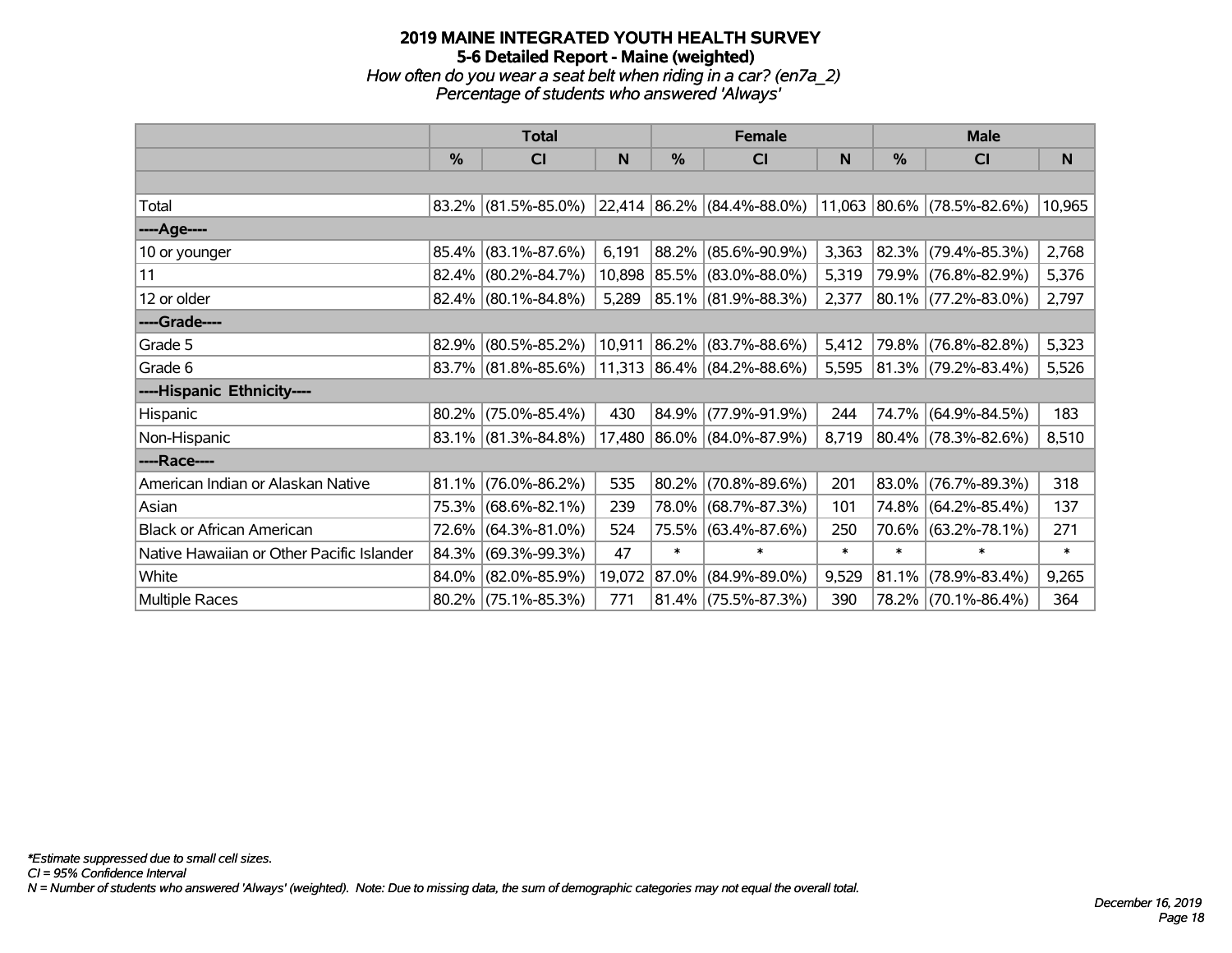*How often do you wear a seat belt when riding in a car? (en7a\_2) Percentage of students who answered 'Always'*

|                                |         | <b>Total</b>        |       |            | <b>Female</b>               |     | <b>Male</b> |                           |       |  |
|--------------------------------|---------|---------------------|-------|------------|-----------------------------|-----|-------------|---------------------------|-------|--|
|                                | $\%$    | <b>CI</b>           | N     | %          | <b>CI</b>                   | N   | %           | <b>CI</b>                 | N     |  |
| ----Public Health District---- |         |                     |       |            |                             |     |             |                           |       |  |
| Aroostook PHD                  | 77.8%   | $(74.1\% - 81.5\%)$ |       |            | $1,054$ 80.5% (74.9%-86.0%) | 530 |             | 75.0% (72.3%-77.6%)       | 499   |  |
| Central Maine PHD              | 84.6%   | $(80.6\% - 88.5\%)$ | 3,026 | 88.2%      | $(83.8\% - 92.6\%)$         |     |             | 1,516 80.7% (76.3%-85.1%) | 1,453 |  |
| Cumberland PHD                 |         | 86.3% (84.1%-88.5%) | 4,926 | $ 89.3\% $ | $(87.1\% - 91.6\%)$         |     |             | 2,432 83.4% (81.0%-85.8%) | 2,405 |  |
| Downeast PHD                   | 75.7%   | $(65.2\% - 86.2\%)$ | 1.267 | 74.8%      | $(63.1\% - 86.6\%)$         | 614 |             | 76.9% (66.0%-87.8%)       | 634   |  |
| Mid-Coast PHD                  | 84.9%   | $(80.9\% - 88.9\%)$ | 2,325 | 85.9%      | $(81.8\% - 90.0\%)$         |     |             | 1,089 84.1% (79.6%-88.6%) | 1,201 |  |
| Penquis PHD                    | 79.5% l | $(72.9\% - 86.2\%)$ | 2.688 | 84.7%      | $(77.9\% - 91.4\%)$         |     |             | 1,352 74.9% (67.2%-82.7%) | 1,292 |  |
| Western Maine PHD              | 83.4%   | $(80.1\% - 86.7\%)$ | 3,583 | 86.1%      | $(82.3\% - 89.8\%)$         |     |             | 1,776 82.0% (78.1%-86.0%) | 1,767 |  |
| York PHD                       |         | 88.3% (83.8%-92.8%) | 3.707 | 88.9%      | $(83.8\% - 94.0\%)$         |     |             | 1,771 87.8% (82.8%-92.7%) | 1,861 |  |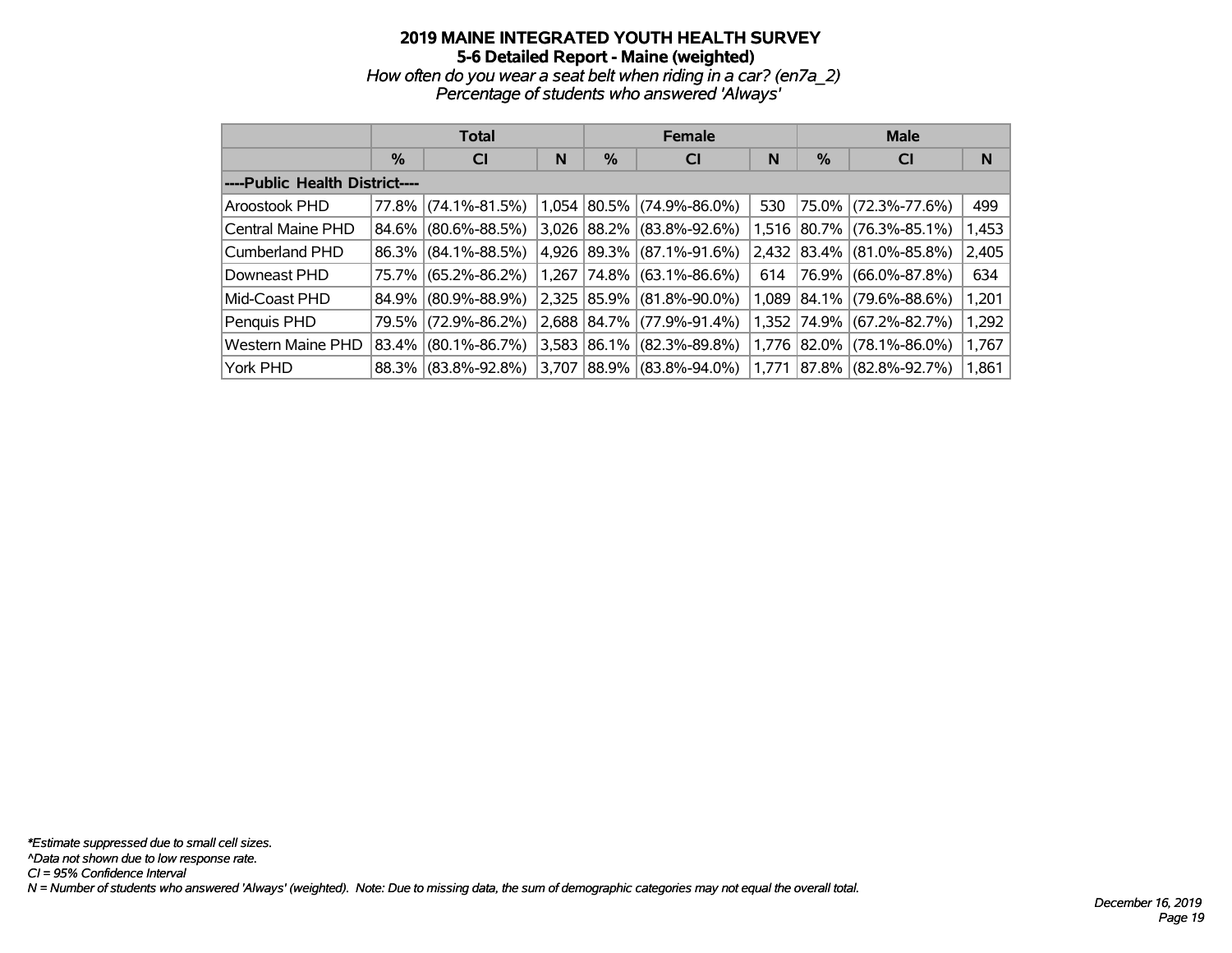*How often do you sit in the back seat when you are riding in a car? (en8a) Percentage of students who answered 'Never' or 'Rarely'*

|                                           |       | <b>Total</b>           |       |               | <b>Female</b>                                            |        | <b>Male</b>   |                               |        |
|-------------------------------------------|-------|------------------------|-------|---------------|----------------------------------------------------------|--------|---------------|-------------------------------|--------|
|                                           | $\%$  | C <sub>l</sub>         | N     | $\frac{0}{0}$ | CI                                                       | N      | $\frac{0}{0}$ | <b>CI</b>                     | N      |
|                                           |       |                        |       |               |                                                          |        |               |                               |        |
| Total                                     |       | $17.0\%$ (15.7%-18.3%) |       |               | 4,554  15.2%  (13.2%-17.1%)  1,933  18.8%  (17.3%-20.2%) |        |               |                               | 2,547  |
| ----Age----                               |       |                        |       |               |                                                          |        |               |                               |        |
| 10 or younger                             | 10.9% | $(8.7\% - 13.0\%)$     | 790   | 8.9%          | $(6.2\% - 11.5\%)$                                       | 336    | 13.0%         | $(9.7\% - 16.2\%)$            | 439    |
| 11                                        |       | 17.1% (15.7%-18.6%)    |       |               | 2,246   15.0%   (13.0%-16.9%)                            | 922    |               | 19.3% (17.2%-21.4%)           | 1,292  |
| 12 or older                               |       | 23.5% (21.6%-25.5%)    |       |               | 1,504 24.3% (20.7%-27.9%)                                | 675    |               | 23.2% (19.5%-26.9%)           | 806    |
| ----Grade----                             |       |                        |       |               |                                                          |        |               |                               |        |
| Grade 5                                   | 13.4% | $(11.9\% - 14.9\%)$    |       | 1,759 10.0%   | $(7.9\% - 12.2\%)$                                       | 626    |               | 16.5% (14.4%-18.7%)           | 1,104  |
| Grade 6                                   |       | 20.3% (18.9%-21.7%)    |       |               | $ 2,728 20.1\% $ (18.3%-22.0%)                           |        |               | 1,296 20.7% (18.6%-22.8%)     | 1,401  |
| ----Hispanic Ethnicity----                |       |                        |       |               |                                                          |        |               |                               |        |
| Hispanic                                  | 19.6% | $(13.8\% - 25.4\%)$    | 105   |               | 18.8% (10.3%-27.3%)                                      | 54     |               | $20.1\%$ (11.4%-28.7%)        | 49     |
| Non-Hispanic                              |       | 17.5% (16.1%-18.9%)    |       |               | 3,659   15.6%   (13.5%-17.8%)                            |        |               | 1,576   19.3%   (17.5%-21.0%) | 2,028  |
| ----Race----                              |       |                        |       |               |                                                          |        |               |                               |        |
| American Indian or Alaskan Native         | 17.3% | $(12.2\% - 22.5\%)$    | 115   |               | 22.1% (11.4%-32.7%)                                      | 56     | 15.4%         | $(9.3\% - 21.4\%)$            | 59     |
| Asian                                     | 9.1%  | $(4.3\% - 14.0\%)$     | 29    | $9.0\%$       | $(2.0\% - 15.9\%)$                                       | 12     | 8.8%          | $(1.3\% - 16.2\%)$            | 16     |
| <b>Black or African American</b>          | 19.9% | $(12.7\% - 27.0\%)$    | 143   | 24.7%         | $(13.8\% - 35.7\%)$                                      | 82     | 16.0%         | $(8.7\% - 23.3\%)$            | 62     |
| Native Hawaiian or Other Pacific Islander | 17.5% | $(0.0\% - 36.3\%)$     | 10    | $\ast$        | $\ast$                                                   | $\ast$ | $\ast$        | $\ast$                        | $\ast$ |
| White                                     | 17.2% | $(15.9\% - 18.6\%)$    | 3,903 | 15.0%         | $(13.0\% - 17.1\%)$                                      | 1,637  | 19.3%         | $(17.8\% - 20.8\%)$           | 2,202  |
| Multiple Races                            |       | 17.4% (13.6%-21.3%)    | 165   |               | 15.4% (10.3%-20.6%)                                      | 72     |               | 19.8% (13.5%-26.1%)           | 92     |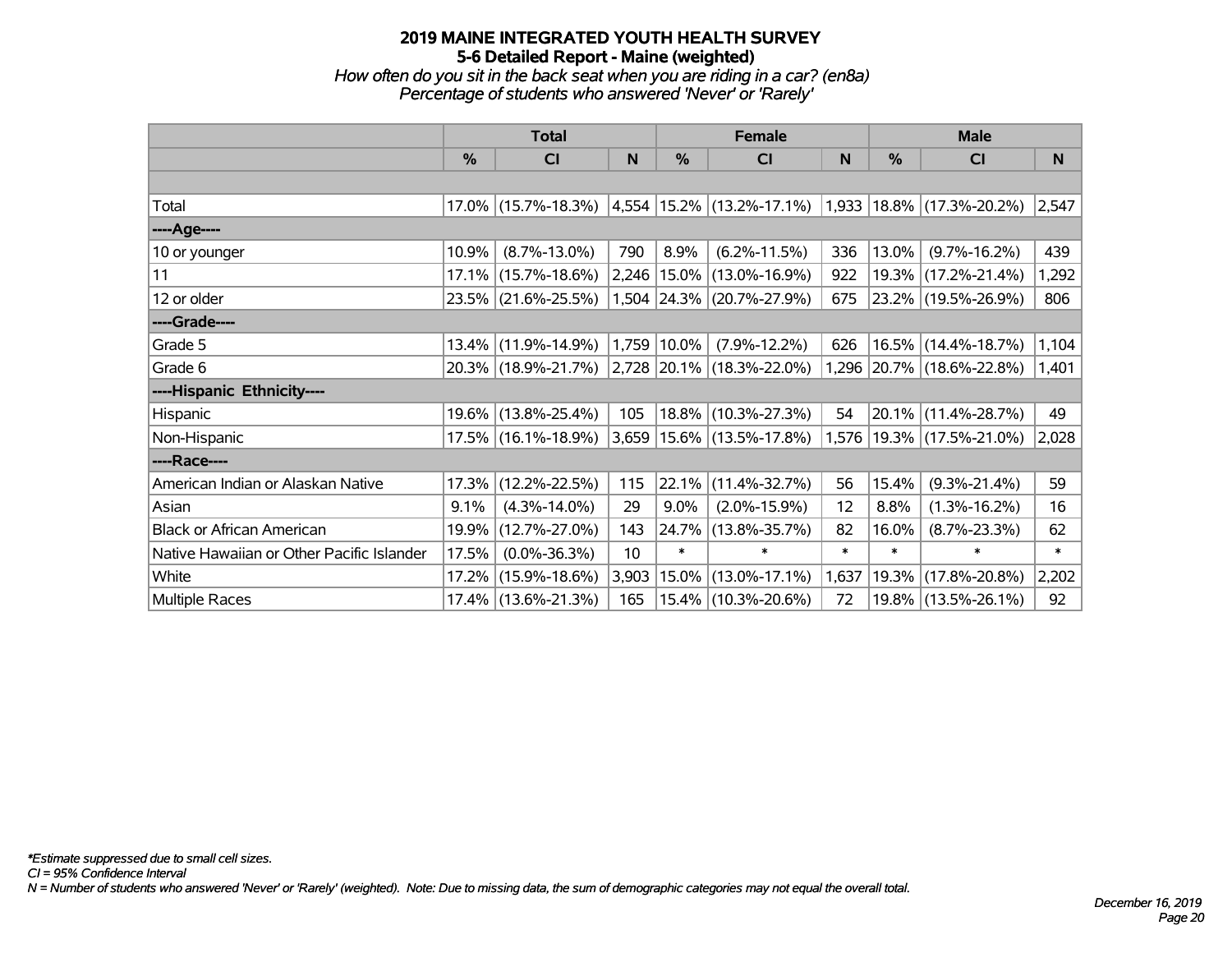*How often do you sit in the back seat when you are riding in a car? (en8a) Percentage of students who answered 'Never' or 'Rarely'*

|                                |          | <b>Total</b>        |     |             | <b>Female</b>       |     | <b>Male</b> |                             |     |  |
|--------------------------------|----------|---------------------|-----|-------------|---------------------|-----|-------------|-----------------------------|-----|--|
|                                | %        | <b>CI</b>           | N   | $\%$        | <b>CI</b>           | N   | %           | <b>CI</b>                   | N   |  |
| ----Public Health District---- |          |                     |     |             |                     |     |             |                             |     |  |
| Aroostook PHD                  | 16.7%    | $(11.7\% - 21.7\%)$ |     | 229 11.2%   | $(6.0\% - 16.4\%)$  | 75  |             | $ 22.7\% $ (15.9%-29.4%)    | 151 |  |
| Central Maine PHD              | 17.0%    | $(13.8\% - 20.2\%)$ |     | 607 16.7%   | $(12.3\% - 21.0\%)$ |     |             | 286   17.8%   (13.5%-22.1%) | 319 |  |
| <b>Cumberland PHD</b>          | $16.4\%$ | $(11.7\% - 21.1\%)$ |     | 941 14.7%   | $(7.5\% - 21.9\%)$  |     |             | 400   17.5%   (14.9%-20.2%) | 511 |  |
| Downeast PHD                   | 17.6%    | $(14.0\% - 21.3\%)$ |     | 293 13.7%   | $(7.0\% - 20.4\%)$  |     |             | 110 21.0% (16.2%-25.8%)     | 174 |  |
| Mid-Coast PHD                  | $17.8\%$ | $(14.8\% - 20.9\%)$ |     | 486 16.0%   | $(12.2\% - 19.8\%)$ |     |             | 202   18.8%   (14.9%-22.6%) | 266 |  |
| Penquis PHD                    | $16.4\%$ | $(13.6\% - 19.1\%)$ |     | 553   13.3% | $(10.4\% - 16.2\%)$ |     |             | 212 19.4% (16.4%-22.4%)     | 334 |  |
| <b>Western Maine PHD</b>       | 17.0%    | $(14.2\% - 19.8\%)$ | 727 | 16.3%       | $(12.1\% - 20.4\%)$ |     |             | 333   18.4%   (13.8%-22.9%) | 394 |  |
| York PHD                       | 19.0%    | $(13.4\% - 24.6\%)$ |     | 784 14.4%   | $(8.5\% - 20.2\%)$  | 281 |             | $ 23.7\% $ (16.7%-30.6%)    | 495 |  |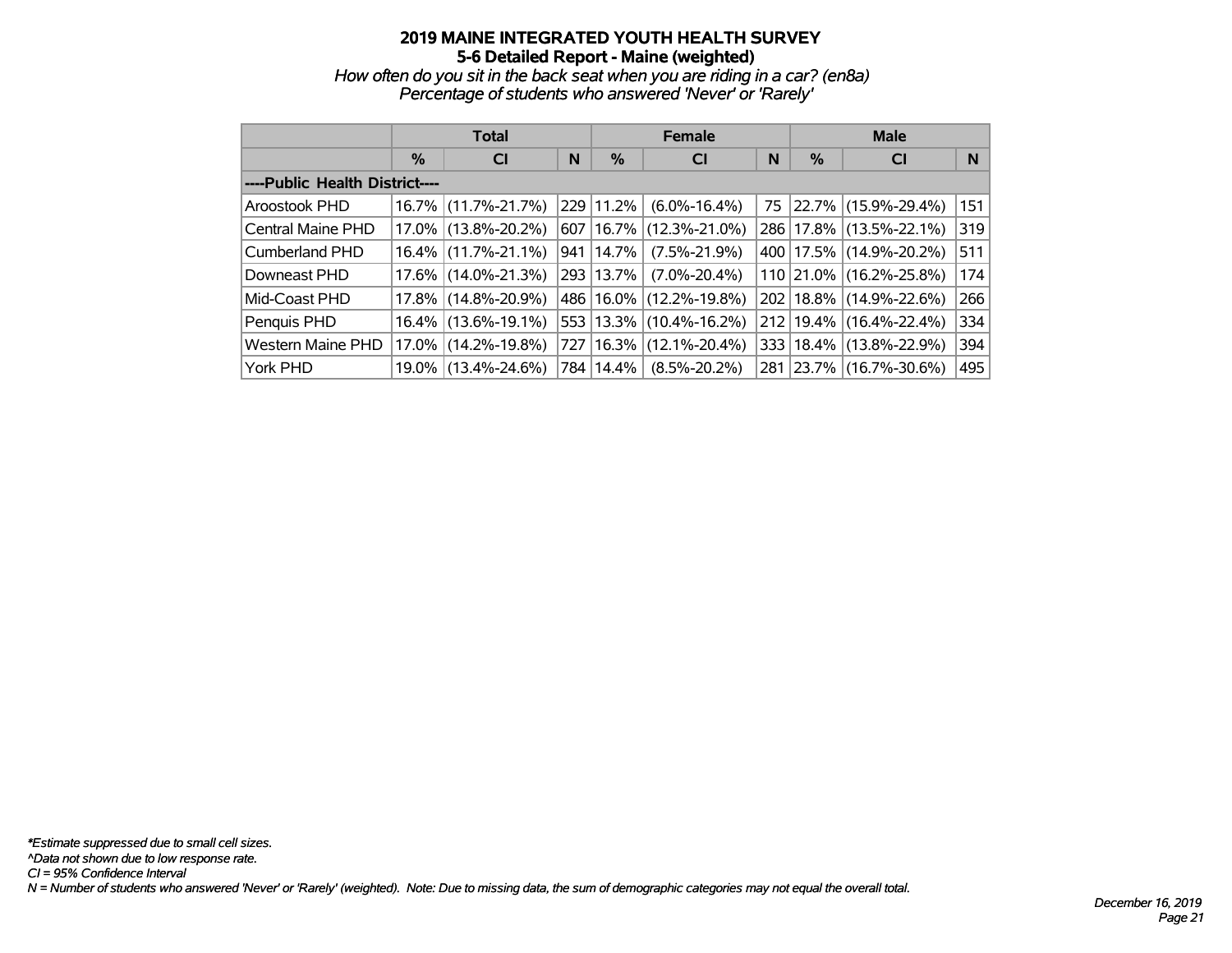#### *When you ride a bicycle, how often do you wear a helmet? (en9a) Among students who ride a bicycle, the percentage of students who answered 'Never' or 'Rarely'*

|                                           | <b>Total</b> |                        |                 |            | <b>Female</b>                                            |        | <b>Male</b>   |                             |          |  |
|-------------------------------------------|--------------|------------------------|-----------------|------------|----------------------------------------------------------|--------|---------------|-----------------------------|----------|--|
|                                           | %            | <b>CI</b>              | <b>N</b>        | %          | CI                                                       | N      | $\frac{0}{0}$ | CI                          | <b>N</b> |  |
|                                           |              |                        |                 |            |                                                          |        |               |                             |          |  |
| Total                                     |              | 28.7% (25.3%-32.2%)    |                 |            | $ 6,864 25.2\% $ (22.0%-28.3%) 2,913 31.6% (27.5%-35.8%) |        |               |                             | 3,760    |  |
| ----Age----                               |              |                        |                 |            |                                                          |        |               |                             |          |  |
| 10 or younger                             | 26.4%        | $(20.9\% - 31.8\%)$    |                 |            | $1,694$ 21.4% (16.7%-26.2%)                              | 722    |               | $31.3\%$ (24.2%-38.4%)      | 934      |  |
| 11                                        | $28.6\%$     | $(25.0\% - 32.2\%)$    |                 |            | $ 3,372 24.8\% 21.4\% - 28.2\% $                         |        |               | 1,418 31.3% (26.8%-35.9%)   | 1,832    |  |
| 12 or older                               |              | $31.5\%$ (27.0%-36.0%) |                 |            | $\vert 1,774 \vert 31.1\% \vert (26.5\% - 35.7\%)$       | 773    |               | $32.0\%$ (26.8%-37.2%)      | 972      |  |
| ----Grade----                             |              |                        |                 |            |                                                          |        |               |                             |          |  |
| Grade 5                                   | 29.2%        | $(24.1\% - 34.2\%)$    | 3,411           |            | $ 23.6\% $ (19.0%-28.2%)                                 |        |               | 1,334 33.8% (27.6%-39.9%)   | 1,974    |  |
| Grade 6                                   |              | 28.0% (24.2%-31.7%)    |                 |            | $ 3,360 26.5\% (22.9\% - 30.2\%)$                        |        |               | 1,556 29.2% (24.8%-33.6%)   | 1,733    |  |
| ----Hispanic Ethnicity----                |              |                        |                 |            |                                                          |        |               |                             |          |  |
| Hispanic                                  | 33.7%        | $(26.1\% - 41.4\%)$    | 155             |            | 19.0% (10.6%-27.3%)                                      | 45     |               | 49.4% (37.4%-61.3%)         | 107      |  |
| Non-Hispanic                              |              | 28.6% (25.0%-32.2%)    |                 |            | 5,343 25.4% (22.0%-28.9%)                                |        |               | $2,334$ 31.3% (27.3%-35.4%) | 2,887    |  |
| ----Race----                              |              |                        |                 |            |                                                          |        |               |                             |          |  |
| American Indian or Alaskan Native         | 42.4%        | $(33.9\% - 50.9\%)$    | 247             | 35.5%      | $(20.6\% - 50.3\%)$                                      | 74     | 48.1%         | $(39.4\% - 56.7\%)$         | 169      |  |
| Asian                                     | 21.7%        | $(9.5\% - 34.0\%)$     | 53              | 17.2%      | $(3.0\% - 31.4\%)$                                       | 20     | 23.4%         | $(7.0\% - 39.8\%)$          | 29       |  |
| <b>Black or African American</b>          | 38.8%        | $(31.4\% - 46.2\%)$    | 230             |            | 30.2% (18.2%-42.2%)                                      | 82     |               | 45.2% (33.9%-56.5%)         | 143      |  |
| Native Hawaiian or Other Pacific Islander | 21.0%        | $(0.0\% - 42.4\%)$     | 10 <sup>1</sup> | $\ast$     | $\ast$                                                   | $\ast$ | $\ast$        | $\ast$                      | $\ast$   |  |
| White                                     | 27.5%        | $(23.9\% - 31.0\%)$    | 5,582           | $ 24.3\% $ | $(21.2\% - 27.5\%)$                                      | 2,428  | 30.1%         | $(25.7\% - 34.5\%)$         | 3,020    |  |
| <b>Multiple Races</b>                     | $37.0\%$     | $(30.4\% - 43.6\%)$    | 317             |            | 34.9% (26.1%-43.8%)                                      | 149    |               | 39.6% (29.9%-49.3%)         | 166      |  |

*CI = 95% Confidence Interval*

*N = Among students who ride a bicycle, the number of students who answered 'Never' or 'Rarely' (weighted). Note: Due to missing data, the sum of demographic categories may not equal the overall total.*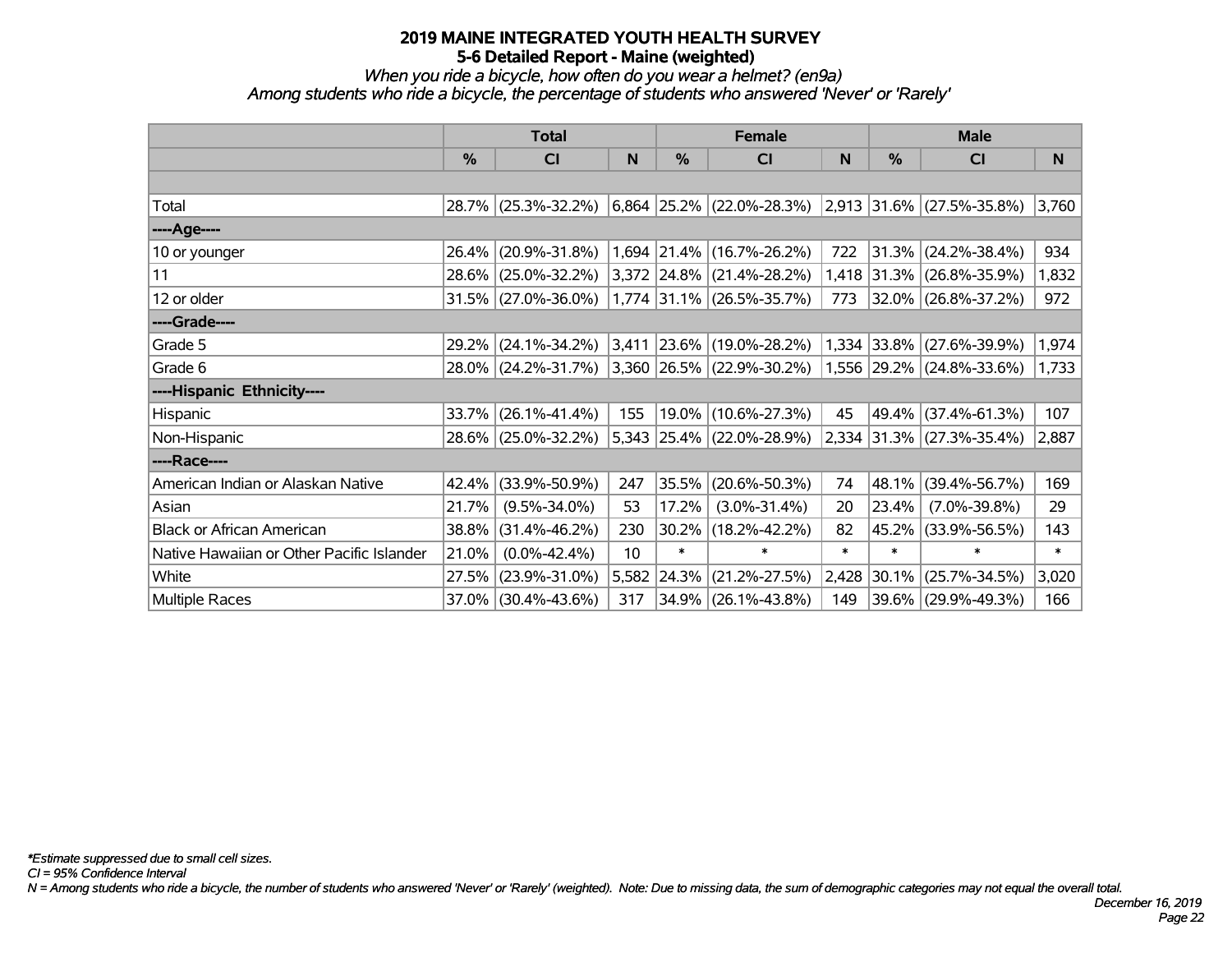*When you ride a bicycle, how often do you wear a helmet? (en9a)*

*Among students who ride a bicycle, the percentage of students who answered 'Never' or 'Rarely'*

|                                |      | <b>Total</b>        |       |       | <b>Female</b>       |   | <b>Male</b> |                         |     |  |
|--------------------------------|------|---------------------|-------|-------|---------------------|---|-------------|-------------------------|-----|--|
|                                | $\%$ | <b>CI</b>           | N     | %     | <b>CI</b>           | N | %           | <b>CI</b>               | N   |  |
| ----Public Health District---- |      |                     |       |       |                     |   |             |                         |     |  |
| Aroostook PHD                  |      | 31.5% (25.0%-38.1%) | 386   |       | 24.8% (17.7%-31.9%) |   |             | 150 37.6% (29.4%-45.8%) | 222 |  |
| Central Maine PHD              |      | 35.2% (28.6%-41.7%) | 1.089 | 32.4% | $(25.2\% - 39.7\%)$ |   |             | 492 37.1% (27.9%-46.4%) | 571 |  |
| Cumberland PHD                 |      | 18.9% (12.5%-25.3%) | 978   | 14.8% | $(9.7\% - 19.8\%)$  |   |             | 375 21.8% (13.2%-30.4%) | 551 |  |
| Downeast PHD                   |      | 32.7% (24.8%-40.6%) | 497   |       | 25.8% (19.0%-32.7%) |   |             | 196 38.3% (26.6%-49.9%) | 280 |  |
| Mid-Coast PHD                  |      | 23.4% (18.6%-28.1%) | 574   |       | 21.5% (17.1%-25.9%) |   |             | 247 25.2% (18.5%-31.9%) | 323 |  |
| Penquis PHD                    |      | 35.4% (24.8%-46.0%) | 1.078 |       | 30.7% (22.1%-39.2%) |   |             | 448 39.8% (26.8%-52.8%) | 609 |  |
| <b>Western Maine PHD</b>       |      | 32.8% (24.9%-40.6%) | 1.241 | 30.9% | $(23.1\% - 38.7\%)$ |   |             | 564 34.4% (25.8%-43.1%) | 650 |  |
| York PHD                       |      | 23.1% (15.5%-30.8%) | 831   |       | 21.6% (13.9%-29.3%) |   |             | 381 23.6% (13.6%-33.7%) | 415 |  |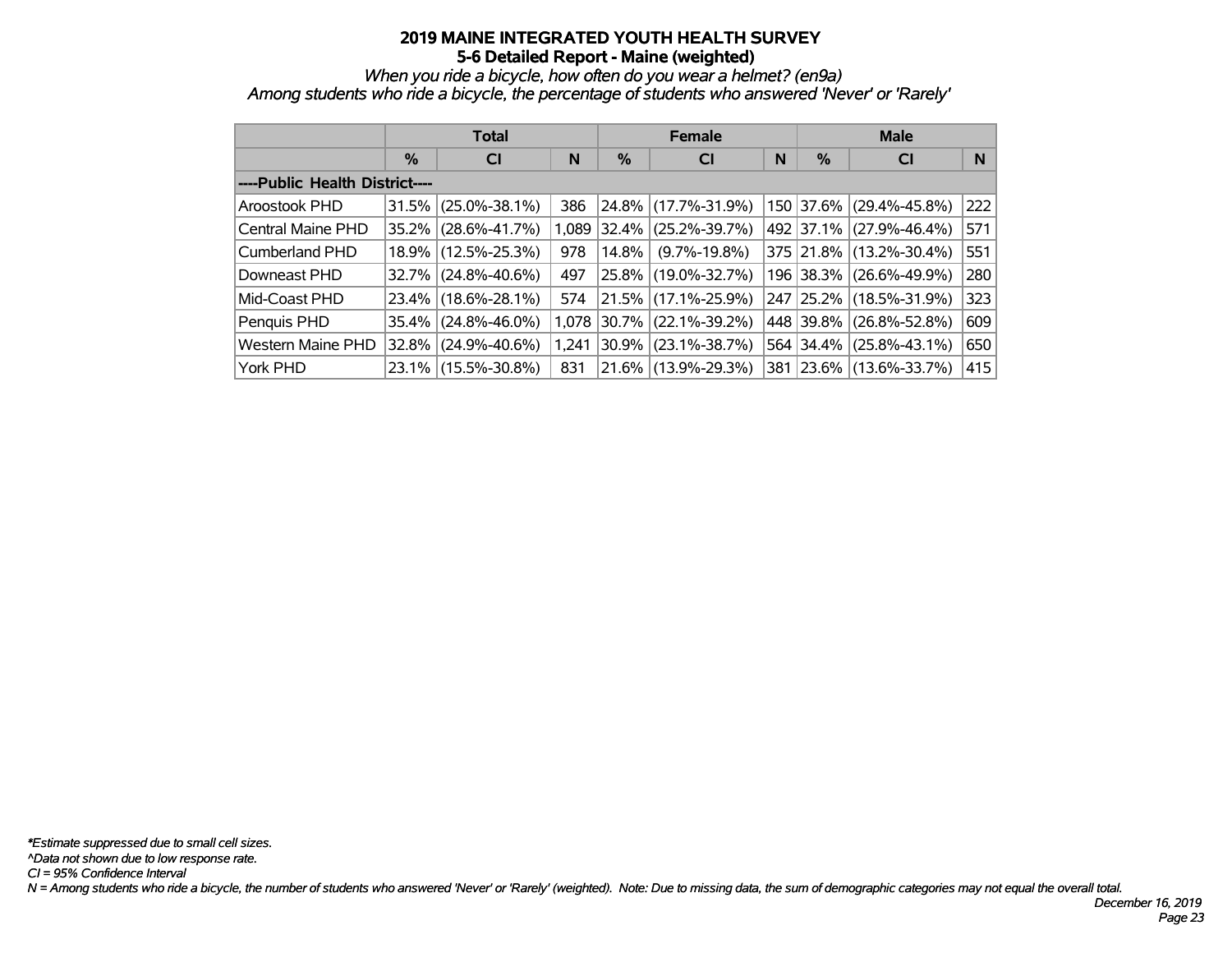#### **2019 MAINE INTEGRATED YOUTH HEALTH SURVEY 5-6 Detailed Report - Maine (weighted)** *Have you ever been bullied on school property? (en51) Percentage of students who answered 'Yes'*

|                                           | <b>Total</b>  |                     |       |        | <b>Female</b>                                    |        | <b>Male</b>   |                                |        |
|-------------------------------------------|---------------|---------------------|-------|--------|--------------------------------------------------|--------|---------------|--------------------------------|--------|
|                                           | $\frac{0}{0}$ | CI                  | N     | %      | CI                                               | N      | $\frac{0}{0}$ | CI                             | N      |
|                                           |               |                     |       |        |                                                  |        |               |                                |        |
| Total                                     |               | 43.5% (41.3%-45.7%) |       |        | $11,691$ 46.4% (43.5%-49.2%)                     |        |               | $ 5,923 40.9\% $ (38.6%-43.3%) | 5,576  |
| ----Age----                               |               |                     |       |        |                                                  |        |               |                                |        |
| 10 or younger                             | 45.2%         | $(42.4\% - 48.1\%)$ | 3,295 |        | 46.7% (42.6%-50.7%)                              |        |               | 1,774 43.7% (38.9%-48.6%)      | 1,490  |
| 11                                        |               | 42.7% (40.0%-45.4%) | 5,616 |        | 45.7% (42.4%-48.9%)                              |        |               | $2,827$ 40.1% (37.2%-43.0%)    | 2,684  |
| 12 or older                               |               | 43.1% (39.9%-46.4%) | 2,759 |        | 47.5% (41.9%-53.1%)                              |        |               | $1,321$ 39.8% (36.4%-43.1%)    | 1,387  |
| ----Grade----                             |               |                     |       |        |                                                  |        |               |                                |        |
| Grade 5                                   | 44.6%         | $(41.6\% - 47.6\%)$ | 5,873 |        | 46.2% (42.4%-50.0%)                              | 2,887  |               | $ 43.2\% $ (39.6%-46.8%)       | 2,890  |
| Grade 6                                   |               | 42.4% (39.6%-45.1%) | 5,705 |        | $46.4\%$ (42.6%-50.2%) 2,997 38.7% (35.9%-41.5%) |        |               |                                | 2,628  |
| ----Hispanic Ethnicity----                |               |                     |       |        |                                                  |        |               |                                |        |
| Hispanic                                  | 48.5%         | $(40.9\% - 56.1\%)$ | 260   | 58.6%  | $(49.5\% - 67.6\%)$                              | 168    | 37.4%         | $(25.3\% - 49.5\%)$            | 92     |
| Non-Hispanic                              |               | 43.2% (40.9%-45.6%) | 9,085 |        | 45.6% (42.5%-48.7%)                              |        |               | 4,616 40.9% (38.2%-43.6%)      | 4,323  |
| ----Race----                              |               |                     |       |        |                                                  |        |               |                                |        |
| American Indian or Alaskan Native         | 48.2%         | $(38.9\% - 57.6\%)$ | 317   |        | 56.4% (43.8%-68.9%)                              | 140    | 44.3%         | $(33.9\% - 54.7\%)$            | 170    |
| Asian                                     |               | 34.3% (26.0%-42.5%) | 108   |        | 43.1% (30.6%-55.7%)                              | 56     |               | 27.7% (14.4%-41.0%)            | 51     |
| <b>Black or African American</b>          |               | 44.6% (37.5%-51.8%) | 316   |        | 48.7% (37.8%-59.7%)                              | 159    |               | 41.3% (34.0%-48.5%)            | 155    |
| Native Hawaiian or Other Pacific Islander |               | 42.0% (12.4%-71.7%) | 23    | $\ast$ | $\ast$                                           | $\ast$ | $\ast$        | $\ast$                         | $\ast$ |
| White                                     | 43.4%         | $(41.3\% - 45.6\%)$ | 9,865 | 46.0%  | $(43.1\% - 48.9\%)$                              | 5,027  | 41.0%         | $(38.6\% - 43.3\%)$            | 4,687  |
| Multiple Races                            |               | 47.4% (40.0%-54.8%) | 456   |        | $50.4\%$ (40.6%-60.2%)                           | 241    |               | 43.7% (33.2%-54.1%)            | 204    |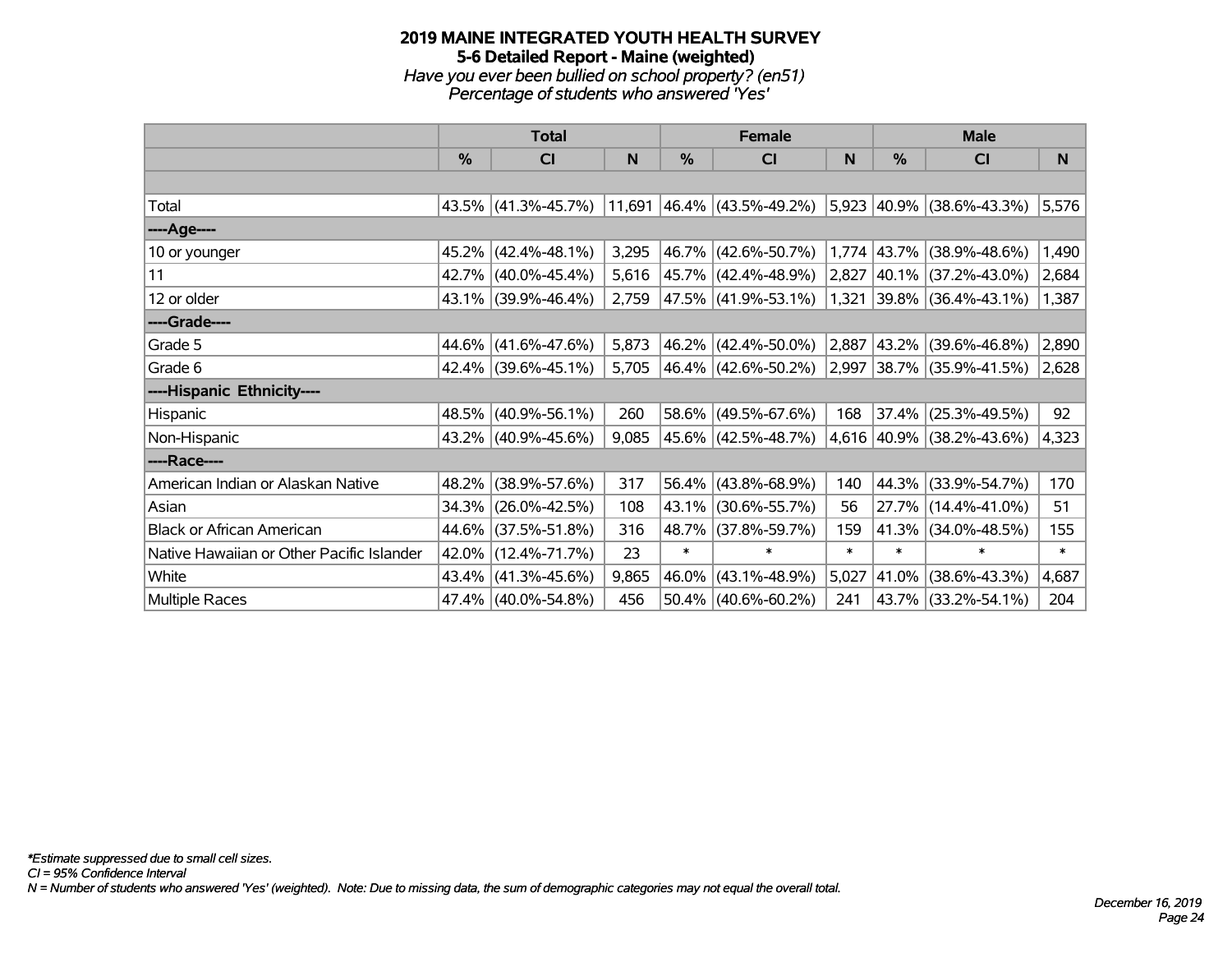# **2019 MAINE INTEGRATED YOUTH HEALTH SURVEY 5-6 Detailed Report - Maine (weighted)** *Have you ever been bullied on school property? (en51)*

*Percentage of students who answered 'Yes'*

|                                |       | <b>Total</b>        |       |   | <b>Female</b>             |       | <b>Male</b> |                          |       |  |
|--------------------------------|-------|---------------------|-------|---|---------------------------|-------|-------------|--------------------------|-------|--|
|                                | $\%$  | <b>CI</b>           | N     | % | <b>CI</b>                 | N     | %           | <b>CI</b>                | N     |  |
| ----Public Health District---- |       |                     |       |   |                           |       |             |                          |       |  |
| Aroostook PHD                  | 56.7% | $(46.2\% - 67.3\%)$ | 768   |   | $61.0\%$ (47.7%-74.3%)    | 404   |             | 52.2% (43.7%-60.8%)      | 347   |  |
| Central Maine PHD              | 46.2% | $(40.0\% - 52.4\%)$ | 1,651 |   | 47.8% (40.3%-55.3%)       | 823   |             | 44.7% (38.5%-50.9%)      | 805   |  |
| <b>Cumberland PHD</b>          | 38.1% | $(34.8\% - 41.3\%)$ | 2,184 |   | 41.3% (36.1%-46.5%)       | 1,121 |             | $ 35.3\% $ (32.8%-37.8%) | 1,032 |  |
| Downeast PHD                   | 47.5% | $(41.7\% - 53.4\%)$ | 800   |   | 53.0% $(45.1\% - 60.8\%)$ | 437   |             | 41.7% (34.2%-49.1%)      | 346   |  |
| Mid-Coast PHD                  | 44.4% | $(39.5\% - 49.4\%)$ | 1.201 |   | 43.5%   (37.1%-49.8%)     | 544   |             | 45.2% (38.4%-52.0%)      | 637   |  |
| Penquis PHD                    | 40.7% | $(36.0\% - 45.4\%)$ | 1.372 |   | 45.8%   (40.3%-51.3%)     | 727   |             | 36.5% (31.0%-41.9%)      | 629   |  |
| Western Maine PHD              | 43.8% | $(37.9\% - 49.8\%)$ | 1,877 |   | 45.8% (37.4%-54.3%)       | 934   |             | 42.2% (35.6%-48.9%)      | 913   |  |
| York PHD                       | 44.9% | $(36.8\% - 53.1\%)$ |       |   | 1,884 46.9% (37.0%-56.8%) | 929   |             | 43.6% (35.4%-51.9%)      | 928   |  |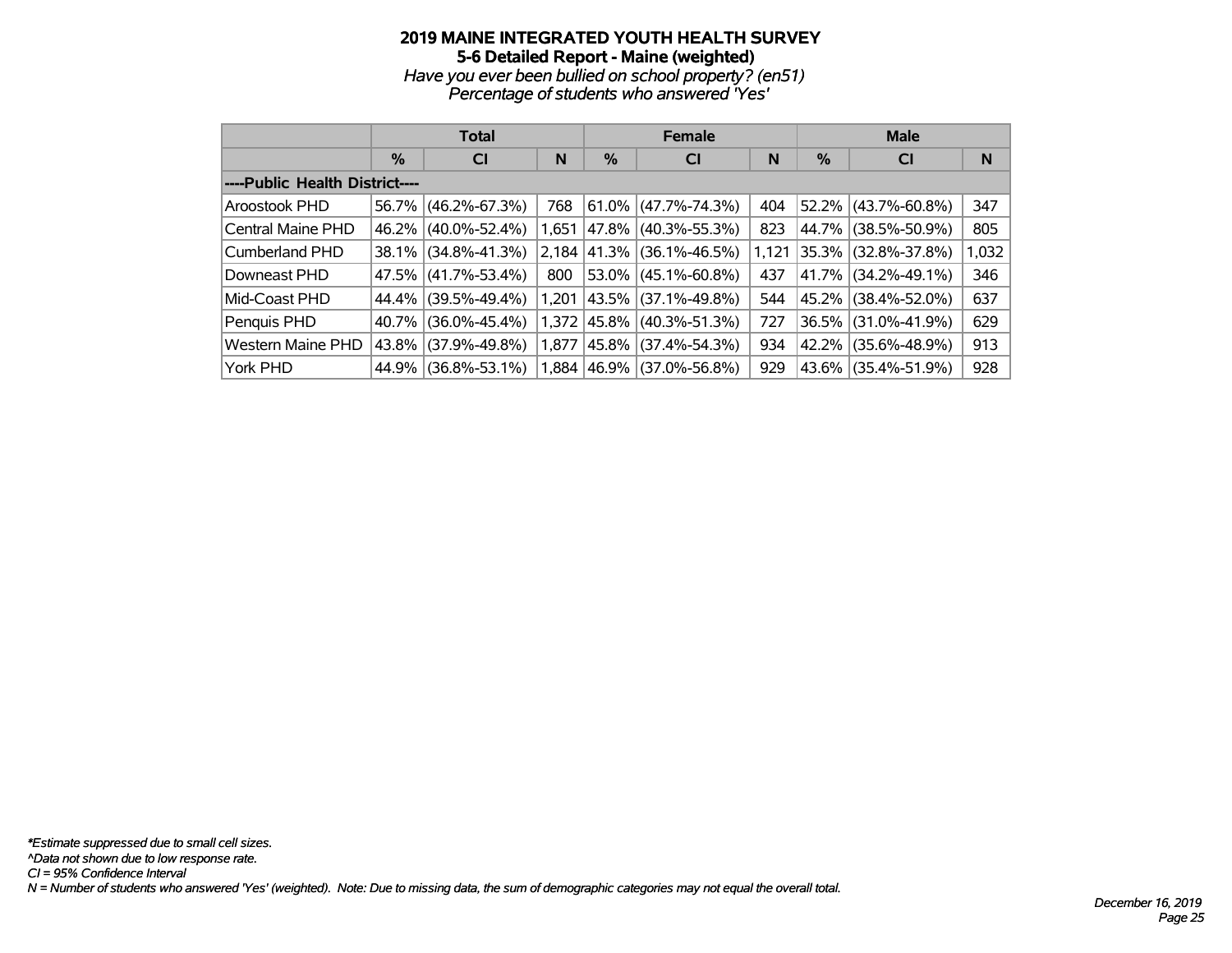## **2019 MAINE INTEGRATED YOUTH HEALTH SURVEY 5-6 Detailed Report - Maine (weighted)** *Have you ever been bullied away from school property? (en52a) Percentage of students who answered 'Yes'*

|                                           |       | <b>Total</b>           |       |             | <b>Female</b>                 |        | <b>Male</b>   |                             |        |  |
|-------------------------------------------|-------|------------------------|-------|-------------|-------------------------------|--------|---------------|-----------------------------|--------|--|
|                                           | $\%$  | C <sub>l</sub>         | N     | %           | <b>CI</b>                     | N      | $\frac{0}{0}$ | <b>CI</b>                   | N      |  |
|                                           |       |                        |       |             |                               |        |               |                             |        |  |
| Total                                     | 31.8% | $(30.2\% - 33.5\%)$    |       |             | 8,554 31.4% (29.0%-33.8%)     |        |               | 3,999 32.4% (30.1%-34.7%)   | 4,419  |  |
| ----Age----                               |       |                        |       |             |                               |        |               |                             |        |  |
| 10 or younger                             | 32.0% | $(28.9\% - 35.1\%)$    | 2,322 |             | $ 29.0\% $ (25.4%-32.6%)      | 1,096  |               | $ 35.6\% $ (31.5%-39.8%)    | 1,213  |  |
| 11                                        | 31.7% | $(29.3\% - 34.1\%)$    |       |             | 4,166 31.3% (28.4%-34.2%)     | 1,933  |               | $ 32.0\% $ (28.8%-35.1%)    | 2,148  |  |
| 12 or older                               |       | 32.0% (29.5%-34.6%)    |       |             | 2,053 34.7% (29.8%-39.6%)     | 970    |               | 29.9% (26.8%-33.1%)         | 1,044  |  |
| ----Grade----                             |       |                        |       |             |                               |        |               |                             |        |  |
| Grade 5                                   | 32.8% | $(30.5\% - 35.1\%)$    |       | 4,306 29.3% | $(26.2\% - 32.3\%)$           | 1,819  |               | $ 36.4\% $ (33.4%-39.3%)    | 2,434  |  |
| Grade 6                                   |       | $30.8\%$ (28.7%-33.0%) |       |             | 4,156   33.3%   (29.7%-36.9%) |        |               | $2,147$ 28.5% (26.1%-30.8%) | 1,935  |  |
| ----Hispanic Ethnicity----                |       |                        |       |             |                               |        |               |                             |        |  |
| Hispanic                                  | 41.4% | $(34.4\% - 48.5\%)$    | 222   | $43.8\%$    | $(34.6\% - 52.9\%)$           | 125    | 39.4%         | $(29.1\% - 49.6\%)$         | 96     |  |
| Non-Hispanic                              |       | 31.8% (30.0%-33.5%)    |       |             | 6,676 31.1% (28.2%-33.9%)     |        |               | 3,142 32.5% (30.2%-34.8%)   | 3,434  |  |
| ----Race----                              |       |                        |       |             |                               |        |               |                             |        |  |
| American Indian or Alaskan Native         | 37.9% | $(31.2\% - 44.7\%)$    | 250   | $40.1\%$    | $(29.2\% - 51.1\%)$           | 101    | 37.5%         | $(29.3\% - 45.8\%)$         | 143    |  |
| Asian                                     | 25.6% | $(18.9\% - 32.2\%)$    | 81    | $36.2\%$    | $(27.5\% - 44.9\%)$           | 47     | 17.9%         | $(8.9\% - 26.9\%)$          | 33     |  |
| <b>Black or African American</b>          | 28.4% | $(19.5\% - 37.2\%)$    | 203   |             | 22.8% (13.2%-32.4%)           | 75     | 32.9%         | $(21.3\% - 44.5\%)$         | 125    |  |
| Native Hawaiian or Other Pacific Islander | 19.9% | $(0.0\% - 44.0\%)$     | 11    | $\ast$      | $\ast$                        | $\ast$ | $\ast$        | $\ast$                      | $\ast$ |  |
| White                                     | 31.4% | $(29.7\% - 33.1\%)$    | 7,135 | 31.0%       | $(28.1\% - 33.8\%)$           | 3,377  | 31.9%         | $(29.8\% - 34.0\%)$         | 3,656  |  |
| Multiple Races                            |       | 37.7% (31.5%-44.0%)    | 365   |             | 36.5% (28.3%-44.7%)           | 176    |               | 39.6% (30.5%-48.7%)         | 185    |  |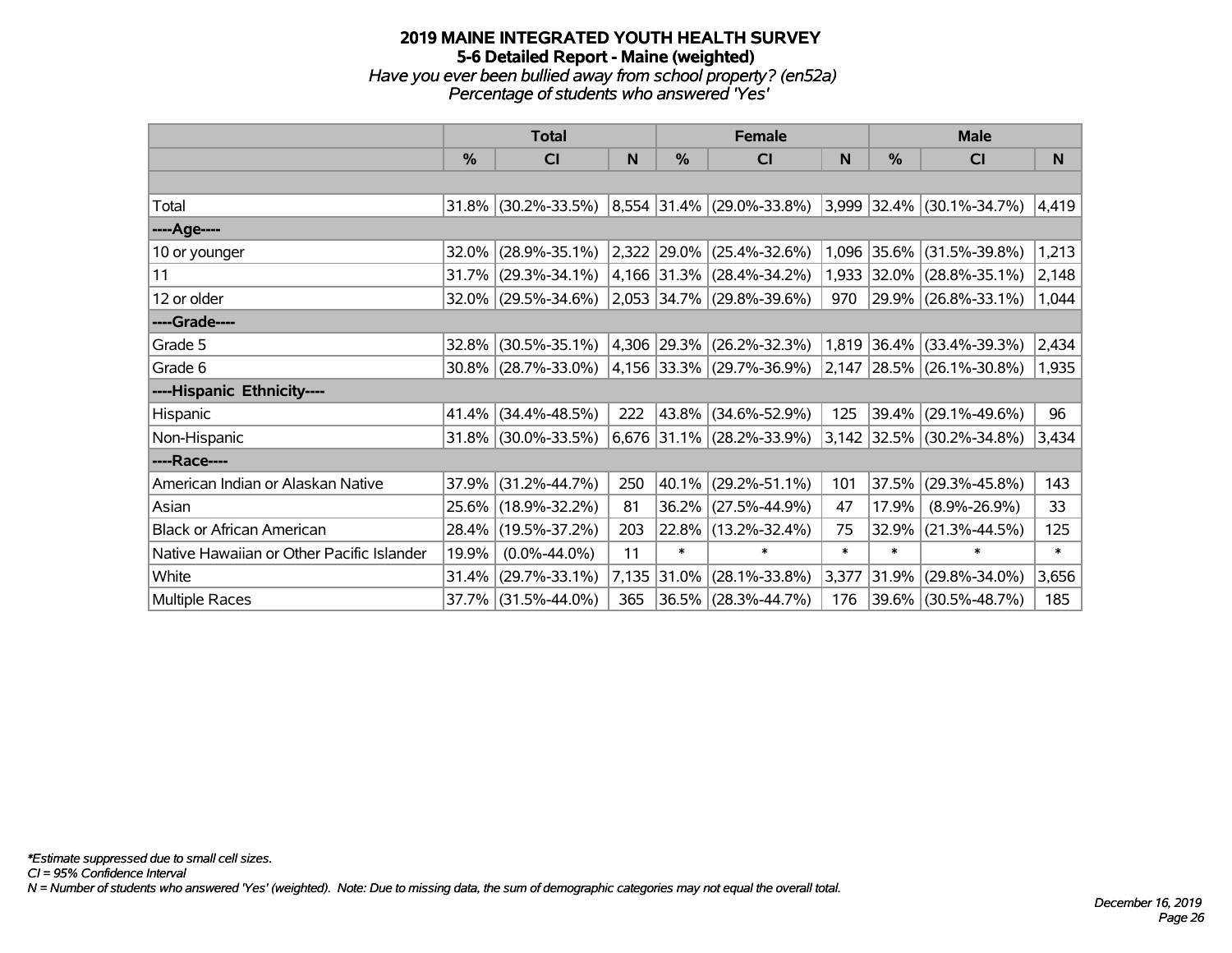#### **2019 MAINE INTEGRATED YOUTH HEALTH SURVEY 5-6 Detailed Report - Maine (weighted)** *Have you ever been bullied away from school property? (en52a) Percentage of students who answered 'Yes'*

|                                |          | <b>Total</b>        |       | <b>Female</b> |                           | <b>Male</b> |           |                     |     |  |  |
|--------------------------------|----------|---------------------|-------|---------------|---------------------------|-------------|-----------|---------------------|-----|--|--|
|                                | $\%$     | <b>CI</b>           | N     | %             | <b>CI</b>                 |             | $\%$      | <b>CI</b>           | N   |  |  |
| ----Public Health District---- |          |                     |       |               |                           |             |           |                     |     |  |  |
| Aroostook PHD                  | $40.3\%$ | $(32.5\% - 48.1\%)$ | 544   | 44.5%         | $(35.9\% - 53.0\%)$       |             | 294 36.9% | $(28.7\% - 45.1\%)$ | 245 |  |  |
| Central Maine PHD              |          | 33.1% (28.3%-37.9%) | 1.180 | $ 30.7\% $    | $(25.0\% - 36.4\%)$       |             | 526 35.3% | $(29.5\% - 41.1\%)$ | 636 |  |  |
| Cumberland PHD                 |          | 30.2% (28.0%-32.5%) | 1.738 |               | $ 30.7\% $ (25.9%-35.6%)  |             | 835 30.1% | $(22.8\% - 37.3\%)$ | 880 |  |  |
| Downeast PHD                   |          | 36.2% (32.5%-40.0%) | 608   | 34.0%         | $(28.4\% - 39.6\%)$       |             | 280 38.4% | $(33.8\% - 43.0\%)$ | 317 |  |  |
| Mid-Coast PHD                  |          | 31.7% (27.9%-35.6%) | 859   | 31.5%         | $(27.0\% - 36.0\%)$       |             | 393 32.3% | $(27.4\% - 37.3\%)$ | 459 |  |  |
| Penquis PHD                    |          | 30.2% (28.0%-32.5%) | 1.020 | 29.1%         | $(24.7\% - 33.5\%)$       |             | 463 31.1% | $(26.6\% - 35.7\%)$ | 537 |  |  |
| <b>Western Maine PHD</b>       |          | 30.8% (24.8%-36.8%) | 1,311 | 30.1%         | $(20.2\% - 39.9\%)$       |             | 603 31.6% | $(26.5\% - 36.7\%)$ | 688 |  |  |
| York PHD                       |          | 31.9% (23.6%-40.1%) |       |               | 1,336 32.1% (20.4%-43.8%) |             | 635 32.1% | $(25.2\% - 38.9\%)$ | 682 |  |  |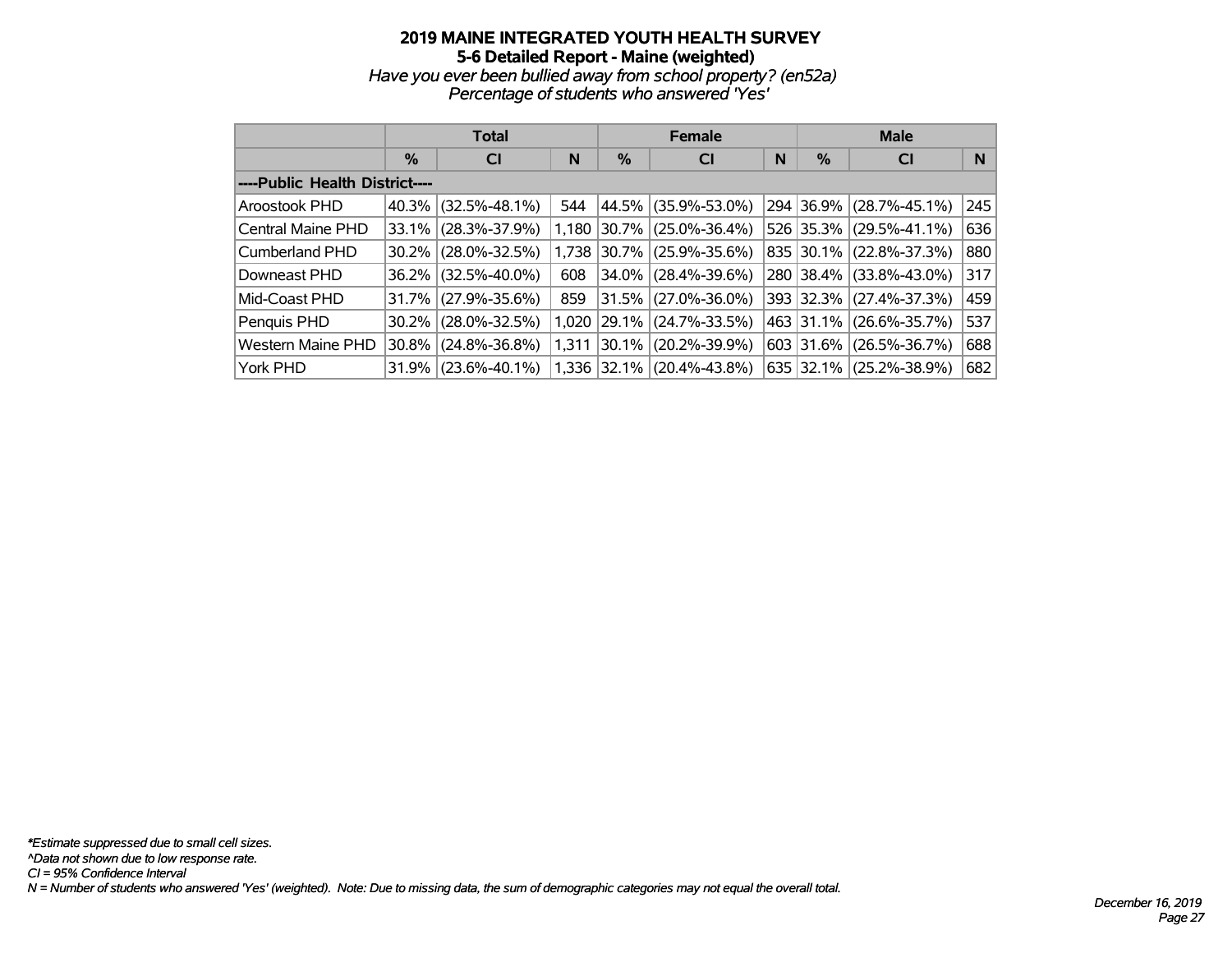*Do you agree or disagree with the following statement? I feel safe at my school. (en12) Percentage of students who answered 'Strongly agree' or 'Agree'*

|                                           |               | <b>Total</b>         |        |               | <b>Female</b>              |        | <b>Male</b> |                            |        |  |
|-------------------------------------------|---------------|----------------------|--------|---------------|----------------------------|--------|-------------|----------------------------|--------|--|
|                                           | $\frac{0}{0}$ | CI                   | N      | $\frac{9}{6}$ | <b>CI</b>                  | N      | %           | CI                         | N      |  |
|                                           |               |                      |        |               |                            |        |             |                            |        |  |
| Total                                     | 90.7%         | $(89.6\% - 91.9\%)$  |        |               | 24,293 92.4% (91.1%-93.7%) |        |             | 11,743 89.3% (87.8%-90.7%) | 12,085 |  |
| ----Age----                               |               |                      |        |               |                            |        |             |                            |        |  |
| 10 or younger                             | 92.0%         | $(89.6\% - 94.3\%)$  | 6,663  |               | 93.7% (91.2%-96.1%)        | 3,556  |             | $90.3\%$ (86.9%-93.7%)     | 3,044  |  |
| 11                                        | 91.4%         | $(90.3\% - 92.6\%)$  | 11,944 |               | $ 93.0\% $ (91.6%-94.5%)   | 5,704  |             | $90.1\%$ (88.6%-91.6%)     | 6,009  |  |
| 12 or older                               | 88.2%         | $(86.6\% - 89.8\%)$  | 5,617  |               | 89.2% (87.2%-91.2%)        | 2,477  |             | 87.2% (85.2%-89.1%)        | 3,022  |  |
| ----Grade----                             |               |                      |        |               |                            |        |             |                            |        |  |
| Grade 5                                   | 91.8%         | $(89.9\% - 93.7\%)$  | 11,996 |               | 93.7% (91.6%-95.7%)        | 5,813  |             | $90.1\%$ (87.6%-92.6%)     | 5,982  |  |
| Grade 6                                   | 89.9%         | $(88.9\% - 90.9\%)$  |        |               | 12,049 91.3% (89.9%-92.7%) | 5,867  |             | 88.8% (87.3%-90.3%)        | 5,991  |  |
| ----Hispanic Ethnicity----                |               |                      |        |               |                            |        |             |                            |        |  |
| Hispanic                                  | 87.9%         | $(83.1\% - 92.6\%)$  | 464    |               | 85.0% (77.5%-92.5%)        | 238    | 91.2%       | $(85.0\% - 97.4\%)$        | 223    |  |
| Non-Hispanic                              | 90.4%         | $(89.2\% - 91.5\%)$  |        |               | 18,906 91.8% (90.4%-93.2%) | 9,267  |             | 89.1% (87.7%-90.4%)        | 9,364  |  |
| ----Race----                              |               |                      |        |               |                            |        |             |                            |        |  |
| American Indian or Alaskan Native         | 88.0%         | $(82.7\% - 93.3\%)$  | 583    |               | 88.8% (80.9%-96.7%)        | 225    |             | 86.7% (79.8%-93.6%)        | 331    |  |
| Asian                                     | 96.3%         | $(93.5\% - 99.1\%)$  | 301    | $\ast$        | $\ast$                     | $\ast$ | $\ast$      | $\ast$                     | $\ast$ |  |
| <b>Black or African American</b>          | 86.0%         | $(82.1\% - 89.9\%)$  | 609    | 84.1%         | $(77.2\% - 91.1\%)$        | 272    | 87.5%       | $(81.5\% - 93.6\%)$        | 332    |  |
| Native Hawaiian or Other Pacific Islander | 83.9%         | $(64.6\% - 100.0\%)$ | 47     | $\ast$        | $\ast$                     | $\ast$ | $\ast$      | $\ast$                     | $\ast$ |  |
| White                                     | 91.0%         | $(89.8\% - 92.3\%)$  | 20,551 | 92.7%         | $(91.5\% - 94.0\%)$        | 10,091 | 89.5%       | $(87.9\% - 91.1\%)$        | 10,170 |  |
| Multiple Races                            | 89.0%         | $(84.5\% - 93.5\%)$  | 849    |               | 89.3% (82.8%-95.7%)        | 419    |             | 88.3% (82.5%-94.1%)        | 413    |  |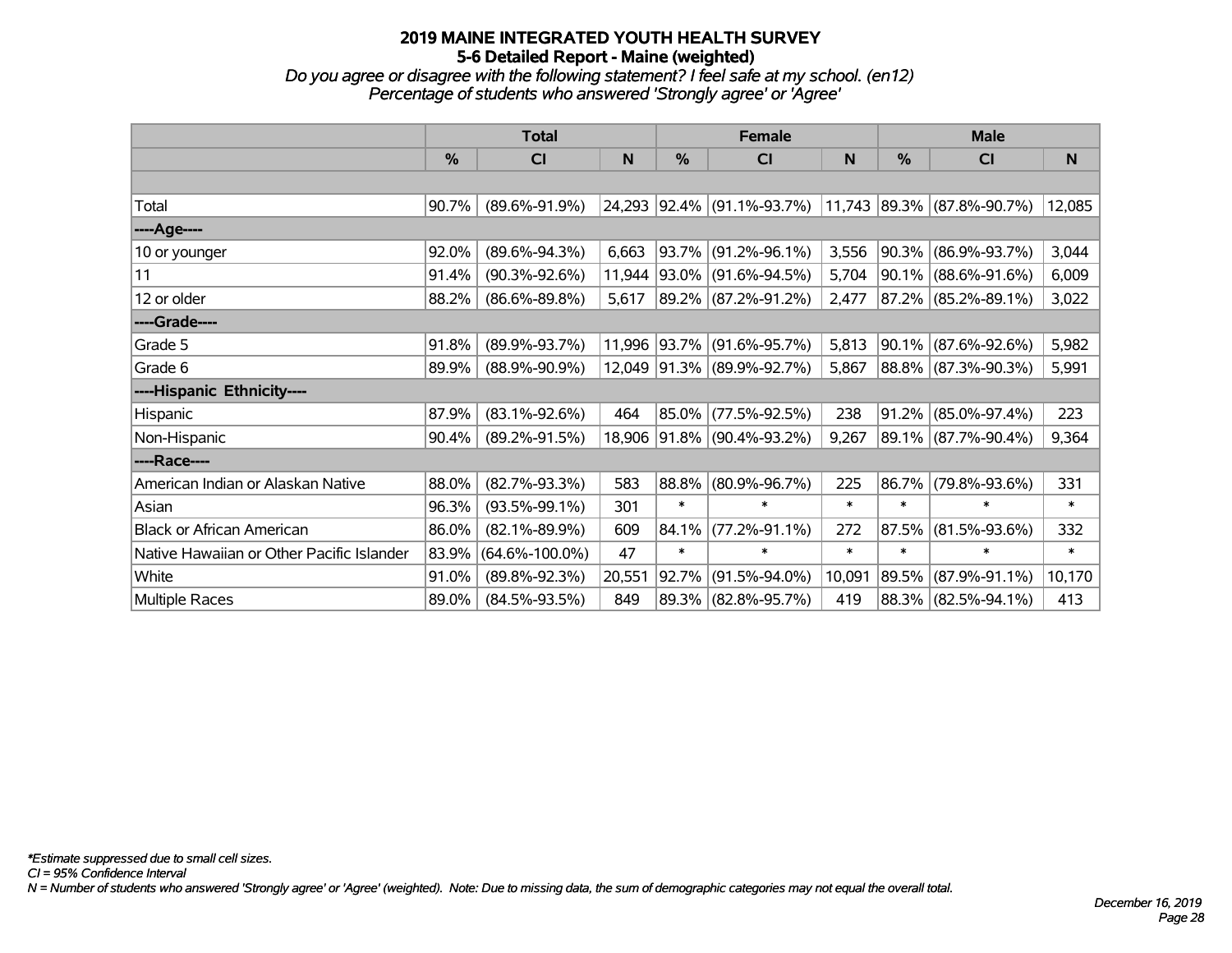*Do you agree or disagree with the following statement? I feel safe at my school. (en12) Percentage of students who answered 'Strongly agree' or 'Agree'*

|                                |       | <b>Total</b>        |       |          | <b>Female</b>       |       | <b>Male</b> |                     |       |  |  |
|--------------------------------|-------|---------------------|-------|----------|---------------------|-------|-------------|---------------------|-------|--|--|
|                                | %     | <b>CI</b>           | N     | %        | <b>CI</b>           |       | %           | <b>CI</b>           | N     |  |  |
| ----Public Health District---- |       |                     |       |          |                     |       |             |                     |       |  |  |
| Aroostook PHD                  | 89.1% | $(85.3\% - 92.9\%)$ | 1,212 | 91.3%    | $(86.9\% - 95.7\%)$ | 602   | 87.0%       | $(82.7\% - 91.4\%)$ | 581   |  |  |
| Central Maine PHD              | 91.0% | $(89.1\% - 92.9\%)$ | 3,248 | 92.4%    | $(89.6\% - 95.2\%)$ | 1,590 | 89.8%       | $(87.3\% - 92.3\%)$ | 1,604 |  |  |
| Cumberland PHD                 | 94.3% | $(91.2\% - 97.4\%)$ | 5.366 | 95.7%    | $(91.8\% - 99.6\%)$ | 2,565 | 92.8%       | $(90.2\% - 95.4\%)$ | 2,685 |  |  |
| Downeast PHD                   | 89.4% | $(86.5\% - 92.3\%)$ | 1.494 | 91.6%    | $(88.2\% - 94.9\%)$ | 747   | 87.4%       | $(82.3\% - 92.5\%)$ | 724   |  |  |
| Mid-Coast PHD                  | 89.5% | $(86.5\% - 92.6\%)$ | 2,434 | $90.2\%$ | $(86.8\% - 93.5\%)$ | 1,129 | 89.7%       | $(85.9\% - 93.5\%)$ | 1,275 |  |  |
| Penquis PHD                    | 90.0% | $(86.7\% - 93.3\%)$ | 3.023 | 92.7%    | $(89.6\% - 95.8\%)$ | 1,462 | 87.7%       | $(83.2\% - 92.2\%)$ | 1,509 |  |  |
| Western Maine PHD              | 88.3% | $(85.4\% - 91.2\%)$ | 3,751 | 90.3%    | $(86.3\% - 94.3\%)$ | 1,825 | 86.6%       | $(83.9\% - 89.3\%)$ | 1,861 |  |  |
| York PHD                       | 92.0% | $(88.1\% - 95.9\%)$ | 3,820 | $92.6\%$ | $(89.9\% - 95.4\%)$ | 1,839 | 91.4%       | $(86.0\% - 96.9\%)$ | 1,894 |  |  |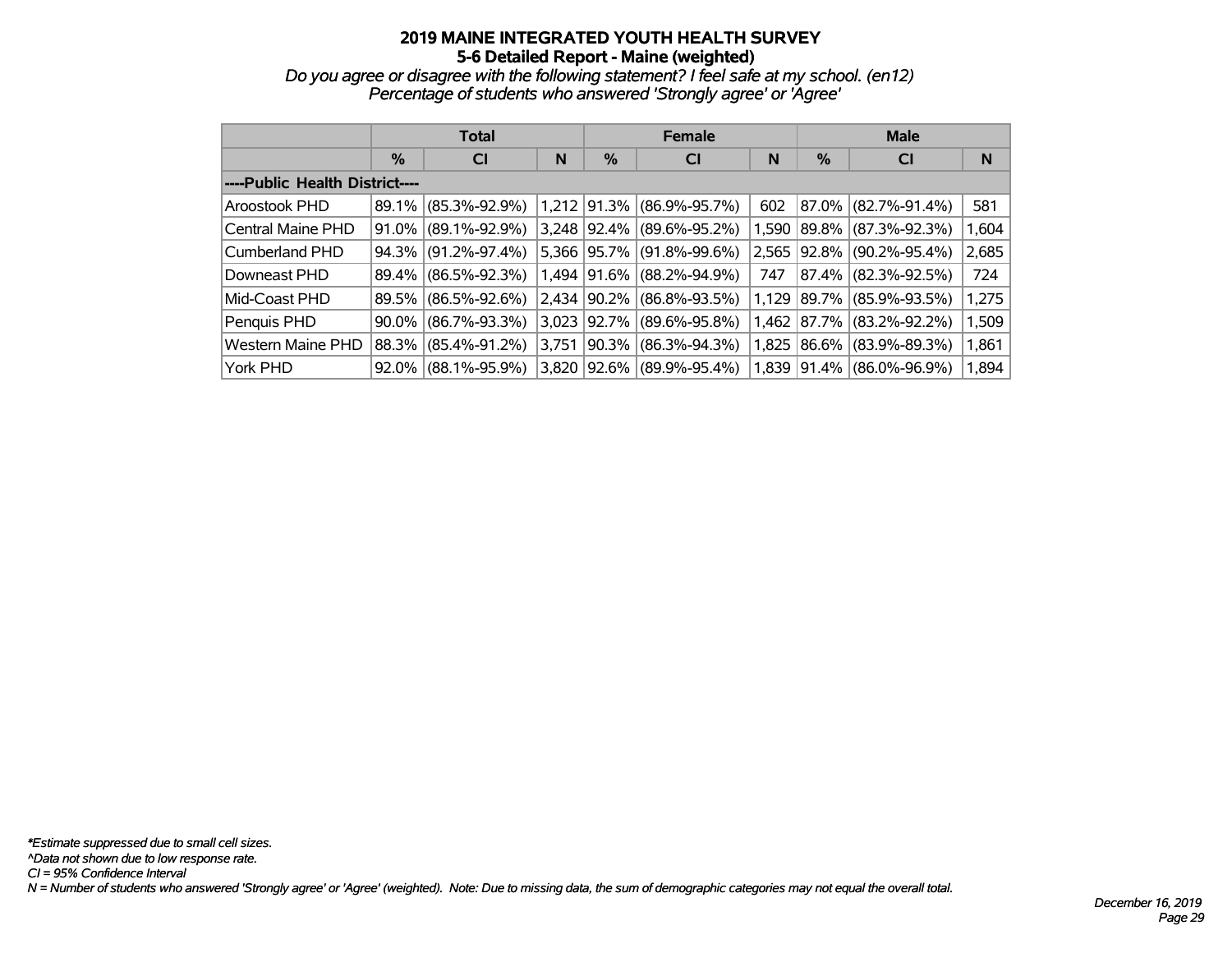## **2019 MAINE INTEGRATED YOUTH HEALTH SURVEY 5-6 Detailed Report - Maine (weighted)** *Have you ever tried cigarette smoking, even one or two puffs? (en13) Percentage of students who answered 'Yes'*

|                                           |         | <b>Total</b>        |        |        | <b>Female</b>                                     |                | <b>Male</b>   |                    |          |
|-------------------------------------------|---------|---------------------|--------|--------|---------------------------------------------------|----------------|---------------|--------------------|----------|
|                                           | $\%$    | <b>CI</b>           | N      | $\%$   | CI                                                | N              | $\frac{0}{0}$ | <b>CI</b>          | <b>N</b> |
|                                           |         |                     |        |        |                                                   |                |               |                    |          |
| Total                                     |         |                     |        |        | $2.1\%$ (1.7%-2.6%) 572 1.6% (1.1%-2.1%) 207 2.6% |                |               | $(1.9\% - 3.2\%)$  | 348      |
| ---- Age----                              |         |                     |        |        |                                                   |                |               |                    |          |
| 10 or younger                             | 1.5%    | $(0.7\% - 2.2\%)$   |        |        | $107 1.0\% $ (0.3%-1.7%)                          | 38             | 2.0%          | $(0.7\% - 3.4\%)$  | 69       |
| 11                                        |         | $1.8\%$ (1.3%-2.4%) |        |        | $243   1.6\%   (0.7\% - 2.4\%)$                   | 97             | 2.1%          | $(1.4\% - 2.9\%)$  | 143      |
| 12 or older                               |         | $3.4\%$ (2.7%-4.2%) |        |        | $220$ 2.6% (1.8%-3.4%)                            | 72             | 3.9%          | $(2.7\% - 5.1\%)$  | 136      |
| ----Grade----                             |         |                     |        |        |                                                   |                |               |                    |          |
| Grade 5                                   |         | $1.8\%$ (1.1%-2.5%) |        |        | $234   1.4\%   (0.5\% - 2.2\%)$                   | 86             | 2.2%          | $(1.2\% - 3.2\%)$  | 145      |
| Grade 6                                   |         | $2.4\%$ (1.9%-2.9%) |        |        | $ 328 1.9\% $ (1.4%-2.3%)                         | 121            | 2.9%          | $(2.1\% - 3.6\%)$  | 194      |
| ----Hispanic Ethnicity----                |         |                     |        |        |                                                   |                |               |                    |          |
| Hispanic                                  |         | $3.1\%$ (0.3%-5.8%) |        |        | 16 3.0% $(0.0\% - 6.8\%)$                         | 9              | 3.2%          | $(0.0\% - 7.3\%)$  | 8        |
| Non-Hispanic                              |         | $2.1\%$ (1.7%-2.6%) |        |        | $ 447 1.6\%  (1.1\% - 2.1\%)$                     |                | $165$ 2.5%    | $(1.8\% - 3.3\%)$  | 268      |
| ----Race----                              |         |                     |        |        |                                                   |                |               |                    |          |
| American Indian or Alaskan Native         | 5.5%    | $(2.2\% - 8.9\%)$   | 36     | 2.7%   | $(0.0\% - 5.8\%)$                                 | $\overline{7}$ | 7.8%          | $(2.4\% - 13.2\%)$ | 30       |
| Asian                                     | $\ast$  | $\ast$              | $\ast$ | $\ast$ | $\ast$                                            | $\ast$         | $\ast$        | $\ast$             | $\ast$   |
| <b>Black or African American</b>          | $2.6\%$ | $(0.5\% - 4.6\%)$   | 18     | $\ast$ | $\ast$                                            | $\ast$         | $\ast$        | $\ast$             | $\ast$   |
| Native Hawaiian or Other Pacific Islander | $\ast$  | $\ast$              | $\ast$ | $\ast$ | $\ast$                                            | $\ast$         | $\ast$        | $\ast$             | $\ast$   |
| White                                     | $2.0\%$ | $(1.6\% - 2.5\%)$   | 460    | 1.7%   | $(1.1\% - 2.2\%)$                                 | 181            | 2.3%          | $(1.6\% - 3.1\%)$  | 265      |
| Multiple Races                            |         | $3.3\%$ (1.4%-5.3%) | 32     |        | $ 2.4\% $ (0.0%-5.4%)                             | 12             | 4.4%          | $(1.9\% - 7.0\%)$  | 20       |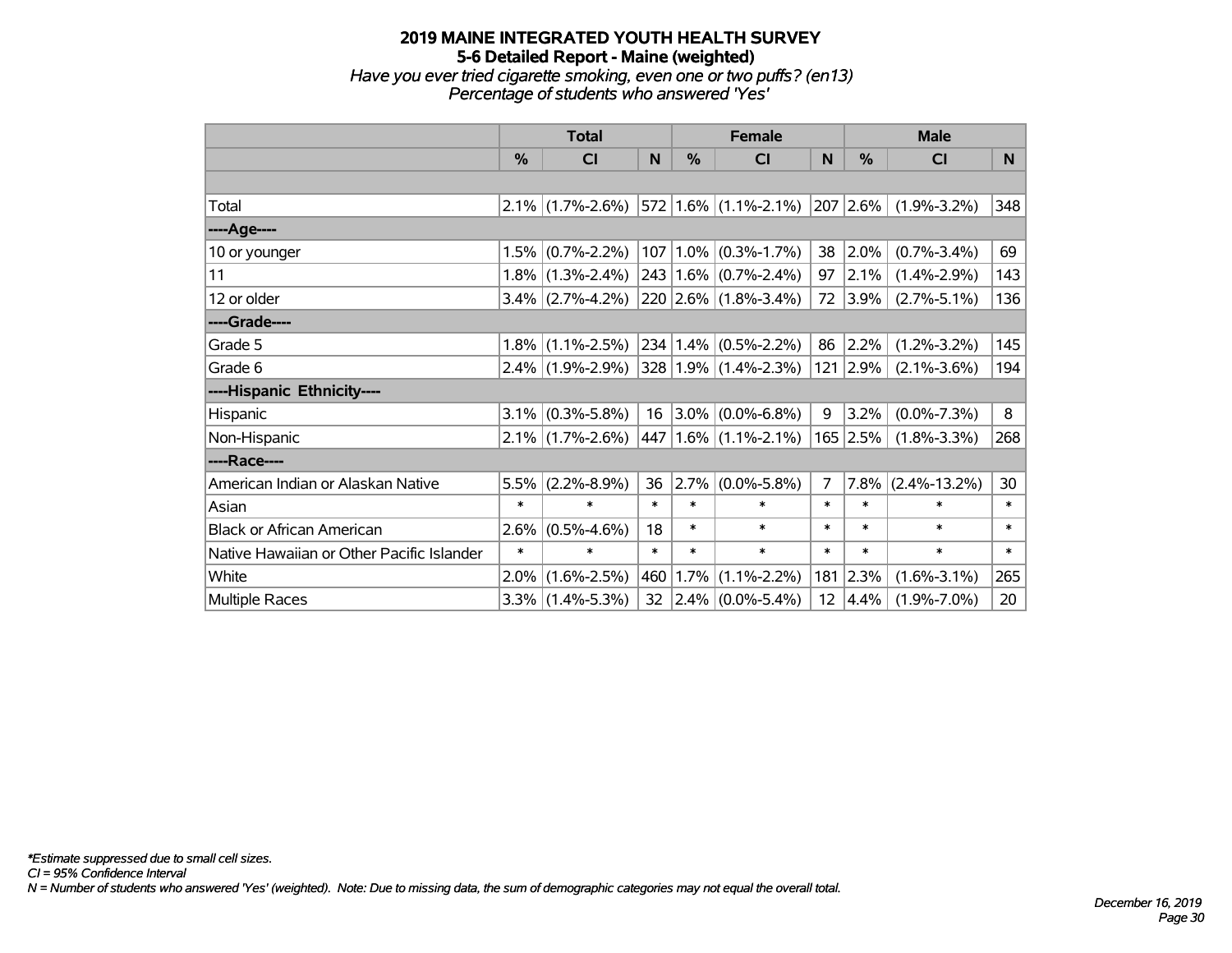## **2019 MAINE INTEGRATED YOUTH HEALTH SURVEY 5-6 Detailed Report - Maine (weighted)** *Have you ever tried cigarette smoking, even one or two puffs? (en13) Percentage of students who answered 'Yes'*

|                                |         | <b>Total</b>      |     |         | <b>Female</b>       |   | <b>Male</b> |                                |    |  |
|--------------------------------|---------|-------------------|-----|---------|---------------------|---|-------------|--------------------------------|----|--|
|                                | $\%$    | <b>CI</b>         | N   | %       | <b>CI</b>           | N | $\%$        | <b>CI</b>                      | N  |  |
| ----Public Health District---- |         |                   |     |         |                     |   |             |                                |    |  |
| Aroostook PHD                  | $2.2\%$ | $(1.1\% - 3.2\%)$ | 29  | 1.9%    | $(0.4\% - 3.4\%)$   |   |             | $13$ 2.5% (0.9%-4.2%)          | 17 |  |
| Central Maine PHD              | 2.1%    | $(1.3\% - 2.9\%)$ | 74  | $1.2\%$ | $(0.1\% - 2.3\%)$   |   |             | 20 2.9% (1.3%-4.5%)            | 52 |  |
| <b>Cumberland PHD</b>          | $1.1\%$ | $(0.0\% - 2.2\%)$ | 62  | $0.9\%$ | $(0.0\% - 1.7\%)$   |   |             | $24 1.3\% $ (0.0%-2.7%)        | 38 |  |
| Downeast PHD                   | $2.2\%$ | $(0.9\% - 3.5\%)$ | 37  |         | $1.9\%$ (0.3%-3.4%) |   |             | $15$ 2.6% (1.1%-4.2%)          | 22 |  |
| Mid-Coast PHD                  | $2.3\%$ | $(1.2\% - 3.4\%)$ | 63  |         | 2.7% (1.1%-4.2%)    |   |             | $33   1.7\%   (0.7\% - 2.7\%)$ | 24 |  |
| Penquis PHD                    | $2.2\%$ | $(1.3\% - 3.2\%)$ | 76  |         | $1.4\%$ (0.4%-2.5%) |   |             | $23$ 2.9% (1.2%-4.5%)          | 50 |  |
| <b>Western Maine PHD</b>       | $3.1\%$ | $(1.1\% - 5.0\%)$ | 131 | 2.3%    | $(0.0\% - 5.3\%)$   |   |             | 48 3.7% (1.5%-5.8%)            | 78 |  |
| York PHD                       | $1.7\%$ | $(0.7\% - 2.7\%)$ | 72  |         | $1.5\%$ (0.3%-2.7%) |   |             | $30 2.0\% $ (0.7%-3.4%)        | 42 |  |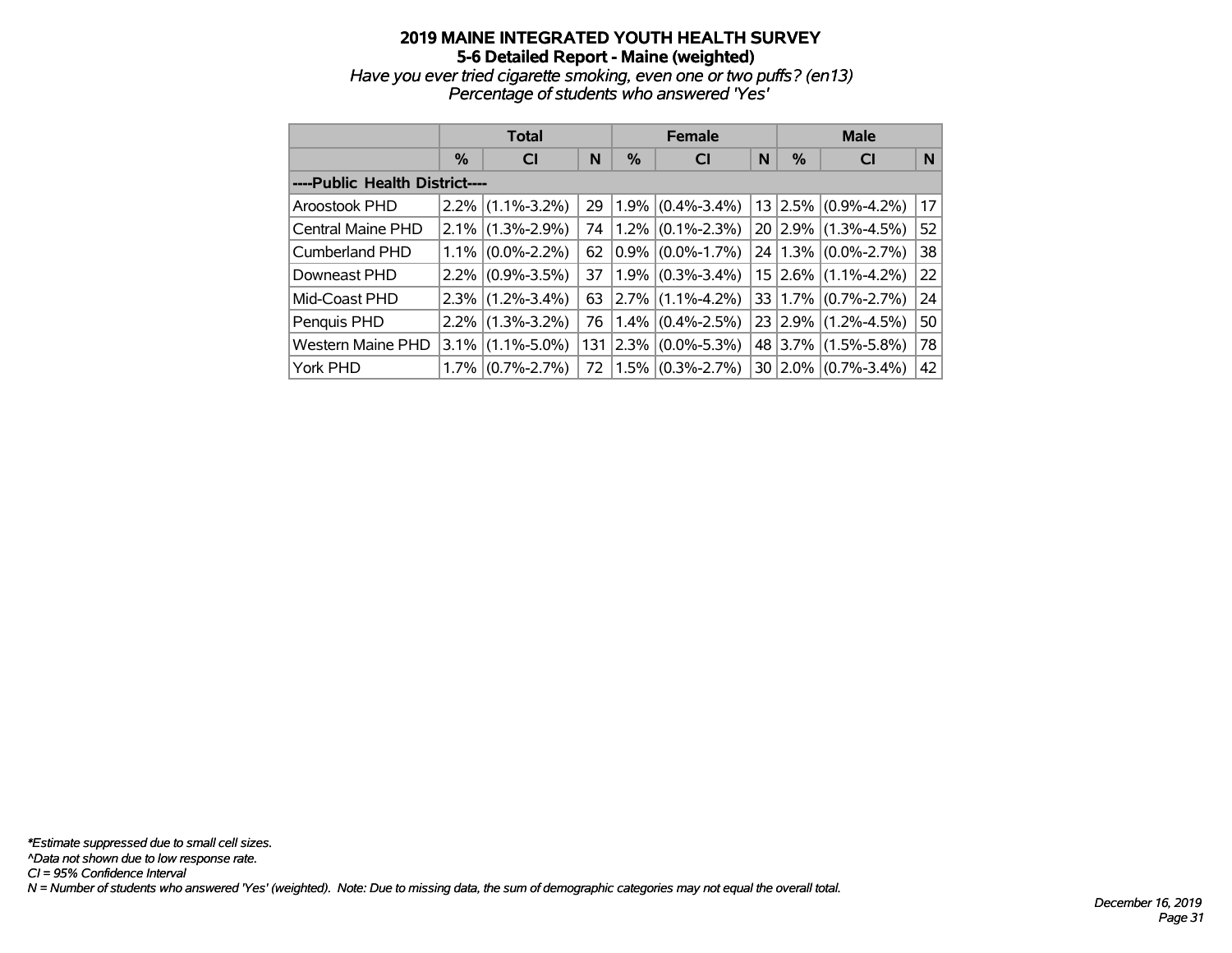*During the past 30 days, on how many days did you smoke cigarettes? (en14) Percentage of students who answered at least 1 day*

|                                           |               | <b>Total</b>        |        |               | <b>Female</b>                                                                            | <b>Male</b> |             |                          |        |
|-------------------------------------------|---------------|---------------------|--------|---------------|------------------------------------------------------------------------------------------|-------------|-------------|--------------------------|--------|
|                                           | $\frac{0}{0}$ | <b>CI</b>           | N      | $\frac{0}{0}$ | <b>CI</b>                                                                                | N           | $\%$        | <b>CI</b>                | N      |
|                                           |               |                     |        |               |                                                                                          |             |             |                          |        |
| Total                                     |               | $0.5\%$ (0.3%-0.7%) |        |               | $\vert$ 131 $\vert$ 0.3% $\vert$ (0.1%-0.5%) $\vert$ 43 $\vert$ 0.6% $\vert$ (0.3%-0.9%) |             |             |                          | 86     |
| ----Age----                               |               |                     |        |               |                                                                                          |             |             |                          |        |
| 10 or younger                             | 0.3%          | $(0.0\% - 0.7\%)$   | 25     | $\ast$        | $\ast$                                                                                   | $\ast$      | $\ast$      | $\ast$                   | $\ast$ |
| 11                                        | $0.4\%$       | $(0.2\% - 0.7\%)$   | 57     | $ 0.2\% $     | $(0.0\% - 0.4\%)$                                                                        |             | $14 0.6\% $ | $(0.2\% - 1.1\%)$        | 43     |
| 12 or older                               |               | $0.8\%$ (0.4%-1.1%) | 49     |               | $0.8\%$ (0.2%-1.5%)                                                                      |             |             | $ 24 0.7\% $ (0.2%-1.2%) | 24     |
| ----Grade----                             |               |                     |        |               |                                                                                          |             |             |                          |        |
| Grade 5                                   | 0.5%          | $(0.2\% - 0.7\%)$   | 60     | $ 0.1\% $     | $(0.0\% - 0.3\%)$                                                                        | 8           | $ 0.8\% $   | $(0.3\% - 1.3\%)$        | 52     |
| Grade 6                                   |               | $0.5\%$ (0.3%-0.7%) | 70     |               | $ 0.5\% $ (0.2%-0.9%)                                                                    |             |             | $34 0.5\% $ (0.2%-0.8%)  | 34     |
| ----Hispanic Ethnicity----                |               |                     |        |               |                                                                                          |             |             |                          |        |
| Hispanic                                  | $\ast$        | $\ast$              | $\ast$ | $\ast$        | $\ast$                                                                                   | $\ast$      | $\ast$      | $\ast$                   | $\ast$ |
| Non-Hispanic                              | 0.5%          | $(0.3\% - 0.7\%)$   |        |               | $103   0.4\%   (0.1\% - 0.6\%)$                                                          |             |             | $ 39 0.6\% $ (0.3%-0.9%) | 62     |
| ----Race----                              |               |                     |        |               |                                                                                          |             |             |                          |        |
| American Indian or Alaskan Native         | $2.0\%$       | $(0.3\% - 3.8\%)$   | 13     | $\ast$        | $\ast$                                                                                   | $\ast$      | $\ast$      | $\ast$                   | $\ast$ |
| Asian                                     | $\ast$        | $\ast$              | $\ast$ | $\ast$        | $\ast$                                                                                   | $\ast$      | $\ast$      | $\ast$                   | $\ast$ |
| <b>Black or African American</b>          | 0.8%          | $(0.0\% - 1.6\%)$   | 6      | $\ast$        | $\ast$                                                                                   | $\ast$      | $\ast$      | $\ast$                   | $\ast$ |
| Native Hawaiian or Other Pacific Islander | $\ast$        | $\ast$              | $\ast$ | $\ast$        | $\ast$                                                                                   | $\ast$      | $\ast$      | $\ast$                   | $\ast$ |
| White                                     | 0.5%          | $(0.3\% - 0.7\%)$   | 107    | $0.3\%$       | $(0.1\% - 0.6\%)$                                                                        | 37          | $0.6\%$     | $(0.2\% - 1.0\%)$        | 69     |
| Multiple Races                            | $\ast$        | $\ast$              | $\ast$ | $\ast$        | $\ast$                                                                                   | $\ast$      | $\ast$      | $\ast$                   | $\ast$ |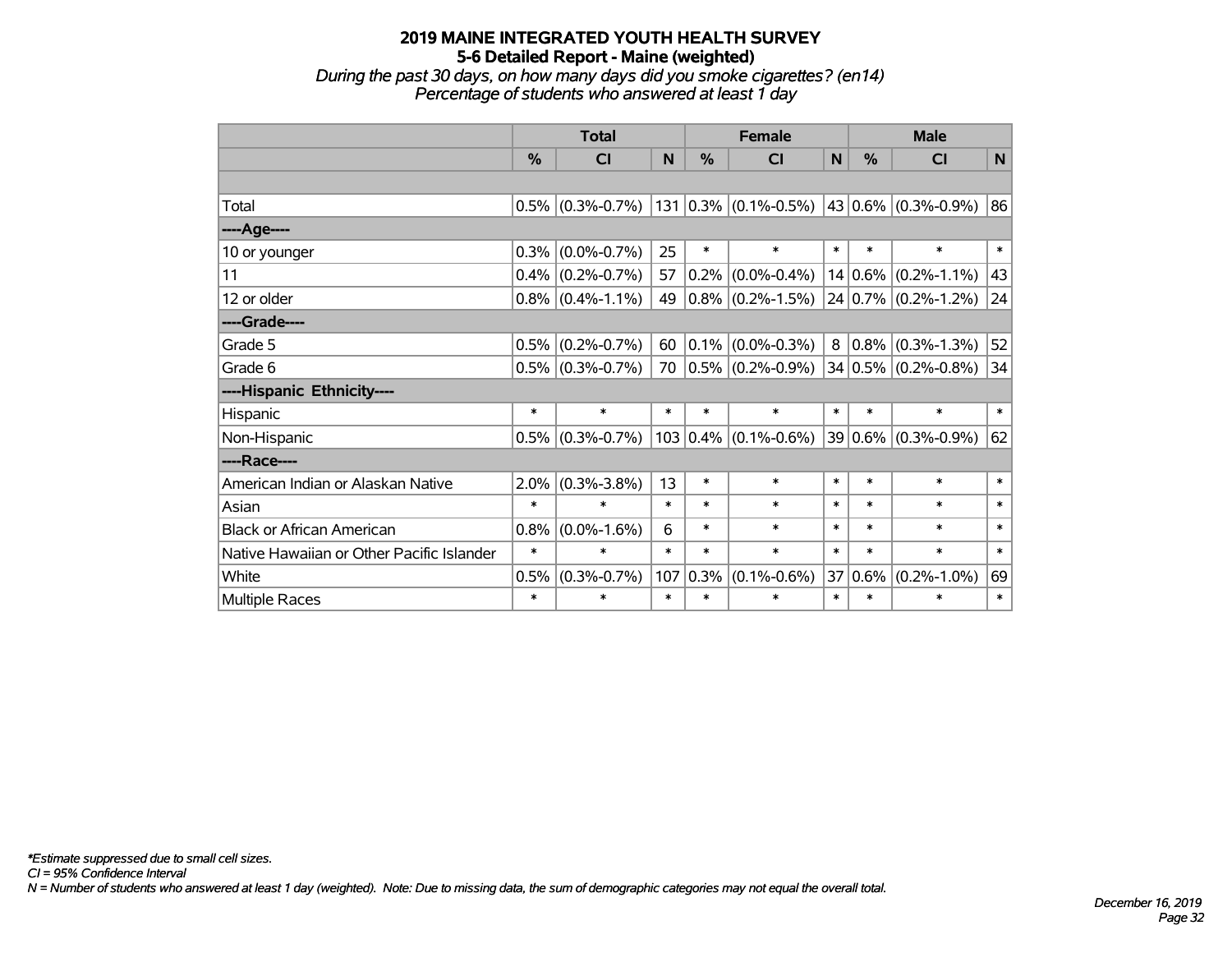*During the past 30 days, on how many days did you smoke cigarettes? (en14) Percentage of students who answered at least 1 day*

|                                |         | <b>Total</b>        |        | <b>Female</b> | <b>Male</b>                    |        |         |                   |        |  |  |
|--------------------------------|---------|---------------------|--------|---------------|--------------------------------|--------|---------|-------------------|--------|--|--|
|                                | %       | <b>CI</b>           | N      | %             | N<br><b>CI</b>                 |        | %       | <b>CI</b>         | N      |  |  |
| ----Public Health District---- |         |                     |        |               |                                |        |         |                   |        |  |  |
| Aroostook PHD                  | $\ast$  | $\ast$              | $\ast$ | $\ast$        | $\ast$                         | *      | $\ast$  | $\ast$            | $\ast$ |  |  |
| Central Maine PHD              | $0.5\%$ | $(0.1\% - 0.9\%)$   | 17     | $\ast$        | $\ast$                         | $\ast$ | $\ast$  | $\ast$            | $\ast$ |  |  |
| <b>Cumberland PHD</b>          |         | $0.2\%$ (0.0%-0.4%) | 11     | $\ast$        | $\ast$                         | $\ast$ | $\ast$  | $\ast$            | $\ast$ |  |  |
| Downeast PHD                   | $0.8\%$ | $(0.1\% - 1.4\%)$   | 13     |               | $ 0.8\% $ (0.1%-1.4%)          | 6      | 0.8%    | $(0.0\% - 1.7\%)$ | 7      |  |  |
| Mid-Coast PHD                  |         | $0.4\%$ (0.0%-0.9%) | 12     | $\ast$        | $\ast$                         | $\ast$ | $\ast$  | $\ast$            | $\ast$ |  |  |
| Penquis PHD                    |         | $0.6\%$ (0.1%-1.1%) | 19     | $\ast$        | $\ast$                         | $\ast$ | $\ast$  | $\ast$            | $\ast$ |  |  |
| <b>Western Maine PHD</b>       | $0.5\%$ | $(0.1\% - 1.0\%)$   |        |               | $23   0.3\%   (0.0\% - 0.8\%)$ | 6      | $0.8\%$ | $(0.0\% - 1.8\%)$ | 18     |  |  |
| York PHD                       | $0.6\%$ | $(0.1\% - 1.0\%)$   |        |               | $23   0.3\%   (0.0\% - 0.9\%)$ | 6      | $0.8\%$ | $(0.0\% - 1.8\%)$ | 17     |  |  |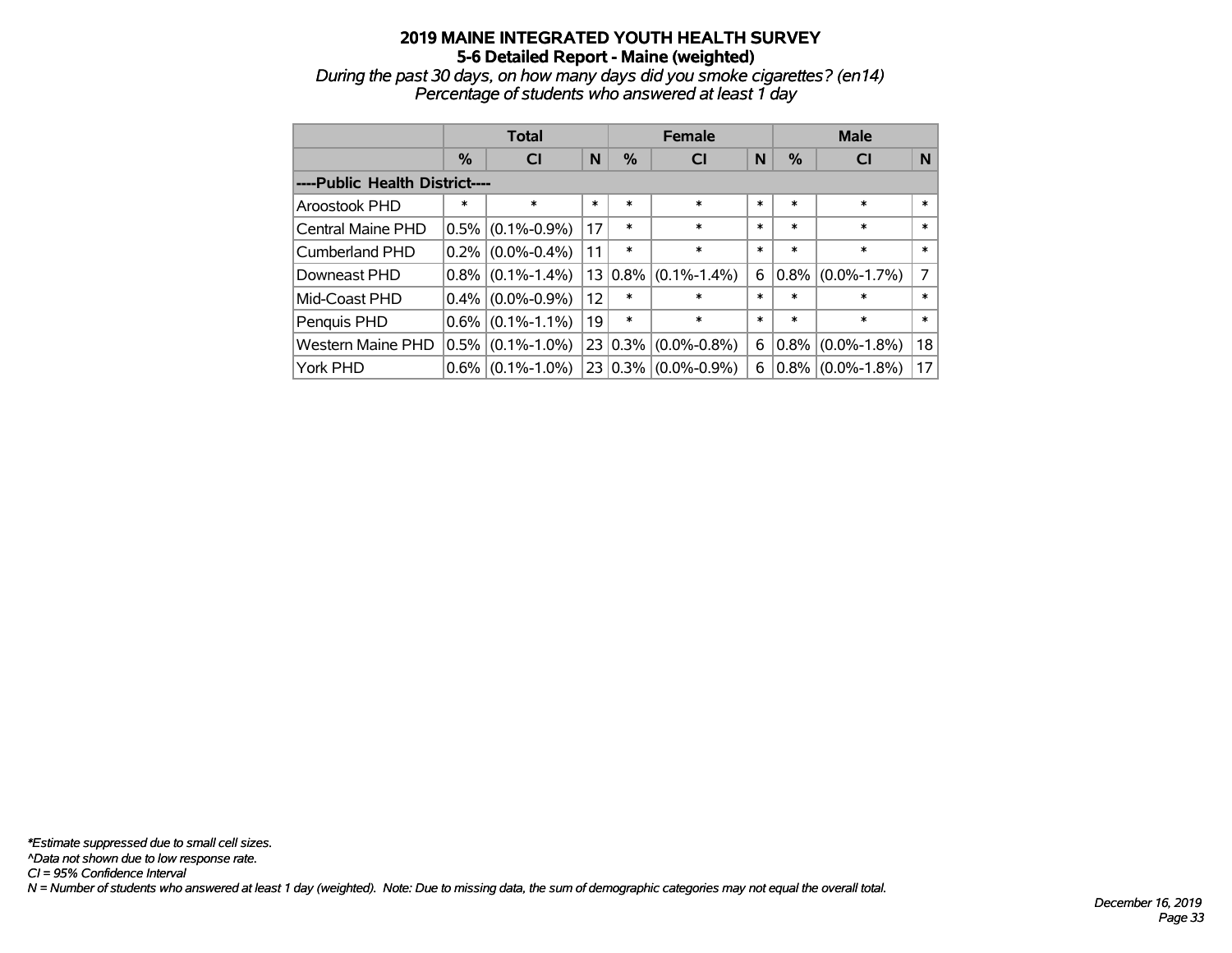*Do you think you will try a cigarette soon? (en15)*

*Percentage of students who answered 'I definitely will', 'I probably will' or 'I probably will not'*

|                                           |               | <b>Total</b>        |       | <b>Female</b> |                       | <b>Male</b> |               |                         |        |
|-------------------------------------------|---------------|---------------------|-------|---------------|-----------------------|-------------|---------------|-------------------------|--------|
|                                           | $\frac{0}{0}$ | CI                  | N     | %             | C <sub>l</sub>        | N           | $\frac{0}{0}$ | CI                      | N      |
|                                           |               |                     |       |               |                       |             |               |                         |        |
| Total                                     | 9.0%          | $(8.1\% - 10.0\%)$  | 2,420 | 7.0%          | $(5.9\% - 8.2\%)$     | 899         | 10.7%         | $(9.4\% - 11.9\%)$      | 1,442  |
| ----Age----                               |               |                     |       |               |                       |             |               |                         |        |
| 10 or younger                             | 6.8%          | $(5.3\% - 8.3\%)$   | 492   | 4.5%          | $(3.0\% - 6.1\%)$     | 174         | 9.2%          | $(6.8\% - 11.5\%)$      | 309    |
| 11                                        | 8.4%          | $(7.2\% - 9.6\%)$   | 1,099 | 6.7%          | $(5.4\% - 8.0\%)$     | 414         | 9.8%          | $(7.9\% - 11.7\%)$      | 649    |
| 12 or older                               | 13.0%         | $(10.6\% - 15.3\%)$ | 824   |               | $11.2\%$ (7.7%-14.8%) |             |               | 312 14.0% (12.2%-15.9%) | 484    |
| ----Grade----                             |               |                     |       |               |                       |             |               |                         |        |
| Grade 5                                   | 7.6%          | $(6.5\% - 8.8\%)$   | 1,002 | 5.4%          | $(4.2\% - 6.7\%)$     | 338         | 9.6%          | $(7.7\% - 11.5\%)$      | 633    |
| Grade 6                                   | 10.2%         | $(9.2\% - 11.3\%)$  | 1,372 | 8.6%          | $(7.2\% - 10.0\%)$    |             |               | 553 11.6% (10.1%-13.2%) | 782    |
| ----Hispanic Ethnicity----                |               |                     |       |               |                       |             |               |                         |        |
| Hispanic                                  | 10.4%         | $(5.8\% - 15.0\%)$  | 56    | 9.9%          | $(3.3\% - 16.6\%)$    | 28          | 10.8%         | $(5.3\% - 16.2\%)$      | 26     |
| Non-Hispanic                              | 9.2%          | $(8.2\% - 10.2\%)$  | 1,921 | 7.2%          | $(6.1\% - 8.4\%)$     |             | 729 10.9%     | $(9.5\% - 12.3\%)$      | 1,138  |
| ----Race----                              |               |                     |       |               |                       |             |               |                         |        |
| American Indian or Alaskan Native         | 13.1%         | $(7.9\% - 18.4\%)$  | 86    | 9.9%          | $(4.6\% - 15.2\%)$    | 25          | 16.2%         | $(8.7\% - 23.7\%)$      | 61     |
| Asian                                     | 10.8%         | $(2.4\% - 19.1\%)$  | 34    | 4.6%          | $(0.0\% - 9.7\%)$     | 6           | 14.7%         | $(2.3\% - 27.1\%)$      | 27     |
| <b>Black or African American</b>          | 7.5%          | $(3.8\% - 11.2\%)$  | 54    | 6.9%          | $(1.0\% - 12.8\%)$    | 23          | 7.6%          | $(5.0\% - 10.1\%)$      | 29     |
| Native Hawaiian or Other Pacific Islander | 12.4%         | $(0.0\% - 27.5\%)$  | 7     | $\ast$        | $\ast$                | $\ast$      | $\ast$        | $\ast$                  | $\ast$ |
| White                                     | 8.6%          | $(7.7\% - 9.5\%)$   | 1,942 | 6.8%          | $(5.7\% - 7.9\%)$     | 745         | 10.1%         | $(8.8\% - 11.4\%)$      | 1,145  |
| Multiple Races                            | 14.3%         | $(9.7\% - 18.9\%)$  | 135   | 12.2%         | $(6.3\% - 18.2\%)$    | 57          | 14.6%         | $(8.4\% - 20.8\%)$      | 67     |

*CI = 95% Confidence Interval*

*N = Number of students who answered 'I definitely will', 'I probably will' or 'I probably will not' (weighted). Note: Due to missing data, the sum of demographic categories may not equal the overall total.*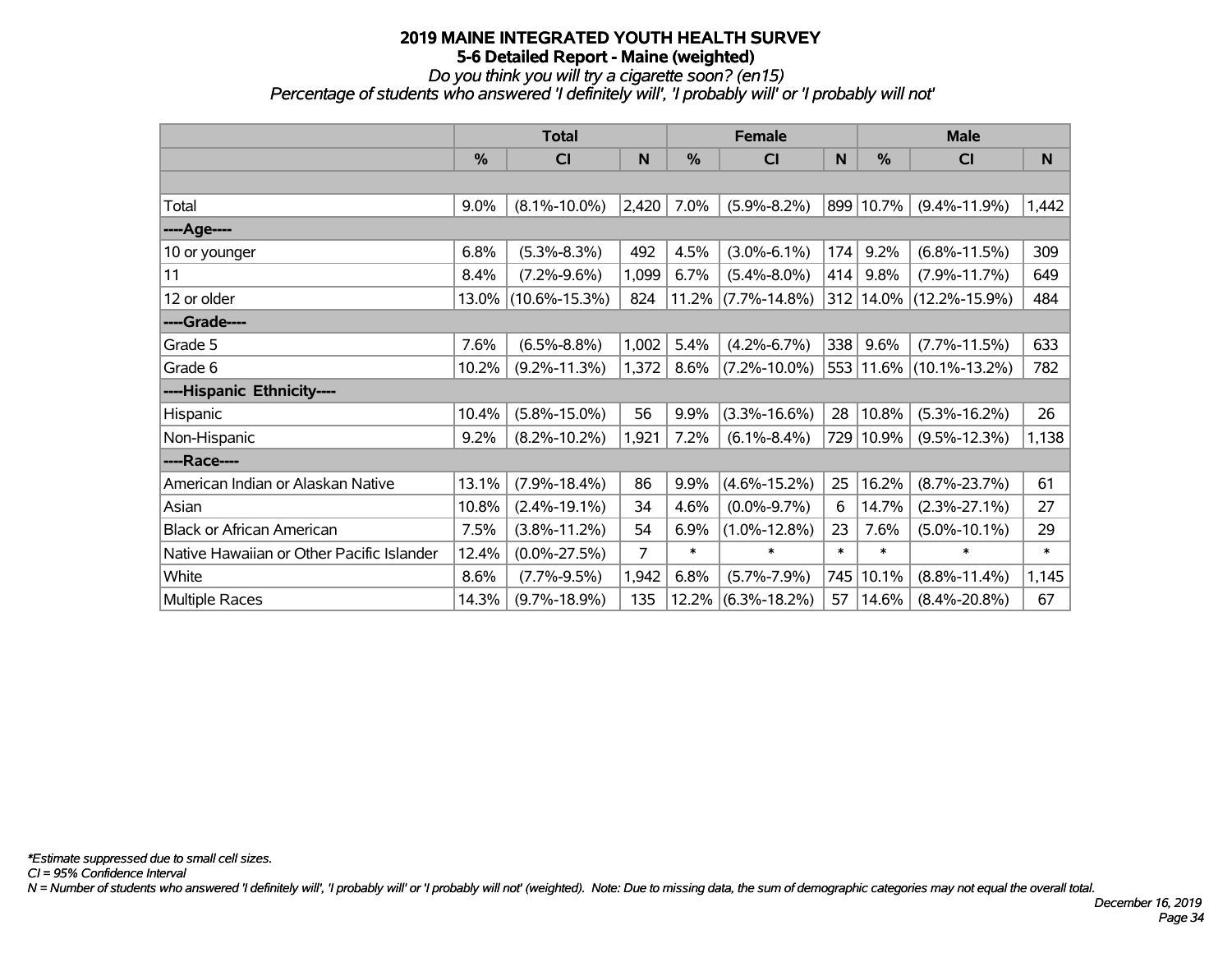*Do you think you will try a cigarette soon? (en15)*

*Percentage of students who answered 'I definitely will', 'I probably will' or 'I probably will not'*

|                                |         | Total              |     |          | <b>Female</b>      |     | <b>Male</b> |                    |     |  |
|--------------------------------|---------|--------------------|-----|----------|--------------------|-----|-------------|--------------------|-----|--|
|                                | $\%$    | <b>CI</b>          | N   | $\%$     | CI                 | N   | %           | <b>CI</b>          | N   |  |
| ----Public Health District---- |         |                    |     |          |                    |     |             |                    |     |  |
| Aroostook PHD                  | 9.0%    | $(5.7\% - 12.3\%)$ |     | 122 7.0% | $(3.7\% - 10.2\%)$ | 46  | $ 10.6\% $  | $(5.3\% - 15.8\%)$ | 70  |  |
| <b>Central Maine PHD</b>       | 8.6%    | $(6.3\% - 10.9\%)$ |     | 306 6.7% | $(4.1\% - 9.4\%)$  |     | 115   10.5% | $(7.6\% - 13.3\%)$ | 187 |  |
| Cumberland PHD                 | 8.3%    | $(6.3\% - 10.4\%)$ |     | 478 7.7% | $(4.4\% - 11.0\%)$ | 210 | 8.9%        | $(7.7\% - 10.1\%)$ | 258 |  |
| Downeast PHD                   | 7.7%    | $(5.6\% - 9.9\%)$  | 127 | $6.2\%$  | $(2.3\% - 10.1\%)$ | 50  | 8.8%        | $(5.5\% - 12.2\%)$ | 71  |  |
| Mid-Coast PHD                  | $9.0\%$ | $(7.3\% - 10.6\%)$ |     | 243 5.4% | $(3.4\% - 7.4\%)$  | 68  | $ 11.4\% $  | $(8.7\% - 14.1\%)$ | 161 |  |
| Penquis PHD                    | $9.4\%$ | $(6.5\% - 12.4\%)$ | 317 | $16.2\%$ | $(5.3\% - 7.1\%)$  | 98  | 11.7%       | $(7.4\% - 16.0\%)$ | 201 |  |
| <b>Western Maine PHD</b>       | 10.1%   | $(8.0\% - 12.2\%)$ |     | 428 8.1% | $(4.4\% - 11.8\%)$ |     | 166 11.9%   | $(8.2\% - 15.7\%)$ | 254 |  |
| York PHD                       | 7.1%    | $(3.1\% - 11.1\%)$ |     | 298 5.3% | $(2.6\% - 7.9\%)$  | 105 | $8.8\%$     | $(3.2\% - 14.4\%)$ | 185 |  |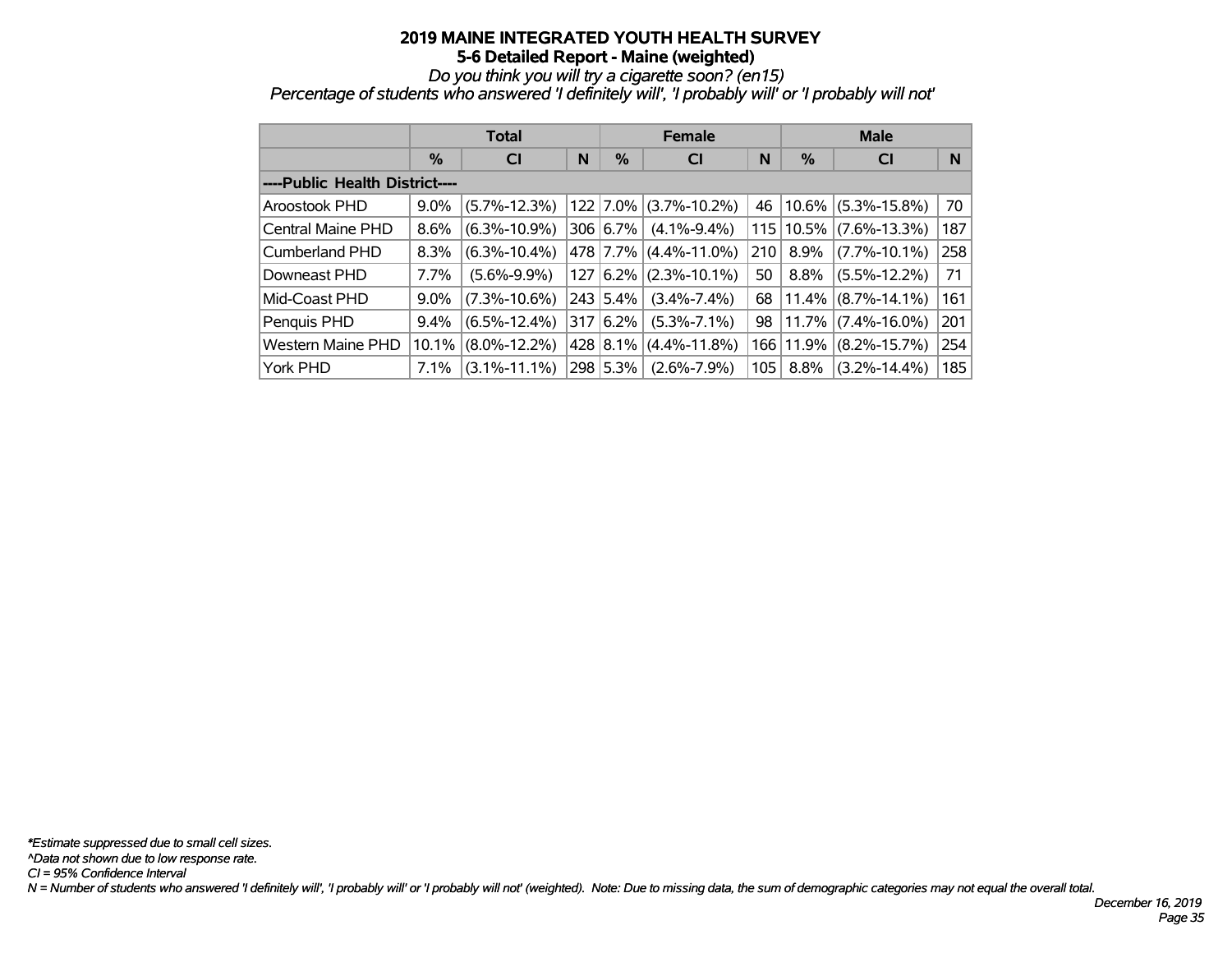*Do you think you will smoke a cigarette at anytime during the next year? (en16) Percentage of students who answered 'I definitely will', 'I probably will' or 'I probably will not'*

|                                           | <b>Total</b> |                    |       |              | <b>Female</b>      |        | <b>Male</b>   |                    |        |  |
|-------------------------------------------|--------------|--------------------|-------|--------------|--------------------|--------|---------------|--------------------|--------|--|
|                                           | %            | <b>CI</b>          | N     | %            | <b>CI</b>          | N      | $\frac{0}{0}$ | <b>CI</b>          | N      |  |
|                                           |              |                    |       |              |                    |        |               |                    |        |  |
| Total                                     | 4.9%         | $(4.1\% - 5.7\%)$  |       | $1,305$ 4.1% | $(3.2\% - 5.0\%)$  | 527    | 5.6%          | $(4.6\% - 6.6\%)$  | 753    |  |
| ----Age----                               |              |                    |       |              |                    |        |               |                    |        |  |
| 10 or younger                             | 3.6%         | $(2.7\% - 4.5\%)$  | 262   | 3.0%         | $(1.6\% - 4.4\%)$  | 114    | 4.4%          | $(2.7\% - 6.0\%)$  | 148    |  |
| 11                                        | 3.9%         | $(3.0\% - 4.9\%)$  | 514   | 3.3%         | $(2.3\% - 4.3\%)$  | 205    | 4.4%          | $(3.2\% - 5.6\%)$  | 292    |  |
| 12 or older                               | 8.3%         | $(6.8\% - 9.8\%)$  | 528   | $7.4\%$      | $(5.5\% - 9.2\%)$  | 206    | 9.1%          | $(7.2\% - 11.0\%)$ | 313    |  |
| ----Grade----                             |              |                    |       |              |                    |        |               |                    |        |  |
| Grade 5                                   | 3.4%         | $(2.5\% - 4.2\%)$  | 442   | 2.9%         | $(1.8\% - 4.1\%)$  | 183    | 3.9%          | $(2.7\% - 5.0\%)$  | 255    |  |
| Grade 6                                   | 6.3%         | $(5.5\% - 7.1\%)$  | 847   | 5.3%         | $(4.1\% - 6.4\%)$  | 341    | 7.2%          | $(6.1\% - 8.3\%)$  | 485    |  |
| ----Hispanic Ethnicity----                |              |                    |       |              |                    |        |               |                    |        |  |
| Hispanic                                  | 6.3%         | $(3.1\% - 9.4\%)$  | 33    | 6.4%         | $(1.5\% - 11.4\%)$ | 18     | 5.4%          | $(1.1\% - 9.7\%)$  | 13     |  |
| Non-Hispanic                              | 5.1%         | $(4.2\% - 5.9\%)$  |       | 1,057 4.2%   | $(3.1\% - 5.3\%)$  | 426    | 5.8%          | $(4.8\% - 6.9\%)$  | 611    |  |
| ----Race----                              |              |                    |       |              |                    |        |               |                    |        |  |
| American Indian or Alaskan Native         | 7.6%         | $(4.1\% - 11.2\%)$ | 49    | 4.2%         | $(0.1\% - 8.4\%)$  | 11     | $10.4\%$      | $(5.0\% - 15.9\%)$ | 39     |  |
| Asian                                     | 3.0%         | $(0.2\% - 5.8\%)$  | 9     | $\ast$       | $\ast$             | $\ast$ | $\ast$        | $\ast$             | $\ast$ |  |
| <b>Black or African American</b>          | 4.7%         | $(1.3\% - 8.0\%)$  | 33    | 5.3%         | $(0.2\% - 10.5\%)$ | 18     | 3.6%          | $(1.2\% - 6.0\%)$  | 14     |  |
| Native Hawaiian or Other Pacific Islander | 11.5%        | $(0.0\% - 26.9\%)$ | 6     | $\ast$       | $\ast$             | $\ast$ | $\ast$        | $\ast$             | $\ast$ |  |
| White                                     | 4.7%         | $(3.9\% - 5.5\%)$  | 1,066 | 4.1%         | $(3.1\% - 5.2\%)$  | 452    | 5.3%          | $(4.3\% - 6.2\%)$  | 597    |  |
| Multiple Races                            | 5.1%         | $(2.8\% - 7.5\%)$  | 49    | 4.1%         | $(1.3\% - 6.9\%)$  | 19     | 6.0%          | $(2.4\% - 9.6\%)$  | 28     |  |

*CI = 95% Confidence Interval*

*N = Number of students who answered 'I definitely will', 'I probably will' or 'I probably will not' (weighted). Note: Due to missing data, the sum of demographic categories may not equal the overall total.*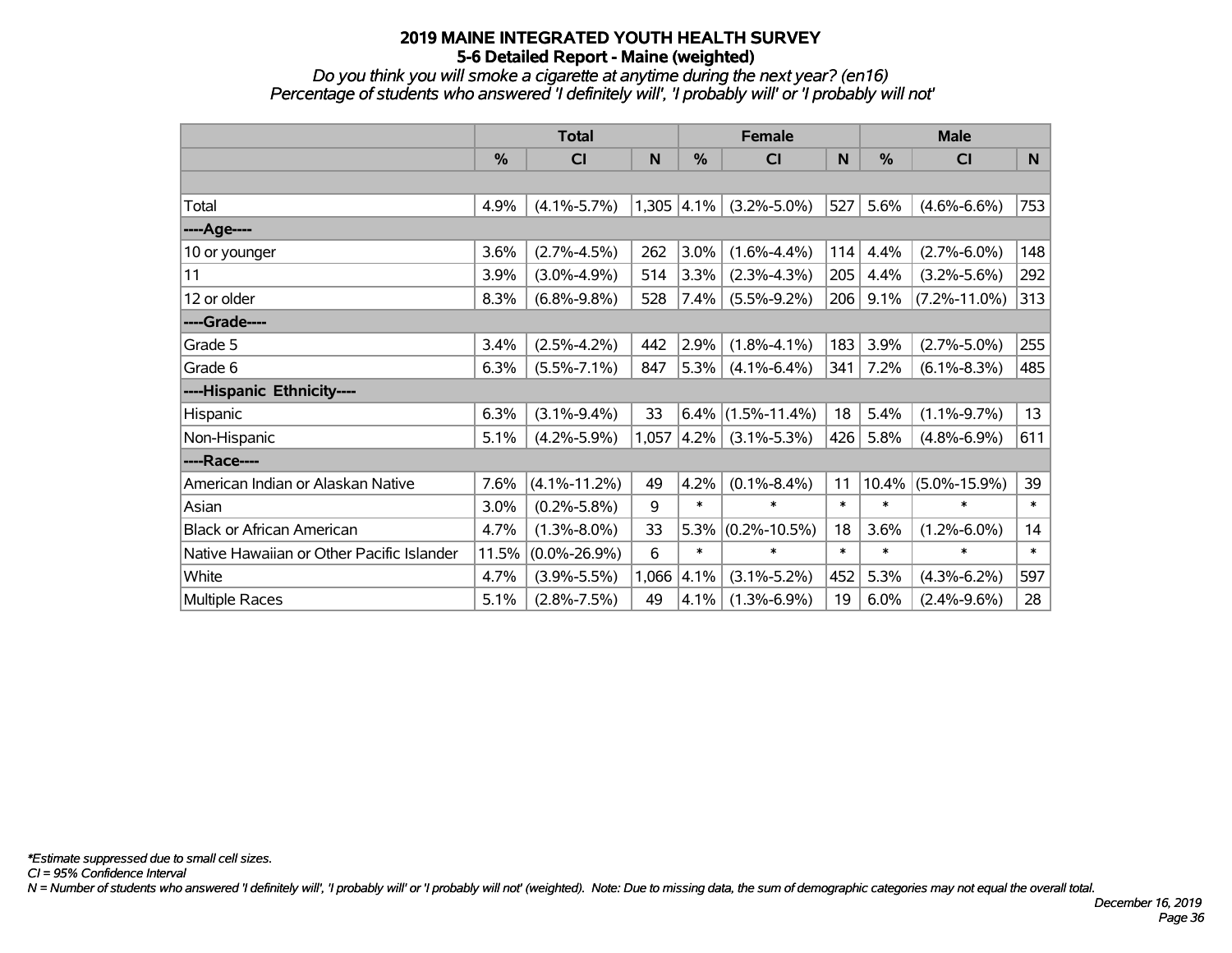*Do you think you will smoke a cigarette at anytime during the next year? (en16) Percentage of students who answered 'I definitely will', 'I probably will' or 'I probably will not'*

|                                |         | <b>Total</b>        |    |   | <b>Female</b>                         |    | <b>Male</b>          |                   |                 |  |
|--------------------------------|---------|---------------------|----|---|---------------------------------------|----|----------------------|-------------------|-----------------|--|
|                                | %       | <b>CI</b>           | N  | % | <b>CI</b>                             | N  | %                    | <b>CI</b>         | N               |  |
| ----Public Health District---- |         |                     |    |   |                                       |    |                      |                   |                 |  |
| Aroostook PHD                  | $3.1\%$ | $(1.5\% - 4.7\%)$   | 42 |   | $1.8\%$ (0.1%-3.6%)                   |    | $12 \mid 4.6\% \mid$ | $(2.4\% - 6.7\%)$ | 30 <sup>1</sup> |  |
| Central Maine PHD              | $4.8\%$ | $(2.9\% - 6.8\%)$   |    |   | $172 \mid 4.7\% \mid (2.4\% - 6.9\%)$ | 80 | 5.0%                 | $(2.4\% - 7.5\%)$ | 89              |  |
| <b>Cumberland PHD</b>          |         | $4.7\%$ (2.4%-7.1%) |    |   | $270  4.6\%  (2.2\% - 7.0\%)$         |    | 125 4.9%             | $(2.4\% - 7.4\%)$ | 141             |  |
| Downeast PHD                   | $4.2\%$ | $(2.9\% - 5.5\%)$   | 70 |   | $ 3.6\% $ (1.8%-5.5%)                 | 30 | 4.9%                 | $(2.4\% - 7.4\%)$ | 40              |  |
| Mid-Coast PHD                  |         | $4.5\%$ (3.1%-5.9%) |    |   | $122$ 3.4% (1.9%-4.9%)                |    | 43 5.1%              | $(3.1\% - 7.0\%)$ | 71              |  |
| Penquis PHD                    | $5.2\%$ | $(2.6\% - 7.7\%)$   |    |   | $174$ 3.3% (1.0%-5.6%)                | 53 | 6.7%                 | $(3.7\% - 9.7\%)$ | 115             |  |
| <b>Western Maine PHD</b>       |         | $5.3\%$ (3.7%-7.0%) |    |   | $227   5.1\%   (2.0\% - 8.1\%)$       |    | 104 5.7%             | $(3.6\% - 7.9\%)$ | 122             |  |
| York PHD                       | $3.9\%$ | $(1.2\% - 6.6\%)$   |    |   | 163 3.1% (1.3%-4.9%)                  | 62 | 4.4%                 | $(0.1\% - 8.7\%)$ | 93              |  |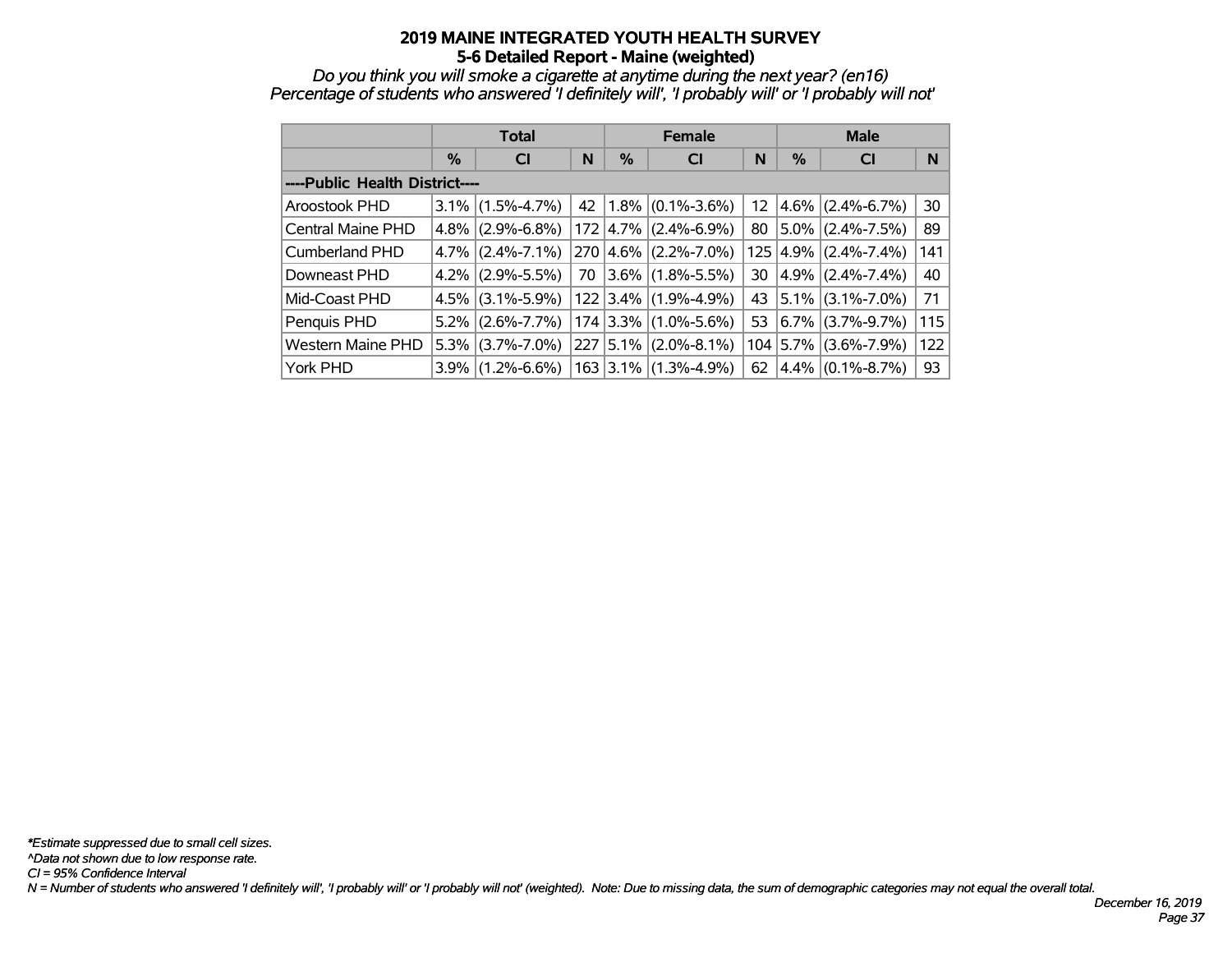# **2019 MAINE INTEGRATED YOUTH HEALTH SURVEY 5-6 Detailed Report - Maine (weighted)** *Do you think you will smoke a cigarette at anytime during the next year? (en16\_2)*

*Percentage of students who answered 'I definitely will not'*

|                                           |               | <b>Total</b>         |        | <b>Female</b> |                            | <b>Male</b> |        |                            |        |
|-------------------------------------------|---------------|----------------------|--------|---------------|----------------------------|-------------|--------|----------------------------|--------|
|                                           | $\frac{0}{0}$ | <b>CI</b>            | N      | %             | <b>CI</b>                  | N           | %      | CI                         | N      |
|                                           |               |                      |        |               |                            |             |        |                            |        |
| Total                                     | 95.1%         | $(94.3\% - 95.9\%)$  |        |               | 25,494 95.9% (95.0%-96.8%) |             |        | 12,274 94.4% (93.4%-95.4%) | 12,726 |
| ----Age----                               |               |                      |        |               |                            |             |        |                            |        |
| 10 or younger                             | 96.4%         | $(95.5\% - 97.3\%)$  | 6,995  |               | $97.0\%$ (95.6%-98.4%)     | 3,683       |        | 95.6% (94.0%-97.3%)        | 3,234  |
| 11                                        | 96.1%         | $(95.1\% - 97.0\%)$  | 12,571 |               | 96.7% (95.7%-97.7%)        | 5,998       |        | 95.6% (94.4%-96.8%)        | 6,341  |
| 12 or older                               | 91.7%         | $(90.2\% - 93.2\%)$  | 5,832  |               | 92.6% (90.8%-94.5%)        | 2,589       |        | 90.9% (89.0%-92.8%)        | 3,121  |
| ----Grade----                             |               |                      |        |               |                            |             |        |                            |        |
| Grade 5                                   | 96.6%         | $(95.8\% - 97.5\%)$  | 12,640 |               | 97.1% (95.9%-98.2%)        | 6,068       |        | 96.1% (95.0%-97.3%)        | 6,361  |
| Grade 6                                   | 93.7%         | $(92.9\% - 94.5\%)$  | 12,577 |               | $ 94.7\% $ (93.6%-95.9%)   | 6,137       |        | 92.8% (91.7%-93.9%)        | 6,239  |
| ----Hispanic Ethnicity----                |               |                      |        |               |                            |             |        |                            |        |
| Hispanic                                  | 93.7%         | $(90.6\% - 96.9\%)$  | 497    | 93.6%         | $(88.6\% - 98.5\%)$        | 268         | 94.6%  | $(90.3\% - 98.9\%)$        | 227    |
| Non-Hispanic                              | 94.9%         | $(94.1\% - 95.8\%)$  |        |               | 19,822 95.8% (94.7%-96.9%) | 9,679       |        | 94.2% (93.1%-95.2%)        | 9,862  |
| ----Race----                              |               |                      |        |               |                            |             |        |                            |        |
| American Indian or Alaskan Native         | 92.4%         | $(88.8\% - 95.9\%)$  | 600    |               | 95.8% (91.6%-99.9%)        | 240         |        | 89.6% (84.1%-95.0%)        | 334    |
| Asian                                     | 97.0%         | $(94.2\% - 99.8\%)$  | 308    | $\ast$        | $\ast$                     | $\ast$      | $\ast$ | $\ast$                     | $\ast$ |
| <b>Black or African American</b>          | 95.3%         | $(92.0\% - 98.7\%)$  | 682    | 94.7%         | $(89.5\% - 99.8\%)$        | 313         | 96.4%  | $(94.0\% - 98.8\%)$        | 366    |
| Native Hawaiian or Other Pacific Islander | 88.5%         | $(73.1\% - 100.0\%)$ | 49     | $\ast$        | $\ast$                     | $\ast$      | $\ast$ | $\ast$                     | $\ast$ |
| White                                     | 95.3%         | $(94.5\% - 96.1\%)$  | 21,498 | 95.9%         | $(94.8\% - 96.9\%)$        | 10,467      | 94.7%  | $(93.8\% - 95.7\%)$        | 10,730 |
| Multiple Races                            | 94.9%         | $(92.5\% - 97.2\%)$  | 909    |               | 95.9% (93.1%-98.7%)        | 455         |        | 94.0% (90.4%-97.6%)        | 439    |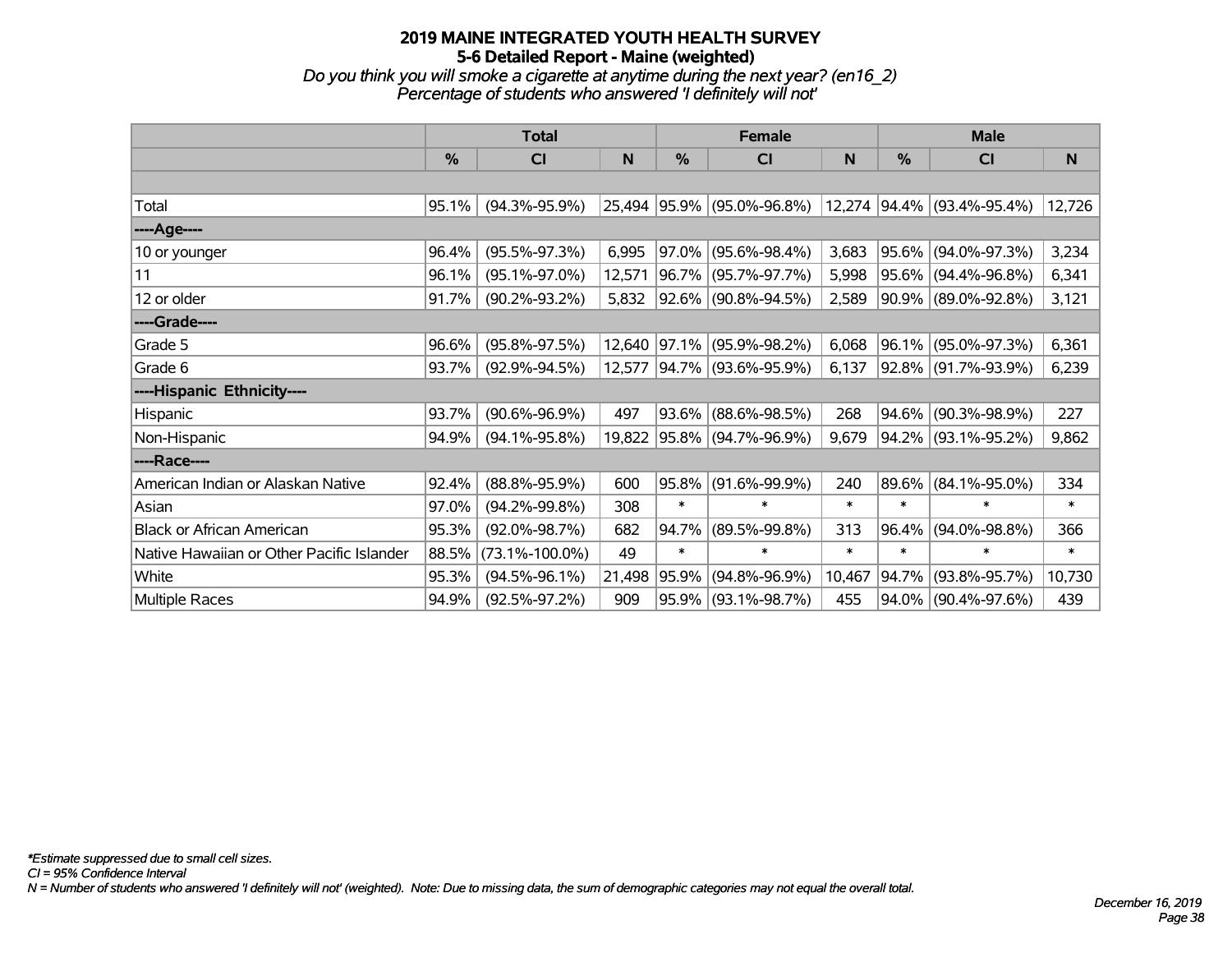*Do you think you will smoke a cigarette at anytime during the next year? (en16\_2) Percentage of students who answered 'I definitely will not'*

|                                |       | <b>Total</b>        |       |          | <b>Female</b>       |       | <b>Male</b> |                     |       |  |  |
|--------------------------------|-------|---------------------|-------|----------|---------------------|-------|-------------|---------------------|-------|--|--|
|                                | %     | <b>CI</b>           | N     | %        | CI                  | N     | %           | <b>CI</b>           | N     |  |  |
| ----Public Health District---- |       |                     |       |          |                     |       |             |                     |       |  |  |
| Aroostook PHD                  | 96.9% | $(95.3\% - 98.5\%)$ | 1,316 | 98.2%    | $(96.4\% - 99.9\%)$ | 649   | 95.4%       | $(93.3\% - 97.6\%)$ | 633   |  |  |
| Central Maine PHD              | 95.2% | $(93.2\% - 97.1\%)$ | 3,392 | 95.3%    | $(93.1\% - 97.6\%)$ | 1,635 | 95.0%       | $(92.5\% - 97.6\%)$ | 1,703 |  |  |
| Cumberland PHD                 | 95.3% | $(92.9\% - 97.6\%)$ | 5,432 | $95.4\%$ | $(93.0\% - 97.8\%)$ | 2,599 | 95.1%       | $(92.6\% - 97.6\%)$ | 2,724 |  |  |
| Downeast PHD                   | 95.8% | $(94.5\% - 97.1\%)$ | 1,601 | 96.4%    | $(94.5\% - 98.2\%)$ | 787   | 95.1%       | $(92.6\% - 97.6\%)$ | 785   |  |  |
| Mid-Coast PHD                  | 95.5% | $(94.1\% - 96.9\%)$ | 2,594 | 96.6%    | $(95.1\% - 98.1\%)$ | 1,219 | 94.9%       | $(93.0\% - 96.9\%)$ | 1,336 |  |  |
| Penquis PHD                    | 94.8% | $(92.3\% - 97.4\%)$ | 3,201 | 96.7%    | $(94.4\% - 99.0\%)$ | 1.541 | 93.3%       | $(90.3\% - 96.3\%)$ | 1,603 |  |  |
| Western Maine PHD              | 94.7% | $(93.0\% - 96.3\%)$ | 4,025 | 94.9%    | $(91.9\% - 98.0\%)$ | 1,946 | 94.3%       | $(92.1\% - 96.4\%)$ | 2,002 |  |  |
| York PHD                       | 96.1% | $(93.4\% - 98.8\%)$ | 4,037 | 96.9%    | $(95.1\% - 98.7\%)$ | 1,930 | 95.6%       | $(91.3\% - 99.9\%)$ | 2,021 |  |  |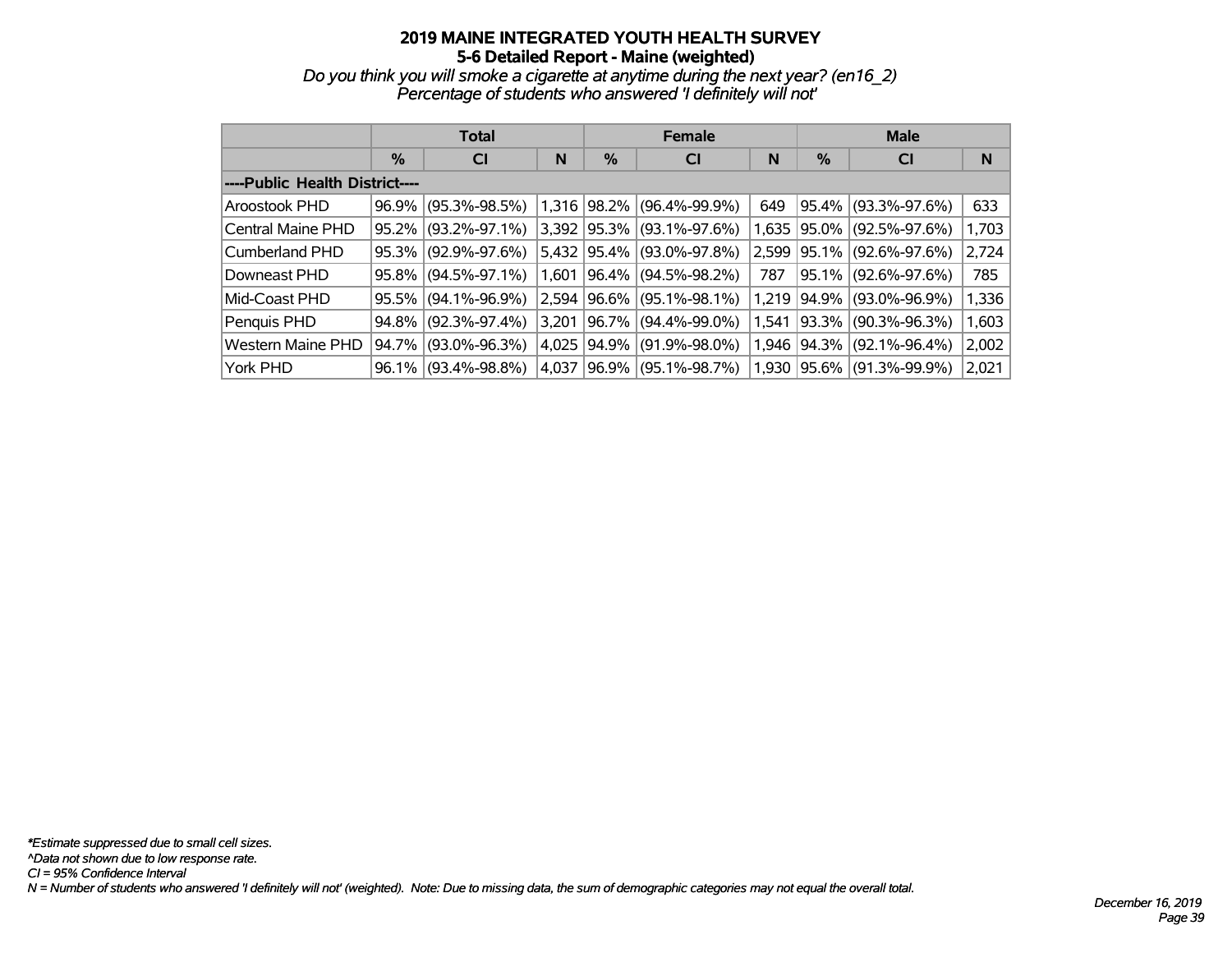*If one of your best friends offered you a cigarette, would you smoke it? (en17) Percentage of students who answered 'Definitely yes', 'Probably yes' or 'Probably not'*

|                                           | <b>Total</b> |                     |        |        | <b>Female</b>       |        | <b>Male</b> |                     |        |
|-------------------------------------------|--------------|---------------------|--------|--------|---------------------|--------|-------------|---------------------|--------|
|                                           | %            | <b>CI</b>           | N      | %      | <b>CI</b>           | N      | %           | C <sub>l</sub>      | N      |
|                                           |              |                     |        |        |                     |        |             |                     |        |
| Total                                     | 8.8%         | $(7.7\% - 9.9\%)$   | 2,353  | 7.2%   | $(5.7\% - 8.7\%)$   | 920    | 10.2%       | $(8.9\% - 11.5\%)$  | 1,378  |
| ----Age----                               |              |                     |        |        |                     |        |             |                     |        |
| 10 or younger                             | 6.7%         | $(5.1\% - 8.4\%)$   | 492    | 4.2%   | $(2.5\% - 5.8\%)$   | 158    | 9.7%        | $(7.2\% - 12.1\%)$  | 328    |
| 11                                        | 7.9%         | $(6.7\% - 9.1\%)$   | 1,030  | 6.4%   | $(4.9\% - 7.9\%)$   | 394    | 9.2%        | $(7.5\% - 10.9\%)$  | 612    |
| 12 or older                               | 13.0%        | $(10.8\% - 15.1\%)$ | 826    |        | 13.2% (10.6%-15.7%) | 366    |             | 12.7% (10.0%-15.3%) | 438    |
| ----Grade----                             |              |                     |        |        |                     |        |             |                     |        |
| Grade 5                                   | 7.2%         | $(5.9\% - 8.5\%)$   | 944    | 4.5%   | $(3.1\% - 5.8\%)$   | 279    | 9.8%        | $(7.9\% - 11.6\%)$  | 649    |
| Grade 6                                   | 10.2%        | $(8.9\% - 11.6\%)$  | 1,373  | 9.9%   | $(8.1\% - 11.6\%)$  | 636    | 10.6%       | $(8.9\% - 12.3\%)$  | 712    |
| ----Hispanic Ethnicity----                |              |                     |        |        |                     |        |             |                     |        |
| Hispanic                                  | 11.0%        | $(6.7\% - 15.3\%)$  | 59     | 8.6%   | $(3.0\% - 14.2\%)$  | 24     | 13.1%       | $(5.8\% - 20.4\%)$  | 32     |
| Non-Hispanic                              | 9.1%         | $(7.9\% - 10.2\%)$  | 1,892  | 7.7%   | $(6.2\% - 9.2\%)$   | 776    | 10.3%       | $(8.8\% - 11.8\%)$  | 1,081  |
| ----Race----                              |              |                     |        |        |                     |        |             |                     |        |
| American Indian or Alaskan Native         | 13.6%        | $(8.7\% - 18.6\%)$  | 90     | 11.2%  | $(4.7\% - 17.6\%)$  | 28     | 16.2%       | $(9.3\% - 23.1\%)$  | 62     |
| Asian                                     | 5.2%         | $(1.6\% - 8.7\%)$   | 16     | $\ast$ | $\ast$              | $\ast$ | $\ast$      | $\ast$              | $\ast$ |
| <b>Black or African American</b>          | 10.0%        | $(6.1\% - 13.8\%)$  | 70     | 8.2%   | $(2.1\% - 14.3\%)$  | 26     | 11.1%       | $(4.6\% - 17.6\%)$  | 42     |
| Native Hawaiian or Other Pacific Islander | $\ast$       | $\ast$              | $\ast$ | $\ast$ | $\ast$              | $\ast$ | $\ast$      | $\ast$              | $\ast$ |
| White                                     | 8.3%         | $(7.2\% - 9.4\%)$   | 1,872  | 6.7%   | $(5.1\% - 8.2\%)$   | 725    | 9.7%        | $(8.3\% - 11.2\%)$  | 1,110  |
| Multiple Races                            | 14.0%        | $(9.2\% - 18.9\%)$  | 135    | 14.1%  | $(7.9\% - 20.2\%)$  | 68     | 13.0%       | $(6.4\% - 19.5\%)$  | 60     |

*CI = 95% Confidence Interval*

*N = Number of students who answered 'Definitely yes', 'Probably yes' or 'Probably not' (weighted). Note: Due to missing data, the sum of demographic categories may not equal the overall total.*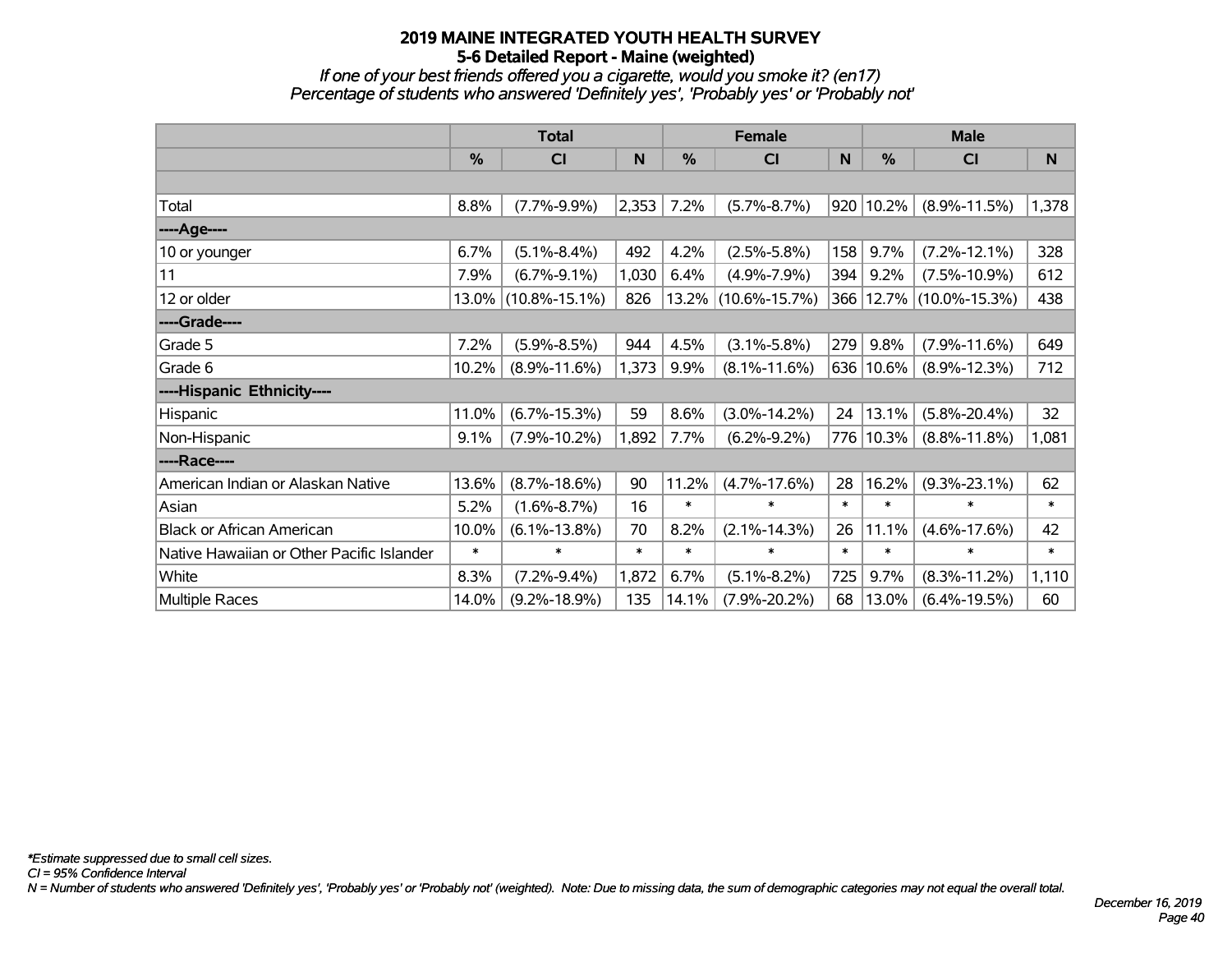*If one of your best friends offered you a cigarette, would you smoke it? (en17) Percentage of students who answered 'Definitely yes', 'Probably yes' or 'Probably not'*

|                                |         | <b>Total</b>       |     |           | <b>Female</b>      |     | <b>Male</b> |                    |     |  |  |
|--------------------------------|---------|--------------------|-----|-----------|--------------------|-----|-------------|--------------------|-----|--|--|
|                                | $\%$    | <b>CI</b>          | N   | %         | <b>CI</b>          | N   | %           | <b>CI</b>          | N   |  |  |
| ----Public Health District---- |         |                    |     |           |                    |     |             |                    |     |  |  |
| Aroostook PHD                  | 5.9%    | $(4.3\% - 7.6\%)$  | 81  | $5.1\%$   | $(1.8\% - 8.3\%)$  | 33  | 7.1%        | $(5.3\% - 8.9\%)$  | 47  |  |  |
| Central Maine PHD              | $9.9\%$ | $(7.0\% - 12.7\%)$ |     | 353 8.0%  | $(4.5\% - 11.4\%)$ | 138 | 11.5%       | $(7.7\% - 15.2\%)$ | 206 |  |  |
| Cumberland PHD                 | $8.6\%$ | $(5.4\% - 11.9\%)$ |     | 495 6.9%  | $(0.7\% - 13.2\%)$ | 187 | 10.3%       | $(8.0\% - 12.5\%)$ | 299 |  |  |
| Downeast PHD                   | 6.4%    | $(4.0\% - 8.7\%)$  | 106 | 4.8%      | $(2.9\% - 6.6\%)$  | 39  | 8.1%        | $(3.6\% - 12.7\%)$ | 67  |  |  |
| Mid-Coast PHD                  | 7.3%    | $(5.5\% - 9.1\%)$  |     | 197 6.3%  | $(4.3\% - 8.4\%)$  | 80  | 7.7%        | $(5.4\% - 10.0\%)$ | 109 |  |  |
| Penquis PHD                    | $8.9\%$ | $(5.9\% - 11.8\%)$ |     | 298 6.4%  | $(4.6\% - 8.3\%)$  | 102 | $10.6\%$    | $(6.8\% - 14.4\%)$ | 182 |  |  |
| Western Maine PHD              | $9.3\%$ | $(8.3\% - 10.4\%)$ | 397 | $ 7.2\% $ | $(4.5\% - 10.0\%)$ | 147 | 11.7%       | $(8.9\% - 14.5\%)$ | 248 |  |  |
| York PHD                       | $6.7\%$ | $(2.9\% - 10.4\%)$ |     | 280 6.9%  | $(3.8\% - 10.0\%)$ | 137 | 6.4%        | $(1.8\% - 11.0\%)$ | 135 |  |  |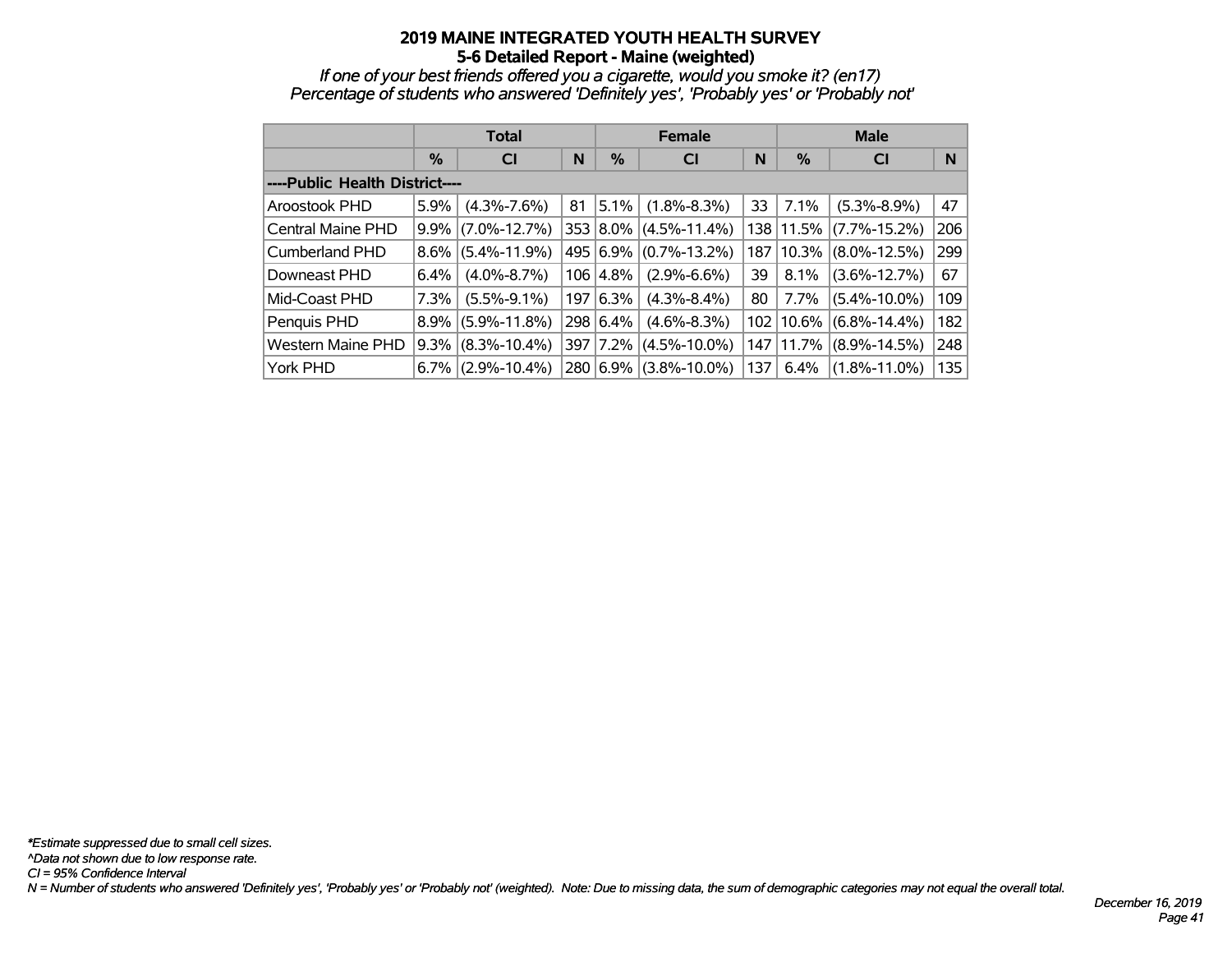*Percentage of students who are susceptible to cigarette use (among all students including those who have tried or are current cigarette users) (entobsus) '*

|                                           |          | <b>Total</b>           |                | <b>Female</b>    |                                 | <b>Male</b> |               |                                 |        |
|-------------------------------------------|----------|------------------------|----------------|------------------|---------------------------------|-------------|---------------|---------------------------------|--------|
|                                           | %        | CI                     | N              | $\frac{0}{0}$    | <b>CI</b>                       | N           | $\frac{0}{0}$ | C <sub>l</sub>                  | N      |
|                                           |          |                        |                |                  |                                 |             |               |                                 |        |
| Total                                     |          | 13.0% (11.9%-14.2%)    |                | $ 3,452 10.6\% $ | $(9.0\% - 12.2\%)$              |             |               | $1,346$   15.2%   (13.8%-16.6%) | 2,018  |
| ----Age----                               |          |                        |                |                  |                                 |             |               |                                 |        |
| 10 or younger                             | 10.3%    | $(8.6\% - 12.0\%)$     | 742            | 6.5%             | $(4.6\% - 8.4\%)$               | 246         |               | 14.5% (11.9%-17.2%)             | 486    |
| 11                                        | 12.1%    | $(10.7\% - 13.5\%)$    | 1,563          | $10.2\%$         | $(8.5\% - 11.8\%)$              | 622         |               | 13.7% (11.6%-15.9%)             | 897    |
| 12 or older                               |          | 18.2% (15.7%-20.7%)    |                |                  | $1,141$   17.3%   (13.8%-20.7%) | 477         |               | 18.7% (16.4%-21.1%)             | 634    |
| ----Grade----                             |          |                        |                |                  |                                 |             |               |                                 |        |
| Grade 5                                   | 11.3%    | $(9.9\% - 12.8\%)$     | 1,464          | 7.6%             | $(6.0\% - 9.2\%)$               | 472         |               | 14.6% (12.3%-16.9%)             | 953    |
| Grade 6                                   |          | 14.6% (13.3%-16.0%)    |                |                  | $1,936$   13.5%   (11.7%-15.3%) | 864         |               | 15.7% (13.9%-17.4%)             | 1,036  |
| ----Hispanic Ethnicity----                |          |                        |                |                  |                                 |             |               |                                 |        |
| Hispanic                                  | $14.3\%$ | $(9.2\% - 19.3\%)$     | 75             | 12.2%            | $(5.0\% - 19.4\%)$              | 35          | 16.0%         | $(8.7\% - 23.4\%)$              | 39     |
| Non-Hispanic                              |          | $13.3\%$ (12.1%-14.5%) |                | $ 2,739 11.1\% $ | $(9.4\% - 12.8\%)$              | 1,109       |               | 15.2% (13.7%-16.6%)             | 1,569  |
| ----Race----                              |          |                        |                |                  |                                 |             |               |                                 |        |
| American Indian or Alaskan Native         | 17.1%    | $(11.4\% - 22.9\%)$    | 110            | 15.0%            | $(8.7\% - 21.3\%)$              | 38          | 19.8%         | $(11.5\% - 28.1\%)$             | 73     |
| Asian                                     | 12.5%    | $(3.7\% - 21.3\%)$     | 39             | 6.9%             | $(1.2\% - 12.7\%)$              | 9           | 16.2%         | $(2.5\% - 29.8\%)$              | 28     |
| <b>Black or African American</b>          | 12.4%    | $(8.7\% - 16.1\%)$     | 86             | 8.7%             | $(2.4\% - 14.9\%)$              | 28          | 15.3%         | $(9.9\% - 20.7\%)$              | 56     |
| Native Hawaiian or Other Pacific Islander | 12.8%    | $(0.0\% - 28.2\%)$     | $\overline{7}$ | $\ast$           | $\ast$                          | $\ast$      | $\ast$        | $\ast$                          | $\ast$ |
| White                                     | $12.6\%$ | $(11.5\% - 13.6\%)$    | 2,802          | 10.3%            | $(8.6\% - 11.9\%)$              | 1,108       | 14.6%         | $(13.1\% - 16.1\%)$             | 1,633  |
| Multiple Races                            |          | 18.9% (13.3%-24.6%)    | 177            |                  | $17.8\%$ (11.4%-24.2%)          | 83          |               | 18.0% (10.6%-25.3%)             | 82     |

*\*Estimate suppressed due to small cell sizes.*

*CI = 95% Confidence Interval*

*N = Number of students who are susceptible to cigarette use (among all students including those who have tried or are current cigarette users) (weighted). Note: Due to missing data, the sum of demographic categories may not equal the overall total.*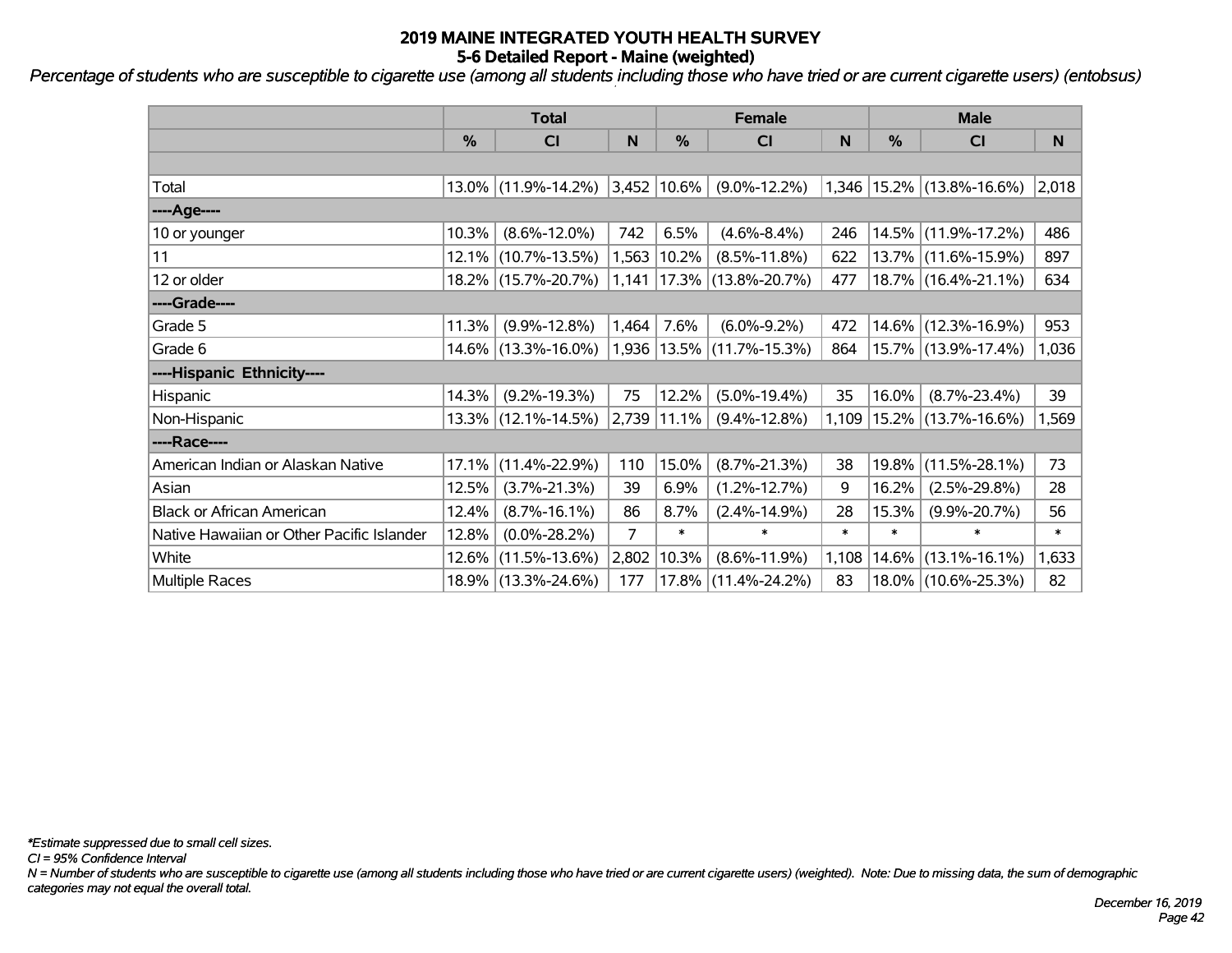*Percentage of students who are susceptible to cigarette use (among all students including those who have tried or are current cigarette users) (entobsus) '*

|                                |         | <b>Total</b>        |     |           | <b>Female</b>      |    | <b>Male</b> |                             |     |  |  |
|--------------------------------|---------|---------------------|-----|-----------|--------------------|----|-------------|-----------------------------|-----|--|--|
|                                | %       | <b>CI</b>           | N   | $\%$      | <b>CI</b>          | N  | %           | <b>CI</b>                   | N   |  |  |
| ----Public Health District---- |         |                     |     |           |                    |    |             |                             |     |  |  |
| Aroostook PHD                  | 11.5%   | $(7.5\% - 15.4\%)$  |     | 154 8.2%  | $(3.5\% - 12.9\%)$ | 53 | $ 14.7\% $  | $(9.6\% - 19.8\%)$          | 97  |  |  |
| <b>Central Maine PHD</b>       |         | 13.7% (10.9%-16.5%) |     | 482 11.6% | $(7.9\% - 15.2\%)$ |    | 197   15.6% | $(12.3\% - 18.8\%)$         | 276 |  |  |
| Cumberland PHD                 |         | 13.8% (11.8%-15.8%) |     | 779 10.8% | $(4.9\% - 16.8\%)$ |    |             | 293   16.7%   (13.8%-19.5%) | 472 |  |  |
| Downeast PHD                   | 10.6%   | $(8.0\% - 13.3\%)$  | 174 | $9.2\%$   | $(4.5\% - 13.9\%)$ | 74 | 11.7%       | $(8.9\% - 14.5\%)$          | 94  |  |  |
| Mid-Coast PHD                  | 11.6%   | $(9.6\% - 13.5\%)$  | 311 | $8.4\%$   | $(6.0\% - 10.9\%)$ |    |             | 106   13.7%   (10.6%-16.8%) | 190 |  |  |
| Penquis PHD                    | 13.5%   | $(9.7\% - 17.2\%)$  | 449 | 10.9%     | $(8.1\% - 13.8\%)$ |    |             | 171   15.3%   (10.5%-20.1%) | 261 |  |  |
| <b>Western Maine PHD</b>       | 13.2%   | $(11.4\% - 15.1\%)$ | 557 | $9.7\%$   | $(6.5\% - 13.0\%)$ |    | 197   16.7% | $(13.2\% - 20.2\%)$         | 352 |  |  |
| York PHD                       | $9.3\%$ | $(4.5\% - 14.0\%)$  | 385 | $8.2\%$   | $(4.7\% - 11.7\%)$ |    | 163   10.3% | $(3.7\% - 16.9\%)$          | 215 |  |  |

*\*Estimate suppressed due to small cell sizes.*

*^Data not shown due to low response rate.*

*CI = 95% Confidence Interval*

*N = Number of students who are susceptible to cigarette use (among all students including those who have tried or are current cigarette users) (weighted). Note: Due to missing data, the sum of demographic categories may not equal the overall total.*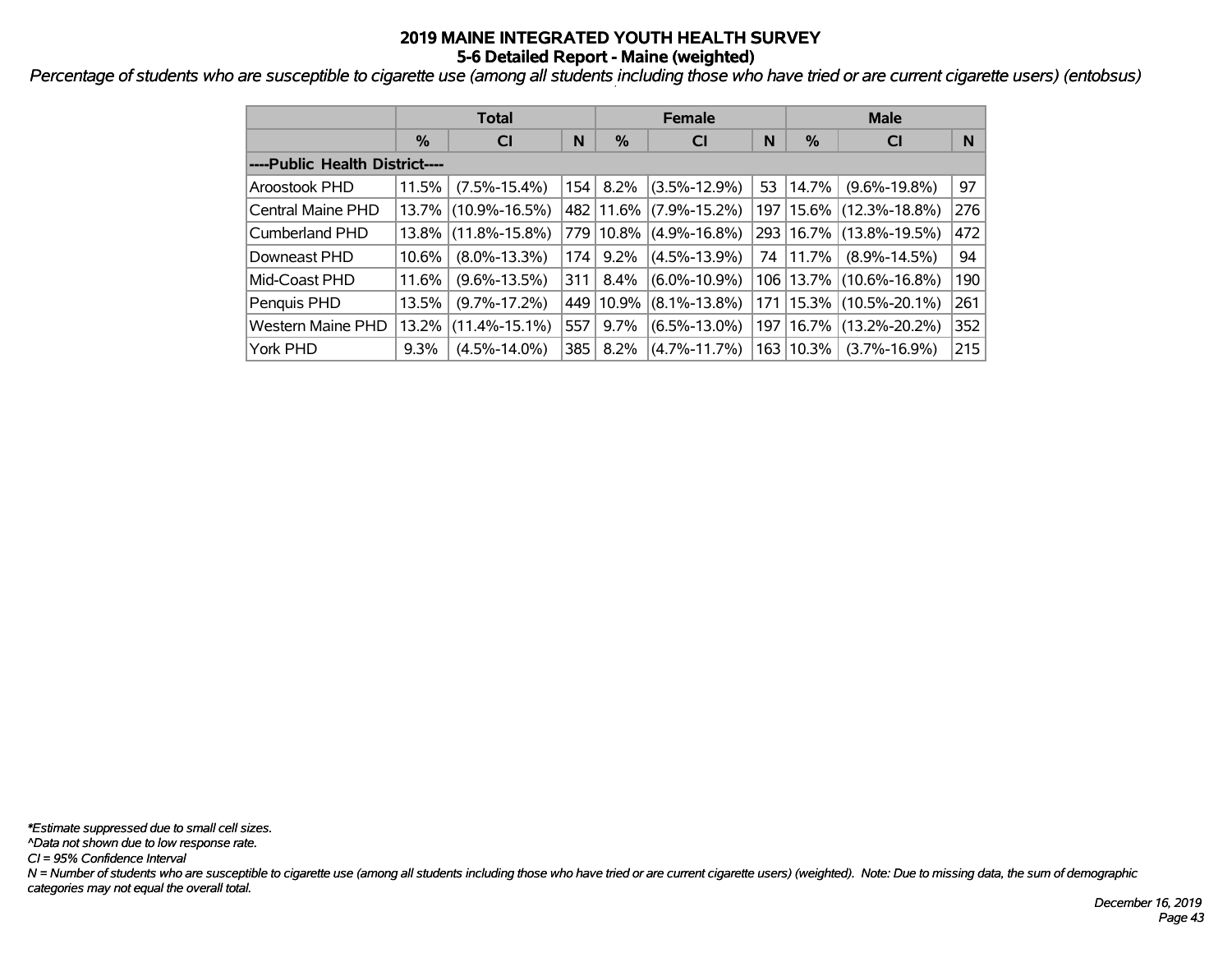*Percentage of students who are susceptible to cigarette use (among students who have never tried cigarettes) (entobsus\_2)*

|                                           | <b>Total</b> |                        |                |               | <b>Female</b>             |        | <b>Male</b> |                        |        |  |
|-------------------------------------------|--------------|------------------------|----------------|---------------|---------------------------|--------|-------------|------------------------|--------|--|
|                                           | %            | CI                     | N              | %             | CI                        | N      | %           | <b>CI</b>              | N      |  |
|                                           |              |                        |                |               |                           |        |             |                        |        |  |
| Total                                     |              | 11.9% (10.8%-13.0%)    | 3,070          | 9.5%          | $(7.9\% - 11.1\%)$        | 1,187  |             | 14.0% (12.6%-15.4%)    | 1,806  |  |
| ----Age----                               |              |                        |                |               |                           |        |             |                        |        |  |
| 10 or younger                             | 9.5%         | $(7.9\% - 11.2\%)$     | 674            | 5.5%          | $(3.8\% - 7.2\%)$         | 205    |             | $14.1\%$ (11.4%-16.8%) | 459    |  |
| 11                                        | 11.0%        | $(9.6\% - 12.3\%)$     | 1,383          | 9.1%          | $(7.5\% - 10.7\%)$        | 548    |             | $12.4\%$ (10.4%-14.4%) | 793    |  |
| 12 or older                               |              | 16.7% (14.0%-19.4%)    | 1,009          |               | $ 16.1\% $ (12.3%-19.9%)  | 433    |             | $17.1\%$ (14.6%-19.6%) | 553    |  |
| ----Grade----                             |              |                        |                |               |                           |        |             |                        |        |  |
| Grade 5                                   | 10.3%        | $(8.9\% - 11.7\%)$     | 1,300          | 6.4%          | $(4.8\% - 7.9\%)$         | 388    | 13.8%       | $(11.5\% - 16.0\%)$    | 875    |  |
| Grade 6                                   |              | $13.4\%$ (12.1%-14.7%) |                |               | 1,729 12.6% (10.8%-14.4%) | 789    |             | 14.2% (12.5%-15.9%)    | 910    |  |
| ----Hispanic Ethnicity----                |              |                        |                |               |                           |        |             |                        |        |  |
| Hispanic                                  | 12.7%        | $(7.5\% - 17.8\%)$     | 64             | 9.4%          | $(2.9\% - 15.9\%)$        | 26     | 15.8%       | $(7.9\% - 23.6\%)$     | 36     |  |
| Non-Hispanic                              | 12.2%        | $(11.0\% - 13.4\%)$    |                | 2,450   10.0% | $(8.4\% - 11.7\%)$        | 985    |             | $14.1\%$ (12.7%-15.5%) | 1,411  |  |
| ----Race----                              |              |                        |                |               |                           |        |             |                        |        |  |
| American Indian or Alaskan Native         | 13.5%        | $(8.6\% - 18.4\%)$     | 82             | 12.7%         | $(6.5\% - 18.8\%)$        | 31     | 15.1%       | $(8.2\% - 22.1\%)$     | 51     |  |
| Asian                                     | 12.5%        | $(3.7\% - 21.3\%)$     | 39             | 6.9%          | $(1.2\% - 12.7\%)$        | 9      | 16.2%       | $(2.5\% - 29.8\%)$     | 28     |  |
| <b>Black or African American</b>          | 11.7%        | $(7.8\% - 15.6\%)$     | 79             | 8.1%          | $(1.9\% - 14.3\%)$        | 26     | 14.5%       | $(9.4\% - 19.5\%)$     | 51     |  |
| Native Hawaiian or Other Pacific Islander | 12.8%        | $(0.0\% - 28.2\%)$     | $\overline{7}$ | $\ast$        | $\ast$                    | $\ast$ | $\ast$      | $\ast$                 | $\ast$ |  |
| White                                     | 11.4%        | $(10.4\% - 12.5\%)$    | 2,495          | 9.2%          | $(7.7\% - 10.8\%)$        | 981    | 13.4%       | $(11.9\% - 15.0\%)$    | 1,462  |  |
| Multiple Races                            |              | 17.6% (12.1%-23.2%)    | 158            | 15.6%         | $(9.7\% - 21.5\%)$        | 70     |             | 17.5% (10.2%-24.9%)    | 75     |  |

*\*Estimate suppressed due to small cell sizes.*

*CI = 95% Confidence Interval*

*N = Number of students who are susceptible to cigarette use (among students who have never tried cigarettes) (weighted). Note: Due to missing data, the sum of demographic categories may not equal the overall total.*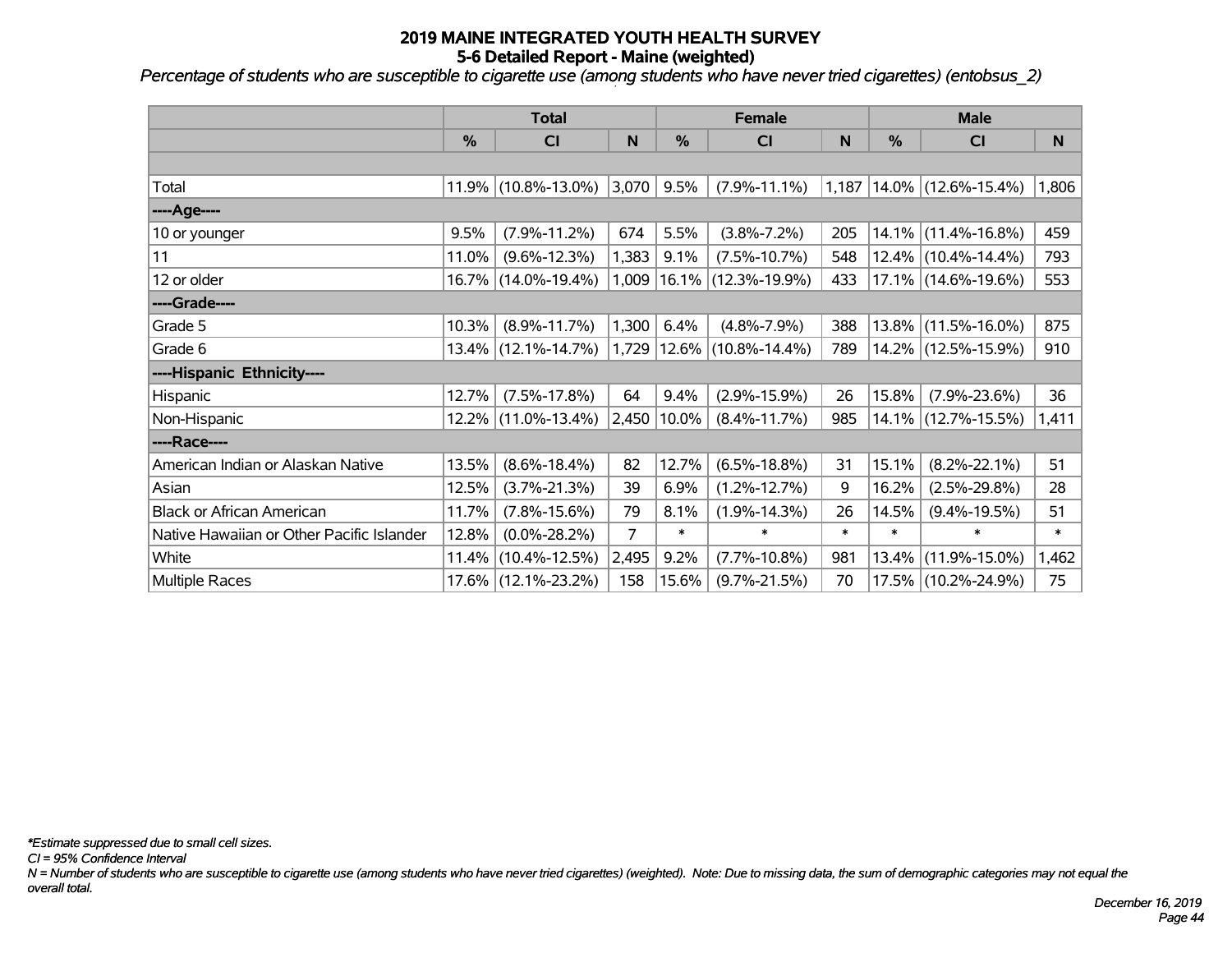*Percentage of students who are susceptible to cigarette use (among students who have never tried cigarettes) (entobsus\_2)*

|                                |               | <b>Total</b>        |     |             | <b>Female</b>      |     | <b>Male</b>   |                     |     |  |
|--------------------------------|---------------|---------------------|-----|-------------|--------------------|-----|---------------|---------------------|-----|--|
|                                | $\frac{0}{0}$ | <b>CI</b>           | N   | $\%$        | <b>CI</b>          | N   | $\frac{9}{6}$ | <b>CI</b>           | N   |  |
| ----Public Health District---- |               |                     |     |             |                    |     |               |                     |     |  |
| <b>Aroostook PHD</b>           | 10.9%         | $(6.7\% - 15.1\%)$  | 143 | 7.9%        | $(3.2\% - 12.5\%)$ | 50  | 13.9%         | $(8.7\% - 19.2\%)$  | 89  |  |
| Central Maine PHD              | 12.6%         | $(10.2\% - 15.0\%)$ |     | 433 10.6%   | $(6.8\% - 14.4\%)$ |     | 178 14.5%     | $(11.3\% - 17.7\%)$ | 247 |  |
| Cumberland PHD                 | 13.2%         | $(11.6\% - 14.8\%)$ |     | 735   10.3% | $(4.8\% - 15.8\%)$ | 275 | 16.0%         | $(12.6\% - 19.4\%)$ | 446 |  |
| Downeast PHD                   | $9.4\%$       | $(6.8\% - 12.0\%)$  | 150 | 8.1%        | $(3.6\% - 12.5\%)$ | 64  | 10.3%         | $(7.8\% - 12.8\%)$  | 81  |  |
| Mid-Coast PHD                  | 10.4%         | $(8.4\% - 12.3\%)$  | 271 | 7.0%        | $(4.6\% - 9.3\%)$  | 85  | 13.0%         | $(10.0\% - 16.1\%)$ | 177 |  |
| Penquis PHD                    | 11.9%         | $(8.4\% - 15.4\%)$  | 387 | $9.4\%$     | $(6.3\% - 12.4\%)$ |     | 144 13.8%     | $(9.6\% - 18.0\%)$  | 228 |  |
| <b>Western Maine PHD</b>       | 11.7%         | $(8.8\% - 14.6\%)$  | 477 | $8.0\%$     | $(3.9\% - 12.0\%)$ |     | 157   15.4%   | $(11.6\% - 19.2\%)$ | 311 |  |
| York PHD                       | 8.5%          | $(4.3\% - 12.6\%)$  | 342 | 7.9%        | $(4.8\% - 11.0\%)$ | 154 | $9.0\%$       | $(3.0\% - 15.0\%)$  | 180 |  |

*N = Number of students who are susceptible to cigarette use (among students who have never tried cigarettes) (weighted). Note: Due to missing data, the sum of demographic categories may not equal the overall total. CI = 95% Confidence Interval ^Data not shown due to low response rate. \*Estimate suppressed due to small cell sizes.*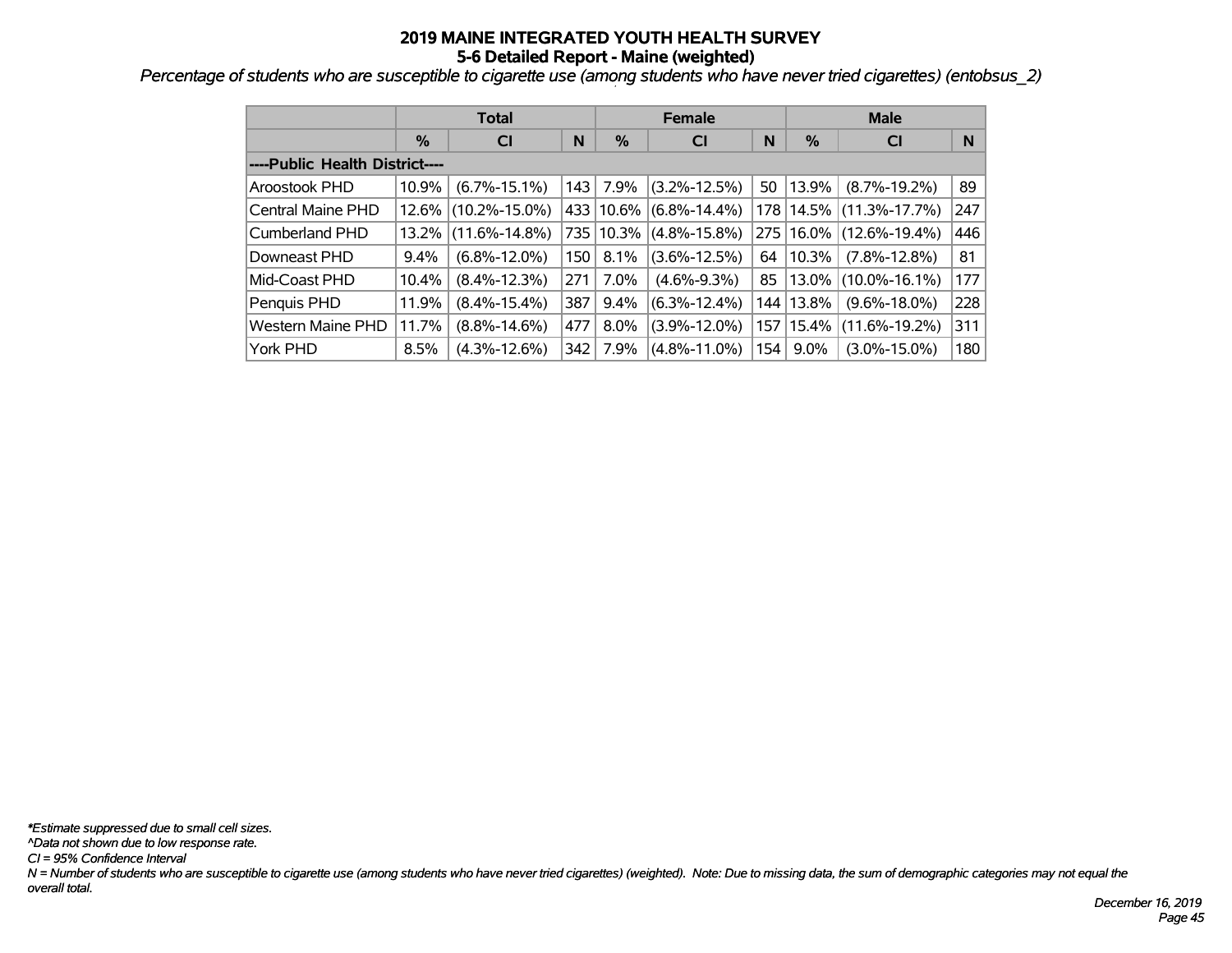# **2019 MAINE INTEGRATED YOUTH HEALTH SURVEY 5-6 Detailed Report - Maine (weighted)** *Have you ever had a drink of alcohol, other than a few sips? (en18a) Percentage of students who answered 'Yes'*

|                                           | <b>Total</b> |                    |           |        | <b>Female</b>      |        | <b>Male</b> |                    |        |  |
|-------------------------------------------|--------------|--------------------|-----------|--------|--------------------|--------|-------------|--------------------|--------|--|
|                                           | %            | CI                 | ${\sf N}$ | %      | CI                 | N      | %           | <b>CI</b>          | N      |  |
|                                           |              |                    |           |        |                    |        |             |                    |        |  |
| Total                                     | 5.9%         | $(5.2\% - 6.7\%)$  | 1,590     | 3.8%   | $(2.9\% - 4.7\%)$  | 486    | 8.0%        | $(6.9\% - 9.2\%)$  | 1,080  |  |
| ----Age----                               |              |                    |           |        |                    |        |             |                    |        |  |
| 10 or younger                             | 4.5%         | $(3.4\% - 5.5\%)$  | 325       | 2.2%   | $(1.0\% - 3.3\%)$  | 83     | 7.2%        | $(5.0\% - 9.3\%)$  | 242    |  |
| 11                                        | 5.7%         | $(4.6\% - 6.7\%)$  | 743       | 3.4%   | $(2.4\% - 4.5\%)$  | 212    | 7.8%        | $(6.2\% - 9.4\%)$  | 521    |  |
| 12 or older                               | 8.2%         | $(6.7\% - 9.7\%)$  | 520       | 6.9%   | $(5.0\% - 8.7\%)$  | 191    | 9.2%        | $(7.3\% - 11.2\%)$ | 317    |  |
| ----Grade----                             |              |                    |           |        |                    |        |             |                    |        |  |
| Grade 5                                   | 5.3%         | $(4.2\% - 6.4\%)$  | 699       | 2.5%   | $(1.5\% - 3.5\%)$  | 156    | 8.1%        | $(6.3\% - 9.9\%)$  | 538    |  |
| Grade 6                                   | 6.5%         | $(5.5\% - 7.5\%)$  | 872       | 4.9%   | $(3.8\% - 6.1\%)$  | 318    | 8.0%        | $(6.6\% - 9.4\%)$  | 537    |  |
| ----Hispanic Ethnicity----                |              |                    |           |        |                    |        |             |                    |        |  |
| Hispanic                                  | 9.0%         | $(4.2\% - 13.9\%)$ | 48        | 5.9%   | $(1.6\% - 10.3\%)$ | 17     | 12.8%       | $(3.9\% - 21.8\%)$ | 31     |  |
| Non-Hispanic                              | 5.6%         | $(4.8\% - 6.4\%)$  | 1,170     | 3.6%   | $(2.8\% - 4.5\%)$  | 365    | 7.5%        | $(6.2\% - 8.8\%)$  | 787    |  |
| ----Race----                              |              |                    |           |        |                    |        |             |                    |        |  |
| American Indian or Alaskan Native         | 10.6%        | $(6.4\% - 14.7\%)$ | 69        | 10.8%  | $(5.3\% - 16.3\%)$ | 27     | 10.9%       | $(5.0\% - 16.9\%)$ | 42     |  |
| Asian                                     | 2.4%         | $(0.2\% - 4.6\%)$  | 8         | $\ast$ | $\ast$             | $\ast$ | $\ast$      | $\ast$             | $\ast$ |  |
| <b>Black or African American</b>          | 2.7%         | $(0.7\% - 4.7\%)$  | 19        | $\ast$ | $\ast$             | $\ast$ | $\ast$      | $\ast$             | $\ast$ |  |
| Native Hawaiian or Other Pacific Islander | 10.4%        | $(0.0\% - 24.2\%)$ | 6         | $\ast$ | $\ast$             | $\ast$ | $\ast$      | $\ast$             | $\ast$ |  |
| White                                     | 5.7%         | $(4.9\% - 6.6\%)$  | 1,296     | 3.7%   | $(2.7\% - 4.7\%)$  | 402    | 7.7%        | $(6.5\% - 9.0\%)$  | 873    |  |
| Multiple Races                            | $9.0\%$      | $(5.6\% - 12.4\%)$ | 86        | 6.9%   | $(2.8\% - 10.9\%)$ | 33     | 11.5%       | $(5.9\% - 17.2\%)$ | 53     |  |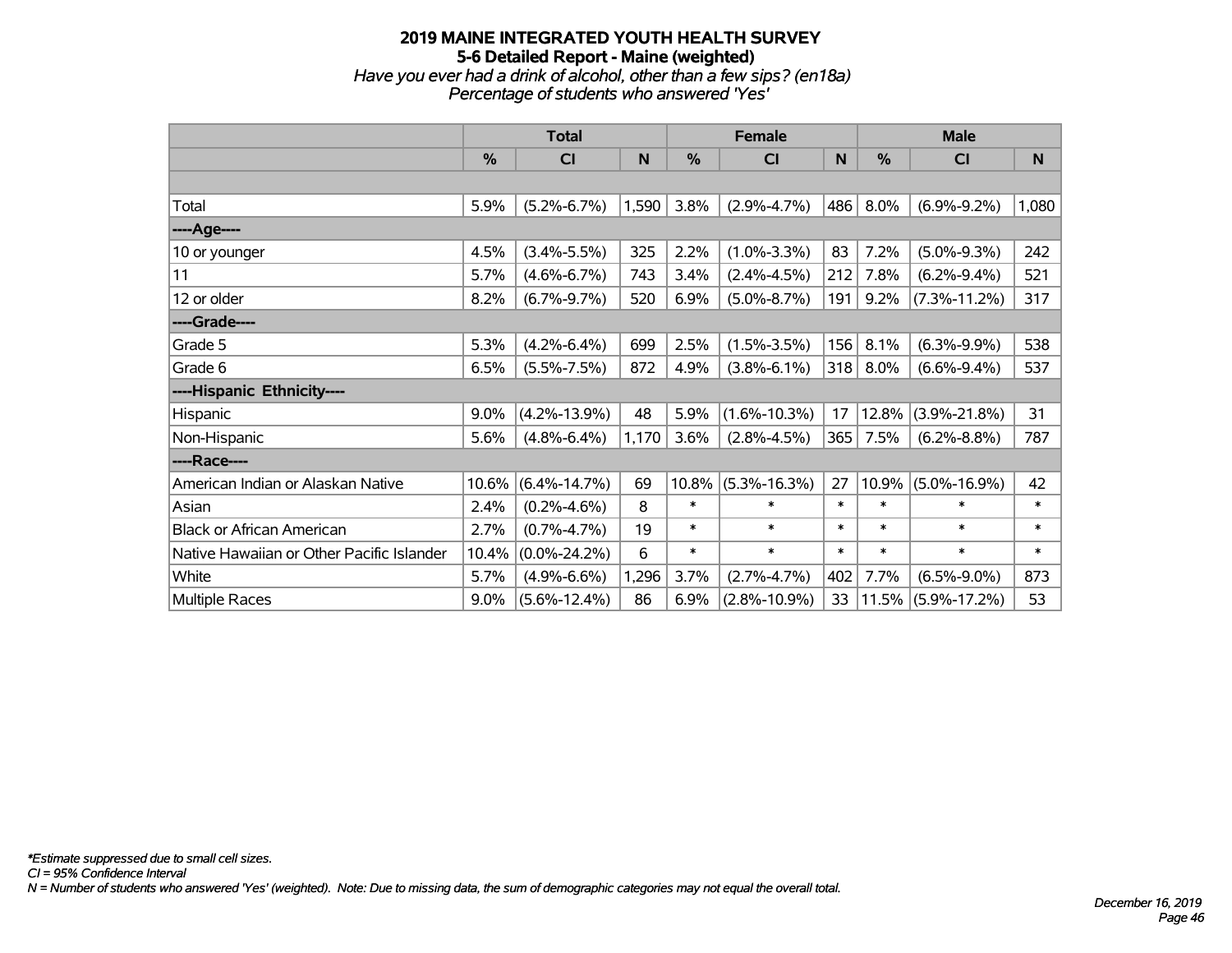#### **2019 MAINE INTEGRATED YOUTH HEALTH SURVEY 5-6 Detailed Report - Maine (weighted)** *Have you ever had a drink of alcohol, other than a few sips? (en18a) Percentage of students who answered 'Yes'*

|                                |         | <b>Total</b>       |     |            | <b>Female</b>      |    | <b>Male</b>     |                                 |     |  |
|--------------------------------|---------|--------------------|-----|------------|--------------------|----|-----------------|---------------------------------|-----|--|
|                                | %       | <b>CI</b>          | N   | %          | <b>CI</b>          | N  | %               | <b>CI</b>                       | N   |  |
| ----Public Health District---- |         |                    |     |            |                    |    |                 |                                 |     |  |
| Aroostook PHD                  | 6.3%    | $(4.8\% - 7.8\%)$  | 85  | 2.8%       | $(0.5\% - 5.0\%)$  |    |                 | 18 9.8% (8.2%-11.3%)            | 64  |  |
| Central Maine PHD              | 5.9%    | $(4.2\% - 7.6\%)$  |     | 209 3.2%   | $(1.1\% - 5.2\%)$  |    | $55 8.6\% $     | $(5.5\% - 11.6\%)$              | 152 |  |
| Cumberland PHD                 | $4.4\%$ | $(3.2\% - 5.6\%)$  |     | 252 2.3%   | $(0.0\% - 4.6\%)$  |    | $62 \mid 6.4\%$ | $(5.5\% - 7.2\%)$               | 185 |  |
| Downeast PHD                   | 7.5%    | $(3.8\% - 11.2\%)$ |     | 124   6.4% | $(2.7\% - 10.1\%)$ |    |                 | $52   8.7\%   (2.3\% - 15.1\%)$ | 72  |  |
| Mid-Coast PHD                  | 6.1%    | $(4.2\% - 8.0\%)$  | 166 | 4.6%       | $(2.6\% - 6.5\%)$  |    |                 | 58 7.2% (3.9%-10.5%)            | 102 |  |
| Penquis PHD                    | 7.0%    | $(4.7\% - 9.2\%)$  |     | 234 4.5%   | $(2.8\% - 6.2\%)$  | 71 |                 | $9.5\%$ (6.3%-12.8%)            | 163 |  |
| <b>Western Maine PHD</b>       | 5.4%    | $(3.9\% - 7.0\%)$  | 230 | 3.6%       | $(2.2\% - 5.0\%)$  |    |                 | 73 7.1% (4.2%-10.0%)            | 150 |  |
| York PHD                       | 6.5%    | $(3.1\% - 9.9\%)$  | 272 | $3.6\%$    | $(0.0\% - 7.9\%)$  | 71 | $ 9.2\% $       | $(5.5\% - 12.9\%)$              | 195 |  |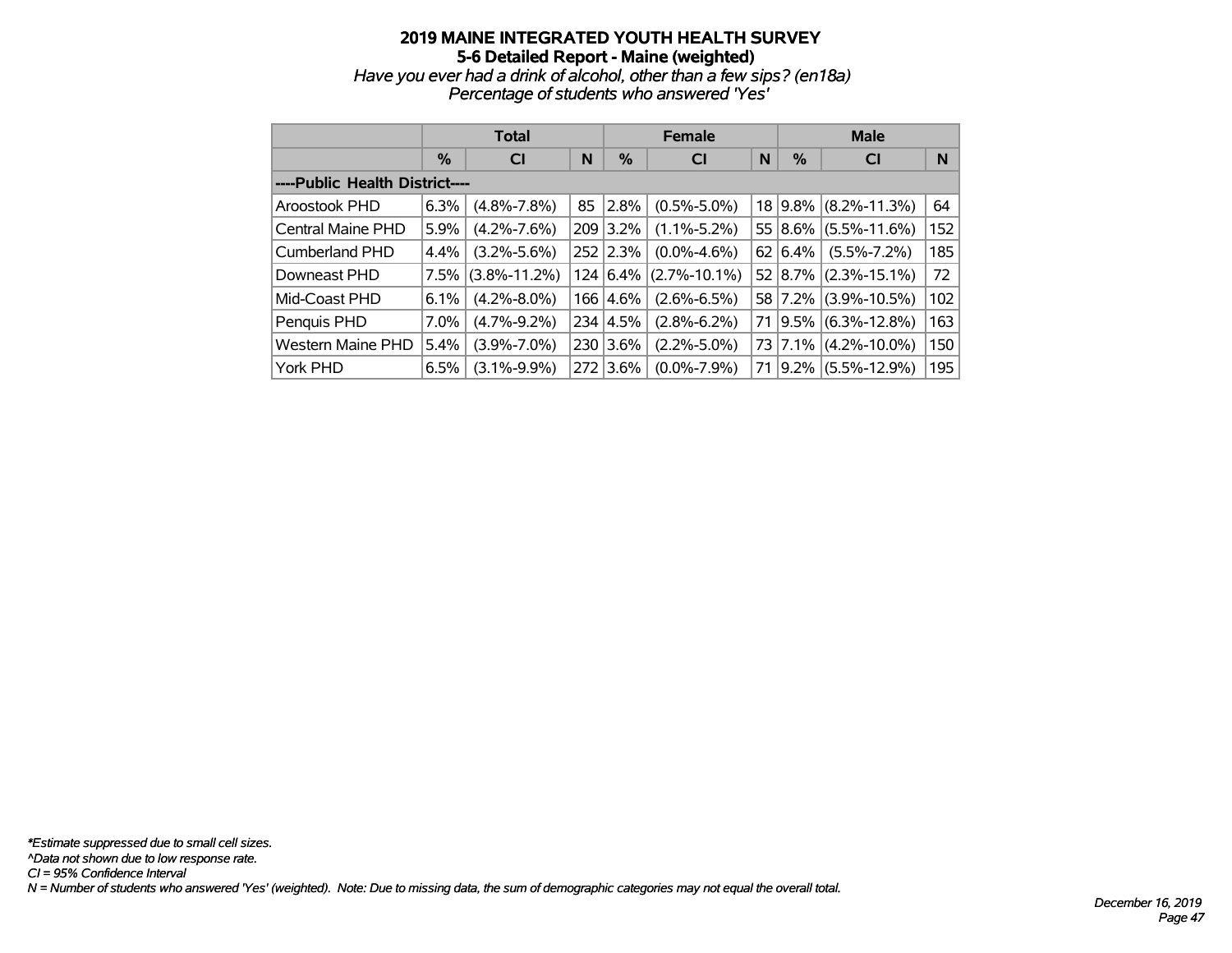*During the past 30 days, on how many days did you have at least one drink of alcohol? (en19) Percentage of students who answered at least 1 day*

|                                           | <b>Total</b> |                                                              |        |        | <b>Female</b>                   |        | <b>Male</b> |                                      |        |  |
|-------------------------------------------|--------------|--------------------------------------------------------------|--------|--------|---------------------------------|--------|-------------|--------------------------------------|--------|--|
|                                           | $\%$         | <b>CI</b>                                                    | N      | $\%$   | <b>CI</b>                       | N      | $\%$        | <b>CI</b>                            | N.     |  |
|                                           |              |                                                              |        |        |                                 |        |             |                                      |        |  |
| Total                                     |              | $1.0\%$ (0.7%-1.3%) 270 0.6% (0.4%-0.9%) 83 1.3% (0.9%-1.8%) |        |        |                                 |        |             |                                      | 180    |  |
| ----Age----                               |              |                                                              |        |        |                                 |        |             |                                      |        |  |
| 10 or younger                             |              | $0.8\%$ (0.3%-1.3%)                                          | 59     |        | $0.2\%$ (0.0%-0.5%)             | 8      |             | $1.5\%$ (0.5%-2.5%)                  | 51     |  |
| 11                                        |              | $1.0\%$ (0.7%-1.3%)                                          |        |        | $128 0.9\% $ (0.5%-1.3%)        |        |             | $57 1.0\% $ (0.5%-1.6%)              | 67     |  |
| 12 or older                               |              | $1.3\%$ (0.8%-1.9%)                                          |        |        | 84 $ 0.7\% $ (0.2\%-1.1\%)      |        |             | $18 1.8\% $ (1.0%-2.6%)              | 62     |  |
| ----Grade----                             |              |                                                              |        |        |                                 |        |             |                                      |        |  |
| Grade 5                                   |              | $0.9\%$ (0.5%-1.3%)                                          |        |        | $121   0.3\%   (0.1\% - 0.6\%)$ |        |             | $21 1.5\% $ (0.7%-2.3%)              | 100    |  |
| Grade 6                                   |              | $1.1\%$ (0.8%-1.4%)                                          |        |        | $ 148 0.9\% $ (0.6%-1.3%)       |        |             | $61 \mid 1.2\% \mid (0.7\% - 1.7\%)$ | 80     |  |
| ----Hispanic Ethnicity----                |              |                                                              |        |        |                                 |        |             |                                      |        |  |
| Hispanic                                  |              | $2.2\%$ (0.2%-4.2%)                                          | 12     | $\ast$ | $\ast$                          | $\ast$ | $\ast$      | $\ast$                               | $\ast$ |  |
| Non-Hispanic                              |              | $0.9\%$ (0.7%-1.2%)                                          |        |        | $196 0.6\% $ (0.3%-0.9%)        |        |             | $64$   1.2%   (0.7%-1.7%)            | 126    |  |
| ----Race----                              |              |                                                              |        |        |                                 |        |             |                                      |        |  |
| American Indian or Alaskan Native         |              | $2.7\%$ (0.2%-5.1%)                                          | 17     | $\ast$ | *                               | $\ast$ | $\ast$      | $\ast$                               | $\ast$ |  |
| Asian                                     | $\ast$       | $\ast$                                                       | $\ast$ | $\ast$ | *                               | $\ast$ | $\ast$      | $\ast$                               | $\ast$ |  |
| <b>Black or African American</b>          | 1.2%         | $(0.3\% - 2.1\%)$                                            | 9      | $\ast$ | $\ast$                          | $\ast$ | $\ast$      | $\ast$                               | $\ast$ |  |
| Native Hawaiian or Other Pacific Islander | $\ast$       | $\ast$                                                       | $\ast$ | $\ast$ | $\ast$                          | $\ast$ | $\ast$      | $\ast$                               | $\ast$ |  |
| White                                     | 0.9%         | $(0.6\% - 1.2\%)$                                            | 207    | 0.6%   | $(0.3\% - 1.0\%)$               | 71     | 1.2%        | $(0.7\% - 1.6\%)$                    | 131    |  |
| Multiple Races                            |              | $1.3\%$ (0.2%-2.4%)                                          | 12     | $\ast$ | *                               | $\ast$ | $\ast$      | $\ast$                               | $\ast$ |  |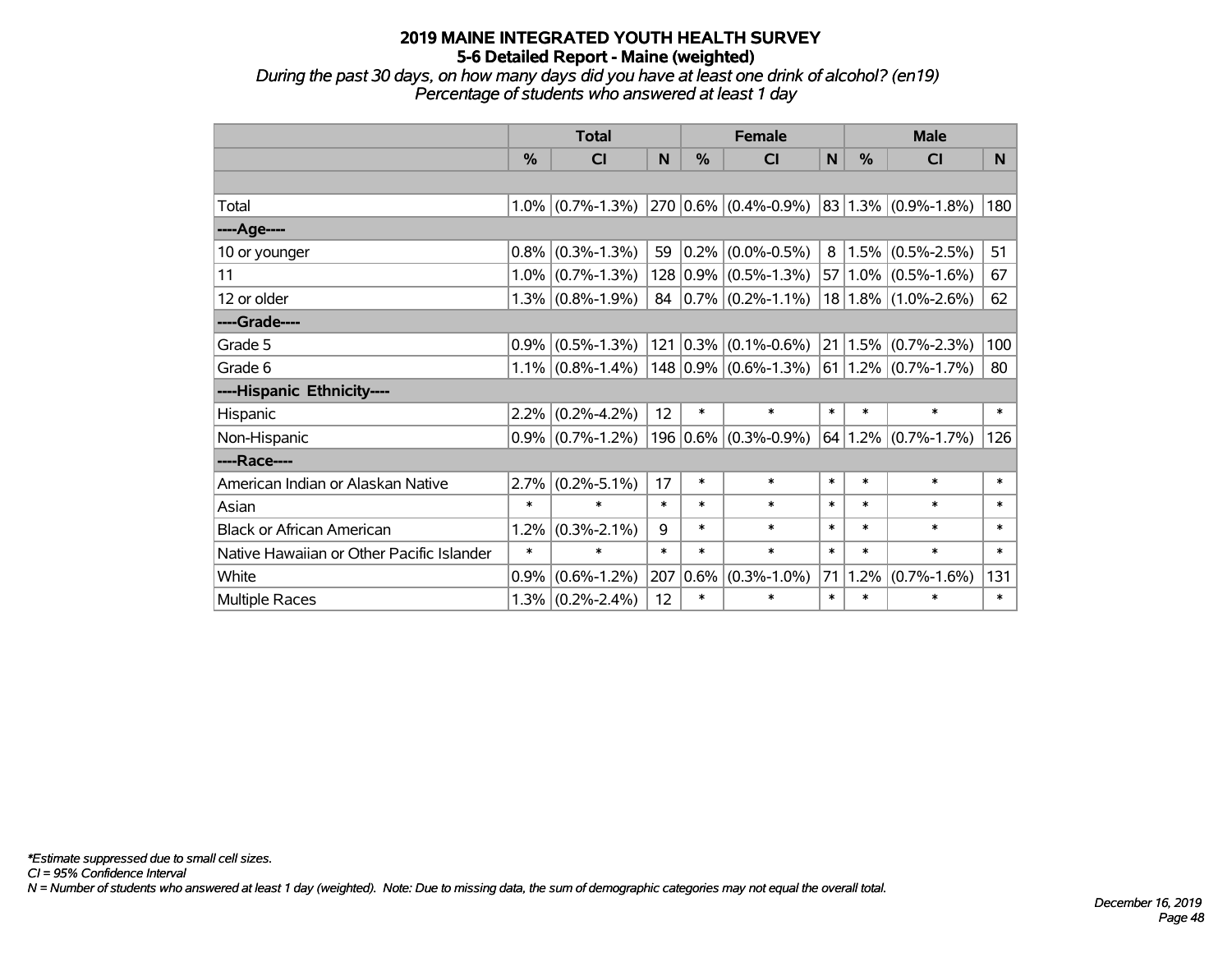*During the past 30 days, on how many days did you have at least one drink of alcohol? (en19) Percentage of students who answered at least 1 day*

|                                |         | Total             |    |                | <b>Female</b>     |        | <b>Male</b> |                                 |          |  |
|--------------------------------|---------|-------------------|----|----------------|-------------------|--------|-------------|---------------------------------|----------|--|
|                                | $\%$    | <b>CI</b>         | N  | %              | <b>CI</b>         | N      | $\%$        | <b>CI</b>                       | <b>N</b> |  |
| ----Public Health District---- |         |                   |    |                |                   |        |             |                                 |          |  |
| Aroostook PHD                  | $0.8\%$ | $(0.2\% - 1.4\%)$ | 11 | $\ast$         | $\ast$            | $\ast$ | $\ast$      | $\ast$                          | $\ast$   |  |
| Central Maine PHD              | $1.0\%$ | $(0.4\% - 1.6\%)$ | 36 | $\ast$         | $\ast$            | $\ast$ | $\ast$      | $\ast$                          | $\ast$   |  |
| Cumberland PHD                 | $0.4\%$ | $(0.0\% - 0.8\%)$ |    | $25 0.4\% $    | $(0.0\% - 1.0\%)$ |        |             | $12   0.4\%   (0.0\% - 0.9\%)$  | 12       |  |
| Downeast PHD                   | $1.6\%$ | $(0.5\% - 2.7\%)$ |    | $27 2.0\% $    | $(0.0\% - 4.1\%)$ |        |             | $17 1.2\% $ (0.0%-2.5%)         | 10       |  |
| Mid-Coast PHD                  | $1.1\%$ | $(0.5\% - 1.7\%)$ |    | $30 0.8\% $    | $(0.1\% - 1.4\%)$ |        |             | $10 1.2\% $ (0.4%-2.0%)         | 17       |  |
| Penguis PHD                    | $1.3\%$ | $(0.5\% - 2.1\%)$ |    | 44 0.7%        | $(0.1\% - 1.3\%)$ |        |             | 11   1.9% $(0.5\text{%-3.4\%)}$ | 33       |  |
| <b>Western Maine PHD</b>       | $1.2\%$ | $(0.5\% - 2.0\%)$ |    | 52 $ 0.7\% $   | $(0.0\% - 1.6\%)$ |        |             | $13 1.8\% $ (0.5%-3.2%)         | 39       |  |
| York PHD                       | $0.7\%$ | $(0.1\% - 1.4\%)$ |    | $31   0.4\%  $ | $(0.0\% - 1.2\%)$ | 8      |             | $0.8\%$ (0.0%-1.8%)             | 17       |  |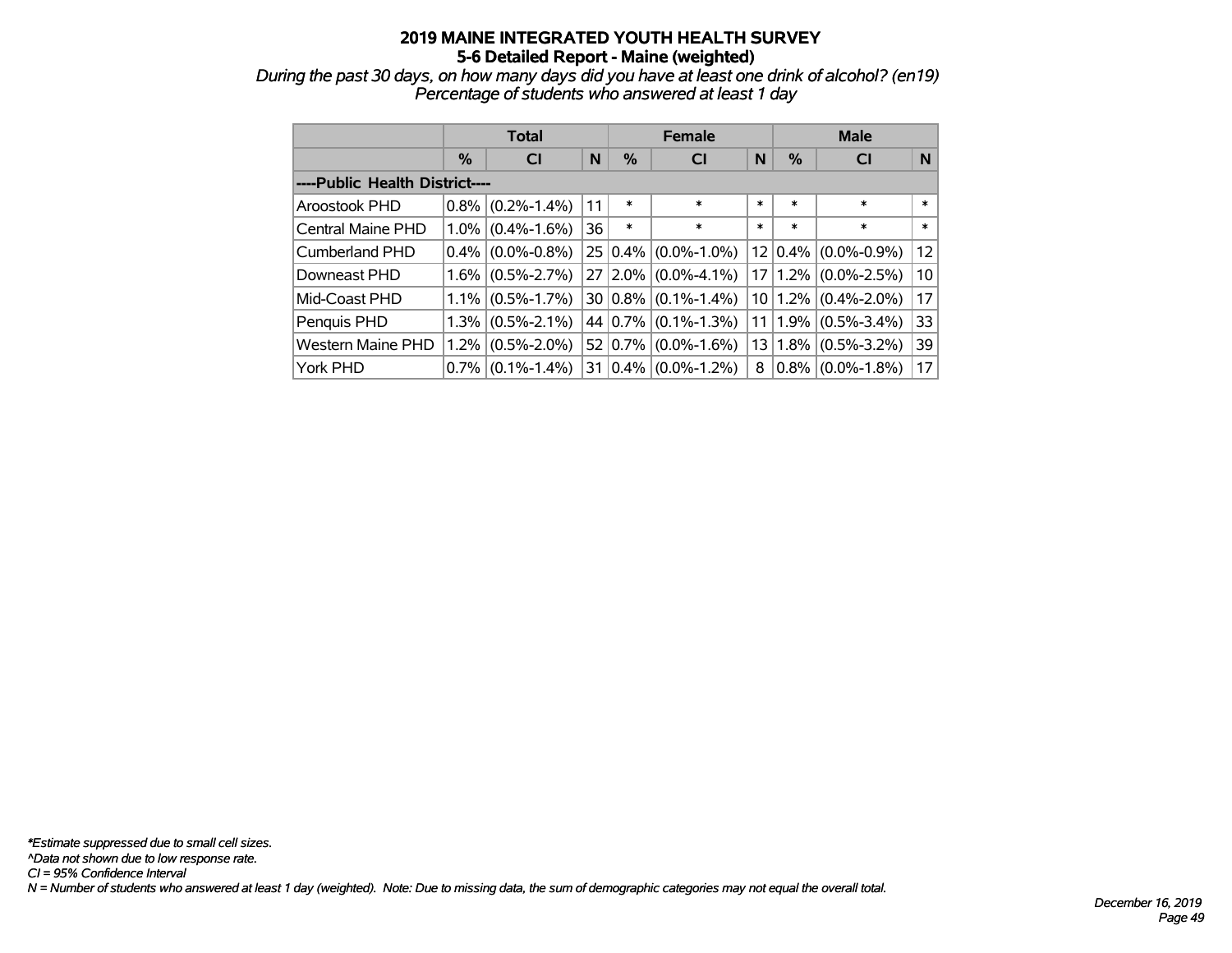*If you wanted to get some alcohol, how easy would it be for you to get some? (en20) Percentage of students who answered 'Sort of easy' or 'Very easy'*

|                                           |        | <b>Total</b>        |        | <b>Female</b> |                                                     | <b>Male</b> |               |                               |        |
|-------------------------------------------|--------|---------------------|--------|---------------|-----------------------------------------------------|-------------|---------------|-------------------------------|--------|
|                                           | $\%$   | <b>CI</b>           | N      | %             | <b>CI</b>                                           | N           | $\frac{0}{0}$ | <b>CI</b>                     | N      |
|                                           |        |                     |        |               |                                                     |             |               |                               |        |
| Total                                     |        | 14.9% (13.9%-15.9%) |        |               | 3,832 14.1% (12.7%-15.5%) 1,700 15.6% (13.8%-17.5%) |             |               |                               | 2,066  |
| ----Age----                               |        |                     |        |               |                                                     |             |               |                               |        |
| 10 or younger                             | 11.7%  | $(9.7\% - 13.7\%)$  | 800    | 10.5%         | $(7.5\% - 13.5\%)$                                  | 365         |               | $13.0\%$ (10.1%-15.9%)        | 428    |
| 11                                        |        | 14.2% (12.9%-15.6%) |        |               | 1,798 13.4% (11.2%-15.5%)                           | 791         |               | $15.0\%$ (12.9%-17.1%)        | 972    |
| 12 or older                               |        | 19.8% (17.6%-22.1%) | 1,227  |               | $ 20.4\% $ (17.7%-23.2%)                            | 544         |               | $19.4\%$ (16.7%-22.2%)        | 665    |
| ----Grade----                             |        |                     |        |               |                                                     |             |               |                               |        |
| Grade 5                                   | 12.3%  | $(10.7\% - 13.8\%)$ | 1,525  | $ 10.6\% $    | $(7.8\% - 13.5\%)$                                  | 611         |               | $13.8\%$ (11.5%-16.1%)        | 893    |
| Grade 6                                   |        | 17.5% (16.2%-18.7%) |        |               | $ 2,278 17.5\% $ (15.9%-19.0%)                      |             |               | 1,089 17.4% (15.4%-19.5%)     | 1,149  |
| ----Hispanic Ethnicity----                |        |                     |        |               |                                                     |             |               |                               |        |
| Hispanic                                  | 16.1%  | $(11.0\% - 21.3\%)$ | 85     | 13.7%         | $(7.4\% - 19.9\%)$                                  | 38          |               | $18.3\%$ (11.1%-25.5%)        | 44     |
| Non-Hispanic                              |        | 15.2% (13.9%-16.5%) |        |               | 3,094   14.9%   (13.5%-16.4%)                       |             |               | 1,448   15.4%   (13.1%-17.6%) | 1,589  |
| ----Race----                              |        |                     |        |               |                                                     |             |               |                               |        |
| American Indian or Alaskan Native         | 12.0%  | $(7.4\% - 16.5\%)$  | 75     | 10.4%         | $(3.6\% - 17.2\%)$                                  | 25          | 13.7%         | $(8.0\% - 19.3\%)$            | 49     |
| Asian                                     | 14.7%  | $(8.4\% - 21.1\%)$  | 46     | 15.4%         | $(3.6\% - 27.2\%)$                                  | 20          | 13.7%         | $(7.1\% - 20.4\%)$            | 25     |
| <b>Black or African American</b>          | 7.3%   | $(4.1\% - 10.5\%)$  | 50     | 9.8%          | $(4.9\% - 14.7\%)$                                  | 30          | 5.2%          | $(1.5\% - 8.8\%)$             | 19     |
| Native Hawaiian or Other Pacific Islander | $\ast$ | $\ast$              | $\ast$ | $\ast$        | $\ast$                                              | $\ast$      | $\ast$        | $\ast$                        | $\ast$ |
| White                                     | 15.3%  | $(14.1\% - 16.4\%)$ | 3,328  | 14.5%         | $(12.8\% - 16.1\%)$                                 | 1,494       |               | $16.0\%$ (13.9%-18.1%)        | 1,782  |
| <b>Multiple Races</b>                     |        | 16.5% (13.2%-19.8%) | 157    | 15.3%         | $(9.9\% - 20.7\%)$                                  | 72          |               | 18.2% (11.8%-24.5%)           | 85     |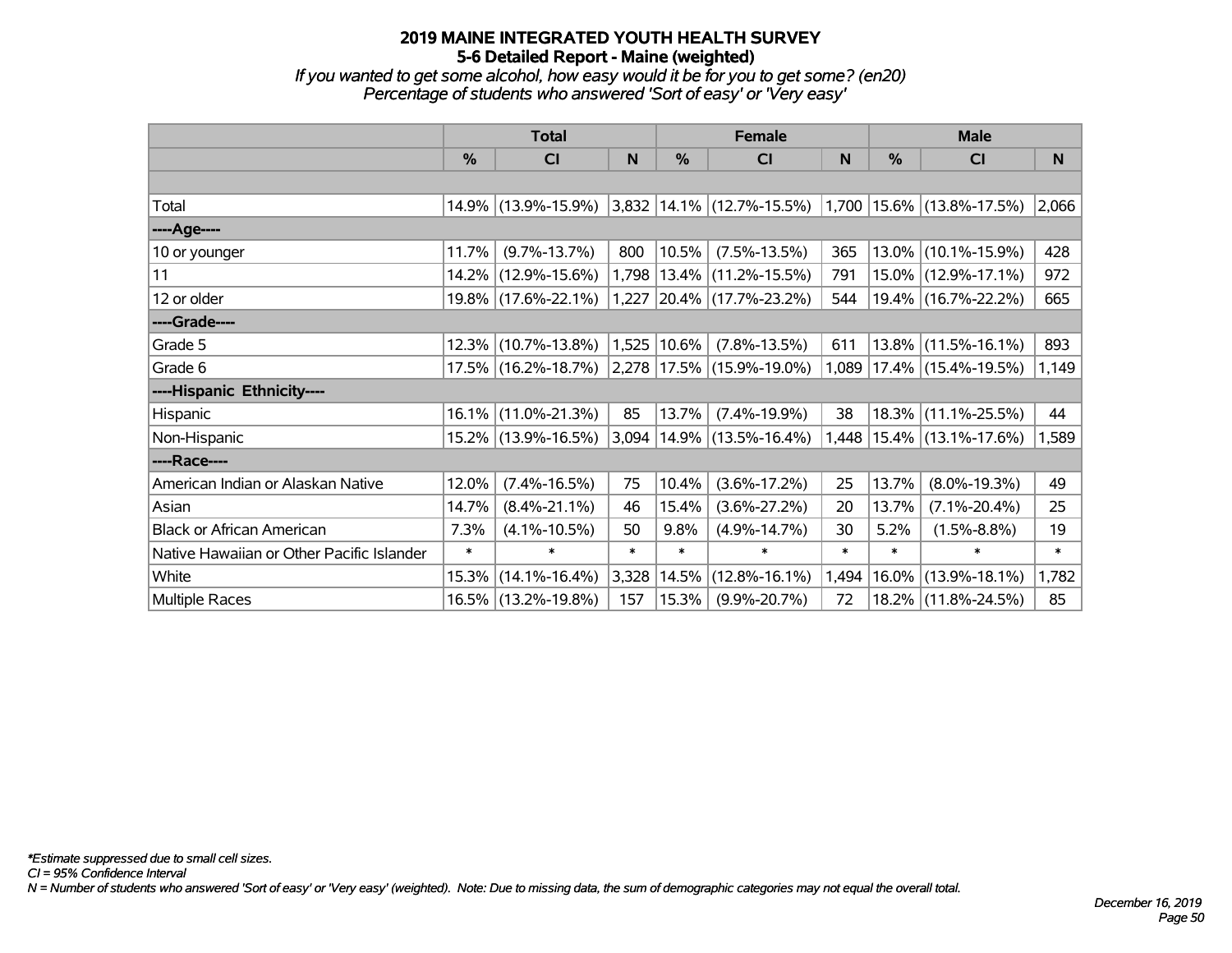*If you wanted to get some alcohol, how easy would it be for you to get some? (en20) Percentage of students who answered 'Sort of easy' or 'Very easy'*

|                                |          | <b>Total</b>        |   |           | <b>Female</b>               |     | <b>Male</b> |                             |     |  |
|--------------------------------|----------|---------------------|---|-----------|-----------------------------|-----|-------------|-----------------------------|-----|--|
|                                | $\%$     | <b>CI</b>           | N | $\%$      | <b>CI</b>                   | N   | %           | <b>CI</b>                   | N   |  |
| ----Public Health District---- |          |                     |   |           |                             |     |             |                             |     |  |
| Aroostook PHD                  | 14.3%    | $(10.5\% - 18.0\%)$ |   | 186 10.1% | $(7.5\% - 12.7\%)$          | 64  |             | $ 18.1\% $ (12.9%-23.3%)    | 117 |  |
| Central Maine PHD              | 13.3%    | $(10.3\% - 16.2\%)$ |   | 459 11.3% | $(8.2\% - 14.3\%)$          |     |             | 186   15.2%   (10.0%-20.4%) | 265 |  |
| Cumberland PHD                 | $16.4\%$ | $(14.2\% - 18.5\%)$ |   |           | 889 17.9% (15.0%-20.7%)     |     | 451   15.3% | $(9.8\% - 20.8\%)$          | 429 |  |
| Downeast PHD                   | $16.7\%$ | $(12.7\% - 20.8\%)$ |   |           | 271   16.9%   (11.9%-21.9%) |     | 132 16.2%   | $(9.3\% - 23.2\%)$          | 131 |  |
| Mid-Coast PHD                  | $14.3\%$ | $(12.0\% - 16.5\%)$ |   |           | 372 14.6% (11.8%-17.3%)     |     |             | 175   13.4%   (10.8%-16.0%) | 183 |  |
| Penquis PHD                    | $15.6\%$ | $(11.9\% - 19.2\%)$ |   | 505 13.6% | $(11.2\% - 16.1\%)$         |     |             | 205   17.3%   (11.6%-23.1%) | 292 |  |
| <b>Western Maine PHD</b>       | $13.4\%$ | $(11.4\% - 15.4\%)$ |   | 537 12.3% | $(7.0\% - 17.6\%)$          | 227 |             | $ 14.3\% $ (11.1%-17.5%)    | 299 |  |
| York PHD                       | 14.4%    | $(10.8\% - 17.9\%)$ |   | 570 12.6% | $(8.2\% - 17.0\%)$          |     |             | 235   16.1%   (13.5%-18.7%) | 327 |  |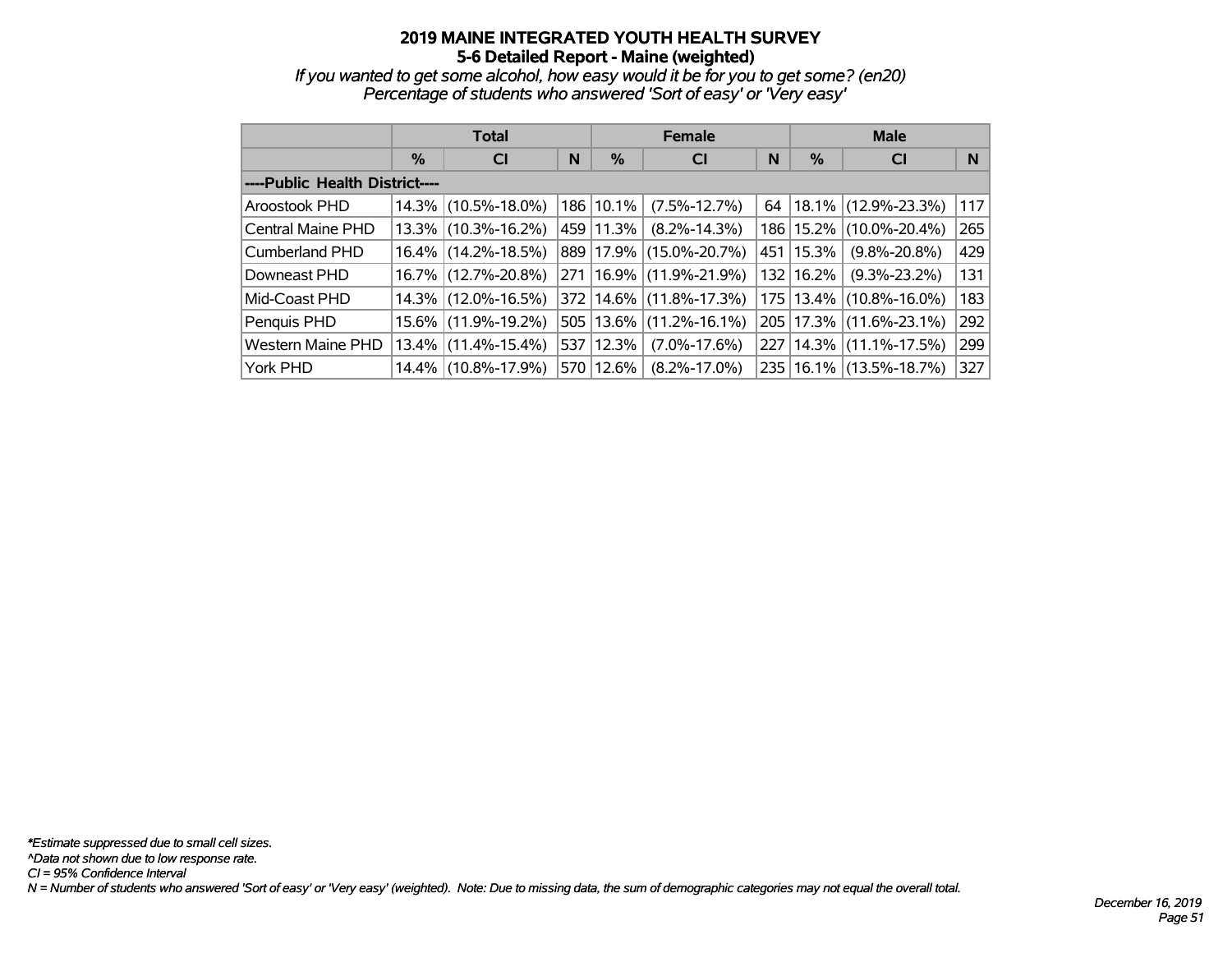*How wrong do your parents feel it would be for you to drink alcohol regularly? (en21) Percentage of students who answered 'A little bit wrong' or 'Not wrong at all'*

|                                           | <b>Total</b>  |                     |        |                  | <b>Female</b>      |                | <b>Male</b>      |                    |        |  |
|-------------------------------------------|---------------|---------------------|--------|------------------|--------------------|----------------|------------------|--------------------|--------|--|
|                                           | $\frac{0}{0}$ | <b>CI</b>           | N      | $\frac{9}{6}$    | CI                 | N              | %                | <b>CI</b>          | N      |  |
|                                           |               |                     |        |                  |                    |                |                  |                    |        |  |
| Total                                     | 3.5%          | $(3.1\% - 4.0\%)$   |        | 933   2.4%       | $(1.8\% - 3.0\%)$  |                | 302   4.6%       | $(3.8\% - 5.5\%)$  | 615    |  |
| ---- Age----                              |               |                     |        |                  |                    |                |                  |                    |        |  |
| 10 or younger                             | 4.2%          | $(3.1\% - 5.2\%)$   |        | $294 \mid 3.1\%$ | $(1.7\% - 4.4\%)$  |                | $114$ 5.3%       | $(2.8\% - 7.8\%)$  | 175    |  |
| 11                                        | $3.0\%$       | $(2.3\% - 3.6\%)$   |        | $381$ 2.1%       | $(1.3\% - 2.9\%)$  |                | 128 3.8%         | $(2.7\% - 4.8\%)$  | 246    |  |
| 12 or older                               |               | $4.1\%$ (3.0%-5.1%) |        | 256 2.1%         | $(1.2\% - 3.0\%)$  | 58             | 5.6%             | $(4.0\% - 7.3\%)$  | 194    |  |
| ----Grade----                             |               |                     |        |                  |                    |                |                  |                    |        |  |
| Grade 5                                   | $4.1\%$       | $(3.4\% - 4.8\%)$   |        | 525 2.9%         | $(1.8\% - 4.0\%)$  | 177            | 5.2%             | $(3.7\% - 6.8\%)$  | 340    |  |
| Grade 6                                   |               | $3.1\%$ (2.3%-3.8%) |        | 405 2.0%         | $(1.3\% - 2.6\%)$  |                | $125 \,   4.1\%$ | $(3.1\% - 5.1\%)$  | 272    |  |
| ----Hispanic Ethnicity----                |               |                     |        |                  |                    |                |                  |                    |        |  |
| Hispanic                                  | 3.3%          | $(0.9\% - 5.7\%)$   | 17     | 3.2%             | $(0.0\% - 6.5\%)$  | 9              | 3.4%             | $(0.0\% - 6.9\%)$  | 8      |  |
| Non-Hispanic                              |               | $3.6\%$ (3.0%-4.3%) |        | 750 2.4%         | $(1.6\% - 3.1\%)$  |                | 235 4.8%         | $(3.8\% - 5.8\%)$  | 502    |  |
| ----Race----                              |               |                     |        |                  |                    |                |                  |                    |        |  |
| American Indian or Alaskan Native         | $3.8\%$       | $(1.2\% - 6.5\%)$   | 25     | 5.3%             | $(0.0\% - 11.7\%)$ | 13             | 3.1%             | $(1.0\% - 5.3\%)$  | 11     |  |
| Asian                                     | 2.4%          | $(0.0\% - 4.9\%)$   | 7      | $\ast$           | $\ast$             | $\ast$         | $\ast$           | $\ast$             | $\ast$ |  |
| <b>Black or African American</b>          | 3.8%          | $(0.6\% - 7.0\%)$   | 26     | 2.1%             | $(0.0\% - 5.5\%)$  | $\overline{7}$ | 5.1%             | $(0.2\% - 10.1\%)$ | 19     |  |
| Native Hawaiian or Other Pacific Islander | $\ast$        | $\ast$              | $\ast$ | $\ast$           | $\ast$             | $\ast$         | $\ast$           | $\ast$             | $\ast$ |  |
| White                                     | 3.5%          | $(2.8\% - 4.1\%)$   | 771    | 2.4%             | $(1.7\% - 3.0\%)$  | 254            | 4.6%             | $(3.5\% - 5.6\%)$  | 512    |  |
| Multiple Races                            | 5.5%          | $(2.9\% - 8.1\%)$   | 52     | 4.0%             | $(0.4\% - 7.6\%)$  | 19             | 6.1%             | $(1.7\% - 10.5\%)$ | 28     |  |

*CI = 95% Confidence Interval*

*N = Number of students who answered 'A little bit wrong' or 'Not wrong at all' (weighted). Note: Due to missing data, the sum of demographic categories may not equal the overall total.*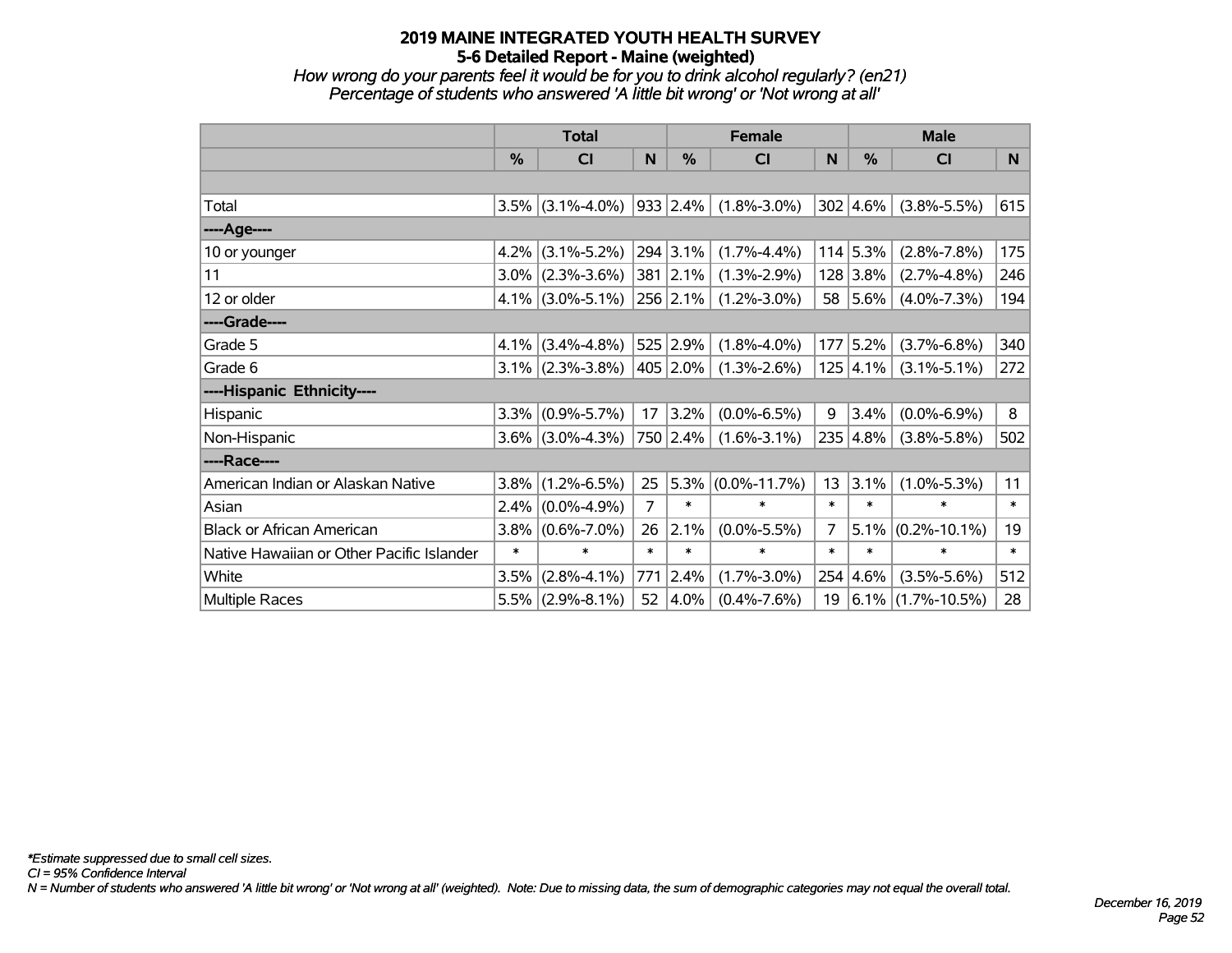*How wrong do your parents feel it would be for you to drink alcohol regularly? (en21) Percentage of students who answered 'A little bit wrong' or 'Not wrong at all'*

|                                | <b>Total</b> |                     |    |   | <b>Female</b>                  |   | <b>Male</b>       |                                      |     |  |
|--------------------------------|--------------|---------------------|----|---|--------------------------------|---|-------------------|--------------------------------------|-----|--|
|                                | $\%$         | N<br><b>CI</b>      |    | % | <b>CI</b>                      | N | $\%$<br><b>CI</b> |                                      | N   |  |
| ----Public Health District---- |              |                     |    |   |                                |   |                   |                                      |     |  |
| Aroostook PHD                  |              | $3.4\%$ (1.4%-5.4%) | 45 |   | $ 2.8\% $ (0.6%-5.0%)          |   |                   | $18 \mid 4.2\% \mid (1.7\% - 6.6\%)$ | 27  |  |
| <b>Central Maine PHD</b>       | $3.6\%$      | $(2.5\% - 4.7\%)$   |    |   | 127 2.0% (0.6%-3.4%)           |   |                   | $34   5.3\%   (3.5\% - 7.1\%)$       | 93  |  |
| <b>Cumberland PHD</b>          |              | $3.7\%$ (2.7%-4.8%) |    |   | $210$   1.2% $(0.0\% - 2.5\%)$ |   |                   | $32   6.3\%   (3.9\% - 8.6\%)$       | 177 |  |
| Downeast PHD                   |              | $4.4\%$ (2.3%-6.5%) | 72 |   | $3.8\%$ (1.8%-5.8%)            |   |                   | $31   5.1\%   (1.5\% - 8.7\%)$       | 42  |  |
| Mid-Coast PHD                  |              | $2.4\%$ (1.5%-3.2%) | 64 |   | $1.5\%$ (0.5%-2.4%)            |   |                   | $18$ 3.1% (1.3%-4.9%)                | 44  |  |
| Penquis PHD                    | $4.1\%$      | $(3.2\% - 4.9\%)$   |    |   | $134 3.4\% $ (2.1%-4.6%)       |   |                   | 52 4.5% (2.9%-6.1%)                  | 75  |  |
| <b>Western Maine PHD</b>       |              | $3.4\%$ (2.1%-4.8%) |    |   | $143$ 2.4% (0.0%-4.7%)         |   |                   | 48 4.6% (2.3%-6.8%)                  | 96  |  |
| York PHD                       |              | $2.1\%$ (0.7%-3.6%) | 86 |   | $2.0\%$ (0.0%-4.4%)            |   |                   | 38   1.9%   (0.0%-4.5%)              | 40  |  |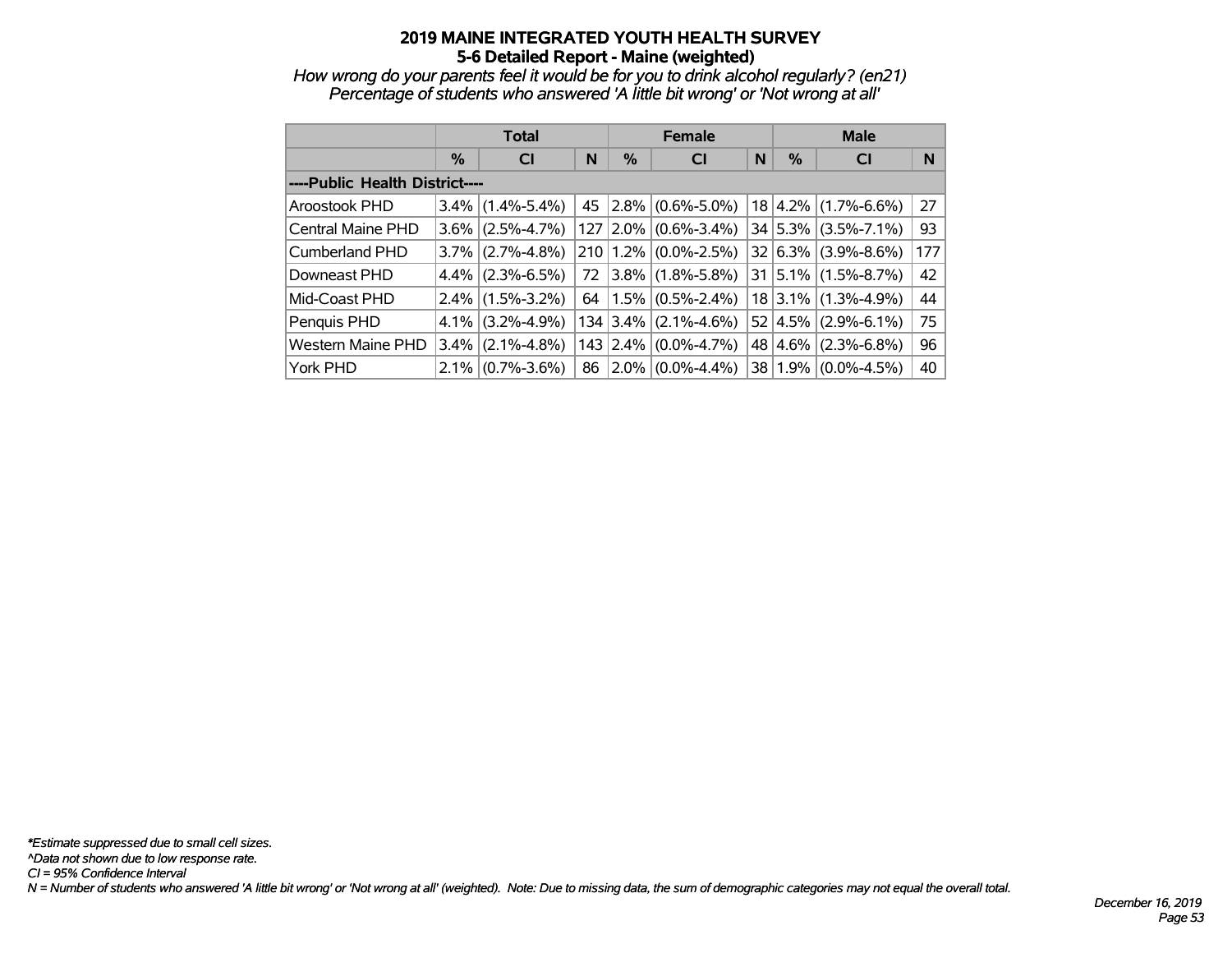# **2019 MAINE INTEGRATED YOUTH HEALTH SURVEY 5-6 Detailed Report - Maine (weighted)** *Have you ever used marijuana? (en53)*

*Percentage of students who answered 'Yes'*

|                                           | <b>Total</b>  |                                          |        |           | <b>Female</b>                   |        | <b>Male</b> |                      |        |
|-------------------------------------------|---------------|------------------------------------------|--------|-----------|---------------------------------|--------|-------------|----------------------|--------|
|                                           | $\frac{0}{0}$ | CI                                       | N      | %         | <b>CI</b>                       | N      | %           | <b>CI</b>            | N.     |
|                                           |               |                                          |        |           |                                 |        |             |                      |        |
| Total                                     |               | $1.8\%$ (1.4%-2.3%) 485 1.6% (1.1%-2.2%) |        |           |                                 |        | 205 2.1%    | $(1.4\% - 2.7\%)$    | 280    |
| ----Age----                               |               |                                          |        |           |                                 |        |             |                      |        |
| 10 or younger                             |               | $1.0\%$ (0.3%-1.8%)                      | 73     | $ 0.5\% $ | $(0.0\% - 1.1\%)$               | 19     | 1.6%        | $(0.5\% - 2.8\%)$    | 54     |
| 11                                        |               | $1.6\%$ (1.0%-2.1%)                      |        |           | 203   1.4%   (0.8%-2.0%)        | 87     | 1.7%        | $(1.0\% - 2.5\%)$    | 116    |
| 12 or older                               |               | $3.2\%$ (2.3%-4.1%)                      |        |           | $205$ 3.6% (2.2%-5.0%)          |        | 99 3.1%     | $(1.7\% - 4.4\%)$    | 106    |
| ----Grade----                             |               |                                          |        |           |                                 |        |             |                      |        |
| Grade 5                                   |               | $1.3\%$ (0.6%-1.9%)                      |        |           | $163   0.8\%   (0.2\% - 1.5\%)$ | 51     | 1.7%        | $(0.8\% - 2.6\%)$    | 112    |
| Grade 6                                   |               | $2.4\%$ (1.8%-2.9%) 316 2.4% (1.6%-3.1%) |        |           |                                 |        | 153 2.4%    | $(1.6\% - 3.3\%)$    | 163    |
| ----Hispanic Ethnicity----                |               |                                          |        |           |                                 |        |             |                      |        |
| Hispanic                                  |               | $2.8\%$ (0.3%-5.2%)                      | 15     | $\ast$    | $\ast$                          | $\ast$ | $\ast$      | $\ast$               | $\ast$ |
| Non-Hispanic                              |               | $1.8\%$ (1.4%-2.3%)                      |        |           | 383 1.7% (1.1%-2.3%)            |        | 175 2.0%    | $(1.4\% - 2.6\%)$    | 208    |
| ----Race----                              |               |                                          |        |           |                                 |        |             |                      |        |
| American Indian or Alaskan Native         | $4.6\%$       | $(0.5\% - 8.8\%)$                        | 30     | 4.5%      | $(0.1\% - 9.0\%)$               | 11     |             | $5.0\%$ (0.0%-10.0%) | 19     |
| Asian                                     | $\ast$        | $\ast$                                   | $\ast$ | $\ast$    | $\ast$                          | $\ast$ | $\ast$      | $\ast$               | $\ast$ |
| <b>Black or African American</b>          | 1.4%          | $(0.0\% - 3.4\%)$                        | 10     | $\ast$    | $\ast$                          | $\ast$ | $\ast$      | $\ast$               | $\ast$ |
| Native Hawaiian or Other Pacific Islander | $\ast$        | $\ast$                                   | $\ast$ | $\ast$    | $\ast$                          | $\ast$ | $\ast$      | $\ast$               | $\ast$ |
| White                                     | 1.7%          | $(1.2\% - 2.2\%)$                        | 390    | 1.6%      | $(1.0\% - 2.3\%)$               | 173    | 1.9%        | $(1.3\% - 2.5\%)$    | 217    |
| Multiple Races                            |               | $2.1\%$ (0.7%-3.6%)                      | 20     |           | $1.6\%$ (0.3%-2.9%)             | 8      | 2.8%        | $(0.1\% - 5.5\%)$    | 13     |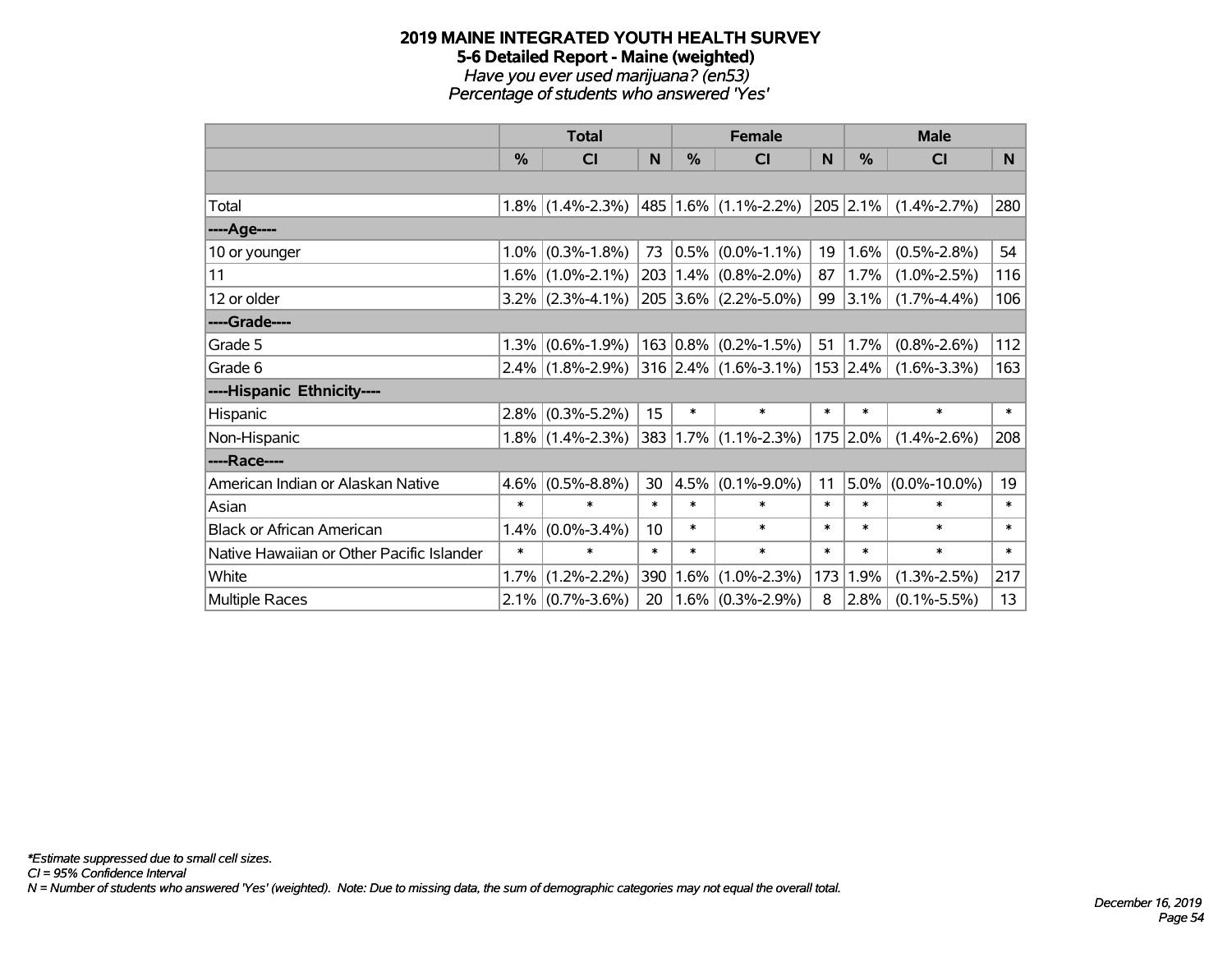#### **2019 MAINE INTEGRATED YOUTH HEALTH SURVEY 5-6 Detailed Report - Maine (weighted)** *Have you ever used marijuana? (en53)*

*Percentage of students who answered 'Yes'*

|                                |               | <b>Total</b>      |    |                      | <b>Female</b>     |                 | <b>Male</b> |                                |        |  |
|--------------------------------|---------------|-------------------|----|----------------------|-------------------|-----------------|-------------|--------------------------------|--------|--|
|                                | $\frac{0}{0}$ | <b>CI</b>         | N  | %                    | <b>CI</b>         | N               | %           | <b>CI</b>                      | N      |  |
| ----Public Health District---- |               |                   |    |                      |                   |                 |             |                                |        |  |
| Aroostook PHD                  | $1.0\%$       | $(0.2\% - 1.7\%)$ | 13 | $\ast$               | $\ast$            | *               | $\ast$      | $\ast$                         | $\ast$ |  |
| Central Maine PHD              | $2.4\%$       | $(0.9\% - 3.9\%)$ |    | 86 2.3%              | $(0.0\% - 4.5\%)$ |                 | 39 2.6%     | $(0.7\% - 4.6\%)$              | 47     |  |
| Cumberland PHD                 | $1.6\%$       | $(0.2\% - 2.9\%)$ |    | 87 1.5%              | $(0.1\% - 2.9\%)$ |                 | 38 1.7%     | $(0.1\% - 3.3\%)$              | 49     |  |
| Downeast PHD                   | $0.9\%$       | $(0.0\% - 1.8\%)$ | 15 | $\ast$               | $\ast$            | $\ast$          | $\ast$      | $\ast$                         | $\ast$ |  |
| Mid-Coast PHD                  | $2.0\%$       | $(1.0\% - 2.9\%)$ |    | $53$   2.7%          | $(1.1\% - 4.3\%)$ |                 |             | $33   1.4\%   (0.5\% - 2.3\%)$ | 20     |  |
| Penquis PHD                    | $2.0\%$       | $(1.0\% - 2.9\%)$ |    | $65 \mid 1.1\% \mid$ | $(0.3\% - 1.9\%)$ |                 | $17 2.8\% $ | $(1.3\% - 4.4\%)$              | 48     |  |
| <b>Western Maine PHD</b>       | 1.9%          | $(0.5\% - 3.4\%)$ |    | $81 1.8\% $          | $(0.2\% - 3.5\%)$ |                 |             | $37$   2.1%   (0.5%-3.6%)      | 44     |  |
| York PHD                       | $1.1\%$       | $(0.1\% - 2.1\%)$ |    | $44 0.6\% $          | $(0.0\% - 1.3\%)$ | 11 <sup>1</sup> |             | $(1.6\%)(0.1\% - 3.0\%)$       | 33     |  |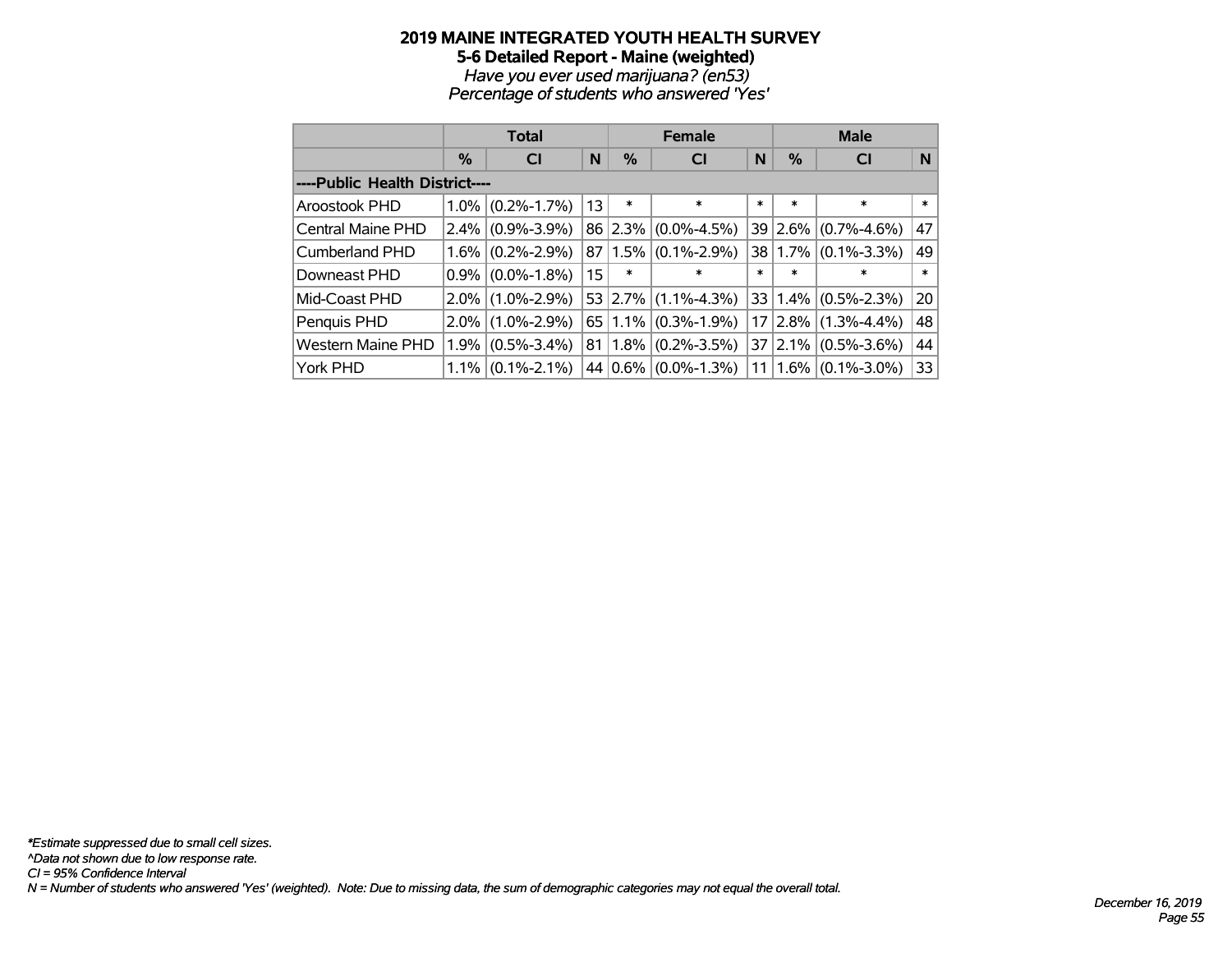*Have you ever sniffed glue, breathed the contents of spray cans, or inhaled any paints or sprays to get high? (en22a) Percentage of students who answered 'Yes'*

|                                           | <b>Total</b> |                    |        |                  | <b>Female</b>      |        | <b>Male</b> |                    |        |
|-------------------------------------------|--------------|--------------------|--------|------------------|--------------------|--------|-------------|--------------------|--------|
|                                           | %            | <b>CI</b>          | N      | $\frac{0}{0}$    | <b>CI</b>          | N      | %           | <b>CI</b>          | N.     |
|                                           |              |                    |        |                  |                    |        |             |                    |        |
| Total                                     | 3.1%         | $(2.6\% - 3.7\%)$  |        | 840 3.3%         | $(2.5\% - 4.2\%)$  |        | 423 3.0%    | $(2.4\% - 3.7\%)$  | 409    |
| ----Age----                               |              |                    |        |                  |                    |        |             |                    |        |
| 10 or younger                             | 3.5%         | $(2.3\% - 4.7\%)$  |        | 249 3.1%         | $(1.4\% - 4.8\%)$  |        | 116 4.0%    | $(2.4\% - 5.5\%)$  | 133    |
| 11                                        | 2.8%         | $(2.1\% - 3.4\%)$  |        | 362 2.9%         | $(1.9\% - 4.0\%)$  |        | 181 2.7%    | $(1.9\% - 3.5\%)$  | 179    |
| 12 or older                               | 3.6%         | $(2.8\% - 4.4\%)$  |        | $229 \mid 4.5\%$ | $(2.8\% - 6.2\%)$  |        | $126$ 2.8%  | $(1.7\% - 3.9\%)$  | 98     |
| ----Grade----                             |              |                    |        |                  |                    |        |             |                    |        |
| Grade 5                                   | 3.4%         | $(2.4\% - 4.4\%)$  |        | 439 3.5%         | $(2.0\% - 5.1\%)$  |        | $215$ 3.4%  | $(2.4\% - 4.4\%)$  | 224    |
| Grade 6                                   | 2.9%         | $(2.5\% - 3.4\%)$  |        | 396 3.2%         | $(2.3\% - 4.1\%)$  |        | 208 2.7%    | $(2.0\% - 3.3\%)$  | 180    |
| ----Hispanic Ethnicity----                |              |                    |        |                  |                    |        |             |                    |        |
| Hispanic                                  | 7.1%         | $(1.8\% - 12.3\%)$ | 38     | 8.4%             | $(0.5\% - 16.4\%)$ | 24     | 5.6%        | $(0.0\% - 12.7\%)$ | 14     |
| Non-Hispanic                              | 3.0%         | $(2.4\% - 3.5\%)$  |        | $623$ 3.2%       | $(2.4\% - 4.1\%)$  |        | 326 2.8%    | $(2.1\% - 3.4\%)$  | 292    |
| ----Race----                              |              |                    |        |                  |                    |        |             |                    |        |
| American Indian or Alaskan Native         | 4.8%         | $(2.0\% - 7.6\%)$  | 31     | 5.2%             | $(0.0\% - 10.4\%)$ | 13     | 4.9%        | $(1.4\% - 8.4\%)$  | 18     |
| Asian                                     | $\ast$       | $\ast$             | $\ast$ | $\ast$           | $\ast$             | $\ast$ | $\ast$      | $\ast$             | $\ast$ |
| <b>Black or African American</b>          | 2.1%         | $(0.9\% - 3.4\%)$  | 15     | 2.0%             | $(0.0\% - 4.9\%)$  | 6      | 2.3%        | $(0.8\% - 3.8\%)$  | 9      |
| Native Hawaiian or Other Pacific Islander | $\ast$       | $\ast$             | $\ast$ | $\ast$           | $\ast$             | $\ast$ | $\ast$      | $\ast$             | $\ast$ |
| White                                     | 3.1%         | $(2.5\% - 3.7\%)$  |        | 703 3.3%         | $(2.4\% - 4.1\%)$  |        | 356 3.0%    | $(2.3\% - 3.7\%)$  | 342    |
| Multiple Races                            | 3.5%         | $(1.3\% - 5.6\%)$  | 33     | $ 5.0\%$         | $(1.5\% - 8.4\%)$  | 24     | 1.9%        | $(0.0\% - 4.2\%)$  | 9      |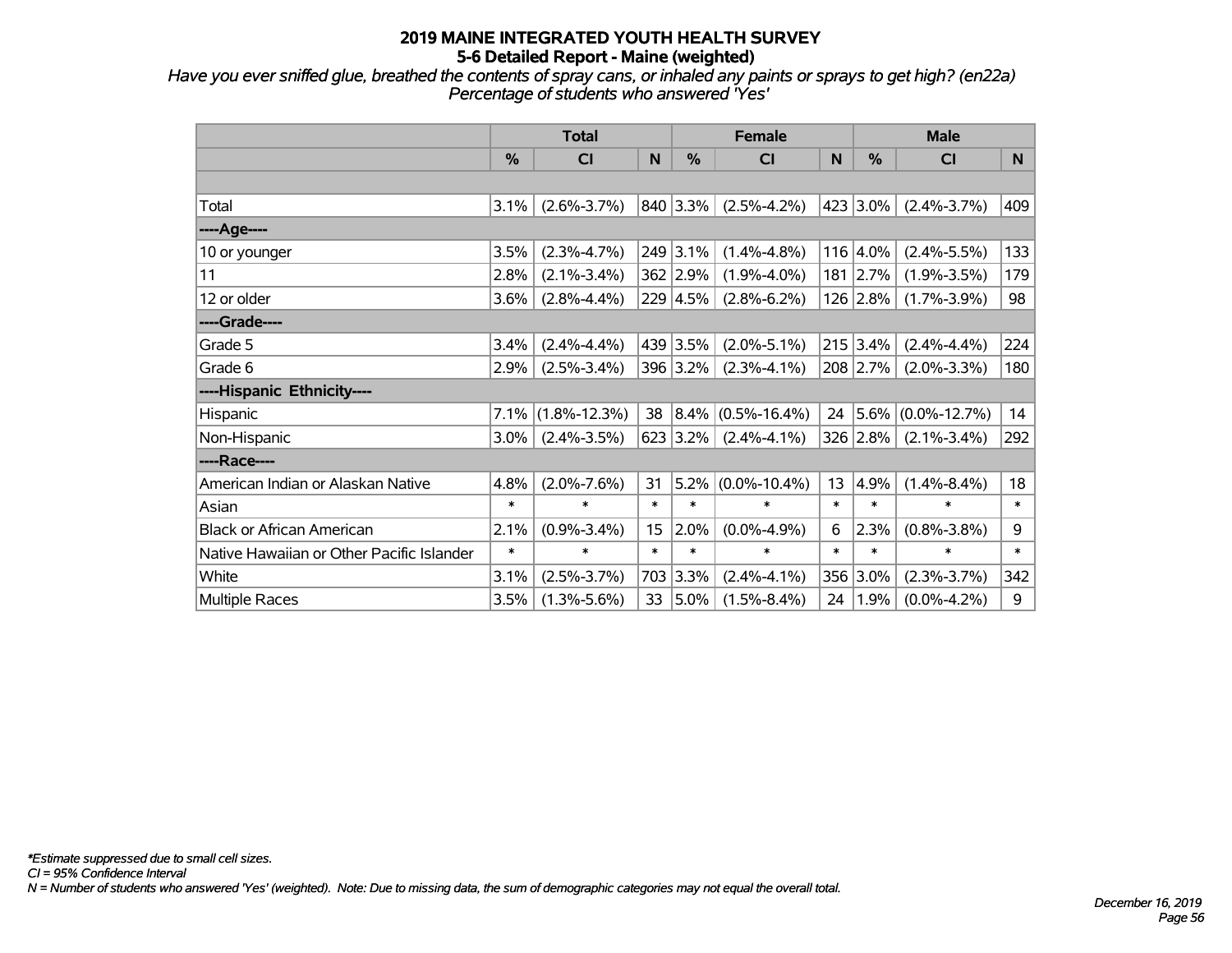*Have you ever sniffed glue, breathed the contents of spray cans, or inhaled any paints or sprays to get high? (en22a) Percentage of students who answered 'Yes'*

|                                |               | <b>Total</b>        |     |               | <b>Female</b>      |    | <b>Male</b> |                          |    |  |
|--------------------------------|---------------|---------------------|-----|---------------|--------------------|----|-------------|--------------------------|----|--|
|                                | $\frac{0}{0}$ | <b>CI</b>           | N   | $\frac{0}{0}$ | <b>CI</b>          | N  | %           | <b>CI</b>                | N  |  |
| ----Public Health District---- |               |                     |     |               |                    |    |             |                          |    |  |
| Aroostook PHD                  |               | $1.7\%$ (0.8%-2.6%) | 23  | 1.3%          | $(0.0\% - 2.7\%)$  | 9  |             | $2.2\%$ (0.4%-4.0%)      | 15 |  |
| <b>Central Maine PHD</b>       |               | $3.2\%$ (1.9%-4.6%) |     | $114$ 3.1%    | $(1.3\% - 4.9\%)$  | 53 |             | $3.4\%$ (1.7%-5.2%)      | 61 |  |
| <b>Cumberland PHD</b>          |               | $2.2\%$ (1.1%-3.3%) | 123 | $1.7\%$       | $(0.0\% - 3.3\%)$  | 45 |             | $2.7\%$ (1.8%-3.5%)      | 77 |  |
| Downeast PHD                   |               | $3.4\%$ (1.5%-5.3%) | 57  | 4.4%          | $(1.6\% - 7.2\%)$  | 36 |             | $2.5\%$ (0.5%-4.5%)      | 21 |  |
| Mid-Coast PHD                  |               | $3.5\%$ (2.2%-4.9%) | 96  | 4.5%          | $(1.9\% - 7.0\%)$  | 56 |             | $2.6\%$ (1.1%-4.0%)      | 36 |  |
| Penquis PHD                    |               | $3.0\%$ (2.0%-4.0%) | 99  | 2.4%          | $(1.2\% - 3.7\%)$  | 38 |             | $3.5\%$ (2.0%-5.1%)      | 61 |  |
| <b>Western Maine PHD</b>       |               | $2.3\%$ (1.3%-3.3%) | 98  | 2.0%          | $(0.4\% - 3.6\%)$  | 41 | $2.6\%$     | $(1.0\% - 4.1\%)$        | 55 |  |
| York PHD                       |               | $3.6\%$ (1.2%-6.1%) | 152 | 6.5%          | $(1.5\% - 11.5\%)$ |    |             | $129 1.1\% $ (0.3%-1.9%) | 23 |  |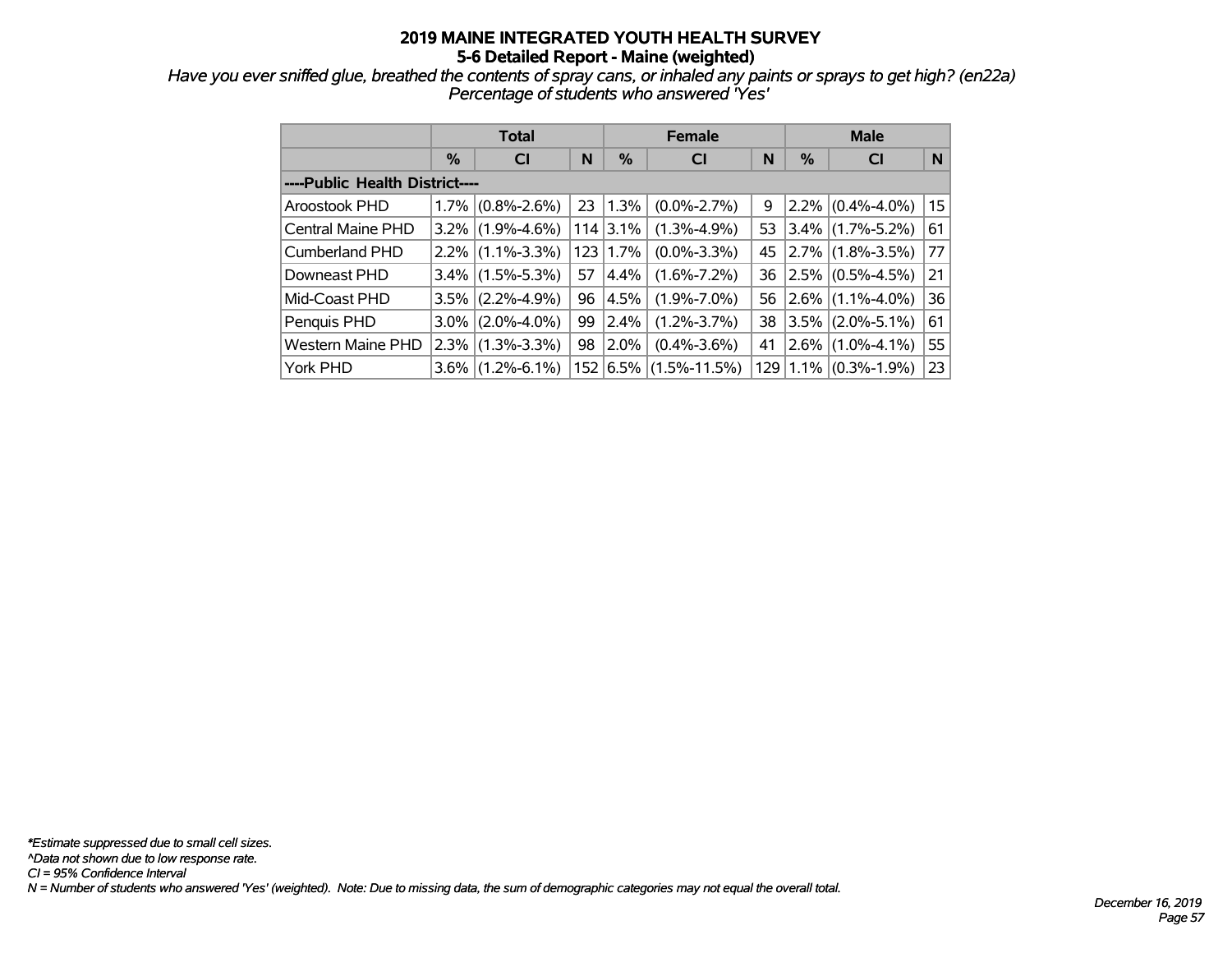*During the past 12 months, have you talked with at least one of your parents about the dangers of tobacco, alcohol, or drug use? (en23) Percentage of students who answered 'Yes'*

|                                           | <b>Total</b> |                     |       |               | <b>Female</b>                                       |        | <b>Male</b> |                             |        |
|-------------------------------------------|--------------|---------------------|-------|---------------|-----------------------------------------------------|--------|-------------|-----------------------------|--------|
|                                           | $\%$         | CI                  | N     | $\frac{0}{0}$ | CI                                                  | N      | $\%$        | CI                          | N      |
|                                           |              |                     |       |               |                                                     |        |             |                             |        |
| Total                                     |              | 38.8% (36.8%-40.8%) |       |               | 10,398 38.9% (36.1%-41.7%)                          |        |             | 4,953 39.2% (37.0%-41.4%)   | 5,300  |
| ----Age----                               |              |                     |       |               |                                                     |        |             |                             |        |
| 10 or younger                             | 34.1%        | $(31.7\% - 36.6\%)$ | 2,467 | 32.6%         | $(28.4\% - 36.7\%)$                                 |        |             | 1,235 36.3% (33.0%-39.7%)   | 1,223  |
| 11                                        |              | 39.6% (37.1%-42.2%) | 5,188 |               | 41.1% (37.6%-44.7%)                                 |        |             | 2,538 38.8% (35.8%-41.7%)   | 2,582  |
| 12 or older                               |              | 42.8% (40.1%-45.5%) |       |               | $2,718$  42.6% (38.3%-46.9%)                        |        |             | $1,181$ 43.1% (39.7%-46.5%) | 1,490  |
| ----Grade----                             |              |                     |       |               |                                                     |        |             |                             |        |
| Grade 5                                   |              | 35.7% (33.5%-37.9%) | 4,653 |               | 35.6% (31.6%-39.7%)                                 |        |             | 2,212 36.3% (33.3%-39.3%)   | 2,405  |
| Grade 6                                   |              | 42.2% (39.5%-44.8%) |       |               | 5,656 41.9% (39.1%-44.7%) 2,706 42.7% (39.5%-45.9%) |        |             |                             | 2,878  |
| ----Hispanic Ethnicity----                |              |                     |       |               |                                                     |        |             |                             |        |
| Hispanic                                  | 42.4%        | $(33.5\% - 51.3\%)$ | 227   | 46.9%         | $(34.3\% - 59.5\%)$                                 | 134    | 37.5%       | $(27.4\% - 47.5\%)$         | 92     |
| Non-Hispanic                              |              | 39.8% (37.8%-41.9%) | 8,343 |               | 39.7% (36.9%-42.5%)                                 |        |             | 4,008 40.4% (38.1%-42.7%)   | 4,248  |
| ----Race----                              |              |                     |       |               |                                                     |        |             |                             |        |
| American Indian or Alaskan Native         | 32.8%        | $(25.7\% - 39.8\%)$ | 217   | 33.9%         | $(22.5\% - 45.3\%)$                                 | 86     | 33.0%       | $(24.1\% - 42.0\%)$         | 126    |
| Asian                                     |              | 40.8% (26.8%-54.9%) | 130   |               | 39.4% (13.6%-65.3%)                                 | 51     | 42.3%       | $(29.6\% - 55.1\%)$         | 78     |
| <b>Black or African American</b>          | 36.7%        | $(30.9\% - 42.5\%)$ | 263   | 40.6%         | $(29.7\% - 51.5\%)$                                 | 134    | 33.6%       | $(22.3\% - 44.8\%)$         | 129    |
| Native Hawaiian or Other Pacific Islander | 31.1%        | $(14.0\% - 48.3\%)$ | 18    | $\ast$        | $\ast$                                              | $\ast$ | $\ast$      | $\ast$                      | $\ast$ |
| White                                     | 39.8%        | $(37.7\% - 41.9\%)$ | 8,986 | 39.6%         | $(36.8\% - 42.5\%)$                                 | 4,308  | 40.2%       | $(37.8\% - 42.5\%)$         | 4,565  |
| Multiple Races                            |              | 39.2% (33.8%-44.5%) | 373   |               | 40.6% (33.6%-47.7%)                                 | 194    |             | $ 38.4\% $ (29.9%-46.9%)    | 177    |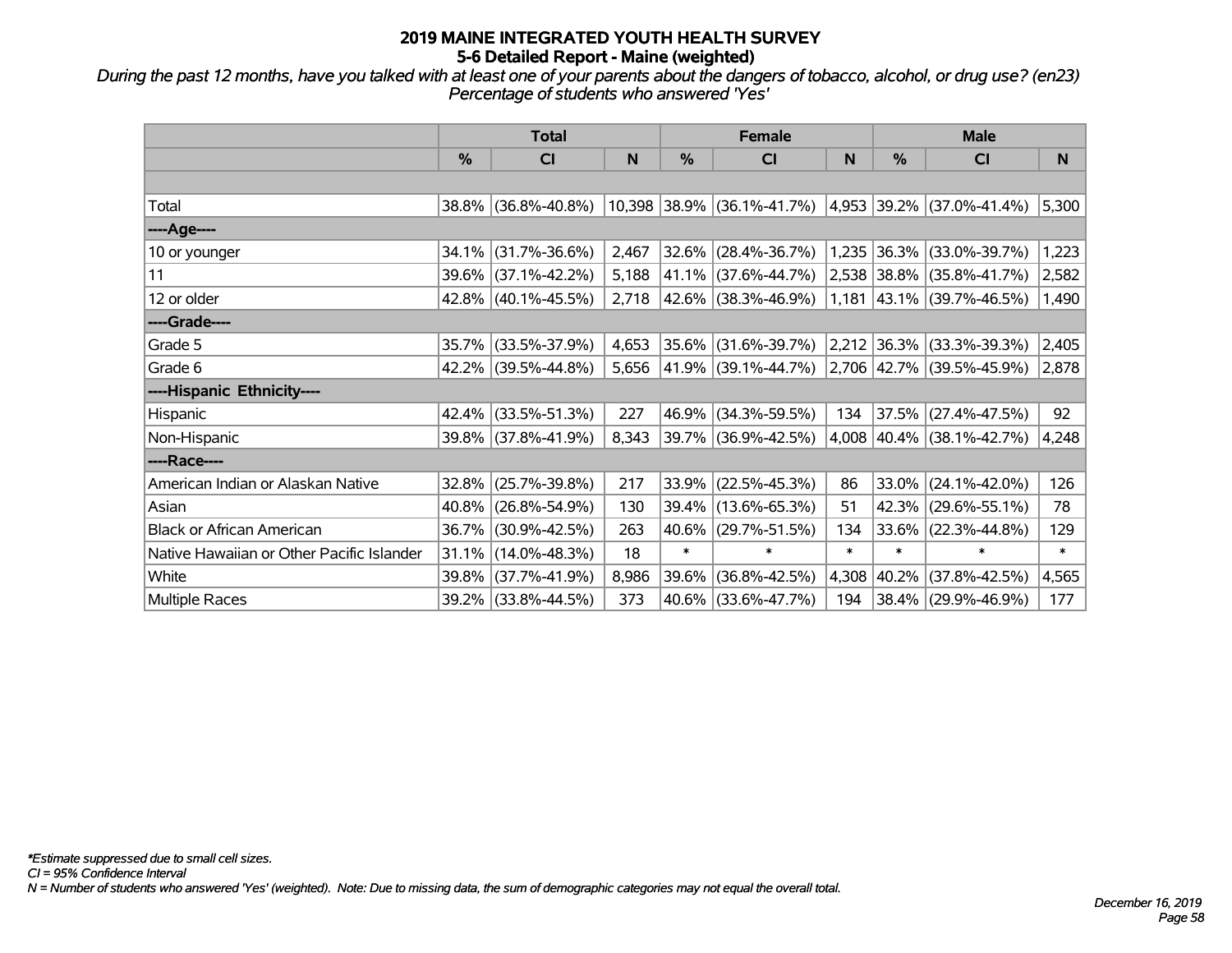*During the past 12 months, have you talked with at least one of your parents about the dangers of tobacco, alcohol, or drug use? (en23) Percentage of students who answered 'Yes'*

|                                |       | <b>Total</b>           |       |             | <b>Female</b>       |     | <b>Male</b> |                     |       |  |
|--------------------------------|-------|------------------------|-------|-------------|---------------------|-----|-------------|---------------------|-------|--|
|                                | %     | <b>CI</b>              | N     | $\%$        | <b>CI</b>           | N   | %           | <b>CI</b>           | N     |  |
| ----Public Health District---- |       |                        |       |             |                     |     |             |                     |       |  |
| Aroostook PHD                  | 42.5% | $(36.6\% - 48.4\%)$    | 576   | 42.5%       | $(33.9\% - 51.1\%)$ |     | 282 43.1%   | $(38.2\% - 48.0\%)$ | 285   |  |
| Central Maine PHD              | 34.5% | $(29.9\% - 39.1\%)$    | 1.229 | $34.4\%$    | $(27.9\% - 40.9\%)$ | 591 | 35.5%       | $(31.1\% - 39.9\%)$ | 631   |  |
| <b>Cumberland PHD</b>          |       | $39.3\%$ (32.1%-46.4%) | 2,227 | $ 36.5\% $  | $(23.0\% - 50.0\%)$ | 983 | 42.5%       | $(38.4\% - 46.7\%)$ | 1,216 |  |
| Downeast PHD                   |       | 38.2% (34.0%-42.5%)    | 643   | $38.0\%$    | $(33.4\% - 42.6\%)$ |     | 313 38.6%   | $(33.5\% - 43.7\%)$ | 320   |  |
| Mid-Coast PHD                  |       | $40.3\%$ (37.1%-43.5%) | 1.094 | 40.9%       | $(36.9\% - 44.9\%)$ |     | $517$ 39.8% | $(34.9\% - 44.6\%)$ | 560   |  |
| Penquis PHD                    |       | $40.3\%$ (35.4%-45.3%) | 1,357 | 41.1%       | $(37.2\% - 44.9\%)$ |     | 649 39.9%   | $(33.5\% - 46.4\%)$ | 688   |  |
| <b>Western Maine PHD</b>       | 37.2% | $(31.5\% - 42.9\%)$    |       | 1,569 36.0% | $(27.1\% - 44.9\%)$ |     | 719 38.8%   | $(33.4\% - 44.1\%)$ | 831   |  |
| York PHD                       |       | 39.6% (35.8%-43.3%)    |       | 1,658 43.3% | $(34.6\% - 52.0\%)$ | 863 | $ 36.6\% $  | $(32.1\% - 41.1\%)$ | 774   |  |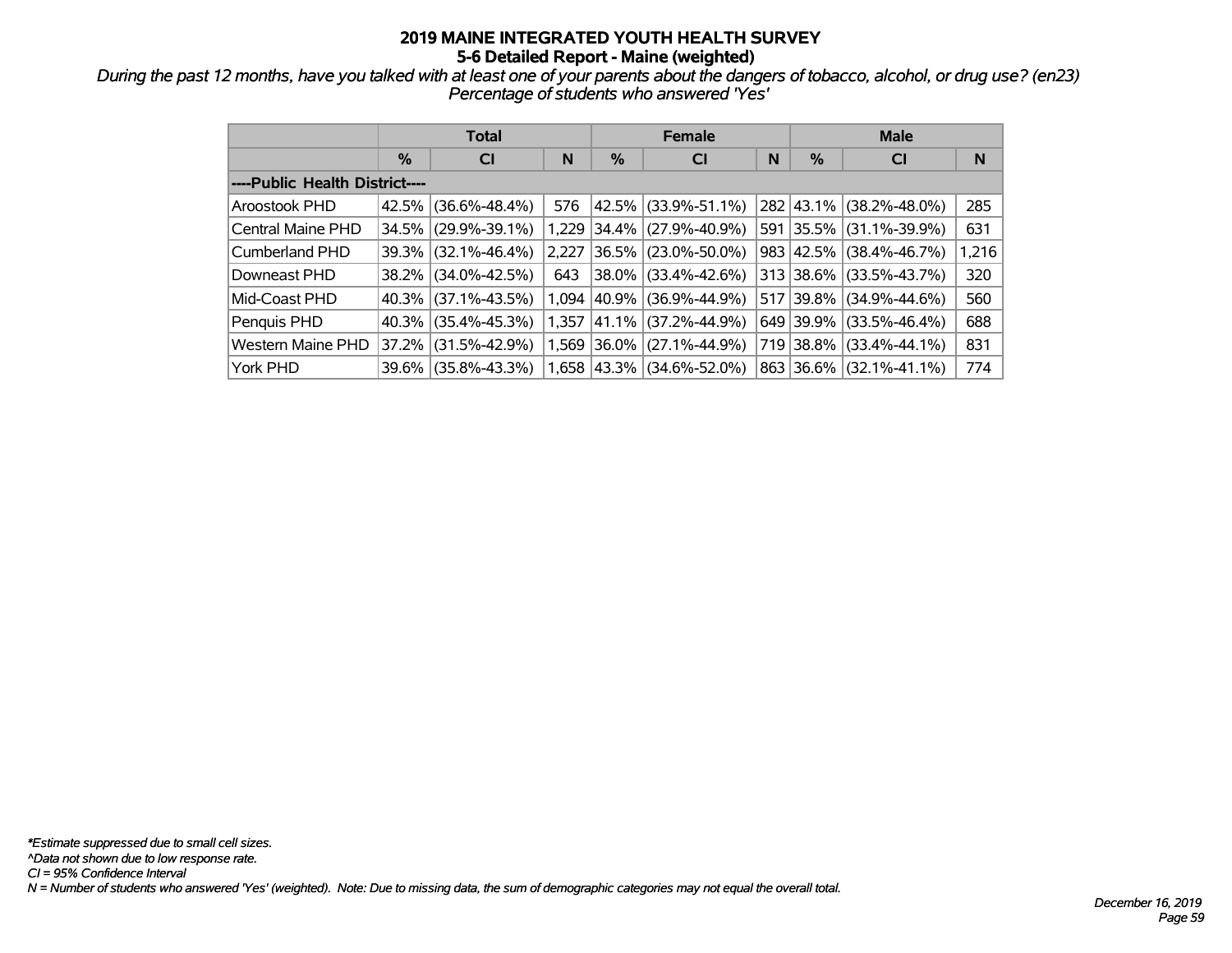*Do you agree or disagree with the following statement? My family has clear rules about alcohol and drug use. (en24) Percentage of students who answered 'Strongly agree' or 'Agree'*

|                                           |               | <b>Total</b>         |        |        | <b>Female</b>        |        | <b>Male</b> |                          |        |  |
|-------------------------------------------|---------------|----------------------|--------|--------|----------------------|--------|-------------|--------------------------|--------|--|
|                                           | $\frac{9}{6}$ | CI                   | N      | %      | <b>CI</b>            | N      | %           | CI                       | N      |  |
|                                           |               |                      |        |        |                      |        |             |                          |        |  |
| Total                                     | 92.4%         | $(91.5\% - 93.3\%)$  | 23,802 | 93.4%  | $(92.4\% - 94.5\%)$  | 11,475 |             | $ 91.6\% $ (90.4%-92.8%) | 11,906 |  |
| ----Age----                               |               |                      |        |        |                      |        |             |                          |        |  |
| 10 or younger                             | 92.5%         | $(90.8\% - 94.3\%)$  | 6,313  | 94.3%  | $(92.4\% - 96.3\%)$  | 3,366  | 90.5%       | $(88.1\% - 92.9\%)$      | 2,891  |  |
| 11                                        | 92.5%         | $(91.3\% - 93.6\%)$  | 11,708 | 93.3%  | $(91.8\% - 94.7\%)$  | 5,598  | 92.1%       | $(90.6\% - 93.5\%)$      | 5,900  |  |
| 12 or older                               | 92.0%         | $(90.7\% - 93.3\%)$  | 5,690  | 92.5%  | $(90.7\% - 94.3\%)$  | 2,507  |             | 91.7% (89.8%-93.6%)      | 3,087  |  |
| ----Grade----                             |               |                      |        |        |                      |        |             |                          |        |  |
| Grade 5                                   | 92.1%         | $(90.6\% - 93.7\%)$  | 11,437 | 93.7%  | $(92.0\% - 95.5\%)$  | 5,547  | 90.9%       | $(89.0\% - 92.8\%)$      | 5,730  |  |
| Grade 6                                   | 92.7%         | $(91.8\% - 93.6\%)$  | 12,107 | 93.1%  | $(92.0\% - 94.3\%)$  | 5,857  |             | 92.5% (91.2%-93.8%)      | 6,066  |  |
| ----Hispanic Ethnicity----                |               |                      |        |        |                      |        |             |                          |        |  |
| Hispanic                                  | 87.8%         | $(83.3\% - 92.3\%)$  | 453    | 89.5%  | $(83.4\% - 95.6\%)$  | 243    | 85.7%       | $(79.1\% - 92.4\%)$      | 206    |  |
| Non-Hispanic                              | 92.6%         | $(91.6\% - 93.6\%)$  | 18,837 | 93.5%  | $(92.4\% - 94.5\%)$  | 9,219  |             | 92.0% (90.7%-93.3%)      | 9,351  |  |
| ----Race----                              |               |                      |        |        |                      |        |             |                          |        |  |
| American Indian or Alaskan Native         | 91.2%         | $(86.8\% - 95.6\%)$  | 574    | 92.0%  | $(85.1\% - 98.9\%)$  | 232    | 90.3%       | $(84.1\% - 96.4\%)$      | 326    |  |
| Asian                                     | 89.6%         | $(82.7\% - 96.6\%)$  | 282    | 92.7%  | $(85.1\% - 100.0\%)$ | 118    | 88.0%       | $(78.5\% - 97.6\%)$      | 161    |  |
| <b>Black or African American</b>          | 93.3%         | $(91.1\% - 95.6\%)$  | 643    | 94.8%  | $(90.6\% - 99.0\%)$  | 290    | 92.2%       | $(88.6\% - 95.8\%)$      | 350    |  |
| Native Hawaiian or Other Pacific Islander | 80.2%         | $(59.5\% - 100.0\%)$ | 43     | $\ast$ | $\ast$               | $\ast$ | $\ast$      | $\ast$                   | $\ast$ |  |
| White                                     | 92.7%         | $(91.7\% - 93.6\%)$  | 20,198 | 93.7%  | $(92.7\% - 94.8\%)$  | 9,881  | 91.9%       | $(90.6\% - 93.2\%)$      | 10,036 |  |
| Multiple Races                            | 89.4%         | $(86.0\% - 92.8\%)$  | 827    | 89.1%  | $(83.3\% - 94.9\%)$  | 412    |             | 89.4% (84.3%-94.6%)      | 404    |  |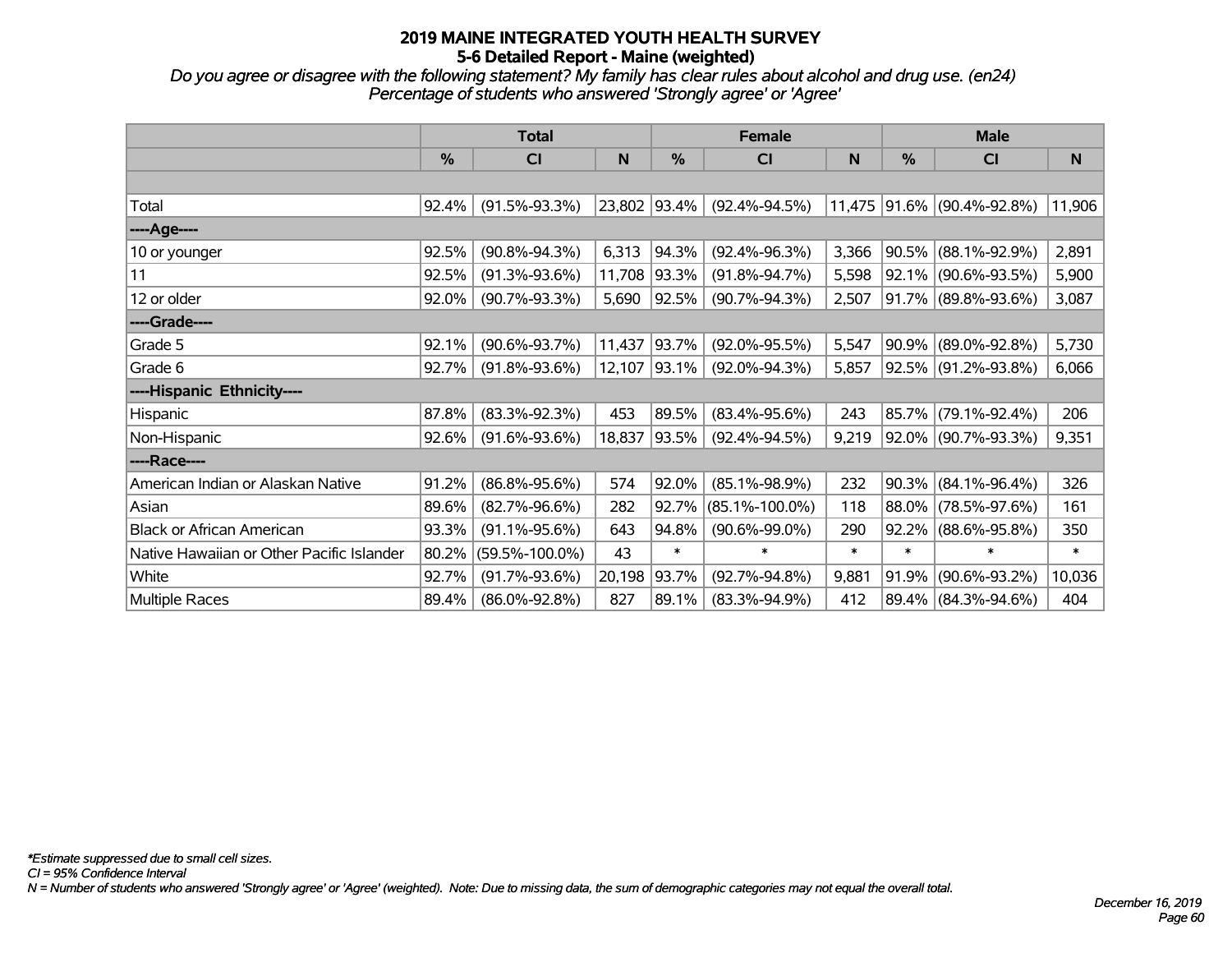*Do you agree or disagree with the following statement? My family has clear rules about alcohol and drug use. (en24) Percentage of students who answered 'Strongly agree' or 'Agree'*

|                                |          | <b>Total</b>        |       |       | <b>Female</b>       |       | <b>Male</b> |                           |       |  |
|--------------------------------|----------|---------------------|-------|-------|---------------------|-------|-------------|---------------------------|-------|--|
|                                | $\%$     | <b>CI</b>           | N     | $\%$  | <b>CI</b>           | N     | %           | <b>CI</b>                 | N     |  |
| ----Public Health District---- |          |                     |       |       |                     |       |             |                           |       |  |
| Aroostook PHD                  | 93.6%    | $(90.4\% - 96.9\%)$ | 1,217 | 93.4% | $(89.0\% - 97.8\%)$ | 591   |             | 93.6% (90.0%-97.2%)       | 595   |  |
| Central Maine PHD              | 91.4%    | $(89.8\% - 93.1\%)$ | 3.146 | 91.9% | $(89.4\% - 94.5\%)$ | 1,525 |             | $ 91.4\% $ (88.6%-94.2%)  | 1,574 |  |
| Cumberland PHD                 | $95.1\%$ | $(93.1\% - 97.1\%)$ | 5,165 | 97.2% | $(94.8\% - 99.6\%)$ |       |             | 2,533 93.4% (91.7%-95.0%) | 2,527 |  |
| Downeast PHD                   | 87.0%    | $(82.5\% - 91.5\%)$ | 1,409 | 88.4% | $(83.1\% - 93.8\%)$ | 703   |             | 86.3% (80.4%-92.1%)       | 690   |  |
| Mid-Coast PHD                  | 92.3%    | $(90.5\% - 94.1\%)$ | 2,398 | 92.6% | $(89.9\% - 95.2\%)$ |       |             | 1,118 92.0% (89.6%-94.4%) | 1,247 |  |
| Penquis PHD                    | 92.9%    | $(91.0\% - 94.9\%)$ | 3.034 | 94.1% | $(92.3\% - 95.8\%)$ |       |             | 1,444 92.1% (88.6%-95.6%) | 1,537 |  |
| <b>Western Maine PHD</b>       | 91.0%    | $(87.7\% - 94.4\%)$ | 3,679 | 92.5% | $(88.8\% - 96.1\%)$ |       |             | 1,784 90.0% (86.4%-93.6%) | 1,854 |  |
| York PHD                       | 93.0%    | $(90.8\% - 95.2\%)$ | 3.755 | 92.5% | (88.8%-96.2%)       |       |             | 1,740 93.2% (88.8%-97.5%) | 1,928 |  |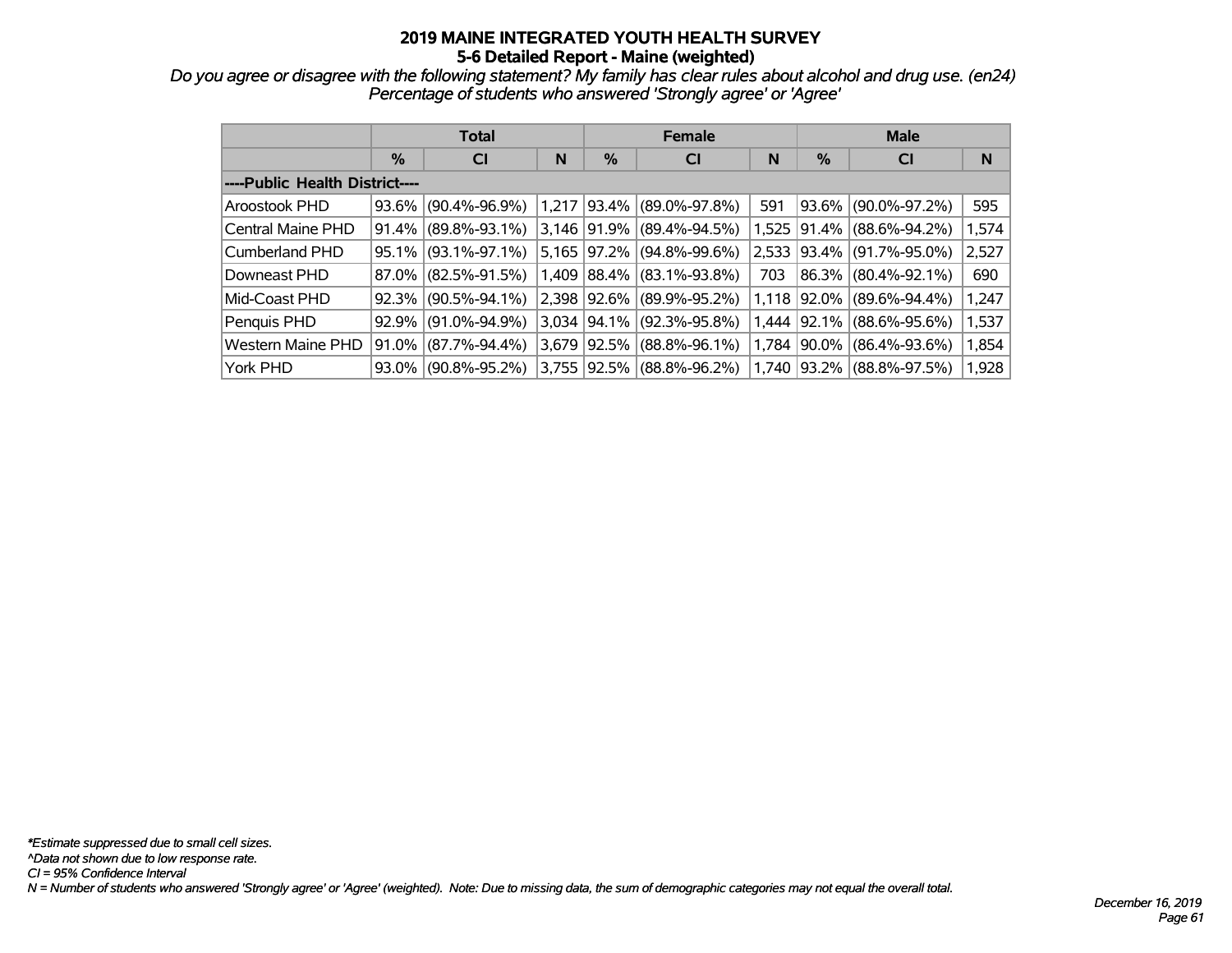*On an average school day, how long after school are you alone without a parent or trusted adult? (en62) Percentage of students who answered '2 hours or more'*

|                                           | <b>Total</b> |                        |       |        | <b>Female</b>                                                           |        | <b>Male</b> |                                |        |
|-------------------------------------------|--------------|------------------------|-------|--------|-------------------------------------------------------------------------|--------|-------------|--------------------------------|--------|
|                                           | %            | <b>CI</b>              | N     | %      | <b>CI</b>                                                               | N      | %           | <b>CI</b>                      | N      |
|                                           |              |                        |       |        |                                                                         |        |             |                                |        |
| Total                                     |              | 23.8% (22.1%-25.4%)    |       |        | $(6,278)$ 22.1% $(19.8\% - 24.4\%)$ $(2,770)$ 25.3% $(23.5\% - 27.1\%)$ |        |             |                                | 3,382  |
| ----Age----                               |              |                        |       |        |                                                                         |        |             |                                |        |
| 10 or younger                             | 18.9%        | $(16.6\% - 21.2\%)$    | 1,343 |        | $ 15.7\% $ (12.3%-19.1%)                                                | 583    | $ 22.1\% $  | $(18.7\% - 25.6\%)$            | 736    |
| 11                                        |              | 23.3% (21.3%-25.2%)    |       |        | 3,006 22.4% (19.6%-25.2%)                                               | 1,362  |             | $ 24.3\% $ (21.9%-26.8%)       | 1,597  |
| 12 or older                               |              | $30.4\%$ (28.1%-32.7%) | 1,911 |        | $ 30.2\% $ (26.9%-33.4%)                                                | 823    |             | $ 30.5\% $ (28.0%-33.1%)       | 1,045  |
| ----Grade----                             |              |                        |       |        |                                                                         |        |             |                                |        |
| Grade 5                                   | 19.3%        | $(17.3\% - 21.2\%)$    | 2,487 |        | 16.7% (13.8%-19.6%)                                                     | 1,020  | $ 21.5\% $  | $(18.8\% - 24.3\%)$            | 1,414  |
| Grade 6                                   |              | 28.3% (26.6%-29.9%)    |       |        | $3,731$ 27.5% (25.3%-29.6%)                                             |        |             | $ 1,740 29.2\% $ (27.4%-31.1%) | 1,940  |
| ----Hispanic Ethnicity----                |              |                        |       |        |                                                                         |        |             |                                |        |
| Hispanic                                  | 24.4%        | $(18.4\% - 30.4\%)$    | 129   |        | 19.8% (12.6%-26.9%)                                                     | 56     | 29.6%       | $(21.3\% - 37.8\%)$            | 71     |
| Non-Hispanic                              |              | 24.4% (22.5%-26.3%)    |       |        | 5,036 22.9% (20.1%-25.8%)                                               |        |             | 2,285 25.8% (23.9%-27.7%)      | 2,674  |
| ----Race----                              |              |                        |       |        |                                                                         |        |             |                                |        |
| American Indian or Alaskan Native         |              | 23.7% (16.8%-30.5%)    | 154   |        | 26.2% (13.0%-39.4%)                                                     | 64     | 22.6%       | $(14.4\% - 30.8\%)$            | 86     |
| Asian                                     | 31.5%        | $(24.6\% - 38.4\%)$    | 98    | 27.7%  | $(20.8\% - 34.6\%)$                                                     | 36     | 34.7%       | $(23.0\% - 46.4\%)$            | 62     |
| <b>Black or African American</b>          | 32.4%        | $(25.4\% - 39.4\%)$    | 225   | 31.7%  | $(21.0\% - 42.4\%)$                                                     | 103    | 33.3%       | $(25.0\% - 41.6\%)$            | 122    |
| Native Hawaiian or Other Pacific Islander | 34.6%        | $(8.5\% - 60.8\%)$     | 20    | $\ast$ | $\ast$                                                                  | $\ast$ | $\ast$      | $\ast$                         | $\ast$ |
| White                                     | 23.2%        | $(21.3\% - 25.1\%)$    | 5,171 | 21.6%  | $(19.0\% - 24.2\%)$                                                     | 2,315  | $ 24.6\% $  | $(22.6\% - 26.6\%)$            | 2,767  |
| <b>Multiple Races</b>                     |              | 27.0% (21.9%-32.1%)    | 253   |        | 22.9% (16.8%-29.0%)                                                     | 106    |             | 30.2% (22.5%-37.9%)            | 137    |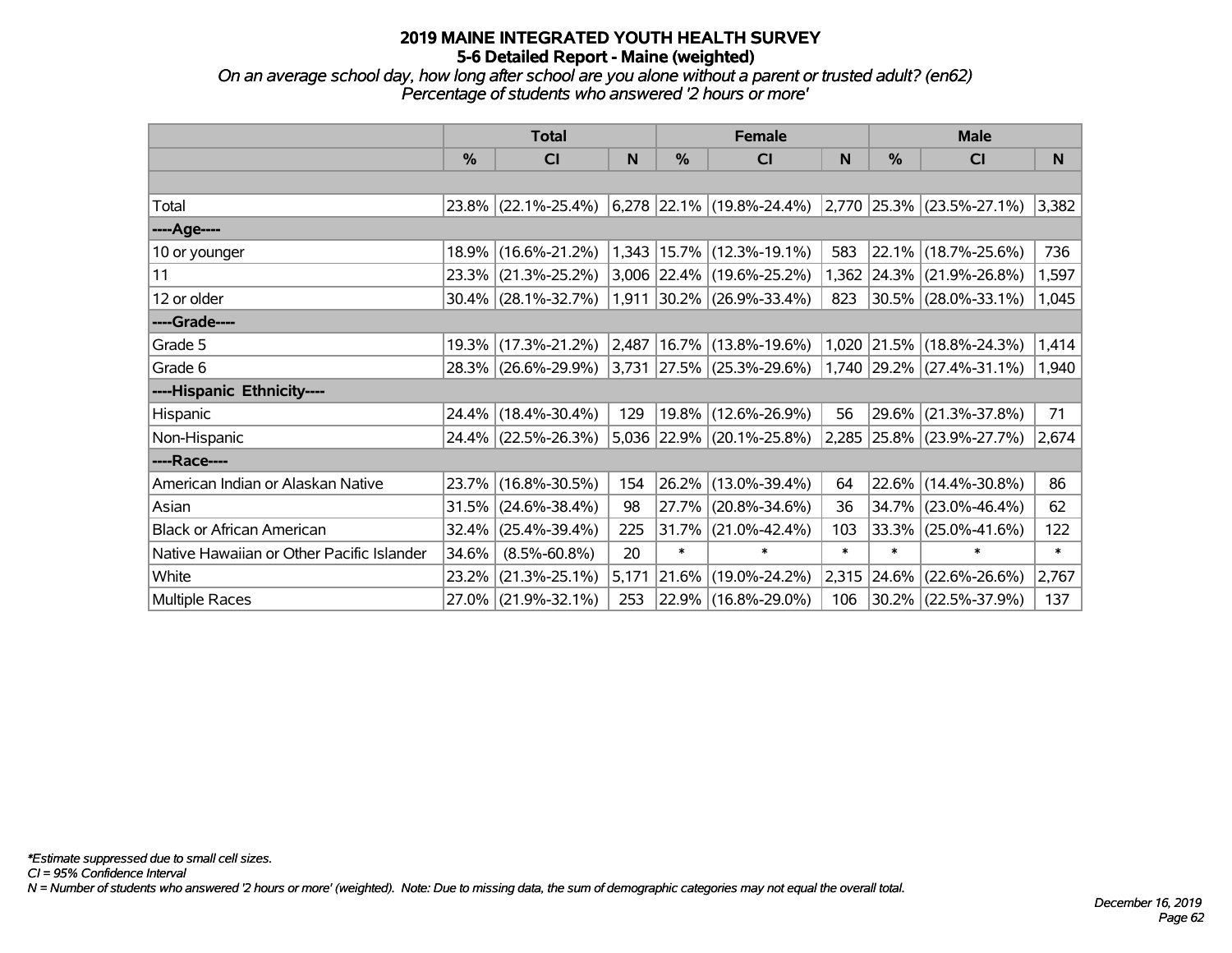*On an average school day, how long after school are you alone without a parent or trusted adult? (en62) Percentage of students who answered '2 hours or more'*

|                                |          | <b>Total</b>        |       |          | <b>Female</b>            |   | <b>Male</b> |                         |     |  |
|--------------------------------|----------|---------------------|-------|----------|--------------------------|---|-------------|-------------------------|-----|--|
|                                | $\%$     | <b>CI</b>           | N     | %        | <b>CI</b>                | N | $\%$        | <b>CI</b>               | N   |  |
| ----Public Health District---- |          |                     |       |          |                          |   |             |                         |     |  |
| Aroostook PHD                  | 25.0%    | $(21.7\% - 28.3\%)$ | 336   |          | 23.0% (16.4%-29.6%)      |   |             | 150 26.8% (19.7%-33.9%) | 178 |  |
| Central Maine PHD              | 22.0%    | $(18.6\% - 25.3\%)$ | 773   | $19.2\%$ | $(14.3\% - 24.1\%)$      |   | 322 24.3%   | $(20.7\% - 27.9\%)$     | 432 |  |
| Cumberland PHD                 | $26.0\%$ | $(22.6\% - 29.5\%)$ | 1,451 |          | 24.6% (19.0%-30.2%)      |   | 643 27.3%   | $(25.5\% - 29.0\%)$     | 775 |  |
| Downeast PHD                   | 25.0%    | $(18.9\% - 31.1\%)$ | 412   |          | $21.4\%$ (12.2%-30.6%)   |   |             | 174 28.2% (22.8%-33.6%) | 230 |  |
| Mid-Coast PHD                  | $20.7\%$ | $(16.7\% - 24.7\%)$ | 556   |          | 19.0% (13.5%-24.5%)      |   |             | 235 22.1% (16.5%-27.6%) | 309 |  |
| Penquis PHD                    | 24.1%    | $(18.1\% - 30.2\%)$ | 797   |          | 21.6% (14.2%-29.0%)      |   | 338 26.6%   | $(20.8\% - 32.5\%)$     | 448 |  |
| <b>Western Maine PHD</b>       | 22.0%    | $(17.7\% - 26.4\%)$ | 929   | 20.5%    | $(15.7\% - 25.3\%)$      |   |             | 410 24.1% (18.4%-29.9%) | 517 |  |
| York PHD                       | 27.6%    | $(20.0\% - 35.2\%)$ | 1.138 |          | $ 27.0\% $ (19.5%-34.5%) |   |             | 524 27.8% (17.9%-37.8%) | 582 |  |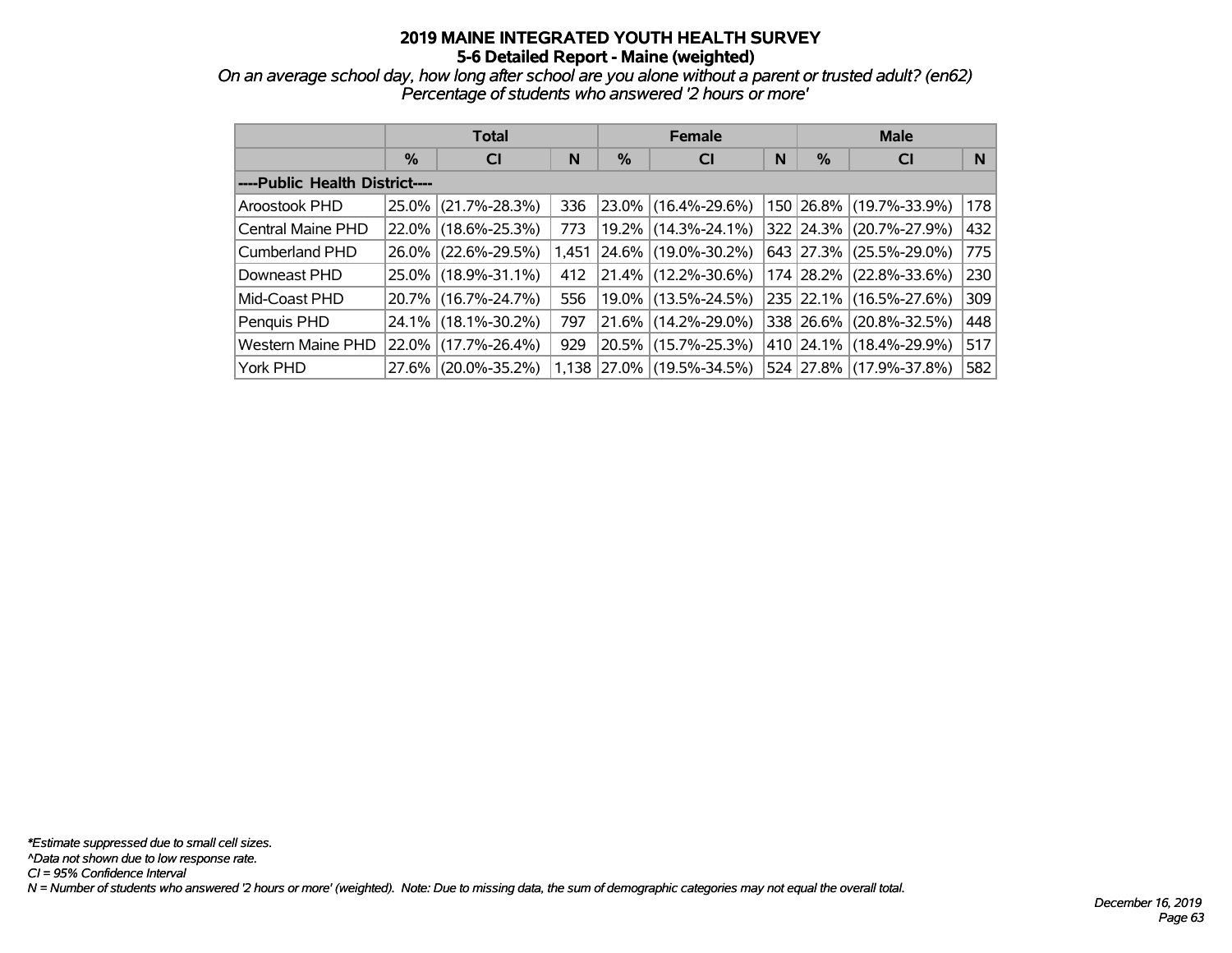*Percentage of students who drank 100% fruit juice and/or ate fruit two or more times yesterday (enfruit\_2)*

|                                           | <b>Total</b> |                        |        |          | <b>Female</b>                                        |        | <b>Male</b> |                                    |        |
|-------------------------------------------|--------------|------------------------|--------|----------|------------------------------------------------------|--------|-------------|------------------------------------|--------|
|                                           | %            | CI                     | N      | %        | <b>CI</b>                                            | N      | %           | <b>CI</b>                          | N      |
|                                           |              |                        |        |          |                                                      |        |             |                                    |        |
| Total                                     |              | 70.0% (68.5%-71.5%)    |        |          | 18,204 71.4% (69.5%-73.4%) 8,840 68.9% (66.9%-70.9%) |        |             |                                    | 9,043  |
| ----Age----                               |              |                        |        |          |                                                      |        |             |                                    |        |
| 10 or younger                             | 68.8%        | $(66.5\% - 71.2\%)$    | 4,849  | $69.9\%$ | $(66.1\% - 73.8\%)$                                  |        |             | $ 2,582 67.6\%  (63.5\% - 71.7\%)$ | 2,215  |
| 11                                        | 71.1%        | $(69.1\% - 73.0\%)$    | 9,002  |          | 72.7% (69.9%-75.5%)                                  |        |             | $ 4,334 70.0\%  (67.7\% -72.3\%)$  | 4,523  |
| 12 or older                               |              | $69.0\%$ (66.1%-71.8%) | 4,278  |          | 70.8% (67.4%-74.2%)                                  |        |             | $1,920$ 67.8% (64.1%-71.5%)        | 2,282  |
| ----Grade----                             |              |                        |        |          |                                                      |        |             |                                    |        |
| Grade 5                                   | 69.6%        | $(67.5\% - 71.6\%)$    | 8,768  | 71.0%    | $(68.1\% - 73.8\%)$                                  | 4,271  |             | $ 68.3\%  (65.2\% - 71.4\%)$       | 4,369  |
| Grade 6                                   |              | 70.4% (68.4%-72.4%)    | 9,221  |          | 71.7% (69.3%-74.1%)                                  |        |             | 4,508   69.5%   (67.2%-71.8%)      | 4,576  |
| ----Hispanic Ethnicity----                |              |                        |        |          |                                                      |        |             |                                    |        |
| Hispanic                                  |              | 73.6% (65.4%-81.8%)    | 376    | 75.4%    | $(65.6\% - 85.3\%)$                                  | 208    | 71.0%       | $(56.0\% - 86.0\%)$                | 165    |
| Non-Hispanic                              |              | 69.7% (68.0%-71.3%)    |        |          | 14,173 71.2% (69.2%-73.3%)                           | 6,997  |             | $ 68.6\%  (66.2\% - 70.9\%)$       | 7,006  |
| ----Race----                              |              |                        |        |          |                                                      |        |             |                                    |        |
| American Indian or Alaskan Native         |              | 75.6% (67.4%-83.8%)    | 490    | 74.5%    | $(61.1\% - 87.9\%)$                                  | 188    | 75.4%       | $(66.9\% - 83.8\%)$                | 281    |
| Asian                                     |              | 77.6% (68.9%-86.3%)    | 244    | 78.4%    | $(63.9\% - 93.0\%)$                                  | 100    | 77.3%       | $(67.3\% - 87.2\%)$                | 141    |
| <b>Black or African American</b>          | 76.7%        | $(70.6\% - 82.7\%)$    | 536    | 74.5%    | $(64.1\% - 84.8\%)$                                  | 246    | 78.3%       | $(72.6\% - 84.1\%)$                | 285    |
| Native Hawaiian or Other Pacific Islander |              | 73.3% (46.8%-99.7%)    | 41     | $\ast$   | $\ast$                                               | $\ast$ | *           | $\ast$                             | $\ast$ |
| White                                     |              | 69.5% (67.8%-71.2%)    | 15,248 | 71.3%    | $(69.2\% - 73.4\%)$                                  | 7,552  | 68.2%       | $(65.9\% - 70.6\%)$                | 7,520  |
| Multiple Races                            |              | 75.3% (69.7%-80.9%)    | 697    |          | 75.4% (68.6%-82.2%)                                  | 348    |             | 75.7% (68.2%-83.1%)                | 338    |

*CI = 95% Confidence Interval*

*N = Number of students who drank 100% fruit juice and/or ate fruit two or more times yesterday (weighted). Note: Due to missing data, the sum of demographic categories may not equal the overall total.*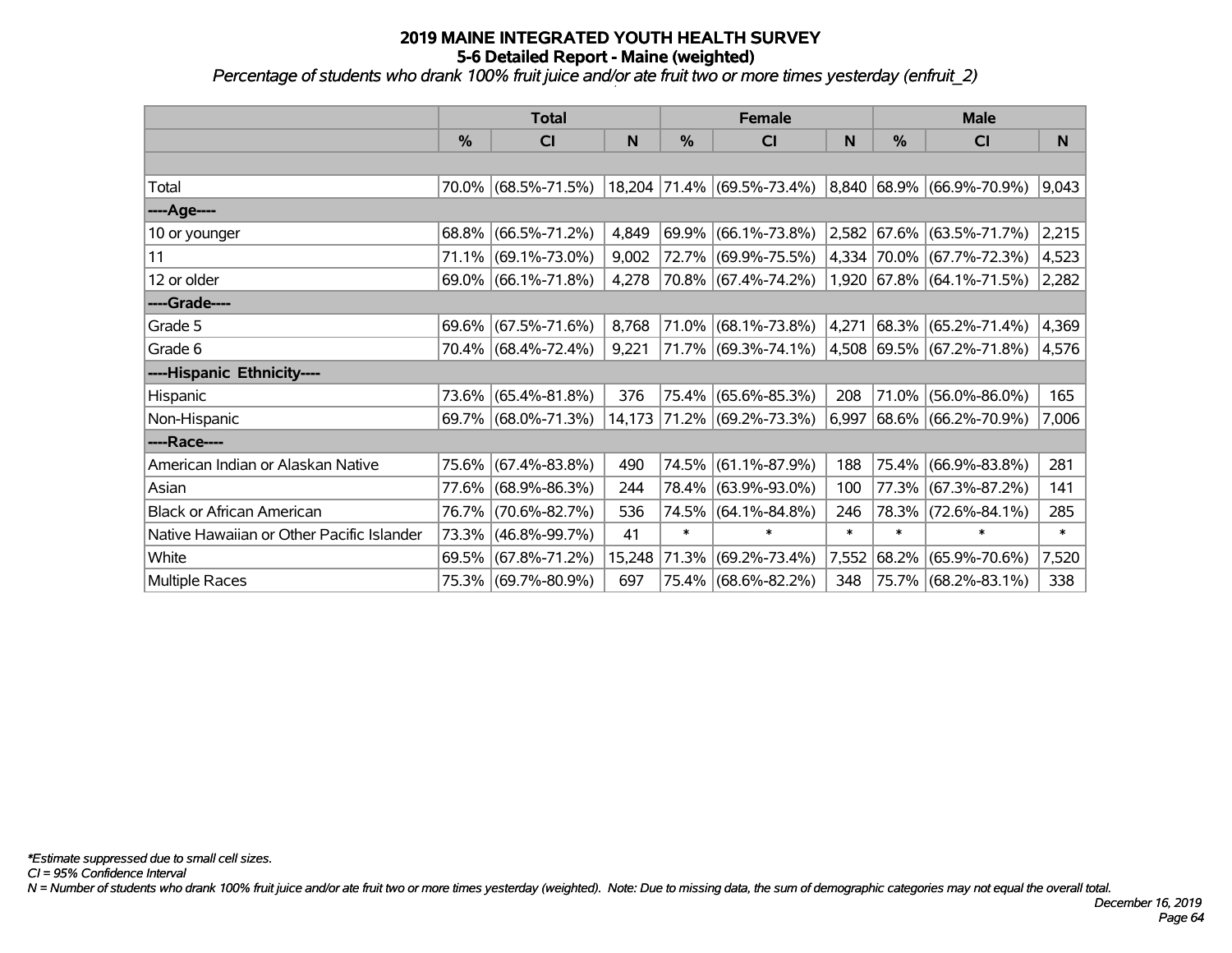*Percentage of students who drank 100% fruit juice and/or ate fruit two or more times yesterday (enfruit\_2)*

|                                |               | <b>Total</b>        |       |             | <b>Female</b>             |       | <b>Male</b> |                     |       |  |
|--------------------------------|---------------|---------------------|-------|-------------|---------------------------|-------|-------------|---------------------|-------|--|
|                                | $\frac{0}{0}$ | <b>CI</b><br>N      |       | %           | <b>CI</b>                 | N     | %           | <b>CI</b>           | N     |  |
| ----Public Health District---- |               |                     |       |             |                           |       |             |                     |       |  |
| Aroostook PHD                  | 61.6%         | $(56.6\% - 66.6\%)$ | 801   | 65.0%       | $(58.3\% - 71.7\%)$       | 414   | 58.0%       | $(50.6\% - 65.4\%)$ | 367   |  |
| Central Maine PHD              | 73.1%         | $(68.8\% - 77.5\%)$ | 2,519 | 73.7%       | $(68.2\% - 79.1\%)$       |       | 1,218 73.1% | $(67.7\% - 78.6\%)$ | 1,270 |  |
| Cumberland PHD                 | 72.5%         | $(70.3\% - 74.8\%)$ |       |             | 4,069 72.4% (68.8%-75.9%) | 1.905 | $ 72.4\% $  | $(69.6\% - 75.3\%)$ | 2,067 |  |
| Downeast PHD                   | 70.0%         | $(64.9\% - 75.1\%)$ |       | 1,141 72.1% | $(66.3\% - 77.8\%)$       | 574   | $68.6\%$    | $(62.8\% - 74.4\%)$ | 555   |  |
| Mid-Coast PHD                  | 71.8%         | $(67.4\% - 76.2\%)$ |       | 1,923 74.7% | $(69.6\% - 79.9\%)$       | 925   | 70.0%       | $(64.0\% - 75.9\%)$ | 977   |  |
| Penquis PHD                    | 67.3%         | $(64.6\% - 70.0\%)$ | 2.190 | $ 68.3\% $  | $(64.0\% - 72.6\%)$       | 1,039 | 67.0%       | $(63.3\% - 70.6\%)$ | 1,122 |  |
| Western Maine PHD              | 67.4%         | $(64.9\% - 70.0\%)$ | 2.747 | 70.6%       | $(66.2\% - 75.0\%)$       | 1,418 | 63.9%       | $(58.1\% - 69.7\%)$ | 1,277 |  |
| York PHD                       | 71.1%         | $(68.7\% - 73.4\%)$ |       | 2.878 72.3% | $(65.8\% - 78.7\%)$       | 1,390 | $ 69.4\% $  | $(62.6\% - 76.2\%)$ | 1,420 |  |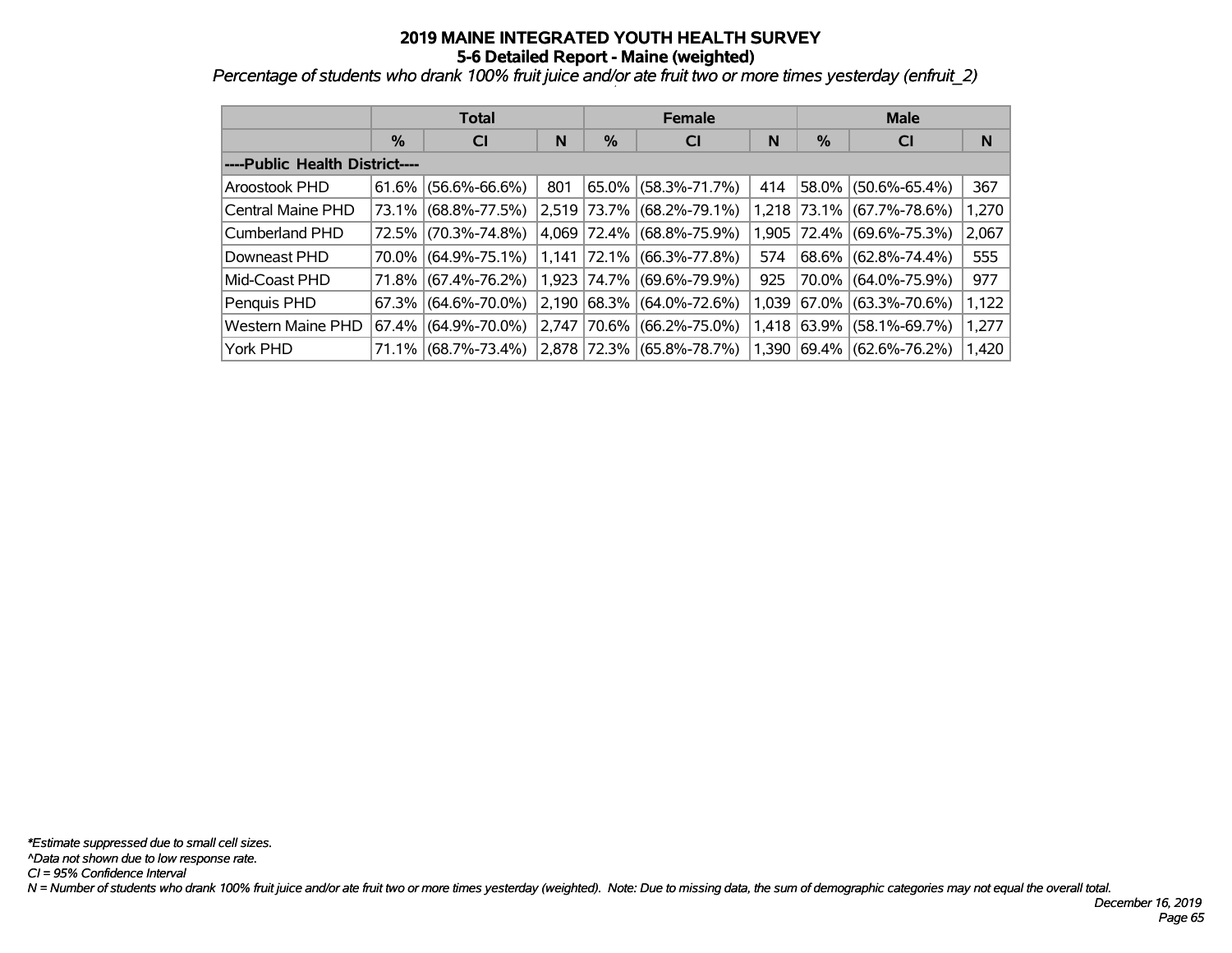# **2019 MAINE INTEGRATED YOUTH HEALTH SURVEY 5-6 Detailed Report - Maine (weighted)** *Percentage of students who consumed less than 1 fruit or 100% fruit juice yesterday (enonefrt) '*

|                                           | <b>Total</b> |                     |        | <b>Female</b> |                       | <b>Male</b> |        |                                                                        |        |
|-------------------------------------------|--------------|---------------------|--------|---------------|-----------------------|-------------|--------|------------------------------------------------------------------------|--------|
|                                           | %            | CI                  | N      | $\frac{0}{0}$ | C <sub>l</sub>        | N           | %      | CI                                                                     | N      |
|                                           |              |                     |        |               |                       |             |        |                                                                        |        |
| Total                                     | 11.9%        | $(10.7\% - 13.0\%)$ | 3,085  | 9.9%          |                       |             |        | $\vert$ (8.6%-11.1%) $\vert$ 1,221 $\vert$ 13.5% $\vert$ (11.8%-15.2%) | 1,777  |
| ----Age----                               |              |                     |        |               |                       |             |        |                                                                        |        |
| 10 or younger                             | 12.3%        | $(10.6\% - 14.0\%)$ | 866    | 9.3%          | $(6.8\% - 11.8\%)$    | 342         |        | 15.7% (12.7%-18.6%)                                                    | 514    |
| 11                                        | 11.3%        | $(9.9\% - 12.6\%)$  | 1,425  | 9.7%          | $(8.0\% - 11.4\%)$    | 579         |        | 12.4% (10.4%-14.3%)                                                    | 798    |
| 12 or older                               | 12.5%        | $(10.4\% - 14.7\%)$ | 779    |               | $11.0\%$ (8.7%-13.3%) | 298         |        | 13.7% (10.7%-16.6%)                                                    | 460    |
| ----Grade----                             |              |                     |        |               |                       |             |        |                                                                        |        |
| Grade 5                                   | 12.4%        | $(10.9\% - 13.9\%)$ | 1,558  | 9.9%          | $(8.1\% - 11.8\%)$    | 598         | 14.6%  | $(12.1\% - 17.0\%)$                                                    | 933    |
| Grade 6                                   | 11.3%        | $(9.8\% - 12.8\%)$  | 1,481  | 9.9%          | $(8.2\% - 11.6\%)$    | 623         |        | $12.4\%$ (10.4%-14.4%)                                                 | 815    |
| ----Hispanic Ethnicity----                |              |                     |        |               |                       |             |        |                                                                        |        |
| Hispanic                                  | 11.0%        | $(6.2\% - 15.8\%)$  | 56     | 14.5%         | $(7.0\% - 22.0\%)$    | 40          | 7.1%   | $(2.1\% - 12.0\%)$                                                     | 16     |
| Non-Hispanic                              | 11.9%        | $(10.6\% - 13.2\%)$ | 2,422  | 9.9%          | $(8.5\% - 11.4\%)$    | 977         |        | 13.6% (11.7%-15.4%)                                                    | 1,387  |
| ----Race----                              |              |                     |        |               |                       |             |        |                                                                        |        |
| American Indian or Alaskan Native         | 11.1%        | $(5.4\% - 16.8\%)$  | 72     | 14.3%         | $(1.8\% - 26.9\%)$    | 36          | 9.6%   | $(4.1\% - 15.1\%)$                                                     | 36     |
| Asian                                     | 7.2%         | $(2.9\% - 11.5\%)$  | 23     | $\ast$        | $\ast$                | $\ast$      | $\ast$ | $\ast$                                                                 | $\ast$ |
| <b>Black or African American</b>          | 8.7%         | $(4.8\% - 12.7\%)$  | 61     | 8.1%          | $(1.0\% - 15.3\%)$    | 27          | 9.4%   | $(4.5\% - 14.3\%)$                                                     | 34     |
| Native Hawaiian or Other Pacific Islander | $\ast$       | $\ast$              | $\ast$ | $\ast$        | $\ast$                | $\ast$      | $\ast$ | $\ast$                                                                 | $\ast$ |
| White                                     | 12.0%        | $(10.8\% - 13.2\%)$ | 2,625  | 9.7%          | $(8.4\% - 11.0\%)$    | 1,028       | 13.9%  | $(11.9\% - 15.8\%)$                                                    | 1,527  |
| <b>Multiple Races</b>                     | 9.6%         | $(5.7\% - 13.4\%)$  | 89     |               | $11.1\%$ (5.9%-16.3%) | 51          | 8.3%   | $(3.2\% - 13.5\%)$                                                     | 37     |

*N = Number of students who consumed less than 1 fruit or 100% fruit juice yesterday (weighted). Note: Due to missing data, the sum of demographic categories may not equal the overall total.*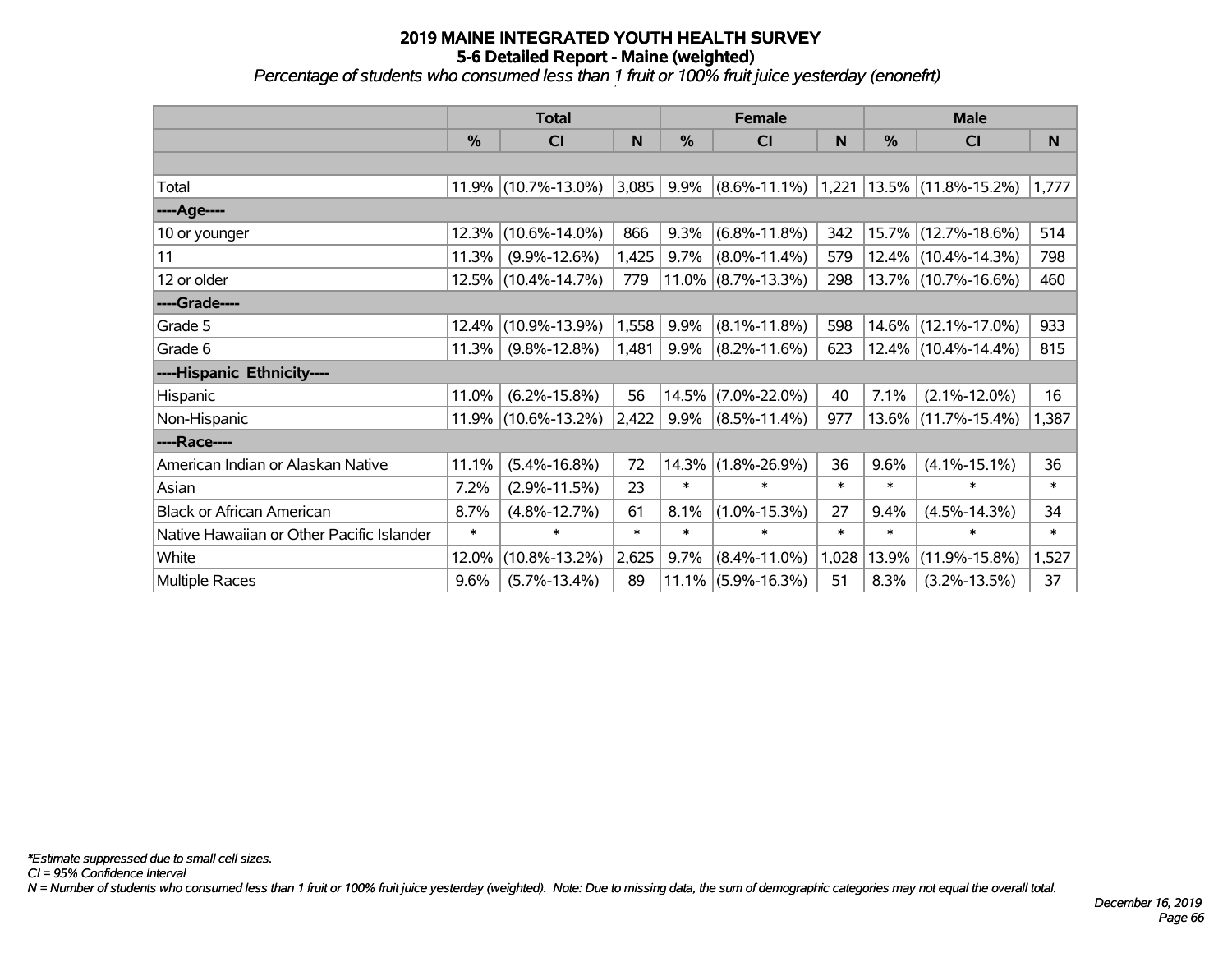*Percentage of students who consumed less than 1 fruit or 100% fruit juice yesterday (enonefrt) '*

|                                |               | <b>Total</b>        |     |           | <b>Female</b>       |            | <b>Male</b> |                     |     |  |
|--------------------------------|---------------|---------------------|-----|-----------|---------------------|------------|-------------|---------------------|-----|--|
|                                | $\frac{9}{6}$ | <b>CI</b>           | N   | %         | <b>CI</b>           | N          | %           | <b>CI</b>           | N   |  |
| ----Public Health District---- |               |                     |     |           |                     |            |             |                     |     |  |
| Aroostook PHD                  | 17.1%         | $(13.4\% - 20.9\%)$ |     | 223 14.8% | $(10.6\% - 19.0\%)$ | 94         | $ 20.3\% $  | $(14.3\% - 26.3\%)$ | 128 |  |
| Central Maine PHD              | 10.9%         | $(8.4\% - 13.4\%)$  | 376 | 8.5%      | $(5.8\% - 11.3\%)$  | 141        | 13.2%       | $(9.8\% - 16.5\%)$  | 228 |  |
| <b>Cumberland PHD</b>          | 9.8%          | $(8.5\% - 11.1\%)$  | 550 | $8.6\%$   | $(6.8\% - 10.5\%)$  | 227        | 10.7%       | $(8.4\% - 13.0\%)$  | 304 |  |
| Downeast PHD                   | 12.4%         | $(8.3\% - 16.5\%)$  | 202 | 7.8%      | $(4.8\% - 10.8\%)$  | 62         | 16.0%       | $(9.6\% - 22.5\%)$  | 130 |  |
| Mid-Coast PHD                  | 10.4%         | $(8.1\% - 12.7\%)$  | 280 | 8.6%      | $(6.2\% - 11.0\%)$  | $106 \mid$ | 11.2%       | $(8.0\% - 14.5\%)$  | 157 |  |
| Penquis PHD                    | 15.0%         | $(11.0\% - 19.0\%)$ |     | 487 11.5% | $(7.4\% - 15.7\%)$  | 175        | $ 18.2\% $  | $(12.9\% - 23.5\%)$ | 304 |  |
| <b>Western Maine PHD</b>       | 13.4%         | $(11.8\% - 14.9\%)$ |     | 545 13.4% | $(9.6\% - 17.2\%)$  | 270        | 13.5%       | $(9.4\% - 17.6\%)$  | 270 |  |
| York PHD                       | 8.5%          | $(6.5\% - 10.5\%)$  | 345 | 7.9%      | $(4.7\% - 11.2\%)$  | 152        | $9.0\%$     | $(4.8\% - 13.2\%)$  | 184 |  |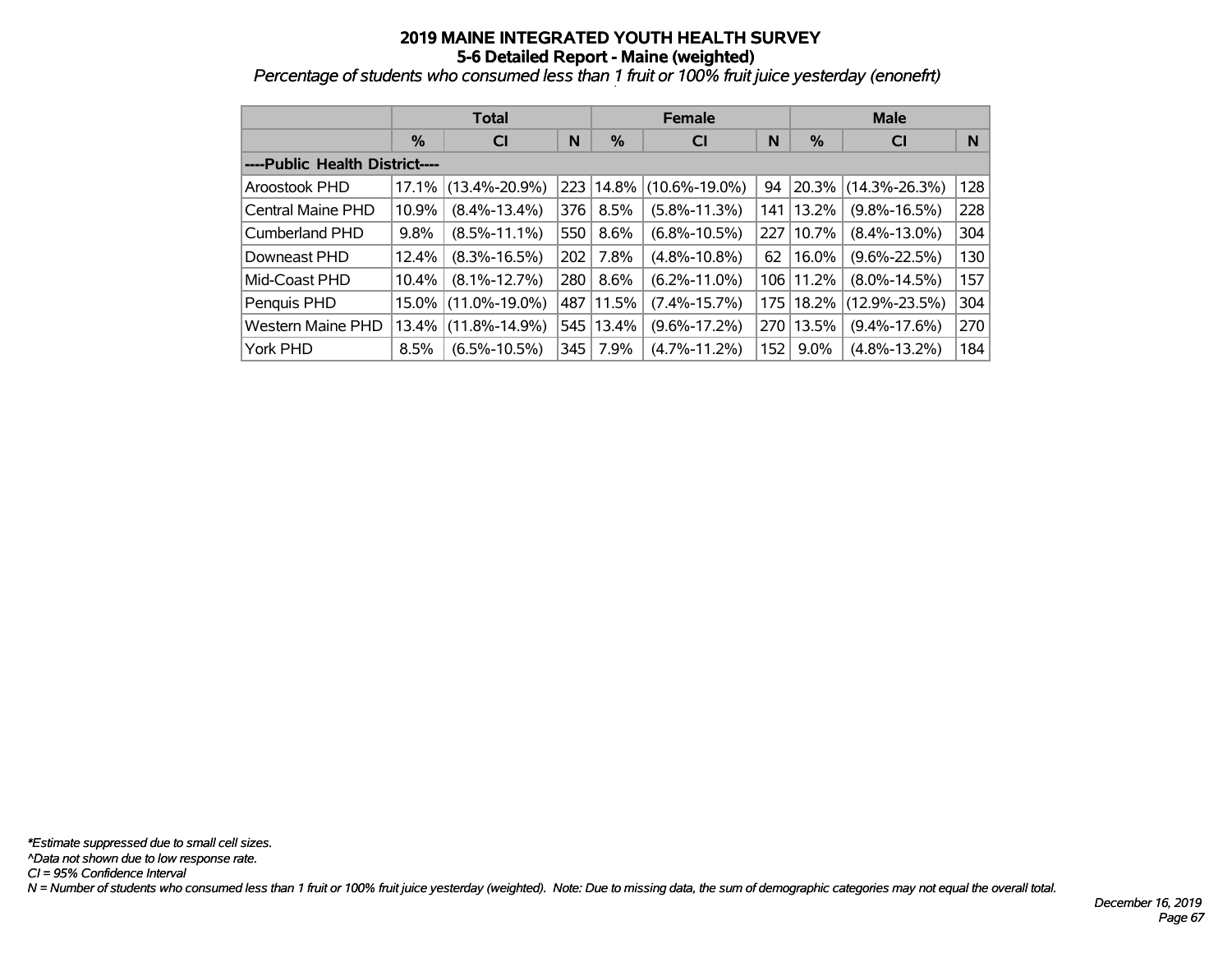*Yesterday, how many times did you eat vegetables, such as carrots, green salad, corn, or green beans? (Do not count french fries or other fried potatoes.) (enoneveg)*

*Percentage of students who ate vegetables less than 1 time yesterday*

|                                           | <b>Total</b> |                     |       |        | <b>Female</b>                                                                                       |        | <b>Male</b>   |                                 |        |
|-------------------------------------------|--------------|---------------------|-------|--------|-----------------------------------------------------------------------------------------------------|--------|---------------|---------------------------------|--------|
|                                           | $\%$         | CI                  | N     | %      | <b>CI</b>                                                                                           | N      | $\frac{0}{0}$ | <b>CI</b>                       | N      |
|                                           |              |                     |       |        |                                                                                                     |        |               |                                 |        |
| Total                                     |              | 23.2% (21.7%-24.8%) |       |        | $\vert 6,212 \vert 19.0\% \vert (17.2\% - 20.8\%) \vert 2,419 \vert 27.0\% \vert (25.0\% - 29.1\%)$ |        |               |                                 | 3,641  |
| ----Age----                               |              |                     |       |        |                                                                                                     |        |               |                                 |        |
| 10 or younger                             | 24.7%        | $(22.0\% - 27.4\%)$ | 1,793 |        | $19.1\%$ (15.7%-22.5%)                                                                              | 728    |               | $31.5\%$ (27.7%-35.3%)          | 1,061  |
| 11                                        |              | 23.1% (21.2%-24.9%) |       |        | $3,005$   19.2%   (16.6%-21.7%)                                                                     |        |               | 1,178 25.9% (23.5%-28.3%)       | 1,719  |
| 12 or older                               |              | 21.9% (19.6%-24.2%) |       |        | $(1,389 \mid 18.5\% \mid (16.1\% - 20.9\%)$                                                         | 513    |               | 25.1% (21.8%-28.4%)             | 861    |
| ----Grade----                             |              |                     |       |        |                                                                                                     |        |               |                                 |        |
| Grade 5                                   | 25.2%        | $(22.8\% - 27.6\%)$ |       |        | 3,295 20.0% (17.2%-22.8%)                                                                           | 1,251  |               | $30.0\%$ (26.8%-33.2%)          | 1,987  |
| Grade 6                                   |              | 21.4% (19.4%-23.4%) |       |        | $ 2,857 18.1\% $ (15.9%-20.4%)                                                                      |        |               | $1,164$   24.2%   (21.9%-26.6%) | 1,625  |
| ----Hispanic Ethnicity----                |              |                     |       |        |                                                                                                     |        |               |                                 |        |
| Hispanic                                  | 19.5%        | $(14.7\% - 24.3\%)$ | 104   |        | 16.2% (10.3%-22.2%)                                                                                 | 46     |               | 23.0% (14.7%-31.3%)             | 56     |
| Non-Hispanic                              |              | 23.1% (21.4%-24.7%) |       |        | 4,812   18.5%   (16.3%-20.7%)                                                                       |        |               | 1,860 27.3% (25.2%-29.3%)       | 2,859  |
| ----Race----                              |              |                     |       |        |                                                                                                     |        |               |                                 |        |
| American Indian or Alaskan Native         | 22.3%        | $(15.4\% - 29.2\%)$ | 147   |        | 23.7% (11.5%-35.8%)                                                                                 | 60     | 21.1%         | $(13.1\% - 29.2\%)$             | 81     |
| Asian                                     | 15.3%        | $(9.4\% - 21.3\%)$  | 48    | 6.7%   | $(0.5\% - 12.9\%)$                                                                                  | 9      | 21.7%         | $(9.7\% - 33.8\%)$              | 40     |
| <b>Black or African American</b>          | 23.5%        | $(18.3\% - 28.8\%)$ | 166   | 16.5%  | $(8.0\% - 25.0\%)$                                                                                  | 54     |               | 29.3% (22.7%-35.9%)             | 109    |
| Native Hawaiian or Other Pacific Islander | 14.0%        | $(1.0\% - 27.0\%)$  | 8     | $\ast$ | $\ast$                                                                                              | $\ast$ | $\ast$        | $\ast$                          | $\ast$ |
| White                                     | 23.3%        | $(21.5\% - 25.0\%)$ | 5,240 | 19.0%  | $(17.0\% - 21.0\%)$                                                                                 | 2,066  | 27.2%         | $(24.9\% - 29.4\%)$             | 3,073  |
| <b>Multiple Races</b>                     |              | 18.8% (12.9%-24.7%) | 181   | 15.2%  | $(8.7\% - 21.7\%)$                                                                                  | 73     |               | 21.8% (13.7%-29.9%)             | 101    |

*CI = 95% Confidence Interval*

*N = Number of students who ate vegetables less than 1 time yesterday (weighted). Note: Due to missing data, the sum of demographic categories may not equal the overall total.*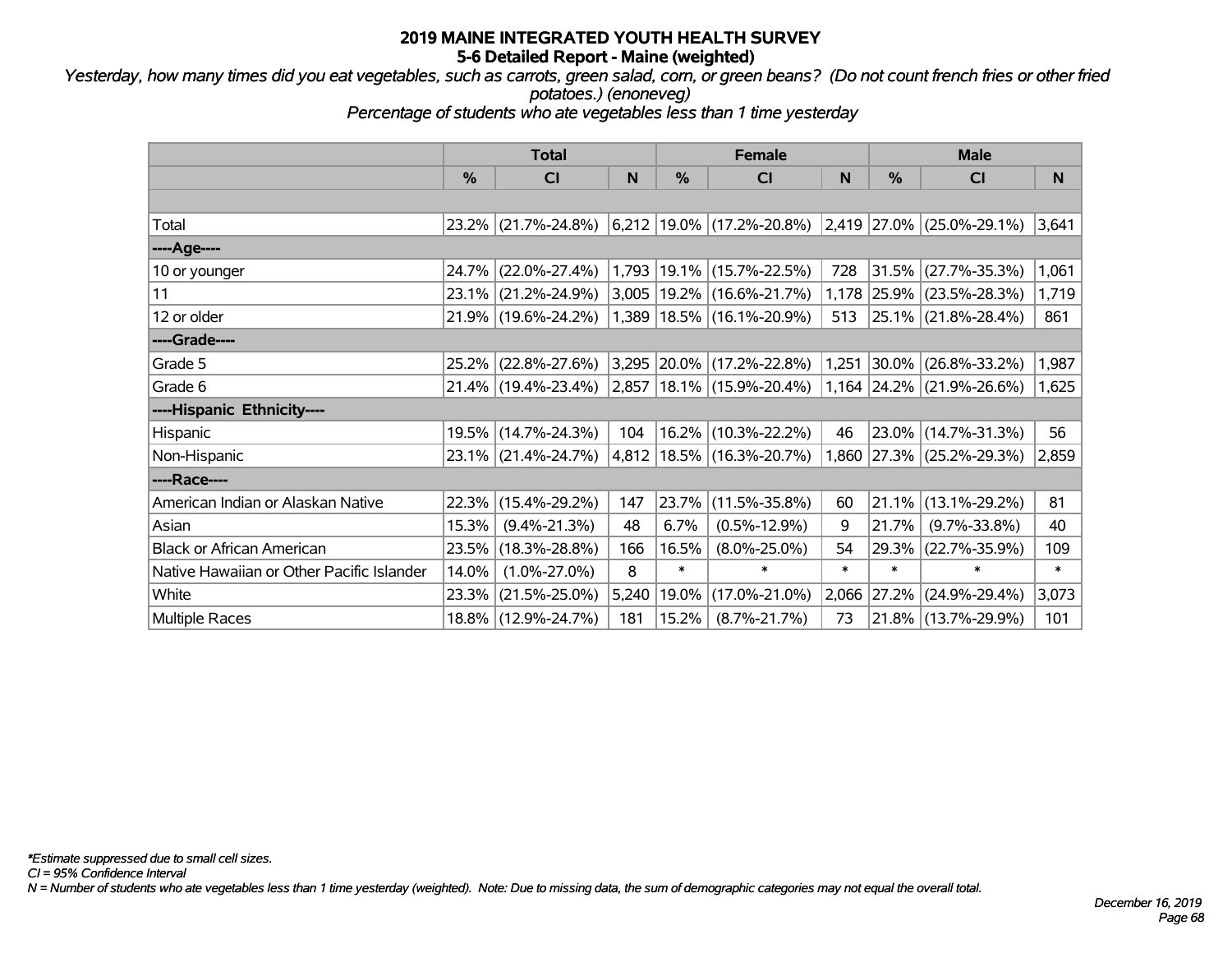#### *Yesterday, how many times did you eat vegetables, such as carrots, green salad, corn, or green beans? (Do not count french fries or other fried potatoes.) (enoneveg)*

*Percentage of students who ate vegetables less than 1 time yesterday*

|                                |          | <b>Total</b>        |       |          | <b>Female</b>       |   | <b>Male</b>   |                         |     |  |
|--------------------------------|----------|---------------------|-------|----------|---------------------|---|---------------|-------------------------|-----|--|
|                                | %        | <b>CI</b>           | N     | %        | <b>CI</b>           | N | $\frac{9}{6}$ | <b>CI</b>               | N   |  |
| ----Public Health District---- |          |                     |       |          |                     |   |               |                         |     |  |
| Aroostook PHD                  | $28.2\%$ | $(24.6\% - 31.8\%)$ | 379   | 28.4%    | $(22.8\% - 34.0\%)$ |   | 185 28.7%     | $(24.6\% - 32.8\%)$     | 190 |  |
| Central Maine PHD              | $23.9\%$ | $(19.4\% - 28.4\%)$ | 850   | $20.4\%$ | $(15.8\% - 25.0\%)$ |   | 350 26.6%     | $(21.0\% - 32.2\%)$     | 475 |  |
| <b>Cumberland PHD</b>          | $21.1\%$ | $(19.0\% - 23.1\%)$ | 1.197 | 17.3%    | $(14.9\% - 19.8\%)$ |   | 467 24.4%     | $(21.6\% - 27.2\%)$     | 699 |  |
| Downeast PHD                   | $21.4\%$ | $(15.8\% - 27.1\%)$ | 356   | $17.8\%$ | $(12.6\% - 23.1\%)$ |   |               | 146 24.4% (17.5%-31.2%) | 199 |  |
| Mid-Coast PHD                  | 21.5%    | $(18.2\% - 24.9\%)$ | 583   | $16.1\%$ | $(11.9\% - 20.4\%)$ |   | 204 25.8%     | $(21.3\% - 30.2\%)$     | 362 |  |
| Penquis PHD                    | $25.0\%$ | $(21.6\% - 28.5\%)$ | 839   | $19.6\%$ | $(15.6\% - 23.6\%)$ |   | 309 30.1%     | $(26.1\% - 34.2\%)$     | 515 |  |
| <b>Western Maine PHD</b>       | $26.1\%$ | $(20.3\% - 32.0\%)$ | 1,109 | 22.3%    | $(15.1\% - 29.6\%)$ |   | 458 30.4%     | $(23.5\% - 37.2\%)$     | 645 |  |
| York PHD                       | $20.4\%$ | $(16.9\% - 23.9\%)$ | 855   | 13.5%    | $(7.5\% - 19.5\%)$  |   |               | 266 26.3% (16.9%-35.6%) | 557 |  |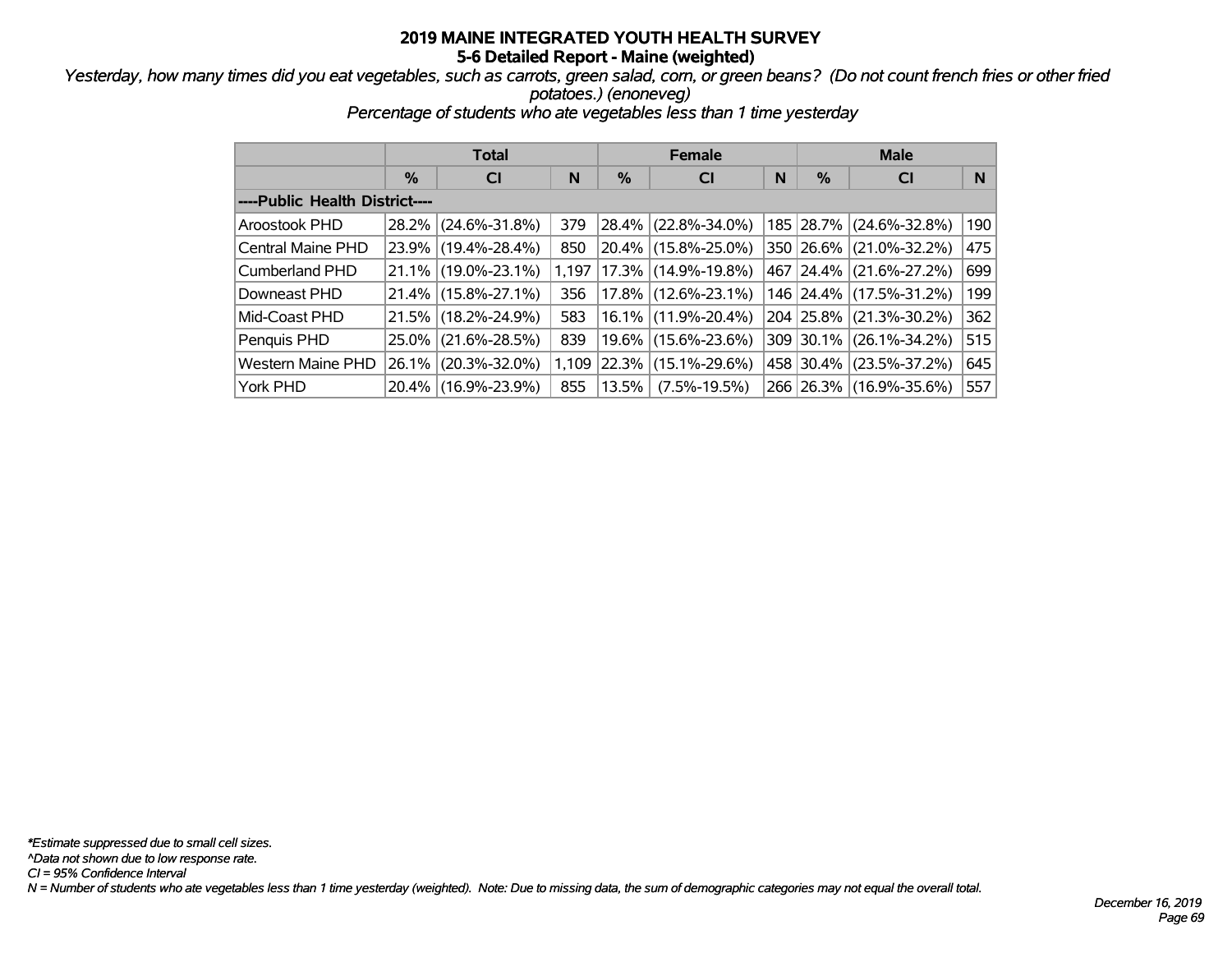#### **2019 MAINE INTEGRATED YOUTH HEALTH SURVEY 5-6 Detailed Report - Maine (weighted)** *Percentage of students who ate vegetables three or more times yesterday (enveg\_2)*

|                                           | <b>Total</b> |                        |       |               | <b>Female</b>                                       |              | <b>Male</b>   |                           |       |  |
|-------------------------------------------|--------------|------------------------|-------|---------------|-----------------------------------------------------|--------------|---------------|---------------------------|-------|--|
|                                           | $\%$         | C <sub>l</sub>         | N     | $\frac{0}{0}$ | CI                                                  | $\mathsf{N}$ | $\frac{0}{0}$ | <b>CI</b>                 | N     |  |
|                                           |              |                        |       |               |                                                     |              |               |                           |       |  |
| Total                                     |              | 27.3% (25.2%-29.3%)    |       |               | 7,288 28.8% (26.2%-31.5%) 3,674 25.8% (23.9%-27.7%) |              |               |                           | 3,472 |  |
| ----Age----                               |              |                        |       |               |                                                     |              |               |                           |       |  |
| 10 or younger                             | 25.2%        | $(22.5\% - 28.0\%)$    |       |               | 1,832 25.7% (22.2%-29.2%)                           | 979          |               | 24.7% (21.5%-28.0%)       | 833   |  |
| 11                                        |              | 27.9% (25.3%-30.4%)    |       |               | $3,633$   29.9%   (26.4%-33.5%)                     |              |               | 1,840 25.9% (23.0%-28.8%) | 1,717 |  |
| 12 or older                               |              | 28.3% (24.9%-31.6%)    |       |               | 1,790 30.7% (25.7%-35.7%)                           | 852          |               | $ 26.6\% $ (23.4%-29.8%)  | 912   |  |
| ----Grade----                             |              |                        |       |               |                                                     |              |               |                           |       |  |
| Grade 5                                   | 26.4%        | $(23.7\% - 29.0\%)$    | 3,447 |               | $ 26.7\% $ (23.4%-30.1%)                            |              | 1,669 25.9%   | $(23.1\% - 28.8\%)$       | 1,718 |  |
| Grade 6                                   |              | 28.2% (25.0%-31.4%)    |       |               | 3,766 30.9% (26.8%-35.0%)                           |              |               | 1,981 25.9% (23.2%-28.5%) | 1,734 |  |
| ----Hispanic Ethnicity----                |              |                        |       |               |                                                     |              |               |                           |       |  |
| Hispanic                                  | 30.5%        | $(24.2\% - 36.8\%)$    | 163   | 34.1%         | $(24.7\% - 43.6\%)$                                 | 97           | 26.8%         | $(17.0\% - 36.5\%)$       | 66    |  |
| Non-Hispanic                              |              | 27.5% (25.2%-29.8%)    |       |               | $5,745$ 29.3% (26.2%-32.4%)                         |              |               | 2,953 25.9% (23.8%-28.0%) | 2,712 |  |
| ----Race----                              |              |                        |       |               |                                                     |              |               |                           |       |  |
| American Indian or Alaskan Native         |              | 26.5% (18.9%-34.1%)    | 176   |               | 27.5% (17.8%-37.3%)                                 | 69           |               | 25.6% (17.6%-33.6%)       | 98    |  |
| Asian                                     | 45.2%        | $(38.0\% - 52.5\%)$    | 143   | 50.8%         | $(32.7\% - 68.8\%)$                                 | 65           | 42.0%         | $(31.8\% - 52.2\%)$       | 77    |  |
| <b>Black or African American</b>          | 30.3%        | $(21.4\% - 39.2\%)$    | 213   |               | 40.2% (26.5%-53.9%)                                 | 131          | 22.1%         | $(11.3\% - 32.8\%)$       | 82    |  |
| Native Hawaiian or Other Pacific Islander | 55.3%        | $(29.4\% - 81.2\%)$    | 31    | 66.4%         | $(35.2\% - 97.7\%)$                                 | 24           | 34.2%         | $(0.3\% - 68.1\%)$        | 7     |  |
| White                                     | 26.6%        | $(24.3\% - 28.8\%)$    | 5,984 | 28.1%         | $(25.3\% - 31.0\%)$                                 |              | 3,056 25.1%   | $(22.9\% - 27.3\%)$       | 2,843 |  |
| Multiple Races                            |              | $30.0\%$ (23.0%-37.0%) | 289   |               | 32.2% (21.6%-42.9%)                                 | 155          |               | 28.2% (16.8%-39.7%)       | 131   |  |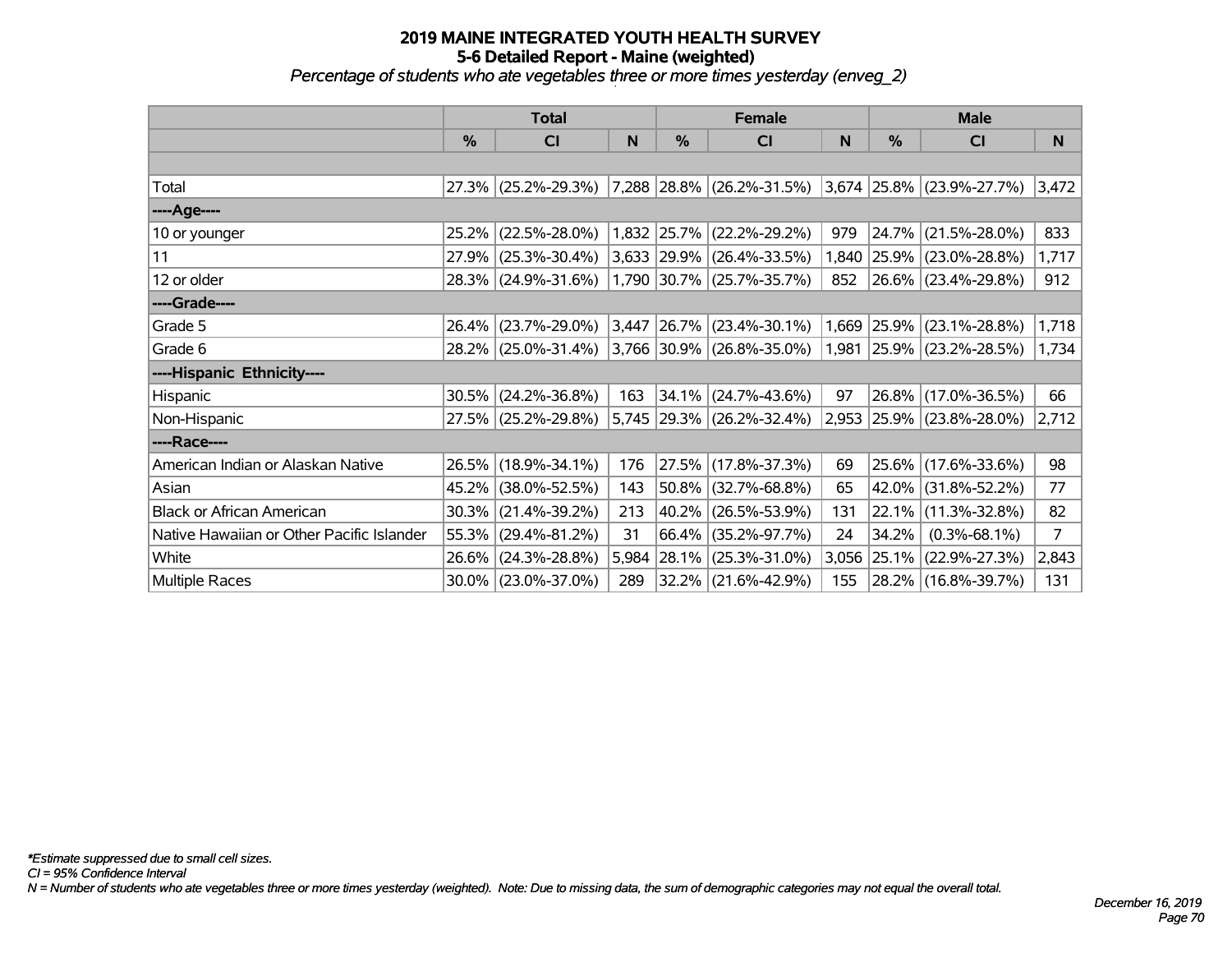*Percentage of students who ate vegetables three or more times yesterday (enveg\_2)*

|                                |          | <b>Total</b>        |       |       | <b>Female</b>          |   | <b>Male</b> |                     |     |  |
|--------------------------------|----------|---------------------|-------|-------|------------------------|---|-------------|---------------------|-----|--|
|                                | $\%$     | N<br><b>CI</b>      |       |       | <b>CI</b>              | N | %           | <b>CI</b>           | N   |  |
| ----Public Health District---- |          |                     |       |       |                        |   |             |                     |     |  |
| Aroostook PHD                  | $24.8\%$ | $(21.0\% - 28.7\%)$ | 334   |       | 19.1% (12.6%-25.6%)    |   | 125 29.6%   | $(23.1\% - 36.2\%)$ | 196 |  |
| Central Maine PHD              | $28.5\%$ | $(25.2\% - 31.9\%)$ | 1.015 | 29.9% | $(25.4\% - 34.5\%)$    |   | 513 27.5%   | $(23.8\% - 31.2\%)$ | 491 |  |
| <b>Cumberland PHD</b>          |          | 30.3% (26.0%-34.5%) | 1.719 | 32.0% | $(26.2\% - 37.8\%)$    |   | 863 28.5%   | $(23.6\% - 33.4\%)$ | 815 |  |
| Downeast PHD                   | $26.5\%$ | $(22.8\% - 30.3\%)$ | 441   | 24.3% | $(20.8\% - 27.8\%)$    |   | 199   28.8% | $(22.1\% - 35.5\%)$ | 235 |  |
| Mid-Coast PHD                  |          | 29.3% (24.5%-34.2%) | 796   |       | $31.4\%$ (25.4%-37.4%) |   | 396 27.6%   | $(23.1\% - 32.1\%)$ | 387 |  |
| Penquis PHD                    | $25.5\%$ | $(21.7\% - 29.4\%)$ | 855   |       | 29.6% (23.9%-35.4%)    |   | 468 22.0%   | $(18.7\% - 25.2\%)$ | 375 |  |
| <b>Western Maine PHD</b>       |          | 22.3% (16.8%-27.9%) | 948   |       | 23.3% (15.2%-31.3%)    |   | 477 21.1%   | $(16.4\% - 25.8\%)$ | 449 |  |
| York PHD                       |          | 29.1% (22.9%-35.2%) | 1.217 | 29.0% | $(21.9\% - 36.1\%)$    |   | 571 28.4%   | $(23.1\% - 33.6\%)$ | 601 |  |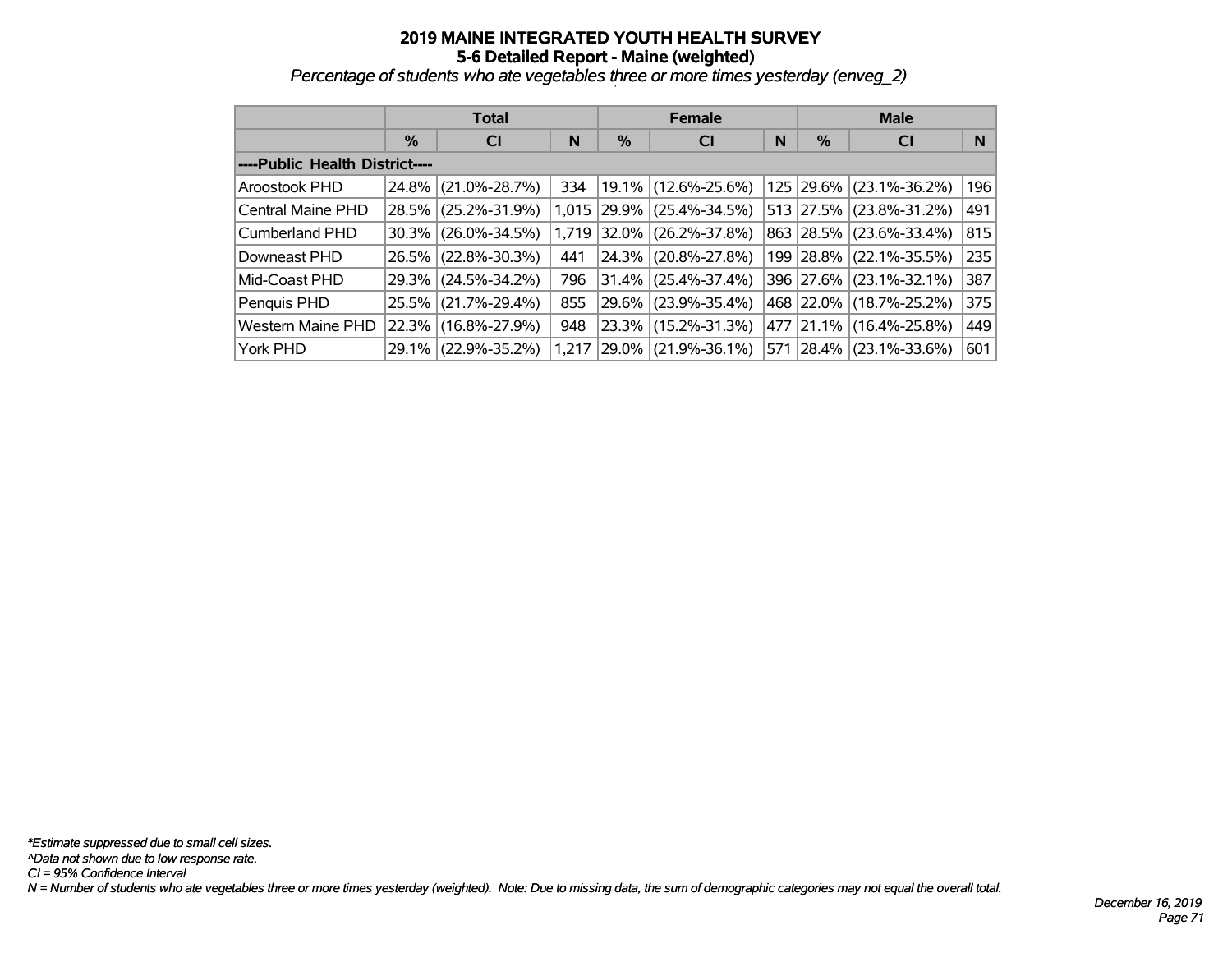*Percentage of students who drank 100% fruit juice, ate fruit and/or ate vegetables five or more times yesterday (enfrvg\_2) '*

|                                           | <b>Total</b>  |                        |       |               | <b>Female</b>                                        |        | <b>Male</b>      |                             |        |  |
|-------------------------------------------|---------------|------------------------|-------|---------------|------------------------------------------------------|--------|------------------|-----------------------------|--------|--|
|                                           | $\frac{0}{0}$ | CI                     | N     | $\frac{9}{6}$ | CI                                                   | N      | $\frac{0}{0}$    | CI                          | N      |  |
|                                           |               |                        |       |               |                                                      |        |                  |                             |        |  |
| Total                                     |               | 46.6% (44.5%-48.6%)    |       |               | 12,021 47.9% (45.5%-50.2%) 5,883 45.3% (43.0%-47.6%) |        |                  |                             | 5,897  |  |
| ----Age----                               |               |                        |       |               |                                                      |        |                  |                             |        |  |
| 10 or younger                             |               | 45.1% (42.2%-48.1%)    | 3,162 |               | 47.0% (42.7%-51.2%)                                  |        | 1,729 43.0%      | $(38.3\% - 47.7\%)$         | 1,399  |  |
| 11                                        |               | 47.0% (44.4%-49.6%)    | 5,898 |               | 47.9% (44.7%-51.1%)                                  |        |                  | 2,833 46.2% (43.5%-49.0%)   | 2,959  |  |
| 12 or older                               |               | 47.1% (43.9%-50.3%)    | 2,905 |               | 48.9% (44.9%-53.0%)                                  |        |                  | $1,319$ 45.5% (41.7%-49.4%) | 1,523  |  |
| ----Grade----                             |               |                        |       |               |                                                      |        |                  |                             |        |  |
| Grade 5                                   |               | 46.0% (43.4%-48.6%)    | 5,756 | 47.4%         | $(44.4\% - 50.3\%)$                                  |        | $ 2,836 44.6\% $ | $(41.0\% - 48.1\%)$         | 2,824  |  |
| Grade 6                                   |               | 46.8% (43.6%-50.0%)    | 6,089 |               | 48.0% (44.3%-51.8%) 2,996 45.8% (42.7%-48.9%)        |        |                  |                             | 2,995  |  |
| ----Hispanic Ethnicity----                |               |                        |       |               |                                                      |        |                  |                             |        |  |
| Hispanic                                  | 53.7%         | $(45.0\% - 62.3\%)$    | 274   |               | 58.9% (47.4%-70.3%)                                  | 162    | 47.8%            | $(34.8\% - 60.7\%)$         | 111    |  |
| Non-Hispanic                              |               | 46.3% (44.0%-48.7%)    | 9,371 |               | 47.8% (45.0%-50.6%)                                  |        |                  | 4,671 45.1% (42.4%-47.8%)   | 4,579  |  |
| ----Race----                              |               |                        |       |               |                                                      |        |                  |                             |        |  |
| American Indian or Alaskan Native         | $50.6\%$      | $(41.5\% - 59.7\%)$    | 326   |               | 50.7% (37.8%-63.7%)                                  | 126    | 48.0%            | $(37.3\% - 58.8\%)$         | 179    |  |
| Asian                                     |               | $61.4\%$ (52.2%-70.6%) | 192   |               | $67.0\%$ (45.4%-88.5%)                               | 84     | 58.5%            | $(46.0\% - 71.0\%)$         | 107    |  |
| <b>Black or African American</b>          | 56.5%         | $(50.5\% - 62.5\%)$    | 386   | 56.4%         | $(47.3\% - 65.5\%)$                                  | 184    | 56.7%            | $(49.6\% - 63.8\%)$         | 199    |  |
| Native Hawaiian or Other Pacific Islander | 82.3%         | $(68.5\% - 96.0\%)$    | 46    | $\ast$        | $\ast$                                               | $\ast$ | *                | $\ast$                      | $\ast$ |  |
| White                                     |               | 45.5% (43.2%-47.8%)    | 9,907 | 46.7%         | $(44.2\% - 49.2\%)$                                  | 4,914  | $ 44.6\% $       | $(41.9\% - 47.3\%)$         | 4,875  |  |
| Multiple Races                            |               | 53.7% (46.0%-61.4%)    | 497   |               | 57.3% (47.8%-66.7%)                                  | 264    |                  | 49.5% (40.0%-59.0%)         | 221    |  |

*\*Estimate suppressed due to small cell sizes.*

*CI = 95% Confidence Interval*

*N = Number of students who drank 100% fruit juice, ate fruit and/or ate vegetables five or more times yesterday (weighted). Note: Due to missing data, the sum of demographic categories may not equal the overall total.*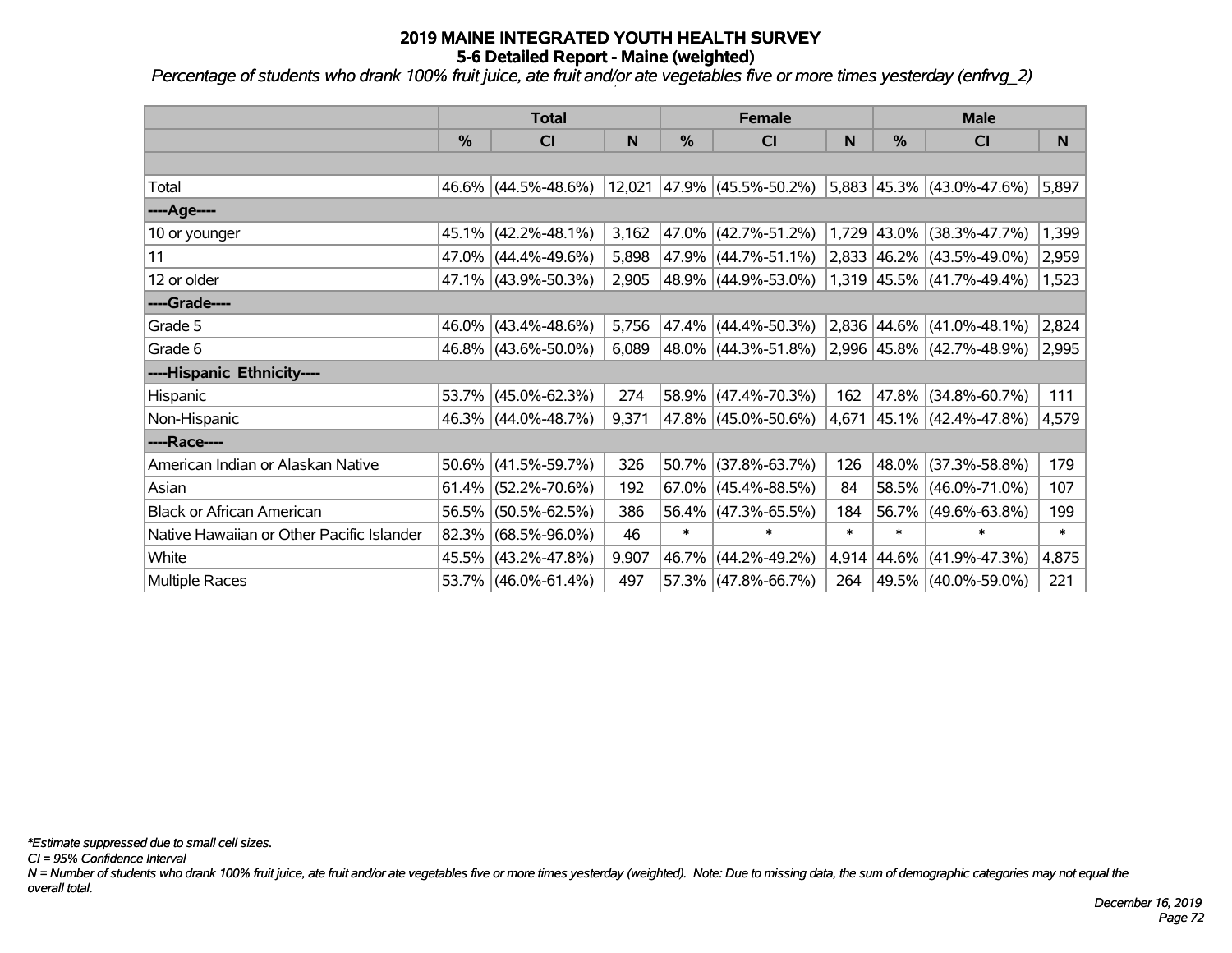*Percentage of students who drank 100% fruit juice, ate fruit and/or ate vegetables five or more times yesterday (enfrvg\_2)*

|                                |          | <b>Total</b>        |       |       | <b>Female</b>        |       | <b>Male</b> |                     |       |  |
|--------------------------------|----------|---------------------|-------|-------|----------------------|-------|-------------|---------------------|-------|--|
|                                | %        | <b>CI</b>           | N     | %     | <b>CI</b>            | N     | %           | <b>CI</b>           | N     |  |
| ----Public Health District---- |          |                     |       |       |                      |       |             |                     |       |  |
| Aroostook PHD                  | 40.8%    | $(35.3\% - 46.2\%)$ | 527   | 37.2% | $(28.1\% - 46.3\%)$  | 235   | 43.6%       | $(37.2\% - 50.0\%)$ | 274   |  |
| Central Maine PHD              | 47.5%    | $(43.9\% - 51.0\%)$ | 1,625 | 47.6% | $(43.4\% - 51.8\%)$  | 782   | 47.5%       | $(42.5\% - 52.4\%)$ | 819   |  |
| Cumberland PHD                 | 50.9%    | $(47.1\% - 54.7\%)$ | 2,827 | 52.9% | $(48.5\% - 57.3\%)$  | 1,388 | $ 48.8\% $  | $(44.7\% - 52.9\%)$ | 1,372 |  |
| Downeast PHD                   |          | 47.4% (43.1%-51.8%) | 764   | 49.9% | $(44.0\% - 55.7\%)$  | 394   | 45.5%       | $(38.3\% - 52.7\%)$ | 362   |  |
| Mid-Coast PHD                  |          | 47.8% (42.5%-53.2%) | 1.270 | 50.6% | $(44.6\% - 56.5\%)$  | 623   | 45.9%       | $(40.0\% - 51.8\%)$ | 633   |  |
| Penquis PHD                    | $43.6\%$ | $(40.2\% - 47.1\%)$ | 1,408 | 44.9% | $(39.6\% - 50.2\%)$  | 676   | 42.9%       | $(39.9\% - 45.9\%)$ | 713   |  |
| <b>Western Maine PHD</b>       | 41.7%    | $(35.8\% - 47.5\%)$ | 1,692 | 44.0% | $(39.4\% - 48.5\%)$  | 883   | 38.7%       | $(30.4\% - 47.0\%)$ | 768   |  |
| York PHD                       |          | 48.5% (44.5%-52.6%) | 1,953 |       | 49.6%  (45.9%-53.4%) | 942   | 46.5%       | $(40.0\% - 53.0\%)$ | 951   |  |

*N = Number of students who drank 100% fruit juice, ate fruit and/or ate vegetables five or more times yesterday (weighted). Note: Due to missing data, the sum of demographic categories may not equal the overall total. CI = 95% Confidence Interval ^Data not shown due to low response rate. \*Estimate suppressed due to small cell sizes.*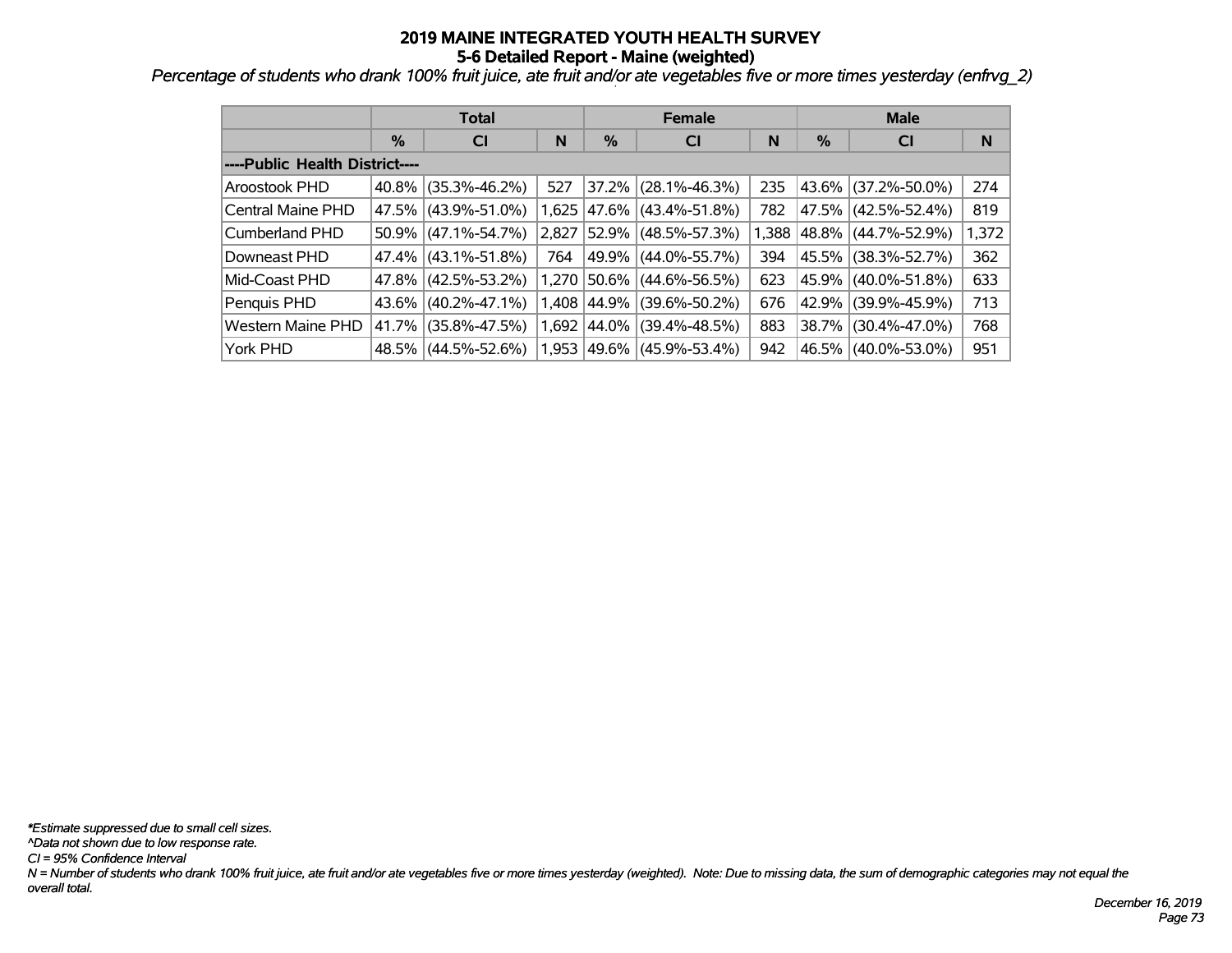*Yesterday, how many times did you drink a can, bottle, or glass of soda, sports drink, energy drink, or other sugar-sweetened beverage such as Gatorade, Red Bull, lemonade, sweetened tea or coffee drinks, flavored milk, Snapple, or Sunny D? (Do not count diet soda, other diet drinks, or 100% fruit juice.) (en66)*

*Percentage of students who answered at least one time yesterday*

|                                           | <b>Total</b>  |                        |        |   | <b>Female</b>                                        |             | <b>Male</b> |                             |                   |
|-------------------------------------------|---------------|------------------------|--------|---|------------------------------------------------------|-------------|-------------|-----------------------------|-------------------|
|                                           | $\frac{0}{0}$ | CI                     | N      | % | CI                                                   | $\mathbf N$ | $\%$        | CI                          | N                 |
|                                           |               |                        |        |   |                                                      |             |             |                             |                   |
| Total                                     |               | 58.9% (56.9%-60.9%)    |        |   | 15,776 56.9% (53.9%-59.9%) 7,262 60.9% (58.6%-63.2%) |             |             |                             | 8,212             |
| ----Age----                               |               |                        |        |   |                                                      |             |             |                             |                   |
| 10 or younger                             | 54.7%         | $(51.0\% - 58.4\%)$    | 3,968  |   | 50.8% (45.3%-56.3%)                                  |             |             | 1,934 59.9% (55.1%-64.8%)   | 2,017             |
| 11                                        |               | $60.5\%$ (58.2%-62.8%) | 7,916  |   | 59.4% (56.5%-62.4%)                                  |             |             | 3,661 61.2% (58.2%-64.2%)   | 4,070             |
| 12 or older                               |               | $60.4\%$ (57.6%-63.2%) | 3,841  |   | 59.8% (56.6%-62.9%)                                  |             |             | $1,662$ 61.2% (57.3%-65.1%) | 2,108             |
| ----Grade----                             |               |                        |        |   |                                                      |             |             |                             |                   |
| Grade 5                                   | 57.5%         | $(54.1\% - 60.9\%)$    | 7,518  |   | 53.9% (49.1%-58.7%)                                  |             |             | 3,359 60.8% (57.3%-64.4%)   | 4,031             |
| Grade 6                                   |               | $60.3\%$ (58.5%-62.2%) | 8,093  |   | 60.0% (57.5%-62.5%)                                  |             |             | $3,868$ 60.7% (57.7%-63.6%) | 4,081             |
| ----Hispanic Ethnicity----                |               |                        |        |   |                                                      |             |             |                             |                   |
| Hispanic                                  |               | $69.9\%$ (63.1%-76.6%) | 372    |   | 68.4% (58.3%-78.5%)                                  | 194         |             | 71.1% (62.8%-79.4%)         | 174               |
| Non-Hispanic                              |               | 60.0% (58.0%-61.9%)    |        |   | 12,531 58.2% (55.8%-60.6%)                           |             |             | 5,869 61.7% (59.2%-64.3%)   | 6,472             |
| ----Race----                              |               |                        |        |   |                                                      |             |             |                             |                   |
| American Indian or Alaskan Native         |               | $57.6\%$ (48.7%-66.4%) | 380    |   | $51.2\%$ (39.7%-62.6%)                               | 130         |             | $63.2\%$ (52.1%-74.2%)      | 240               |
| Asian                                     |               | $63.3\%$ (52.6%-74.0%) | 201    |   | $68.4\%$ (55.4%-81.3%)                               | 89          |             | 59.9% (47.6%-72.2%)         | 110               |
| <b>Black or African American</b>          |               | 57.9% (50.2%-65.6%)    | 417    |   | 57.1% (47.0%-67.3%)                                  | 189         |             | 58.5% (49.5%-67.5%)         | 225               |
| Native Hawaiian or Other Pacific Islander |               | 56.6% (35.0%-78.3%)    | 32     |   | $53.3\%$ (23.6%-83.1%)                               | 20          | 62.9%       | $(38.1\% - 87.8\%)$         | $12 \overline{ }$ |
| White                                     |               | 59.0% (57.0%-61.0%)    | 13,305 |   | 56.9% (54.0%-59.7%)                                  | 6,186       | $ 61.2\% $  | $(58.9\% - 63.5\%)$         | 6,934             |
| Multiple Races                            |               | 59.6% (51.0%-68.2%)    | 575    |   | 68.3% (60.4%-76.2%)                                  | 329         |             | 49.6% (37.4%-61.8%)         | 231               |

*CI = 95% Confidence Interval*

*N = Number of students who answered at least one time yesterday (weighted). Note: Due to missing data, the sum of demographic categories may not equal the overall total.*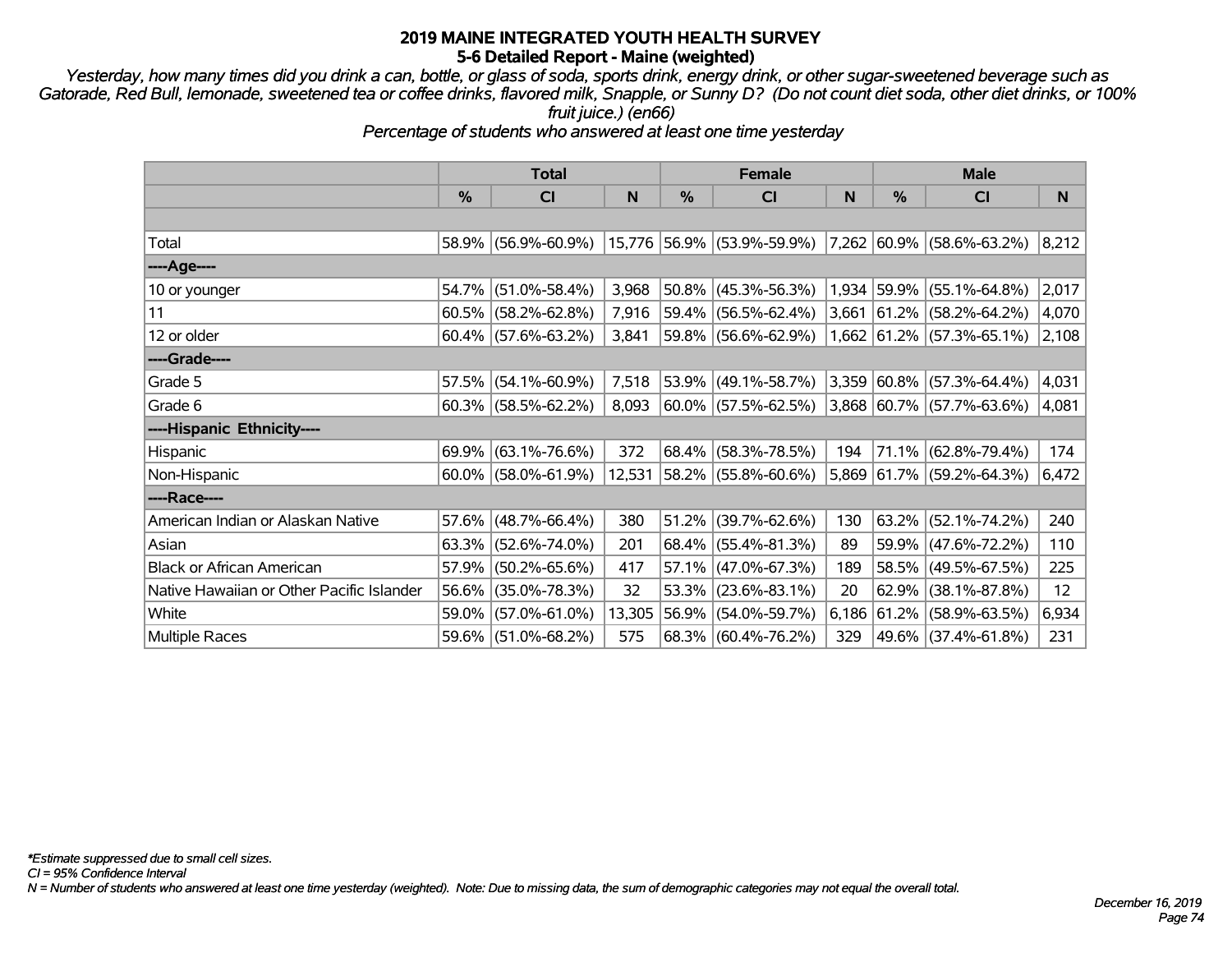*Yesterday, how many times did you drink a can, bottle, or glass of soda, sports drink, energy drink, or other sugar-sweetened beverage such as Gatorade, Red Bull, lemonade, sweetened tea or coffee drinks, flavored milk, Snapple, or Sunny D? (Do not count diet soda, other diet drinks, or 100% fruit juice.) (en66)*

|                                |               | <b>Total</b>           |       |             | <b>Female</b>                  |       | <b>Male</b> |                        |       |  |
|--------------------------------|---------------|------------------------|-------|-------------|--------------------------------|-------|-------------|------------------------|-------|--|
|                                | $\frac{0}{6}$ | <b>CI</b>              | N     | %           | <b>CI</b>                      | N     | $\%$        | <b>CI</b>              | N     |  |
| ----Public Health District---- |               |                        |       |             |                                |       |             |                        |       |  |
| Aroostook PHD                  | 62.2%         | $(57.5\% - 66.8\%)$    | 834   | 58.8%       | $(54.3\% - 63.3\%)$            | 385   |             | $65.3\%$ (58.0%-72.6%) | 426   |  |
| Central Maine PHD              |               | $62.1\%$ (59.2%-65.0%) | 2,213 | $ 60.4\% $  | $(55.3\% - 65.6\%)$            | 1,035 |             | 63.4% (59.6%-67.2%)    | 1,132 |  |
| Cumberland PHD                 |               | 54.2% (49.5%-59.0%)    | 3.096 | 48.8%       | $(37.7\% - 60.0\%)$            | 1.319 |             | 58.7% (57.1%-60.2%)    | 1,692 |  |
| Downeast PHD                   |               | 64.1% (55.9%-72.2%)    | 1,067 | $ 60.2\% $  | $(52.5\% - 67.8\%)$            | 488   |             | 68.8% (56.8%-80.7%)    | 567   |  |
| Mid-Coast PHD                  |               | 56.7% (51.1%-62.2%)    |       |             | 1,538 55.4% (48.5%-62.3%)      | 696   |             | $57.8\%$ (52.4%-63.2%) | 815   |  |
| Penquis PHD                    | $60.7\%$      | $(55.5\% - 66.0\%)$    | 2,049 | 61.8%       | $(55.2\% - 68.4\%)$            | 981   |             | $60.3\%$ (54.4%-66.3%) | 1,039 |  |
| Western Maine PHD              | 57.1%         | $(51.1\% - 63.1\%)$    |       | 2,418 57.4% | $(51.4\% - 63.3\%)$            | 1,171 | 57.0%       | $(49.8\% - 64.2\%)$    | 1,207 |  |
| York PHD                       | 57.9%         | $(51.8\% - 64.1\%)$    |       |             | $2,424$  49.9%   (42.8%-56.9%) | 985   |             | 66.4% (59.7%-73.0%)    | 1,402 |  |

*Percentage of students who answered at least one time yesterday*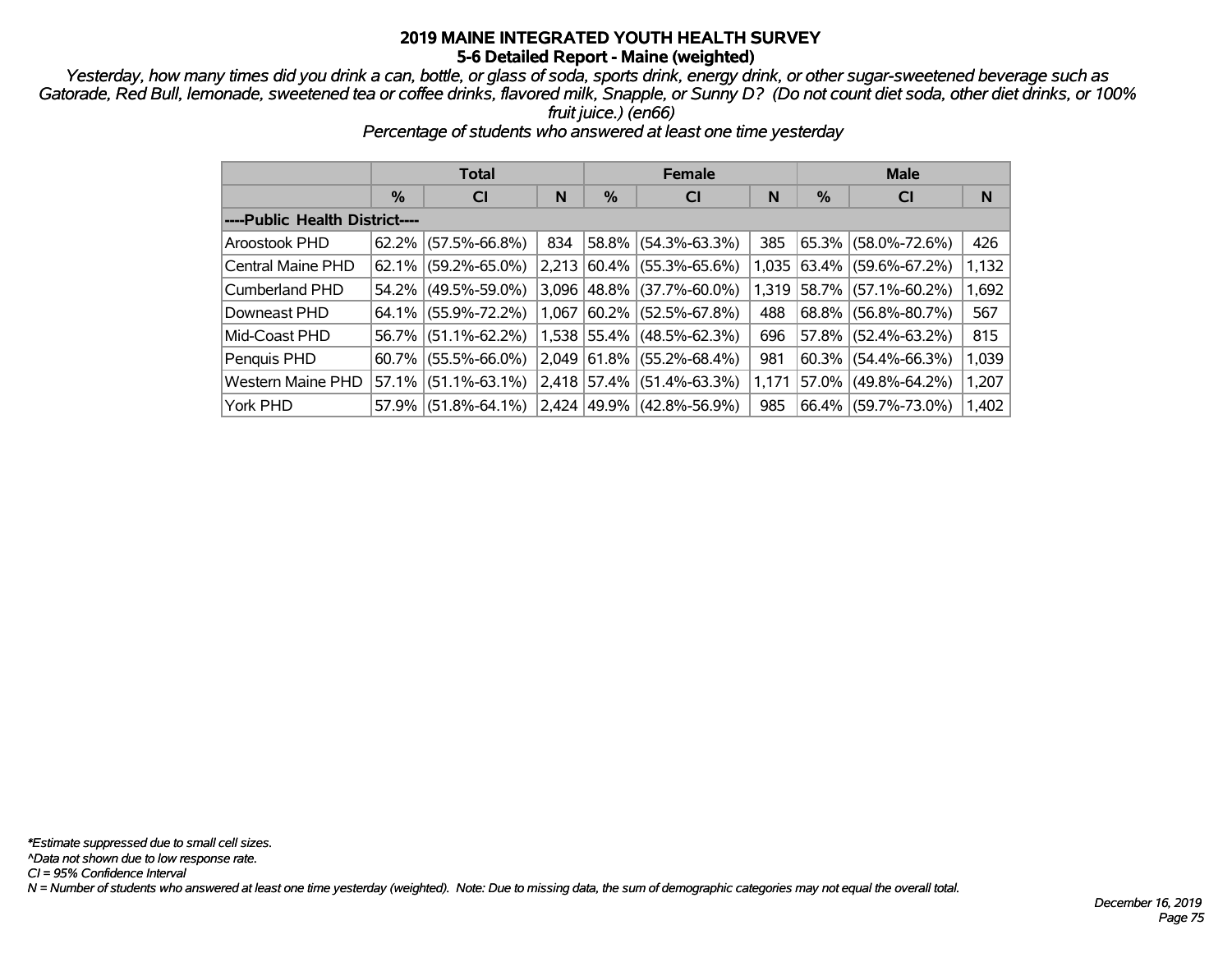*During the past 7 days, on how many days did you eat dinner at home with at least one of your parents or guardians? (en67a) Percentage of students who answered at least 5 days*

|                                           | <b>Total</b>  |                        |        |        | <b>Female</b>                       |        | <b>Male</b>   |                              |        |  |
|-------------------------------------------|---------------|------------------------|--------|--------|-------------------------------------|--------|---------------|------------------------------|--------|--|
|                                           | $\frac{0}{0}$ | CI                     | N      | %      | CI                                  | N      | $\frac{0}{0}$ | CI                           | N      |  |
|                                           |               |                        |        |        |                                     |        |               |                              |        |  |
| Total                                     |               | $83.7\%$ (82.2%-85.1%) |        |        | $ 22,368 83.2\%  (81.5\% - 84.9\%)$ |        |               | $10,587$ 84.1% (82.3%-85.8%) | 11,332 |  |
| ----Age----                               |               |                        |        |        |                                     |        |               |                              |        |  |
| 10 or younger                             | 85.7%         | $(83.4\% - 88.0\%)$    | 6,178  | 83.7%  | $(80.6\% - 86.8\%)$                 | 3,162  | 87.8%         | $(84.8\% - 90.8\%)$          | 2,943  |  |
| 11                                        | 83.7%         | $(82.3\% - 85.2\%)$    | 10,960 |        | 83.8% (82.0%-85.5%)                 | 5,161  |               | 83.8% (81.7%-85.9%)          | 5,589  |  |
| 12 or older                               |               | $81.2\%$ (78.3%-84.1%) | 5,141  |        | $ 81.2\% $ (77.6%-84.7%)            | 2,259  |               | $ 81.0\% $ (77.7%-84.3%)     | 2,774  |  |
| ----Grade----                             |               |                        |        |        |                                     |        |               |                              |        |  |
| Grade 5                                   | 84.6%         | $(82.7\% - 86.5\%)$    |        |        | 11,016 83.9% (81.5%-86.2%)          | 5,203  | 85.4%         | $(82.9\% - 87.9\%)$          | 5,640  |  |
| Grade 6                                   |               | $82.8\%$ (80.8%-84.9%) |        |        | 11,091 82.6% (80.2%-85.0%)          | 5,327  |               | 82.8% (80.6%-85.0%)          | 5,566  |  |
| ----Hispanic Ethnicity----                |               |                        |        |        |                                     |        |               |                              |        |  |
| Hispanic                                  | 79.0%         | $(72.4\% - 85.6\%)$    | 422    | 77.5%  | $(69.0\% - 85.9\%)$                 | 221    | 80.8%         | $(70.2\% - 91.3\%)$          | 198    |  |
| Non-Hispanic                              |               | $83.7\%$ (82.0%-85.4%) | 17,470 |        | $ 83.2\% $ (81.1%-85.4%)            | 8,394  |               | $84.1\%$ (82.1%-86.1%)       | 8,810  |  |
| ----Race----                              |               |                        |        |        |                                     |        |               |                              |        |  |
| American Indian or Alaskan Native         | 79.7%         | $(74.2\% - 85.2\%)$    | 519    | 69.4%  | $(59.0\% - 79.9\%)$                 | 177    | 86.2%         | $(81.0\% - 91.5\%)$          | 320    |  |
| Asian                                     | 87.3%         | $(78.1\% - 96.6\%)$    | 277    | 88.5%  | $(78.7\% - 98.2\%)$                 | 115    | 86.2%         | $(75.5\% - 97.0\%)$          | 158    |  |
| <b>Black or African American</b>          | 78.1%         | $(70.0\% - 86.2\%)$    | 558    | 81.3%  | $(72.1\% - 90.6\%)$                 | 266    |               | 75.4% (65.9%-84.9%)          | 287    |  |
| Native Hawaiian or Other Pacific Islander | 66.5%         | $(43.6\% - 89.4\%)$    | 37     | $\ast$ | $\ast$                              | $\ast$ | $\ast$        | $\ast$                       | $\ast$ |  |
| White                                     | 84.5%         | $(83.1\% - 86.0\%)$    | 19,058 | 84.2%  | $(82.6\% - 85.9\%)$                 | 9,156  | 84.7%         | $(82.9\% - 86.5\%)$          | 9,606  |  |
| Multiple Races                            |               | 78.7% (72.2%-85.1%)    | 752    |        | 77.5% (71.4%-83.6%)                 | 368    |               | $81.4\%$ (72.4%-90.3%)       | 378    |  |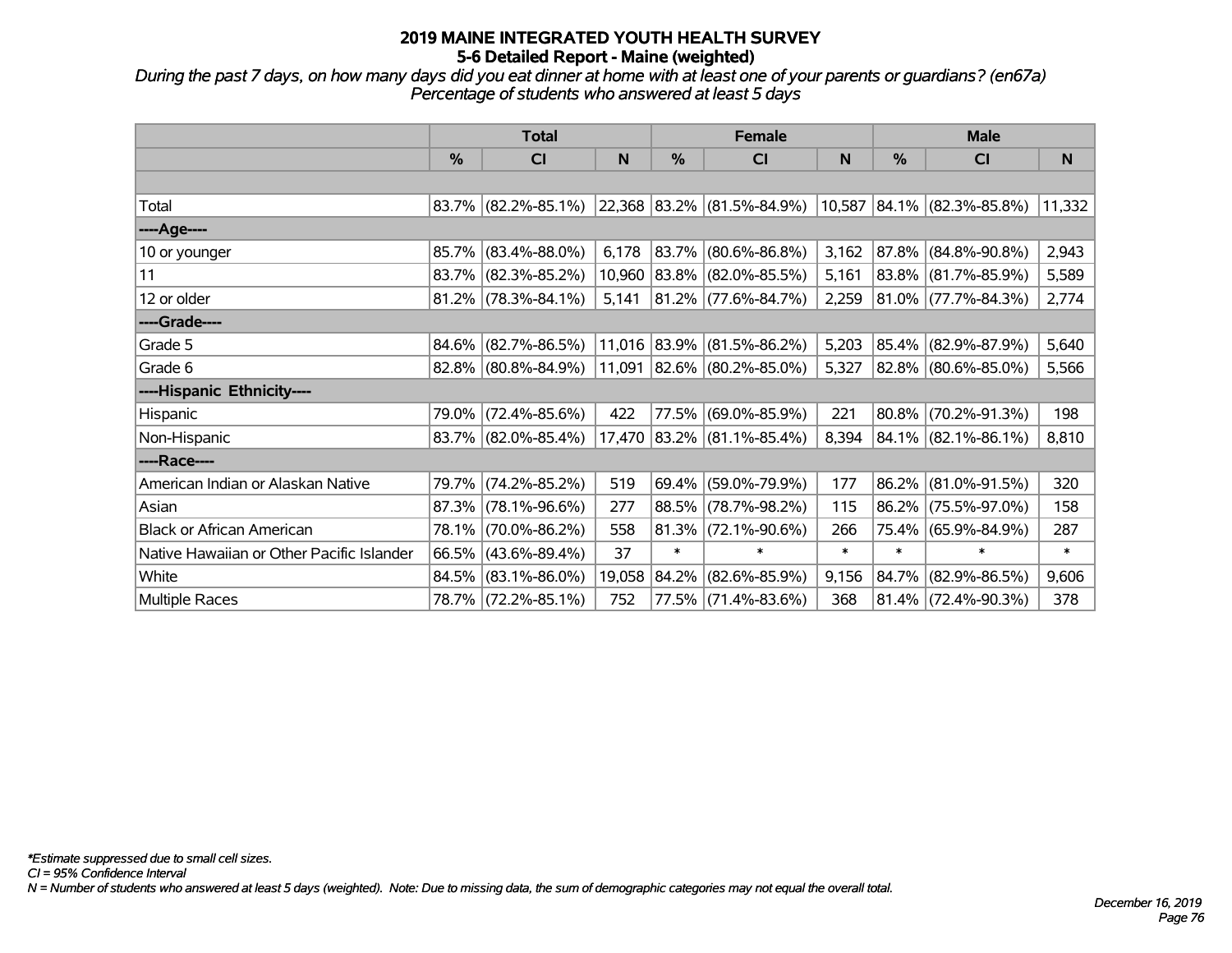*During the past 7 days, on how many days did you eat dinner at home with at least one of your parents or guardians? (en67a) Percentage of students who answered at least 5 days*

|                                |       | <b>Total</b>        |       |            | <b>Female</b>       |       | <b>Male</b> |                           |       |  |
|--------------------------------|-------|---------------------|-------|------------|---------------------|-------|-------------|---------------------------|-------|--|
|                                | %     | <b>CI</b>           | N     | %          | <b>CI</b>           | N     | %           | <b>CI</b>                 | N     |  |
| ----Public Health District---- |       |                     |       |            |                     |       |             |                           |       |  |
| Aroostook PHD                  | 82.7% | $(79.9\% - 85.4\%)$ | 1,122 | $ 82.1\% $ | $(77.8\% - 86.4\%)$ | 543   |             | 82.9% (77.7%-88.2%)       | 551   |  |
| Central Maine PHD              | 83.2% | $(81.2\% - 85.2\%)$ | 2,957 | 83.6%      | $(80.6\% - 86.7\%)$ | 1,430 |             | $ 83.1\% $ (79.6%-86.7%)  | 1,491 |  |
| Cumberland PHD                 | 85.1% | $(81.6\% - 88.5\%)$ | 4.841 | $ 84.5\% $ | $(80.9\% - 88.2\%)$ |       |             | 2,255 85.4% (81.7%-89.2%) | 2,478 |  |
| Downeast PHD                   | 81.7% | $(77.8\% - 85.7\%)$ | 1.369 | 81.0%      | $(76.0\% - 86.1\%)$ | 666   |             | 81.8% (73.5%-90.1%)       | 674   |  |
| Mid-Coast PHD                  | 83.1% | $(79.8\% - 86.5\%)$ | 2,253 | 84.3%      | $(81.0\% - 87.6\%)$ | 1,057 |             | 82.2% (77.9%-86.5%)       | 1,159 |  |
| Penquis PHD                    | 85.6% | $(82.6\% - 88.6\%)$ | 2.867 | 83.8%      | $(80.2\% - 87.5\%)$ | 1.330 |             | $ 87.0\% $ (83.8%-90.2%)  | 1,484 |  |
| Western Maine PHD              | 82.6% | $(76.8\% - 88.4\%)$ | 3,490 | 84.1%      | $(78.0\% - 90.2\%)$ | 1,706 |             | $ 80.8\% $ (74.0%-87.5%)  | 1,711 |  |
| York PHD                       | 86.3% | $(81.5\% - 91.0\%)$ | 3,593 | 83.8%      | $(78.6\% - 89.0\%)$ | 1.667 |             | 88.8% (82.9%-94.7%)       | 1,847 |  |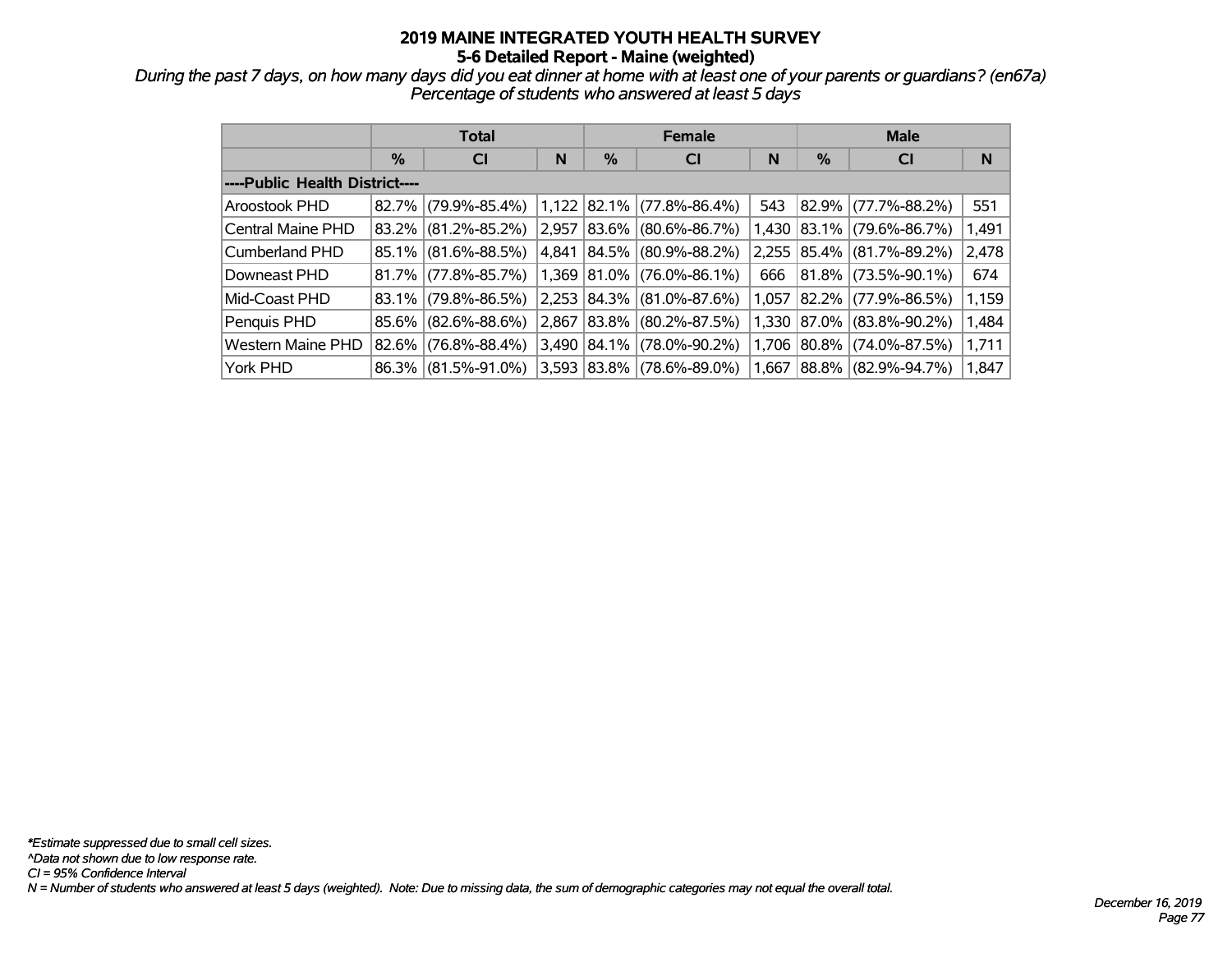*How many days each week do you exercise, dance or play sports for at least an hour? (en68) Percentage of students who answered at least 7 days.*

|                                           |          | <b>Total</b>        |              |            | <b>Female</b>                                 |       | <b>Male</b> |                                   |                |
|-------------------------------------------|----------|---------------------|--------------|------------|-----------------------------------------------|-------|-------------|-----------------------------------|----------------|
|                                           | $\%$     | <b>CI</b>           | <sub>N</sub> | %          | <b>CI</b>                                     | N     | %           | <b>CI</b>                         | N.             |
|                                           |          |                     |              |            |                                               |       |             |                                   |                |
| Total                                     | 22.8%    | $(21.6\% - 24.0\%)$ | 6,067        |            | $ 20.2\% $ (18.4%-22.0%)                      |       |             | $ 2,562 25.2\%  (23.1\% -27.2\%)$ | 3,383          |
| ----Age----                               |          |                     |              |            |                                               |       |             |                                   |                |
| 10 or younger                             | 22.2%    | $(19.9\% - 24.6\%)$ |              |            | 1,596   18.8%   (15.3%-22.2%)                 | 707   |             | 26.4% (22.2%-30.5%)               | 881            |
| 11                                        | $22.8\%$ | $(21.0\% - 24.5\%)$ |              |            | 2,965 20.4% (18.2%-22.6%)                     | 1,251 |             | 25.1% (22.0%-28.3%)               | 1,665          |
| 12 or older                               |          | 23.4% (21.1%-25.6%) |              |            | $(1,477 \vert 21.9\% \vert (18.6\% - 25.2\%)$ | 604   |             | 23.9% (21.0%-26.9%)               | 824            |
| ----Grade----                             |          |                     |              |            |                                               |       |             |                                   |                |
| Grade 5                                   | 23.0%    | $(21.1\% - 25.0\%)$ |              |            | 2,995 19.8% (16.9%-22.8%)                     | 1,228 |             | $ 26.3\% $ (23.4%-29.3%)          | 1,741          |
| Grade 6                                   |          | 22.3% (20.6%-24.0%) |              |            | $ 2,972 20.5\%  (18.3\% - 22.7\%)$            |       |             | $ 1,314 23.9\% $ (20.9%-26.8%)    | 1,595          |
| ----Hispanic Ethnicity----                |          |                     |              |            |                                               |       |             |                                   |                |
| Hispanic                                  | 26.0%    | $(20.1\% - 32.0\%)$ | 138          | 17.0%      | $(9.8\% - 24.1\%)$                            | 49    |             | $36.5\%$ (26.1%-46.8%)            | 88             |
| Non-Hispanic                              |          | 22.4% (20.8%-23.9%) | 4,657        |            | $ 20.7\% $ (18.7%-22.7%)                      | 2,081 |             | 24.0% (21.5%-26.5%)               | 2,508          |
| ----Race----                              |          |                     |              |            |                                               |       |             |                                   |                |
| American Indian or Alaskan Native         |          | 28.8% (22.4%-35.3%) | 188          | $ 29.2\% $ | $(18.6\% - 39.8\%)$                           | 71    |             | 29.0% (20.7%-37.4%)               | 111            |
| Asian                                     | 23.4%    | $(11.8\% - 35.1\%)$ | 73           | 18.7%      | $(0.0\% - 37.9\%)$                            | 24    |             | 26.8% (17.6%-35.9%)               | 48             |
| <b>Black or African American</b>          | 20.8%    | $(13.9\% - 27.8\%)$ | 146          | 18.3%      | $(7.4\% - 29.2\%)$                            | 60    |             | 22.7% (14.7%-30.7%)               | 84             |
| Native Hawaiian or Other Pacific Islander | 27.1%    | $(9.0\% - 45.2\%)$  | 15           | 21.5%      | $(2.0\% - 41.0\%)$                            | 8     | 37.7%       | $(3.9\% - 71.4\%)$                | $\overline{7}$ |
| White                                     | 22.4%    | $(20.9\% - 23.9\%)$ | 5,026        | $ 19.9\% $ | $(18.0\% - 21.9\%)$                           | 2,158 |             | 24.7% (22.4%-27.0%)               | 2,794          |
| Multiple Races                            |          | 29.1% (22.1%-36.2%) | 276          |            | 24.0% (14.2%-33.7%)                           | 111   |             | $34.7\%$ (23.3%-46.1%)            | 161            |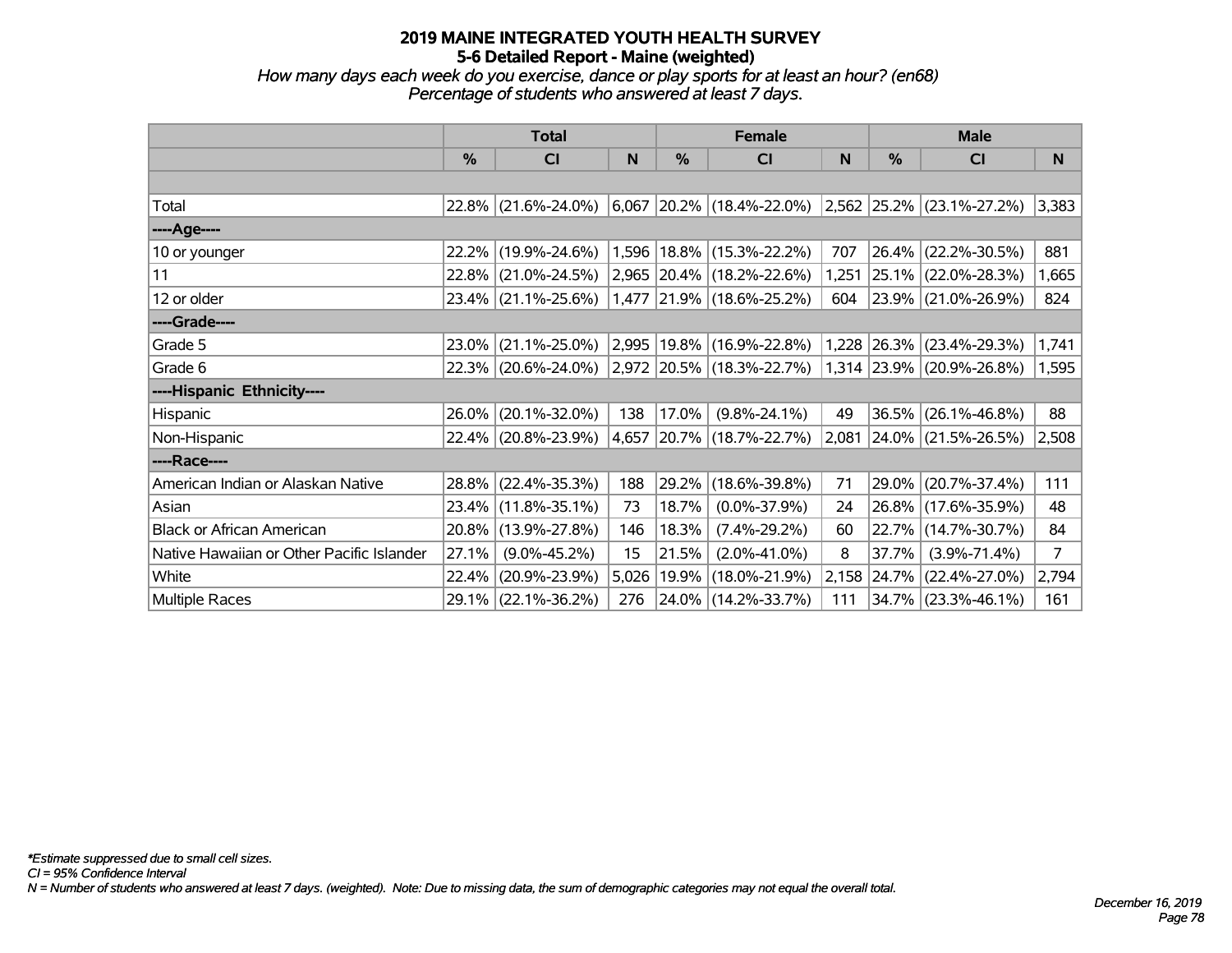*How many days each week do you exercise, dance or play sports for at least an hour? (en68) Percentage of students who answered at least 7 days.*

|                                |          | <b>Total</b>        |       |          | <b>Female</b>            |   | <b>Male</b> |                             |     |  |
|--------------------------------|----------|---------------------|-------|----------|--------------------------|---|-------------|-----------------------------|-----|--|
|                                | $\%$     | <b>CI</b>           | N     | %        | <b>CI</b>                | N | %           | <b>CI</b>                   | N   |  |
| ----Public Health District---- |          |                     |       |          |                          |   |             |                             |     |  |
| Aroostook PHD                  | 23.9%    | $(19.7\% - 28.0\%)$ | 321   |          | 19.0% (14.0%-24.0%)      |   | 124 28.4%   | $(21.2\% - 35.7\%)$         | 189 |  |
| Central Maine PHD              | $19.3\%$ | $(17.2\% - 21.4\%)$ | 683   | $16.7\%$ | $(12.5\% - 20.8\%)$      |   |             | 283 22.0% (18.8%-25.3%)     | 393 |  |
| Cumberland PHD                 |          | 20.6% (19.2%-22.0%) | 1.159 |          | $ 13.7\% $ (10.6%-16.8%) |   |             | 364 27.3% (22.3%-32.3%)     | 777 |  |
| Downeast PHD                   |          | 20.6% (16.7%-24.4%) | 336   |          | 21.3% (16.8%-25.8%)      |   |             | 171   19.4%   (13.8%-25.1%) | 157 |  |
| Mid-Coast PHD                  |          | 26.3% (23.0%-29.6%) | 707   | $24.4\%$ | $(20.3\% - 28.5\%)$      |   |             | 304 28.1% (23.5%-32.6%)     | 393 |  |
| Penquis PHD                    | $25.0\%$ | $(20.8\% - 29.2\%)$ | 840   | 27.8%    | $(22.1\% - 33.4\%)$      |   |             | 441 22.4% (16.9%-27.8%)     | 382 |  |
| <b>Western Maine PHD</b>       | 24.4%    | $(21.1\% - 27.6\%)$ | 1.041 | 19.5%    | $(15.8\% - 23.3\%)$      |   | 398 28.6%   | $(23.3\% - 33.8\%)$         | 618 |  |
| York PHD                       |          | 22.5% (18.8%-26.1%) | 936   |          | $21.2\%$ (15.8%-26.5%)   |   |             | 417 22.8% (15.4%-30.3%)     | 482 |  |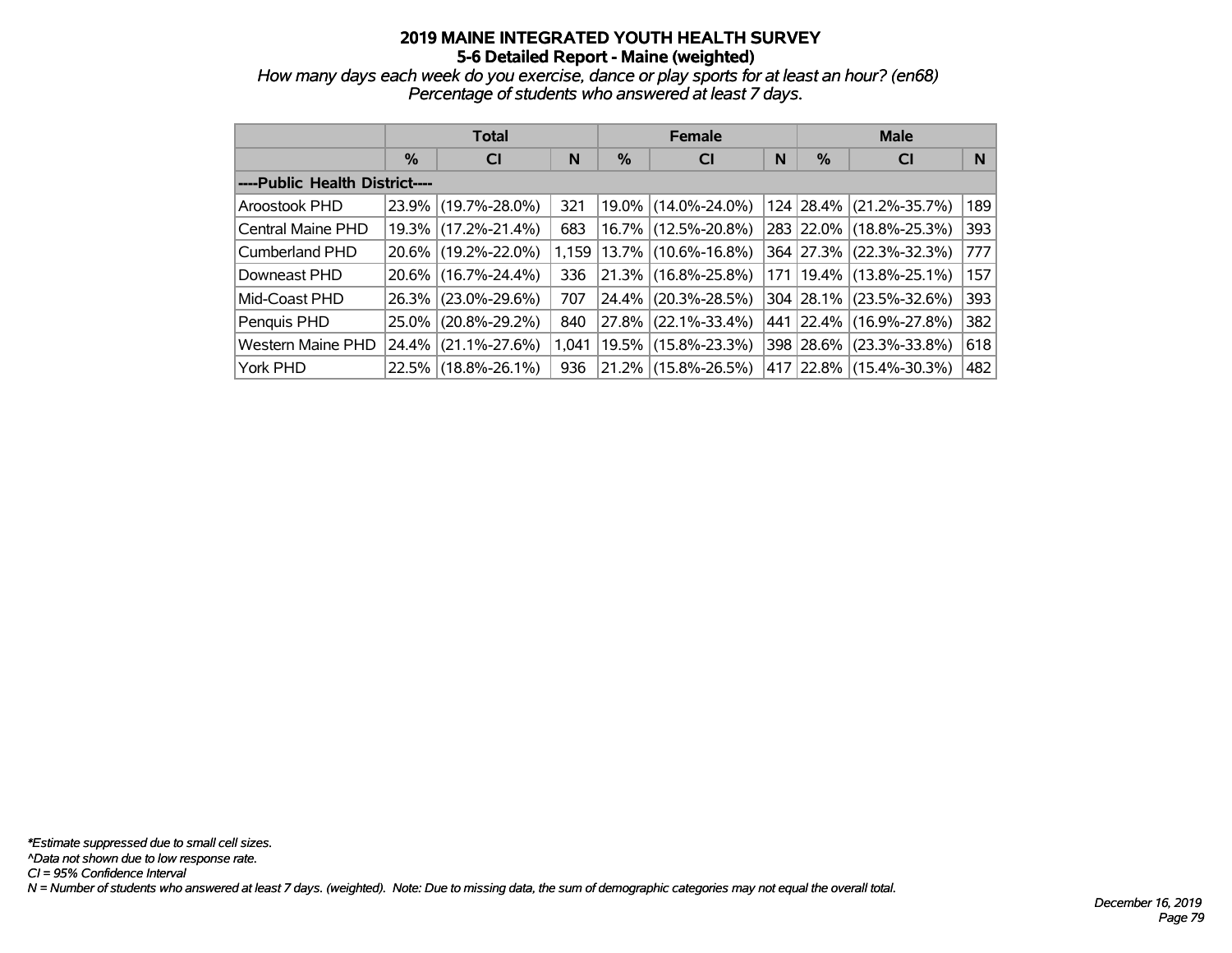#### **2019 MAINE INTEGRATED YOUTH HEALTH SURVEY 5-6 Detailed Report - Maine (weighted)** *On an average school day, how many hours do you watch TV? (en34)*

*Percentage of students who answered at least 3 hours*

|                                           |       | <b>Total</b>        |       | <b>Female</b> |                                      | <b>Male</b> |             |                           |       |
|-------------------------------------------|-------|---------------------|-------|---------------|--------------------------------------|-------------|-------------|---------------------------|-------|
|                                           | $\%$  | <b>CI</b>           | N     | %             | <b>CI</b>                            | N           | %           | <b>CI</b>                 | N.    |
|                                           |       |                     |       |               |                                      |             |             |                           |       |
| Total                                     | 24.8% | $(23.1\% - 26.5\%)$ |       |               | $6,483$ 21.4% (19.4%-23.5%)          |             | 2,662 27.4% | $(25.4\% - 29.5\%)$       | 3,618 |
| ----Age----                               |       |                     |       |               |                                      |             |             |                           |       |
| 10 or younger                             | 23.9% | $(20.6\% - 27.2\%)$ |       |               | 1,686   19.2%   (14.7%-23.6%)        | 705         | 28.9%       | $(25.1\% - 32.6\%)$       | 959   |
| 11                                        | 24.9% | $(22.9\% - 26.9\%)$ |       |               | 3,178 22.5% (20.5%-24.6%)            | 1,358       |             | 26.5% (23.9%-29.1%)       | 1,716 |
| 12 or older                               |       | 25.4% (22.5%-28.2%) |       |               | 1,572 21.9% (17.9%-26.0%)            | 595         |             | 27.9% (24.5%-31.3%)       | 938   |
| ----Grade----                             |       |                     |       |               |                                      |             |             |                           |       |
| Grade 5                                   | 25.0% | $(22.1\% - 27.8\%)$ |       |               | 3,183 20.5% (17.1%-23.9%)            | 1,239       | $ 28.9\% $  | $(25.6\% - 32.2\%)$       | 1,881 |
| Grade 6                                   |       | 24.4% (22.7%-26.2%) |       |               | $3,194$ $22.3\%$ $(20.3\% - 24.3\%)$ |             |             | 1,408 25.9% (23.6%-28.3%) | 1,693 |
| ----Hispanic Ethnicity----                |       |                     |       |               |                                      |             |             |                           |       |
| Hispanic                                  | 36.9% | $(28.3\% - 45.5\%)$ | 193   | 28.8%         | $(20.0\% - 37.6\%)$                  | 80          | 46.1%       | $(31.2\% - 61.0\%)$       | 112   |
| Non-Hispanic                              |       | 24.6% (22.8%-26.4%) |       |               | 5,053 21.2% (19.0%-23.5%)            |             |             | 2,112 27.5% (25.3%-29.7%) | 2,822 |
| ----Race----                              |       |                     |       |               |                                      |             |             |                           |       |
| American Indian or Alaskan Native         | 28.0% | $(21.6\% - 34.4\%)$ | 175   | 19.7%         | $(9.4\% - 29.9\%)$                   | 47          | $33.0\%$    | $(24.2\% - 41.8\%)$       | 121   |
| Asian                                     | 21.0% | $(11.4\% - 30.6\%)$ | 64    | 17.5%         | $(2.5\% - 32.5\%)$                   | 23          | $23.2\%$    | $(12.4\% - 34.0\%)$       | 40    |
| <b>Black or African American</b>          | 34.1% | $(25.8\% - 42.5\%)$ | 235   | 24.7%         | $(14.3\% - 35.0\%)$                  | 78          | 42.7%       | $(34.0\% - 51.5\%)$       | 156   |
| Native Hawaiian or Other Pacific Islander | 25.1% | $(8.3\% - 42.0\%)$  | 14    | 19.8%         | $(0.8\% - 38.8\%)$                   | 7           | 35.7%       | $(9.7\% - 61.6\%)$        | 7     |
| White                                     | 24.1% | $(22.3\% - 25.8\%)$ | 5,323 | 20.9%         | $(18.7\% - 23.0\%)$                  | 2,223       | $ 26.7\% $  | $(24.6\% - 28.8\%)$       | 2,967 |
| Multiple Races                            |       | 24.1% (16.7%-31.4%) | 223   |               | 20.6% (12.0%-29.2%)                  | 94          |             | 27.3% (16.8%-37.8%)       | 124   |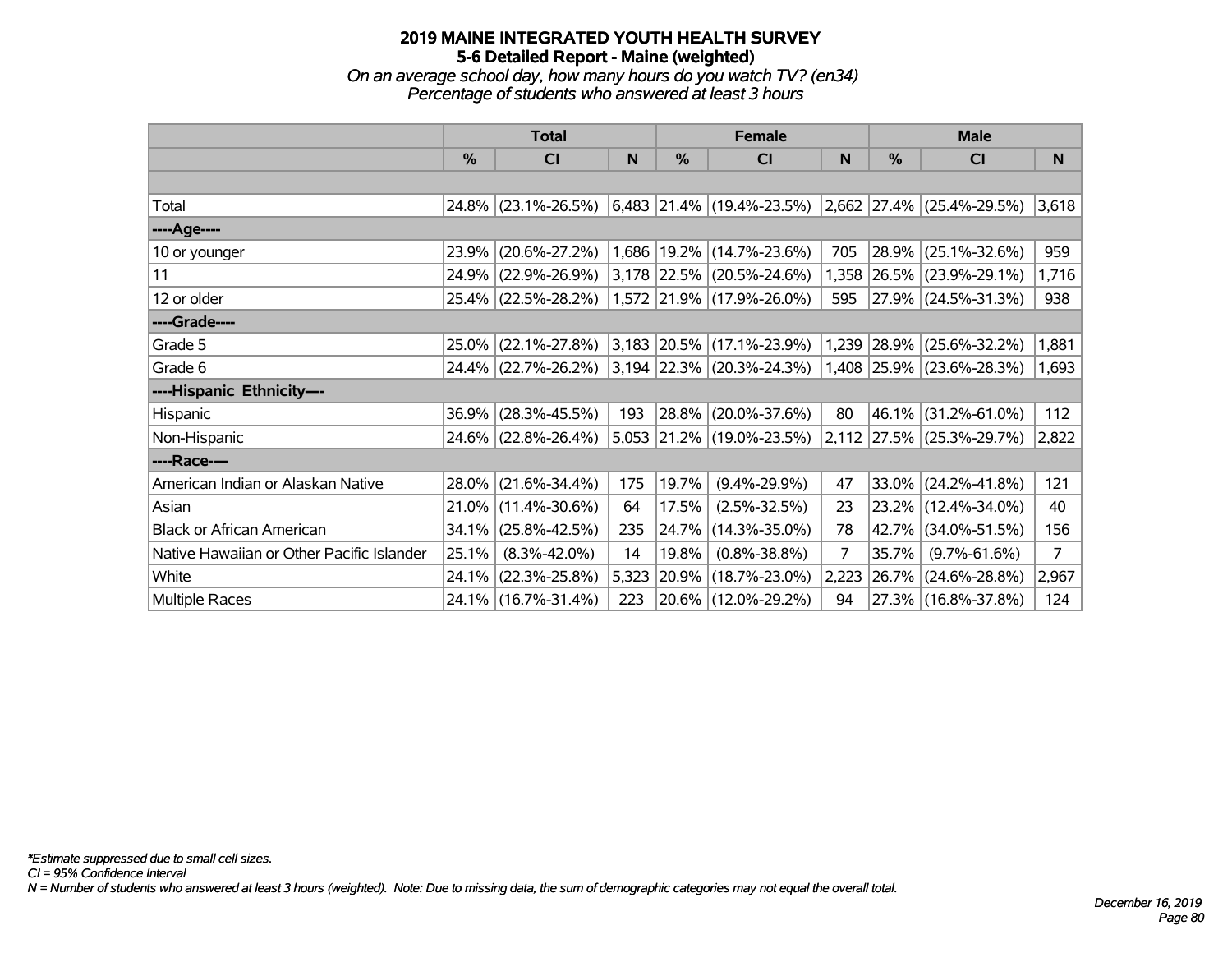*On an average school day, how many hours do you watch TV? (en34) Percentage of students who answered at least 3 hours*

|                                |               | <b>Total</b>        |       |          | <b>Female</b>            |   | <b>Male</b> |                     |     |  |
|--------------------------------|---------------|---------------------|-------|----------|--------------------------|---|-------------|---------------------|-----|--|
|                                | $\frac{9}{6}$ | <b>CI</b>           | N     | %        | <b>CI</b>                | N | %           | <b>CI</b>           | N   |  |
| ----Public Health District---- |               |                     |       |          |                          |   |             |                     |     |  |
| Aroostook PHD                  | 29.7%         | $(25.2\% - 34.2\%)$ | 387   |          | 23.1% (18.5%-27.8%)      |   | 144 35.7%   | $(28.5\% - 42.8\%)$ | 231 |  |
| Central Maine PHD              |               | 27.8% (24.1%-31.4%) | 965   | 25.6%    | $(21.9\% - 29.3\%)$      |   | 428 29.7%   | $(24.0\% - 35.5\%)$ | 519 |  |
| Cumberland PHD                 |               | 20.5% (16.3%-24.7%) | 1.153 |          | $ 16.0\% $ (10.4%-21.5%) |   | 426 23.6%   | $(20.8\% - 26.5\%)$ | 669 |  |
| Downeast PHD                   |               | 27.5% (22.7%-32.4%) | 454   | $26.0\%$ | $(21.3\% - 30.7\%)$      |   | 210 29.3%   | $(22.4\% - 36.1\%)$ | 238 |  |
| Mid-Coast PHD                  |               | 24.4% (19.9%-28.9%) | 648   |          | 19.0% (14.3%-23.6%)      |   | 231 29.1%   | $(22.8\% - 35.4\%)$ | 406 |  |
| Penquis PHD                    | 24.9%         | $(20.6\% - 29.2\%)$ | 813   |          | 23.6% (18.7%-28.5%)      |   | 362 25.5%   | $(20.0\% - 31.1\%)$ | 427 |  |
| <b>Western Maine PHD</b>       |               | 24.1% (18.9%-29.4%) | 991   | 19.8%    | $(14.0\% - 25.6\%)$      |   | 394 28.4%   | $(22.5\% - 34.3\%)$ | 587 |  |
| York PHD                       |               | 24.6% (20.2%-28.9%) | 1,003 |          | $ 19.5\% $ (14.3%-24.7%) |   | 377 29.0%   | $(23.5\% - 34.5\%)$ | 594 |  |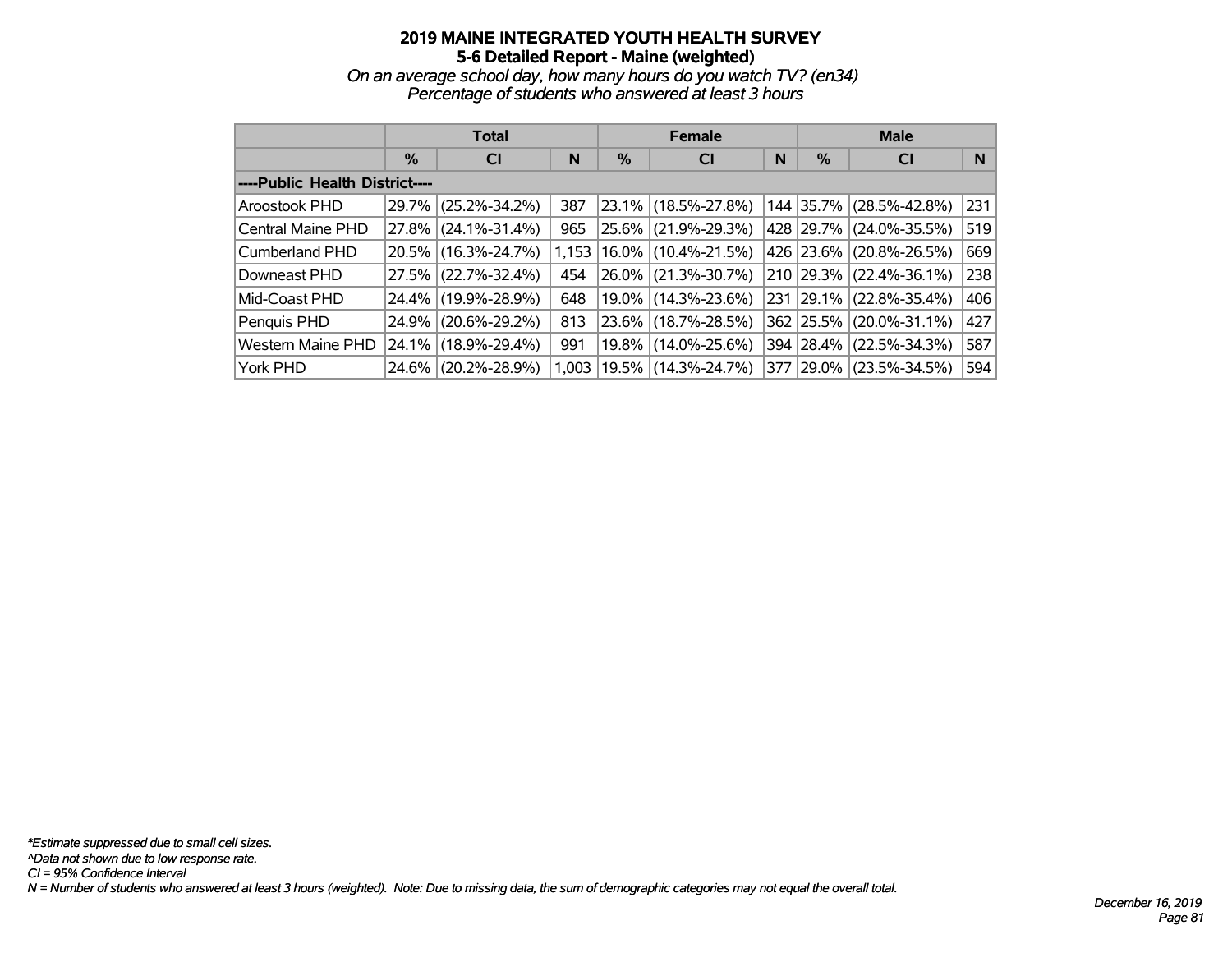#### **2019 MAINE INTEGRATED YOUTH HEALTH SURVEY 5-6 Detailed Report - Maine (weighted)** *On an average school day, how many hours do you watch TV? (en34\_2) Percentage of students who answered 2 or fewer hours*

|                                           | <b>Total</b>  |                     | <b>Female</b> |               |                            | <b>Male</b> |               |                               |                 |
|-------------------------------------------|---------------|---------------------|---------------|---------------|----------------------------|-------------|---------------|-------------------------------|-----------------|
|                                           | $\frac{9}{6}$ | CI                  | N             | $\frac{0}{0}$ | <b>CI</b>                  | ${\sf N}$   | $\frac{0}{0}$ | CI                            | N               |
|                                           |               |                     |               |               |                            |             |               |                               |                 |
| Total                                     |               | 75.2% (73.5%-76.9%) |               |               | 19,634 78.6% (76.5%-80.6%) |             |               | 9,764 72.6% (70.5%-74.6%)     | 9,573           |
| ----Age----                               |               |                     |               |               |                            |             |               |                               |                 |
| 10 or younger                             |               | 76.1% (72.8%-79.4%) | 5,374         |               | 80.8% (76.4%-85.3%)        |             |               | 2,970 71.1% (67.4%-74.9%)     | 2,362           |
| 11                                        |               | 75.1% (73.1%-77.1%) | 9,588         |               | 77.5% (75.4%-79.5%)        |             |               | 4,676 73.5% (70.9%-76.1%)     | 4,769           |
| 12 or older                               |               | 74.6% (71.8%-77.5%) | 4,621         |               | 78.1% (74.0%-82.1%)        |             |               | 2,116 72.1% (68.7%-75.5%)     | 2,420           |
| ----Grade----                             |               |                     |               |               |                            |             |               |                               |                 |
| Grade 5                                   |               | 75.0% (72.2%-77.9%) | 9,554         |               | 79.5% (76.1%-82.9%)        |             |               | 4,799  71.1%  (67.8%-74.4%)   | 4,629           |
| Grade 6                                   |               | 75.6% (73.8%-77.3%) | 9,882         |               | 77.7% (75.7%-79.7%)        |             |               | 4,907   74.1%   (71.7%-76.4%) | 4,839           |
| ----Hispanic Ethnicity----                |               |                     |               |               |                            |             |               |                               |                 |
| Hispanic                                  | 63.1%         | $(54.5\% - 71.7\%)$ | 330           | 71.2%         | $(62.4\% - 80.0\%)$        | 197         |               | 53.9% (39.0%-68.8%)           | 131             |
| Non-Hispanic                              |               | 75.4% (73.6%-77.2%) | 15,479        |               | 78.8% (76.5%-81.0%)        |             |               | 7,831 72.5% (70.3%-74.7%)     | 7,453           |
| ----Race----                              |               |                     |               |               |                            |             |               |                               |                 |
| American Indian or Alaskan Native         |               | 72.0% (65.6%-78.4%) | 449           |               | 80.3% (70.1%-90.6%)        | 194         |               | $67.0\%$ (58.2%-75.8%)        | 246             |
| Asian                                     |               | 79.0% (69.4%-88.6%) | 240           |               | 82.5% (67.5%-97.5%)        | 107         |               | 76.8% (66.0%-87.6%)           | 131             |
| <b>Black or African American</b>          |               | 65.9% (57.5%-74.2%) | 453           |               | 75.3% (65.0%-85.7%)        | 239         |               | 57.3% (48.5%-66.0%)           | 209             |
| Native Hawaiian or Other Pacific Islander | 74.9%         | $(58.0\% - 91.7\%)$ | 42            | 80.2%         | $(61.2\% - 99.2\%)$        | 30          |               | 64.3% (38.4%-90.3%)           | 12 <sub>2</sub> |
| White                                     | 75.9%         | $(74.2\% - 77.7\%)$ | 16,774        | 79.1%         | $(77.0\% - 81.3\%)$        |             |               | 8,424 73.3% (71.2%-75.4%)     | 8,152           |
| Multiple Races                            |               | 75.9% (68.6%-83.3%) | 703           |               | 79.4% (70.8%-88.0%)        | 362         |               | 72.7% (62.2%-83.2%)           | 330             |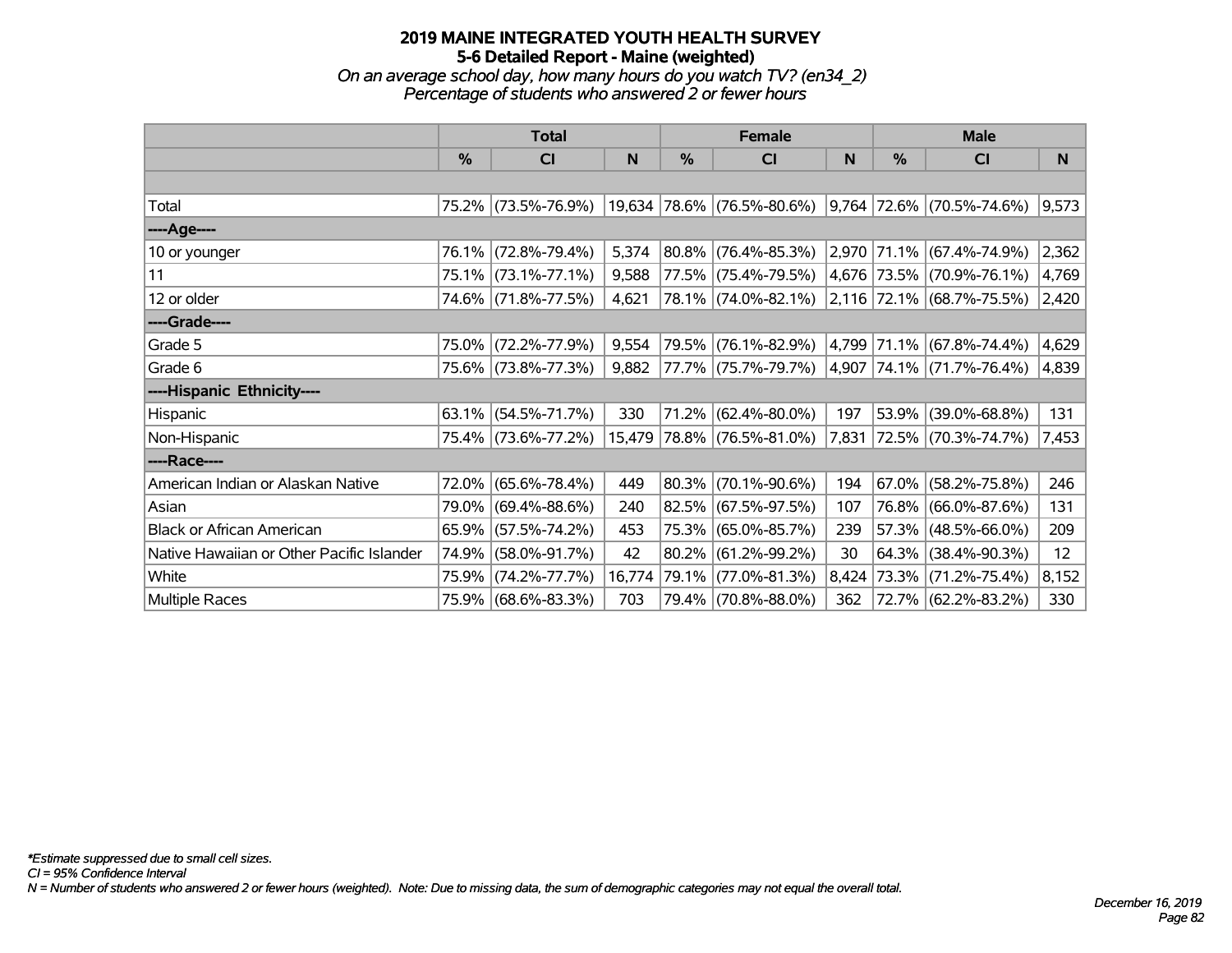*On an average school day, how many hours do you watch TV? (en34\_2) Percentage of students who answered 2 or fewer hours*

|                                |               | <b>Total</b>        |       |             | <b>Female</b>       |     | <b>Male</b>   |                           |       |  |
|--------------------------------|---------------|---------------------|-------|-------------|---------------------|-----|---------------|---------------------------|-------|--|
|                                | $\frac{0}{0}$ | <b>CI</b>           | N     | %           | <b>CI</b>           | N   | $\frac{9}{6}$ | <b>CI</b>                 | N     |  |
| ----Public Health District---- |               |                     |       |             |                     |     |               |                           |       |  |
| Aroostook PHD                  |               | 70.3% (65.8%-74.8%) | 916   | 76.9%       | $(72.2\% - 81.5\%)$ | 480 |               | $ 64.3\% $ (57.2%-71.5%)  | 416   |  |
| Central Maine PHD              | 72.2%         | $(68.6\% - 75.9\%)$ | 2,511 | 74.4%       | $(70.7\% - 78.1\%)$ |     |               | 1,243 70.3% (64.5%-76.0%) | 1,227 |  |
| Cumberland PHD                 |               | 79.5% (75.3%-83.7%) |       | 4,466 84.0% | $(78.5\% - 89.6\%)$ |     |               | 2,244 76.4% (73.5%-79.2%) | 2,161 |  |
| Downeast PHD                   | $72.5\%$      | $(67.6\% - 77.3\%)$ | 1,195 | 74.0%       | $(69.3\% - 78.7\%)$ | 598 |               | 70.7% (63.9%-77.6%)       | 576   |  |
| Mid-Coast PHD                  | 75.6% l       | $(71.1\% - 80.1\%)$ |       | 2,008 81.0% | $(76.4\% - 85.7\%)$ | 984 |               | 70.9% (64.6%-77.2%)       | 989   |  |
| Penquis PHD                    | 75.1%         | $(70.8\% - 79.4\%)$ |       | 2,454 76.4% | $(71.5\% - 81.3\%)$ |     |               | 1,170 74.5% (68.9%-80.0%) | 1,247 |  |
| Western Maine PHD              | 75.9%         | $(70.6\% - 81.1\%)$ | 3,113 | 80.2%       | $(74.4\% - 86.0\%)$ |     |               | 1,594 71.6% (65.7%-77.5%) | 1,478 |  |
| York PHD                       | 75.4%         | $(71.1\% - 79.8\%)$ | 3,077 | 80.5%       | $(75.3\% - 85.7\%)$ |     |               | 1,559 71.0% (65.5%-76.5%) | 1,453 |  |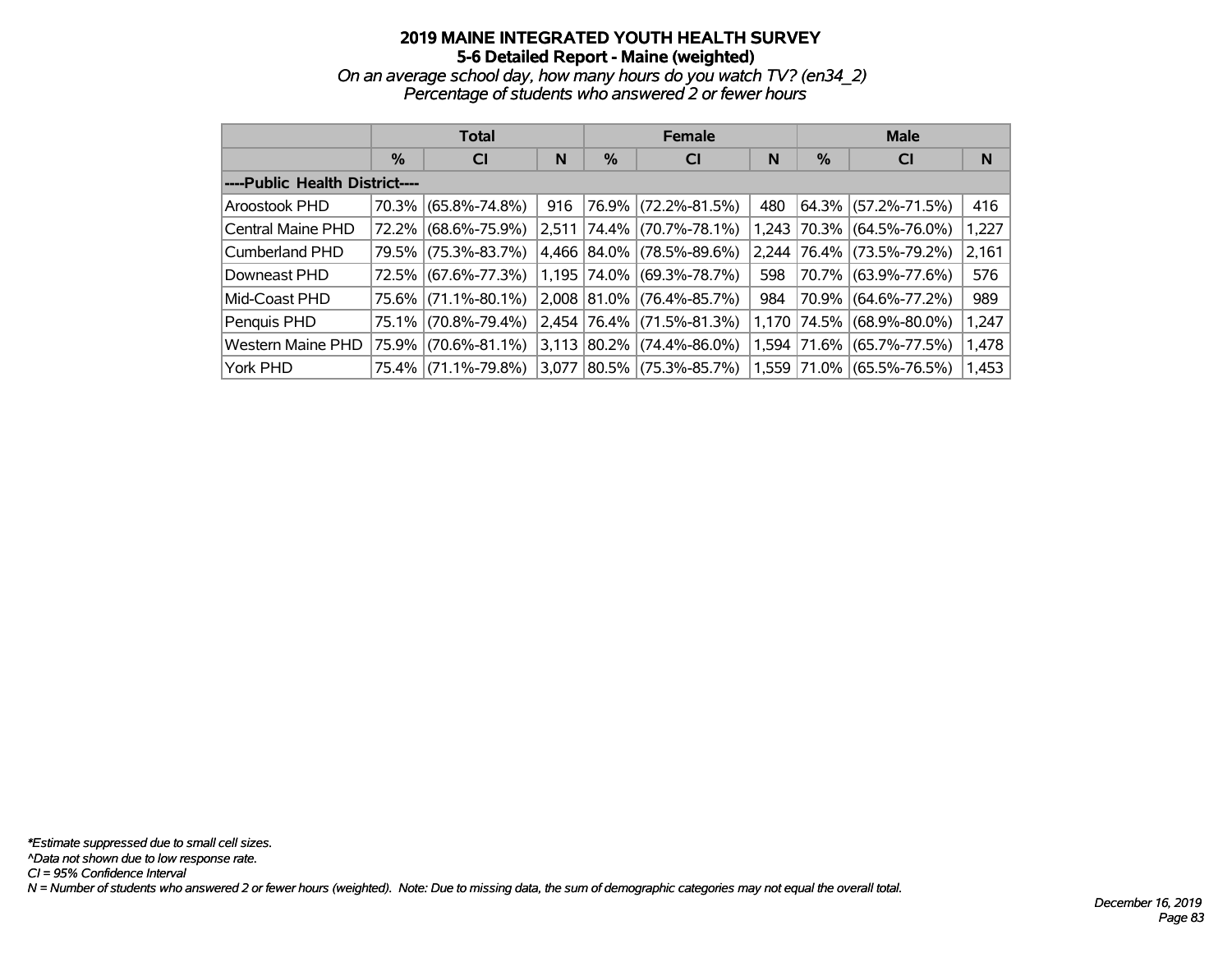*On an average school day, how many hours do you play video or computer games or use a computer for something that is not school work? (Count time spent playing games, watching videos, texting, or using social media on your smartphone, computer, Xbox, PlayStation, iPad, or other tablet.) (en57b) Percentage of students who answered at least 3 hours*

|                                           |          | <b>Total</b>           | <b>Female</b> |            |                                    |                | <b>Male</b> |                                    |       |  |
|-------------------------------------------|----------|------------------------|---------------|------------|------------------------------------|----------------|-------------|------------------------------------|-------|--|
|                                           | $\%$     | <b>CI</b>              | <b>N</b>      | %          | <b>CI</b>                          | N              | $\%$        | <b>CI</b>                          | N     |  |
|                                           |          |                        |               |            |                                    |                |             |                                    |       |  |
| Total                                     | 37.0%    | $(34.9\% - 39.0\%)$    |               |            | $ 9,698 30.9\%  (28.4\% - 33.4\%)$ |                |             | $ 3,863 $ 42.4% (40.2%-44.5%)      | 5,590 |  |
| ----Age----                               |          |                        |               |            |                                    |                |             |                                    |       |  |
| 10 or younger                             | 30.7%    | $(28.0\% - 33.5\%)$    |               |            | 2,156 25.4% (21.9%-28.9%)          | 937            |             | 36.7% (32.8%-40.6%)                | 1,194 |  |
| 11                                        | 37.4%    | $(35.0\% - 39.8\%)$    |               |            | 4,803 32.0% (29.0%-35.0%)          | 1,947          |             | 42.0% (39.3%-44.8%)                | 2,737 |  |
| 12 or older                               |          | $43.0\%$ (39.8%-46.2%) |               |            | $ 2,690 35.8\%  (31.5\% - 40.1\%)$ | 977            |             | 48.5% (45.1%-52.0%)                | 1,652 |  |
| ----Grade----                             |          |                        |               |            |                                    |                |             |                                    |       |  |
| Grade 5                                   | $33.8\%$ | $(31.6\% - 36.1\%)$    |               |            | 4,310 27.6% (24.8%-30.4%)          |                |             | 1,682 39.6% (36.5%-42.7%)          | 2,551 |  |
| Grade 6                                   |          | 39.7% (36.7%-42.8%)    |               |            | $ 5,233 33.9\%  (30.3\% - 37.6\%)$ |                |             | $ 2,150 44.9\%  (42.2\% - 47.5\%)$ | 2,962 |  |
| ----Hispanic Ethnicity----                |          |                        |               |            |                                    |                |             |                                    |       |  |
| Hispanic                                  | 42.0%    | $(33.8\% - 50.3\%)$    | 220           | $34.6\%$   | $(24.7\% - 44.5\%)$                | 97             | 50.9%       | $(37.9\% - 64.0\%)$                | 121   |  |
| Non-Hispanic                              |          | 37.9% (35.6%-40.2%)    |               |            | 7,783 32.4% (29.4%-35.4%)          |                |             | 3,228 43.0% (40.6%-45.5%)          | 4,420 |  |
| ----Race----                              |          |                        |               |            |                                    |                |             |                                    |       |  |
| American Indian or Alaskan Native         | 39.5%    | $(31.5\% - 47.5\%)$    | 245           |            | 40.0% (26.3%-53.7%)                | 95             |             | 39.6% (29.1%-50.1%)                | 141   |  |
| Asian                                     | 48.2%    | $(38.0\% - 58.5\%)$    | 150           |            | 47.6% (27.8%-67.3%)                | 61             |             | 49.1% (35.5%-62.6%)                | 88    |  |
| <b>Black or African American</b>          | 43.3%    | $(36.6\% - 50.0\%)$    | 297           | 34.7%      | $(23.3\% - 46.0\%)$                | 109            |             | 50.7% (42.4%-59.0%)                | 185   |  |
| Native Hawaiian or Other Pacific Islander | 25.3%    | $(7.2\% - 43.4\%)$     | 14            | 17.8%      | $(0.0\% - 37.9\%)$                 | $\overline{7}$ |             | 39.5% (13.0%-65.9%)                | 8     |  |
| White                                     | 36.3%    | $(34.2\% - 38.4\%)$    | 8,046         | $ 30.2\% $ | $(27.6\% - 32.9\%)$                | 3,238          |             | 42.0% (39.9%-44.2%)                | 4,675 |  |
| Multiple Races                            |          | 41.3% (35.0%-47.6%)    | 394           |            | 38.8% (30.5%-47.2%)                | 183            |             | 42.1% (34.4%-49.8%)                | 196   |  |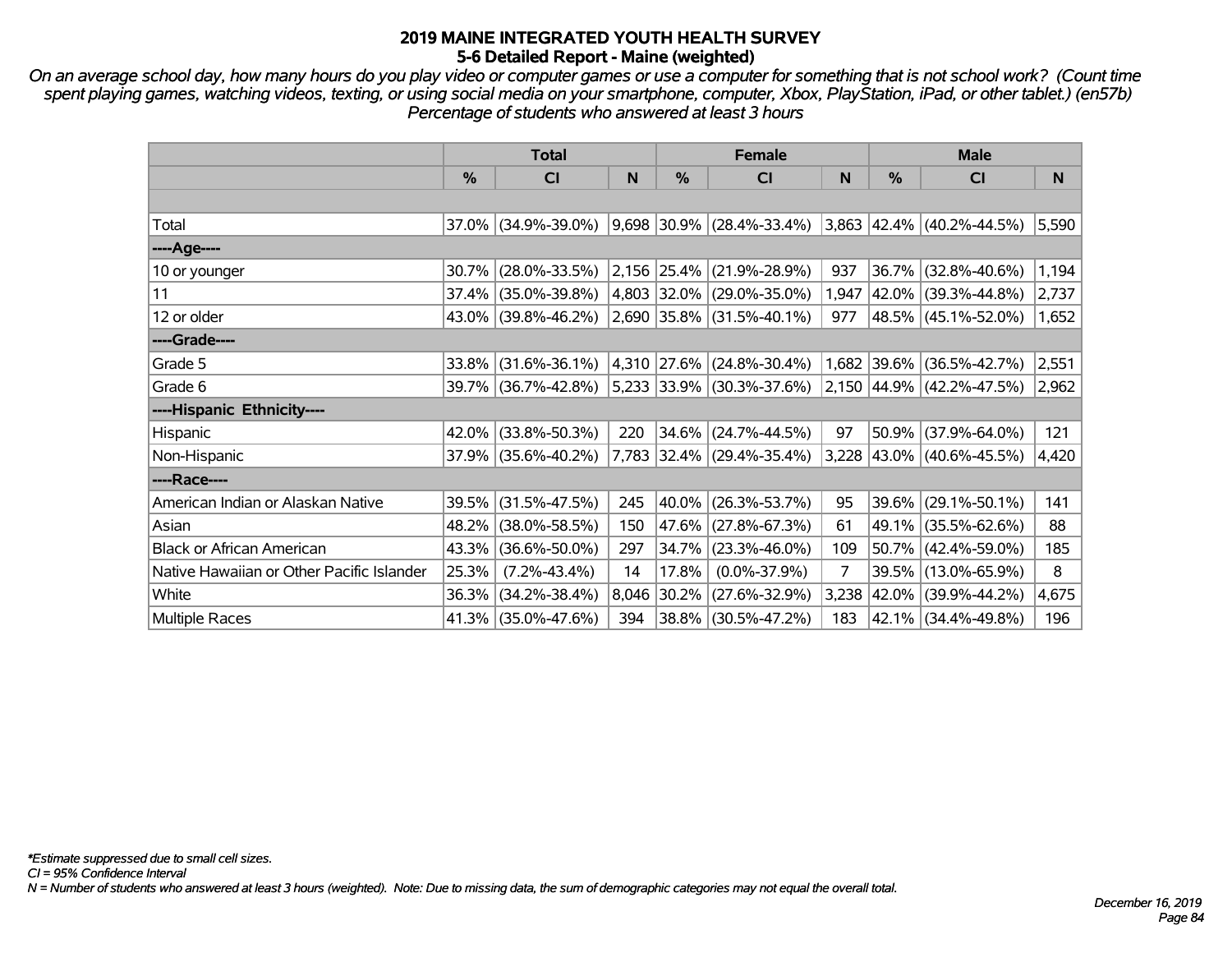*On an average school day, how many hours do you play video or computer games or use a computer for something that is not school work? (Count time spent playing games, watching videos, texting, or using social media on your smartphone, computer, Xbox, PlayStation, iPad, or other tablet.) (en57b) Percentage of students who answered at least 3 hours*

|                                |   | <b>Total</b>        |       |   | <b>Female</b>               |   | <b>Male</b> |                     |       |  |  |
|--------------------------------|---|---------------------|-------|---|-----------------------------|---|-------------|---------------------|-------|--|--|
|                                | % | <b>CI</b>           | N     | % | <b>CI</b>                   | N | %           | <b>CI</b>           | N     |  |  |
| ----Public Health District---- |   |                     |       |   |                             |   |             |                     |       |  |  |
| Aroostook PHD                  |   | 39.9% (35.4%-44.4%) | 523   |   | 35.0% (31.4%-38.6%)         |   | 223 44.9%   | $(37.6\% - 52.1\%)$ | 288   |  |  |
| <b>Central Maine PHD</b>       |   | 38.1% (33.5%-42.7%) |       |   | 1,339 31.6% (26.2%-37.1%)   |   | 537 44.3%   | $(38.3\% - 50.3\%)$ | 778   |  |  |
| <b>Cumberland PHD</b>          |   | 37.0% (32.4%-41.6%) | 2.061 |   | $ 29.8\% $ (23.8%-35.8%)    |   | 782 42.4%   | $(39.1\% - 45.8\%)$ | 1,200 |  |  |
| Downeast PHD                   |   | 43.4% (35.7%-51.1%) | 710   |   | 34.2% (27.8%-40.6%)         |   | 276 51.9%   | $(40.8\% - 62.9\%)$ | 417   |  |  |
| Mid-Coast PHD                  |   | 32.7% (29.3%-36.1%) | 856   |   | 27.2% (21.6%-32.8%)         |   | 332 36.8%   | $(31.1\% - 42.6\%)$ | 497   |  |  |
| Penquis PHD                    |   | 38.4% (35.8%-41.1%) |       |   | $1,262$ 31.4% (27.9%-35.0%) |   | 486 44.8%   | $(41.2\% - 48.3\%)$ | 750   |  |  |
| <b>Western Maine PHD</b>       |   | 36.4% (28.6%-44.2%) |       |   | 1,530 33.5% (24.5%-42.5%)   |   | 678 39.4%   | $(31.8\% - 46.9\%)$ | 834   |  |  |
| York PHD                       |   | 34.2% (28.8%-39.5%) |       |   | $1,400$ 27.1% (18.9%-35.2%) |   | 522 41.2%   | $(36.3\% - 46.1\%)$ | 855   |  |  |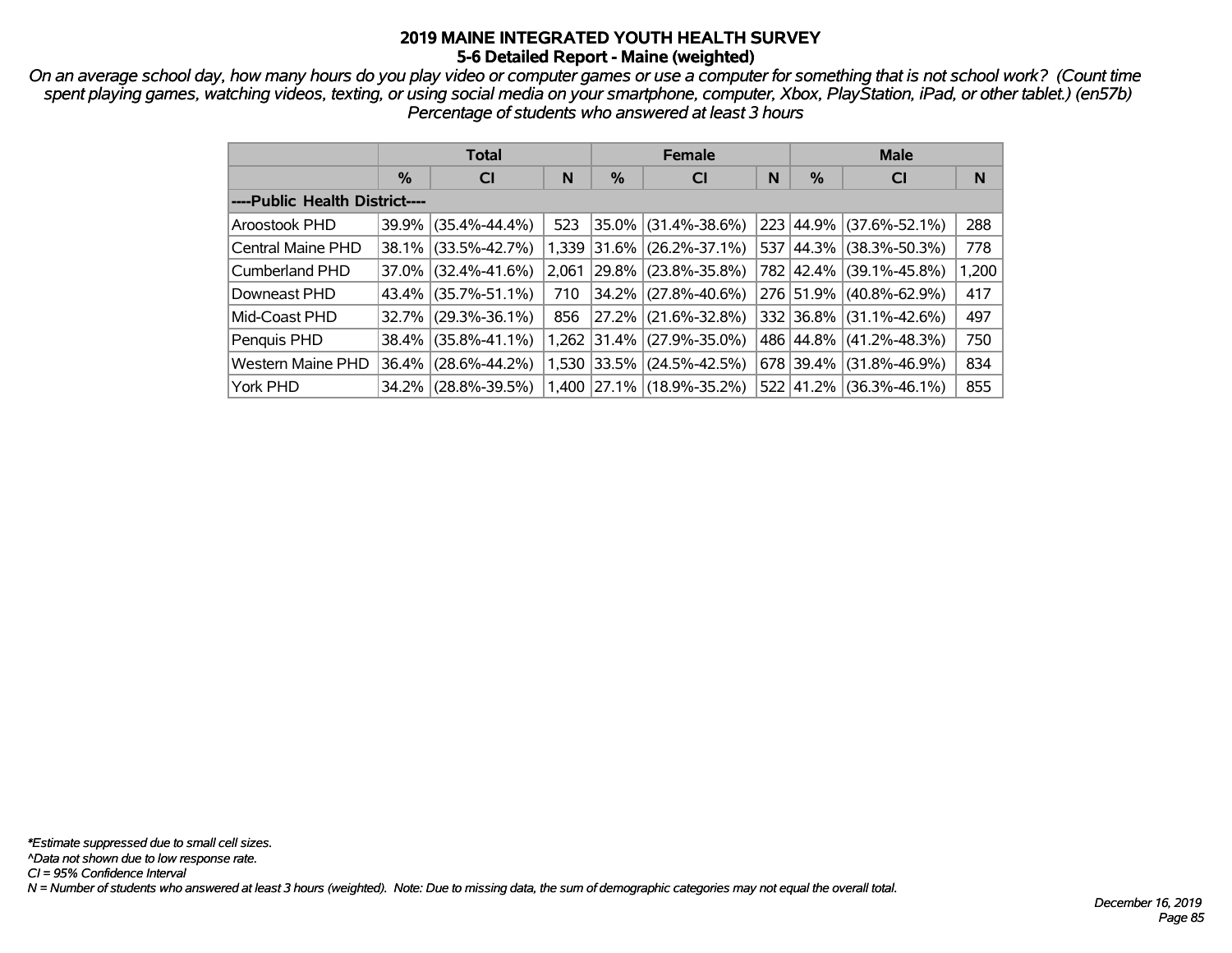*On an average school day, how many hours do you play video or computer games or use a computer for something that is not school work? (Count time spent playing games, watching videos, texting, or using social media on your smartphone, computer, Xbox, PlayStation, iPad, or other tablet.) (en57b\_3) Percentage of students who answered 2 or fewer hours*

|                                           | <b>Total</b>  |                        |        |               | <b>Female</b>        | <b>Male</b> |       |                                 |       |
|-------------------------------------------|---------------|------------------------|--------|---------------|----------------------|-------------|-------|---------------------------------|-------|
|                                           | $\frac{0}{0}$ | <b>CI</b>              | N      | $\frac{0}{0}$ | CI                   | N           | $\%$  | CI                              | N     |
|                                           |               |                        |        |               |                      |             |       |                                 |       |
| Total                                     |               | $63.0\%$ (61.0%-65.1%) | 16,517 | $ 69.1\% $    | $(66.6\% - 71.6\%)$  |             |       | 8,644 57.6% (55.5%-59.8%)       | 7,598 |
| ----Age----                               |               |                        |        |               |                      |             |       |                                 |       |
| 10 or younger                             | 69.3%         | $(66.5\% - 72.0\%)$    | 4,860  | 74.6%         | $(71.1\% - 78.1\%)$  | 2,751       | 63.3% | $(59.4\% - 67.2\%)$             | 2,060 |
| 11                                        | 62.6%         | $(60.2\% - 65.0\%)$    | 8,047  | 68.0%         | $(65.0\% - 71.0\%)$  |             |       | 4,138 58.0% (55.2%-60.7%)       | 3,774 |
| 12 or older                               |               | 57.0% (53.8%-60.2%)    | 3,567  | 64.2%         | $(59.9\% - 68.5\%)$  |             |       | 1,752 51.5% (48.0%-54.9%)       | 1,751 |
| ----Grade----                             |               |                        |        |               |                      |             |       |                                 |       |
| Grade 5                                   | 66.2%         | $(63.9\% - 68.4\%)$    | 8,431  | 72.4%         | $(69.6\% - 75.2\%)$  |             |       | 4,410 60.4% (57.3%-63.5%)       | 3,891 |
| Grade 6                                   |               | $60.3\%$ (57.2%-63.3%) | 7,935  | 66.1%         | $(62.4\% - 69.7\%)$  |             |       | 4,188 55.1% (52.5%-57.8%)       | 3,641 |
| ----Hispanic Ethnicity----                |               |                        |        |               |                      |             |       |                                 |       |
| Hispanic                                  | 58.0%         | $(49.7\% - 66.2\%)$    | 303    | 65.4%         | $(55.5\% - 75.3\%)$  | 184         | 49.1% | $(36.0\% - 62.1\%)$             | 117   |
| Non-Hispanic                              | 62.1%         | $(59.8\% - 64.4\%)$    | 12,761 | 67.6%         | $(64.6\% - 70.6\%)$  |             |       | $6,728$   57.0%   (54.5%-59.4%) | 5,851 |
| ----Race----                              |               |                        |        |               |                      |             |       |                                 |       |
| American Indian or Alaskan Native         | 60.5%         | $(52.5\% - 68.5\%)$    | 375    | 60.0%         | $(46.3\% - 73.7\%)$  | 143         | 60.4% | $(49.9\% - 70.9\%)$             | 215   |
| Asian                                     | 51.8%         | $(41.5\% - 62.0\%)$    | 161    | 52.4%         | $(32.7\% - 72.2\%)$  | 67          | 50.9% | $(37.4\% - 64.5\%)$             | 91    |
| <b>Black or African American</b>          | 56.7%         | $(50.0\% - 63.4\%)$    | 389    | 65.3%         | $(54.0\% - 76.7\%)$  | 206         | 49.3% | $(41.0\% - 57.6\%)$             | 180   |
| Native Hawaiian or Other Pacific Islander | 74.7%         | $(56.6\% - 92.8\%)$    | 42     | 82.2%         | $(62.1\% - 100.0\%)$ | 30          | 60.5% | $(34.1\% - 87.0\%)$             | 12    |
| White                                     | 63.7%         | $(61.6\% - 65.8\%)$    | 14,117 | 69.8%         | $(67.1\% - 72.4\%)$  | 7,468       | 58.0% | $(55.8\% - 60.1\%)$             | 6,448 |
| <b>Multiple Races</b>                     |               | 58.7% (52.4%-65.0%)    | 560    | 61.2%         | $(52.8\% - 69.5\%)$  | 288         |       | $57.9\%$ (50.2%-65.6%)          | 269   |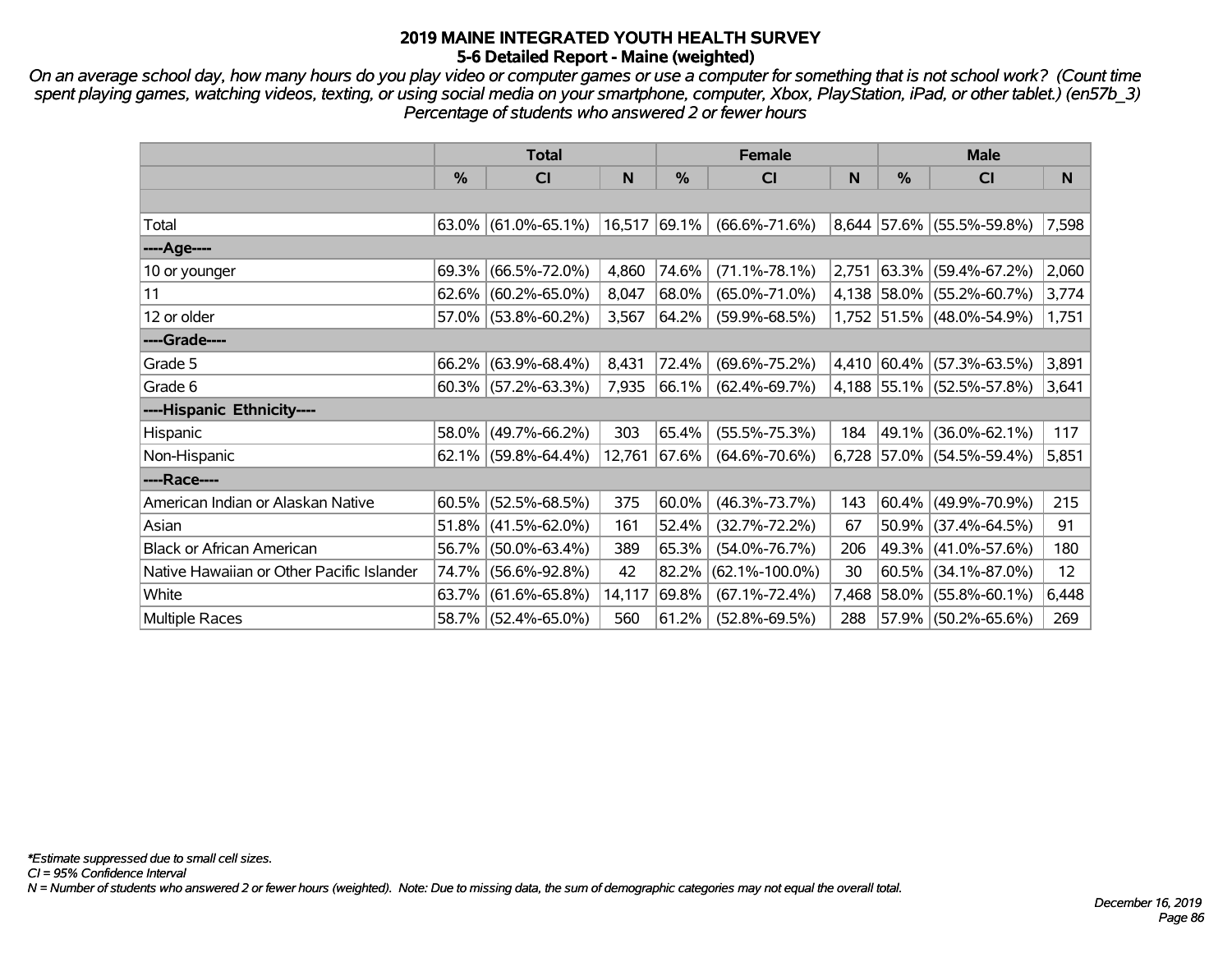*On an average school day, how many hours do you play video or computer games or use a computer for something that is not school work? (Count time spent playing games, watching videos, texting, or using social media on your smartphone, computer, Xbox, PlayStation, iPad, or other tablet.) (en57b\_3) Percentage of students who answered 2 or fewer hours*

|                                |               | <b>Total</b>        |       |   | <b>Female</b>             |       | <b>Male</b> |                             |       |  |
|--------------------------------|---------------|---------------------|-------|---|---------------------------|-------|-------------|-----------------------------|-------|--|
|                                | $\frac{0}{0}$ | <b>CI</b>           | N     | % | <b>CI</b>                 | N     | %           | <b>CI</b>                   | N     |  |
| ----Public Health District---- |               |                     |       |   |                           |       |             |                             |       |  |
| Aroostook PHD                  | 60.1%         | $(55.6\% - 64.6\%)$ | 788   |   | $65.0\%$ (61.4%-68.6%)    | 414   |             | $ 55.1\% $ (47.9%-62.4%)    | 354   |  |
| Central Maine PHD              | 61.9%         | $(57.3\% - 66.5\%)$ | 2,177 |   | 68.4% (62.9%-73.8%)       |       |             | $1,163$ 55.7% (49.7%-61.7%) | 976   |  |
| Cumberland PHD                 | 63.0%         | $(58.4\% - 67.6\%)$ | 3.509 |   | 70.2% (64.2%-76.2%)       |       |             | 1,842 57.6% (54.2%-60.9%)   | 1,628 |  |
| Downeast PHD                   | 56.6%         | $(48.9\% - 64.3\%)$ | 925   |   | $65.8\%$ (59.4%-72.2%)    | 531   |             | 48.1%   (37.1%-59.2%)       | 387   |  |
| Mid-Coast PHD                  | 67.3%         | $(63.9\% - 70.7\%)$ |       |   | 1,763 72.8% (67.2%-78.4%) | 890   |             | 63.2%   (57.4%-68.9%)       | 853   |  |
| Penquis PHD                    | 61.6%         | $(58.9\% - 64.2\%)$ | 2,023 |   | $68.6\%$ (65.0%-72.1%)    |       |             | $1,060$ 55.2% (51.7%-58.8%) | 925   |  |
| Western Maine PHD              | 63.6%         | $(55.8\% - 71.4\%)$ | 2,675 |   | 66.5% (57.5%-75.5%)       | 1,347 | $ 60.6\% $  | $(53.1\% - 68.2\%)$         | 1,284 |  |
| York PHD                       | $65.8\%$      | $(60.5\% - 71.2\%)$ |       |   | 2,696 72.9% (64.8%-81.1%) |       |             | 1,408 58.8% (53.9%-63.7%)   | 1,220 |  |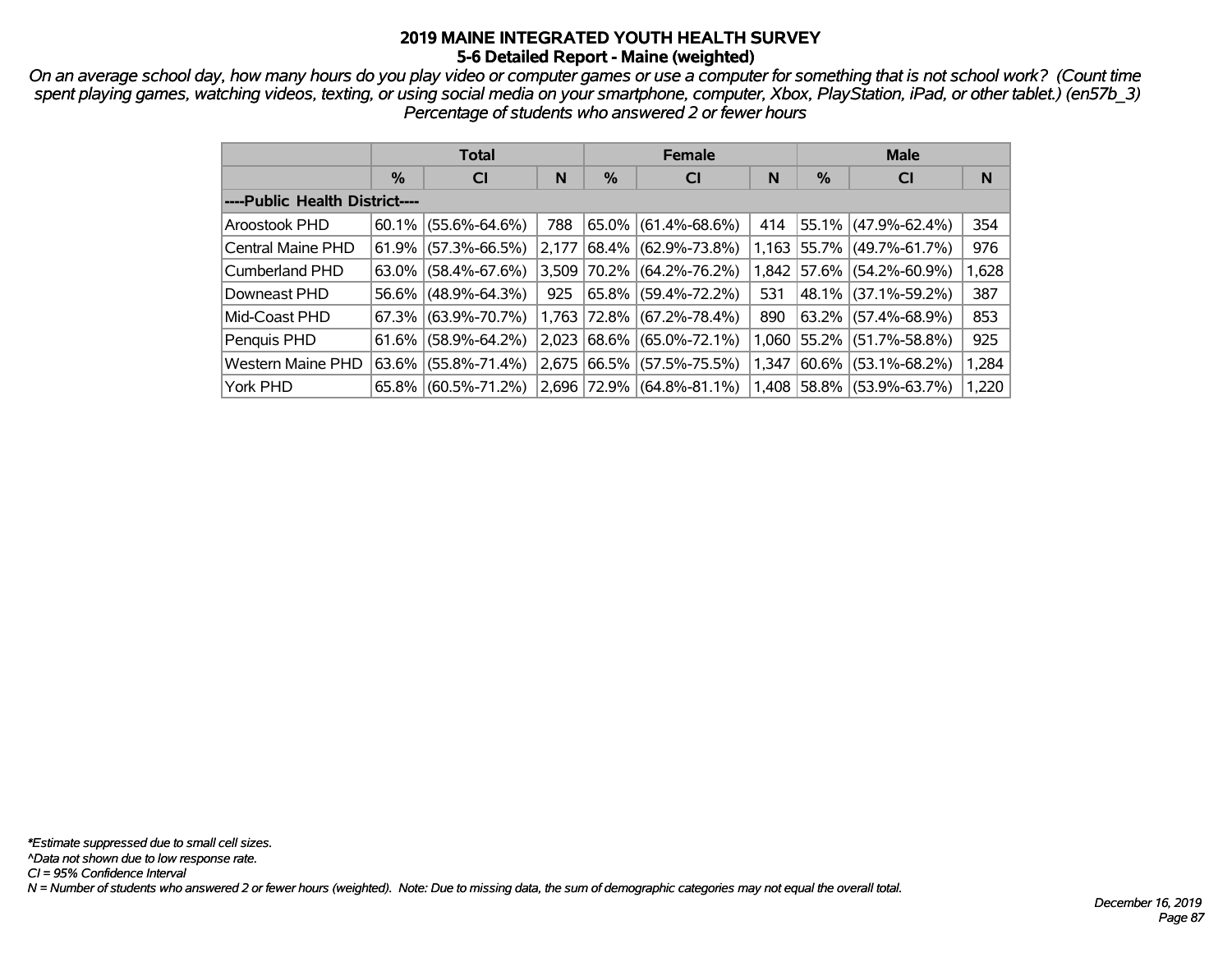*Percentage of students watching 2 or fewer hours of combined screen time (tv, video games, computer) per day on an average school day (enscreen)*

|                                           |               | <b>Total</b>           |       | <b>Female</b>    |                                    | <b>Male</b> |       |                                |       |
|-------------------------------------------|---------------|------------------------|-------|------------------|------------------------------------|-------------|-------|--------------------------------|-------|
|                                           | $\frac{0}{0}$ | C <sub>l</sub>         | N     | %                | <b>CI</b>                          | N           | %     | <b>CI</b>                      | N     |
|                                           |               |                        |       |                  |                                    |             |       |                                |       |
| Total                                     |               | 33.2% (30.6%-35.7%)    |       |                  | $ 8,477 38.4\%  (35.2\% - 41.5\%)$ |             |       | $ 4,683 28.5\% $ (25.9%-31.1%) | 3,667 |
| ---- Age----                              |               |                        |       |                  |                                    |             |       |                                |       |
| 10 or younger                             | 38.2%         | $(33.8\% - 42.6\%)$    |       | $ 2,608 44.3\% $ | $(39.2\% - 49.5\%)$                |             |       | 1,584 31.5% (26.5%-36.4%)      | 1,005 |
| 11                                        |               | $32.5\%$ (29.9%-35.1%) |       |                  | $ 4,080 37.0\% $ (33.6%-40.4%)     |             |       | $2,202$ 28.6% (25.7%-31.6%)    | 1,818 |
| 12 or older                               |               | 29.1% (26.0%-32.2%)    |       |                  | $1,777$ 33.5% (30.3%-36.8%)        | 896         |       | $ 25.5\% $ (21.6%-29.3%)       | 844   |
| ----Grade----                             |               |                        |       |                  |                                    |             |       |                                |       |
| Grade 5                                   | 36.1%         | $(32.8\% - 39.3\%)$    |       | 4,466 42.9%      | $(38.6\% - 47.1\%)$                | 2,530       | 29.9% | $(26.3\% - 33.4\%)$            | 1,878 |
| Grade 6                                   |               | $30.5\%$ (27.2%-33.8%) |       |                  | $ 3,932 34.2\%  (30.9\% - 37.5\%)$ |             |       | $ 2,127 27.3\% $ (23.6%-30.9%) | 1,755 |
| ----Hispanic Ethnicity----                |               |                        |       |                  |                                    |             |       |                                |       |
| Hispanic                                  |               | 26.8% (19.8%-33.9%)    | 137   | 36.1%            | $(26.0\% - 46.2\%)$                | 98          | 15.8% | $(7.7\% - 23.8\%)$             | 37    |
| Non-Hispanic                              |               | 32.3% (29.5%-35.0%)    |       |                  | $6,500$ 37.8% (34.0%-41.5%)        |             |       | 3,693 27.2% (24.7%-29.6%)      | 2,731 |
| ----Race----                              |               |                        |       |                  |                                    |             |       |                                |       |
| American Indian or Alaskan Native         |               | $32.9\%$ (24.1%-41.7%) | 194   | 37.9%            | $(24.0\% - 51.8\%)$                | 88          | 29.3% | $(19.3\% - 39.2\%)$            | 100   |
| Asian                                     |               | 25.8% (15.5%-36.0%)    | 78    |                  | 33.5% (11.9%-55.0%)                | 43          | 20.0% | $(9.6\% - 30.3\%)$             | 34    |
| <b>Black or African American</b>          | 35.1%         | $(27.2\% - 42.9\%)$    | 233   | 43.6%            | $(30.2\% - 57.0\%)$                | 132         | 27.6% | $(18.9\% - 36.4\%)$            | 98    |
| Native Hawaiian or Other Pacific Islander | 48.0%         | $(18.2\% - 77.8\%)$    | 27    | 53.7%            | $(17.5\% - 89.8\%)$                | 20          | 36.8% | $(0.0\% - 84.5\%)$             | 7     |
| White                                     | 33.5%         | $(30.7\% - 36.2\%)$    | 7,255 | 38.5%            | $(35.2\% - 41.8\%)$                | 4,036       | 28.7% | $(25.9\% - 31.6\%)$            | 3,126 |
| Multiple Races                            |               | $31.7\%$ (26.2%-37.3%) | 292   |                  | 35.2% (27.2%-43.1%)                | 159         |       | 29.1% (20.5%-37.7%)            | 132   |

*\*Estimate suppressed due to small cell sizes.*

*CI = 95% Confidence Interval*

*N = Number of students watching 2 or fewer hours of combined screen time (tv, video games, computer) per day on an average school day (weighted). Note: Due to missing data, the sum of demographic categories may not equal the overall total.*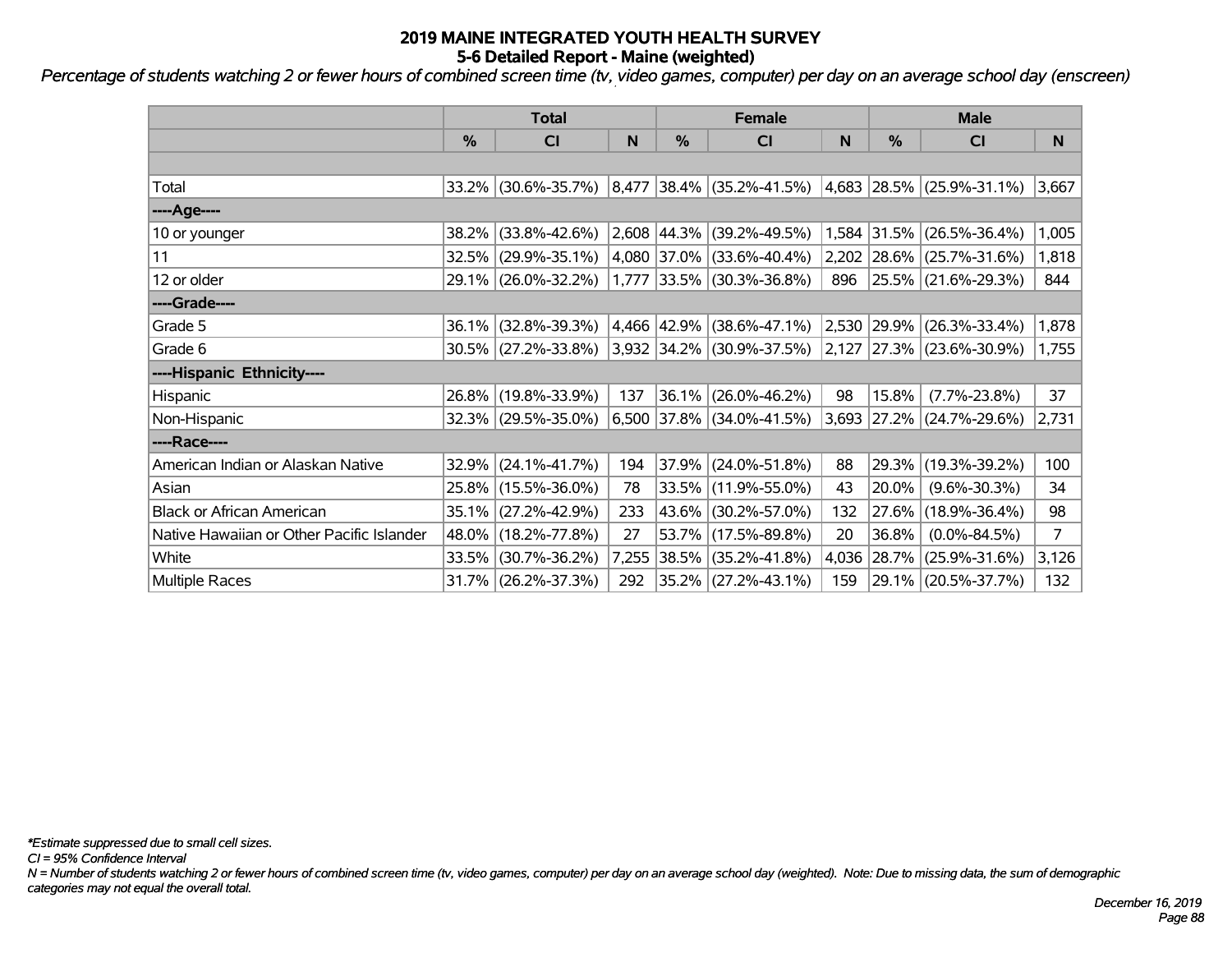*Percentage of students watching 2 or fewer hours of combined screen time (tv, video games, computer) per day on an average school day (enscreen)*

|                                |       | <b>Total</b>           |       |   | <b>Female</b>             |     | <b>Male</b> |                                 |     |  |
|--------------------------------|-------|------------------------|-------|---|---------------------------|-----|-------------|---------------------------------|-----|--|
|                                | %     | N<br><b>CI</b>         |       | % | <b>CI</b>                 | N   | %           | <b>CI</b>                       | N   |  |
| ----Public Health District---- |       |                        |       |   |                           |     |             |                                 |     |  |
| <b>Aroostook PHD</b>           |       | $31.0\%$ (25.8%-36.2%) | 395   |   | 34.4% (29.6%-39.2%)       | 210 |             | 28.4% (21.0%-35.8%)             | 180 |  |
| Central Maine PHD              |       | $31.5\%$ (27.9%-35.1%) |       |   | 1,079 34.7% (28.3%-41.2%) | 574 |             | 28.2% (24.5%-31.9%)             | 484 |  |
| Cumberland PHD                 |       | 36.5% (27.8%-45.2%)    | 2.002 |   | 44.5% (33.7%-55.4%)       |     |             | $1,156$   29.7%   (22.4%-37.1%) | 822 |  |
| Downeast PHD                   |       | 27.7% (21.0%-34.3%)    | 447   |   | 33.6% (25.3%-41.8%)       | 270 |             | 21.6% (10.7%-32.5%)             | 170 |  |
| Mid-Coast PHD                  |       | $37.5\%$ (32.8%-42.3%) | 962   |   | 43.8% (38.2%-49.4%)       | 522 |             | 32.4% (26.7%-38.2%)             | 431 |  |
| Penquis PHD                    |       | $30.5\%$ (27.5%-33.4%) | 975   |   | 36.2% (31.9%-40.6%)       | 543 |             | 25.2% (21.9%-28.5%)             | 414 |  |
| <b>Western Maine PHD</b>       | 35.3% | $(26.8\% - 43.9\%)$    |       |   | 1,432 37.1% (27.6%-46.5%) | 727 |             | 33.8% (24.4%-43.1%)             | 688 |  |
| York PHD                       |       | 34.9% (27.2%-42.6%)    |       |   | 1,392 45.1% (32.9%-57.3%) | 853 |             | 25.3% (18.3%-32.2%)             | 508 |  |

*N = Number of students watching 2 or fewer hours of combined screen time (tv, video games, computer) per day on an average school day (weighted). Note: Due to missing data, the sum of demographic categories may not equal the overall total. CI = 95% Confidence Interval ^Data not shown due to low response rate. \*Estimate suppressed due to small cell sizes.*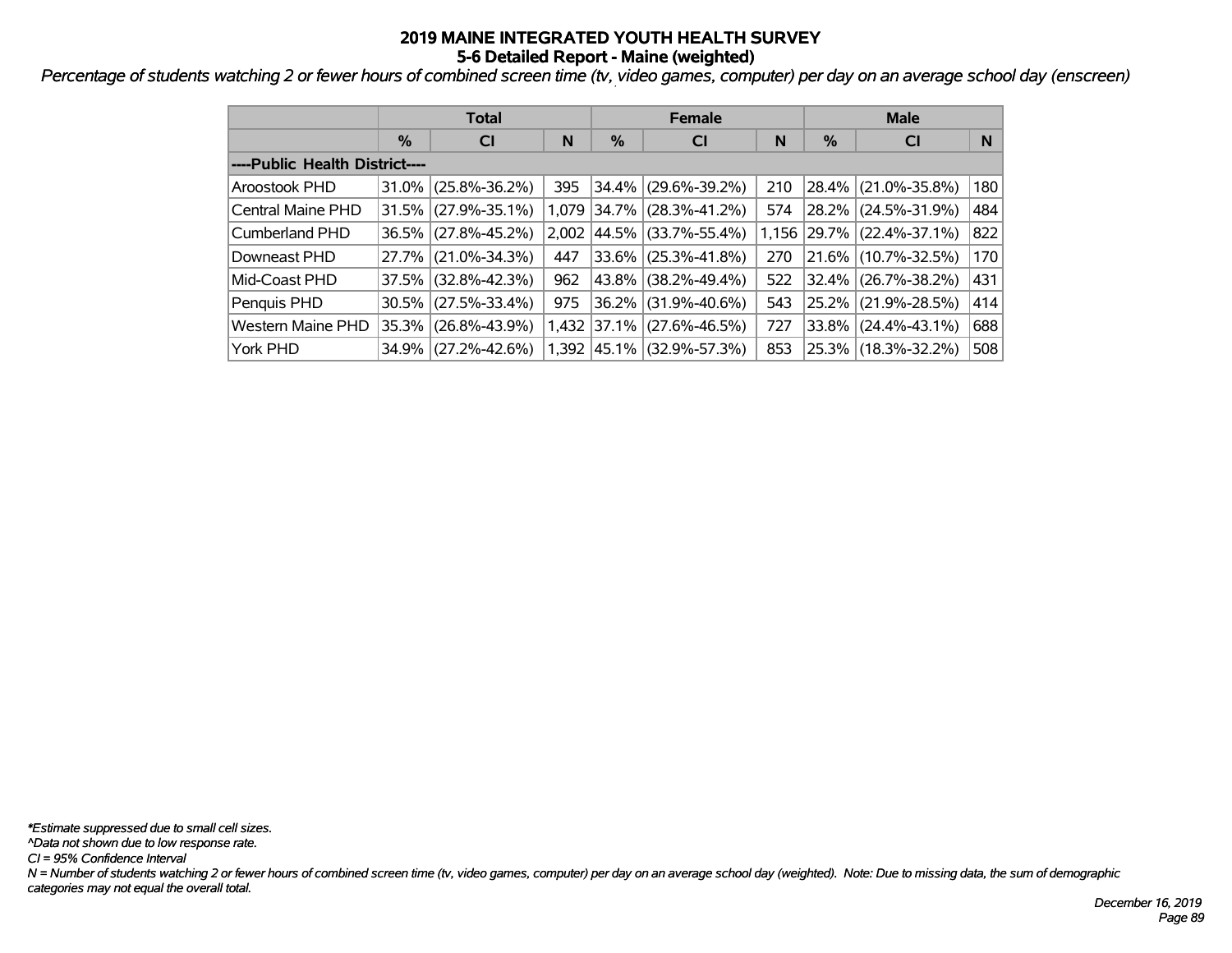*During an average week, how many days do you spend time in clubs, after-school programs, or other organized activities (other than sports) outside of regular school hours? (en35)*

*Percentage of students who answered at least 1 day*

|                                           | <b>Total</b> |                        |        |               | <b>Female</b>        | <b>Male</b> |                  |                                  |       |
|-------------------------------------------|--------------|------------------------|--------|---------------|----------------------|-------------|------------------|----------------------------------|-------|
|                                           | %            | <b>CI</b>              | N      | $\frac{9}{6}$ | CI                   | N           | %                | CI                               | N     |
|                                           |              |                        |        |               |                      |             |                  |                                  |       |
| Total                                     |              | $47.0\%$ (43.5%-50.5%) | 12,437 | $ 50.4\% $    | $(46.1\% - 54.6\%)$  |             |                  | $6,349$ 43.9% (40.2%-47.5%)      | 5,842 |
| ----Age----                               |              |                        |        |               |                      |             |                  |                                  |       |
| 10 or younger                             | 49.9%        | $(45.0\% - 54.8\%)$    | 3,580  | 53.9%         | $(47.8\% - 59.9\%)$  |             | $ 2,015 46.0\% $ | $(39.2\% - 52.7\%)$              | 1,541 |
| 11                                        | 45.7%        | $(41.6\% - 49.9\%)$    | 5,896  | 49.3%         | $(44.2\% - 54.3\%)$  |             |                  | $3,013$ 42.3% (37.9%-46.8%)      | 2,762 |
| 12 or older                               |              | 46.4% (41.8%-51.1%)    | 2,923  | 48.1%         | $(42.6\% - 53.6\%)$  |             |                  | 1,320 44.9% (39.7%-50.2%)        | 1,535 |
| ----Grade----                             |              |                        |        |               |                      |             |                  |                                  |       |
| Grade 5                                   | 47.1%        | $(42.9\% - 51.2\%)$    | 6,087  | 51.3%         | $(45.8\% - 56.8\%)$  |             |                  | $3,158$ 43.1% (38.8%-47.4%)      | 2,829 |
| Grade 6                                   |              | 47.2% (42.0%-52.3%)    | 6,235  | 49.8%         | $(44.2\% - 55.5\%)$  |             |                  | $3,175$ $ 44.7\% $ (39.3%-50.1%) | 2,958 |
| ----Hispanic Ethnicity----                |              |                        |        |               |                      |             |                  |                                  |       |
| <b>Hispanic</b>                           | 51.6%        | $(45.0\% - 58.2\%)$    | 272    | 62.5%         | $(52.5\% - 72.6\%)$  | 177         | 39.3%            | $(29.8\% - 48.8\%)$              | 95    |
| Non-Hispanic                              |              | 47.2% (43.3%-51.1%)    | 9,803  | 50.6%         | $(46.2\% - 55.1\%)$  | 5,083       |                  | 44.1% (39.9%-48.3%)              | 4,585 |
| ----Race----                              |              |                        |        |               |                      |             |                  |                                  |       |
| American Indian or Alaskan Native         | 45.3%        | $(37.5\% - 53.1\%)$    | 291    | 54.1%         | $(39.7\% - 68.6\%)$  | 132         | 39.6%            | $(30.2\% - 49.1\%)$              | 148   |
| Asian                                     | 40.4%        | $(25.3\% - 55.6\%)$    | 126    | 36.5%         | $(22.0\% - 51.1\%)$  | 48          | 43.2%            | $(23.3\% - 63.0\%)$              | 77    |
| <b>Black or African American</b>          | 49.3%        | $(40.6\% - 58.1\%)$    | 342    | 56.7%         | $(43.8\% - 69.5\%)$  | 184         | 43.3%            | $(32.0\% - 54.7\%)$              | 157   |
| Native Hawaiian or Other Pacific Islander | 70.5%        | $(51.4\% - 89.6\%)$    | 40     | 80.3%         | $(59.8\% - 100.0\%)$ | 30          | 51.9%            | $(24.3\% - 79.5\%)$              | 10    |
| White                                     | 47.1%        | $(43.5\% - 50.7\%)$    | 10,530 | 49.9%         | $(45.6\% - 54.1\%)$  | 5,380       | 44.6%            | $(40.8\% - 48.4\%)$              | 5,008 |
| <b>Multiple Races</b>                     |              | 55.4% (49.1%-61.6%)    | 526    | 64.5%         | $(55.0\% - 74.0\%)$  | 303         |                  | 44.9% (37.2%-52.6%)              | 207   |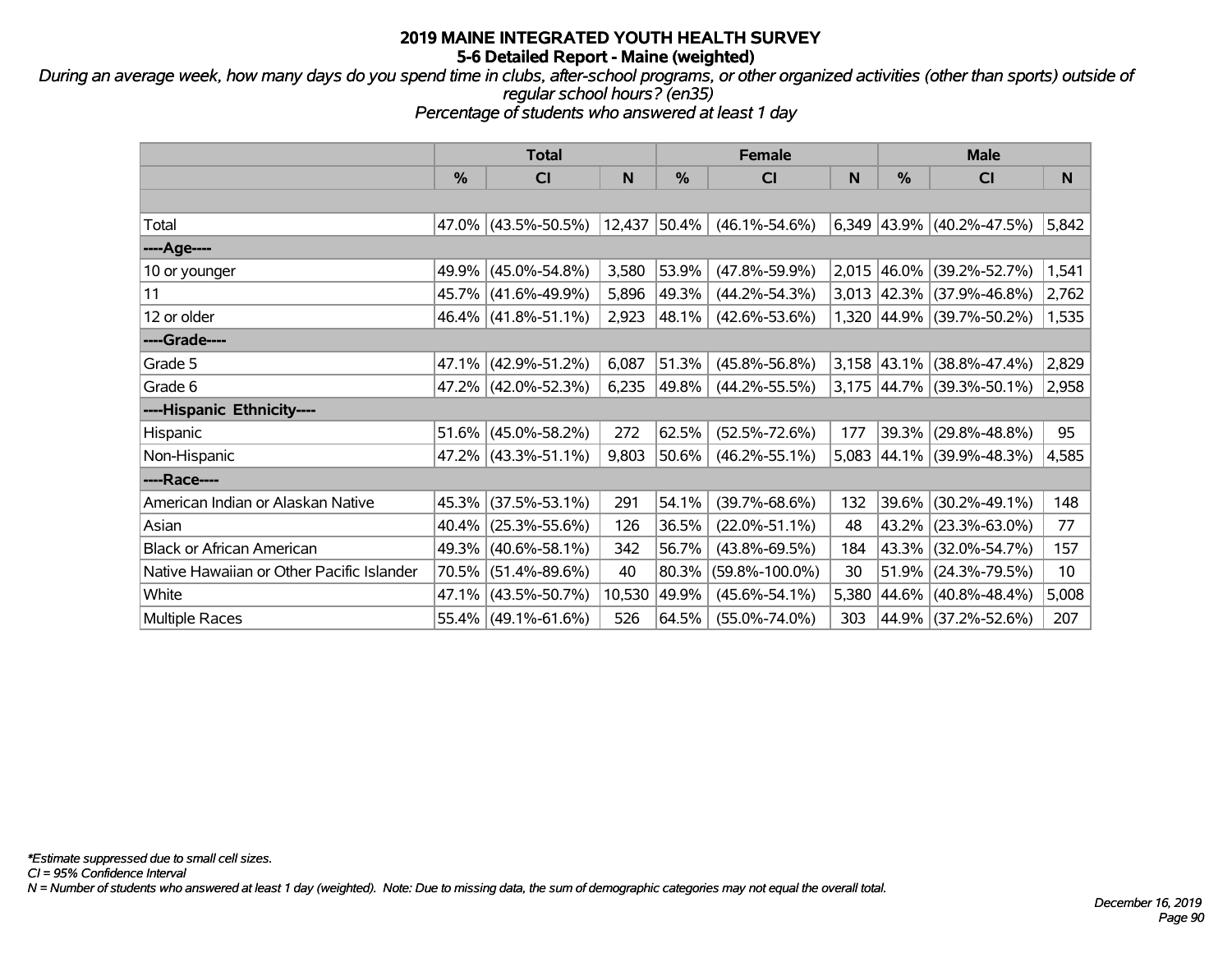*During an average week, how many days do you spend time in clubs, after-school programs, or other organized activities (other than sports) outside of regular school hours? (en35)*

*Percentage of students who answered at least 1 day*

|                                |       | <b>Total</b>        |       |             | <b>Female</b>       |       | <b>Male</b> |                       |       |  |
|--------------------------------|-------|---------------------|-------|-------------|---------------------|-------|-------------|-----------------------|-------|--|
|                                | %     | <b>CI</b>           | N     | $\%$        | <b>CI</b>           | N     | %           | <b>CI</b>             | N     |  |
| ----Public Health District---- |       |                     |       |             |                     |       |             |                       |       |  |
| Aroostook PHD                  | 41.3% | $(32.3\% - 50.4\%)$ | 552   | $44.1\%$    | $(33.2\% - 54.9\%)$ | 287   |             | 38.7% (28.1%-49.4%)   | 253   |  |
| Central Maine PHD              | 40.2% | $(35.2\% - 45.1\%)$ | 1,417 | 41.3%       | $(34.1\% - 48.5\%)$ | 698   |             | 38.7% (31.5%-45.9%)   | 687   |  |
| Cumberland PHD                 | 53.3% | $(46.6\% - 60.0\%)$ | 3,009 | 56.9%       | $(50.4\% - 63.5\%)$ | 1,525 |             | 49.8%   (41.9%-57.6%) | 1,413 |  |
| Downeast PHD                   | 49.7% | $(43.0\% - 56.4\%)$ | 821   | 56.9%       | $(50.3\% - 63.5\%)$ | 455   |             | 43.4% (33.8%-53.1%)   | 358   |  |
| Mid-Coast PHD                  | 48.0% | $(42.0\% - 53.9\%)$ |       | 1,289 52.0% | $(44.6\% - 59.4\%)$ | 648   |             | 44.4% (38.1%-50.6%)   | 619   |  |
| Penquis PHD                    | 44.5% | $(32.9\% - 56.2\%)$ | 1.470 | 49.3%       | $(34.8\% - 63.8\%)$ | 767   |             | 40.4% (29.8%-51.0%)   | 680   |  |
| Western Maine PHD              | 43.8% | $(38.1\% - 49.6\%)$ | 1.847 | 46.8%       | $(36.9\% - 56.8\%)$ | 948   |             | 40.8% (37.0%-44.6%)   | 867   |  |
| York PHD                       | 50.7% | $(44.0\% - 57.4\%)$ | 2,109 | $ 49.8\% $  | $(41.6\% - 58.1\%)$ | 984   |             | 52.6% (40.9%-64.3%)   | 1,099 |  |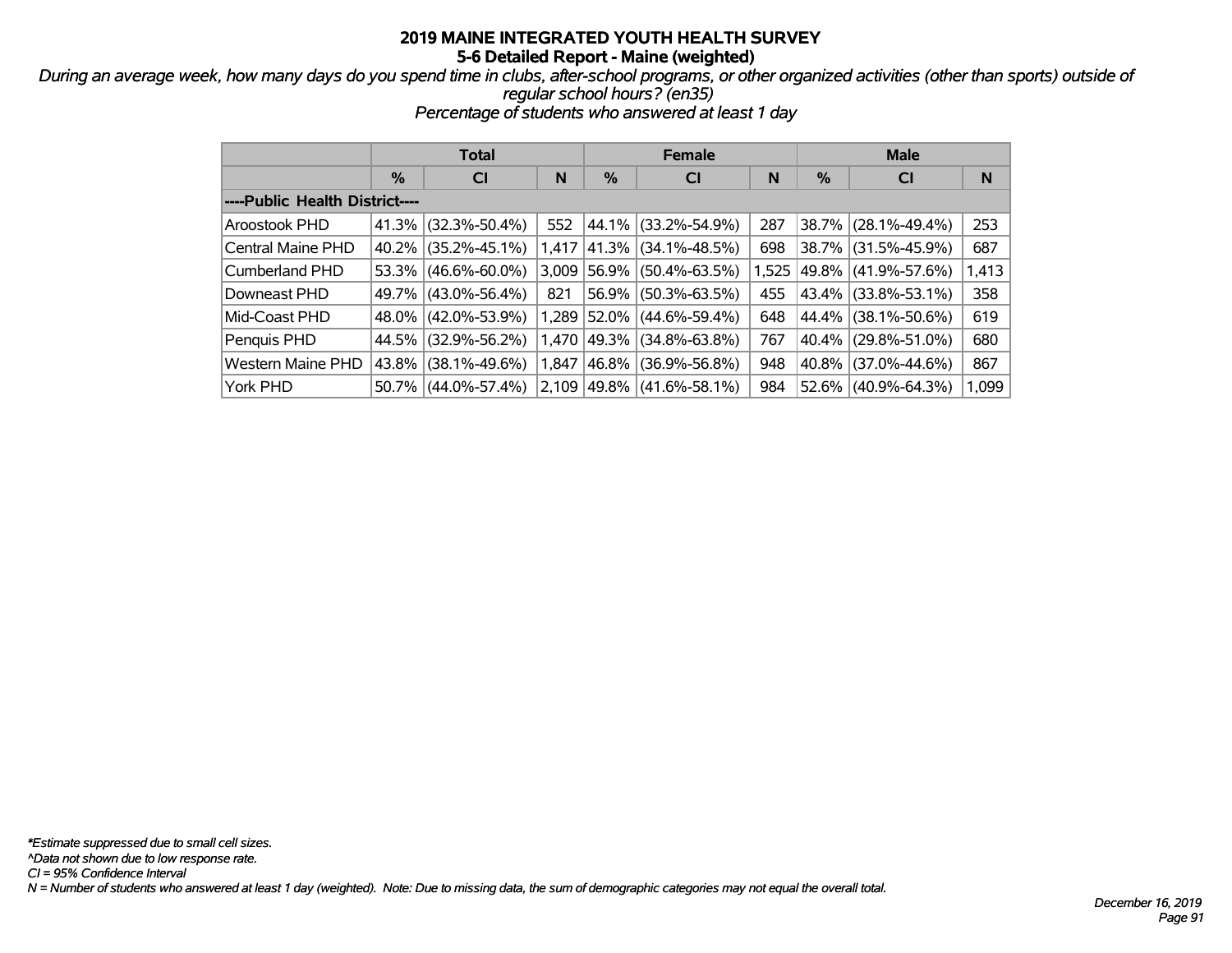*Has a doctor, nurse, or other adult ever told you that you have asthma? (en69) Percentage of students who answered 'Yes' (Excludes 'Not Sure' responses)*

|                                           | <b>Total</b> |                                                  |       |          | <b>Female</b>                  |        | <b>Male</b> |                           |        |  |
|-------------------------------------------|--------------|--------------------------------------------------|-------|----------|--------------------------------|--------|-------------|---------------------------|--------|--|
|                                           | %            | <b>CI</b>                                        | N     | %        | <b>CI</b>                      | N      | %           | <b>CI</b>                 | N.     |  |
|                                           |              |                                                  |       |          |                                |        |             |                           |        |  |
| Total                                     |              | 17.7% (16.6%-18.9%)                              |       |          | $ 4,168 16.3\% $ (14.6%-18.0%) |        |             | 1,823 19.0% (17.6%-20.4%) | 2,259  |  |
| ----Age----                               |              |                                                  |       |          |                                |        |             |                           |        |  |
| 10 or younger                             | 15.5%        | $(13.4\% - 17.7\%)$                              | 973   |          | 14.6% (11.6%-17.6%)            | 485    | $16.8\%$    | $(13.0\% - 20.5\%)$       | 484    |  |
| 11                                        |              | 17.7% (16.0%-19.4%)                              | 2,047 |          | 16.2% (13.7%-18.8%)            | 880    |             | 18.8% (17.0%-20.6%)       | 1,117  |  |
| 12 or older                               |              | 20.2% (17.6%-22.7%)                              |       |          | 1,135   18.7%   (15.4%-22.0%)  | 458    |             | 21.5% (18.6%-24.4%)       | 659    |  |
| ----Grade----                             |              |                                                  |       |          |                                |        |             |                           |        |  |
| Grade 5                                   | 17.1%        | $(15.2\% - 19.1\%)$                              |       |          | 1,938 16.1% (13.1%-19.1%)      | 861    | $18.0\%$    | $(15.3\% - 20.7\%)$       | 1,043  |  |
| Grade 6                                   |              | $18.2\%$ (16.6%-19.7%) 2,168 16.4% (14.4%-18.5%) |       |          |                                | 947    |             | 19.9% (18.1%-21.7%)       | 1,189  |  |
| ----Hispanic Ethnicity----                |              |                                                  |       |          |                                |        |             |                           |        |  |
| Hispanic                                  | 26.0%        | $(17.4\% - 34.6\%)$                              | 114   | $25.0\%$ | $(15.8\% - 34.2\%)$            | 59     | 27.4%       | $(14.7\% - 40.1\%)$       | 54     |  |
| Non-Hispanic                              |              | 17.5% (16.1%-18.9%)                              |       |          | 3,258   15.9%   (13.9%-17.9%)  | 1,425  |             | $ 19.1\% $ (17.4%-20.8%)  | 1,789  |  |
| ----Race----                              |              |                                                  |       |          |                                |        |             |                           |        |  |
| American Indian or Alaskan Native         | 21.6%        | $(14.9\% - 28.3\%)$                              | 115   | 11.8%    | $(1.3\% - 22.4\%)$             | 24     | 28.3%       | $(17.9\% - 38.7\%)$       | 88     |  |
| Asian                                     | 16.7%        | $(8.7\% - 24.7\%)$                               | 46    | 8.7%     | $(0.0\% - 17.6\%)$             | 10     | 22.7%       | $(13.6\% - 31.8\%)$       | 36     |  |
| <b>Black or African American</b>          | 18.7%        | $(11.4\% - 26.0\%)$                              | 120   | 22.9%    | $(10.7\% - 35.2\%)$            | 67     | 14.6%       | $(9.0\% - 20.1\%)$        | 50     |  |
| Native Hawaiian or Other Pacific Islander | 27.2%        | $(0.0\% - 56.3\%)$                               | 13    | $\ast$   | $\ast$                         | $\ast$ | $\ast$      | $\ast$                    | $\ast$ |  |
| White                                     | 17.2%        | $(15.8\% - 18.5\%)$                              | 3,437 | 15.9%    | $(14.0\% - 17.8\%)$            | 1,533  | 18.4%       | $(16.8\% - 20.0\%)$       | 1,855  |  |
| <b>Multiple Races</b>                     |              | 25.4% (20.1%-30.7%)                              | 209   |          | 21.5% (14.4%-28.5%)            | 85     |             | $30.0\%$ (22.4%-37.6%)    | 123    |  |

*CI = 95% Confidence Interval*

*N = Number of students who answered 'Yes' (Excludes 'Not Sure' responses) (weighted). Note: Due to missing data, the sum of demographic categories may not equal the overall total.*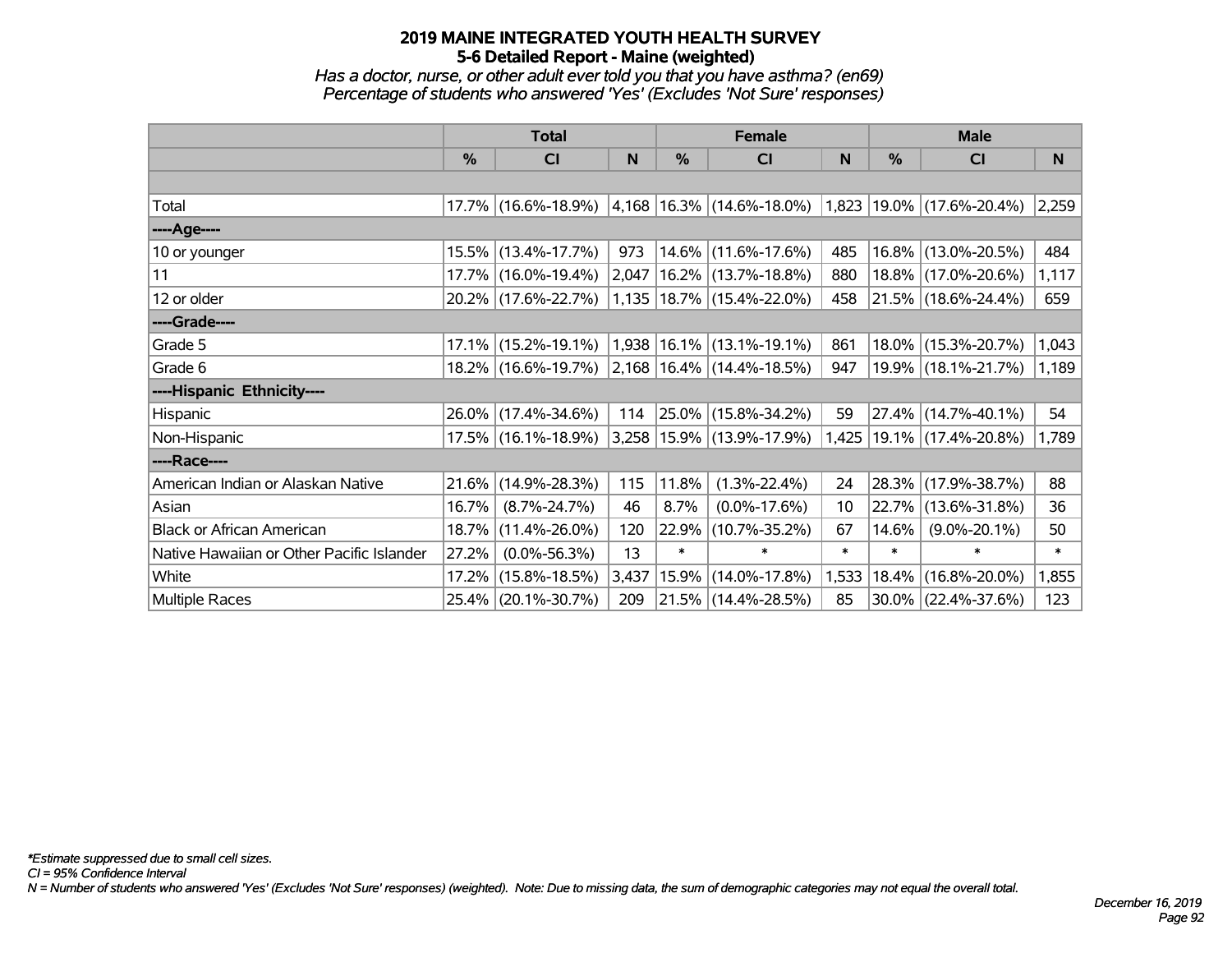*Has a doctor, nurse, or other adult ever told you that you have asthma? (en69) Percentage of students who answered 'Yes' (Excludes 'Not Sure' responses)*

|                                |          | <b>Total</b>        |  |           | <b>Female</b>               |    | <b>Male</b> |                             |     |  |
|--------------------------------|----------|---------------------|--|-----------|-----------------------------|----|-------------|-----------------------------|-----|--|
|                                | %        | N<br><b>CI</b>      |  |           | <b>CI</b>                   | N  | $\%$        | <b>CI</b>                   | N   |  |
| ----Public Health District---- |          |                     |  |           |                             |    |             |                             |     |  |
| Aroostook PHD                  | $19.5\%$ | $(15.6\% - 23.4\%)$ |  |           | 231   16.0%   (12.0%-20.0%) | 91 |             | $ 23.1\% $ (17.5%-28.6%)    | 134 |  |
| <b>Central Maine PHD</b>       | 18.6%    | $(16.2\% - 20.9\%)$ |  | 589 16.6% | $(12.1\% - 21.0\%)$         |    |             | 258 20.6% (16.4%-24.8%)     | 324 |  |
| <b>Cumberland PHD</b>          | $15.8\%$ | $(13.4\% - 18.2\%)$ |  | 794 12.9% | $(8.8\% - 17.0\%)$          |    |             | 306   17.8%   (15.2%-20.3%) | 452 |  |
| Downeast PHD                   | $14.7\%$ | $(11.1\% - 18.2\%)$ |  | 213 12.9% | $(7.9\% - 17.8\%)$          | 90 |             | 16.1%  (11.4%-20.7%)        | 117 |  |
| Mid-Coast PHD                  | $18.7\%$ | $(15.5\% - 21.8\%)$ |  |           | 452 20.3% (15.6%-25.0%)     |    |             | 226 17.7% (13.8%-21.5%)     | 223 |  |
| Penquis PHD                    | $17.4\%$ | $(15.3\% - 19.5\%)$ |  |           | 507   18.5%   (15.1%-21.8%) |    |             | 252   16.6%   (13.4%-19.9%) | 249 |  |
| <b>Western Maine PHD</b>       | 18.9%    | $(14.8\% - 23.0\%)$ |  | 712 16.3% | $(10.8\% - 21.8\%)$         |    |             | 288 21.2% (16.2%-26.1%)     | 412 |  |
| York PHD                       | 19.9%    | $(16.7\% - 23.1\%)$ |  |           | 733 15.9% (10.7%-21.1%)     |    |             | 280 23.2% (19.3%-27.1%)     | 427 |  |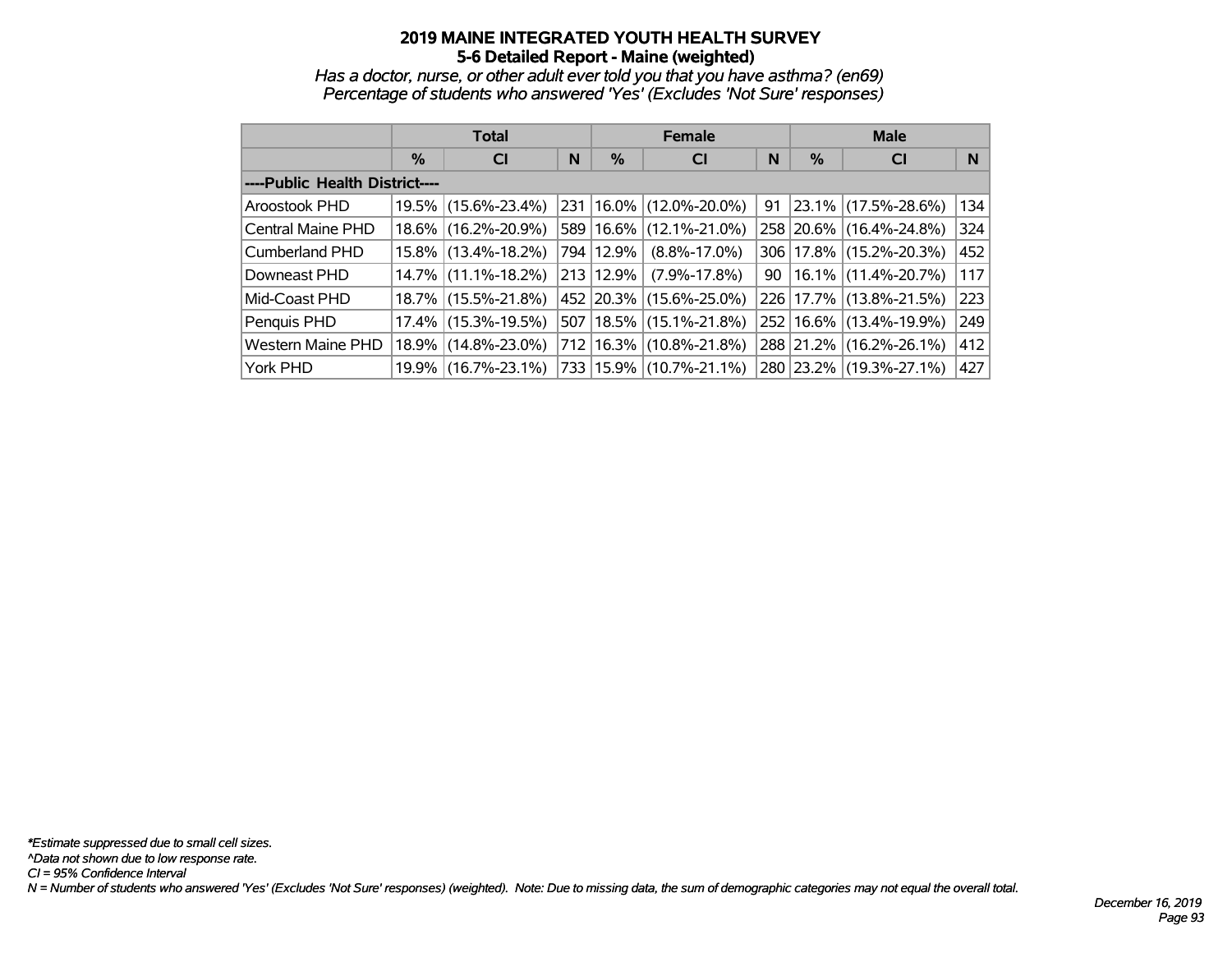*Percentage of students with current asthma prevalence (Excludes 'Not sure' responses from e69 and e59) (encrasth\_2)*

|                                           | <b>Total</b>  |                        |       |               | <b>Female</b>                                                              |        | <b>Male</b>   |                        |        |  |
|-------------------------------------------|---------------|------------------------|-------|---------------|----------------------------------------------------------------------------|--------|---------------|------------------------|--------|--|
|                                           | $\frac{0}{0}$ | C <sub>l</sub>         | N     | $\frac{0}{0}$ | CI                                                                         | N      | $\frac{0}{0}$ | C <sub>1</sub>         | N      |  |
|                                           |               |                        |       |               |                                                                            |        |               |                        |        |  |
| Total                                     |               |                        |       |               | $12.0\%$ (11.0%-13.0%) 2,742 11.8% (10.0%-13.5%) 1,278 12.4% (11.0%-13.8%) |        |               |                        | 1,426  |  |
| ----Age----                               |               |                        |       |               |                                                                            |        |               |                        |        |  |
| 10 or younger                             | 11.0%         | $(9.0\% - 12.9\%)$     | 669   | 10.4%         | $(7.3\% - 13.5\%)$                                                         | 337    | 11.7%         | $(8.0\% - 15.5\%)$     | 328    |  |
| 11                                        |               | 11.7% (10.2%-13.2%)    | 1,312 | $11.6\%$      | $(9.6\% - 13.7\%)$                                                         | 613    | $12.0\%$      | $(9.9\% - 14.1\%)$     | 687    |  |
| 12 or older                               |               | $13.8\%$ (11.2%-16.4%) | 749   |               | 13.9% (11.0%-16.9%)                                                        | 329    |               | $13.8\%$ (10.4%-17.2%) | 411    |  |
| ----Grade----                             |               |                        |       |               |                                                                            |        |               |                        |        |  |
| Grade 5                                   | 11.9%         | $(10.3\% - 13.6\%)$    | 1,313 | 11.8%         | $(8.8\% - 14.8\%)$                                                         | 618    | 12.2%         | $(9.8\% - 14.5\%)$     | 683    |  |
| Grade 6                                   |               | 12.0% (10.5%-13.6%)    | 1,391 | $ 11.6\% $    | $(9.8\% - 13.5\%)$                                                         | 650    |               | $12.5\%$ (10.4%-14.7%) | 725    |  |
| ----Hispanic Ethnicity----                |               |                        |       |               |                                                                            |        |               |                        |        |  |
| Hispanic                                  | 20.0%         | $(11.8\% - 28.1\%)$    | 85    | $ 20.3\% $    | $(10.9\% - 29.6\%)$                                                        | 47     | 19.7%         | $(8.7\% - 30.7\%)$     | 37     |  |
| Non-Hispanic                              |               | $11.6\%$ (10.5%-12.8%) | 2,097 | 11.3%         | $(9.4\% - 13.1\%)$                                                         | 980    |               | $12.1\%$ (10.6%-13.6%) | 1,094  |  |
| ----Race----                              |               |                        |       |               |                                                                            |        |               |                        |        |  |
| American Indian or Alaskan Native         | 15.1%         | $(8.8\% - 21.4\%)$     | 78    | 10.2%         | $(0.0\% - 20.9\%)$                                                         | 20     | 18.2%         | $(9.6\% - 26.9\%)$     | 54     |  |
| Asian                                     | 5.7%          | $(1.2\% - 10.2\%)$     | 15    | $\ast$        | $\ast$                                                                     | $\ast$ | $\ast$        | $\ast$                 | $\ast$ |  |
| <b>Black or African American</b>          | 10.7%         | $(7.0\% - 14.4\%)$     | 67    | 9.2%          | $(2.8\% - 15.6\%)$                                                         | 26     | 11.3%         | $(6.7\% - 15.9\%)$     | 39     |  |
| Native Hawaiian or Other Pacific Islander | 22.3%         | $(0.0\% - 51.1\%)$     | 11    | $\ast$        | $\ast$                                                                     | $\ast$ | $\ast$        | $\ast$                 | $\ast$ |  |
| White                                     | 11.7%         | $(10.7\% - 12.8\%)$    | 2,285 | 11.6%         | $(9.9\% - 13.4\%)$                                                         | 1,091  | 12.0%         | $(10.7\% - 13.3\%)$    | 1,176  |  |
| <b>Multiple Races</b>                     |               | 17.2% (12.2%-22.2%)    | 133   | 16.4%         | $(10.0\% - 22.8\%)$                                                        | 63     |               | 18.8% (11.9%-25.7%)    | 70     |  |

*\*Estimate suppressed due to small cell sizes.*

*CI = 95% Confidence Interval*

*N = Number of students with current asthma prevalence (Excludes 'Not sure' responses from e69 and e59) (weighted). Note: Due to missing data, the sum of demographic categories may not equal the overall total.*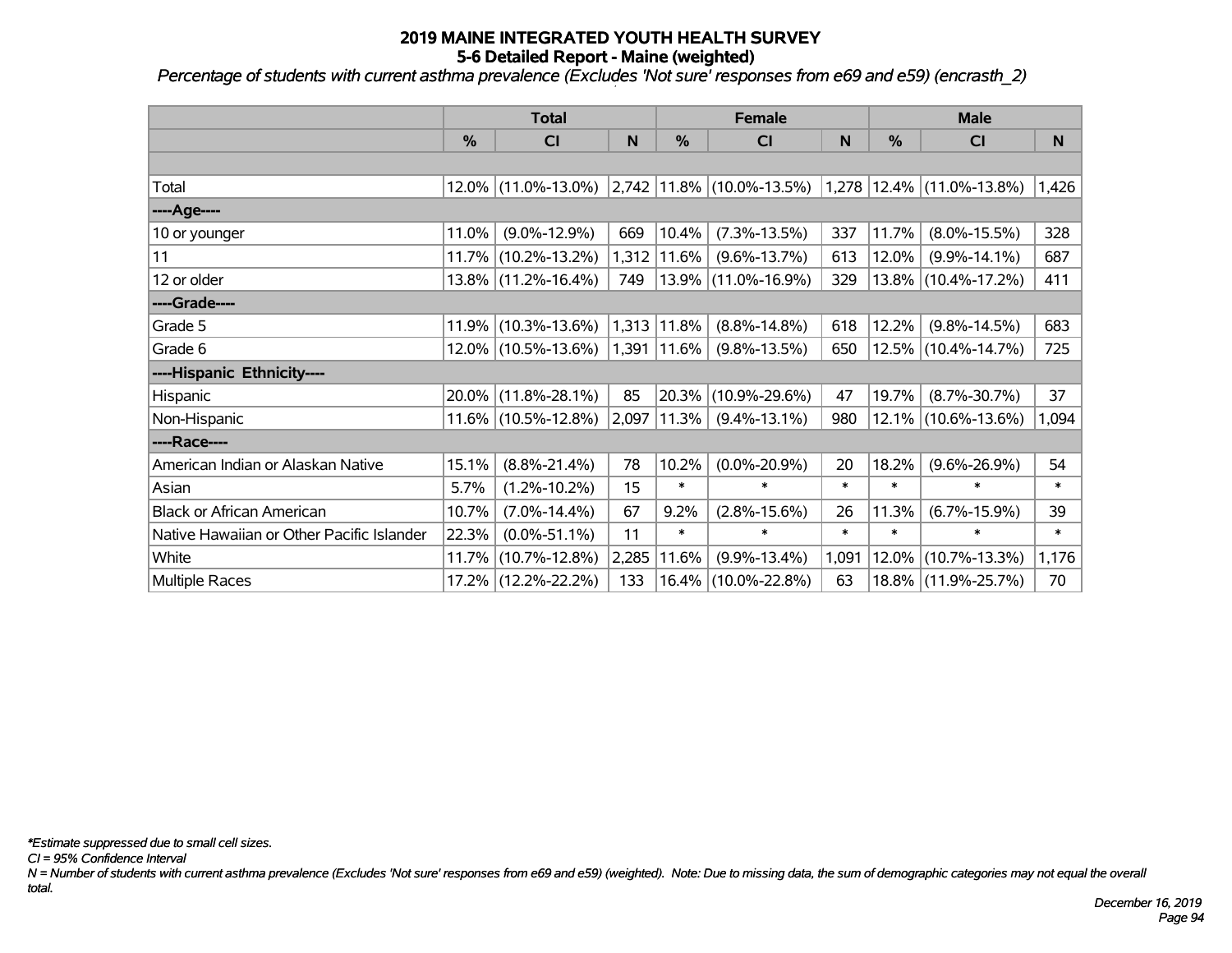*Percentage of students with current asthma prevalence (Excludes 'Not sure' responses from e69 and e59) (encrasth\_2)*

|                                |       | <b>Total</b>        |                  |             | <b>Female</b>       |     | <b>Male</b>   |                     |     |  |  |
|--------------------------------|-------|---------------------|------------------|-------------|---------------------|-----|---------------|---------------------|-----|--|--|
|                                | $\%$  | <b>CI</b>           | N                | %           | <b>CI</b>           | N   | %             | <b>CI</b>           | N   |  |  |
| ----Public Health District---- |       |                     |                  |             |                     |     |               |                     |     |  |  |
| Aroostook PHD                  | 15.5% | $(12.0\% - 18.9\%)$ |                  | 179 12.4%   | $(7.8\% - 16.9\%)$  | 69  | 18.6%         | $(13.7\% - 23.5\%)$ | 107 |  |  |
| Central Maine PHD              | 13.8% | $(11.4\% - 16.1\%)$ |                  | 425 12.9%   | $(8.9\% - 16.9\%)$  | 197 | 14.9%         | $(11.7\% - 18.0\%)$ | 226 |  |  |
| <b>Cumberland PHD</b>          | 9.9%  | $(7.8\% - 12.0\%)$  | 483              | $8.1\%$     | $(3.4\% - 12.8\%)$  | 187 | $ 11.7\% $    | $(6.9\% - 16.6\%)$  | 291 |  |  |
| Downeast PHD                   | 8.8%  | $(5.1\% - 12.6\%)$  | 125 <sup>1</sup> | 8.7%        | $(3.6\% - 13.7\%)$  | 59  | 9.2%          | $(5.2\% - 13.2\%)$  | 65  |  |  |
| Mid-Coast PHD                  | 12.3% | $(10.3\% - 14.4\%)$ |                  | 289 14.3%   | $(11.2\% - 17.4\%)$ |     | 154   10.7%   | $(7.8\% - 13.7\%)$  | 131 |  |  |
| Penquis PHD                    | 12.5% | $(11.2\% - 13.8\%)$ |                  | 353   13.8% | $(10.4\% - 17.2\%)$ |     | 182   11.4%   | $(8.9\% - 13.8\%)$  | 164 |  |  |
| <b>Western Maine PHD</b>       | 12.4% | $(9.5\% - 15.4\%)$  |                  | 450 10.0%   | $(4.0\% - 16.0\%)$  |     | 169   15.0%   | $(11.1\% - 18.9\%)$ | 279 |  |  |
| York PHD                       | 13.2% | $(9.7\% - 16.6\%)$  |                  | 468 12.3%   | $(8.6\% - 16.0\%)$  |     | $213 13.1\% $ | $(8.5\% - 17.8\%)$  | 229 |  |  |

*N = Number of students with current asthma prevalence (Excludes 'Not sure' responses from e69 and e59) (weighted). Note: Due to missing data, the sum of demographic categories may not equal the overall total. CI = 95% Confidence Interval ^Data not shown due to low response rate. \*Estimate suppressed due to small cell sizes.*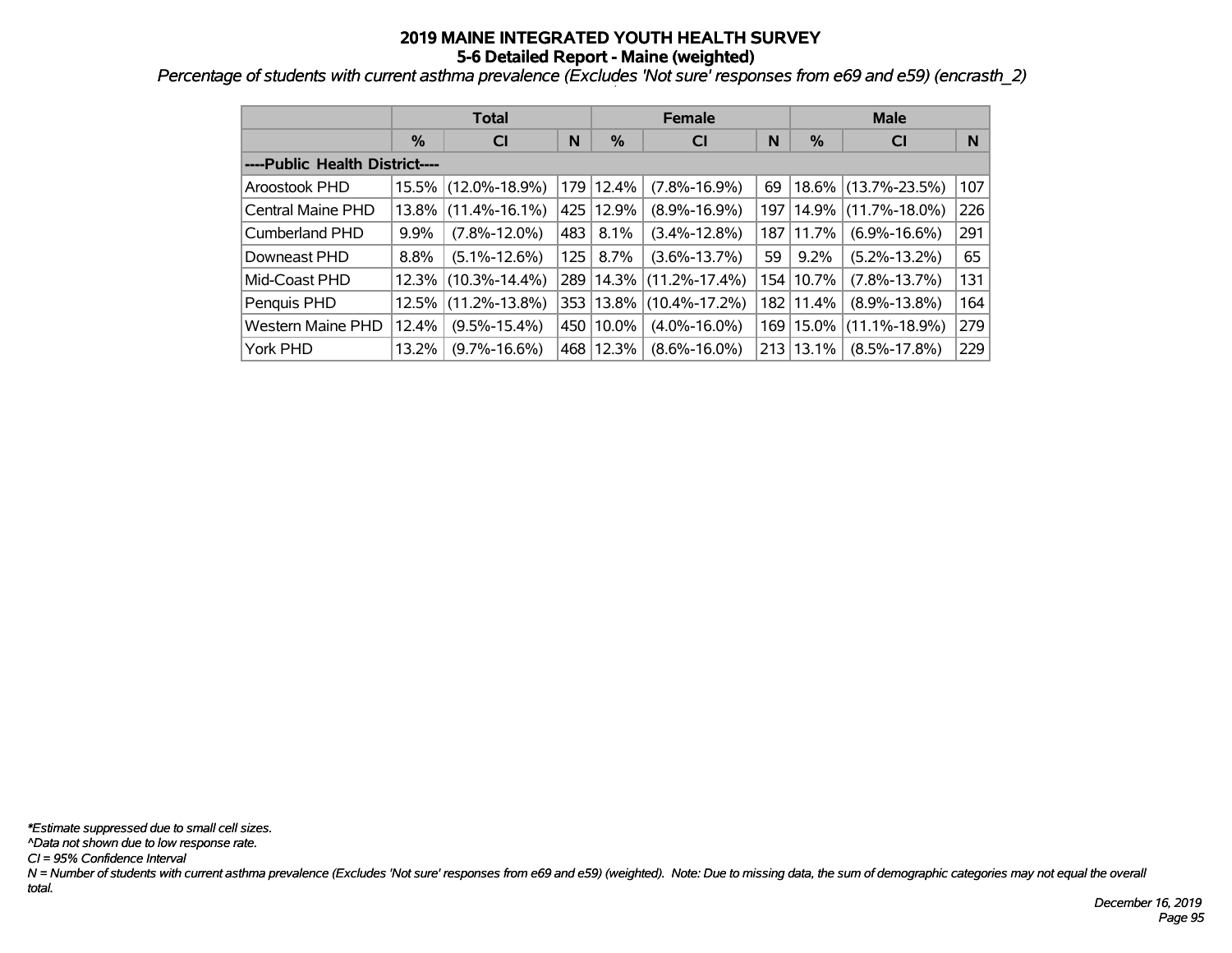*Has a doctor, nurse, or asthma educator ever taught you what to do during an asthma episode or attack? (en38b\_3) Among students who reported to have asthma in e69, the percentage of students who answered 'Yes'*

|                                           | <b>Total</b> |                        |        |        | <b>Female</b>                    |        | <b>Male</b> |                              |        |  |
|-------------------------------------------|--------------|------------------------|--------|--------|----------------------------------|--------|-------------|------------------------------|--------|--|
|                                           | %            | <b>CI</b>              | N      | %      | <b>CI</b>                        | N      | %           | <b>CI</b>                    | N      |  |
|                                           |              |                        |        |        |                                  |        |             |                              |        |  |
| Total                                     |              | $45.1\%$ (41.9%-48.4%) |        |        | $1,862$ $ 40.4\% $ (35.6%-45.2%) |        |             | $ 733 49.0\% $ (44.7%-53.2%) | 1,093  |  |
| ----Age----                               |              |                        |        |        |                                  |        |             |                              |        |  |
| 10 or younger                             | 40.2%        | $(33.0\% - 47.5\%)$    | 386    | 28.8%  | $(20.2\% - 37.4\%)$              |        |             | 140 52.1% (42.5%-61.7%)      | 247    |  |
| 11                                        | 47.4%        | $(42.7\% - 52.2\%)$    | 966    |        | 45.6% (38.9%-52.3%)              |        |             | 400 49.0% (42.7%-55.3%)      | 543    |  |
| 12 or older                               | 44.9%        | $(39.1\% - 50.6\%)$    | 501    |        | 42.8% (33.6%-52.1%)              |        |             | 193 46.7% (39.4%-53.9%)      | 303    |  |
| ----Grade----                             |              |                        |        |        |                                  |        |             |                              |        |  |
| Grade 5                                   | 41.6%        | $(36.3\% - 47.0\%)$    | 800    | 36.9%  | $(29.4\% - 44.4\%)$              |        |             | 317 45.9% (38.6%-53.2%)      | 474    |  |
| Grade 6                                   |              | 48.4% (44.3%-52.5%)    |        |        | $1,037$ 44.0% (38.6%-49.4%)      |        |             | 413 51.7% (46.3%-57.1%)      | 606    |  |
| ----Hispanic Ethnicity----                |              |                        |        |        |                                  |        |             |                              |        |  |
| Hispanic                                  | 49.2%        | $(33.3\% - 65.1\%)$    | 56     | 55.0%  | $(29.8\% - 80.2\%)$              | 33     |             | $ 42.1\% $ (18.8%-65.3%)     | 22     |  |
| Non-Hispanic                              |              | 46.0% (42.2%-49.9%)    |        |        | 1,490 42.3% (36.9%-47.6%)        |        |             | 599 48.6% (43.3%-53.9%)      | 864    |  |
| ----Race----                              |              |                        |        |        |                                  |        |             |                              |        |  |
| American Indian or Alaskan Native         | 37.5%        | $(23.7\% - 51.3\%)$    | 43     | 44.6%  | $(21.2\% - 68.1\%)$              | 11     |             | 36.2% (19.6%-52.8%)          | 32     |  |
| Asian                                     | 44.7%        | $(19.0\% - 70.5\%)$    | 17     | $\ast$ | $\ast$                           | $\ast$ | $\ast$      | $\ast$                       | $\ast$ |  |
| <b>Black or African American</b>          | 48.6%        | $(28.8\% - 68.3\%)$    | 58     | 28.4%  | $(7.5\% - 49.4\%)$               | 19     | 74.0%       | $(52.4\% - 95.5\%)$          | 36     |  |
| Native Hawaiian or Other Pacific Islander | $\ast$       | $\ast$                 | $\ast$ | $\ast$ | $\ast$                           | $\ast$ | $\ast$      | $\ast$                       | $\ast$ |  |
| White                                     | 45.8%        | $(41.8\% - 49.8\%)$    | 1,561  | 42.1%  | $(36.8\% - 47.5\%)$              |        |             | 642 48.8% (43.2%-54.3%)      | 897    |  |
| Multiple Races                            | 42.3%        | $(29.9\% - 54.7\%)$    | 88     |        | 30.5% (13.9%-47.1%)              |        |             | 26 50.9% (32.2%-69.7%)       | 62     |  |

*CI = 95% Confidence Interval*

*N = Among students who reported to have asthma in e69, the number of students who answered 'Yes' (weighted). Note: Due to missing data, the sum of demographic categories may not equal the overall total.*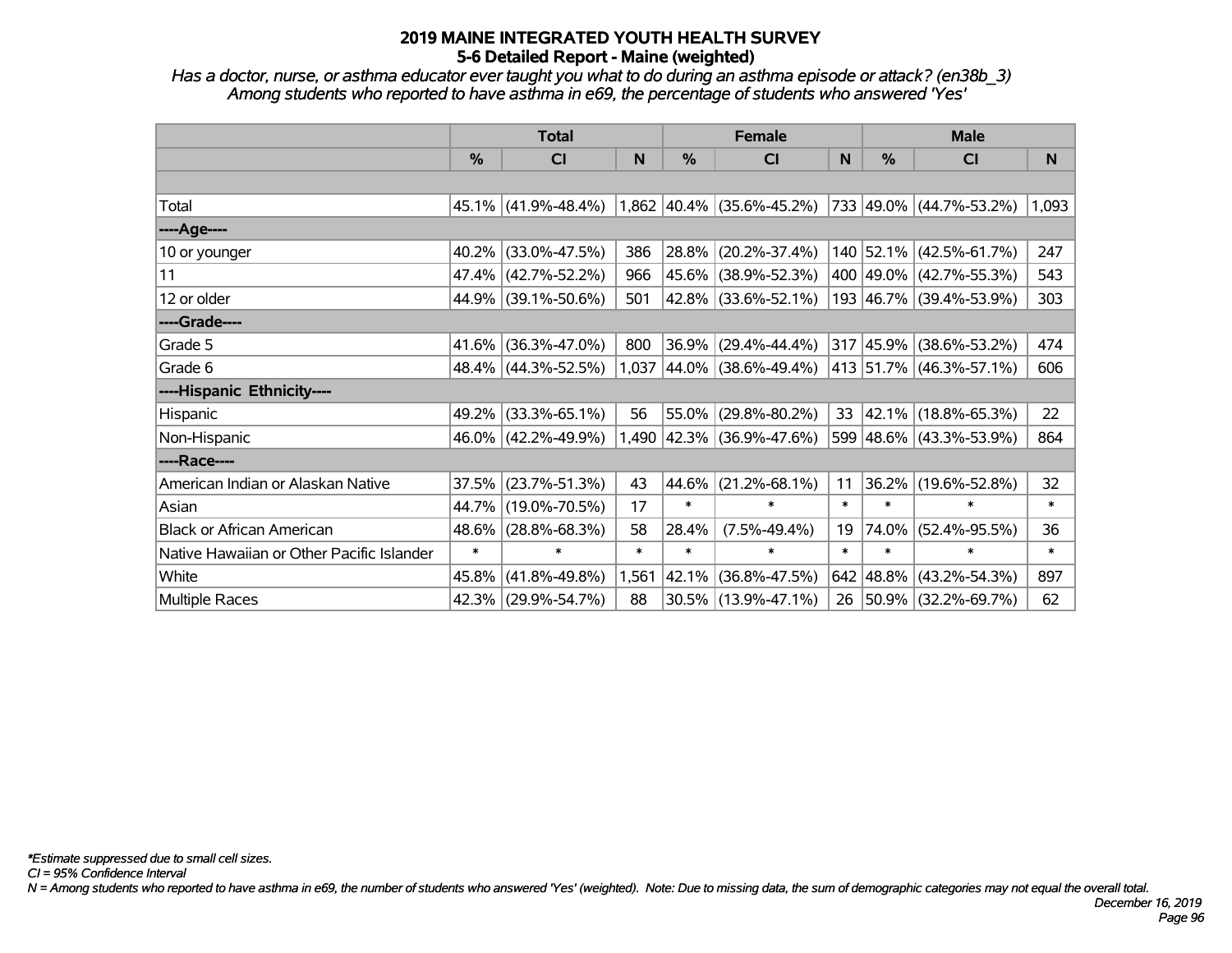*Has a doctor, nurse, or asthma educator ever taught you what to do during an asthma episode or attack? (en38b\_3) Among students who reported to have asthma in e69, the percentage of students who answered 'Yes'*

|                                |       | <b>Total</b>        |   |           | <b>Female</b>       |     | <b>Male</b> |                          |     |  |
|--------------------------------|-------|---------------------|---|-----------|---------------------|-----|-------------|--------------------------|-----|--|
|                                | %     | <b>CI</b>           | N |           | <b>CI</b>           | N   | $\%$        | <b>CI</b>                | N   |  |
| ----Public Health District---- |       |                     |   |           |                     |     |             |                          |     |  |
| <b>Aroostook PHD</b>           | 47.6% | $(36.1\% - 59.1\%)$ |   | 110 40.7% | $(26.1\% - 55.3\%)$ | 37  |             | $ 51.4\% $ (39.5%-63.3%) | 69  |  |
| <b>Central Maine PHD</b>       | 49.2% | $(44.2\% - 54.3\%)$ |   | 287 42.1% | $(35.6\% - 48.6\%)$ |     |             | 109 53.9% (45.4%-62.3%)  | 172 |  |
| <b>Cumberland PHD</b>          | 46.5% | $(41.7\% - 51.2\%)$ |   | 362 43.5% | $(35.7\% - 51.2\%)$ | 131 |             | $ 52.0\% $ (41.2%-62.8%) | 230 |  |
| Downeast PHD                   | 49.8% | $(41.3\% - 58.4\%)$ |   | 106 48.8% | (32.7%-64.9%)       | 44  |             | 50.2% (32.1%-68.3%)      | 59  |  |
| Mid-Coast PHD                  | 44.3% | $(33.6\% - 54.9\%)$ |   | 200 43.3% | $(30.2\% - 56.4\%)$ | 98  |             | 46.0%   (30.2%-61.8%)    | 102 |  |
| Penquis PHD                    | 46.5% | $(36.1\% - 56.9\%)$ |   | 235 41.4% | $(24.8\% - 58.0\%)$ |     | 104 50.3%   | $(40.7\% - 60.0\%)$      | 125 |  |
| <b>Western Maine PHD</b>       | 41.1% | $(32.0\% - 50.3\%)$ |   | 293 28.9% | $(16.4\% - 41.3\%)$ | 83  | 49.7%       | $(40.8\% - 58.5\%)$      | 205 |  |
| York PHD                       | 42.2% | $(35.6\% - 48.8\%)$ |   | 306 37.2% | $(28.6\% - 45.9\%)$ |     |             | 104 45.4% (36.5%-54.3%)  | 193 |  |

*Page 97*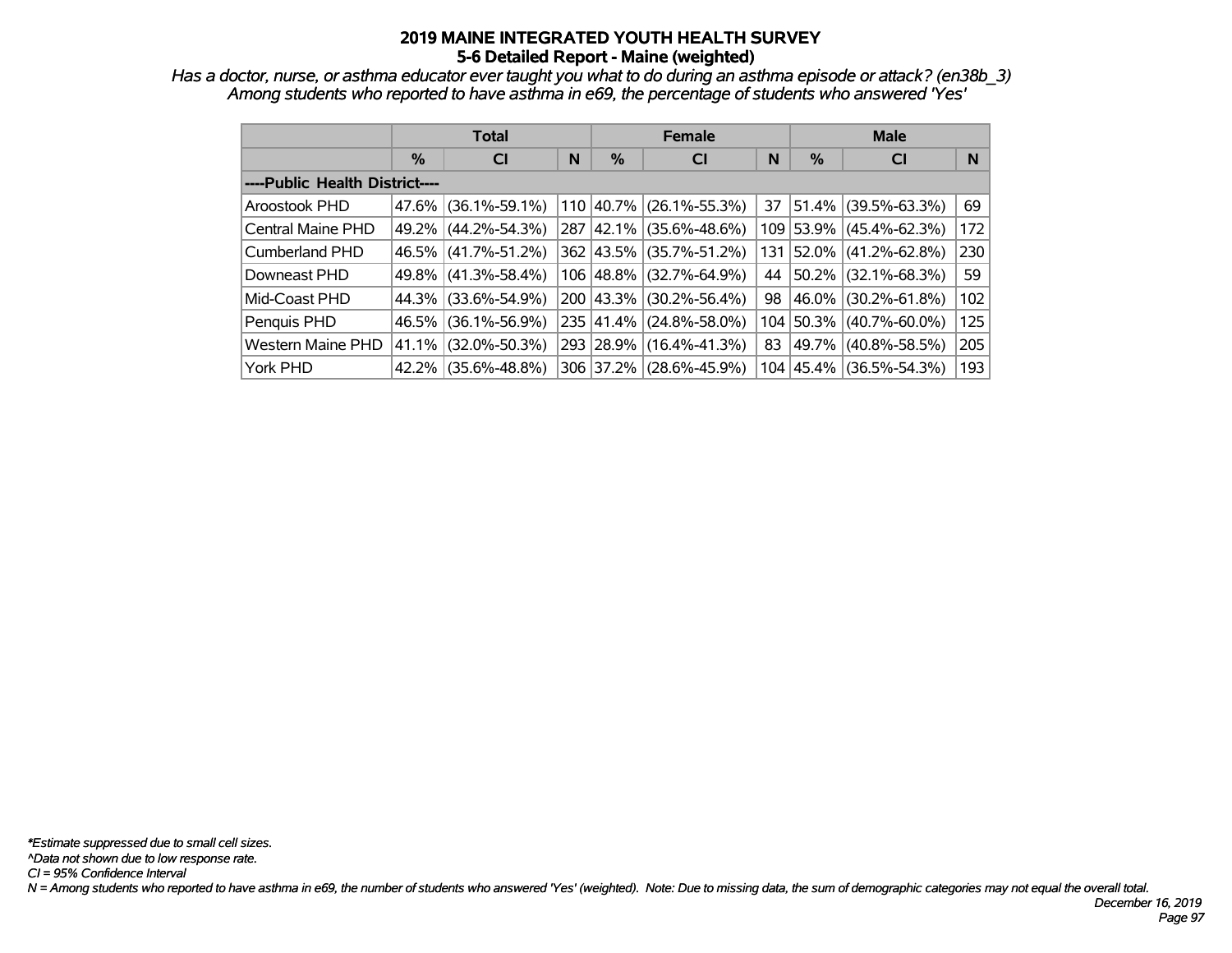*During the past month,has asthma limited your usual activities? (en70)*

*Among students who reported to have asthma in e69, the percentage of students who answered 'Yes' (Excludes 'Not sure' responses from e70)*

|                                           | <b>Total</b> |                        |        |        | <b>Female</b>           |                 | <b>Male</b>   |                         |        |  |
|-------------------------------------------|--------------|------------------------|--------|--------|-------------------------|-----------------|---------------|-------------------------|--------|--|
|                                           | %            | <b>CI</b>              | N      | %      | <b>CI</b>               | N               | $\frac{0}{0}$ | <b>CI</b>               | N.     |  |
|                                           |              |                        |        |        |                         |                 |               |                         |        |  |
| Total                                     |              | 26.0% (22.2%-29.7%)    |        |        | 939 26.9% (20.9%-32.9%) |                 |               | 406 25.4% (20.6%-30.3%) | 515    |  |
| ----Age----                               |              |                        |        |        |                         |                 |               |                         |        |  |
| 10 or younger                             |              | $31.2\%$ (22.5%-39.9%) |        |        | 258 24.9% (11.1%-38.7%) | 99              | 36.8%         | $(25.6\% - 48.0\%)$     | 157    |  |
| 11                                        |              | 23.4% (18.2%-28.6%)    |        |        | 417 26.3% (20.2%-32.4%) |                 |               | 191 21.9% (15.2%-28.6%) | 221    |  |
| 12 or older                               |              | 26.2% (21.0%-31.4%)    |        |        | 260 30.0% (22.2%-37.8%) |                 |               | 116 23.3% (15.9%-30.7%) | 137    |  |
| ----Grade----                             |              |                        |        |        |                         |                 |               |                         |        |  |
| Grade 5                                   |              | 26.7% (21.0%-32.4%)    |        |        | 447 25.0% (13.7%-36.3%) |                 | 177 28.4%     | $(21.6\% - 35.2\%)$     | 265    |  |
| Grade 6                                   |              | 25.6% (21.2%-30.0%)    |        |        | 486 28.4% (23.5%-33.3%) |                 |               | 226 23.4% (17.5%-29.3%) | 250    |  |
| ----Hispanic Ethnicity----                |              |                        |        |        |                         |                 |               |                         |        |  |
| Hispanic                                  |              | 35.6% (18.9%-52.3%)    | 38     | 46.2%  | $(20.6\% - 71.8\%)$     | 26              | 22.4%         | $(0.8\% - 43.9\%)$      | 11     |  |
| Non-Hispanic                              |              | 25.9% (21.9%-29.8%)    |        |        | 736 27.0% (21.0%-32.9%) |                 |               | 322 24.9% (19.7%-30.1%) | 400    |  |
| ----Race----                              |              |                        |        |        |                         |                 |               |                         |        |  |
| American Indian or Alaskan Native         |              | 29.5% (12.3%-46.7%)    | 32     | 56.1%  | $(26.1\% - 86.1\%)$     | 10 <sup>°</sup> | 24.1%         | $(5.1\% - 43.1\%)$      | 21     |  |
| Asian                                     | $\ast$       | $\ast$                 | $\ast$ | $\ast$ | $\ast$                  | $\ast$          | $\ast$        | $\ast$                  | $\ast$ |  |
| <b>Black or African American</b>          | 29.0%        | $(12.8\% - 45.2\%)$    | 31     | 21.2%  | $(2.6\% - 39.8\%)$      | 13              | 41.7%         | $(12.5\% - 70.9\%)$     | 18     |  |
| Native Hawaiian or Other Pacific Islander | $\ast$       | $\ast$                 | $\ast$ | $\ast$ | $\ast$                  | $\ast$          | $\ast$        | $\ast$                  | $\ast$ |  |
| White                                     | 26.0%        | $(21.8\% - 30.2\%)$    | 779    | 26.1%  | $(19.6\% - 32.6\%)$     |                 | 336 25.8%     | $(20.2\% - 31.5\%)$     | 428    |  |
| <b>Multiple Races</b>                     |              | 29.9% (17.8%-42.1%)    |        |        | 56 34.5% (15.2%-53.7%)  |                 |               | 24 27.5% (10.3%-44.6%)  | 32     |  |

*\*Estimate suppressed due to small cell sizes.*

*CI = 95% Confidence Interval*

*N = Among students who reported to have asthma in e69, the number of students who answered 'Yes' (Excludes 'Not sure' responses from e70) (weighted). Note: Due to missing data, the sum of demographic categories may not equal the overall total.*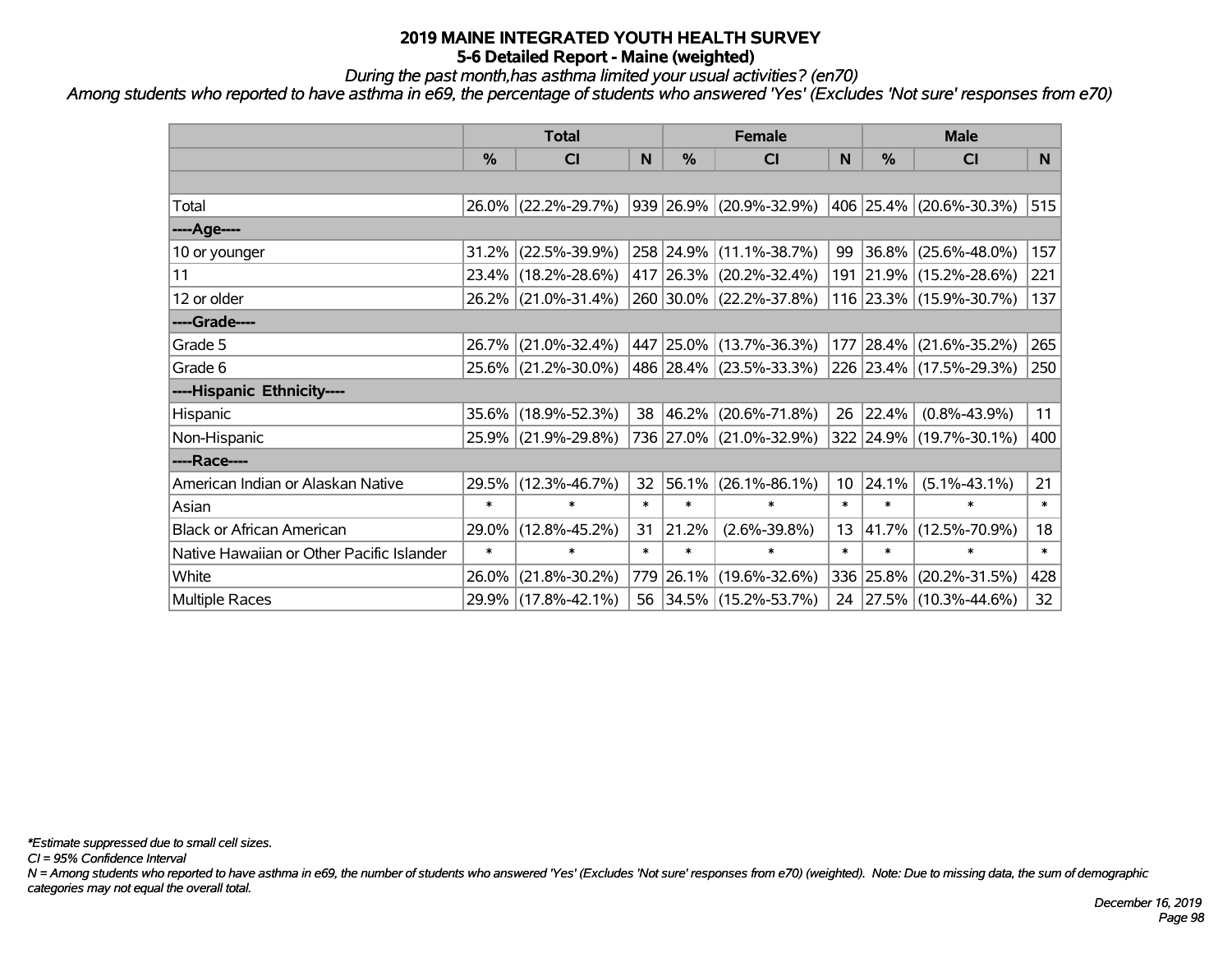*During the past month,has asthma limited your usual activities? (en70)*

*Among students who reported to have asthma in e69, the percentage of students who answered 'Yes' (Excludes 'Not sure' responses from e70)*

|                                |          | <b>Total</b>        |    |           | <b>Female</b>           | <b>Male</b> |               |                        |     |
|--------------------------------|----------|---------------------|----|-----------|-------------------------|-------------|---------------|------------------------|-----|
|                                | %        | <b>CI</b>           | N  | $\%$      | <b>CI</b>               | N           | $\frac{0}{0}$ | <b>CI</b>              | N   |
| ----Public Health District---- |          |                     |    |           |                         |             |               |                        |     |
| Aroostook PHD                  | 31.1%    | $(22.9\% - 39.3\%)$ | 67 | $ 34.8\%$ | $(24.2\% - 45.5\%)$     |             |               | 30 29.7% (13.7%-45.8%) | 37  |
| Central Maine PHD              |          | 21.6% (13.7%-29.6%) |    |           | 110 24.3% (10.9%-37.8%) |             | 52 19.3%      | $(10.3\% - 28.3\%)$    | 55  |
| Cumberland PHD                 |          | 24.3% (19.4%-29.1%) |    | 174 17.9% | $(3.4\% - 32.4\%)$      |             | 48 29.2%      | $(16.6\% - 41.8\%)$    | 122 |
| Downeast PHD                   |          | 26.1% (11.2%-41.1%) |    |           | 49 28.6% (15.5%-41.7%)  |             | 22 25.9%      | $(6.9\% - 44.9\%)$     | 27  |
| Mid-Coast PHD                  |          | 23.2% (16.1%-30.3%) |    |           | 84 23.1% (12.8%-33.3%)  |             | 41 23.8%      | $(14.0\% - 33.6\%)$    | 43  |
| Penquis PHD                    | $28.0\%$ | $(17.8\% - 38.1\%)$ |    |           | 124 32.1% (16.9%-47.3%) |             | $67$   24.5%  | $(13.2\% - 35.8\%)$    | 57  |
| <b>Western Maine PHD</b>       | 29.5%    | $(16.8\% - 42.2\%)$ |    |           | 184 25.9% (11.5%-40.3%) |             | $63$ 32.5%    | $(17.1\% - 47.9\%)$    | 119 |
| York PHD                       | $26.4\%$ | $(17.7\% - 35.1\%)$ |    |           | 170 31.7% (13.3%-50.2%) |             | 69 21.2%      | $(8.4\% - 33.9\%)$     | 85  |

*N = Among students who reported to have asthma in e69, the number of students who answered 'Yes' (Excludes 'Not sure' responses from e70) (weighted). Note: Due to missing data, the sum of demographic categories may not equal the overall total. CI = 95% Confidence Interval ^Data not shown due to low response rate. \*Estimate suppressed due to small cell sizes.*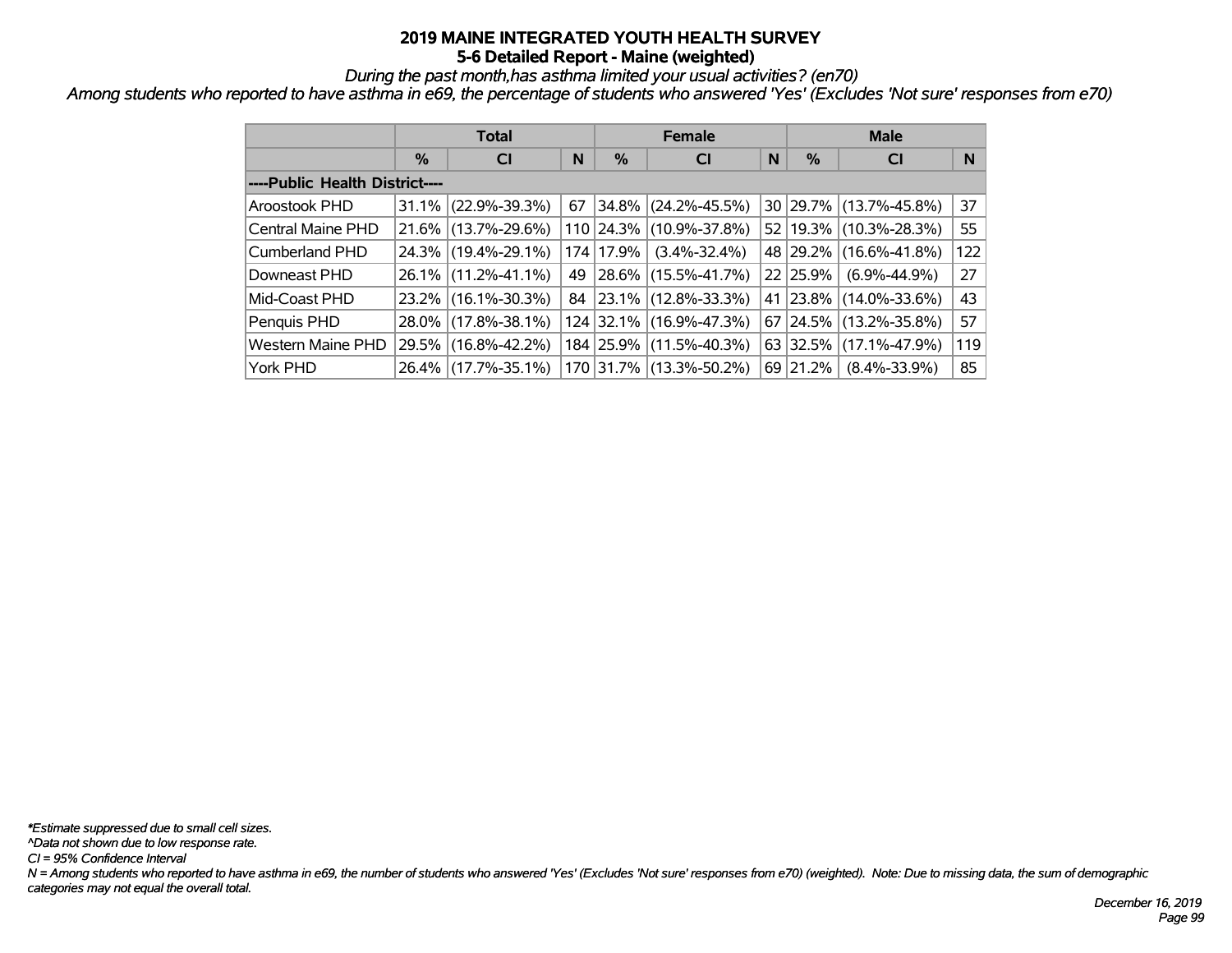*Have you missed school this year because of your asthma? (en71)*

*Among students who reported to have asthma in e69, the percentage of students who answered 'Yes' (Excludes 'Not sure' responses from e71)*

|                                           | <b>Total</b>  |                     |        |           | <b>Female</b>               |                 | <b>Male</b> |                        |                  |  |
|-------------------------------------------|---------------|---------------------|--------|-----------|-----------------------------|-----------------|-------------|------------------------|------------------|--|
|                                           | $\frac{0}{0}$ | <b>CI</b>           | N      | %         | <b>CI</b>                   | N               | %           | <b>CI</b>              | N                |  |
|                                           |               |                     |        |           |                             |                 |             |                        |                  |  |
| Total                                     | 11.9%         | $(9.7\% - 14.2\%)$  |        | 472 11.8% | $(9.0\% - 14.6\%)$          |                 |             | 202 12.5% (9.0%-15.9%) | 270              |  |
| ----Age----                               |               |                     |        |           |                             |                 |             |                        |                  |  |
| 10 or younger                             | 13.7%         | $(7.0\% - 20.3\%)$  |        | 126 13.1% | $(4.3\% - 21.8\%)$          | 59              |             | 14.4% (5.9%-22.8%)     | 67               |  |
| 11                                        | 10.6%         | $(7.8\% - 13.3\%)$  | 205    | 7.6%      | $(4.5\% - 10.8\%)$          | 63              |             | $13.3\%$ (8.6%-18.0%)  | 142              |  |
| 12 or older                               | 13.0%         | $(9.4\% - 16.5\%)$  |        |           | 141   18.2%   (11.0%-25.4%) | 81              |             | $9.7\%$ (5.5%-13.8%)   | 61               |  |
| ----Grade----                             |               |                     |        |           |                             |                 |             |                        |                  |  |
| Grade 5                                   | 12.8%         | $(8.5\% - 17.1\%)$  |        | 233 10.1% | $(4.9\% - 15.2\%)$          | 81              | $15.4\%$    | $(9.3\% - 21.5\%)$     | 153              |  |
| Grade 6                                   | 10.8%         | $(8.8\% - 12.7\%)$  |        | 223 12.8% | $(9.9\% - 15.7\%)$          | 114             |             | $9.5\%$ (6.7%-12.3%)   | 108              |  |
| ----Hispanic Ethnicity----                |               |                     |        |           |                             |                 |             |                        |                  |  |
| Hispanic                                  | 22.6%         | $(6.7\% - 38.4\%)$  | 24     | 22.1%     | $(3.1\% - 41.1\%)$          | 12 <sub>2</sub> |             | 23.3% (0.0%-48.1%)     | 12 <sub>2</sub>  |  |
| Non-Hispanic                              |               | 12.6% (10.2%-15.1%) |        | 394 11.8% | $(8.7\% - 15.0\%)$          | 161             |             | $13.6\%$ (9.9%-17.3%)  | 233              |  |
| ----Race----                              |               |                     |        |           |                             |                 |             |                        |                  |  |
| American Indian or Alaskan Native         | $\ast$        | $\ast$              | $\ast$ | $\ast$    | $\ast$                      | $\ast$          | $\ast$      | $\ast$                 | $\ast$           |  |
| Asian                                     | $\ast$        | $\ast$              | $\ast$ | $\ast$    | $\ast$                      | $\ast$          | $\ast$      | $\ast$                 | $\ast$           |  |
| <b>Black or African American</b>          | 12.4%         | $(2.1\% - 22.7\%)$  | 14     | 10.8%     | $(0.0\% - 26.0\%)$          | $\overline{7}$  | 14.9%       | $(0.7\% - 29.1\%)$     | $\overline{7}$   |  |
| Native Hawaiian or Other Pacific Islander | $\ast$        | $\ast$              | $\ast$ | $\ast$    | $\ast$                      | $\ast$          | $\ast$      | $\ast$                 | $\pmb{\ast}$     |  |
| White                                     | 12.4%         | $(10.0\% - 14.8\%)$ | 404    | 11.8%     | $(8.9\% - 14.8\%)$          | 171             | 13.2%       | $(9.4\% - 17.0\%)$     | 233              |  |
| <b>Multiple Races</b>                     | 14.6%         | $(3.8\% - 25.5\%)$  | 30     | $ 18.0\%$ | $(2.9\% - 33.0\%)$          | 14              |             | $12.6\%$ (0.2%-25.0%)  | 15 <sub>15</sub> |  |

*\*Estimate suppressed due to small cell sizes.*

*CI = 95% Confidence Interval*

*N = Among students who reported to have asthma in e69, the number of students who answered 'Yes' (Excludes 'Not sure' responses from e71) (weighted). Note: Due to missing data, the sum of demographic categories may not equal the overall total.*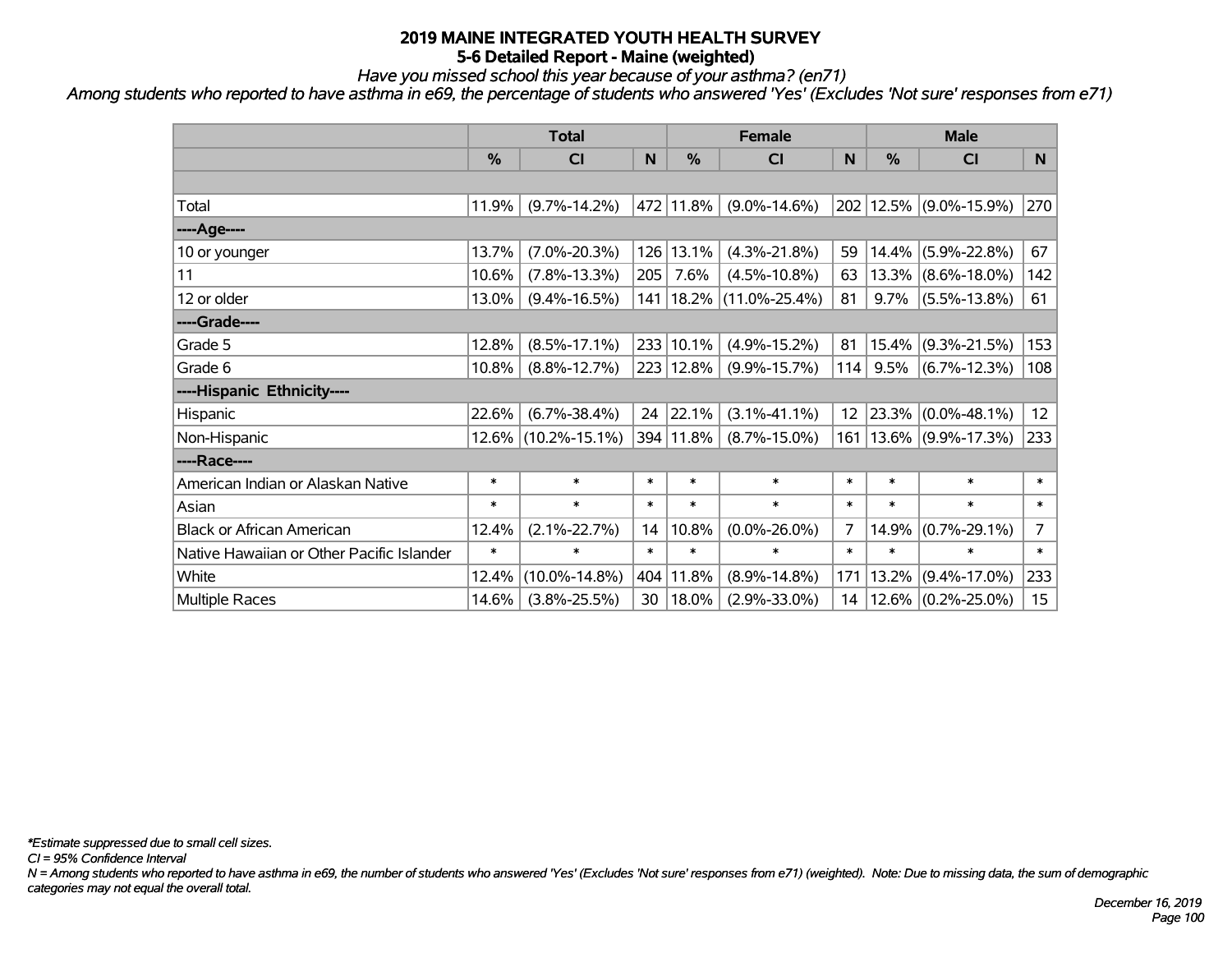*Have you missed school this year because of your asthma? (en71)*

*Among students who reported to have asthma in e69, the percentage of students who answered 'Yes' (Excludes 'Not sure' responses from e71)*

|                                |               | <b>Total</b>        |     |         | <b>Female</b>         |                 | <b>Male</b> |                         |     |  |
|--------------------------------|---------------|---------------------|-----|---------|-----------------------|-----------------|-------------|-------------------------|-----|--|
|                                | $\frac{0}{0}$ | <b>CI</b>           | N   | $\%$    | <b>CI</b>             | N               | $\%$        | <b>CI</b>               | N   |  |
| ----Public Health District---- |               |                     |     |         |                       |                 |             |                         |     |  |
| <b>Aroostook PHD</b>           | 9.7%          | $(3.3\% - 16.1\%)$  | 21  | 7.7%    | $(0.5\% - 15.0\%)$    | 6               |             | $ 11.3\% $ (0.0%-22.6%) | 15  |  |
| Central Maine PHD              | 11.2%         | $(6.5\% - 15.9\%)$  | 63  | 9.1%    | $(3.3\% - 14.9\%)$    |                 | 23 13.2%    | $(6.2\% - 20.2\%)$      | 40  |  |
| <b>Cumberland PHD</b>          | 5.1%          | $(0.6\% - 9.6\%)$   | 38  | $9.1\%$ | $(2.6\% - 15.6\%)$    | 25 <sub>1</sub> | $3.1\%$     | $(0.0\% - 6.1\%)$       | 14  |  |
| Downeast PHD                   | 11.3%         | $(5.3\% - 17.3\%)$  | 24  | 13.8%   | $(3.8\% - 23.8\%)$    | 12 <sup>2</sup> | $9.9\%$     | $(0.0\% - 20.7\%)$      | 11  |  |
| Mid-Coast PHD                  | 15.5%         | $(9.2\% - 21.8\%)$  | 67  |         | 15.5% (9.0%-21.9%)    |                 | 33 15.8%    | $(6.1\% - 25.5\%)$      | 34  |  |
| Penquis PHD                    | 12.2%         | $(6.0\% - 18.4\%)$  | 57  |         | $10.0\%$ (4.3%-15.6%) |                 | 22 14.7%    | $(2.1\% - 27.2\%)$      | 34  |  |
| Western Maine PHD              | 12.3%         | $(4.0\% - 20.6\%)$  | 84  |         | $11.5\%$ (2.8%-20.2%) |                 | 32 13.3%    | $(3.5\% - 23.1\%)$      | 52  |  |
| York PHD                       | 19.2%         | $(10.4\% - 27.9\%)$ | 131 | 9.5%    | $(2.2\% - 16.9\%)$    |                 |             | 25 27.1% (8.5%-45.6%)   | 105 |  |

*N = Among students who reported to have asthma in e69, the number of students who answered 'Yes' (Excludes 'Not sure' responses from e71) (weighted). Note: Due to missing data, the sum of demographic categories may not equal the overall total. CI = 95% Confidence Interval ^Data not shown due to low response rate. \*Estimate suppressed due to small cell sizes.*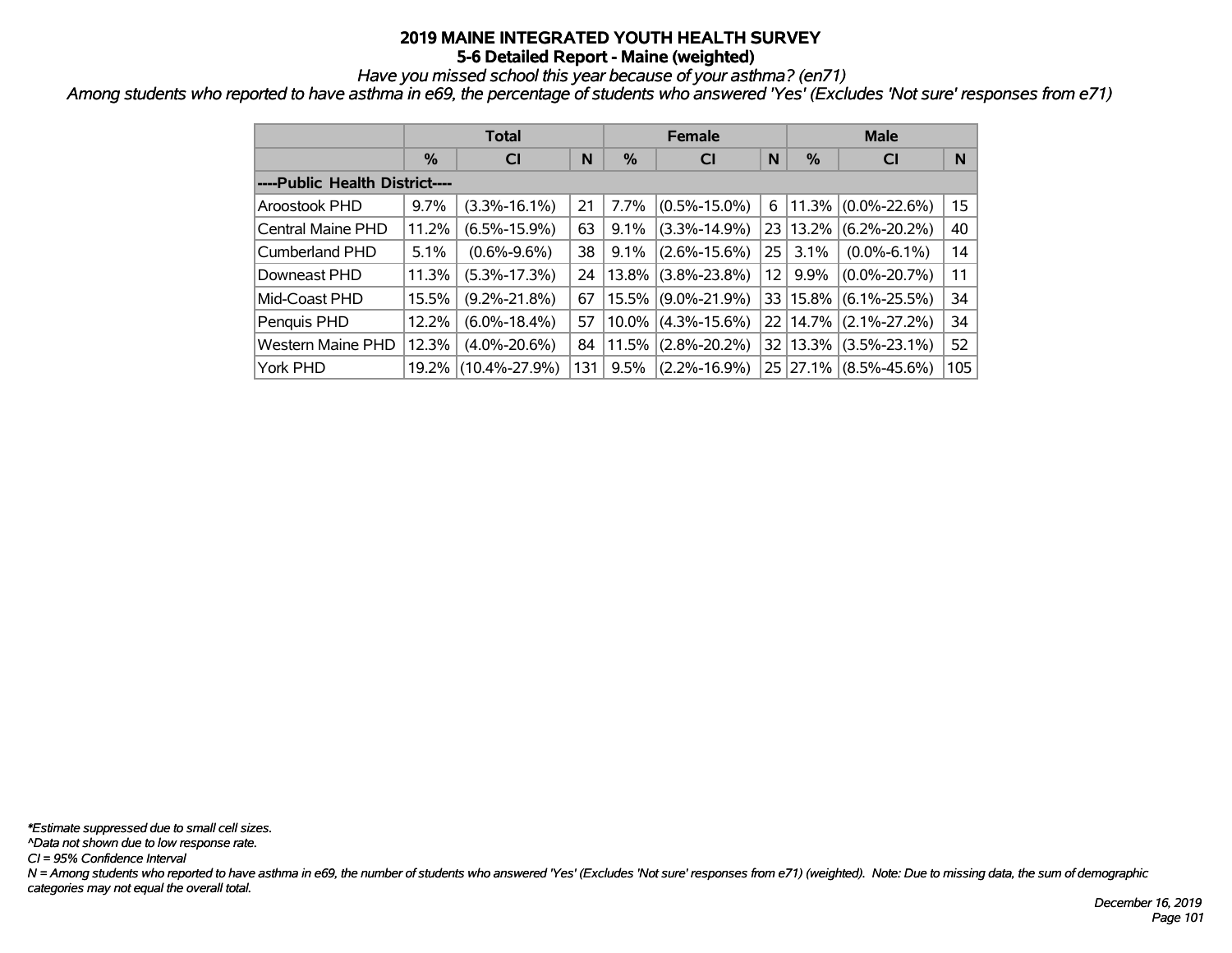*During the past month, did your asthma make it difficult for you to stay asleep? (en72)*

*Among students who reported to have asthma in e69, the percentage of students who answered 'Yes' (Excludes 'Not sure' responses from e72)*

|                                           | <b>Total</b> |                        |        |               | <b>Female</b>                | <b>Male</b> |               |                             |        |
|-------------------------------------------|--------------|------------------------|--------|---------------|------------------------------|-------------|---------------|-----------------------------|--------|
|                                           | %            | <b>CI</b>              | N      | $\frac{0}{0}$ | <b>CI</b>                    | N           | $\frac{0}{0}$ | <b>CI</b>                   | N.     |
|                                           |              |                        |        |               |                              |             |               |                             |        |
| Total                                     |              | $21.6\%$ (18.1%-25.0%) |        |               | 792 28.2% (23.0%-33.5%)      |             |               | 434 16.9% (13.1%-20.7%)     | 346    |
| ----Age----                               |              |                        |        |               |                              |             |               |                             |        |
| 10 or younger                             |              | 24.7% (17.8%-31.6%)    |        |               | 207 28.9% (15.7%-42.1%)      |             |               | 109 21.0% (13.1%-29.0%)     | 96     |
| 11                                        |              | 19.1% (14.8%-23.3%)    |        |               | 344 23.4% (18.2%-28.5%)      |             |               | 175   16.2%   (11.2%-21.2%) | 163    |
| 12 or older                               |              | 23.6% (17.8%-29.3%)    |        |               | 240 36.4% (25.9%-46.9%)      |             | 150   14.9%   | $(7.5\% - 22.4\%)$          | 88     |
| ----Grade----                             |              |                        |        |               |                              |             |               |                             |        |
| Grade 5                                   |              | 21.6% (16.8%-26.5%)    |        |               | 365 25.8% (17.4%-34.2%)      |             |               | 178 18.9% (13.8%-24.0%)     | 183    |
| Grade 6                                   |              | 21.6% (17.2%-25.9%)    |        |               | $ 415 30.0\% $ (22.9%-37.1%) |             |               | 250   15.0%   (10.2%-19.9%) | 159    |
| ----Hispanic Ethnicity----                |              |                        |        |               |                              |             |               |                             |        |
| Hispanic                                  |              | $40.9\%$ (25.3%-56.5%) | 44     |               | $ 41.3\% $ (19.4%-63.2%)     |             |               | 24 39.6% (12.2%-67.0%)      | 20     |
| Non-Hispanic                              |              | 22.4% (18.5%-26.3%)    |        |               | 649 29.3% (23.5%-35.1%)      |             |               | 360 17.3% (12.9%-21.7%)     | 281    |
| ----Race----                              |              |                        |        |               |                              |             |               |                             |        |
| American Indian or Alaskan Native         | 17.0%        | $(4.3\% - 29.7\%)$     | 17     | $\ast$        | $\ast$                       | $\ast$      | $\ast$        | $\ast$                      | $\ast$ |
| Asian                                     | 13.1%        | $(0.0\% - 30.6\%)$     | 6      | $\ast$        | $\ast$                       | $\ast$      | $\ast$        | $\ast$                      | $\ast$ |
| <b>Black or African American</b>          | 21.0%        | $(8.7\% - 33.3\%)$     | 25     | 8.6%          | $(0.0\% - 19.2\%)$           | 6           | 34.3%         | $(14.9\% - 53.7\%)$         | 17     |
| Native Hawaiian or Other Pacific Islander | $\ast$       | $\ast$                 | $\ast$ | $\ast$        | $\ast$                       | $\ast$      | $\ast$        | $\ast$                      | $\ast$ |
| White                                     |              | 21.6% (18.2%-25.0%)    |        | 654 29.1%     | $(23.6\% - 34.6\%)$          | 378         | 16.2%         | $(12.3\% - 20.1\%)$         | 271    |
| Multiple Races                            |              | $31.0\%$ (17.5%-44.5%) |        |               | 52 36.4% (16.9%-55.9%)       | 23          | 28.1%         | $(9.4\% - 46.7\%)$          | 29     |

*\*Estimate suppressed due to small cell sizes.*

*CI = 95% Confidence Interval*

*N = Among students who reported to have asthma in e69, the number of students who answered 'Yes' (Excludes 'Not sure' responses from e72) (weighted). Note: Due to missing data, the sum of demographic categories may not equal the overall total.*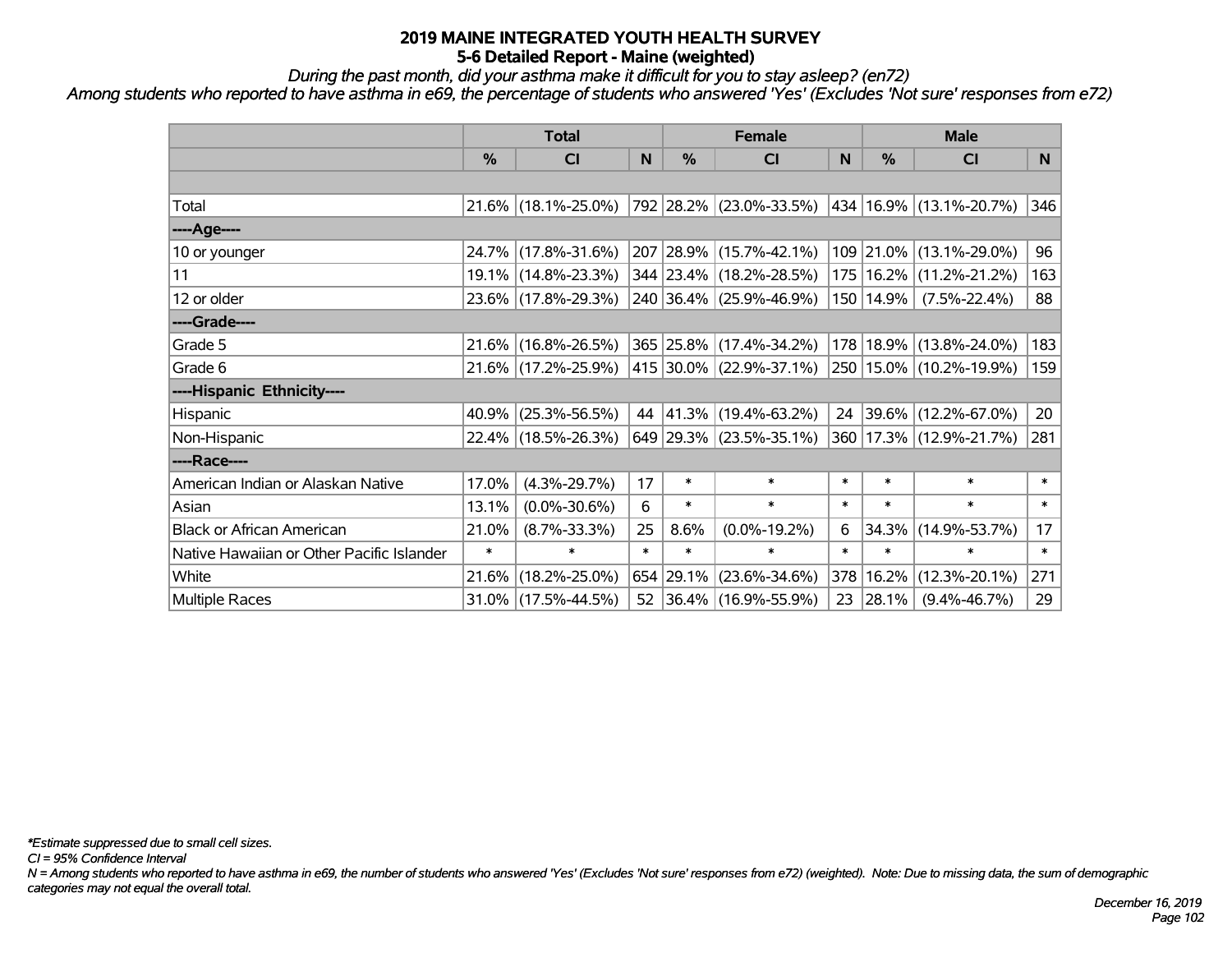*During the past month, did your asthma make it difficult for you to stay asleep? (en72)*

*Among students who reported to have asthma in e69, the percentage of students who answered 'Yes' (Excludes 'Not sure' responses from e72)*

|                                | <b>Total</b> |                     |    |               | <b>Female</b>           |    | <b>Male</b> |                     |     |  |
|--------------------------------|--------------|---------------------|----|---------------|-------------------------|----|-------------|---------------------|-----|--|
|                                | $\%$         | <b>CI</b>           | N  | $\frac{9}{6}$ | <b>CI</b>               | N  | %           | <b>CI</b>           | N   |  |
| ----Public Health District---- |              |                     |    |               |                         |    |             |                     |     |  |
| Aroostook PHD                  | 35.4%        | $(21.6\% - 49.2\%)$ |    |               | 75 33.7% (17.6%-49.8%)  |    | $26$ 35.1%  | $(17.5\% - 52.6\%)$ | 45  |  |
| Central Maine PHD              | 21.7%        | $(14.3\% - 29.2\%)$ |    |               | 111 31.7% (20.7%-42.7%) |    | 67 14.3%    | $(5.0\% - 23.7\%)$  | 42  |  |
| Cumberland PHD                 | 13.8%        | $(6.8\% - 20.9\%)$  | 98 | 18.6%         | $(2.0\% - 35.2\%)$      |    | 52 11.4%    | $(6.5\% - 16.3\%)$  | 45  |  |
| Downeast PHD                   |              | 26.0% (11.1%-40.8%) | 46 |               | 32.4% (11.2%-53.6%)     |    | 23 23.1%    | $(4.7\% - 41.6\%)$  | 24  |  |
| Mid-Coast PHD                  |              | 24.4% (16.5%-32.2%) | 95 |               | 35.8% (26.6%-45.0%)     |    | 71   12.9%  | $(5.3\% - 20.6\%)$  | 25  |  |
| Penquis PHD                    | 21.5%        | $(15.4\% - 27.6\%)$ | 95 |               | 22.7% (15.3%-30.0%)     |    | 46 20.1%    | $(11.6\% - 28.6\%)$ | 46  |  |
| <b>Western Maine PHD</b>       | 21.5%        | $(8.8\% - 34.3\%)$  |    |               | 139 26.8% (12.4%-41.3%) |    | 66 18.5%    | $(1.9\% - 35.0\%)$  | 71  |  |
| York PHD                       |              | 26.6% (10.9%-42.2%) |    | 179 29.0%     | $(8.1\% - 49.9\%)$      | 71 | 25.9%       | $(8.8\% - 43.0\%)$  | 106 |  |

*N = Among students who reported to have asthma in e69, the number of students who answered 'Yes' (Excludes 'Not sure' responses from e72) (weighted). Note: Due to missing data, the sum of demographic categories may not equal the overall total. CI = 95% Confidence Interval ^Data not shown due to low response rate. \*Estimate suppressed due to small cell sizes.*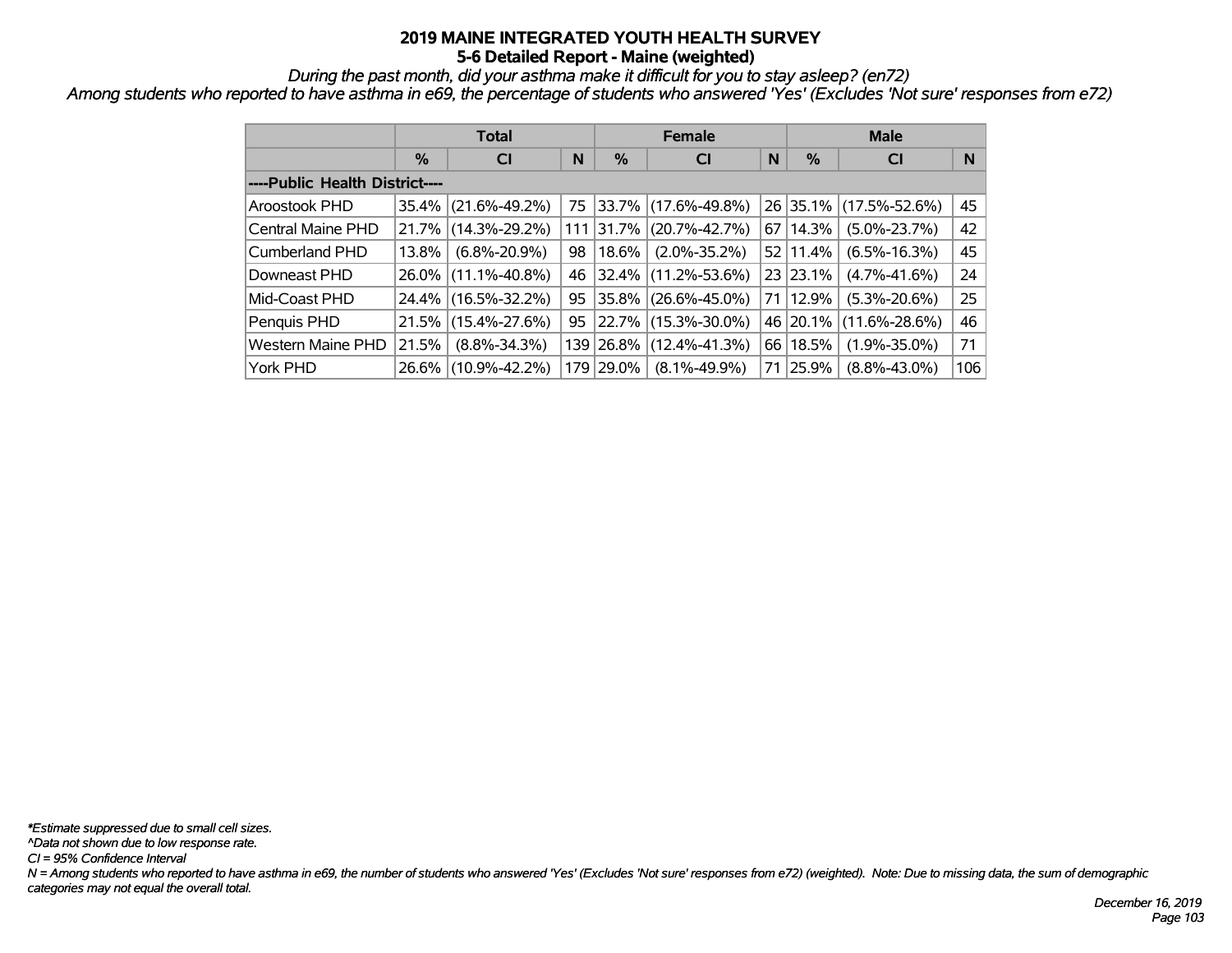*During the past month, did you ever have any symptoms of asthma such as shortness of breath, tightness in your chest, or a wheezing cough? (en73) Among students who reported to have asthma in e69, the percentage of students who answered 'Yes' (Excludes 'Not sure' responses from e73)*

|                                           |        | <b>Total</b>           |        | <b>Female</b> |                                                                       | <b>Male</b> |            |                          |        |
|-------------------------------------------|--------|------------------------|--------|---------------|-----------------------------------------------------------------------|-------------|------------|--------------------------|--------|
|                                           | %      | <b>CI</b>              | N      | %             | <b>CI</b>                                                             | N           | %          | <b>CI</b>                | N      |
|                                           |        |                        |        |               |                                                                       |             |            |                          |        |
| Total                                     |        | $62.8\%$ (58.8%-66.8%) |        |               | $ 2,339 68.8\%  (62.9\% - 74.8\%)  1,103  58.6\%   (53.5\% - 63.7\%)$ |             |            |                          | 1,194  |
| ----Age----                               |        |                        |        |               |                                                                       |             |            |                          |        |
| 10 or younger                             | 65.1%  | $(58.3\% - 71.9\%)$    | 555    | $ 62.3\% $    | $(50.7\% - 74.0\%)$                                                   | 248         | $67.2\%$   | $(57.5\% - 76.9\%)$      | 302    |
| 11                                        |        | $61.7\%$ (56.3%-67.2%) |        |               | $1,134$ 69.0% (62.1%-75.9%)                                           | 531         |            | 57.3% (49.9%-64.7%)      | 583    |
| 12 or older                               |        | $62.5\%$ (55.9%-69.2%) | 639    |               | 74.5% (64.9%-84.0%)                                                   | 324         |            | $ 54.2\% $ (45.3%-63.1%) | 309    |
| ----Grade----                             |        |                        |        |               |                                                                       |             |            |                          |        |
| Grade 5                                   | 62.7%  | $(56.9\% - 68.6\%)$    |        | $1,079$ 63.8% | $(53.6\% - 74.1\%)$                                                   | 462         | $ 62.3\% $ | $(56.0\% - 68.7\%)$      | 600    |
| Grade 6                                   |        | $63.0\%$ (57.7%-68.2%) |        |               | $ 1,226 73.3\%  (67.1\% -79.5\%)$                                     | 634         |            | 54.9% (47.7%-62.1%)      | 577    |
| ----Hispanic Ethnicity----                |        |                        |        |               |                                                                       |             |            |                          |        |
| Hispanic                                  | 70.1%  | $(54.9\% - 85.3\%)$    | 73     | 76.0%         | $(55.8\% - 96.2\%)$                                                   | 38          | $ 64.1\% $ | $(42.7\% - 85.4\%)$      | 34     |
| Non-Hispanic                              |        | 64.2% (59.4%-69.0%)    |        |               | 1,868 69.5% (63.2%-75.8%)                                             | 881         |            | $60.0\%$ (54.2%-65.8%)   | 959    |
| ----Race----                              |        |                        |        |               |                                                                       |             |            |                          |        |
| American Indian or Alaskan Native         | 65.9%  | $(48.0\% - 83.9\%)$    | 69     | $\ast$        | $\ast$                                                                | $\ast$      | $\ast$     | $\ast$                   | $\ast$ |
| Asian                                     |        | 37.6% (12.3%-62.9%)    | 16     | $\ast$        | $\ast$                                                                | $\ast$      | $\ast$     | $\ast$                   | $\ast$ |
| <b>Black or African American</b>          | 55.6%  | $(35.6\% - 75.5\%)$    | 62     | 50.9%         | $(19.4\% - 82.3\%)$                                                   | 32          | 59.9%      | $(40.9\% - 79.0\%)$      | 28     |
| Native Hawaiian or Other Pacific Islander | $\ast$ | $\ast$                 | $\ast$ | $\ast$        | $\ast$                                                                | $\ast$      | $\ast$     | $\ast$                   | $\ast$ |
| White                                     | 63.8%  | $(59.7\% - 68.0\%)$    | 1,947  | 70.1%         | $(63.9\% - 76.2\%)$                                                   | 940         | 59.2%      | $(53.5\% - 64.8\%)$      | 982    |
| <b>Multiple Races</b>                     |        | 66.7% (52.5%-80.9%)    | 128    |               | 63.4% (43.1%-83.8%)                                                   | 46          |            | 68.4% (51.0%-85.9%)      | 81     |

*\*Estimate suppressed due to small cell sizes.*

*CI = 95% Confidence Interval*

*N = Among students who reported to have asthma in e69, the number of students who answered 'Yes' (Excludes 'Not sure' responses from e73) (weighted). Note: Due to missing data, the sum of demographic categories may not equal the overall total.*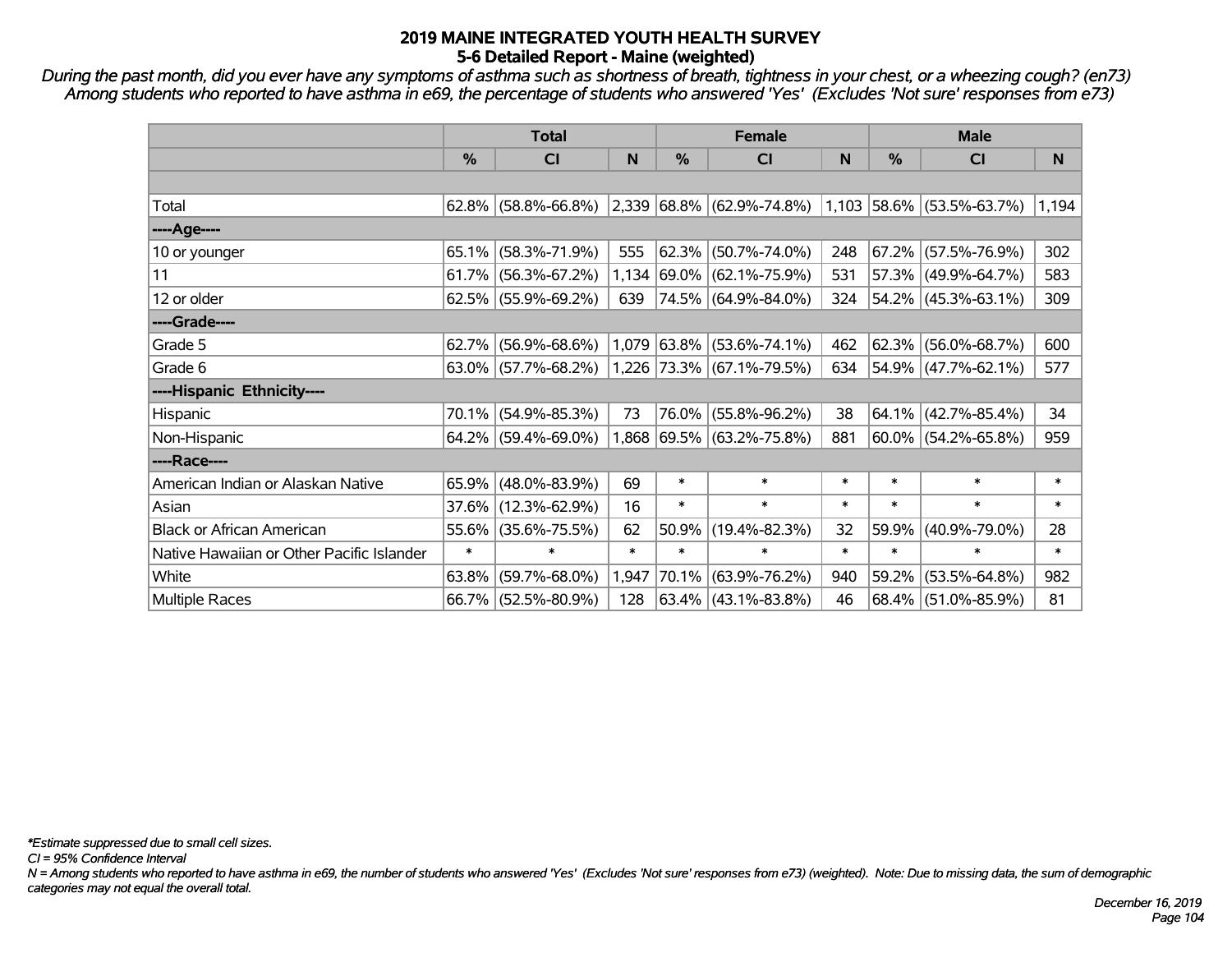*During the past month, did you ever have any symptoms of asthma such as shortness of breath, tightness in your chest, or a wheezing cough? (en73) Among students who reported to have asthma in e69, the percentage of students who answered 'Yes' (Excludes 'Not sure' responses from e73)*

|                                |          | <b>Total</b>           |   |             | <b>Female</b>       |    | <b>Male</b> |                             |     |  |
|--------------------------------|----------|------------------------|---|-------------|---------------------|----|-------------|-----------------------------|-----|--|
|                                | %        | <b>CI</b>              | N | %           | <b>CI</b>           | N  | %           | <b>CI</b>                   | N   |  |
| ----Public Health District---- |          |                        |   |             |                     |    |             |                             |     |  |
| Aroostook PHD                  |          | $64.3\%$ (51.1%-77.6%) |   | 127 66.0%   | $(53.9\% - 78.0\%)$ |    |             | 52 $ 62.9\% $ (44.8%-80.9%) | 71  |  |
| Central Maine PHD              |          | $64.6\%$ (53.1%-76.1%) |   | 342 64.3%   | $(46.6\% - 81.9\%)$ |    |             | 140 64.0% (53.1%-74.9%)     | 195 |  |
| Cumberland PHD                 |          | 56.5% (50.2%-62.8%)    |   | 424 59.7%   | $(40.2\% - 79.2\%)$ |    |             | 171 57.9% (41.1%-74.6%)     | 248 |  |
| Downeast PHD                   | $69.5\%$ | $(58.3\% - 80.7\%)$    |   | 132 70.6%   | $(52.2\% - 89.0\%)$ | 57 |             | 66.9%   (53.9%-79.8%)       | 69  |  |
| Mid-Coast PHD                  |          | 65.4% (59.7%-71.1%)    |   | 255 74.0%   | $(65.1\% - 82.9\%)$ |    |             | 145   57.7%   (46.6%-68.9%) | 110 |  |
| Penquis PHD                    |          | $63.5\%$ (57.1%-69.8%) |   | 295 68.6%   | $(59.3\% - 77.8\%)$ |    |             | 155 57.6% (49.7%-65.5%)     | 134 |  |
| <b>Western Maine PHD</b>       |          | 64.5% (53.4%-75.6%)    |   | 396 67.0%   | $(48.7\% - 85.3\%)$ |    |             | 155 64.7% (55.7%-73.7%)     | 240 |  |
| York PHD                       |          | $62.9\%$ (44.3%-81.5%) |   | 410   79.3% | $(64.1\% - 94.5\%)$ |    |             | 206 50.3% (27.4%-73.3%)     | 185 |  |

*N = Among students who reported to have asthma in e69, the number of students who answered 'Yes' (Excludes 'Not sure' responses from e73) (weighted). Note: Due to missing data, the sum of demographic categories may not equal the overall total. CI = 95% Confidence Interval ^Data not shown due to low response rate. \*Estimate suppressed due to small cell sizes.*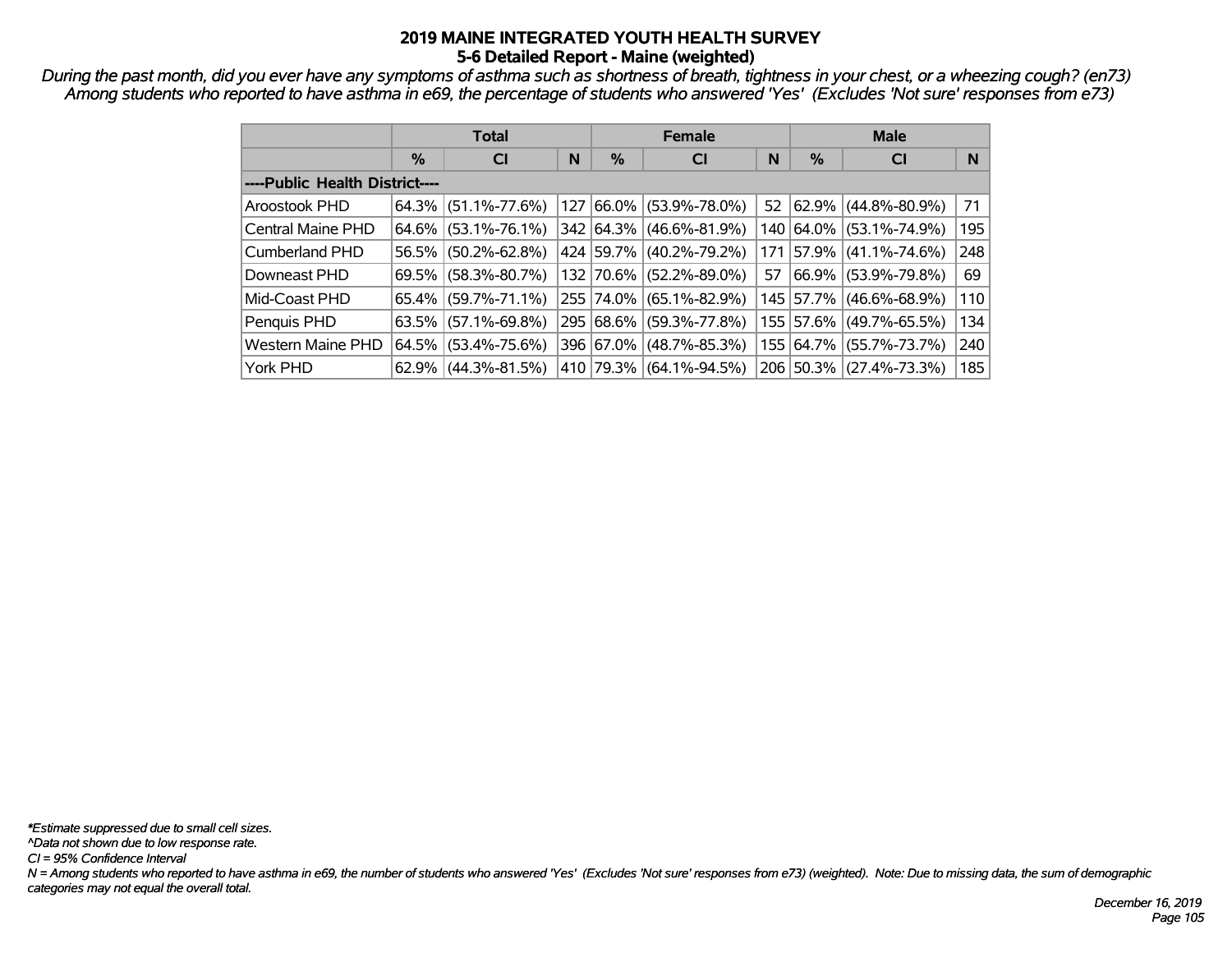# **2019 MAINE INTEGRATED YOUTH HEALTH SURVEY 5-6 Detailed Report - Maine (weighted)** *Has a doctor or nurse ever told you that you have diabetes? (en43a) Percentage of students who answered 'Yes'*

|                                           | <b>Total</b>  |                                          |        |        | <b>Female</b>                        |        | <b>Male</b> |                            |        |  |
|-------------------------------------------|---------------|------------------------------------------|--------|--------|--------------------------------------|--------|-------------|----------------------------|--------|--|
|                                           | $\frac{9}{6}$ | <b>CI</b>                                | N      | $\%$   | <b>CI</b>                            | N      | %           | <b>CI</b>                  | N.     |  |
|                                           |               |                                          |        |        |                                      |        |             |                            |        |  |
| Total                                     |               | $1.4\%$ (1.1%-1.7%) 374 1.2% (0.8%-1.6%) |        |        |                                      |        |             | $149$   1.6%   (1.1%-2.1%) | 214    |  |
| ---- Age----                              |               |                                          |        |        |                                      |        |             |                            |        |  |
| 10 or younger                             | $1.2\%$       | $(0.6\% - 1.8\%)$                        |        |        | $84 \mid 1.1\% \mid (0.4\% - 1.9\%)$ | 43     |             | $1.2\%$ (0.2%-2.2%)        | 41     |  |
| 11                                        |               | $1.5\%$ (1.1%-2.0%)                      |        |        | $200 0.9\% $ (0.3%-1.5%)             | 55     |             | $ 2.0\% $ (1.3%-2.8%)      | 134    |  |
| 12 or older                               |               | $1.4\%$ (0.9%-2.0%)                      |        |        | 90   1.9% $(0.9\% - 2.8\%)$          | 51     |             | $1.1\%$ (0.5%-1.8%)        | 39     |  |
| ----Grade----                             |               |                                          |        |        |                                      |        |             |                            |        |  |
| Grade 5                                   | 1.3%          | $(0.8\% - 1.8\%)$                        |        |        | $167$   1.1% $(0.4\% - 1.7\%)$       | 65     |             | $1.5\%$ (0.7%-2.3%)        | 102    |  |
| Grade 6                                   |               | $1.6\%$ (1.2%-1.9%) 207 1.3% (0.8%-1.9%) |        |        |                                      | 85     |             | $1.7\%$ (1.2%-2.2%)        | 112    |  |
| ----Hispanic Ethnicity----                |               |                                          |        |        |                                      |        |             |                            |        |  |
| Hispanic                                  | $\ast$        | $\ast$                                   | $\ast$ | $\ast$ | $\ast$                               | $\ast$ | $\ast$      | $\ast$                     | $\ast$ |  |
| Non-Hispanic                              |               | $1.5\%$ (1.2%-1.9%)                      |        |        | $ 317 1.3\%  (0.8\% - 1.9\%)$        |        |             | $135 1.7\% $ (1.0%-2.3%)   | 172    |  |
| ----Race----                              |               |                                          |        |        |                                      |        |             |                            |        |  |
| American Indian or Alaskan Native         | 1.9%          | $(0.1\% - 3.8\%)$                        | 12     | $\ast$ | $\ast$                               | $\ast$ | $\ast$      | $\ast$                     | $\ast$ |  |
| Asian                                     | $\ast$        | $\ast$                                   | $\ast$ | $\ast$ | $\ast$                               | $\ast$ | $\ast$      | $\ast$                     | $\ast$ |  |
| <b>Black or African American</b>          | 1.4%          | $(0.0\% - 3.0\%)$                        | 10     | $\ast$ | $\ast$                               | $\ast$ | $\ast$      | $\ast$                     | $\ast$ |  |
| Native Hawaiian or Other Pacific Islander | $\ast$        | $\ast$                                   | $\ast$ | $\ast$ | $\ast$                               | $\ast$ | $\ast$      | $\ast$                     | $\ast$ |  |
| White                                     | 1.5%          | $(1.1\% - 1.9\%)$                        | 330    | 1.2%   | $(0.7\% - 1.6\%)$                    | 128    | 1.7%        | $(1.1\% - 2.3\%)$          | 191    |  |
| Multiple Races                            |               | $1.4\%$ (0.1%-2.7%)                      | 13     | $\ast$ | $\ast$                               | $\ast$ | $\ast$      | $\ast$                     | $\ast$ |  |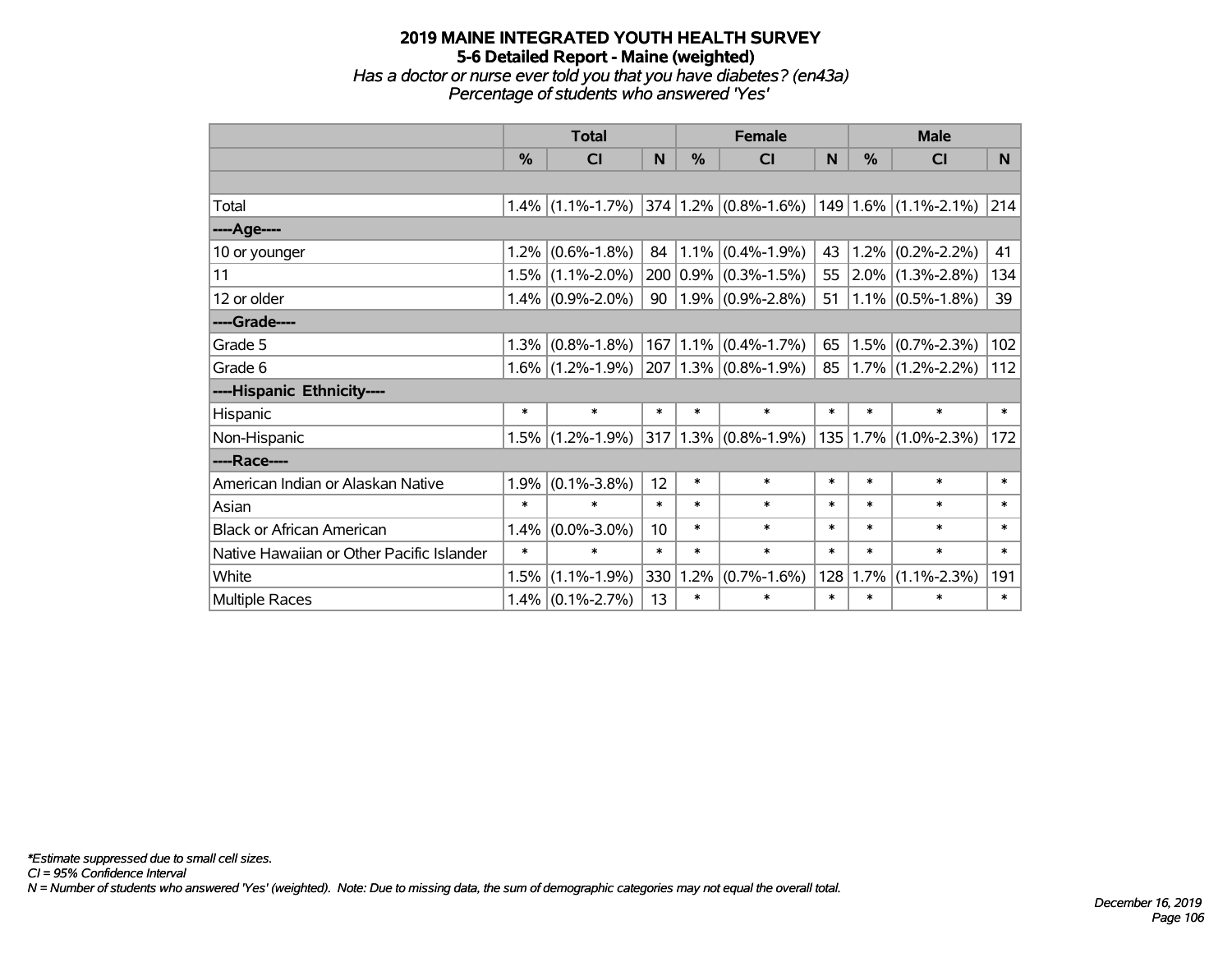# **2019 MAINE INTEGRATED YOUTH HEALTH SURVEY 5-6 Detailed Report - Maine (weighted)** *Has a doctor or nurse ever told you that you have diabetes? (en43a) Percentage of students who answered 'Yes'*

|                                |      | <b>Total</b>        |    | <b>Female</b> |                   | <b>Male</b> |         |                   |        |
|--------------------------------|------|---------------------|----|---------------|-------------------|-------------|---------|-------------------|--------|
|                                | $\%$ | <b>CI</b>           | N  | %             | <b>CI</b>         | N           | $\%$    | <b>CI</b>         | N      |
| ----Public Health District---- |      |                     |    |               |                   |             |         |                   |        |
| Aroostook PHD                  |      | $1.2\%$ (0.3%-2.1%) | 16 | $\ast$        | $\ast$            | $\ast$      | $\ast$  | $\ast$            | $\ast$ |
| <b>Central Maine PHD</b>       |      | $1.6\%$ (0.8%-2.4%) |    | 58 1.6%       | $(0.6\% - 2.7\%)$ |             | 28 1.7% | $(0.6\% - 2.7\%)$ | 29     |
| Cumberland PHD                 |      | $1.4\%$ (0.5%-2.2%) |    | 78 1.1%       | $(0.0\% - 2.3\%)$ |             | 3011.5% | $(0.8\% - 2.2\%)$ | 43     |
| Downeast PHD                   |      | $1.2\%$ (0.3%-2.1%) |    | $20 1.6\% $   | $(0.4\% - 2.7\%)$ |             | 13 0.7% | $(0.0\% - 1.5\%)$ | 6      |
| Mid-Coast PHD                  |      | $1.1\%$ (0.2%-2.0%) |    | 28 0.6%       | $(0.0\% - 1.2\%)$ | 8           | $1.5\%$ | $(0.0\% - 3.2\%)$ | 21     |
| Penquis PHD                    |      | $1.9\%$ (1.1%-2.6%) |    | $62$   2.1%   | $(1.0\% - 3.2\%)$ |             | 32 1.7% | $(0.1\% - 3.3\%)$ | 30     |
| <b>Western Maine PHD</b>       |      | $1.5\%$ (0.8%-2.2%) |    | 63 0.8%       | $(0.0\% - 1.7\%)$ |             | 17 2.1% | $(0.7\% - 3.6\%)$ | 46     |
| York PHD                       |      | $0.7\%$ (0.3%-1.1%) |    | 29 0.5%       | $(0.0\% - 1.0\%)$ | 9           | $0.9\%$ | $(0.3\% - 1.4\%)$ | 18     |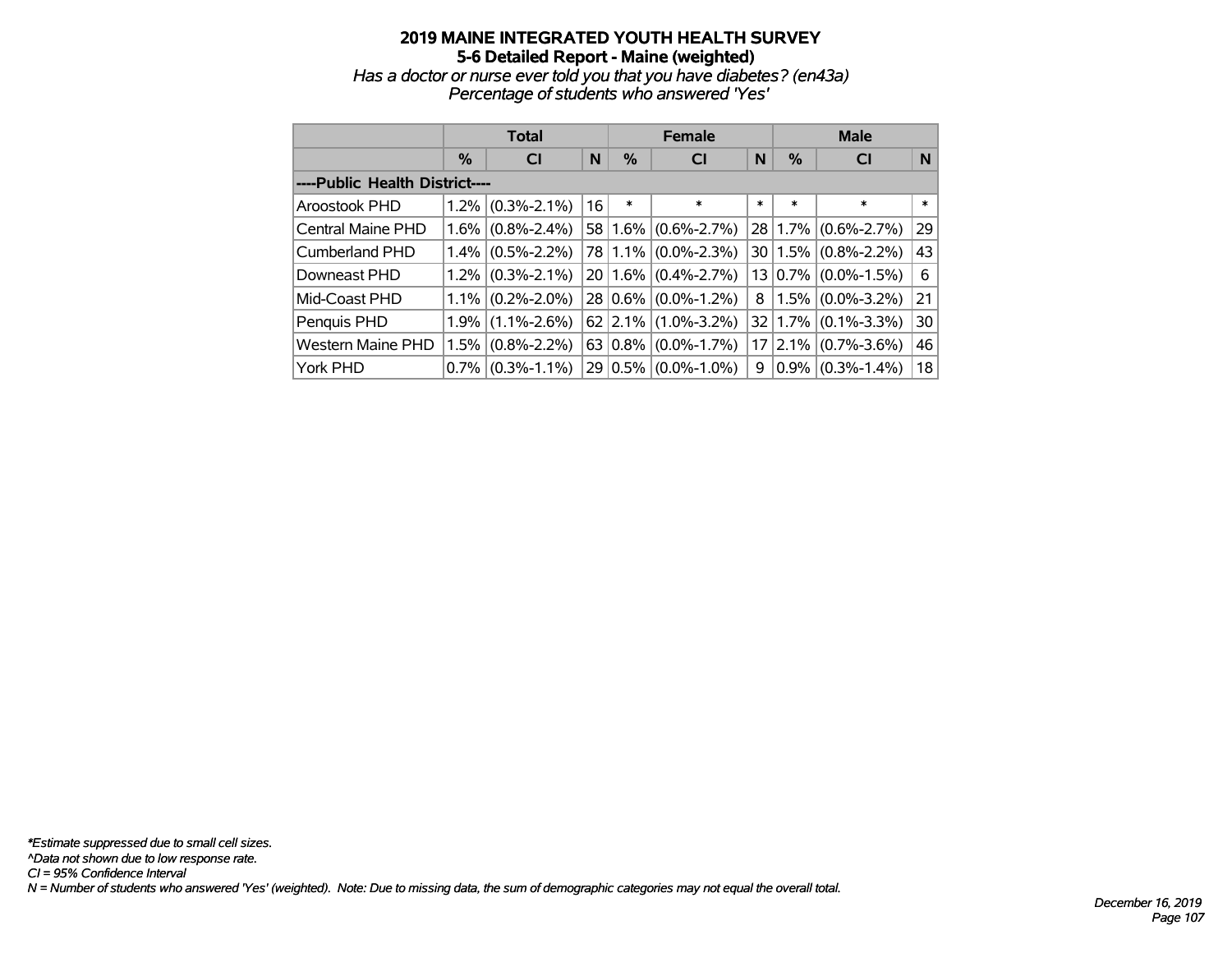*Percentage of students with diagnosed diabetes (Excludes 'Not sure' responses from e43a) (endiab)*

|                                           | <b>Total</b>  |                                          |        |               | <b>Female</b>                      |        | <b>Male</b> |                              |        |  |
|-------------------------------------------|---------------|------------------------------------------|--------|---------------|------------------------------------|--------|-------------|------------------------------|--------|--|
|                                           | $\frac{0}{0}$ | <b>CI</b>                                | N      | $\frac{0}{2}$ | <b>CI</b>                          | N      | %           | <b>CI</b>                    | N      |  |
|                                           |               |                                          |        |               |                                    |        |             |                              |        |  |
| Total                                     |               | $1.5\%$ (1.1%-1.8%) 374 1.2% (0.8%-1.7%) |        |               |                                    |        |             | $149$   1.7%   (1.1%-2.2%)   | 214    |  |
| ----Age----                               |               |                                          |        |               |                                    |        |             |                              |        |  |
| 10 or younger                             |               | $1.2\%$ (0.6%-1.9%)                      |        |               | 84   1.2% $(0.4\textdegree-2.0\%)$ | 43     |             | $(0.2\% - 2.4\%)$            | 41     |  |
| 11                                        |               | $1.6\%$ (1.1%-2.1%)                      |        |               | $200 0.9\% $ (0.3%-1.5%)           | 55     |             | $ 2.1\% $ (1.3%-2.9%)        | 134    |  |
| 12 or older                               |               | $1.5\%$ (0.9%-2.1%)                      |        |               | 90   1.9% $(0.9\% - 2.9\%)$        | 51     |             | $(0.5\% - 1.9\%)$            | 39     |  |
| ----Grade----                             |               |                                          |        |               |                                    |        |             |                              |        |  |
| Grade 5                                   | $1.4\%$       | $(0.8\% - 1.9\%)$                        |        |               | $167 1.1\% $ (0.4%-1.8%)           | 65     |             | $1.6\%$ (0.8%-2.5%)          | 102    |  |
| Grade 6                                   |               | $1.6\%$ (1.2%-2.0%)                      |        |               | $ 207 1.4\% 0.8\% - 2.0\% $        | 85     |             | $1.7\%$ (1.2%-2.3%)          | 112    |  |
| ----Hispanic Ethnicity----                |               |                                          |        |               |                                    |        |             |                              |        |  |
| Hispanic                                  | $\ast$        | $\ast$                                   | $\ast$ | $\ast$        | $\ast$                             | $\ast$ | $\ast$      | $\ast$                       | $\ast$ |  |
| Non-Hispanic                              |               | $1.6\%$ (1.2%-2.0%)                      |        |               | $ 317 1.4\%  (0.9\%$ -1.9%)        |        |             | $135 1.7\%  (1.1\% - 2.4\%)$ | 172    |  |
| ----Race----                              |               |                                          |        |               |                                    |        |             |                              |        |  |
| American Indian or Alaskan Native         | 2.1%          | $(0.1\% - 4.1\%)$                        | 12     | $\ast$        | $\ast$                             | $\ast$ | $\ast$      | $\ast$                       | $\ast$ |  |
| Asian                                     | $\ast$        | $\ast$                                   | $\ast$ | $\ast$        | $\ast$                             | $\ast$ | $\ast$      | $\ast$                       | $\ast$ |  |
| <b>Black or African American</b>          | 1.5%          | $(0.0\% - 3.1\%)$                        | 10     | $\ast$        | $\ast$                             | $\ast$ | $\ast$      | $\ast$                       | $\ast$ |  |
| Native Hawaiian or Other Pacific Islander | $\ast$        | $\ast$                                   | $\ast$ | $\ast$        | $\ast$                             | $\ast$ | $\ast$      | $\ast$                       | $\ast$ |  |
| White                                     | 1.5%          | $(1.1\% - 1.9\%)$                        | 330    |               | $1.2\%$ (0.8%-1.7%)                | 128    | $ 1.8\% $   | $(1.1\% - 2.4\%)$            | 191    |  |
| Multiple Races                            |               | $1.5\%$ (0.1%-2.9%)                      | 13     | $\ast$        | $\ast$                             | $\ast$ | $\ast$      | $\ast$                       | $\ast$ |  |

*N = Number of students with diagnosed diabetes (Excludes 'Not sure' responses from e43a) (weighted). Note: Due to missing data, the sum of demographic categories may not equal the overall total.*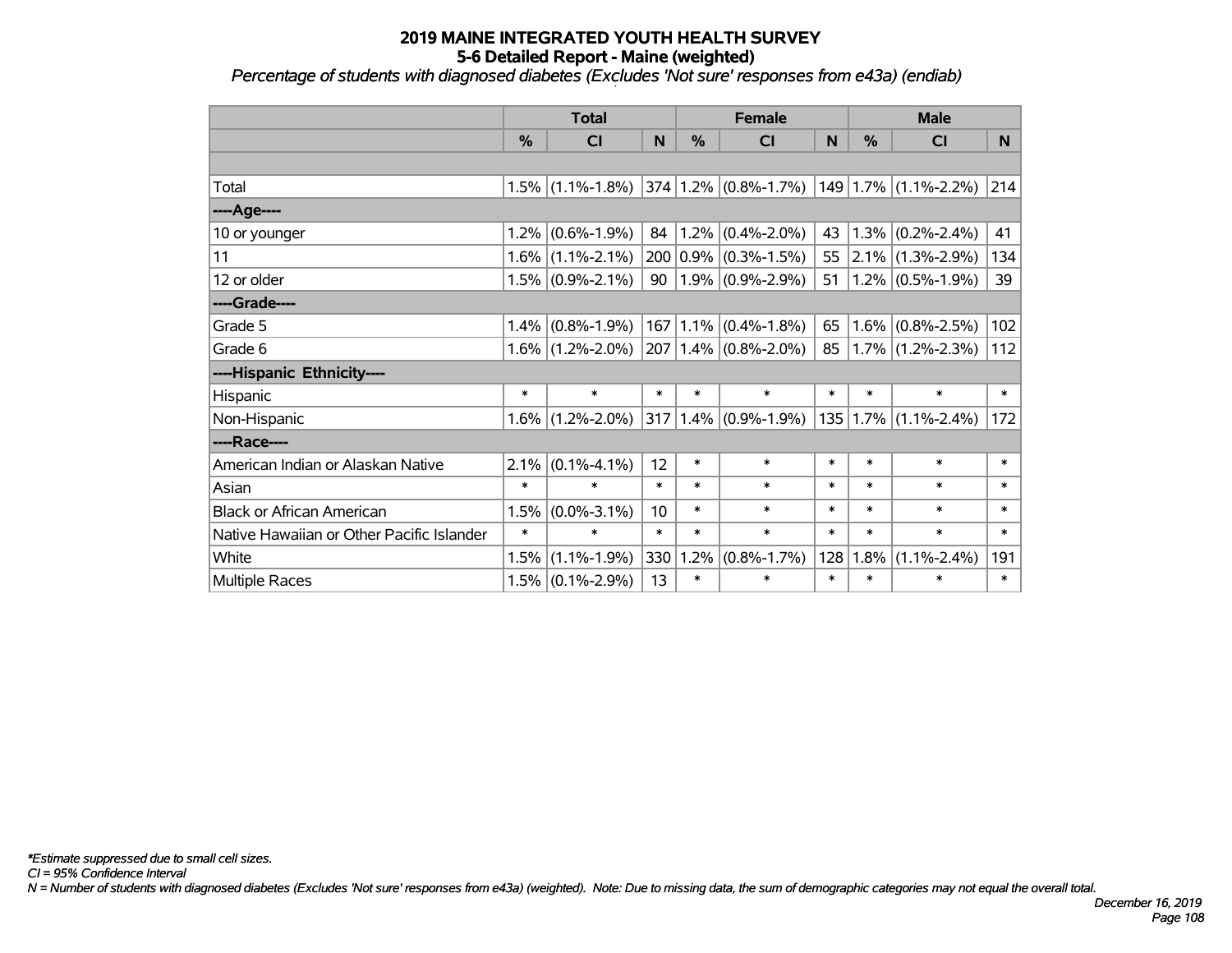*Percentage of students with diagnosed diabetes (Excludes 'Not sure' responses from e43a) (endiab)*

|                                |         | <b>Total</b>        |    |             | <b>Female</b>     |                 | <b>Male</b>   |                   |        |  |
|--------------------------------|---------|---------------------|----|-------------|-------------------|-----------------|---------------|-------------------|--------|--|
|                                | $\%$    | <b>CI</b>           | N  | %           | <b>CI</b>         | N               | $\frac{0}{0}$ | <b>CI</b>         | N      |  |
| ----Public Health District---- |         |                     |    |             |                   |                 |               |                   |        |  |
| Aroostook PHD                  | $1.3\%$ | $(0.3\% - 2.2\%)$   | 16 | $\ast$      | $\ast$            | *               | $\ast$        | $\ast$            | $\ast$ |  |
| Central Maine PHD              | $1.7\%$ | $(0.8\% - 2.5\%)$   |    | 58 1.7%     | $(0.7\% - 2.8\%)$ | 28 <sup>1</sup> | $ 1.7\% $     | $(0.7\% - 2.8\%)$ | 29     |  |
| Cumberland PHD                 |         | $1.4\%$ (0.6%-2.3%) |    | 78 1.2%     | $(0.0\% - 2.4\%)$ |                 | 30 1.5%       | $(0.8\% - 2.3\%)$ | 43     |  |
| Downeast PHD                   | $1.3\%$ | $(0.3\% - 2.3\%)$   |    | 20 1.7%     | $(0.4\% - 2.9\%)$ |                 | 13 0.7%       | $(0.0\% - 1.5\%)$ | 6      |  |
| Mid-Coast PHD                  |         | $1.1\%$ (0.2%-2.1%) |    | $28 0.7\% $ | $(0.0\% - 1.3\%)$ | 8               | $1.5\%$       | $(0.0\% - 3.4\%)$ | 21     |  |
| Penquis PHD                    | $1.9\%$ | $(1.1\% - 2.7\%)$   |    | $62$   2.2% | $(1.1\% - 3.3\%)$ | 32              | 1.8%          | $(0.2\% - 3.4\%)$ | 30     |  |
| <b>Western Maine PHD</b>       | $1.5\%$ | $(0.8\% - 2.3\%)$   |    | 63 0.9%     | $(0.0\% - 1.8\%)$ | 17              | 2.2%          | $(0.7\% - 3.7\%)$ | 46     |  |
| York PHD                       | $0.7\%$ | $(0.3\% - 1.1\%)$   |    | 29 0.5%     | $(0.0\% - 1.1\%)$ | 9               | $0.9\%$       | $(0.3\% - 1.5\%)$ | 18     |  |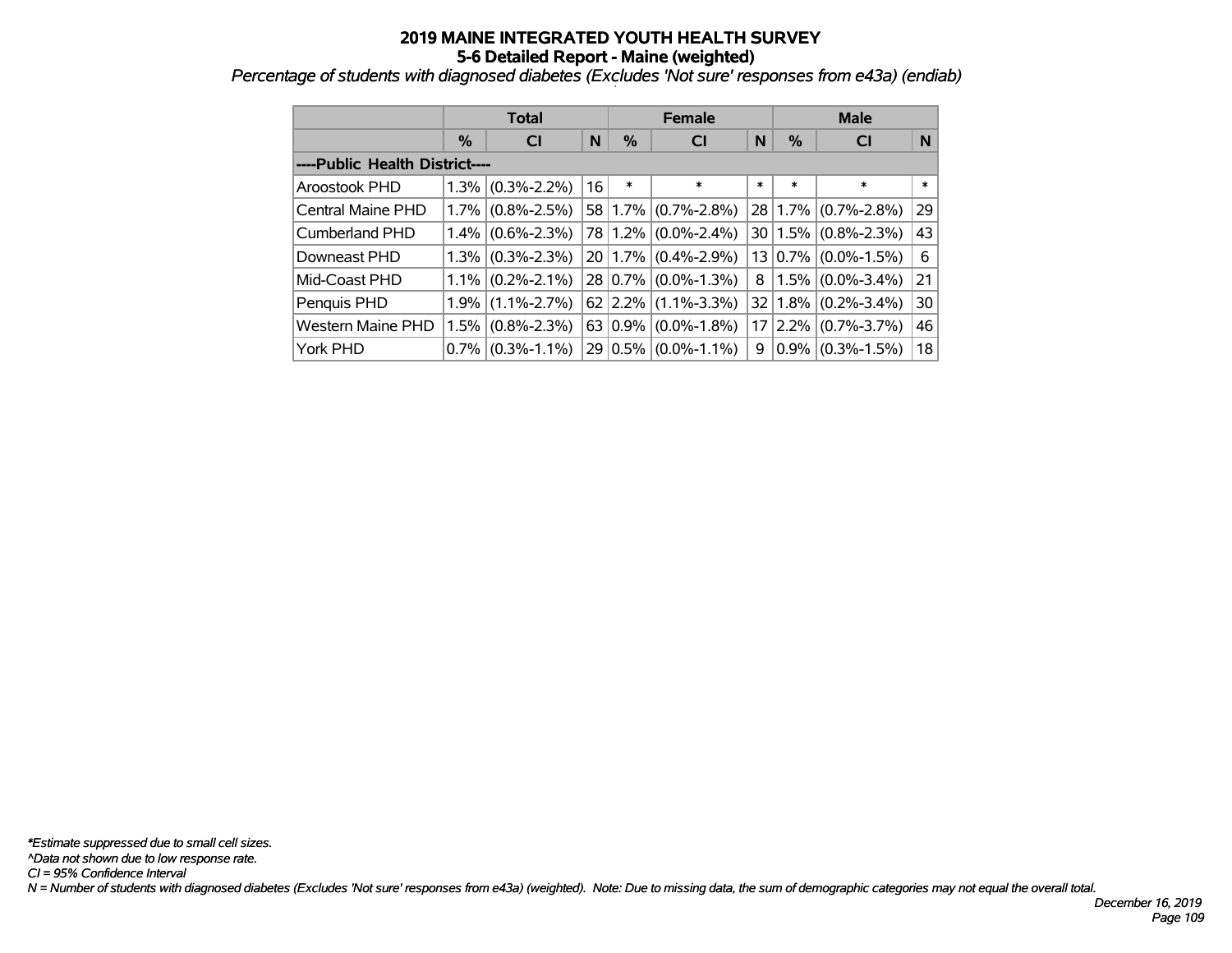*When was the last time you saw a dentist or dental hygienist for a check-up, exam, teeth cleaning, or other dental work? (en60) Percentage of students who answered 'During the past 12 months (1 year)' (Excludes 'Not sure' responses from e60)*

|                                           | <b>Total</b> |                      |        |        | <b>Female</b>              |        | <b>Male</b> |                                    |        |
|-------------------------------------------|--------------|----------------------|--------|--------|----------------------------|--------|-------------|------------------------------------|--------|
|                                           | %            | CI                   | N      | %      | <b>CI</b>                  | N      | %           | <b>CI</b>                          | N      |
|                                           |              |                      |        |        |                            |        |             |                                    |        |
| Total                                     | 86.5%        | $(85.0\% - 88.0\%)$  |        |        | 18,085 88.3% (86.7%-89.9%) |        |             | $ 8,911 84.9\%  (83.0\% - 86.8\%)$ | 8,872  |
| ----Age----                               |              |                      |        |        |                            |        |             |                                    |        |
| 10 or younger                             | 86.2%        | $(83.7\% - 88.7\%)$  | 4,688  |        | 88.7% (86.0%-91.4%)        |        |             | 2,519 83.9% (79.9%-87.8%)          | 2,128  |
| 11                                        | 86.5%        | $(84.6\% - 88.3\%)$  | 8,839  |        | 88.0% (85.8%-90.2%)        |        |             | 4,310 85.3% (82.9%-87.6%)          | 4,389  |
| 12 or older                               | 86.9%        | $(84.7\% - 89.1\%)$  | 4,508  |        | 88.5% (85.8%-91.1%)        |        |             | 2,080 85.2% (82.6%-87.8%)          | 2,340  |
| ----Grade----                             |              |                      |        |        |                            |        |             |                                    |        |
| Grade 5                                   | 84.5%        | $(82.3\% - 86.8\%)$  | 8,181  |        | $87.9\%$ (85.5%-90.3%)     |        |             | 4,063 81.6% (78.3%-84.9%)          | 4,021  |
| Grade 6                                   | 88.4%        | $(86.7\% - 90.0\%)$  | 9,709  |        | 88.8% (87.1%-90.6%)        |        |             | 4,807 88.0% (86.1%-89.8%)          | 4,749  |
| ----Hispanic Ethnicity----                |              |                      |        |        |                            |        |             |                                    |        |
| Hispanic                                  | 81.8%        | $(76.1\% - 87.5\%)$  | 327    |        | 89.5% (83.3%-95.8%)        | 188    | 72.9%       | $(63.2\% - 82.6\%)$                | 136    |
| Non-Hispanic                              | 86.5%        | $(84.7\% - 88.3\%)$  | 14,469 |        | 88.0% (86.1%-89.9%)        |        |             | 7,257 85.1% (82.9%-87.4%)          | 7,011  |
| ----Race----                              |              |                      |        |        |                            |        |             |                                    |        |
| American Indian or Alaskan Native         | 79.8%        | $(72.6\% - 87.1\%)$  | 381    |        | 88.9% (80.8%-96.9%)        | 150    | 77.5%       | $(67.6\% - 87.4\%)$                | 221    |
| Asian                                     | 86.8%        | $(78.6\% - 95.0\%)$  | 234    |        | 87.2% (75.9%-98.5%)        | 94     |             | 86.3% (73.7%-98.9%)                | 137    |
| <b>Black or African American</b>          | 77.8%        | $(72.6\% - 83.0\%)$  | 438    |        | 83.6% (76.3%-91.0%)        | 223    | 72.3%       | $(64.3\% - 80.3\%)$                | 211    |
| Native Hawaiian or Other Pacific Islander | 87.8%        | $(72.9\% - 100.0\%)$ | 46     | $\ast$ | $\ast$                     | $\ast$ | $\ast$      | $\ast$                             | $\ast$ |
| White                                     | 87.2%        | $(85.6\% - 88.8\%)$  | 15,572 | 88.7%  | $(87.0\% - 90.4\%)$        | 7,733  | 85.8%       | $(83.7\% - 87.9\%)$                | 7,621  |
| <b>Multiple Races</b>                     | 85.1%        | $(79.9\% - 90.3\%)$  | 601    |        | 87.0% (79.1%-94.9%)        |        |             | 324 82.8% (75.2%-90.4%)            | 274    |

*\*Estimate suppressed due to small cell sizes.*

*CI = 95% Confidence Interval*

*N = Number of students who answered 'During the past 12 months (1 year)' (Excludes 'Not sure' responses from e60) (weighted). Note: Due to missing data, the sum of demographic categories may not equal the overall total.*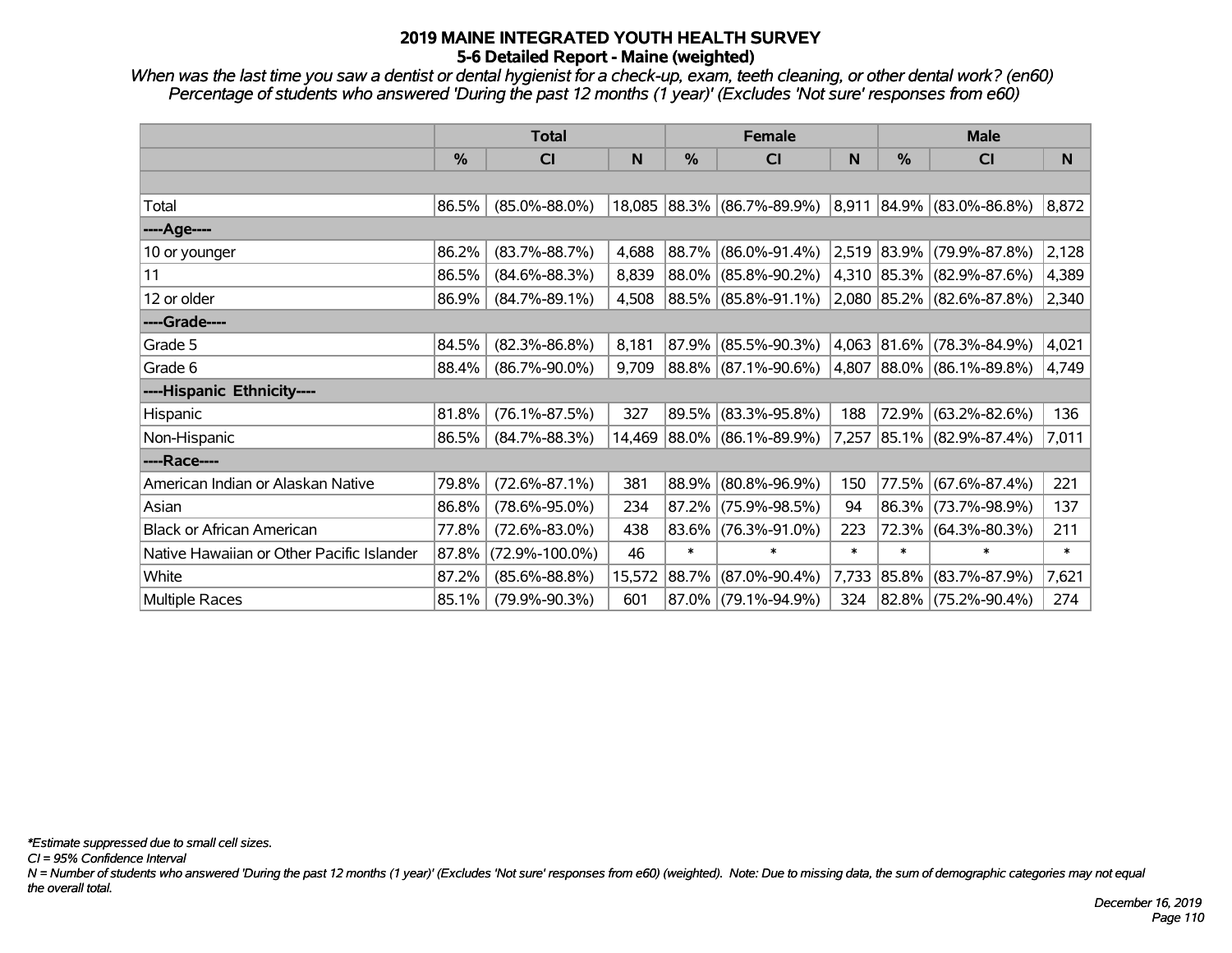*When was the last time you saw a dentist or dental hygienist for a check-up, exam, teeth cleaning, or other dental work? (en60) Percentage of students who answered 'During the past 12 months (1 year)' (Excludes 'Not sure' responses from e60)*

|                                |       | <b>Total</b>        |       |          | <b>Female</b>          |       | <b>Male</b> |                     |       |  |  |
|--------------------------------|-------|---------------------|-------|----------|------------------------|-------|-------------|---------------------|-------|--|--|
|                                | $\%$  | <b>CI</b>           | N     | %        | <b>CI</b>              | N     | %           | <b>CI</b>           | N     |  |  |
| ----Public Health District---- |       |                     |       |          |                        |       |             |                     |       |  |  |
| Aroostook PHD                  |       | 87.2% (82.7%-91.7%) | 916   | $89.3\%$ | $(85.4\% - 93.1\%)$    | 450   | 86.3%       | $(79.9\% - 92.7\%)$ | 451   |  |  |
| Central Maine PHD              | 85.2% | $(81.4\% - 89.0\%)$ | 2,323 |          | 88.0% (84.7%-91.3%)    | 1,177 | 82.5%       | $(76.6\% - 88.4\%)$ | 1,117 |  |  |
| Cumberland PHD                 |       | 88.5% (86.9%-90.2%) | 4.052 |          | $90.8\%$ (88.4%-93.2%) | 2,062 | $ 86.2\% $  | $(84.0\% - 88.4\%)$ | 1,911 |  |  |
| Downeast PHD                   |       | 85.8% (82.2%-89.5%) | 1,089 |          | 87.1% (83.8%-90.3%)    | 519   | $84.4\%$    | $(78.5\% - 90.3\%)$ | 554   |  |  |
| Mid-Coast PHD                  |       | 89.1% (86.6%-91.6%) | 1,880 |          | 89.1% (85.2%-93.1%)    | 887   | 89.1%       | $(85.9\% - 92.3\%)$ | 966   |  |  |
| Penquis PHD                    |       | 86.6% (81.6%-91.6%) | 2.317 | 89.1%    | $(84.0\% - 94.3\%)$    | 1.151 | 84.1%       | $(78.5\% - 89.8\%)$ | 1,126 |  |  |
| <b>Western Maine PHD</b>       | 82.4% | $(77.1\% - 87.8\%)$ | 2,550 | 82.2%    | $(76.3\% - 88.1\%)$    | 1,212 | 83.6%       | $(78.2\% - 89.0\%)$ | 1,303 |  |  |
| York PHD                       |       | 87.1% (82.3%-91.9%) | 2,866 |          | 87.7% (82.2%-93.1%)    | 1,362 | $ 86.1\% $  | $(79.8\% - 92.4\%)$ | 1,438 |  |  |

*N = Number of students who answered 'During the past 12 months (1 year)' (Excludes 'Not sure' responses from e60) (weighted). Note: Due to missing data, the sum of demographic categories may not equal the overall total. CI = 95% Confidence Interval ^Data not shown due to low response rate. \*Estimate suppressed due to small cell sizes.*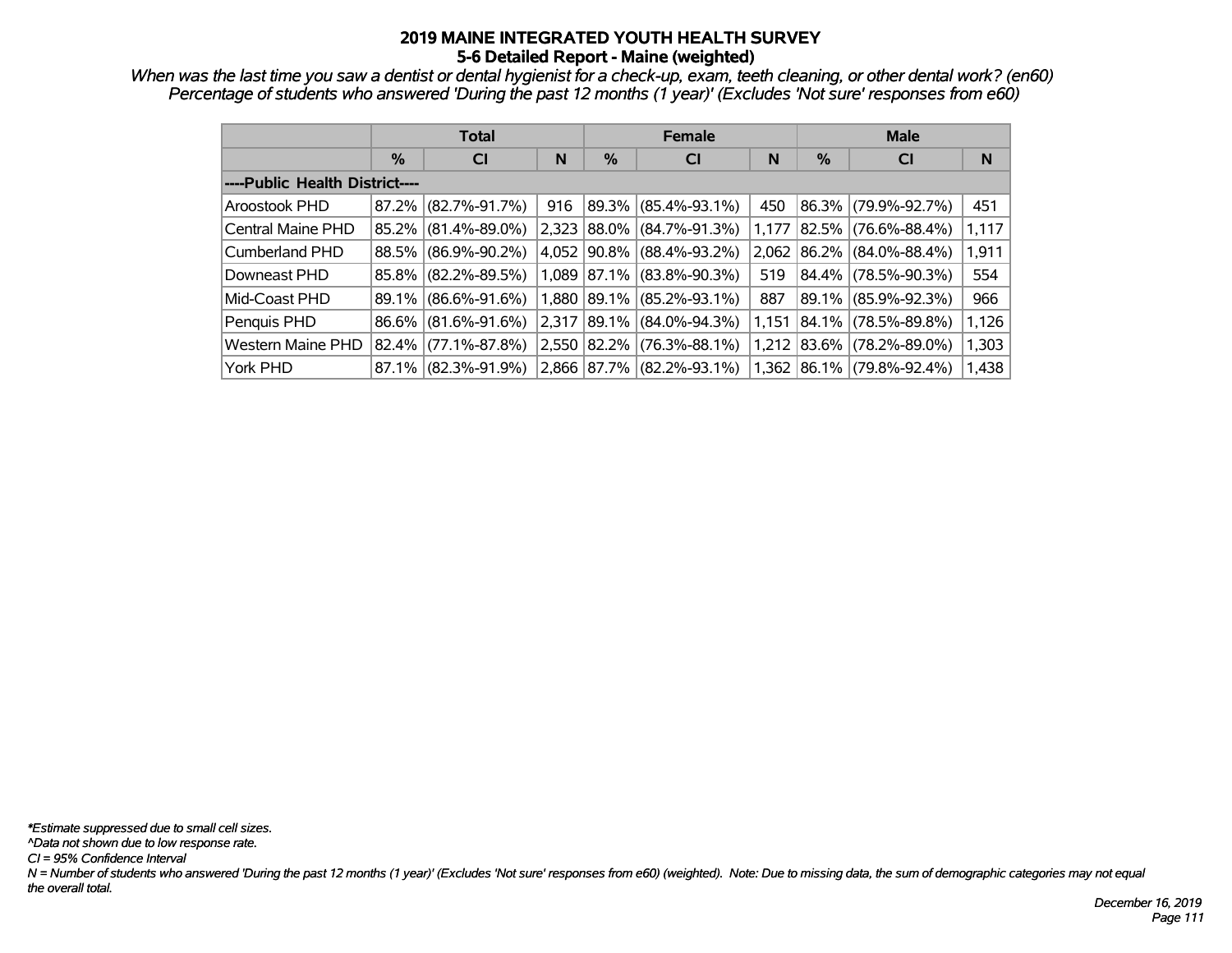*Have you missed any school this year because of problems with your teeth? For example, you needed to get a cavity filled or your tooth hurt. We are not asking about missing school to see a dentist for a regular check-up or cleaning. (en61) Percentage of students who answered 'Yes' (Excludes 'Don't know' responses from e61)*

|                                           |          | <b>Total</b>        |       | <b>Female</b> |                                                                         | <b>Male</b> |               |                                 |        |
|-------------------------------------------|----------|---------------------|-------|---------------|-------------------------------------------------------------------------|-------------|---------------|---------------------------------|--------|
|                                           | %        | <b>CI</b>           | N     | $\frac{0}{0}$ | C <sub>1</sub>                                                          | N           | $\frac{0}{0}$ | C <sub>l</sub>                  | N      |
|                                           |          |                     |       |               |                                                                         |             |               |                                 |        |
| Total                                     |          |                     |       |               | 15.5% (14.3%-16.7%) 3,768 15.5% (13.9%-17.1%) 1,782 15.3% (13.8%-16.8%) |             |               |                                 | 1,880  |
| ----Age----                               |          |                     |       |               |                                                                         |             |               |                                 |        |
| 10 or younger                             | $14.4\%$ | $(11.6\% - 17.1\%)$ | 934   |               | 13.8% (10.6%-16.9%)                                                     | 464         |               | 15.1% (11.2%-19.0%)             | 461    |
| 11                                        |          | 15.9% (14.5%-17.3%) | 1,896 |               | 16.2% (14.4%-18.1%)                                                     | 912         |               | 15.5% (13.4%-17.5%)             | 939    |
| 12 or older                               |          | 15.8% (13.5%-18.0%) | 914   |               | 16.0% (12.9%-19.0%)                                                     | 404         |               | 15.2% (12.6%-17.9%)             | 480    |
| ----Grade----                             |          |                     |       |               |                                                                         |             |               |                                 |        |
| Grade 5                                   | 15.7%    | $(13.7\% - 17.7\%)$ |       |               | $1,845$   16.1%   (13.2%-19.1%)                                         | 901         |               | 15.2% (12.6%-17.7%)             | 910    |
| Grade 6                                   |          | 15.2% (13.7%-16.6%) |       |               | $1,855$ $14.8\%$ (13.1%-16.5%)                                          | 866         |               | 15.4% (13.5%-17.2%)             | 947    |
| ----Hispanic Ethnicity----                |          |                     |       |               |                                                                         |             |               |                                 |        |
| Hispanic                                  |          | 19.4% (13.2%-25.6%) | 93    | 11.4%         | $(5.4\% - 17.3\%)$                                                      | 29          |               | 28.0% (16.5%-39.5%)             | 63     |
| Non-Hispanic                              |          | 15.2% (13.9%-16.5%) | 2,904 |               | 14.9% (13.2%-16.5%)                                                     |             |               | $1,361$   15.4%   (13.6%-17.1%) | 1,491  |
| ----Race----                              |          |                     |       |               |                                                                         |             |               |                                 |        |
| American Indian or Alaskan Native         | $18.4\%$ | $(10.8\% - 26.0\%)$ | 109   | 22.1%         | $(9.1\% - 35.1\%)$                                                      | 49          | 16.0%         | $(8.4\% - 23.7\%)$              | 56     |
| Asian                                     | 12.2%    | $(0.0\% - 24.9\%)$  | 36    | 15.6%         | $(0.6\% - 30.6\%)$                                                      | 20          | 9.6%          | $(0.0\% - 21.9\%)$              | 16     |
| <b>Black or African American</b>          | 11.6%    | $(8.2\% - 15.1\%)$  | 74    | 13.9%         | $(7.7\% - 20.1\%)$                                                      | 40          | 9.8%          | $(5.7\% - 14.0\%)$              | 33     |
| Native Hawaiian or Other Pacific Islander | 18.6%    | $(2.4\% - 34.8\%)$  | 10    | $\ast$        | $\ast$                                                                  | $\ast$      | $\ast$        | $\ast$                          | $\ast$ |
| White                                     | 15.4%    | $(14.1\% - 16.8\%)$ | 3,178 |               | 15.2% (13.5%-17.0%)                                                     | 1,503       |               | 15.5% (13.9%-17.1%)             | 1,614  |
| <b>Multiple Races</b>                     |          | 18.3% (13.0%-23.7%) | 152   |               | 17.1% (11.0%-23.2%)                                                     | 70          |               | 19.6% (10.8%-28.4%)             | 80     |

*CI = 95% Confidence Interval*

*N = Number of students who answered 'Yes' (Excludes 'Don't know' responses from e61) (weighted). Note: Due to missing data, the sum of demographic categories may not equal the overall total.*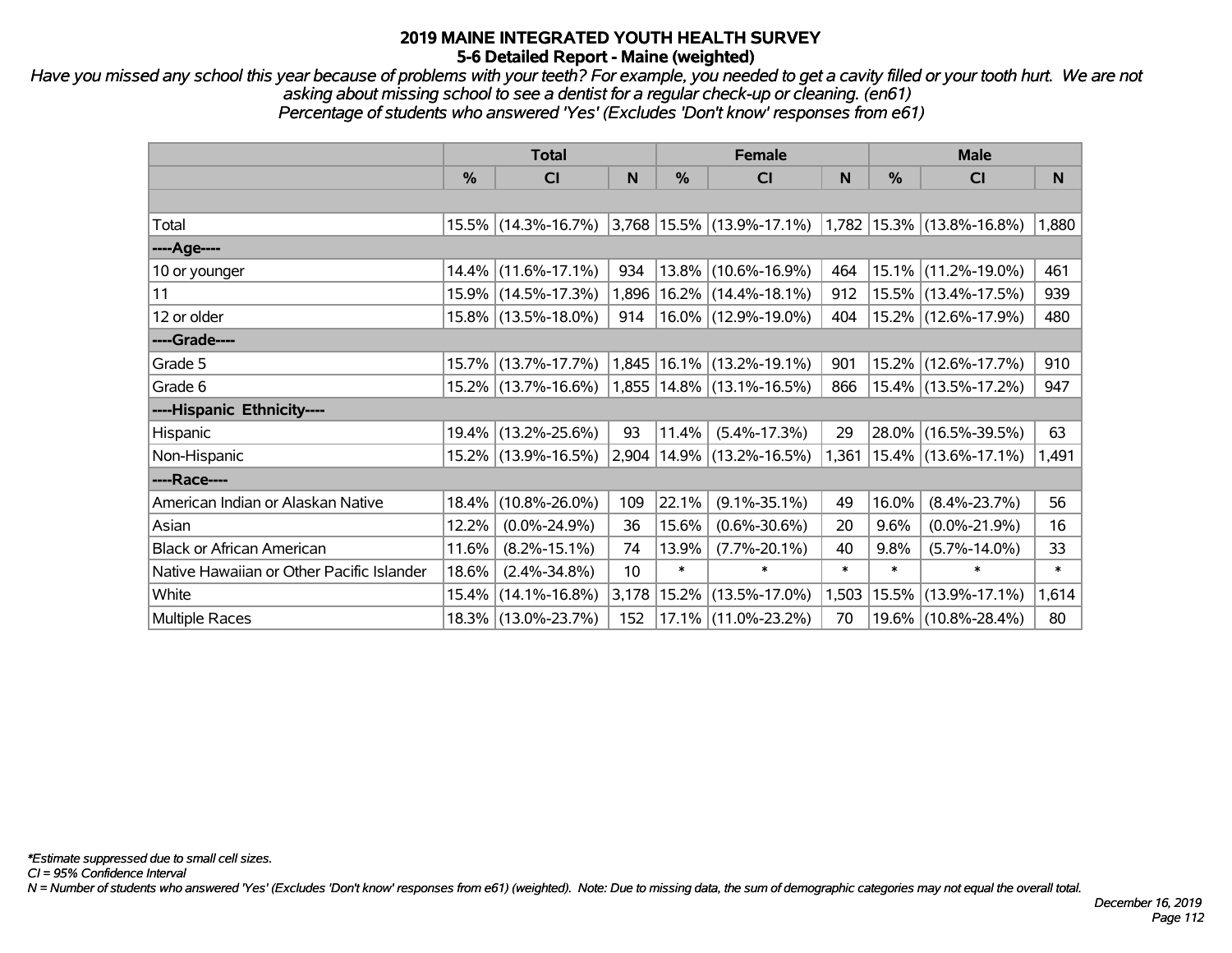*Have you missed any school this year because of problems with your teeth? For example, you needed to get a cavity filled or your tooth hurt. We are not asking about missing school to see a dentist for a regular check-up or cleaning. (en61) Percentage of students who answered 'Yes' (Excludes 'Don't know' responses from e61)*

|                                |          | <b>Total</b>           |   |           | <b>Female</b>               |   | <b>Male</b>   |                             |     |  |
|--------------------------------|----------|------------------------|---|-----------|-----------------------------|---|---------------|-----------------------------|-----|--|
|                                | $\%$     | <b>CI</b>              | N | $\%$      | <b>CI</b>                   | N | %             | <b>CI</b>                   | N   |  |
| ----Public Health District---- |          |                        |   |           |                             |   |               |                             |     |  |
| Aroostook PHD                  | $18.9\%$ | $(15.4\% - 22.4\%)$    |   |           | 228 21.2% (17.8%-24.6%)     |   | 125   17.5%   | $(13.2\% - 21.8\%)$         | 103 |  |
| <b>Central Maine PHD</b>       | $16.5\%$ | $(13.6\% - 19.4\%)$    |   |           | 541   16.1%   (11.9%-20.3%) |   | $251 16.3\% $ | $(12.7\% - 20.0\%)$         | 273 |  |
| <b>Cumberland PHD</b>          | 11.9%    | $(8.6\% - 15.2\%)$     |   | 593 10.7% | $(6.6\% - 14.8\%)$          |   | 252 11.4%     | $(7.6\% - 15.1\%)$          | 288 |  |
| Downeast PHD                   |          | $17.3\%$ (13.3%-21.3%) |   |           | 261   17.3%   (12.3%-22.2%) |   |               | 125   17.2%   (12.3%-22.1%) | 131 |  |
| Mid-Coast PHD                  |          | $16.0\%$ (13.8%-18.2%) |   |           | 398 16.9% (13.5%-20.4%)     |   |               | 197   15.1%   (11.7%-18.4%) | 193 |  |
| Penquis PHD                    |          | $16.1\%$ (13.4%-18.8%) |   |           | 493 14.2% (10.7%-17.7%)     |   | $205$   18.1% | $(14.6\% - 21.5\%)$         | 280 |  |
| <b>Western Maine PHD</b>       |          | 15.8% (13.6%-18.1%)    |   |           | 616 16.5% (13.5%-19.6%)     |   | 303   15.5%   | $(12.2\% - 18.7\%)$         | 308 |  |
| York PHD                       |          | 15.5% (11.9%-19.0%)    |   |           | 602   15.2%   (10.7%-19.6%) |   | 275   16.0%   | $(8.9\% - 23.1\%)$          | 319 |  |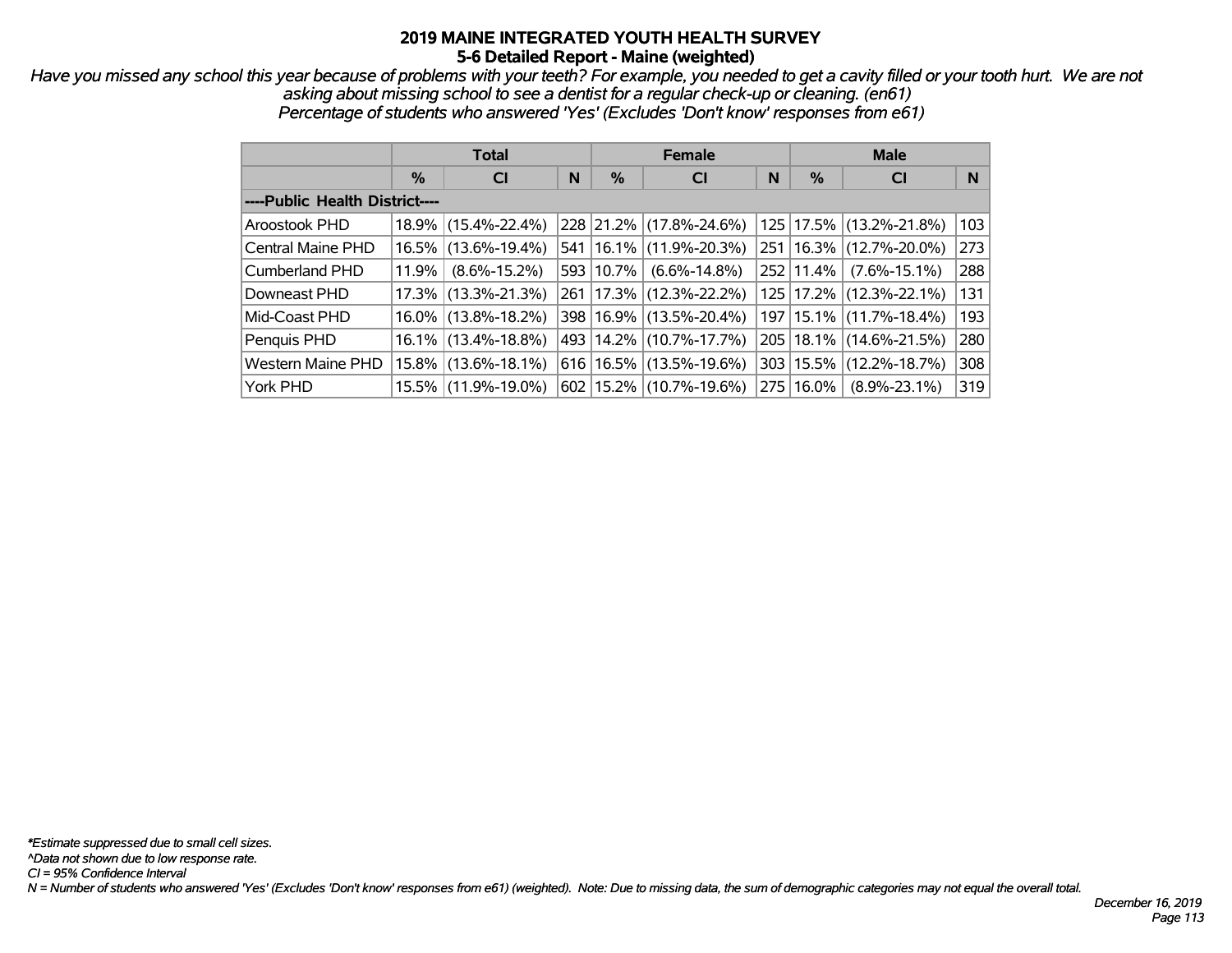*When you are outside for more than one hour on a sunny day, how often do you wear sunscreen with an SPF of 15 or higher? (en46) Percentage of students who answered 'Most of the time' or 'Always'*

|                                           |               | <b>Total</b>        |        | <b>Female</b> |                            | <b>Male</b> |               |                                |       |
|-------------------------------------------|---------------|---------------------|--------|---------------|----------------------------|-------------|---------------|--------------------------------|-------|
|                                           | $\frac{0}{0}$ | CI                  | N      | $\frac{0}{0}$ | CI                         | N           | $\frac{0}{0}$ | CI                             | N     |
|                                           |               |                     |        |               |                            |             |               |                                |       |
| Total                                     |               | 48.5% (45.4%-51.7%) |        |               | 12,624 57.6% (54.2%-61.0%) |             |               | 7,158 40.2% (37.0%-43.4%)      | 5,257 |
| ----Age----                               |               |                     |        |               |                            |             |               |                                |       |
| 10 or younger                             | 54.6%         | $(51.0\% - 58.2\%)$ | 3,799  | 63.8%         | $(59.1\% - 68.4\%)$        |             | 2,326 44.1%   | $(39.4\% - 48.8\%)$            | 1,434 |
| 11                                        |               | 49.2% (45.4%-53.0%) | 6,237  |               | $57.3\%$ (53.1%-61.4%)     |             |               | $3,450$ 42.0% (37.7%-46.3%)    | 2,691 |
| 12 or older                               |               | 40.7% (37.0%-44.5%) | 2,554  |               | $50.1\%$ (45.6%-54.7%)     |             |               | $1,379$ 33.2% (29.6%-36.9%)    | 1,128 |
| ----Grade----                             |               |                     |        |               |                            |             |               |                                |       |
| Grade 5                                   | 51.8%         | $(48.0\% - 55.6\%)$ | 6,512  | 61.6%         | $(57.7\% - 65.5\%)$        |             |               | 3,693 42.7% (38.2%-47.2%)      | 2,723 |
| Grade 6                                   |               | 45.6% (41.2%-50.1%) | 5,996  |               | 53.9% (49.2%-58.6%)        |             |               | $ 3,426 38.1\% $ (33.9%-42.3%) | 2,496 |
| ----Hispanic Ethnicity----                |               |                     |        |               |                            |             |               |                                |       |
| <b>Hispanic</b>                           | 44.4%         | $(36.0\% - 52.8\%)$ | 235    | 54.8%         | $(42.8\% - 66.8\%)$        | 156         | 32.6%         | $(23.8\% - 41.5\%)$            | 79    |
| Non-Hispanic                              |               | 48.8% (45.7%-52.0%) | 10,024 |               | 57.5% (54.0%-61.1%)        | 5,727       |               | 40.5% (37.4%-43.6%)            | 4,152 |
| ----Race----                              |               |                     |        |               |                            |             |               |                                |       |
| American Indian or Alaskan Native         | 38.8%         | $(30.6\% - 46.9\%)$ | 242    | 44.0%         | $(30.2\% - 57.7\%)$        | 106         | 36.8%         | $(28.5\% - 45.1\%)$            | 136   |
| Asian                                     |               | 22.6% (10.6%-34.6%) | 69     |               | 28.5% (11.6%-45.3%)        | 37          | 18.6%         | $(6.7\% - 30.5\%)$             | 32    |
| <b>Black or African American</b>          | 23.8%         | $(14.8\% - 32.7\%)$ | 167    |               | $31.3\%$ (15.4%-47.2%)     | 102         | 17.4%         | $(11.0\% - 23.8\%)$            | 64    |
| Native Hawaiian or Other Pacific Islander | 63.4%         | $(44.7\% - 82.1\%)$ | 36     | 73.2%         | $(51.9\% - 94.5\%)$        | 27          | 45.0%         | $(15.5\% - 74.4\%)$            | 9     |
| White                                     | 50.2%         | $(47.2\% - 53.2\%)$ | 11,040 | 58.9%         | $(55.8\% - 62.0\%)$        | 6,262       | 41.7%         | $(38.4\% - 45.1\%)$            | 4,606 |
| Multiple Races                            |               | 44.7% (38.4%-51.1%) | 416    |               | $52.0\%$ (42.3%-61.6%)     | 240         |               | 37.6% (26.7%-48.6%)            | 169   |

*CI = 95% Confidence Interval*

*N = Number of students who answered 'Most of the time' or 'Always' (weighted). Note: Due to missing data, the sum of demographic categories may not equal the overall total.*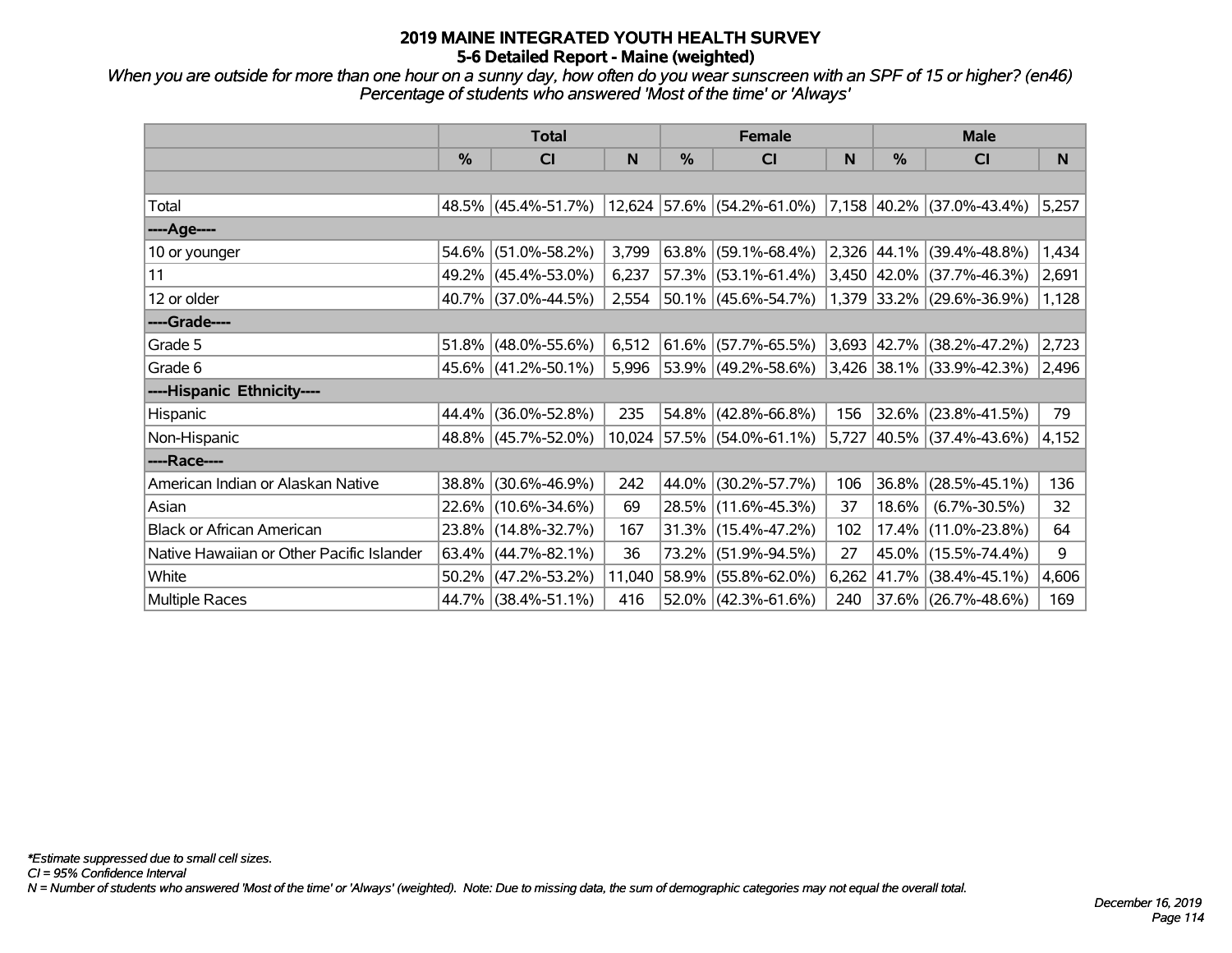*When you are outside for more than one hour on a sunny day, how often do you wear sunscreen with an SPF of 15 or higher? (en46) Percentage of students who answered 'Most of the time' or 'Always'*

|                                |       | <b>Total</b>        |       |            | <b>Female</b>       |       | <b>Male</b> |                       |       |  |
|--------------------------------|-------|---------------------|-------|------------|---------------------|-------|-------------|-----------------------|-------|--|
|                                | $\%$  | <b>CI</b>           | N     | %          | <b>CI</b>           | N     | %           | <b>CI</b>             | N     |  |
| ----Public Health District---- |       |                     |       |            |                     |       |             |                       |       |  |
| Aroostook PHD                  | 40.3% | $(35.4\% - 45.1\%)$ | 529   | 44.7%      | $(39.5\% - 49.9\%)$ | 287   |             | 36.5% (30.8%-42.1%)   | 234   |  |
| Central Maine PHD              | 47.7% | $(44.1\% - 51.3\%)$ | 1,660 | 59.1%      | $(54.2\% - 64.0\%)$ | 995   |             | 36.5% (32.8%-40.2%)   | 634   |  |
| Cumberland PHD                 | 53.6% | $(44.5\% - 62.8\%)$ | 2,930 | 63.0%      | $(53.8\% - 72.1\%)$ | 1.648 |             | 45.6% (36.0%-55.1%)   | 1,243 |  |
| Downeast PHD                   | 45.7% | $(39.5\% - 51.9\%)$ | 746   | $54.0\%$   | $(47.8\% - 60.3\%)$ | 434   |             | 38.0% (30.0%-46.0%)   | 305   |  |
| Mid-Coast PHD                  | 48.8% | $(44.2\% - 53.4\%)$ | 1,291 | 57.4%      | $(51.9\% - 62.9\%)$ | 698   |             | 41.2% (35.3%-47.0%)   | 571   |  |
| Penquis PHD                    | 50.9% | $(43.2\% - 58.5\%)$ | 1.650 | 60.4%      | (51.9%-69.0%)       | 926   |             | 42.1% (33.7%-50.5%)   | 695   |  |
| <b>Western Maine PHD</b>       | 40.7% | $(35.7\% - 45.8\%)$ | 1,696 | $ 48.4\% $ | $(42.5\% - 54.2\%)$ | 960   |             | 33.8% (29.2%-38.5%)   | 717   |  |
| York PHD                       | 52.9% | $(44.7\% - 61.0\%)$ | 2.172 | $ 61.1\% $ | $(53.9\% - 68.2\%)$ | 1.200 |             | 45.7%   (34.0%-57.3%) | 933   |  |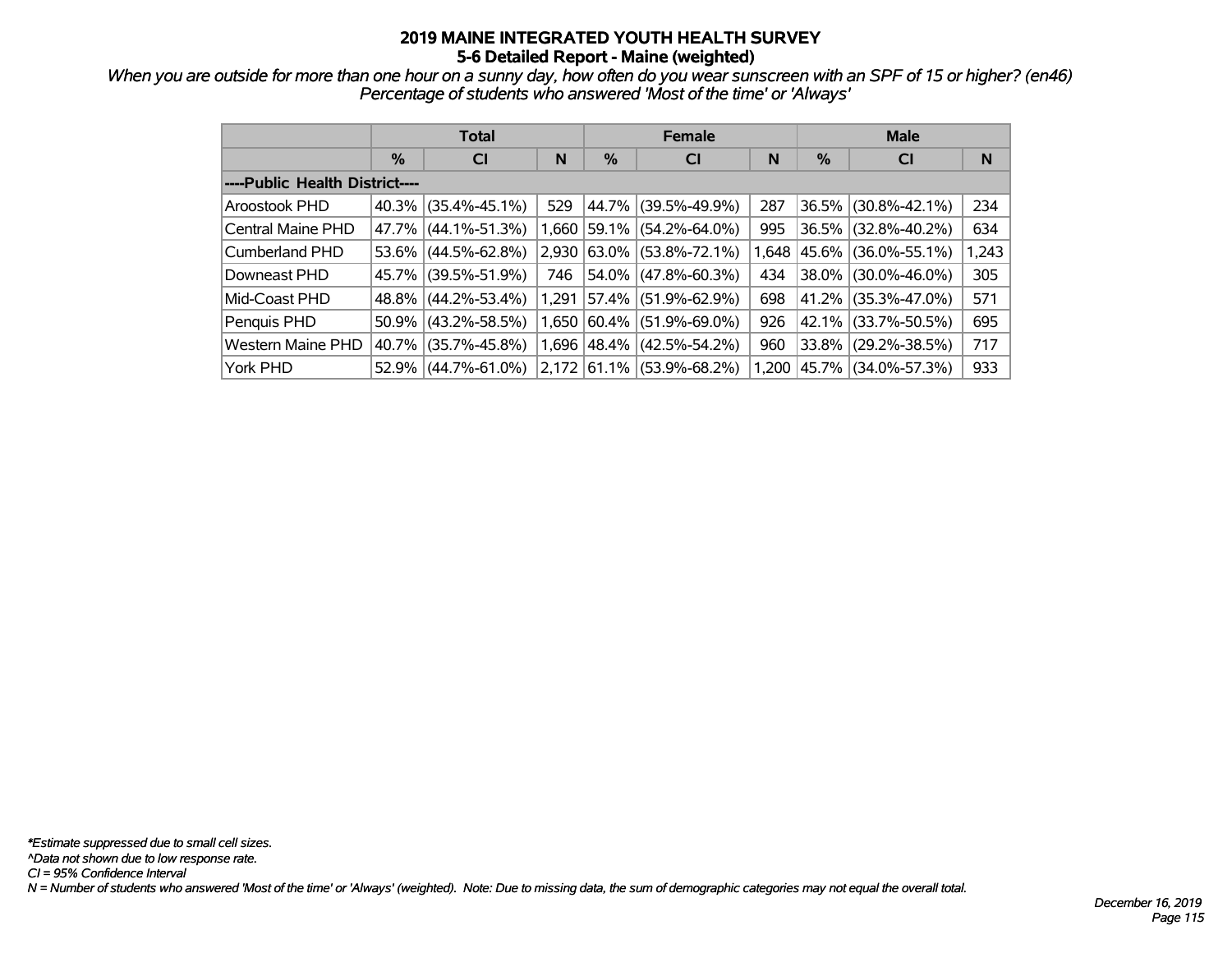*When you are outside for more than one hour on a sunny day, how often do you do one of the following: stay in the shade, wear clothing that covers most of your arms and legs, or wear a hat? (en47)*

*Percentage of students who answered 'Most of the time' or 'Always'*

|                                           | <b>Total</b> |                     |       |          | <b>Female</b>                      |       | <b>Male</b> |                             |       |  |
|-------------------------------------------|--------------|---------------------|-------|----------|------------------------------------|-------|-------------|-----------------------------|-------|--|
|                                           | %            | CI                  | N     | %        | <b>CI</b>                          | N     | $\%$        | C <sub>l</sub>              | N     |  |
|                                           |              |                     |       |          |                                    |       |             |                             |       |  |
| Total                                     | $37.6\%$     | $(35.6\% - 39.6\%)$ |       |          | 9,935 36.9% (34.2%-39.6%)          |       |             | 4,635 38.7% (36.5%-40.9%)   | 5,150 |  |
| ----Age----                               |              |                     |       |          |                                    |       |             |                             |       |  |
| 10 or younger                             | 42.0%        | $(38.7\% - 45.4\%)$ |       |          | 2,998 43.1% (38.5%-47.7%)          | 1,611 |             | 40.7% (36.5%-45.0%)         | 1,354 |  |
| 11                                        | 37.1%        | $(35.1\% - 39.1\%)$ |       |          | 4,784 35.5% (32.7%-38.3%)          |       |             | 2,162 39.0% (36.3%-41.8%)   | 2,557 |  |
| 12 or older                               |              | 33.6% (30.2%-37.0%) |       |          | $ 2,109 31.3\%  (27.2\% - 35.5\%)$ | 859   |             | 35.8% (31.8%-39.8%)         | 1,220 |  |
| ----Grade----                             |              |                     |       |          |                                    |       |             |                             |       |  |
| Grade 5                                   | 41.2%        | $(38.8\% - 43.6\%)$ |       |          | 5,306 41.7% (37.9%-45.5%)          |       |             | $2,549$ 41.0% (38.1%-43.9%) | 2,691 |  |
| Grade 6                                   |              | 34.2% (31.5%-37.0%) |       |          | 4,526  32.1%   (29.1%-35.2%)       |       |             | $2,050$ 36.5% (33.2%-39.8%) | 2,415 |  |
| ----Hispanic Ethnicity----                |              |                     |       |          |                                    |       |             |                             |       |  |
| Hispanic                                  | 34.1%        | $(26.2\% - 42.0\%)$ | 182   |          | 39.3% (28.5%-50.1%)                | 113   | 28.2%       | $(20.4\% - 36.0\%)$         | 69    |  |
| Non-Hispanic                              |              | 37.2% (35.2%-39.1%) |       |          | $ 7,688 36.3\%  (33.5\% - 39.1\%)$ |       |             | $3,634$ 38.5% (36.2%-40.7%) | 3,986 |  |
| ----Race----                              |              |                     |       |          |                                    |       |             |                             |       |  |
| American Indian or Alaskan Native         | $34.8\%$     | $(27.1\% - 42.5\%)$ | 221   |          | $31.8\%$ (21.5%-42.1%)             | 77    |             | 33.8% (23.8%-43.8%)         | 124   |  |
| Asian                                     | 44.0%        | $(34.6\% - 53.4\%)$ | 136   |          | 42.9% (33.0%-52.8%)                | 55    |             | 44.4% (30.8%-58.0%)         | 79    |  |
| <b>Black or African American</b>          | 32.3%        | $(22.4\% - 42.2\%)$ | 222   | $35.0\%$ | $(21.6\% - 48.4\%)$                | 112   |             | $30.4\%$ (18.1%-42.7%)      | 110   |  |
| Native Hawaiian or Other Pacific Islander | 55.8%        | $(30.0\% - 81.6\%)$ | 31    | 62.4%    | $(30.1\% - 94.7\%)$                | 23    | 43.3%       | $(5.2\% - 81.3\%)$          | 8     |  |
| White                                     | 38.0%        | $(35.9\% - 40.1\%)$ | 8,482 | $36.6\%$ | $(33.7\% - 39.5\%)$                | 3,939 | 39.8%       | $(37.4\% - 42.1\%)$         | 4,468 |  |
| <b>Multiple Races</b>                     |              | 33.8% (26.2%-41.5%) | 318   |          | 40.0% (28.2%-51.8%)                | 191   |             | 28.0% (19.0%-37.0%)         | 125   |  |

*CI = 95% Confidence Interval*

*N = Number of students who answered 'Most of the time' or 'Always' (weighted). Note: Due to missing data, the sum of demographic categories may not equal the overall total.*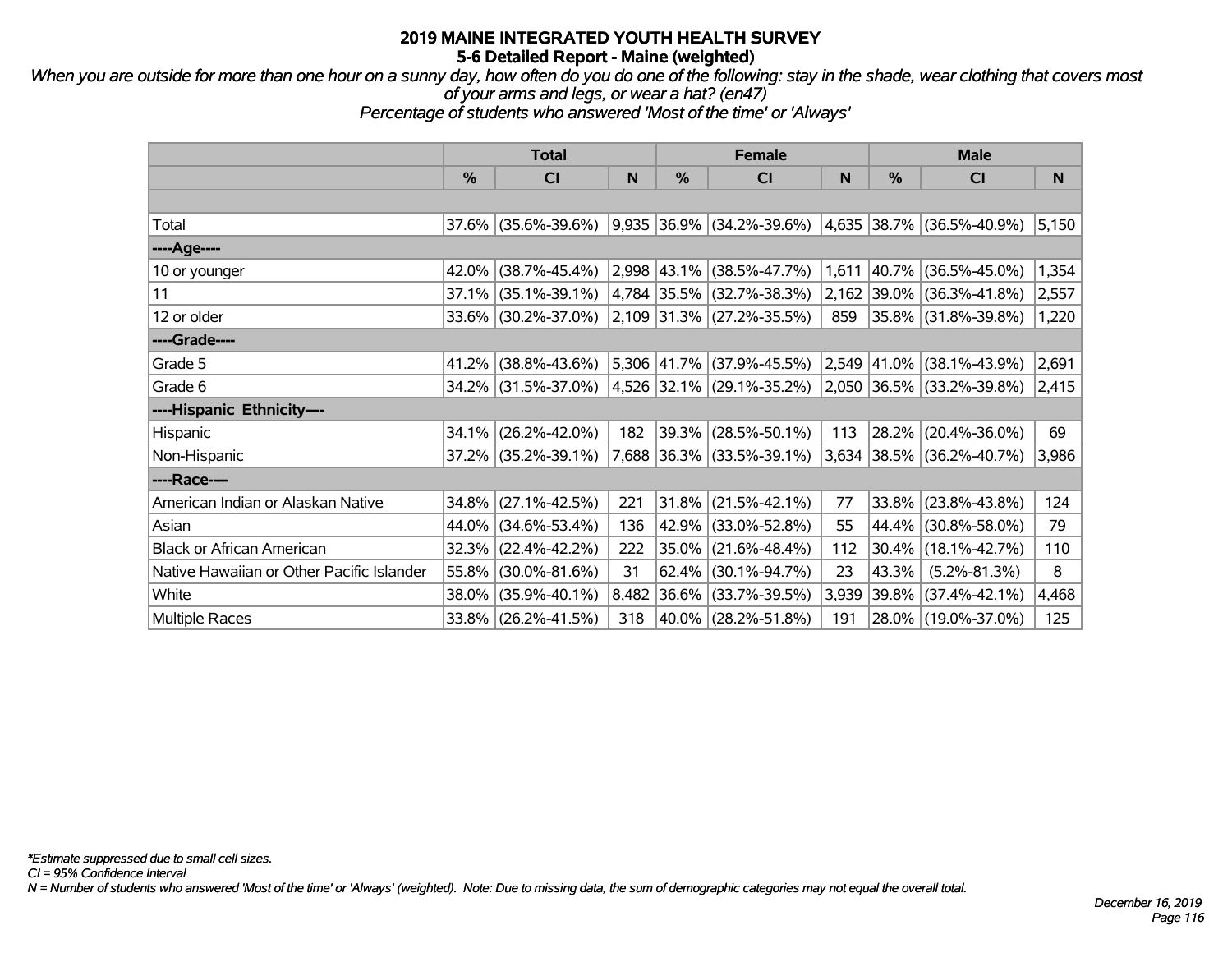#### *When you are outside for more than one hour on a sunny day, how often do you do one of the following: stay in the shade, wear clothing that covers most of your arms and legs, or wear a hat? (en47)*

*Percentage of students who answered 'Most of the time' or 'Always'*

|                                |               | <b>Total</b>        |       |               | <b>Female</b>       |     | <b>Male</b> |                           |       |  |
|--------------------------------|---------------|---------------------|-------|---------------|---------------------|-----|-------------|---------------------------|-------|--|
|                                | $\frac{0}{0}$ | <b>CI</b>           | N     | %             | <b>CI</b>           | N   | %           | <b>CI</b>                 | N     |  |
| ----Public Health District---- |               |                     |       |               |                     |     |             |                           |       |  |
| Aroostook PHD                  |               | 36.7% (33.9%-39.4%) | 487   | 26.3%         | $(20.7\% - 31.9\%)$ | 171 |             | 46.3% (39.7%-52.9%)       | 300   |  |
| Central Maine PHD              | $37.0\%$      | $(33.1\% - 40.9\%)$ | 1,309 | $ 35.6\% $    | $(28.8\% - 42.5\%)$ | 606 |             | 38.8% (33.6%-44.0%)       | 692   |  |
| Cumberland PHD                 | $39.7\%$      | $(32.8\% - 46.6\%)$ | 2,233 | 43.7%         | $(34.7\% - 52.6\%)$ |     |             | 1,168 35.9% (31.2%-40.5%) | 1,016 |  |
| Downeast PHD                   | 34.9%         | $(29.4\% - 40.3\%)$ | 575   | 28.6%         | $(20.4\% - 36.8\%)$ | 233 |             | 40.5%   (32.9%-48.2%)     | 328   |  |
| Mid-Coast PHD                  |               | 40.8% (37.0%-44.6%) | 1,091 | $ 36.9\% $    | $(31.9\% - 41.8\%)$ | 458 |             | 44.9%   (40.8%-49.1%)     | 621   |  |
| Penquis PHD                    | $36.7\%$      | $(33.6\% - 39.7\%)$ |       | 1,214 37.2%   | $(34.2\% - 40.1\%)$ | 580 |             | 36.6% (32.3%-40.9%)       | 617   |  |
| Western Maine PHD              | 37.6% l       | $(33.4\% - 41.8\%)$ | 1,571 | 34.9%         | $(28.1\% - 41.7\%)$ | 688 |             | 40.3% (35.3%-45.3%)       | 857   |  |
| York PHD                       |               | 39.2% (34.2%-44.3%) |       | $1,616$ 40.1% | (30.3%-49.8%)       | 788 |             | 39.1% (34.8%-43.5%)       | 809   |  |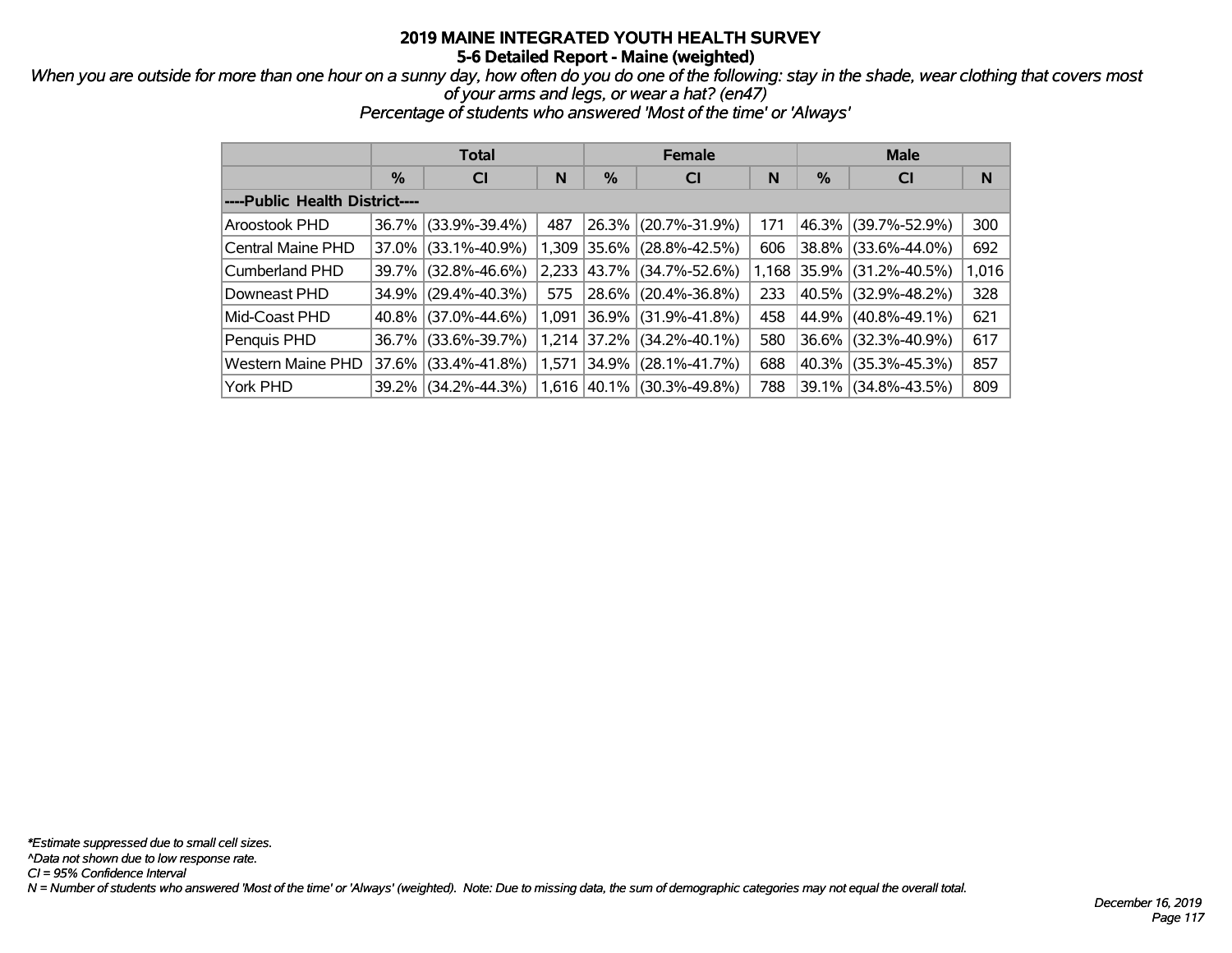*During the past year, have you had any sunburns? (A sunburn is any reddening or burn of the skin that lasts until the next day.) (en48) Percentage of students who answered 'Yes'*

|                                           | <b>Total</b>  |                     |        |               | <b>Female</b>              |     | <b>Male</b> |                                  |       |
|-------------------------------------------|---------------|---------------------|--------|---------------|----------------------------|-----|-------------|----------------------------------|-------|
|                                           | $\frac{0}{0}$ | CI                  | N      | $\frac{0}{0}$ | <b>CI</b>                  | N   | $\%$        | CI                               | N     |
|                                           |               |                     |        |               |                            |     |             |                                  |       |
| Total                                     |               | 47.6% (45.8%-49.4%) |        |               | 12,652 50.3% (48.1%-52.5%) |     |             | $6,386$ 45.1% (42.9%-47.4%)      | 6,019 |
| ----Age----                               |               |                     |        |               |                            |     |             |                                  |       |
| 10 or younger                             | 46.6%         | $(43.2\% - 50.1\%)$ | 3,346  |               | 47.6% (43.8%-51.5%)        |     | 1,787 45.5% | $(41.0\% - 50.0\%)$              | 1,520 |
| 11                                        |               | 47.6% (45.2%-50.1%) | 6,197  |               | $51.0\%$ (47.8%-54.2%)     |     |             | $3,144$   44.4%   (41.2%-47.7%)  | 2,925 |
| 12 or older                               |               | 48.9% (46.7%-51.1%) | 3,071  |               | $52.2\%$ (48.4%-55.9%)     |     |             | $1,449$   46.4%   (43.5%-49.3%)  | 1,565 |
| ----Grade----                             |               |                     |        |               |                            |     |             |                                  |       |
| Grade 5                                   | 46.0%         | $(43.4\% - 48.6\%)$ | 5,982  |               | 48.2% (45.2%-51.1%)        |     |             | 2,984 43.9% (40.5%-47.4%)        | 2,895 |
| Grade 6                                   |               | 49.3% (47.3%-51.3%) | 6,542  |               | 52.3% (49.7%-54.9%)        |     |             | $3,366$ $ 46.6\% $ (43.9%-49.3%) | 3,073 |
| ----Hispanic Ethnicity----                |               |                     |        |               |                            |     |             |                                  |       |
| <b>Hispanic</b>                           | 37.7%         | $(29.5\% - 45.8\%)$ | 201    | 44.3%         | $(33.7\% - 54.9\%)$        | 127 | 29.7%       | $(18.7\% - 40.8\%)$              | 73    |
| Non-Hispanic                              |               | 49.0% (47.2%-50.8%) |        |               | 10,173 51.5% (48.9%-54.0%) |     |             | $5,189$ 46.6% (44.3%-48.9%)      | 4,829 |
| ----Race----                              |               |                     |        |               |                            |     |             |                                  |       |
| American Indian or Alaskan Native         | 38.5%         | $(30.2\% - 46.7\%)$ | 247    |               | 33.2% (19.6%-46.8%)        | 82  | 44.3%       | $(34.7\% - 53.9\%)$              | 163   |
| Asian                                     | 19.2%         | $(12.1\% - 26.4\%)$ | 60     |               | 25.1% (18.3%-31.9%)        | 32  | 15.1%       | $(3.7\% - 26.5\%)$               | 27    |
| <b>Black or African American</b>          | 10.6%         | $(5.4\% - 15.7\%)$  | 74     | 13.4%         | $(7.0\% - 19.8\%)$         | 44  | 7.4%        | $(1.5\% - 13.4\%)$               | 27    |
| Native Hawaiian or Other Pacific Islander | 57.1%         | $(31.6\% - 82.6\%)$ | 32     | 62.4%         | $(30.6\% - 94.1\%)$        | 23  | 47.1%       | $(12.0\% - 82.3\%)$              | 9     |
| White                                     | 50.3%         | $(48.3\% - 52.2\%)$ | 11,277 | 52.9%         | $(50.4\% - 55.3\%)$        |     | 5,738 47.7% | $(45.4\% - 50.1\%)$              | 5,363 |
| Multiple Races                            |               | 37.3% (30.9%-43.6%) | 353    |               | $37.9\%$ (30.1%-45.6%)     | 179 |             | 37.7% (27.9%-47.6%)              | 172   |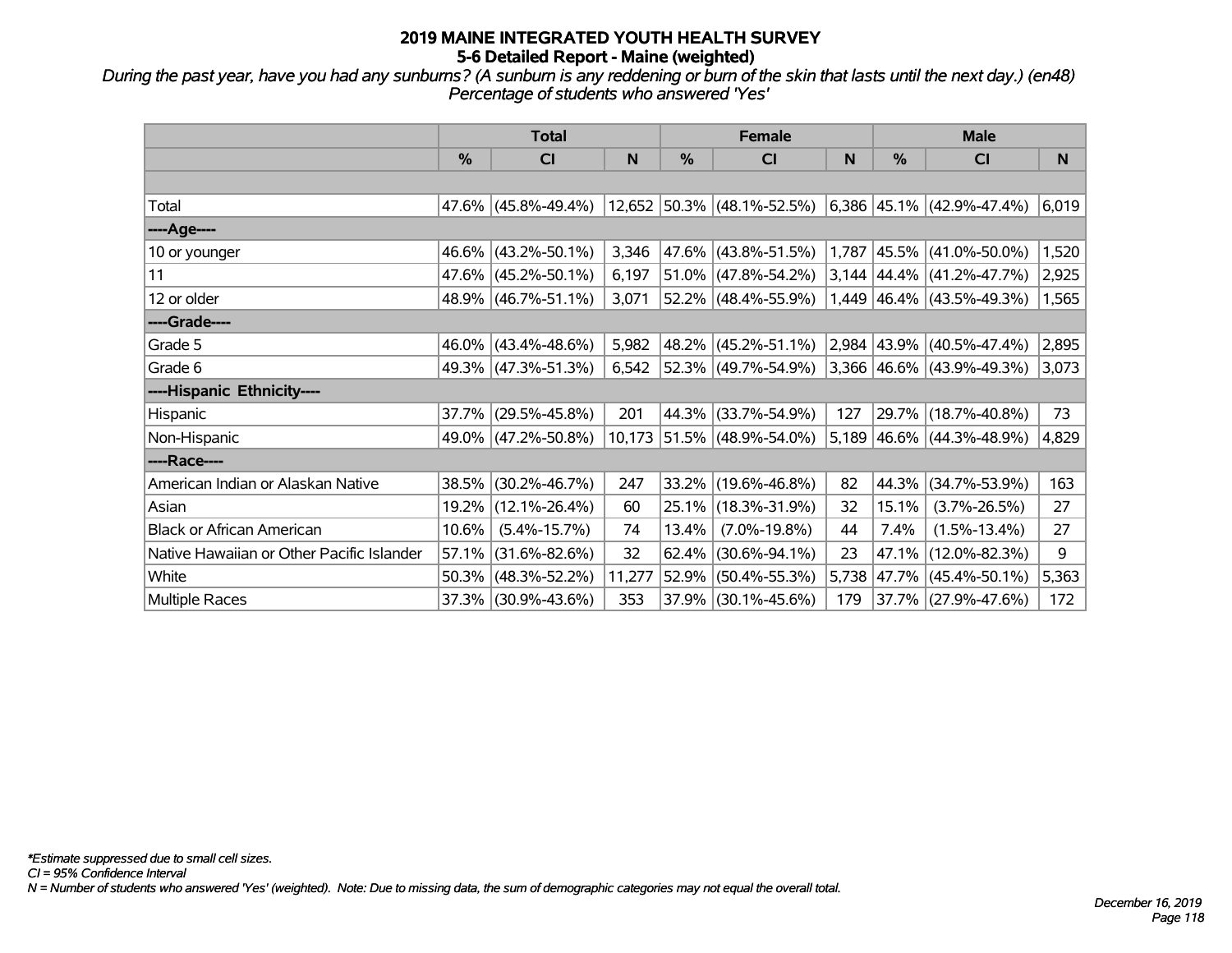*During the past year, have you had any sunburns? (A sunburn is any reddening or burn of the skin that lasts until the next day.) (en48) Percentage of students who answered 'Yes'*

|                                |          | <b>Total</b>        |       |       | <b>Female</b>             |       | <b>Male</b> |                       |       |  |
|--------------------------------|----------|---------------------|-------|-------|---------------------------|-------|-------------|-----------------------|-------|--|
|                                | $\%$     | <b>CI</b>           | N     | %     | <b>CI</b>                 | N     | %           | <b>CI</b>             | N     |  |
| ----Public Health District---- |          |                     |       |       |                           |       |             |                       |       |  |
| Aroostook PHD                  | $42.6\%$ | $(38.1\% - 47.0\%)$ | 575   |       | 42.5% (37.7%-47.2%)       | 280   |             | 42.7% (36.2%-49.1%)   | 280   |  |
| Central Maine PHD              | 51.4%    | $(47.8\% - 55.0\%)$ | 1,832 |       | 53.1% (48.4%-57.9%)       | 913   |             | 49.9% (45.0%-54.8%)   | 888   |  |
| Cumberland PHD                 | 42.9%    | $(38.1\% - 47.6\%)$ | 2.419 |       | 46.5% (39.9%-53.2%)       | 1,240 |             | 38.9% (34.0%-43.9%)   | 1,111 |  |
| Downeast PHD                   | 49.5%    | $(46.0\% - 53.0\%)$ | 822   |       | 49.9% (46.6%-53.3%)       | 406   |             | 48.6% (41.8%-55.3%)   | 399   |  |
| Mid-Coast PHD                  | $50.2\%$ | $(46.6\% - 53.8\%)$ |       |       | 1,348 51.8% (46.5%-57.2%) | 647   |             | 49.0% (44.2%-53.9%)   | 683   |  |
| Penquis PHD                    | $48.4\%$ | $(43.8\% - 53.0\%)$ | 1.605 |       | 49.0%  (43.9%-54.1%)      | 771   |             | 47.3% (41.6%-53.0%)   | 795   |  |
| Western Maine PHD              | 46.3%    | $(42.7\% - 49.8\%)$ | 1,956 | 49.9% | $(45.9\% - 53.9\%)$       | 1,018 |             | 43.1%  (37.1%-49.0%)  | 908   |  |
| York PHD                       |          | 48.2% (43.2%-53.2%) |       |       | 1,993 53.3% (48.9%-57.7%) | 1.047 |             | 44.8%   (39.4%-50.2%) | 930   |  |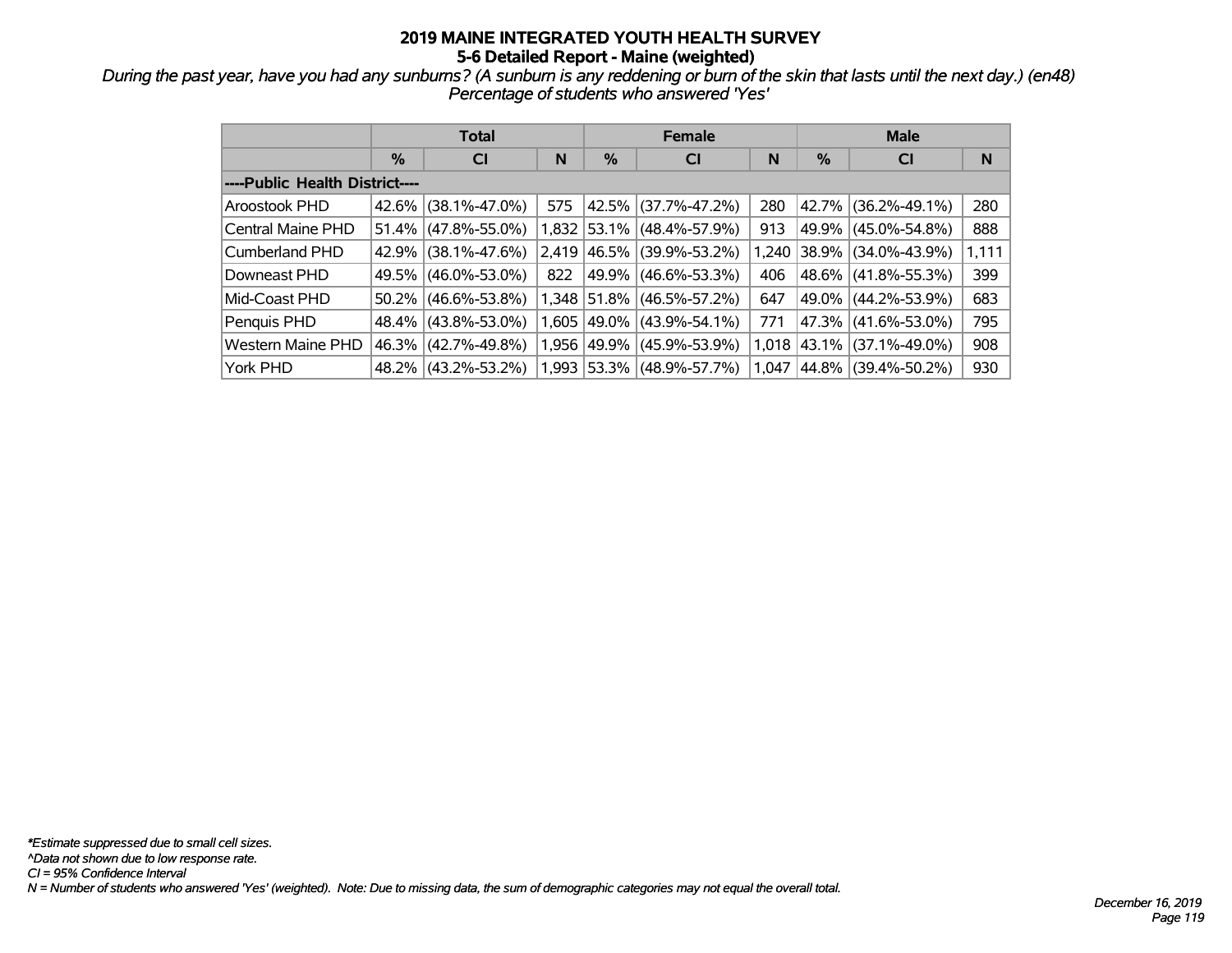*During the past year, have you had any sunburns? (A sunburn is any reddening or burn of the skin that lasts until the next day.) (en48\_2) Percentage of students who answered 'Yes' (Excludes 'Not sure' responses from e48)*

|                                           | <b>Total</b> |                     |        | <b>Female</b> |                                                        |     |             | <b>Male</b>                 |       |  |
|-------------------------------------------|--------------|---------------------|--------|---------------|--------------------------------------------------------|-----|-------------|-----------------------------|-------|--|
|                                           | $\%$         | <b>CI</b>           | N      | $\frac{0}{0}$ | <b>CI</b>                                              | N   | $\%$        | <b>CI</b>                   | N     |  |
|                                           |              |                     |        |               |                                                        |     |             |                             |       |  |
| Total                                     |              | 56.0% (53.9%-58.0%) |        |               | $12,652$ 59.8% (57.4%-62.1%) 6,386 52.5% (49.7%-55.2%) |     |             |                             | 6,019 |  |
| ----Age----                               |              |                     |        |               |                                                        |     |             |                             |       |  |
| 10 or younger                             | 56.3%        | $(52.8\% - 59.9\%)$ | 3,346  | 59.3%         | $(55.0\% - 63.7\%)$                                    |     |             | 1,787 53.1% (48.6%-57.6%)   | 1,520 |  |
| 11                                        |              | 55.6% (52.8%-58.4%) | 6,197  | 59.8%         | $(56.2\% - 63.4\%)$                                    |     |             | 3,144 51.8% (47.9%-55.7%)   | 2,925 |  |
| 12 or older                               |              | 56.4% (54.0%-58.8%) | 3,071  |               | $60.2\%$ (56.2%-64.2%)                                 |     |             | $1,449$ 53.3% (50.3%-56.4%) | 1,565 |  |
| ----Grade----                             |              |                     |        |               |                                                        |     |             |                             |       |  |
| Grade 5                                   | 55.0%        | $(51.9\% - 58.0\%)$ | 5,982  | 58.9%         | $(55.6\% - 62.3\%)$                                    |     |             | 2,984 51.3% (47.1%-55.4%)   | 2,895 |  |
| Grade 6                                   |              | 57.0% (54.6%-59.5%) | 6,542  |               | $ 60.5\% $ (57.5%-63.6%) 3,366 53.8% (50.6%-57.0%)     |     |             |                             | 3,073 |  |
| ----Hispanic Ethnicity----                |              |                     |        |               |                                                        |     |             |                             |       |  |
| Hispanic                                  | 42.2%        | $(32.8\% - 51.6\%)$ | 201    | 49.7%         | $(38.4\% - 60.9\%)$                                    | 127 | 33.1%       | $(20.8\% - 45.5\%)$         | 73    |  |
| Non-Hispanic                              |              | 57.1% (55.1%-59.2%) |        |               | $10,173$ 60.5% (57.8%-63.1%)                           |     |             | 5,189 53.9% (51.2%-56.6%)   | 4,829 |  |
| ----Race----                              |              |                     |        |               |                                                        |     |             |                             |       |  |
| American Indian or Alaskan Native         |              | 44.6% (36.0%-53.1%) | 247    | 41.3%         | $(26.1\% - 56.5\%)$                                    | 82  | 49.5%       | $(39.1\% - 59.8\%)$         | 163   |  |
| Asian                                     |              | 20.0% (12.6%-27.4%) | 60     |               | 26.4% (19.5%-33.2%)                                    | 32  | 15.6%       | $(3.8\% - 27.5\%)$          | 27    |  |
| <b>Black or African American</b>          | 11.6%        | $(6.0\% - 17.1\%)$  | 74     | 15.3%         | $(7.8\% - 22.9\%)$                                     | 44  | 7.8%        | $(1.7\% - 13.9\%)$          | 27    |  |
| Native Hawaiian or Other Pacific Islander | 57.8%        | $(32.1\% - 83.6\%)$ | 32     | 63.6%         | $(31.6\% - 95.5\%)$                                    | 23  | 47.1%       | $(12.0\% - 82.3\%)$         | 9     |  |
| White                                     | 59.3%        | $(57.2\% - 61.4\%)$ | 11,277 | 62.8%         | $(60.2\% - 65.4\%)$                                    |     | 5,738 55.9% | $(53.2\% - 58.5\%)$         | 5,363 |  |
| Multiple Races                            |              | 42.5% (35.3%-49.7%) | 353    |               | 44.9% (36.1%-53.8%)                                    | 179 |             | 40.9% (30.3%-51.4%)         | 172   |  |

*CI = 95% Confidence Interval*

*N = Number of students who answered 'Yes' (Excludes 'Not sure' responses from e48) (weighted). Note: Due to missing data, the sum of demographic categories may not equal the overall total.*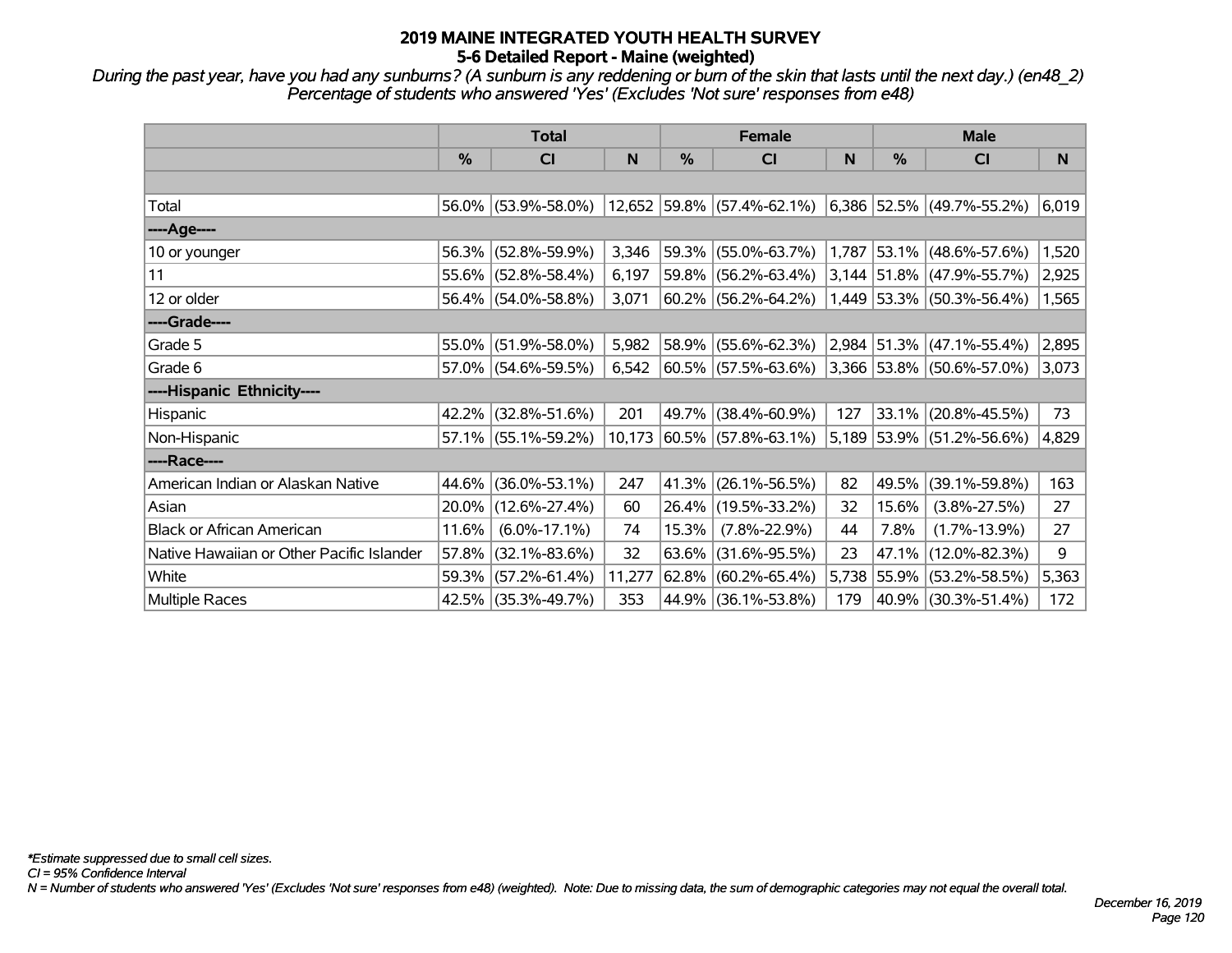*During the past year, have you had any sunburns? (A sunburn is any reddening or burn of the skin that lasts until the next day.) (en48\_2) Percentage of students who answered 'Yes' (Excludes 'Not sure' responses from e48)*

|                                | <b>Total</b> |                     |       |          | <b>Female</b>       |       | <b>Male</b> |                     |       |  |
|--------------------------------|--------------|---------------------|-------|----------|---------------------|-------|-------------|---------------------|-------|--|
|                                | %            | <b>CI</b>           | N     | %        | <b>CI</b>           | N     | %           | <b>CI</b>           | N     |  |
| ----Public Health District---- |              |                     |       |          |                     |       |             |                     |       |  |
| Aroostook PHD                  | 50.0%        | $(46.0\% - 54.1\%)$ | 575   |          | 50.7% (45.2%-56.2%) | 280   | 49.6%       | $(43.4\% - 55.9\%)$ | 280   |  |
| Central Maine PHD              | 61.2%        | $(57.7\% - 64.8\%)$ | 1,832 | $63.1\%$ | $(58.0\% - 68.1\%)$ | 913   | 59.1%       | $(54.5\% - 63.8\%)$ | 888   |  |
| Cumberland PHD                 | 50.3%        | $(44.7\% - 55.9\%)$ | 2,419 | 56.0%    | $(49.7\% - 62.2\%)$ | 1,240 | 44.7%       | $(38.2\% - 51.2\%)$ | 1,111 |  |
| Downeast PHD                   | 58.4%        | $(53.9\% - 62.9\%)$ | 822   | $60.3\%$ | $(55.9\% - 64.8\%)$ | 406   | 56.2%       | $(48.8\% - 63.5\%)$ | 399   |  |
| Mid-Coast PHD                  | 60.3%        | $(55.8\% - 64.8\%)$ | 1.348 | 63.4%    | $(57.2\% - 69.6\%)$ | 647   | 58.3%       | $(52.0\% - 64.6\%)$ | 683   |  |
| Penquis PHD                    | 55.6%        | $(50.8\% - 60.4\%)$ | 1,605 | 57.2%    | $(50.7\% - 63.7\%)$ | 771   | 53.7%       | $(48.8\% - 58.5\%)$ | 795   |  |
| Western Maine PHD              | 55.4%        | $(50.6\% - 60.1\%)$ | 1,956 | 62.7%    | $(56.9\% - 68.5\%)$ | 1,018 | 49.2%       | $(39.8\% - 58.5\%)$ | 908   |  |
| York PHD                       | 55.1%        | $(51.1\% - 59.1\%)$ | 1,993 |          | 59.5% (55.3%-63.6%) | 1.047 | $ 52.0\% $  | $(48.9\% - 55.2\%)$ | 930   |  |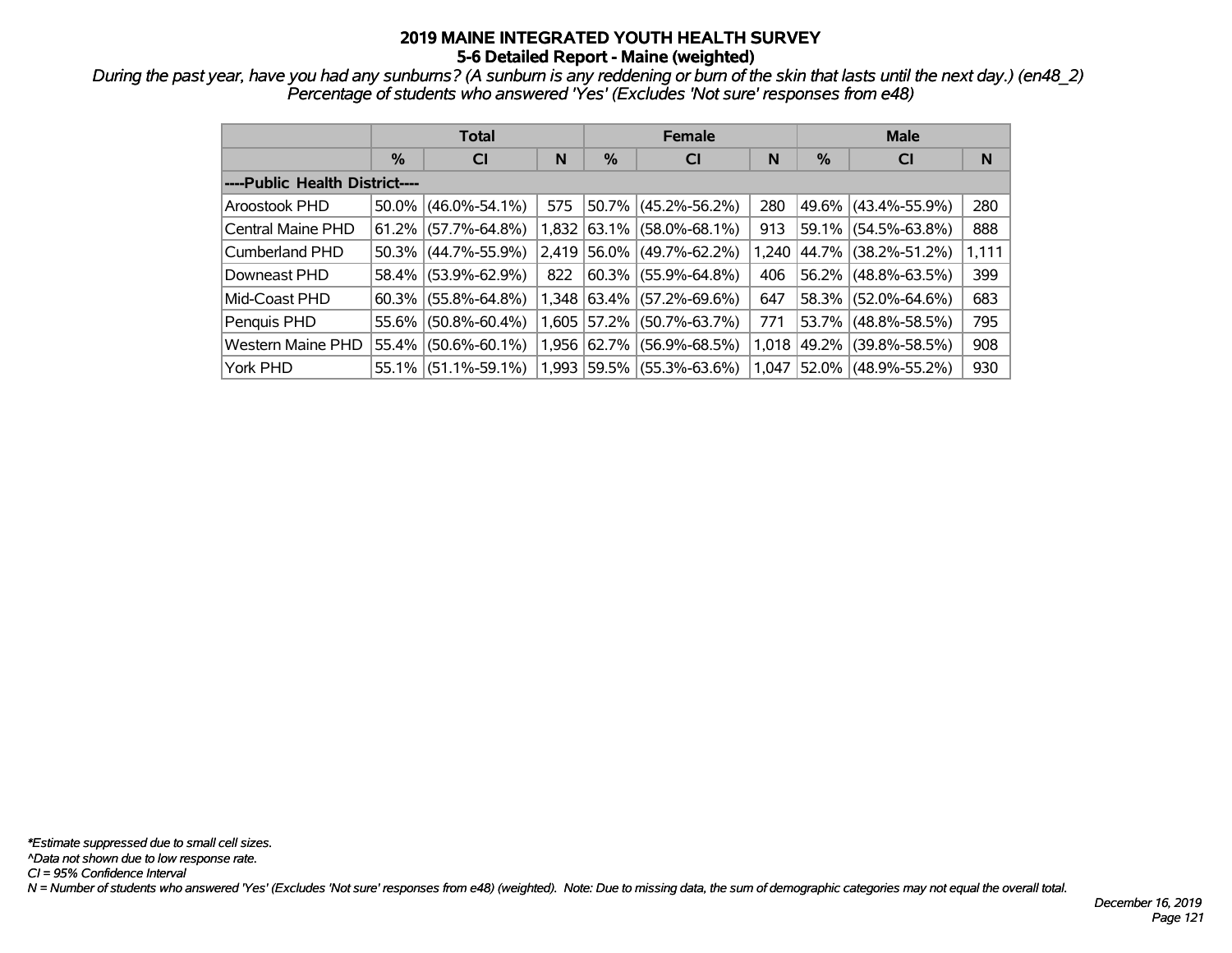*Do you agree or disagree that you have parents who try to help you succeed? (en49) Percentage of students who answered 'Strongly agree' or 'Agree'*

|                                           | <b>Total</b>  |                        |              |              | Female               |        |              | <b>Male</b>          |        |  |
|-------------------------------------------|---------------|------------------------|--------------|--------------|----------------------|--------|--------------|----------------------|--------|--|
|                                           | $\frac{0}{0}$ | C <sub>l</sub>         | N            | %            | <b>CI</b>            | N.     | %            | <b>CI</b>            | N      |  |
|                                           |               |                        |              |              |                      |        |              |                      |        |  |
| Total                                     |               | $92.5\%$ (91.7%-93.3%) | 24,554 92.0% |              | $(91.0\% - 93.0\%)$  |        | 11,652 93.2% | $(92.0\% - 94.3\%)$  | 12,429 |  |
| ----Age----                               |               |                        |              |              |                      |        |              |                      |        |  |
| 10 or younger                             | 92.6%         | $(90.8\% - 94.4\%)$    | 6,671        | 91.3%        | $(89.0\% - 93.6\%)$  | 3,444  | 93.9%        | $(91.4\% - 96.4\%)$  | 3,152  |  |
| 11                                        |               | $92.8\%$ (91.8%-93.8%) | 12,013       | 93.5%        | $(92.3\% - 94.8\%)$  | 5,738  | 92.3%        | $(90.8\% - 93.9\%)$  | 6,042  |  |
| 12 or older                               |               | $91.9\%$ (90.7%-93.1%) | 5,786        | $ 89.5\% $   | $(87.8\% - 91.2\%)$  | 2,467  | 94.1%        | $(92.8\% - 95.3\%)$  | 3,210  |  |
| ----Grade----                             |               |                        |              |              |                      |        |              |                      |        |  |
| Grade 5                                   |               | $92.3\%$ (91.0%-93.6%) | 11,974 92.0% |              | $(90.4\% - 93.6\%)$  | 5,686  | 92.5%        | $(90.6\% - 94.4\%)$  | 6,077  |  |
| Grade 6                                   |               | $92.9\%$ (92.0%-93.7%) |              | 12,323 92.0% | $(90.9\% - 93.2\%)$  | 5,900  | 94.1%        | $(93.0\% - 95.2\%)$  | 6,235  |  |
| ----Hispanic Ethnicity----                |               |                        |              |              |                      |        |              |                      |        |  |
| Hispanic                                  |               | $90.0\%$ (86.4%-93.7%) | 480          | 85.1%        | $(79.0\% - 91.3\%)$  | 243    | 95.9%        | $(92.7\% - 99.1\%)$  | 235    |  |
| Non-Hispanic                              |               | $92.7\%$ (91.8%-93.6%) |              | 19,283 92.1% | $(91.1\% - 93.1\%)$  | 9,284  | 93.5%        | $(92.3\% - 94.8\%)$  | 9,718  |  |
| ----Race----                              |               |                        |              |              |                      |        |              |                      |        |  |
| American Indian or Alaskan Native         | 91.3%         | $(86.2\% - 96.5\%)$    | 594          | 89.4%        | $(79.8\% - 99.1\%)$  | 221    | 93.0%        | $(87.9\% - 98.1\%)$  | 352    |  |
| Asian                                     |               | 93.9% (88.7%-99.1%)    | 293          | 95.6%        | $(90.9\% - 100.0\%)$ | 124    | $92.6\%$     | $(85.2\% - 100.0\%)$ | 166    |  |
| <b>Black or African American</b>          | 91.1%         | $(87.1\% - 95.2\%)$    | 644          | 87.6%        | $(78.7\% - 96.4\%)$  | 288    | 94.9%        | $(92.5\% - 97.3\%)$  | 355    |  |
| Native Hawaiian or Other Pacific Islander | $\ast$        | $\ast$                 | $\ast$       | $\ast$       | $\ast$               | $\ast$ | $\ast$       | $\ast$               | $\ast$ |  |
| White                                     | 92.9%         | $(92.2\% - 93.6\%)$    | 20,817       | 92.3%        | $(91.3\% - 93.3\%)$  | 9,991  | 93.6%        | $(92.4\% - 94.7\%)$  | 10,521 |  |
| <b>Multiple Races</b>                     |               | 87.3% (83.3%-91.2%)    | 821          | 87.0%        | $(82.0\% - 92.0\%)$  | 416    | 87.1%        | $(80.5\% - 93.7\%)$  | 389    |  |

*N = Number of students who answered 'Strongly agree' or 'Agree' (weighted). Note: Due to missing data, the sum of demographic categories may not equal the overall total.*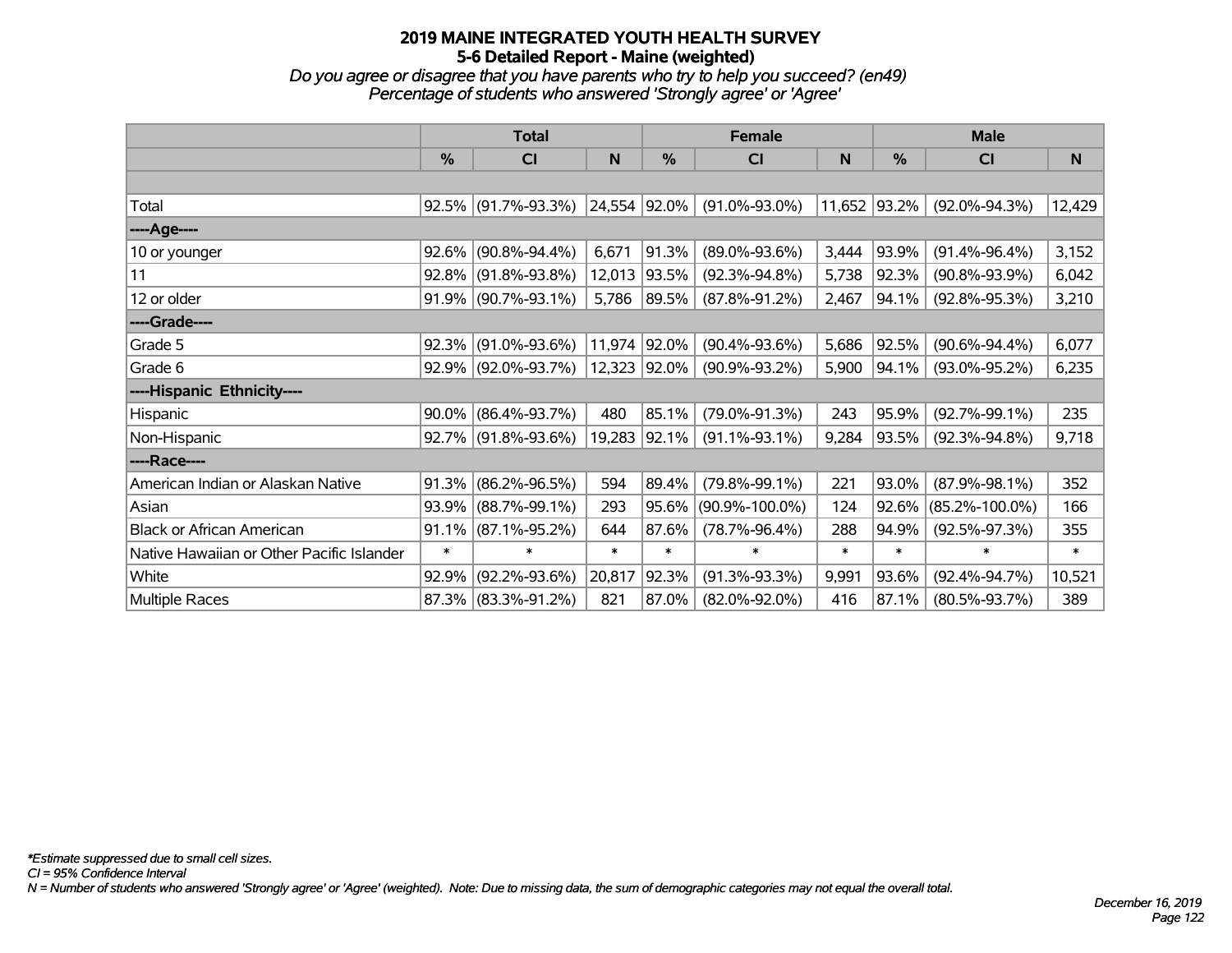*Do you agree or disagree that you have parents who try to help you succeed? (en49) Percentage of students who answered 'Strongly agree' or 'Agree'*

|                                | <b>Total</b> |                     |       |          | <b>Female</b>       |       | <b>Male</b>   |                     |       |  |
|--------------------------------|--------------|---------------------|-------|----------|---------------------|-------|---------------|---------------------|-------|--|
|                                | %            | <b>CI</b>           | N     | %        | <b>CI</b>           | N     | $\frac{0}{0}$ | <b>CI</b>           | N     |  |
| ----Public Health District---- |              |                     |       |          |                     |       |               |                     |       |  |
| Aroostook PHD                  | 91.5%        | $(89.3\% - 93.7\%)$ | 1,230 | $91.0\%$ | $(86.5\% - 95.5\%)$ | 594   | 92.3%         | $(89.8\% - 94.8\%)$ | 611   |  |
| Central Maine PHD              | 91.7%        | $(89.9\% - 93.5\%)$ | 3,254 | 90.6%    | $(88.3\% - 92.8\%)$ | 1,548 | 92.7%         | $(89.2\% - 96.3\%)$ | 1,649 |  |
| Cumberland PHD                 | 93.8%        | $(92.7\% - 94.9\%)$ | 5,282 | $93.2\%$ | $(91.2\% - 95.3\%)$ | 2,488 | 94.5%         | $(93.2\% - 95.7\%)$ | 2,684 |  |
| Downeast PHD                   | 91.2%        | $(88.1\% - 94.3\%)$ | 1,519 | 90.2%    | $(86.5\% - 93.9\%)$ | 735   | 92.3%         | $(88.0\% - 96.6\%)$ | 762   |  |
| Mid-Coast PHD                  | 92.9%        | $(90.9\% - 94.9\%)$ | 2,484 | 93.1%    | $(91.0\% - 95.2\%)$ | 1,163 | 93.1%         | $(90.5\% - 95.6\%)$ | 1,283 |  |
| Penquis PHD                    | 92.6%        | $(91.1\% - 94.1\%)$ | 3,068 | 93.5%    | $(91.8\% - 95.2\%)$ | 1,461 | 92.2%         | $(89.4\% - 95.1\%)$ | 1,556 |  |
| <b>Western Maine PHD</b>       | 91.7%        | $(88.8\% - 94.7\%)$ | 3,897 | 89.7%    | $(86.2\% - 93.2\%)$ | 1,820 | 93.7%         | $(90.5\% - 96.9\%)$ | 2,005 |  |
| York PHD                       | 92.8%        | $(89.4\% - 96.2\%)$ | 3.847 | $92.4\%$ | (89.0%-95.8%)       | 1,832 | 93.3%         | $(89.6\% - 97.1\%)$ | 1,938 |  |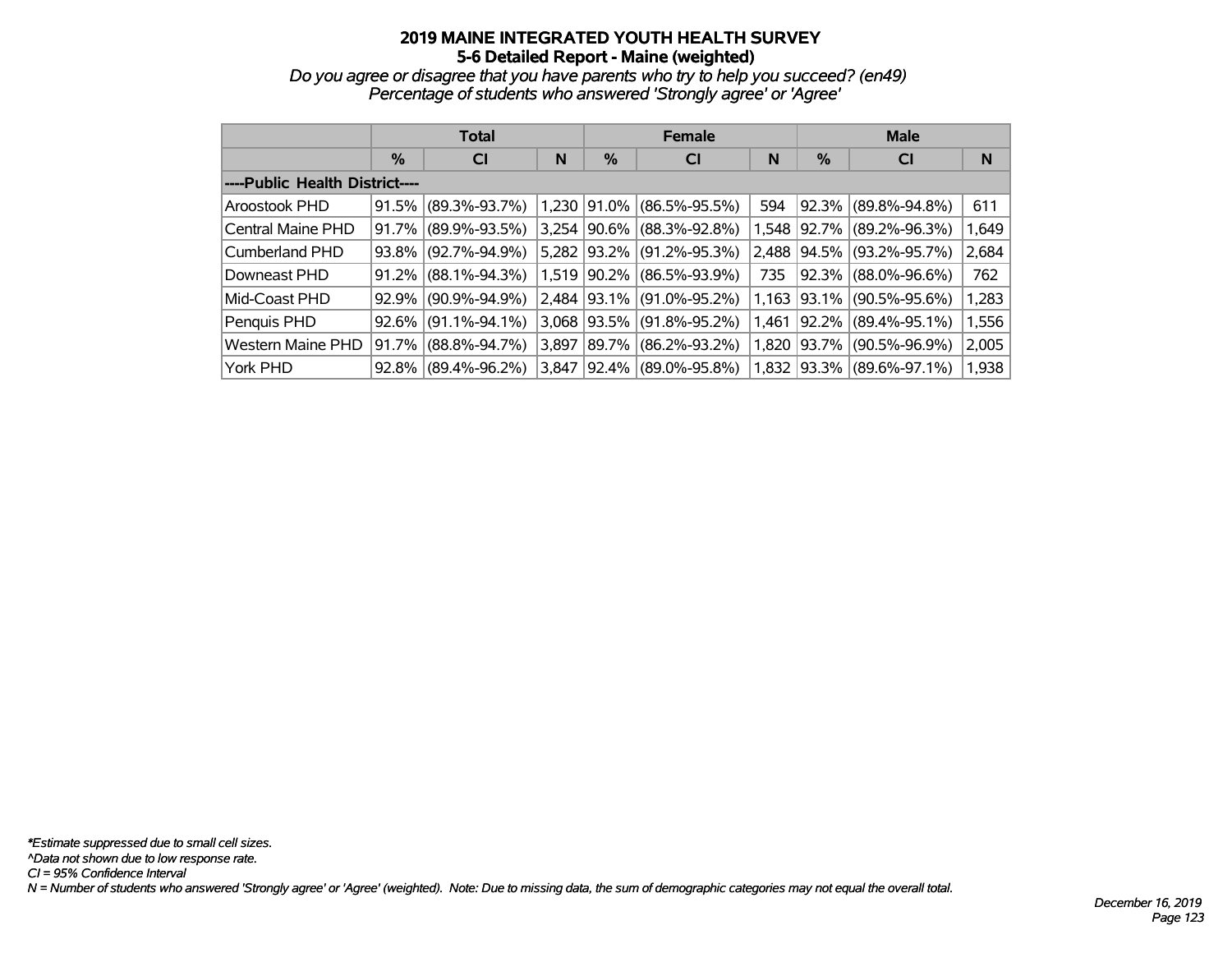*Do you agree or disagree that at least one of your teachers really cares and gives you help and support when you need it? (en50) Percentage of students who answered 'Strongly agree' or 'Agree'*

|                                           | <b>Total</b> |                        |        |              | <b>Female</b>              |        |        | <b>Male</b>                |        |  |
|-------------------------------------------|--------------|------------------------|--------|--------------|----------------------------|--------|--------|----------------------------|--------|--|
|                                           | %            | CI                     | N      | %            | C <sub>l</sub>             | N      | %      | CI                         | N      |  |
|                                           |              |                        |        |              |                            |        |        |                            |        |  |
| Total                                     |              | $83.2\%$ (81.9%-84.5%) |        |              | 22,137 84.9% (83.1%-86.7%) |        |        | 10,780 81.7% (79.8%-83.6%) | 10,926 |  |
| ----Age----                               |              |                        |        |              |                            |        |        |                            |        |  |
| 10 or younger                             | 84.3%        | $(81.5\% - 87.0\%)$    | 6,084  | 85.9%        | $(82.3\% - 89.6\%)$        | 3,265  |        | 82.4% (78.3%-86.5%)        | 2,754  |  |
| 11                                        | 84.0%        | $(82.5\% - 85.5\%)$    |        |              | 10,910 85.3% (83.1%-87.4%) | 5,224  |        | 83.0% (80.9%-85.2%)        | 5,474  |  |
| 12 or older                               |              | $80.3\%$ (78.0%-82.5%) | 5,060  |              | 82.8% (79.7%-86.0%)        | 2,288  |        | 78.3% (76.0%-80.7%)        | 2,671  |  |
| ----Grade----                             |              |                        |        |              |                            |        |        |                            |        |  |
| Grade 5                                   | 85.0%        | $(83.0\% - 87.0\%)$    |        | 11,070 86.9% | $(84.0\% - 89.8\%)$        | 5,389  |        | 83.4% (80.3%-86.5%)        | 5,506  |  |
| Grade 6                                   |              | $81.6\%$ (80.3%-82.9%) |        |              | 10,837 83.3% (81.8%-84.8%) | 5,341  |        | 80.1% (78.2%-82.1%)        | 5,311  |  |
| ----Hispanic Ethnicity----                |              |                        |        |              |                            |        |        |                            |        |  |
| Hispanic                                  | 83.6%        | $(79.2\% - 88.1\%)$    | 447    | 85.7%        | $(77.8\% - 93.5\%)$        | 245    | 81.8%  | $(74.8\% - 88.8\%)$        | 201    |  |
| Non-Hispanic                              |              | $83.3\%$ (81.9%-84.6%) |        |              | 17,352 84.8% (82.9%-86.7%) | 8,563  |        | 81.9% (80.0%-83.9%)        | 8,535  |  |
| ----Race----                              |              |                        |        |              |                            |        |        |                            |        |  |
| American Indian or Alaskan Native         | 76.9%        | $(70.1\% - 83.6\%)$    | 499    | 76.9%        | $(67.3\% - 86.6\%)$        | 189    |        | 76.0% (66.5%-85.4%)        | 288    |  |
| Asian                                     | 79.9%        | $(73.0\% - 86.8\%)$    | 247    | 73.2%        | $(65.1\% - 81.4\%)$        | 95     |        | 84.9% (73.6%-96.2%)        | 150    |  |
| <b>Black or African American</b>          | 80.0%        | $(74.7\% - 85.2\%)$    | 563    | 80.0%        | $(71.4\% - 88.5\%)$        | 262    |        | 79.8% (73.6%-86.1%)        | 296    |  |
| Native Hawaiian or Other Pacific Islander | 78.2%        | $(58.9\% - 97.4\%)$    | 44     | $\ast$       | $\ast$                     | $\ast$ | $\ast$ | $\ast$                     | $\ast$ |  |
| White                                     | 84.2%        | $(82.7\% - 85.6\%)$    | 18,906 | 86.1%        | $(84.2\% - 88.0\%)$        | 9,344  |        | $82.4\%$ (80.3%-84.4%)     | 9,286  |  |
| <b>Multiple Races</b>                     |              | 73.3% (68.5%-78.2%)    | 695    |              | 73.3% (66.0%-80.5%)        | 350    |        | 73.7% (66.6%-80.8%)        | 334    |  |